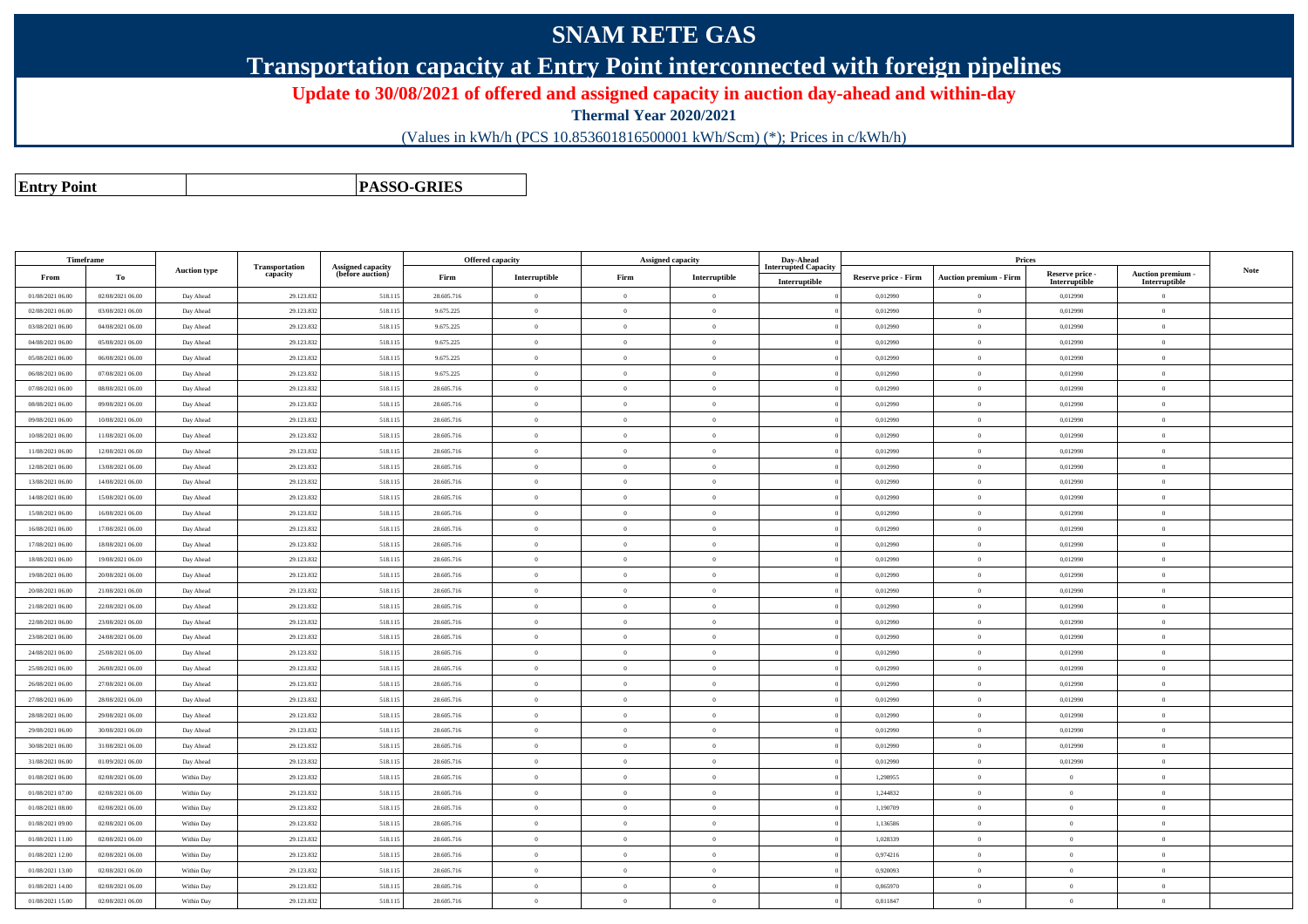| 01/08/2021 16:00 | 02/08/2021 06:00 | Within Day | 29.123.832 | 518.115 | 28.605.716 | $\,$ 0         | $\bf{0}$       | $\theta$       |          | 0,757724 | $\bf{0}$       | $\overline{0}$ | $\,0\,$        |  |
|------------------|------------------|------------|------------|---------|------------|----------------|----------------|----------------|----------|----------|----------------|----------------|----------------|--|
| 01/08/2021 17:00 | 02/08/2021 06:00 | Within Day | 29.123.832 | 518.115 | 28.605.716 | $\overline{0}$ | $\overline{0}$ | $\overline{0}$ |          | 0.703601 | $\overline{0}$ | $\overline{0}$ | $\theta$       |  |
| 01/08/2021 18:00 | 02/08/2021 06:00 | Within Dav | 29.123.832 | 518.115 | 28.605.716 | $\mathbf{0}$   | $\overline{0}$ | $\overline{0}$ |          | 0,649478 | $\mathbf{0}$   | $\overline{0}$ | $\overline{0}$ |  |
| 01/08/2021 19:00 | 02/08/2021 06:00 | Within Day | 29.123.832 | 518.115 | 28.605.716 | $\bf{0}$       | $\overline{0}$ | $\bf{0}$       |          | 0,595354 | $\bf{0}$       | $\overline{0}$ | $\bf{0}$       |  |
| 01/08/2021 20:00 | 02/08/2021 06:00 | Within Day | 29.123.832 | 518.115 | 28.605.716 | $\bf{0}$       | $\bf{0}$       | $\overline{0}$ |          | 0,541231 | $\bf{0}$       | $\bf{0}$       | $\,0\,$        |  |
| 01/08/2021 21:00 | 02/08/2021 06:00 | Within Dav | 29.123.832 | 518.115 | 28.605.716 | $\mathbf{0}$   | $\overline{0}$ | $\overline{0}$ |          | 0,487108 | $\mathbf{0}$   | $\overline{0}$ | $\overline{0}$ |  |
| 01/08/2021 22:00 | 02/08/2021 06:00 | Within Day | 29.123.832 | 518.115 | 28.605.716 | $\bf{0}$       | $\bf{0}$       | $\overline{0}$ |          | 0,432985 | $\bf{0}$       | $\overline{0}$ | $\,0\,$        |  |
| 01/08/2021 23:00 | 02/08/2021 06:00 | Within Day | 29.123.832 | 518.115 | 28.605.716 | $\overline{0}$ | $\overline{0}$ | $\overline{0}$ |          | 0,378862 | $\,$ 0 $\,$    | $\overline{0}$ | $\theta$       |  |
| 02/08/2021 00:00 | 02/08/2021 06:00 | Within Day | 29.123.832 | 518.115 | 28.605.716 | $\mathbf{0}$   | $\overline{0}$ | $\overline{0}$ |          | 0,324739 | $\mathbf{0}$   | $\overline{0}$ | $\overline{0}$ |  |
| 02/08/2021 01:00 | 02/08/2021 06:00 | Within Day | 29.123.832 | 518.115 | 28.605.716 | $\bf{0}$       | $\bf{0}$       | $\overline{0}$ |          | 0,270616 | $\bf{0}$       | $\overline{0}$ | $\,0\,$        |  |
| 02/08/2021 02:00 | 02/08/2021 06:00 | Within Day | 29.123.832 | 518.115 | 28.605.716 | $\bf{0}$       | $\overline{0}$ | $\overline{0}$ |          | 0,216493 | $\bf{0}$       | $\overline{0}$ | $\theta$       |  |
| 02/08/2021 03:00 | 02/08/2021 06:00 | Within Dav | 29.123.832 | 518.115 | 28.605.716 | $\mathbf{0}$   | $\overline{0}$ | $\overline{0}$ |          | 0,162369 | $\mathbf{0}$   | $\overline{0}$ | $\overline{0}$ |  |
| 02/08/2021 04:00 | 02/08/2021 06:00 | Within Day | 29.123.832 | 518.115 | 28.605.716 | $\bf{0}$       | $\overline{0}$ | $\bf{0}$       |          | 0,108246 | $\bf{0}$       | $\overline{0}$ | $\bf{0}$       |  |
| 02/08/2021 06:00 | 03/08/2021 06:00 | Within Day | 29.123.832 | 518.115 | 9.675.225  | $\bf{0}$       | $\overline{0}$ | $\overline{0}$ |          | 1,298955 | $\bf{0}$       | $\mathbf{0}$   | $\,0\,$        |  |
| 02/08/2021 10:00 | 03/08/2021 06:00 | Within Dav | 29.123.832 | 518.115 | 9.675.225  | $\overline{0}$ | $\overline{0}$ | $\overline{0}$ |          | 1,082463 | $\mathbf{0}$   | $\overline{0}$ | $\overline{0}$ |  |
| 02/08/2021 11:00 | 03/08/2021 06:00 | Within Day | 29.123.832 | 518.115 | 9.675.225  | $\bf{0}$       | $\bf{0}$       | $\overline{0}$ |          | 1,028339 | $\bf{0}$       | $\overline{0}$ | $\bf{0}$       |  |
| 02/08/2021 12:00 | 03/08/2021 06:00 | Within Day | 29.123.832 | 518.115 | 9.675.225  | $\overline{0}$ | $\overline{0}$ | $\overline{0}$ |          | 0,974216 | $\,$ 0 $\,$    | $\overline{0}$ | $\theta$       |  |
| 02/08/2021 13:00 | 03/08/2021 06:00 | Within Day | 29.123.832 | 518.115 | 9.675.225  | $\mathbf{0}$   | $\overline{0}$ | $\overline{0}$ |          | 0,920093 | $\mathbf{0}$   | $\overline{0}$ | $\overline{0}$ |  |
| 02/08/2021 14:00 | 03/08/2021 06:00 | Within Day | 29.123.832 | 518.115 | 9.675.225  | $\bf{0}$       | $\bf{0}$       | $\overline{0}$ |          | 0,865970 | $\bf{0}$       | $\overline{0}$ | $\,0\,$        |  |
| 02/08/2021 15:00 | 03/08/2021 06:00 | Within Day | 29.123.832 | 518.115 | 9.675.225  | $\bf{0}$       | $\overline{0}$ | $\overline{0}$ |          | 0,811847 | $\bf{0}$       | $\overline{0}$ | $\overline{0}$ |  |
| 02/08/2021 16:00 | 03/08/2021 06:00 | Within Dav | 29.123.832 | 518.115 | 9.675.225  | $\mathbf{0}$   | $\overline{0}$ | $\overline{0}$ |          | 0,757724 | $\mathbf{0}$   | $\overline{0}$ | $\overline{0}$ |  |
| 02/08/2021 17:00 | 03/08/2021 06:00 | Within Day | 29.123.832 | 518.115 | 9.675.225  | $\bf{0}$       | $\overline{0}$ | $\bf{0}$       |          | 0,703601 | $\bf{0}$       | $\overline{0}$ | $\bf{0}$       |  |
| 02/08/2021 18:00 | 03/08/2021 06:00 | Within Day | 29.123.832 | 518.115 | 9.675.225  | $\bf{0}$       | $\bf{0}$       | $\overline{0}$ |          | 0,649478 | $\bf{0}$       | $\overline{0}$ | $\,0\,$        |  |
| 02/08/2021 19:00 | 03/08/2021 06:00 | Within Dav | 29.123.832 | 518.115 | 9.675.225  | $\mathbf{0}$   | $\overline{0}$ | $\overline{0}$ |          | 0,595354 | $\mathbf{0}$   | $\overline{0}$ | $\overline{0}$ |  |
| 02/08/2021 20:00 | 03/08/2021 06:00 | Within Day | 29.123.832 | 518.115 | 9.675.225  | $\bf{0}$       | $\bf{0}$       | $\overline{0}$ |          | 0,541231 | $\bf{0}$       | $\overline{0}$ | $\,0\,$        |  |
| 02/08/2021 21:00 | 03/08/2021 06:00 | Within Day | 29.123.832 | 518.115 | 9.675.225  | $\overline{0}$ | $\overline{0}$ | $\overline{0}$ |          | 0,487108 | $\bf{0}$       | $\overline{0}$ | $\overline{0}$ |  |
| 02/08/2021 22:00 | 03/08/2021 06:00 | Within Day | 29.123.832 | 518.115 | 9.675.225  | $\mathbf{0}$   | $\overline{0}$ | $\overline{0}$ |          | 0,432985 | $\mathbf{0}$   | $\overline{0}$ | $\overline{0}$ |  |
| 02/08/2021 23:00 | 03/08/2021 06:00 | Within Day | 29.123.832 | 518.115 | 9.675.225  | $\bf{0}$       | $\bf{0}$       | $\overline{0}$ |          | 0,378862 | $\bf{0}$       | $\overline{0}$ | $\,0\,$        |  |
| 03/08/2021 00:00 | 03/08/2021 06:00 | Within Day | 29.123.832 | 518.115 | 9.675.225  | $\bf{0}$       | $\overline{0}$ | $\overline{0}$ |          | 0,324739 | $\bf{0}$       | $\overline{0}$ | $\overline{0}$ |  |
| 03/08/2021 01:00 | 03/08/2021 06:00 | Within Dav | 29.123.832 | 518.115 | 9.675.225  | $\mathbf{0}$   | $\overline{0}$ | $\overline{0}$ |          | 0,270616 | $\mathbf{0}$   | $\overline{0}$ | $\overline{0}$ |  |
| 03/08/2021 02:00 | 03/08/2021 06:00 | Within Day | 29.123.832 | 518.115 | 9.675.225  | $\bf{0}$       | $\overline{0}$ | $\theta$       |          | 0,216493 | $\,$ 0         | $\overline{0}$ | $\theta$       |  |
| 03/08/2021 03:00 | 03/08/2021 06:00 | Within Day | 29.123.832 | 518.115 | 9.675.225  | $\bf{0}$       | $\bf{0}$       | $\overline{0}$ |          | 0,162369 | $\bf{0}$       | $\overline{0}$ | $\overline{0}$ |  |
| 03/08/2021 04:00 | 03/08/2021 06:00 | Within Dav | 29.123.832 | 518.115 | 9.675.225  | $\mathbf{0}$   | $\overline{0}$ | $\overline{0}$ |          | 0,108246 | $\mathbf{0}$   | $\overline{0}$ | $\overline{0}$ |  |
| 03/08/2021 05:00 | 03/08/2021 06:00 | Within Day | 29.123.832 | 518.115 | 9.675.225  | $\bf{0}$       | $\overline{0}$ | $\theta$       |          | 0,054123 | $\,$ 0         | $\overline{0}$ | $\theta$       |  |
| 03/08/2021 06:00 | 04/08/2021 06:00 | Within Day | 29.123.832 | 518.115 | 9.675.225  | $\bf{0}$       | $\overline{0}$ | $\overline{0}$ |          | 1,298955 | $\bf{0}$       | $\overline{0}$ | $\overline{0}$ |  |
| 03/08/2021 07:00 | 04/08/2021 06:00 | Within Day | 29.123.832 | 518.115 | 9.675.225  | $\mathbf{0}$   | $\overline{0}$ | $\overline{0}$ |          | 1,244832 | $\mathbf{0}$   | $\overline{0}$ | $\overline{0}$ |  |
| 03/08/2021 08:00 | 04/08/2021 06:00 | Within Day | 29.123.832 | 518.115 | 9.675.225  | $\bf{0}$       | $\overline{0}$ | $\theta$       |          | 1,190709 | $\,$ 0         | $\overline{0}$ | $\theta$       |  |
| 03/08/2021 09:00 | 04/08/2021 06:00 | Within Day | 29.123.832 | 518.115 | 9.675.225  | $\bf{0}$       | $\overline{0}$ | $\overline{0}$ |          | 1,136586 | $\bf{0}$       | $\overline{0}$ | $\bf{0}$       |  |
| 03/08/2021 10:00 | 04/08/2021 06:00 | Within Dav | 29.123.832 | 518.115 | 9.675.225  | $\mathbf{0}$   | $\overline{0}$ | $\overline{0}$ |          | 1,082463 | $\mathbf{0}$   | $\overline{0}$ | $\overline{0}$ |  |
| 03/08/2021 11:00 | 04/08/2021 06:00 | Within Day | 29.123.832 | 518.115 | 9.675.225  | $\,0\,$        | $\overline{0}$ | $\theta$       |          | 1,028339 | $\,$ 0         | $\overline{0}$ | $\theta$       |  |
| 03/08/2021 12:00 | 04/08/2021 06:00 | Within Day | 29.123.832 | 518.115 | 9.675.225  | $\bf{0}$       | $\overline{0}$ | $\overline{0}$ |          | 0,974216 | $\bf{0}$       | $\overline{0}$ | $\bf{0}$       |  |
| 03/08/2021 13:00 | 04/08/2021 06:00 | Within Dav | 29.123.832 | 518.115 | 9.675.225  | $\mathbf{0}$   | $\overline{0}$ | $\overline{0}$ |          | 0,920093 | $\mathbf{0}$   | $\overline{0}$ | $\overline{0}$ |  |
| 03/08/2021 14:00 | 04/08/2021 06:00 | Within Day | 29.123.832 | 518.115 | 9.675.225  | $\bf{0}$       | $\overline{0}$ | $\theta$       |          | 0,865970 | $\,$ 0         | $\overline{0}$ | $\theta$       |  |
| 03/08/2021 15:00 | 04/08/2021 06:00 | Within Day | 29.123.832 | 518.115 | 9.675.225  | $\bf{0}$       | $\overline{0}$ | $\overline{0}$ |          | 0,811847 | $\,$ 0 $\,$    | $\overline{0}$ | $\bf{0}$       |  |
| 03/08/2021 16:00 | 04/08/2021 06:00 | Within Day | 29.123.832 | 518.115 | 9.675.225  | $\bf{0}$       | $\overline{0}$ |                |          | 0,757724 | $\overline{0}$ | $\theta$       | $\theta$       |  |
| 03/08/2021 17:00 | 04/08/2021 06:00 | Within Day | 29.123.832 | 518.115 | 9.675.225  | $\,0\,$        | $\overline{0}$ | $\theta$       |          | 0,703601 | $\,$ 0 $\,$    | $\bf{0}$       | $\theta$       |  |
| 03/08/2021 18:00 | 04/08/2021 06:00 | Within Day | 29.123.832 | 518.115 | 9.675.225  | $\overline{0}$ | $\overline{0}$ | $\overline{0}$ |          | 0.649478 | $\overline{0}$ | $\overline{0}$ | $\overline{0}$ |  |
| 03/08/2021 19:00 | 04/08/2021 06:00 | Within Day | 29.123.832 | 518.115 | 9.675.225  | $\bf{0}$       | $\overline{0}$ | $\overline{0}$ |          | 0,595354 | $\overline{0}$ | $\bf{0}$       | $\mathbf{0}$   |  |
| 03/08/2021 20:00 | 04/08/2021 06:00 | Within Day | 29.123.832 | 518.115 | 9.675.225  | $\bf{0}$       | $\overline{0}$ | $\overline{0}$ | $\theta$ | 0,541231 | $\,$ 0 $\,$    | $\bf{0}$       | $\,$ 0 $\,$    |  |
| 03/08/2021 21:00 | 04/08/2021 06:00 | Within Day | 29.123.832 | 518.115 | 9.675.225  | $\bf{0}$       | $\overline{0}$ | $\overline{0}$ |          | 0,487108 | $\,$ 0 $\,$    | $\overline{0}$ | $\overline{0}$ |  |
| 03/08/2021 22:00 | 04/08/2021 06:00 | Within Day | 29.123.832 | 518.115 | 9.675.225  | $\bf{0}$       | $\overline{0}$ | $\overline{0}$ |          | 0,432985 | $\mathbf{0}$   | $\overline{0}$ | $\overline{0}$ |  |
| 03/08/2021 23:00 | 04/08/2021 06:00 | Within Day | 29.123.832 | 518.115 | 9.675.225  | $\,0\,$        | $\overline{0}$ | $\overline{0}$ | $\theta$ | 0,378862 | $\,$ 0 $\,$    | $\overline{0}$ | $\overline{0}$ |  |
| 04/08/2021 00:00 | 04/08/2021 06:00 | Within Day | 29.123.832 | 518.115 | 9.675.225  | $\bf{0}$       | $\overline{0}$ | $\overline{0}$ |          | 0,324739 | $\overline{0}$ | $\overline{0}$ | $\overline{0}$ |  |
| 04/08/2021 01:00 | 04/08/2021 06:00 | Within Day | 29.123.832 | 518.115 | 9.675.225  | $\bf{0}$       | $\overline{0}$ | $\overline{0}$ |          | 0,270616 | $\mathbf{0}$   | $\overline{0}$ | $\mathbf{0}$   |  |
| 04/08/2021 02:00 | 04/08/2021 06:00 | Within Day | 29.123.832 | 518.115 | 9.675.225  | $\,0\,$        | $\overline{0}$ | $\overline{0}$ |          | 0,216493 | $\,$ 0 $\,$    | $\mathbf{0}$   | $\theta$       |  |
| 04/08/2021 03:00 | 04/08/2021 06:00 | Within Day | 29.123.832 | 518.115 | 9.675.225  | $\bf{0}$       | $\overline{0}$ | $\overline{0}$ |          | 0,162369 | $\bf{0}$       | $\mathbf{0}$   | $\overline{0}$ |  |
| 04/08/2021 04:00 | 04/08/2021 06:00 | Within Day | 29.123.832 | 518.115 | 9.675.225  | $\bf{0}$       | $\overline{0}$ | $\overline{0}$ |          | 0,108246 | $\mathbf{0}$   | $\overline{0}$ | $\overline{0}$ |  |
|                  |                  |            |            |         |            |                |                |                |          |          |                |                |                |  |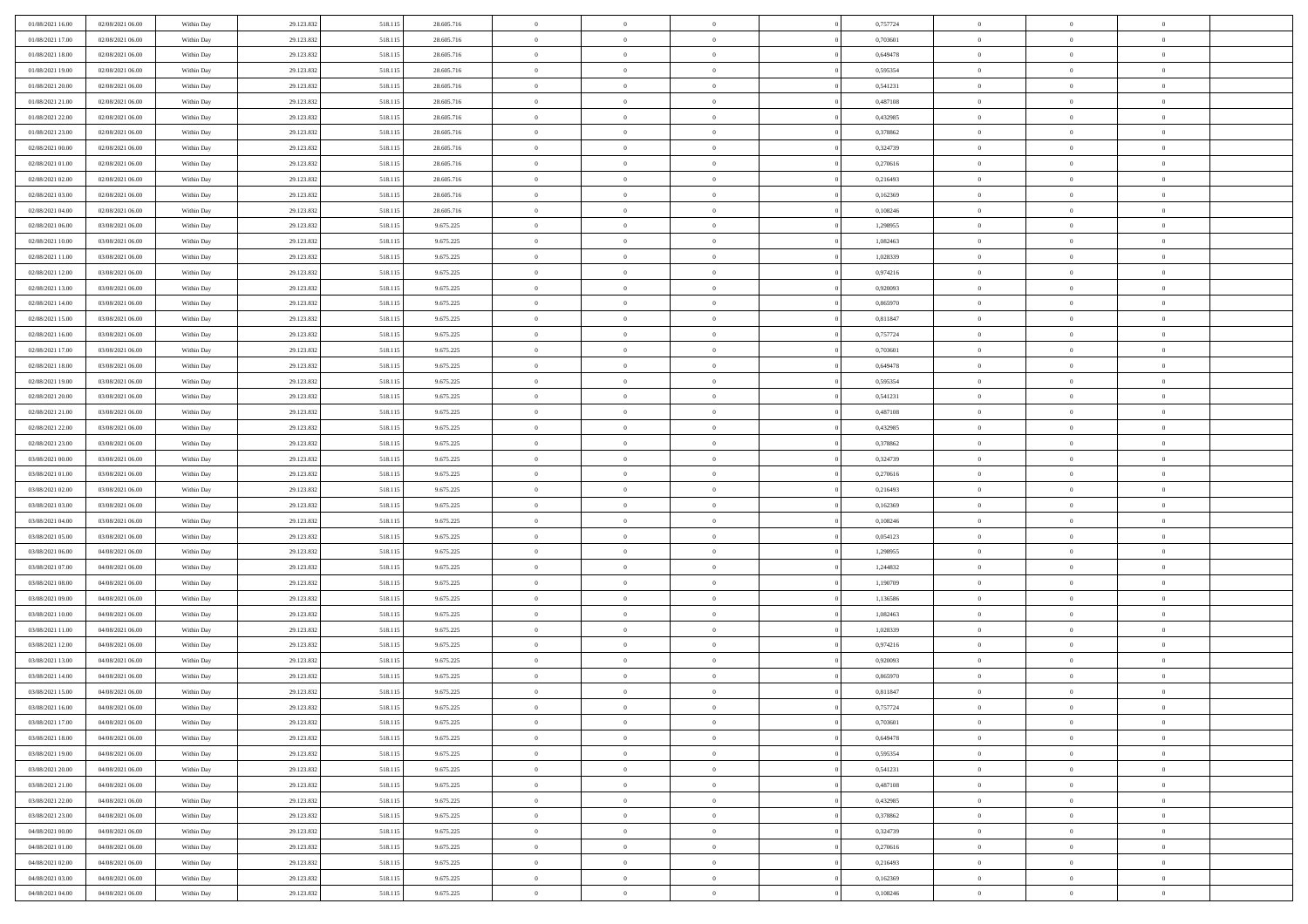| 04/08/2021 05:00                     | 04/08/2021 06:00 | Within Day | 29.123.832 | 518.115            | 9.675.225 | $\bf{0}$       | $\overline{0}$                   | $\Omega$       | 0,054123 | $\bf{0}$       | $\overline{0}$ | $\bf{0}$       |  |
|--------------------------------------|------------------|------------|------------|--------------------|-----------|----------------|----------------------------------|----------------|----------|----------------|----------------|----------------|--|
| 04/08/2021 06:00                     | 05/08/2021 06:00 | Within Day | 29.123.832 | 518.115            | 9.675.225 | $\overline{0}$ | $\overline{0}$                   | $\overline{0}$ | 1,298955 | $\mathbf{0}$   | $\bf{0}$       | $\overline{0}$ |  |
| 04/08/2021 07:00                     | 05/08/2021 06:00 | Within Day | 29.123.832 | 518.115            | 9.675.225 | $\theta$       | $\overline{0}$                   | $\overline{0}$ | 1,244832 | $\,$ 0         | $\overline{0}$ | $\,$ 0 $\,$    |  |
| 04/08/2021 08:00                     | 05/08/2021 06:00 | Within Day | 29.123.832 | 518.115            | 9.675.225 | $\overline{0}$ | $\overline{0}$                   | $\mathbf{0}$   | 1,190709 | $\bf{0}$       | $\mathbf{0}$   | $\theta$       |  |
| 04/08/2021 09:00                     | 05/08/2021 06:00 | Within Day | 29.123.832 | 518.115            | 9.675.225 | $\mathbf{0}$   | $\overline{0}$                   | $\overline{0}$ | 1,136586 | $\mathbf{0}$   | $\bf{0}$       | $\overline{0}$ |  |
| 04/08/2021 10:00                     | 05/08/2021 06:00 | Within Day | 29.123.832 | 518.115            | 9.675.225 | $\theta$       | $\overline{0}$                   | $\bf{0}$       | 1,082463 | $\,$ 0         | $\overline{0}$ | $\,$ 0 $\,$    |  |
| 04/08/2021 11:00                     | 05/08/2021 06:00 | Within Day | 29.123.832 | 518.115            | 9.675.225 | $\,$ 0 $\,$    | $\overline{0}$                   | $\Omega$       | 1,028339 | $\bf{0}$       | $\overline{0}$ | $\theta$       |  |
| 04/08/2021 12:00                     | 05/08/2021 06:00 | Within Day | 29.123.832 | 518.115            | 9.675.225 | $\overline{0}$ | $\overline{0}$                   | $\overline{0}$ | 0,974216 | $\mathbf{0}$   | $\bf{0}$       | $\overline{0}$ |  |
| 04/08/2021 13:00                     | 05/08/2021 06:00 |            | 29.123.832 | 518.115            | 9.675.225 | $\theta$       | $\overline{0}$                   | $\bf{0}$       | 0,920093 | $\,$ 0         | $\overline{0}$ | $\,$ 0 $\,$    |  |
|                                      | 05/08/2021 06:00 | Within Day |            |                    |           | $\overline{0}$ |                                  | $\mathbf{0}$   | 0.865970 | $\bf{0}$       | $\mathbf{0}$   | $\theta$       |  |
| 04/08/2021 14:00<br>04/08/2021 15:00 |                  | Within Day | 29.123.832 | 518.115            | 9.675.225 |                | $\overline{0}$<br>$\overline{0}$ |                |          | $\mathbf{0}$   |                | $\overline{0}$ |  |
|                                      | 05/08/2021 06:00 | Within Day | 29.123.832 | 518.115            | 9.675.225 | $\mathbf{0}$   |                                  | $\overline{0}$ | 0,811847 |                | $\bf{0}$       |                |  |
| 04/08/2021 16:00                     | 05/08/2021 06:00 | Within Day | 29.123.832 | 518.115            | 9.675.225 | $\theta$       | $\overline{0}$                   | $\overline{0}$ | 0,757724 | $\,$ 0         | $\overline{0}$ | $\,$ 0 $\,$    |  |
| 04/08/2021 17:00                     | 05/08/2021 06:00 | Within Day | 29.123.832 | 518.115            | 9.675.225 | $\theta$       | $\overline{0}$                   | $\mathbf{0}$   | 0.703601 | $\bf{0}$       | $\mathbf{0}$   | $\theta$       |  |
| 04/08/2021 18:00                     | 05/08/2021 06:00 | Within Day | 29.123.832 | 518.115            | 9.675.225 | $\mathbf{0}$   | $\overline{0}$                   | $\overline{0}$ | 0,649478 | $\mathbf{0}$   | $\bf{0}$       | $\overline{0}$ |  |
| 04/08/2021 19:00                     | 05/08/2021 06:00 | Within Day | 29.123.832 | 518.115            | 9.675.225 | $\theta$       | $\overline{0}$                   | $\overline{0}$ | 0,595354 | $\,$ 0         | $\overline{0}$ | $\,$ 0 $\,$    |  |
| 04/08/2021 20:00                     | 05/08/2021 06:00 | Within Day | 29.123.832 | 518.115            | 9.675.225 | $\bf{0}$       | $\overline{0}$                   | $\mathbf{0}$   | 0,541231 | $\bf{0}$       | $\overline{0}$ | $\bf{0}$       |  |
| 04/08/2021 21:00                     | 05/08/2021 06:00 | Within Day | 29.123.832 | 518.115            | 9.675.225 | $\overline{0}$ | $\overline{0}$                   | $\overline{0}$ | 0,487108 | $\mathbf{0}$   | $\bf{0}$       | $\overline{0}$ |  |
| 04/08/2021 22:00                     | 05/08/2021 06:00 | Within Day | 29.123.832 | 518.115            | 9.675.225 | $\theta$       | $\overline{0}$                   | $\bf{0}$       | 0,432985 | $\,$ 0         | $\overline{0}$ | $\,$ 0 $\,$    |  |
| 04/08/2021 23:00                     | 05/08/2021 06:00 | Within Day | 29.123.832 | 518.115            | 9.675.225 | $\theta$       | $\overline{0}$                   | $\mathbf{0}$   | 0.378862 | $\theta$       | $\mathbf{0}$   | $\theta$       |  |
| 05/08/2021 00:00                     | 05/08/2021 06:00 | Within Day | 29.123.832 | 518.115            | 9.675.225 | $\overline{0}$ | $\overline{0}$                   | $\overline{0}$ | 0,324739 | $\mathbf{0}$   | $\bf{0}$       | $\overline{0}$ |  |
| 05/08/2021 01:00                     | 05/08/2021 06:00 | Within Day | 29.123.832 | 518.115            | 9.675.225 | $\theta$       | $\overline{0}$                   | $\bf{0}$       | 0,270616 | $\,$ 0         | $\overline{0}$ | $\,$ 0 $\,$    |  |
| 05/08/2021 02:00                     | 05/08/2021 06:00 | Within Day | 29.123.832 | 518.115            | 9.675.225 | $\theta$       | $\overline{0}$                   | $\mathbf{0}$   | 0.216493 | $\bf{0}$       | $\mathbf{0}$   | $\theta$       |  |
| 05/08/2021 03:00                     | 05/08/2021 06:00 | Within Day | 29.123.832 | 518.115            | 9.675.225 | $\mathbf{0}$   | $\overline{0}$                   | $\overline{0}$ | 0,162369 | $\mathbf{0}$   | $\bf{0}$       | $\overline{0}$ |  |
| 05/08/2021 04:00                     | 05/08/2021 06:00 | Within Day | 29.123.832 | 518.115            | 9.675.225 | $\theta$       | $\overline{0}$                   | $\bf{0}$       | 0,108246 | $\,$ 0         | $\overline{0}$ | $\,$ 0 $\,$    |  |
| 05/08/2021 05:00                     | 05/08/2021 06:00 | Within Day | 29.123.832 | 518.115            | 9.675.225 | $\bf{0}$       | $\overline{0}$                   | $\mathbf{0}$   | 0,054123 | $\bf{0}$       | $\overline{0}$ | $\bf{0}$       |  |
| 05/08/2021 06:00                     | 06/08/2021 06:00 | Within Day | 29.123.832 | 518.115            | 9.675.225 | $\overline{0}$ | $\overline{0}$                   | $\overline{0}$ | 1,298955 | $\mathbf{0}$   | $\bf{0}$       | $\overline{0}$ |  |
| 05/08/2021 07:00                     | 06/08/2021 06:00 | Within Day | 29.123.832 | 518.115            | 9.675.225 | $\theta$       | $\overline{0}$                   | $\bf{0}$       | 1,244832 | $\,$ 0         | $\overline{0}$ | $\,$ 0 $\,$    |  |
| 05/08/2021 09:00                     | 06/08/2021 06:00 | Within Day | 29.123.832 | 518.115            | 9.675.225 | $\mathbf{0}$   | $\overline{0}$                   | $\mathbf{0}$   | 1.136586 | $\bf{0}$       | $\mathbf{0}$   | $\theta$       |  |
| 05/08/2021 10:00                     | 06/08/2021 06:00 | Within Day | 29.123.832 | 518.115            | 9.675.225 | $\mathbf{0}$   | $\overline{0}$                   | $\overline{0}$ | 1,082463 | $\mathbf{0}$   | $\bf{0}$       | $\overline{0}$ |  |
| 05/08/2021 11:00                     | 06/08/2021 06:00 | Within Day | 29.123.832 | 518.115            | 9.675.225 | $\theta$       | $\overline{0}$                   | $\overline{0}$ | 1,028339 | $\,$ 0         | $\overline{0}$ | $\,$ 0 $\,$    |  |
| 05/08/2021 12:00                     | 06/08/2021 06:00 | Within Day | 29.123.832 | 518.115            | 9.675.225 | $\,$ 0 $\,$    | $\overline{0}$                   | $\overline{0}$ | 0,974216 | $\bf{0}$       | $\overline{0}$ | $\,0\,$        |  |
| 05/08/2021 13:00                     | 06/08/2021 06:00 | Within Day | 29.123.832 | 518.115            | 9.675.225 | $\overline{0}$ | $\overline{0}$                   | $\overline{0}$ | 0,920093 | $\mathbf{0}$   | $\bf{0}$       | $\overline{0}$ |  |
| 05/08/2021 14:00                     | 06/08/2021 06:00 | Within Day | 29.123.832 | 518.115            | 9.675.225 | $\theta$       | $\overline{0}$                   | $\overline{0}$ | 0,865970 | $\,$ 0         | $\overline{0}$ | $\,$ 0 $\,$    |  |
| 05/08/2021 15:00                     | 06/08/2021 06:00 | Within Day | 29.123.832 | 518.115            | 9.675.225 | $\,$ 0 $\,$    | $\overline{0}$                   | $\overline{0}$ | 0,811847 | $\bf{0}$       | $\overline{0}$ | $\,0\,$        |  |
| 05/08/2021 16:00                     | 06/08/2021 06:00 | Within Day | 29.123.832 | 518.115            | 9.675.225 | $\theta$       | $\overline{0}$                   | $\overline{0}$ | 0,757724 | $\mathbf{0}$   | $\bf{0}$       | $\overline{0}$ |  |
| 05/08/2021 17:00                     | 06/08/2021 06:00 | Within Day | 29.123.832 | 518.115            | 9.675.225 | $\theta$       | $\overline{0}$                   | $\bf{0}$       | 0,703601 | $\,$ 0         | $\overline{0}$ | $\,$ 0 $\,$    |  |
| 05/08/2021 18:00                     | 06/08/2021 06:00 | Within Day | 29.123.832 | 518.115            | 9.675.225 | $\,$ 0 $\,$    | $\overline{0}$                   | $\overline{0}$ | 0,649478 | $\bf{0}$       | $\overline{0}$ | $\,0\,$        |  |
| 05/08/2021 19:00                     | 06/08/2021 06:00 | Within Day | 29.123.832 | 518.115            | 9.675.225 | $\mathbf{0}$   | $\overline{0}$                   | $\overline{0}$ | 0,595354 | $\mathbf{0}$   | $\bf{0}$       | $\overline{0}$ |  |
| 05/08/2021 20:00                     | 06/08/2021 06:00 | Within Day | 29.123.832 | 518.115            | 9.675.225 | $\theta$       | $\overline{0}$                   | $\bf{0}$       | 0,541231 | $\,$ 0         | $\overline{0}$ | $\,$ 0 $\,$    |  |
| 05/08/2021 21:00                     | 06/08/2021 06:00 | Within Day | 29.123.832 | 518.115            | 9.675.225 | $\,$ 0 $\,$    | $\overline{0}$                   | $\overline{0}$ | 0,487108 | $\bf{0}$       | $\overline{0}$ | $\,0\,$        |  |
| 05/08/2021 22:00                     | 06/08/2021 06:00 | Within Day | 29.123.832 | 518.115            | 9.675.225 | $\theta$       | $\overline{0}$                   | $\overline{0}$ | 0,432985 | $\mathbf{0}$   | $\bf{0}$       | $\overline{0}$ |  |
| 05/08/2021 23:00                     | 06/08/2021 06:00 | Within Day | 29.123.832 | 518.115            | 9.675.225 | $\theta$       | $\overline{0}$                   | $\bf{0}$       | 0,378862 | $\,$ 0         | $\overline{0}$ | $\,$ 0 $\,$    |  |
| 06/08/2021 00:00                     | 06/08/2021 06:00 | Within Day | 29.123.832 | 518.115            | 9.675.225 | $\,$ 0 $\,$    | $\overline{0}$                   | $\overline{0}$ | 0,324739 | $\bf{0}$       | $\overline{0}$ | $\,0\,$        |  |
| 06/08/2021 01:00                     | 06/08/2021 06:00 | Within Dav | 29.123.832 | 518.115            | 9.675.225 | $\theta$       | $\overline{0}$                   | $\overline{0}$ | 0,270616 | $\mathbf{0}$   | $\bf{0}$       | $\overline{0}$ |  |
| 06/08/2021 02:00                     | 06/08/2021 06:00 | Within Day | 29.123.832 | 518.115            | 9.675.225 | $\overline{0}$ | $\overline{0}$                   | $\overline{0}$ | 0,216493 | $\overline{0}$ | $\overline{0}$ | $\theta$       |  |
| 06/08/2021 03:00                     | 06/08/2021 06:00 | Within Day | 29.123.832 | 518.115            | 9.675.225 | $\bf{0}$       | $\overline{0}$                   | $\overline{0}$ | 0,162369 | $\mathbf{0}$   | $\overline{0}$ | $\bf{0}$       |  |
| 06/08/2021 04:00                     | 06/08/2021 06:00 | Within Day | 29.123.832 | 518.115            | 9.675.225 | $\overline{0}$ | $\overline{0}$                   | $\overline{0}$ | 0,108246 | $\overline{0}$ | $\overline{0}$ | $\overline{0}$ |  |
| 06/08/2021 05:00                     | 06/08/2021 06:00 | Within Day | 29.123.832 | 518.115            | 9.675.225 | $\,$ 0 $\,$    | $\overline{0}$                   | $\overline{0}$ | 0,054123 | $\,$ 0 $\,$    | $\,$ 0 $\,$    | $\,$ 0 $\,$    |  |
| 06/08/2021 06:00                     | 07/08/2021 06:00 | Within Day | 29.123.832 | 518.115            | 9.675.225 | $\bf{0}$       | $\overline{0}$                   | $\overline{0}$ | 1,298955 | $\mathbf{0}$   | $\overline{0}$ | $\bf{0}$       |  |
| 06/08/2021 07:00                     | 07/08/2021 06:00 | Within Day | 29.123.832 | 518.115            | 9.675.225 | $\,$ 0 $\,$    | $\overline{0}$                   | $\overline{0}$ | 1,244832 | $\,$ 0 $\,$    | $\bf{0}$       | $\overline{0}$ |  |
| 06/08/2021 08:00                     | 07/08/2021 06:00 | Within Day | 29.123.832 | 518.115            | 9.675.225 | $\,$ 0         | $\overline{0}$                   | $\overline{0}$ | 1,190709 | $\,$ 0 $\,$    | $\overline{0}$ | $\,$ 0 $\,$    |  |
| 06/08/2021 09:00                     | 07/08/2021 06:00 | Within Day | 29.123.832 | 518.115            | 9.675.225 | $\bf{0}$       | $\overline{0}$                   | $\overline{0}$ | 1,136586 | $\overline{0}$ | $\overline{0}$ | $\overline{0}$ |  |
| 06/08/2021 10:00                     | 07/08/2021 06:00 | Within Day | 29.123.832 | 518.115            | 9.675.225 | $\,$ 0 $\,$    | $\overline{0}$                   | $\overline{0}$ | 1,082463 | $\,$ 0 $\,$    | $\bf{0}$       | $\mathbf{0}$   |  |
| 06/08/2021 11:00                     | 07/08/2021 06:00 | Within Day | 29.123.832 | 518.115            | 9.675.225 | $\,$ 0         | $\overline{0}$                   | $\overline{0}$ | 1,028339 | $\,$ 0 $\,$    | $\,$ 0 $\,$    | $\,$ 0 $\,$    |  |
| 06/08/2021 12:00                     | 07/08/2021 06:00 | Within Day | 29.123.832 |                    | 9.675.225 | $\bf{0}$       | $\overline{0}$                   | $\overline{0}$ | 0,974216 | $\mathbf{0}$   | $\overline{0}$ | $\bf{0}$       |  |
| 06/08/2021 13:00                     | 07/08/2021 06:00 | Within Day | 29.123.832 | 518.115<br>518.115 | 9.675.225 | $\mathbf{0}$   | $\overline{0}$                   | $\overline{0}$ | 0,920093 | $\mathbf{0}$   | $\bf{0}$       | $\overline{0}$ |  |
|                                      |                  |            |            |                    |           |                |                                  |                |          |                |                |                |  |
| 06/08/2021 14:00                     | 07/08/2021 06:00 | Within Day | 29.123.832 | 518.115            | 9.675.225 | $\,$ 0 $\,$    | $\overline{0}$                   | $\overline{0}$ | 0,865970 | $\,$ 0 $\,$    | $\overline{0}$ | $\,$ 0 $\,$    |  |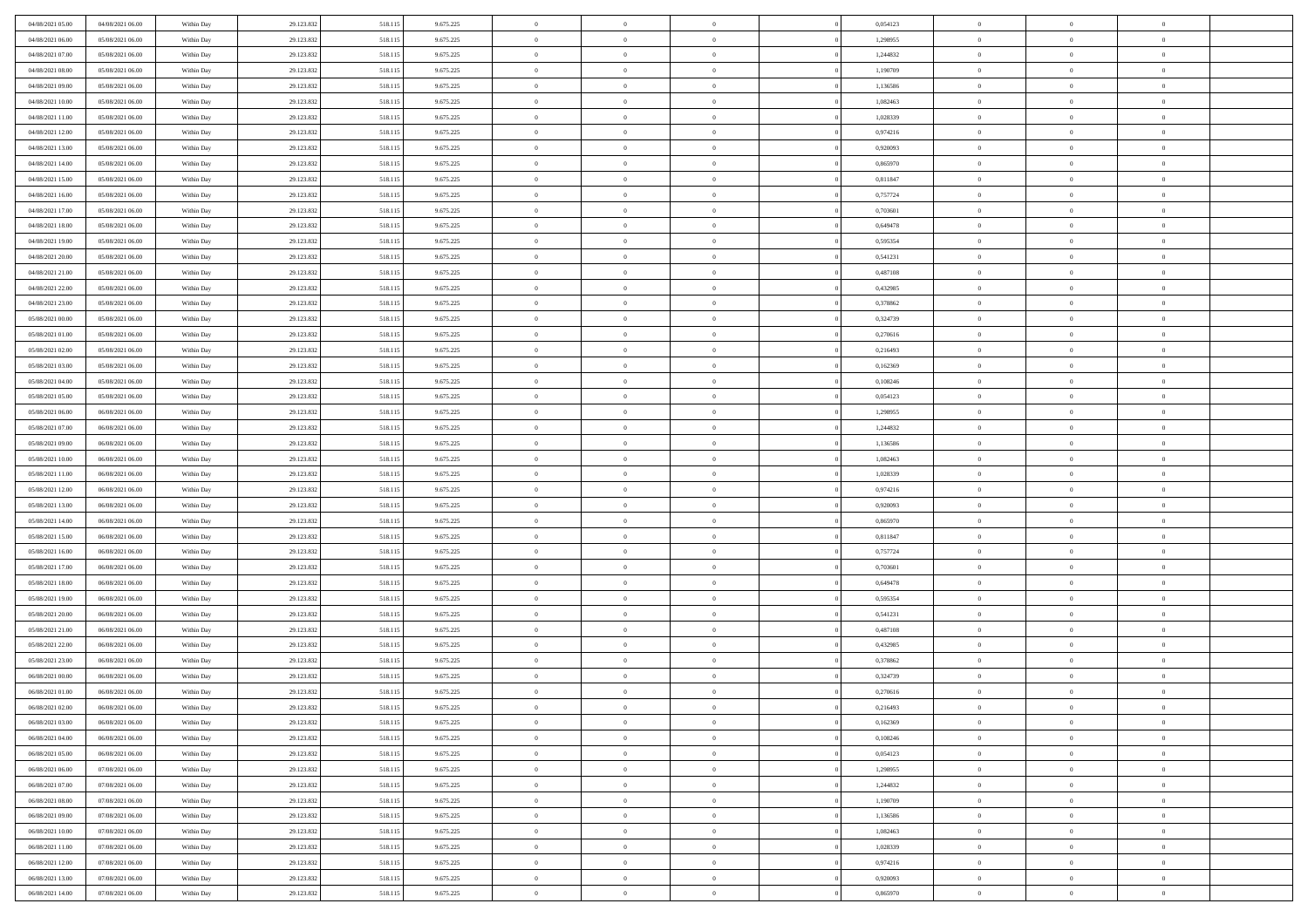| 06/08/2021 15:00                     | 07/08/2021 06:00                     | Within Day               | 29.123.832               | 518.115            | 9.675.225                | $\,$ 0 $\,$          | $\overline{0}$                   | $\overline{0}$                 |          | 0,811847             | $\bf{0}$                    | $\overline{0}$             | $\,0\,$                          |  |
|--------------------------------------|--------------------------------------|--------------------------|--------------------------|--------------------|--------------------------|----------------------|----------------------------------|--------------------------------|----------|----------------------|-----------------------------|----------------------------|----------------------------------|--|
| 06/08/2021 16:00                     | 07/08/2021 06:00                     | Within Day               | 29.123.832               | 518.115            | 9.675.225                | $\theta$             | $\overline{0}$                   | $\mathbf{0}$                   |          | 0,757724             | $\theta$                    | $\overline{0}$             | $\theta$                         |  |
| 06/08/2021 17:00                     | 07/08/2021 06:00                     | Within Day               | 29.123.832               | 518.115            | 9.675.225                | $\theta$             | $\overline{0}$                   | $\overline{0}$                 |          | 0,703601             | $\mathbf{0}$                | $\overline{0}$             | $\overline{0}$                   |  |
| 06/08/2021 18:00                     | 07/08/2021 06:00                     | Within Day               | 29.123.832               | 518.115            | 9.675.225                | $\,$ 0 $\,$          | $\overline{0}$                   | $\overline{0}$                 |          | 0,649478             | $\bf{0}$                    | $\overline{0}$             | $\bf{0}$                         |  |
| 06/08/2021 19:00                     | 07/08/2021 06:00                     | Within Day               | 29.123.832               | 518.115            | 9.675.225                | $\bf{0}$             | 1.000                            | $\mathbf{0}$                   |          | 0,595354             | $\bf{0}$                    | $\theta$                   | $\,0\,$                          |  |
| 06/08/2021 20:00                     | 07/08/2021 06:00                     | Within Day               | 29.123.832               | 519.115            | 9.674.225                | $\theta$             | $\overline{0}$                   | $\mathbf{0}$                   |          | 0,541231             | $\mathbf{0}$                | $\overline{0}$             | $\overline{0}$                   |  |
| 06/08/2021 21:00                     | 07/08/2021 06:00                     | Within Day               | 29.123.832               | 519.115            | 9.674.225                | $\,$ 0 $\,$          | $\overline{0}$                   | $\overline{0}$                 |          | 0,487108             | $\bf{0}$                    | $\overline{0}$             | $\bf{0}$                         |  |
| 06/08/2021 22:00                     | 07/08/2021 06:00                     | Within Day               | 29.123.832               | 519.115            | 9.674.225                | $\,$ 0               | $\overline{0}$                   | $\mathbf{0}$                   |          | 0,432985             | $\,$ 0 $\,$                 | $\overline{0}$             | $\theta$                         |  |
| 06/08/2021 23:00                     | 07/08/2021 06:00                     | Within Day               | 29.123.832               | 519.115            | 9.674.225                | $\theta$             | $\overline{0}$                   | $\mathbf{0}$                   |          | 0,378862             | $\mathbf{0}$                | $\overline{0}$             | $\overline{0}$                   |  |
| 07/08/2021 00:00                     | 07/08/2021 06:00                     | Within Day               | 29.123.832               | 519.115            | 9.674.225                | $\,$ 0 $\,$          | $\overline{0}$                   | $\Omega$                       |          | 0,324739             | $\bf{0}$                    | $\overline{0}$             | $\bf{0}$                         |  |
| 07/08/2021 01:00                     | 07/08/2021 06:00                     | Within Day               | 29.123.832               | 519.115            | 9.674.225                | $\bf{0}$             | $\overline{0}$                   | $\mathbf{0}$                   |          | 0,270616             | $\bf{0}$                    | $\mathbf{0}$               | $\theta$                         |  |
| 07/08/2021 02:00                     | 07/08/2021 06:00                     | Within Day               | 29.123.832               | 519.115            | 9.674.225                | $\theta$             | $\overline{0}$                   | $\overline{0}$                 |          | 0,216493             | $\mathbf{0}$                | $\overline{0}$             | $\overline{0}$                   |  |
| 07/08/2021 03:00                     | 07/08/2021 06:00                     | Within Day               | 29.123.832               | 519.115            | 9.674.225                | $\,$ 0 $\,$          | $\overline{0}$                   | $\overline{0}$                 |          | 0,162369             | $\bf{0}$                    | $\overline{0}$             | $\bf{0}$                         |  |
| 07/08/2021 04:00                     | 07/08/2021 06:00                     | Within Day               | 29.123.832               | 519.115            | 9.674.225                | $\bf{0}$             | $\overline{0}$                   | $\mathbf{0}$                   |          | 0,108246             | $\bf{0}$                    | $\theta$                   | $\,0\,$                          |  |
| 07/08/2021 05:00                     | 07/08/2021 06:00                     | Within Day               | 29.123.832               | 519.115            | 9.674.225                | $\theta$             | $\overline{0}$                   | $\mathbf{0}$                   |          | 0,054123             | $\mathbf{0}$                | $\overline{0}$             | $\overline{0}$                   |  |
| 07/08/2021 06:00                     | 08/08/2021 06:00                     | Within Day               | 29.123.832               | 518.115            | 28.605.716               | $\,$ 0 $\,$          | $\overline{0}$                   | $\Omega$                       |          | 1,298955             | $\bf{0}$                    | $\overline{0}$             | $\bf{0}$                         |  |
| 07/08/2021 07:00                     | 08/08/2021 06:00                     |                          |                          |                    |                          | $\,$ 0               | $\overline{0}$                   | $\mathbf{0}$                   |          | 1,244832             | $\bf{0}$                    | $\overline{0}$             | $\theta$                         |  |
| 07/08/2021 08:00                     | 08/08/2021 06:00                     | Within Day<br>Within Day | 29.123.832<br>29.123.832 | 518.115<br>518.115 | 28.605.716<br>28.605.716 | $\theta$             | $\overline{0}$                   | $\mathbf{0}$                   |          | 1,190709             | $\mathbf{0}$                | $\overline{0}$             | $\overline{0}$                   |  |
| 07/08/2021 09:00                     | 08/08/2021 06:00                     |                          |                          |                    | 28.605.716               | $\,$ 0 $\,$          | $\overline{0}$                   | $\Omega$                       |          | 1,136586             | $\bf{0}$                    | $\overline{0}$             | $\,0\,$                          |  |
|                                      |                                      | Within Day               | 29.123.832               | 518.115            |                          | $\bf{0}$             |                                  | $\mathbf{0}$                   |          |                      | $\bf{0}$                    | $\mathbf{0}$               | $\theta$                         |  |
| 07/08/2021 10:00<br>07/08/2021 11:00 | 08/08/2021 06:00<br>08/08/2021 06:00 | Within Day<br>Within Day | 29.123.832<br>29.123.832 | 518.115<br>518.115 | 28.605.716<br>28.605.716 | $\theta$             | $\overline{0}$<br>$\overline{0}$ |                                |          | 1,082463<br>1,028339 | $\mathbf{0}$                | $\overline{0}$             | $\overline{0}$                   |  |
|                                      |                                      |                          |                          |                    |                          | $\,$ 0 $\,$          |                                  | $\mathbf{0}$                   |          |                      | $\bf{0}$                    |                            | $\bf{0}$                         |  |
| 07/08/2021 12:00                     | 08/08/2021 06:00                     | Within Day               | 29.123.832               | 518.115            | 28.605.716               |                      | $\overline{0}$                   | $\overline{0}$                 |          | 0,974216             |                             | $\overline{0}$             |                                  |  |
| 07/08/2021 13:00                     | 08/08/2021 06:00<br>08/08/2021 06:00 | Within Day               | 29.123.832               | 518.115            | 28.605.716               | $\,$ 0               | $\overline{0}$                   | $\mathbf{0}$                   |          | 0,920093             | $\bf{0}$                    | $\overline{0}$             | $\,0\,$                          |  |
| 07/08/2021 14:00                     |                                      | Within Day               | 29.123.832               | 518.115            | 28.605.716               | $\theta$             | $\overline{0}$                   | $\mathbf{0}$                   |          | 0,865970             | $\mathbf{0}$                | $\overline{0}$             | $\overline{0}$                   |  |
| 07/08/2021 15:00                     | 08/08/2021 06:00                     | Within Day               | 29.123.832               | 518.115            | 28.605.716               | $\,$ 0 $\,$          | $\overline{0}$                   | $\overline{0}$                 |          | 0,811847             | $\bf{0}$                    | $\overline{0}$             | $\bf{0}$                         |  |
| 07/08/2021 16:00                     | 08/08/2021 06:00                     | Within Day               | 29.123.832               | 518.115            | 28.605.716               | $\,$ 0               | $\overline{0}$                   | $\mathbf{0}$                   |          | 0,757724             | $\mathbf{0}$                | $\overline{0}$             | $\theta$                         |  |
| 07/08/2021 17:00                     | 08/08/2021 06:00                     | Within Day               | 29.123.832               | 518.115            | 28.605.716               | $\theta$             | $\overline{0}$                   | $\mathbf{0}$                   |          | 0,703601             | $\mathbf{0}$                | $\overline{0}$             | $\overline{0}$                   |  |
| 07/08/2021 18:00                     | 08/08/2021 06:00                     | Within Day               | 29.123.832               | 518.115            | 28.605.716               | $\,$ 0 $\,$          | $\overline{0}$                   | $\Omega$                       |          | 0,649478             | $\bf{0}$                    | $\overline{0}$             | $\bf{0}$                         |  |
| 07/08/2021 19:00                     | 08/08/2021 06:00                     | Within Day               | 29.123.832               | 518.115            | 28.605.716               | $\bf{0}$             | $\overline{0}$                   | $\mathbf{0}$                   |          | 0,595354             | $\bf{0}$                    | $\mathbf{0}$               | $\overline{0}$                   |  |
| 07/08/2021 20:00                     | 08/08/2021 06:00                     | Within Day               | 29.123.832               | 518.115            | 28.605.716               | $\theta$             | $\overline{0}$                   | $\overline{0}$                 |          | 0,541231             | $\mathbf{0}$                | $\overline{0}$             | $\overline{0}$                   |  |
| 07/08/2021 21:00                     | 08/08/2021 06:00                     | Within Day               | 29.123.832               | 518.115            | 28.605.716               | $\,$ 0 $\,$          | $\overline{0}$                   | $\overline{0}$                 |          | 0,487108             | $\,$ 0                      | $\overline{0}$             | $\,$ 0 $\,$                      |  |
| 07/08/2021 22:00                     | 08/08/2021 06:00                     | Within Day               | 29.123.832               | 518.115            | 28.605.716               | $\bf{0}$             | $\overline{0}$                   | $\mathbf{0}$                   |          | 0,432985             | $\bf{0}$                    | $\mathbf{0}$               | $\overline{0}$                   |  |
| 07/08/2021 23:00                     | 08/08/2021 06:00                     | Within Day               | 29.123.832               | 518.115            | 28.605.716               | $\theta$             | $\overline{0}$                   | $\mathbf{0}$                   |          | 0,378862             | $\mathbf{0}$                | $\overline{0}$             | $\overline{0}$                   |  |
| 08/08/2021 00:00                     | 08/08/2021 06:00                     | Within Day               | 29.123.832               | 518.115            | 28.605.716               | $\theta$             | $\overline{0}$                   | $\overline{0}$                 |          | 0,324739             | $\,$ 0                      | $\overline{0}$             | $\theta$                         |  |
| 08/08/2021 01:00                     | 08/08/2021 06:00                     | Within Day               | 29.123.832               | 518.115            | 28.605.716               | $\bf{0}$             | $\overline{0}$                   | $\mathbf{0}$                   |          | 0,270616             | $\mathbf{0}$                | $\overline{0}$             | $\overline{0}$                   |  |
| 08/08/2021 02:00                     | 08/08/2021 06:00                     | Within Day               | 29.123.832               | 518.115            | 28.605.716               | $\theta$             | $\overline{0}$                   | $\mathbf{0}$                   |          | 0,216493             | $\mathbf{0}$                | $\overline{0}$             | $\overline{0}$                   |  |
| 08/08/2021 03:00                     | 08/08/2021 06:00                     | Within Day               | 29.123.832               | 518.115            | 28.605.716               | $\theta$             | $\overline{0}$                   | $\overline{0}$                 |          | 0,162369             | $\,$ 0                      | $\overline{0}$             | $\theta$                         |  |
| 08/08/2021 04:00<br>08/08/2021 05:00 | 08/08/2021 06:00<br>08/08/2021 06:00 | Within Day               | 29.123.832               | 518.115            | 28.605.716               | $\bf{0}$<br>$\theta$ | $\overline{0}$                   | $\mathbf{0}$                   |          | 0,108246             | $\bf{0}$<br>$\mathbf{0}$    | $\mathbf{0}$               | $\overline{0}$<br>$\overline{0}$ |  |
|                                      |                                      | Within Day               | 29.123.832               | 518.115            | 28.605.716               |                      | $\overline{0}$                   | $\overline{0}$                 |          | 0,054123             |                             | $\overline{0}$             |                                  |  |
| 08/08/2021 06:00                     | 09/08/2021 06:00                     | Within Day               | 29.123.832               | 518.115            | 28.605.716               | $\,$ 0 $\,$          | $\overline{0}$                   | $\overline{0}$                 |          | 1,298955             | $\,$ 0                      | $\overline{0}$<br>$\bf{0}$ | $\,$ 0 $\,$                      |  |
| 08/08/2021 07:00<br>08/08/2021 08:00 | 09/08/2021 06:00<br>09/08/2021 06:00 | Within Day<br>Within Day | 29.123.832<br>29.123.832 | 518.115<br>518.115 | 28.605.716<br>28.605.716 | $\,$ 0<br>$\theta$   | $\,$ 0 $\,$<br>$\overline{0}$    | $\overline{0}$<br>$\mathbf{0}$ |          | 1,244832<br>1,190709 | $\,$ 0 $\,$<br>$\mathbf{0}$ | $\overline{0}$             | $\overline{0}$<br>$\overline{0}$ |  |
| 08/08/2021 09:00                     |                                      |                          | 29.123.832               | 518.115            |                          | $\theta$             | $\overline{0}$                   | $\overline{0}$                 |          | 1,136586             | $\,$ 0                      | $\overline{0}$             | $\theta$                         |  |
| 08/08/2021 11:00                     | 09/08/2021 06:00<br>09/08/2021 06:00 | Within Day<br>Within Day | 29.123.832               | 518.115            | 28.605.716<br>28.605.716 | $\bf{0}$             | $\,$ 0 $\,$                      | $\mathbf{0}$                   |          | 1,028339             | $\,$ 0 $\,$                 | $\overline{0}$             | $\bf{0}$                         |  |
| 08/08/2021 12:00                     | 09/08/2021 06:00                     | Within Day               | 29.123.832               | 518.115            | 28.605.716               | $\overline{0}$       | $\theta$                         |                                |          | 0,974216             | $\overline{0}$              | $\theta$                   | $\theta$                         |  |
| 08/08/2021 13:00                     | 09/08/2021 06:00                     |                          | 29.123.832               | 518.115            | 28.605.716               | $\,$ 0 $\,$          | $\overline{0}$                   | $\overline{0}$                 |          | 0,920093             | $\,$ 0 $\,$                 | $\bf{0}$                   | $\theta$                         |  |
| 08/08/2021 14:00                     |                                      | Within Day               | 29.123.832               | 518.115            |                          | $\overline{0}$       |                                  | $\overline{0}$                 |          |                      |                             | $\overline{0}$             |                                  |  |
|                                      | 09/08/2021 06:00<br>09/08/2021 06:00 | Within Day               |                          |                    | 28.605.716               |                      | $\,$ 0 $\,$                      |                                |          | 0,865970             | $\,$ 0 $\,$                 |                            | $\overline{0}$                   |  |
| 08/08/2021 15:00                     |                                      | Within Day               | 29.123.832               | 518.115            | 28.605.716               | $\mathbf{0}$         | $\overline{0}$                   | $\overline{0}$                 |          | 0,811847             | $\,$ 0 $\,$                 | $\bf{0}$                   | $\mathbf{0}$                     |  |
| 08/08/2021 16:00                     | 09/08/2021 06:00                     | Within Day               | 29.123.832               | 518.115            | 28.605.716               | $\,$ 0 $\,$          | $\overline{0}$                   | $\overline{0}$                 | $\theta$ | 0,757724             | $\,$ 0 $\,$                 | $\bf{0}$                   | $\,$ 0 $\,$                      |  |
| 08/08/2021 17:00                     | 09/08/2021 06:00                     | Within Day               | 29.123.832               | 518.115            | 28.605.716               | $\,$ 0 $\,$          | $\,$ 0 $\,$                      | $\overline{0}$                 |          | 0,703601             | $\,$ 0 $\,$                 | $\overline{0}$             | $\overline{0}$                   |  |
| 08/08/2021 18:00                     | 09/08/2021 06:00                     | Within Day               | 29.123.832               | 518.115            | 28.605.716               | $\mathbf{0}$         | $\overline{0}$                   | $\overline{0}$                 |          | 0,649478             | $\mathbf{0}$                | $\overline{0}$             | $\overline{0}$                   |  |
| 08/08/2021 19:00                     | 09/08/2021 06:00                     | Within Day               | 29.123.832               | 518.115            | 28.605.716               | $\,$ 0 $\,$          | $\overline{0}$                   | $\overline{0}$                 |          | 0,595354             | $\,$ 0 $\,$                 | $\overline{0}$             | $\,$ 0 $\,$                      |  |
| 08/08/2021 20:00                     | 09/08/2021 06:00                     | Within Day               | 29.123.832               | 518.115            | 28.605.716               | $\bf{0}$             | $\overline{0}$                   | $\overline{0}$                 |          | 0,541231             | $\,$ 0 $\,$                 | $\overline{0}$             | $\overline{0}$                   |  |
| 08/08/2021 21:00                     | 09/08/2021 06:00                     | Within Day               | 29.123.832               | 518.115            | 28.605.716               | $\overline{0}$       | $\overline{0}$                   | $\overline{0}$                 |          | 0,487108             | $\mathbf{0}$                | $\bf{0}$                   | $\overline{0}$                   |  |
| 08/08/2021 22:00                     | 09/08/2021 06:00                     | Within Day               | 29.123.832               | 518.115            | 28.605.716               | $\,$ 0 $\,$          | $\overline{0}$                   | $\overline{0}$                 |          | 0,432985             | $\,$ 0 $\,$                 | $\overline{0}$             | $\,$ 0 $\,$                      |  |
| 08/08/2021 23:00                     | 09/08/2021 06:00                     | Within Day               | 29.123.832               | 518.115            | 28.605.716               | $\,$ 0 $\,$          | $\,$ 0 $\,$                      | $\overline{0}$                 |          | 0,378862             | $\bf{0}$                    | $\overline{0}$             | $\overline{0}$                   |  |
| 09/08/2021 00:00                     | 09/08/2021 06:00                     | Within Day               | 29.123.832               | 518.115            | 28.605.716               | $\overline{0}$       | $\overline{0}$                   | $\overline{0}$                 |          | 0,324739             | $\mathbf{0}$                | $\overline{0}$             | $\overline{0}$                   |  |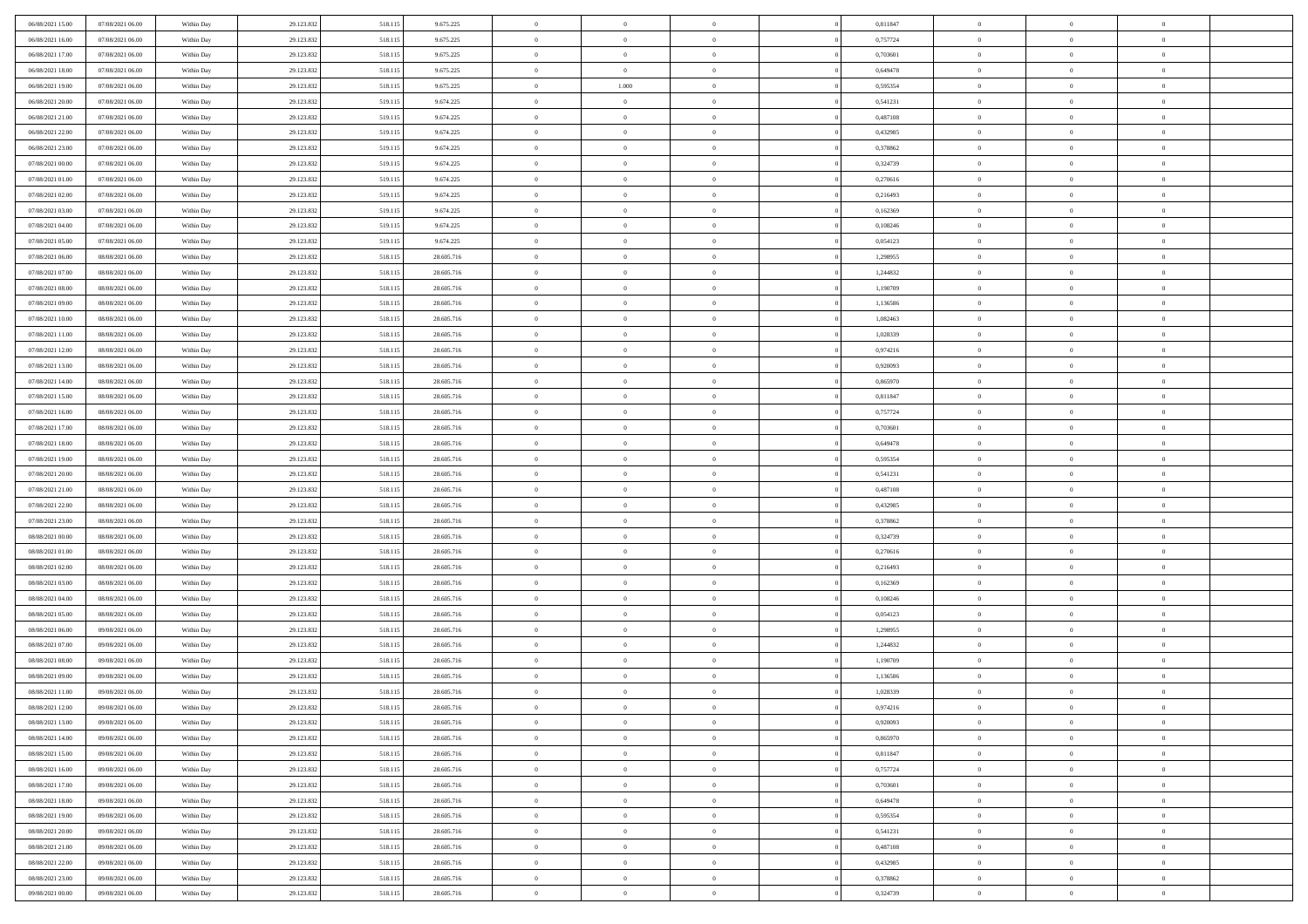| 09/08/2021 01:00 | 09/08/2021 06:00 | Within Day | 29.123.832 | 518.115 | 28.605.716 | $\,$ 0                   | $\overline{0}$ | $\theta$       |          | 0,270616 | $\bf{0}$                 | $\overline{0}$ | $\,0\,$        |  |
|------------------|------------------|------------|------------|---------|------------|--------------------------|----------------|----------------|----------|----------|--------------------------|----------------|----------------|--|
| 09/08/2021 02:00 | 09/08/2021 06:00 | Within Day | 29.123.832 | 518.115 | 28.605.716 | $\overline{0}$           | $\overline{0}$ | $\overline{0}$ |          | 0,216493 | $\overline{0}$           | $\overline{0}$ | $\theta$       |  |
| 09/08/2021 03:00 | 09/08/2021 06:00 | Within Dav | 29.123.832 | 518.115 | 28.605.716 | $\mathbf{0}$             | $\overline{0}$ | $\overline{0}$ |          | 0,162369 | $\mathbf{0}$             | $\overline{0}$ | $\overline{0}$ |  |
| 09/08/2021 04:00 | 09/08/2021 06:00 | Within Day | 29.123.832 | 518.115 | 28.605.716 | $\bf{0}$                 | $\overline{0}$ | $\bf{0}$       |          | 0,108246 | $\bf{0}$                 | $\overline{0}$ | $\bf{0}$       |  |
| 09/08/2021 05:00 | 09/08/2021 06:00 | Within Day | 29.123.832 | 518.115 | 28.605.716 | $\bf{0}$                 | $\overline{0}$ | $\overline{0}$ |          | 0,054123 | $\bf{0}$                 | $\bf{0}$       | $\,0\,$        |  |
| 09/08/2021 06:00 | 10/08/2021 06:00 | Within Dav | 29.123.832 | 518.115 | 28.605.716 | $\mathbf{0}$             | $\overline{0}$ | $\overline{0}$ |          | 1,298955 | $\mathbf{0}$             | $\overline{0}$ | $\overline{0}$ |  |
| 09/08/2021 07:00 | 10/08/2021 06:00 | Within Day | 29.123.832 | 518.115 | 28.605.716 | $\bf{0}$                 | $\bf{0}$       | $\overline{0}$ |          | 1,244832 | $\bf{0}$                 | $\overline{0}$ | $\,0\,$        |  |
| 09/08/2021 08:00 | 10/08/2021 06:00 | Within Day | 29.123.832 | 518.115 | 28.605.716 | $\overline{0}$           | $\overline{0}$ | $\overline{0}$ |          | 1,190709 | $\,$ 0 $\,$              | $\overline{0}$ | $\theta$       |  |
| 09/08/2021 09:00 | 10/08/2021 06:00 | Within Day | 29.123.832 | 518.115 | 28.605.716 | $\mathbf{0}$             | $\overline{0}$ | $\overline{0}$ |          | 1,136586 | $\mathbf{0}$             | $\overline{0}$ | $\overline{0}$ |  |
| 09/08/2021 10:00 | 10/08/2021 06:00 |            |            |         | 28.605.716 | $\bf{0}$                 | $\bf{0}$       | $\overline{0}$ |          | 1,082463 | $\bf{0}$                 | $\overline{0}$ | $\,0\,$        |  |
|                  |                  | Within Day | 29.123.832 | 518.115 |            |                          | $\overline{0}$ |                |          |          |                          | $\overline{0}$ | $\theta$       |  |
| 09/08/2021 11:00 | 10/08/2021 06:00 | Within Day | 29.123.832 | 518.115 | 28.605.716 | $\bf{0}$<br>$\mathbf{0}$ |                | $\overline{0}$ |          | 1,028339 | $\bf{0}$<br>$\mathbf{0}$ |                | $\overline{0}$ |  |
| 09/08/2021 12:00 | 10/08/2021 06:00 | Within Dav | 29.123.832 | 518.115 | 28.605.716 |                          | $\overline{0}$ | $\overline{0}$ |          | 0,974216 |                          | $\overline{0}$ |                |  |
| 09/08/2021 13:00 | 10/08/2021 06:00 | Within Day | 29.123.832 | 518.115 | 28.605.716 | $\bf{0}$                 | $\overline{0}$ | $\bf{0}$       |          | 0,920093 | $\bf{0}$                 | $\overline{0}$ | $\bf{0}$       |  |
| 09/08/2021 14:00 | 10/08/2021 06:00 | Within Day | 29.123.832 | 518.115 | 28.605.716 | $\bf{0}$                 | $\overline{0}$ | $\overline{0}$ |          | 0,865970 | $\bf{0}$                 | $\mathbf{0}$   | $\,0\,$        |  |
| 09/08/2021 15:00 | 10/08/2021 06:00 | Within Dav | 29.123.832 | 518.115 | 28.605.716 | $\overline{0}$           | $\overline{0}$ | $\overline{0}$ |          | 0,811847 | $\mathbf{0}$             | $\overline{0}$ | $\overline{0}$ |  |
| 09/08/2021 16:00 | 10/08/2021 06:00 | Within Day | 29.123.832 | 518.115 | 28.605.716 | $\bf{0}$                 | $\bf{0}$       | $\overline{0}$ |          | 0,757724 | $\bf{0}$                 | $\overline{0}$ | $\bf{0}$       |  |
| 09/08/2021 17:00 | 10/08/2021 06:00 | Within Day | 29.123.832 | 518.115 | 28.605.716 | $\overline{0}$           | $\overline{0}$ | $\overline{0}$ |          | 0.703601 | $\hspace{0.1cm}0$        | $\overline{0}$ | $\theta$       |  |
| 09/08/2021 18:00 | 10/08/2021 06:00 | Within Day | 29.123.832 | 518.115 | 28.605.716 | $\mathbf{0}$             | $\overline{0}$ | $\overline{0}$ |          | 0,649478 | $\mathbf{0}$             | $\overline{0}$ | $\overline{0}$ |  |
| 09/08/2021 19:00 | 10/08/2021 06:00 | Within Day | 29.123.832 | 518.115 | 28.605.716 | $\bf{0}$                 | $\bf{0}$       | $\overline{0}$ |          | 0,595354 | $\bf{0}$                 | $\overline{0}$ | $\,0\,$        |  |
| 09/08/2021 20:00 | 10/08/2021 06:00 | Within Day | 29.123.832 | 518.115 | 28.605.716 | $\bf{0}$                 | $\overline{0}$ | $\overline{0}$ |          | 0,541231 | $\bf{0}$                 | $\overline{0}$ | $\overline{0}$ |  |
| 09/08/2021 21:00 | 10/08/2021 06:00 | Within Dav | 29.123.832 | 518.115 | 28.605.716 | $\mathbf{0}$             | $\overline{0}$ | $\overline{0}$ |          | 0,487108 | $\mathbf{0}$             | $\overline{0}$ | $\overline{0}$ |  |
| 09/08/2021 22:00 | 10/08/2021 06:00 | Within Day | 29.123.832 | 518.115 | 28.605.716 | $\bf{0}$                 | $\overline{0}$ | $\bf{0}$       |          | 0,432985 | $\bf{0}$                 | $\overline{0}$ | $\bf{0}$       |  |
| 09/08/2021 23:00 | 10/08/2021 06:00 | Within Day | 29.123.832 | 518.115 | 28.605.716 | $\bf{0}$                 | $\bf{0}$       | $\overline{0}$ |          | 0,378862 | $\bf{0}$                 | $\bf{0}$       | $\,0\,$        |  |
| 10/08/2021 00:00 | 10/08/2021 06:00 | Within Dav | 29.123.832 | 518.115 | 28.605.716 | $\mathbf{0}$             | $\overline{0}$ | $\overline{0}$ |          | 0,324739 | $\mathbf{0}$             | $\overline{0}$ | $\overline{0}$ |  |
| 10/08/2021 01:00 | 10/08/2021 06:00 | Within Day | 29.123.832 | 518.115 | 28.605.716 | $\bf{0}$                 | $\bf{0}$       | $\overline{0}$ |          | 0,270616 | $\bf{0}$                 | $\overline{0}$ | $\,0\,$        |  |
| 10/08/2021 02:00 | 10/08/2021 06:00 | Within Day | 29.123.832 | 518.115 | 28.605.716 | $\overline{0}$           | $\overline{0}$ | $\overline{0}$ |          | 0,216493 | $\bf{0}$                 | $\mathbf{0}$   | $\overline{0}$ |  |
| 10/08/2021 03:00 | 10/08/2021 06:00 | Within Day | 29.123.832 | 518.115 | 28.605.716 | $\mathbf{0}$             | $\overline{0}$ | $\overline{0}$ |          | 0,162369 | $\mathbf{0}$             | $\overline{0}$ | $\overline{0}$ |  |
| 10/08/2021 04:00 | 10/08/2021 06:00 | Within Day | 29.123.832 | 518.115 | 28.605.716 | $\bf{0}$                 | $\bf{0}$       | $\overline{0}$ |          | 0,108246 | $\bf{0}$                 | $\overline{0}$ | $\,0\,$        |  |
| 10/08/2021 05:00 | 10/08/2021 06:00 | Within Day | 29.123.832 | 518.115 | 28.605.716 | $\bf{0}$                 | $\overline{0}$ | $\overline{0}$ |          | 0,054123 | $\bf{0}$                 | $\bf{0}$       | $\overline{0}$ |  |
| 10/08/2021 06:00 | 11/08/2021 06:00 | Within Dav | 29.123.832 | 518.115 | 28.605.716 | $\mathbf{0}$             | $\overline{0}$ | $\overline{0}$ |          | 1,298955 | $\mathbf{0}$             | $\overline{0}$ | $\overline{0}$ |  |
| 10/08/2021 07:00 | 11/08/2021 06:00 | Within Day | 29.123.832 | 518.115 | 28.605.716 | $\bf{0}$                 | $\overline{0}$ | $\theta$       |          | 1,244832 | $\,$ 0                   | $\overline{0}$ | $\theta$       |  |
| 10/08/2021 08:00 | 11/08/2021 06:00 | Within Day | 29.123.832 | 518.115 | 28.605.716 | $\bf{0}$                 | $\bf{0}$       | $\overline{0}$ |          | 1,190709 | $\bf{0}$                 | $\overline{0}$ | $\overline{0}$ |  |
| 10/08/2021 09:00 | 11/08/2021 06:00 | Within Dav | 29.123.832 | 518.115 | 28.605.716 | $\mathbf{0}$             | $\overline{0}$ | $\overline{0}$ |          | 1,136586 | $\mathbf{0}$             | $\overline{0}$ | $\overline{0}$ |  |
| 10/08/2021 10:00 | 11/08/2021 06:00 | Within Day | 29.123.832 | 518.115 | 28.605.716 | $\bf{0}$                 | $\overline{0}$ | $\theta$       |          | 1,082463 | $\,$ 0                   | $\overline{0}$ | $\theta$       |  |
| 10/08/2021 11:00 | 11/08/2021 06:00 | Within Day | 29.123.832 | 518.115 | 28.605.716 | $\bf{0}$                 | $\overline{0}$ | $\overline{0}$ |          | 1,028339 | $\bf{0}$                 | $\overline{0}$ | $\overline{0}$ |  |
| 10/08/2021 12:00 | 11/08/2021 06:00 | Within Day | 29.123.832 | 518.115 | 28.605.716 | $\mathbf{0}$             | $\overline{0}$ | $\overline{0}$ |          | 0,974216 | $\mathbf{0}$             | $\overline{0}$ | $\overline{0}$ |  |
| 10/08/2021 13:00 | 11/08/2021 06:00 | Within Day | 29.123.832 | 518.115 | 28.605.716 | $\bf{0}$                 | $\overline{0}$ | $\theta$       |          | 0,920093 | $\,$ 0                   | $\overline{0}$ | $\theta$       |  |
| 10/08/2021 14:00 | 11/08/2021 06:00 | Within Day | 29.123.832 | 518.115 | 28.605.716 | $\bf{0}$                 | $\overline{0}$ | $\overline{0}$ |          | 0,865970 | $\bf{0}$                 | $\overline{0}$ | $\overline{0}$ |  |
| 10/08/2021 15:00 | 11/08/2021 06:00 | Within Dav | 29.123.832 | 518.115 | 28.605.716 | $\mathbf{0}$             | $\overline{0}$ | $\overline{0}$ |          | 0,811847 | $\mathbf{0}$             | $\overline{0}$ | $\overline{0}$ |  |
| 10/08/2021 16:00 | 11/08/2021 06:00 | Within Day | 29.123.832 | 518.115 | 28.605.716 | $\bf{0}$                 | $\overline{0}$ | $\theta$       |          | 0,757724 | $\,$ 0                   | $\overline{0}$ | $\theta$       |  |
| 10/08/2021 17:00 | 11/08/2021 06:00 | Within Day | 29.123.832 | 518.115 | 28.605.716 | $\bf{0}$                 | $\overline{0}$ | $\overline{0}$ |          | 0,703601 | $\bf{0}$                 | $\overline{0}$ | $\overline{0}$ |  |
| 10/08/2021 18:00 | 11/08/2021 06:00 | Within Dav | 29.123.832 | 518.115 | 28.605.716 | $\mathbf{0}$             | $\overline{0}$ | $\overline{0}$ |          | 0,649478 | $\mathbf{0}$             | $\overline{0}$ | $\overline{0}$ |  |
| 10/08/2021 19:00 | 11/08/2021 06:00 | Within Day | 29.123.832 | 518.115 | 28.605.716 | $\bf{0}$                 | $\overline{0}$ | $\theta$       |          | 0,595354 | $\,$ 0                   | $\overline{0}$ | $\theta$       |  |
| 10/08/2021 20:00 | 11/08/2021 06:00 | Within Day | 29.123.832 | 518.115 | 28.605.716 | $\bf{0}$                 | $\overline{0}$ | $\overline{0}$ |          | 0,541231 | $\,$ 0 $\,$              | $\overline{0}$ | $\overline{0}$ |  |
| 10/08/2021 21:00 | 11/08/2021 06:00 | Within Day | 29.123.832 | 518.115 | 28.605.716 | $\bf{0}$                 | $\overline{0}$ |                |          | 0,487108 | $\overline{0}$           | $\theta$       | $\theta$       |  |
| 10/08/2021 22:00 | 11/08/2021 06:00 | Within Day | 29.123.832 | 518.115 | 28.605.716 | $\,0\,$                  | $\overline{0}$ | $\theta$       |          | 0,432985 | $\,$ 0 $\,$              | $\bf{0}$       | $\theta$       |  |
| 10/08/2021 23:00 | 11/08/2021 06:00 | Within Day | 29.123.832 | 518.115 | 28.605.716 | $\overline{0}$           | $\overline{0}$ | $\overline{0}$ |          | 0,378862 | $\overline{0}$           | $\overline{0}$ | $\overline{0}$ |  |
| 11/08/2021 00:00 | 11/08/2021 06:00 | Within Day | 29.123.832 | 518.115 | 28.605.716 | $\bf{0}$                 | $\overline{0}$ | $\overline{0}$ |          | 0,324739 | $\overline{0}$           | $\bf{0}$       | $\mathbf{0}$   |  |
| 11/08/2021 01:00 | 11/08/2021 06:00 | Within Day | 29.123.832 | 518.115 | 28.605.716 | $\bf{0}$                 | $\overline{0}$ | $\overline{0}$ | $\theta$ | 0,270616 | $\,$ 0 $\,$              | $\bf{0}$       | $\,$ 0 $\,$    |  |
| 11/08/2021 02:00 | 11/08/2021 06:00 | Within Day | 29.123.832 | 518.115 | 28.605.716 | $\,$ 0 $\,$              | $\overline{0}$ | $\overline{0}$ |          | 0,216493 | $\,$ 0 $\,$              | $\overline{0}$ | $\overline{0}$ |  |
| 11/08/2021 03:00 | 11/08/2021 06:00 | Within Day | 29.123.832 | 518.115 | 28.605.716 | $\bf{0}$                 | $\overline{0}$ | $\overline{0}$ |          | 0,162369 | $\mathbf{0}$             | $\overline{0}$ | $\overline{0}$ |  |
| 11/08/2021 04:00 | 11/08/2021 06:00 | Within Day | 29.123.832 | 518.115 | 28.605.716 | $\,0\,$                  | $\overline{0}$ | $\overline{0}$ | $\theta$ | 0,108246 | $\,$ 0 $\,$              | $\overline{0}$ | $\,$ 0 $\,$    |  |
| 11/08/2021 05:00 | 11/08/2021 06:00 |            | 29.123.832 |         | 28.605.716 | $\bf{0}$                 | $\overline{0}$ | $\overline{0}$ |          | 0,054123 | $\overline{0}$           | $\overline{0}$ | $\overline{0}$ |  |
| 11/08/2021 06:00 | 12/08/2021 06:00 | Within Day | 29.123.832 | 518.115 | 28.605.716 | $\bf{0}$                 | $\overline{0}$ | $\overline{0}$ |          | 1,298955 | $\mathbf{0}$             | $\bf{0}$       | $\overline{0}$ |  |
|                  |                  | Within Day |            | 518.115 |            |                          |                |                |          |          |                          |                |                |  |
| 11/08/2021 07:00 | 12/08/2021 06:00 | Within Day | 29.123.832 | 518.115 | 28.605.716 | $\,0\,$                  | $\overline{0}$ | $\overline{0}$ |          | 1,244832 | $\,$ 0 $\,$              | $\mathbf{0}$   | $\,$ 0 $\,$    |  |
| 11/08/2021 08:00 | 12/08/2021 06:00 | Within Day | 29.123.832 | 518.115 | 28.605.716 | $\bf{0}$                 | $\overline{0}$ | $\overline{0}$ |          | 1,190709 | $\bf{0}$                 | $\mathbf{0}$   | $\overline{0}$ |  |
| 11/08/2021 09:00 | 12/08/2021 06:00 | Within Day | 29.123.832 | 518.115 | 28.605.716 | $\bf{0}$                 | $\overline{0}$ | $\overline{0}$ |          | 1,136586 | $\mathbf{0}$             | $\overline{0}$ | $\overline{0}$ |  |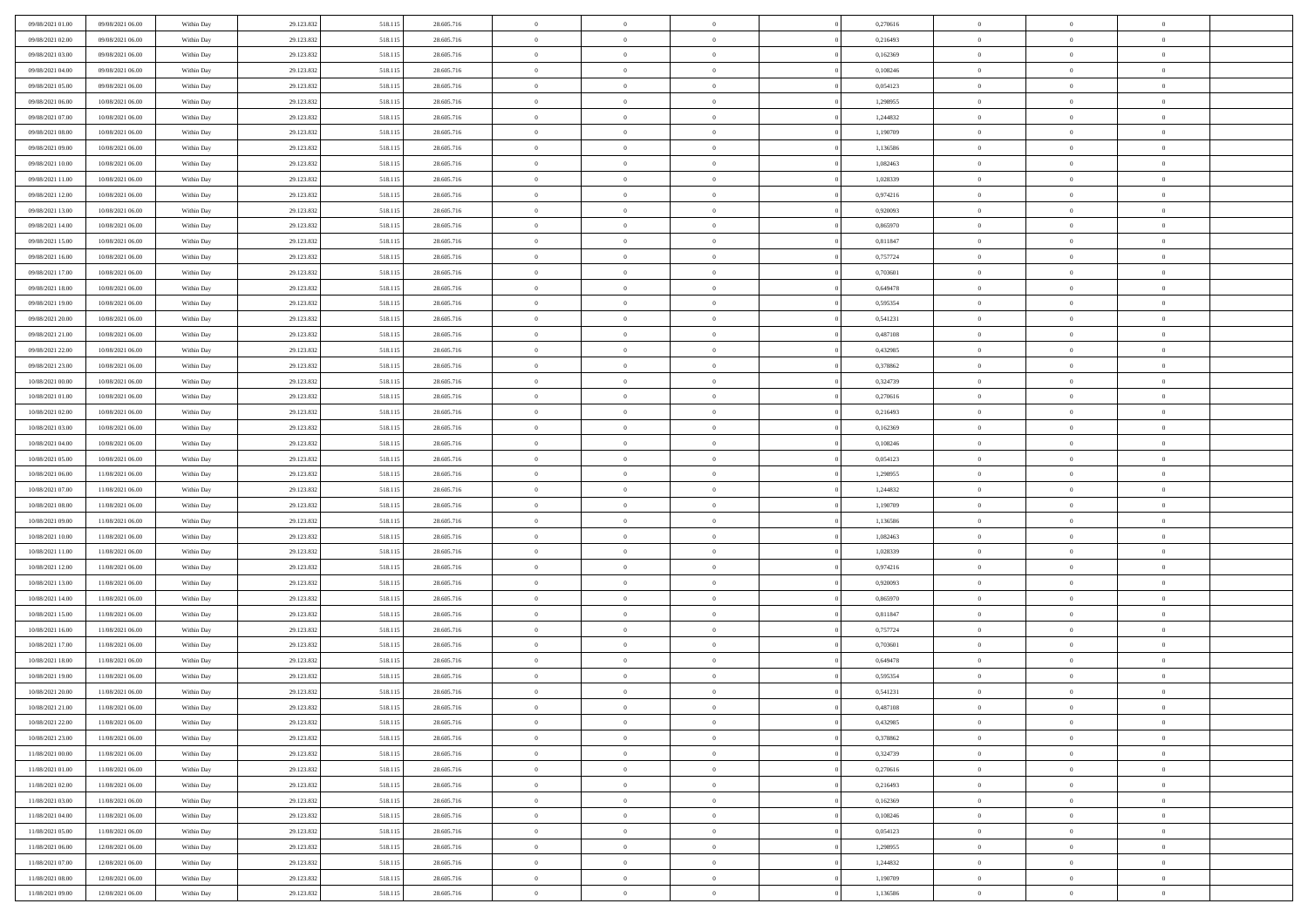| 11/08/2021 10:00                     | 12/08/2021 06:00                     | Within Day               | 29.123.832               | 518.115            | 28.605.716               | $\,$ 0 $\,$             | $\overline{0}$                | $\overline{0}$                   |          | 1,082463             | $\bf{0}$                 | $\overline{0}$                   | $\,0\,$                          |  |
|--------------------------------------|--------------------------------------|--------------------------|--------------------------|--------------------|--------------------------|-------------------------|-------------------------------|----------------------------------|----------|----------------------|--------------------------|----------------------------------|----------------------------------|--|
| 11/08/2021 11:00                     | 12/08/2021 06:00                     | Within Day               | 29.123.832               | 518.115            | 28.605.716               | $\overline{0}$          | $\overline{0}$                | $\mathbf{0}$                     |          | 1,028339             | $\theta$                 | $\overline{0}$                   | $\theta$                         |  |
| 11/08/2021 12:00                     | 12/08/2021 06:00                     | Within Day               | 29.123.832               | 518.115            | 28.605.716               | $\theta$                | $\overline{0}$                | $\overline{0}$                   |          | 0,974216             | $\mathbf{0}$             | $\overline{0}$                   | $\overline{0}$                   |  |
| 11/08/2021 13:00                     | 12/08/2021 06:00                     | Within Day               | 29.123.832               | 518.115            | 28.605.716               | $\,$ 0 $\,$             | $\overline{0}$                | $\overline{0}$                   |          | 0,920093             | $\mathbf{0}$             | $\overline{0}$                   | $\bf{0}$                         |  |
| 11/08/2021 14:00                     | 12/08/2021 06:00                     | Within Day               | 29.123.832               | 518.115            | 28.605.716               | $\,$ 0                  | $\overline{0}$                | $\mathbf{0}$                     |          | 0,865970             | $\bf{0}$                 | $\bf{0}$                         | $\,0\,$                          |  |
| 11/08/2021 15:00                     | 12/08/2021 06:00                     | Within Day               | 29.123.832               | 518.115            | 28.605.716               | $\theta$                | $\overline{0}$                | $\mathbf{0}$                     |          | 0,811847             | $\mathbf{0}$             | $\overline{0}$                   | $\overline{0}$                   |  |
| 11/08/2021 16:00                     | 12/08/2021 06:00                     | Within Day               | 29.123.832               | 518.115            | 28.605.716               | $\,$ 0 $\,$             | $\overline{0}$                | $\overline{0}$                   |          | 0,757724             | $\bf{0}$                 | $\overline{0}$                   | $\bf{0}$                         |  |
| 11/08/2021 17:00                     | 12/08/2021 06:00                     | Within Day               | 29.123.832               | 518.115            | 28.605.716               | $\,$ 0                  | $\overline{0}$                | $\mathbf{0}$                     |          | 0,703601             | $\,$ 0 $\,$              | $\overline{0}$                   | $\overline{0}$                   |  |
| 11/08/2021 18:00                     | 12/08/2021 06:00                     | Within Day               | 29.123.832               | 518.115            | 28.605.716               | $\theta$                | $\overline{0}$                | $\mathbf{0}$                     |          | 0,649478             | $\mathbf{0}$             | $\overline{0}$                   | $\overline{0}$                   |  |
| 11/08/2021 19:00                     | 12/08/2021 06:00                     | Within Day               | 29.123.832               | 518.115            | 28.605.716               | $\,$ 0 $\,$             | $\overline{0}$                | $\Omega$                         |          | 0,595354             | $\bf{0}$                 | $\overline{0}$                   | $\bf{0}$                         |  |
| 11/08/2021 20:00                     | 12/08/2021 06:00                     | Within Day               | 29.123.832               | 518.115            | 28.605.716               | $\bf{0}$                | $\overline{0}$                | $\mathbf{0}$                     |          | 0,541231             | $\bf{0}$                 | $\overline{0}$                   | $\theta$                         |  |
| 11/08/2021 21:00                     | 12/08/2021 06:00                     | Within Day               | 29.123.832               | 518.115            | 28.605.716               | $\theta$                | $\overline{0}$                | $\overline{0}$                   |          | 0,487108             | $\mathbf{0}$             | $\overline{0}$                   | $\overline{0}$                   |  |
| 11/08/2021 22:00                     | 12/08/2021 06:00                     | Within Day               | 29.123.832               | 518.115            | 28.605.716               | $\,$ 0 $\,$             | $\overline{0}$                | $\overline{0}$                   |          | 0,432985             | $\bf{0}$                 | $\overline{0}$                   | $\bf{0}$                         |  |
| 11/08/2021 23:00                     | 12/08/2021 06:00                     | Within Day               | 29.123.832               | 518.115            | 28.605.716               | $\,$ 0                  | $\overline{0}$                | $\mathbf{0}$                     |          | 0,378862             | $\bf{0}$                 | $\mathbf{0}$                     | $\,0\,$                          |  |
| 12/08/2021 00:00                     | 12/08/2021 06:00                     | Within Day               | 29.123.832               | 518.115            | 28.605.716               | $\theta$                | $\overline{0}$                | $\overline{0}$                   |          | 0,324739             | $\mathbf{0}$             | $\overline{0}$                   | $\overline{0}$                   |  |
| 12/08/2021 01:00                     | 12/08/2021 06:00                     | Within Day               | 29.123.832               | 518.115            | 28.605.716               | $\,$ 0 $\,$             | $\overline{0}$                | $\Omega$                         |          | 0,270616             | $\bf{0}$                 | $\overline{0}$                   | $\bf{0}$                         |  |
| 12/08/2021 02:00                     | 12/08/2021 06:00                     | Within Day               | 29.123.832               | 518.115            | 28.605.716               | $\,$ 0 $\,$             | $\overline{0}$                | $\mathbf{0}$                     |          | 0,216493             | $\mathbf{0}$             | $\overline{0}$                   | $\theta$                         |  |
| 12/08/2021 03:00                     | 12/08/2021 06:00                     | Within Day               | 29.123.832               | 518.115            | 28.605.716               | $\theta$                | $\overline{0}$                | $\mathbf{0}$                     |          | 0,162369             | $\mathbf{0}$             | $\overline{0}$                   | $\overline{0}$                   |  |
| 12/08/2021 04:00                     | 12/08/2021 06:00                     | Within Day               | 29.123.832               | 518.115            | 28.605.716               | $\,$ 0 $\,$             | $\overline{0}$                | $\Omega$                         |          | 0,108246             | $\bf{0}$                 | $\overline{0}$                   | $\bf{0}$                         |  |
| 12/08/2021 05:00                     | 12/08/2021 06:00                     | Within Day               | 29.123.832               | 518.115            | 28.605.716               | $\bf{0}$                | $\overline{0}$                | $\mathbf{0}$                     |          | 0,054123             | $\bf{0}$                 | $\overline{0}$                   | $\bf{0}$                         |  |
| 12/08/2021 06:00                     | 13/08/2021 06:00                     | Within Day               | 29.123.832               | 518.115            | 28.605.716               | $\theta$                | $\overline{0}$                | $\overline{0}$                   |          | 1,298955             | $\mathbf{0}$             | $\overline{0}$                   | $\overline{0}$                   |  |
| 12/08/2021 07:00                     | 13/08/2021 06:00                     | Within Day               | 29.123.832               | 518.115            | 28.605.716               | $\,$ 0 $\,$             | $\overline{0}$                | $\overline{0}$                   |          | 1,244832             | $\bf{0}$                 | $\overline{0}$                   | $\bf{0}$                         |  |
| 12/08/2021 08:00                     | 13/08/2021 06:00                     | Within Day               | 29.123.832               | 518.115            | 28.605.716               | $\,$ 0                  | $\overline{0}$                | $\mathbf{0}$                     |          | 1,190709             | $\bf{0}$                 | $\overline{0}$                   | $\bf{0}$                         |  |
| 12/08/2021 09:00                     | 13/08/2021 06:00                     | Within Day               | 29.123.832               | 518.115            | 28.605.716               | $\theta$                | $\overline{0}$                | $\mathbf{0}$                     |          | 1,136586             | $\mathbf{0}$             | $\overline{0}$                   | $\overline{0}$                   |  |
| 12/08/2021 10:00                     | 13/08/2021 06:00                     | Within Day               | 29.123.832               | 518.115            | 28.605.716               | $\,$ 0 $\,$             | $\overline{0}$                | $\overline{0}$                   |          | 1,082463             | $\bf{0}$                 | $\overline{0}$                   | $\bf{0}$                         |  |
| 12/08/2021 11:00                     | 13/08/2021 06:00                     | Within Day               | 29.123.832               | 518.115            | 28.605.716               | $\,$ 0 $\,$             | $\overline{0}$                | $\mathbf{0}$                     |          | 1,028339             | $\mathbf{0}$             | $\overline{0}$                   | $\theta$                         |  |
| 12/08/2021 12:00                     | 13/08/2021 06:00                     | Within Day               | 29.123.832               | 518.115            | 28.605.716               | $\theta$                | $\overline{0}$                | $\mathbf{0}$                     |          | 0,974216             | $\mathbf{0}$             | $\overline{0}$                   | $\overline{0}$                   |  |
| 12/08/2021 13:00                     | 13/08/2021 06:00                     | Within Day               | 29.123.832               | 518.115            | 28.605.716               | $\,$ 0 $\,$             | $\overline{0}$                | $\Omega$                         |          | 0,920093             | $\bf{0}$                 | $\overline{0}$                   | $\bf{0}$                         |  |
| 12/08/2021 14:00                     | 13/08/2021 06:00                     | Within Day               | 29.123.832               | 518.115            | 28.605.716               | $\bf{0}$                | $\overline{0}$                | $\mathbf{0}$                     |          | 0,865970             | $\bf{0}$                 | $\overline{0}$                   | $\overline{0}$                   |  |
| 12/08/2021 15:00                     | 13/08/2021 06:00                     | Within Day               | 29.123.832               | 518.115            | 28.605.716               | $\theta$                | $\overline{0}$                | $\overline{0}$                   |          | 0,811847             | $\mathbf{0}$             | $\overline{0}$                   | $\overline{0}$                   |  |
| 12/08/2021 16:00                     | 13/08/2021 06:00                     | Within Day               | 29.123.832               | 518.115            | 28.605.716               | $\,$ 0 $\,$             | $\overline{0}$                | $\overline{0}$                   |          | 0,757724             | $\,$ 0                   | $\overline{0}$                   | $\,$ 0 $\,$                      |  |
| 12/08/2021 17:00                     | 13/08/2021 06:00                     | Within Day               | 29.123.832               | 518.115            | 28.605.716               | $\,$ 0                  | $\overline{0}$                | $\overline{0}$                   |          | 0,703601             | $\bf{0}$                 | $\overline{0}$                   | $\overline{0}$                   |  |
| 12/08/2021 18:00                     | 13/08/2021 06:00                     | Within Day               | 29.123.832               | 518.115            | 28.605.716               | $\theta$                | $\overline{0}$                | $\overline{0}$                   |          | 0,649478             | $\mathbf{0}$             | $\overline{0}$                   | $\overline{0}$                   |  |
| 12/08/2021 19:00                     | 13/08/2021 06:00                     | Within Day               | 29.123.832               | 518.115            | 28.605.716               | $\theta$                | $\overline{0}$                | $\overline{0}$                   |          | 0,595354             | $\,$ 0                   | $\overline{0}$                   | $\theta$                         |  |
| 12/08/2021 20:00                     | 13/08/2021 06:00                     | Within Day               | 29.123.832               | 518.115            | 28.605.716               | $\bf{0}$                | $\overline{0}$                | $\mathbf{0}$                     |          | 0,541231             | $\mathbf{0}$             | $\overline{0}$                   | $\overline{0}$                   |  |
| 12/08/2021 21:00                     | 13/08/2021 06:00                     | Within Day               | 29.123.832               | 518.115            | 28.605.716               | $\theta$                | $\overline{0}$                | $\mathbf{0}$                     |          | 0,487108             | $\mathbf{0}$             | $\overline{0}$                   | $\overline{0}$                   |  |
| 12/08/2021 22:00                     | 13/08/2021 06:00                     | Within Day               | 29.123.832               | 518.115            | 28.605.716               | $\theta$                | $\overline{0}$                | $\overline{0}$                   |          | 0,432985             | $\,$ 0 $\,$              | $\overline{0}$                   | $\theta$                         |  |
| 12/08/2021 23:00                     | 13/08/2021 06:00                     | Within Day               | 29.123.832               | 518.115            | 28.605.716               | $\bf{0}$<br>$\theta$    | $\overline{0}$                | $\mathbf{0}$                     |          | 0,378862             | $\bf{0}$<br>$\mathbf{0}$ | $\overline{0}$                   | $\overline{0}$<br>$\overline{0}$ |  |
| 13/08/2021 00:00                     | 13/08/2021 06:00                     | Within Day               | 29.123.832               | 518.115            | 28.605.716               |                         | $\overline{0}$                | $\overline{0}$                   |          | 0,324739             |                          | $\overline{0}$                   |                                  |  |
| 13/08/2021 01:00<br>13/08/2021 02:00 | 13/08/2021 06:00<br>13/08/2021 06:00 | Within Day               | 29.123.832<br>29.123.832 | 518.115<br>518.115 | 28.605.716<br>28.605.716 | $\,$ 0 $\,$<br>$\bf{0}$ | $\overline{0}$<br>$\,$ 0 $\,$ | $\overline{0}$<br>$\overline{0}$ |          | 0,270616<br>0,216493 | $\,$ 0<br>$\,$ 0 $\,$    | $\overline{0}$<br>$\overline{0}$ | $\,$ 0 $\,$<br>$\overline{0}$    |  |
| 13/08/2021 03:00                     | 13/08/2021 06:00                     | Within Day<br>Within Day | 29.123.832               | 518.115            | 28.605.716               | $\theta$                | $\overline{0}$                | $\mathbf{0}$                     |          | 0,162369             | $\mathbf{0}$             | $\overline{0}$                   | $\theta$                         |  |
| 13/08/2021 04:00                     | 13/08/2021 06:00                     | Within Day               | 29.123.832               | 518.115            | 28.605.716               | $\theta$                | $\overline{0}$                | $\overline{0}$                   |          | 0,108246             | $\,$ 0                   | $\overline{0}$                   | $\theta$                         |  |
| 13/08/2021 05:00                     | 13/08/2021 06:00                     | Within Day               | 29.123.832               | 518.115            | 28.605.716               | $\bf{0}$                | $\,$ 0 $\,$                   | $\mathbf{0}$                     |          | 0,054123             | $\mathbf{0}$             | $\overline{0}$                   | $\overline{0}$                   |  |
| 13/08/2021 06:00                     | 14/08/2021 06:00                     | Within Day               | 29.123.832               | 518.115            | 28.605.716               | $\overline{0}$          | $\theta$                      |                                  |          | 1,298955             | $\overline{0}$           | $\theta$                         | $\theta$                         |  |
| 13/08/2021 07:00                     | 14/08/2021 06:00                     | Within Day               | 29.123.832               | 518.115            | 28.605.716               | $\,$ 0 $\,$             | $\overline{0}$                | $\overline{0}$                   |          | 1,244832             | $\,$ 0 $\,$              | $\bf{0}$                         | $\theta$                         |  |
| 13/08/2021 08:00                     | 14/08/2021 06:00                     | Within Day               | 29.123.832               | 518.115            | 28.605.716               | $\overline{0}$          | $\,$ 0 $\,$                   | $\overline{0}$                   |          | 1,190709             | $\,$ 0 $\,$              | $\overline{0}$                   | $\overline{0}$                   |  |
| 13/08/2021 09:00                     | 14/08/2021 06:00                     | Within Day               | 29.123.832               | 518.115            | 28.605.716               | $\mathbf{0}$            | $\overline{0}$                | $\overline{0}$                   |          | 1,136586             | $\,$ 0 $\,$              | $\bf{0}$                         | $\mathbf{0}$                     |  |
| 13/08/2021 10:00                     | 14/08/2021 06:00                     | Within Day               | 29.123.832               | 518.115            | 28.605.716               | $\,$ 0 $\,$             | $\overline{0}$                | $\overline{0}$                   | $\theta$ | 1,082463             | $\,$ 0 $\,$              | $\bf{0}$                         | $\,$ 0 $\,$                      |  |
| 13/08/2021 11:00                     | 14/08/2021 06:00                     | Within Day               | 29.123.832               | 518.115            | 28.605.716               | $\,$ 0 $\,$             | $\,$ 0 $\,$                   | $\overline{0}$                   |          | 1,028339             | $\,$ 0 $\,$              | $\overline{0}$                   | $\overline{0}$                   |  |
| 13/08/2021 12:00                     | 14/08/2021 06:00                     | Within Day               | 29.123.832               | 518.115            | 28.605.716               | $\mathbf{0}$            | $\overline{0}$                | $\overline{0}$                   |          | 0,974216             | $\mathbf{0}$             | $\overline{0}$                   | $\overline{0}$                   |  |
| 13/08/2021 13:00                     | 14/08/2021 06:00                     | Within Day               | 29.123.832               | 518.115            | 28.605.716               | $\,$ 0 $\,$             | $\overline{0}$                | $\overline{0}$                   |          | 0,920093             | $\,$ 0 $\,$              | $\mathbf{0}$                     | $\,$ 0 $\,$                      |  |
| 13/08/2021 14:00                     | 14/08/2021 06:00                     | Within Day               | 29.123.832               | 518.115            | 28.605.716               | $\bf{0}$                | $\overline{0}$                | $\overline{0}$                   |          | 0,865970             | $\,$ 0 $\,$              | $\overline{0}$                   | $\overline{0}$                   |  |
| 13/08/2021 15:00                     | 14/08/2021 06:00                     | Within Day               | 29.123.832               | 518.115            | 28.605.716               | $\mathbf{0}$            | $\overline{0}$                | $\overline{0}$                   |          | 0,811847             | $\mathbf{0}$             | $\bf{0}$                         | $\overline{0}$                   |  |
| 13/08/2021 16:00                     | 14/08/2021 06:00                     | Within Day               | 29.123.832               | 518.115            | 28.605.716               | $\,$ 0 $\,$             | $\overline{0}$                | $\overline{0}$                   |          | 0,757724             | $\,$ 0 $\,$              | $\mathbf{0}$                     | $\,$ 0 $\,$                      |  |
| 13/08/2021 17:00                     | 14/08/2021 06:00                     | Within Day               | 29.123.832               | 518.115            | 28.605.716               | $\,$ 0 $\,$             | $\,$ 0 $\,$                   | $\overline{0}$                   |          | 0,703601             | $\,$ 0 $\,$              | $\overline{0}$                   | $\overline{0}$                   |  |
| 13/08/2021 18:00                     | 14/08/2021 06:00                     | Within Day               | 29.123.832               | 518.115            | 28.605.716               | $\theta$                | $\overline{0}$                | $\overline{0}$                   |          | 0,649478             | $\,$ 0 $\,$              | $\overline{0}$                   | $\overline{0}$                   |  |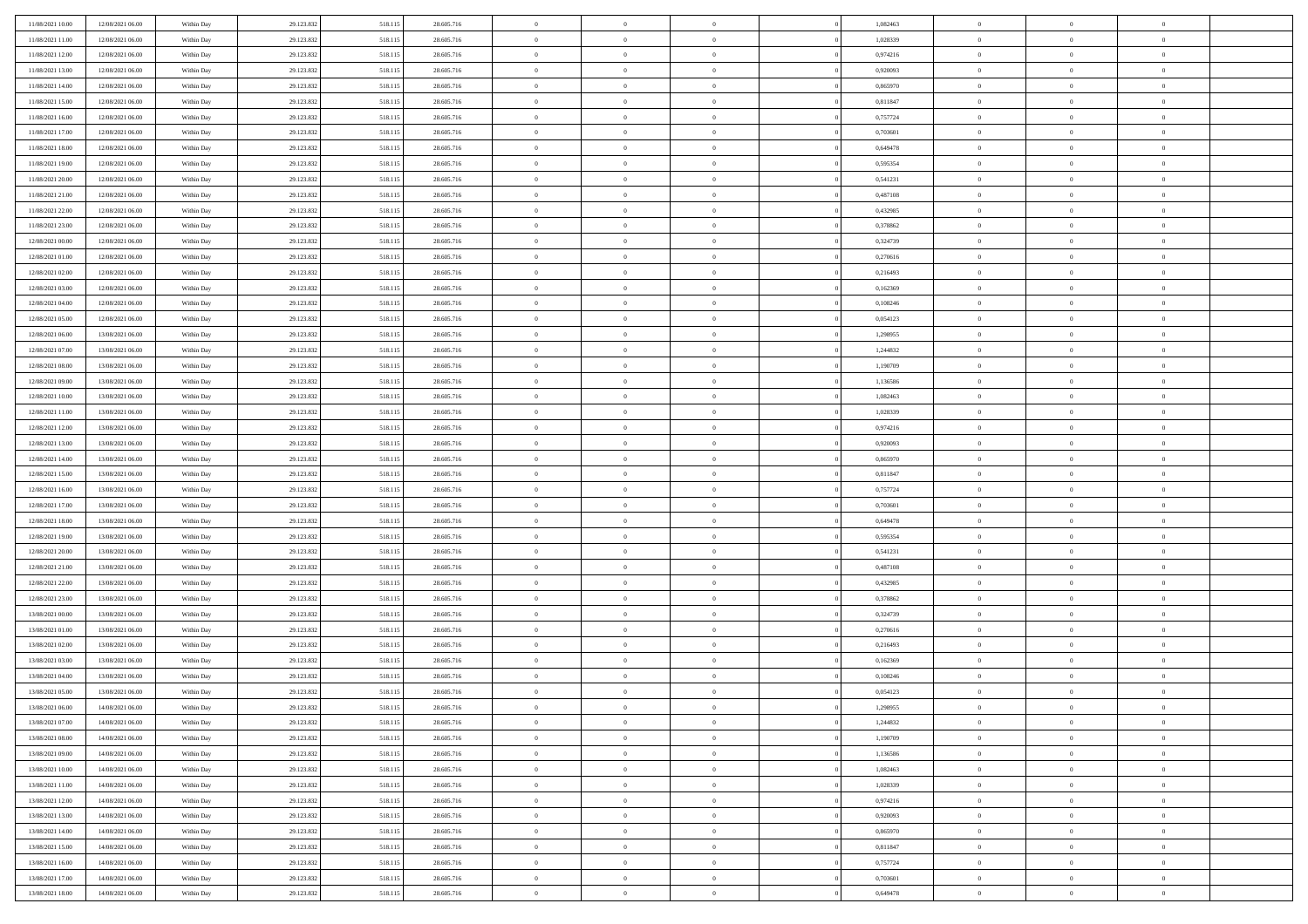| 13/08/2021 19:00 | 14/08/2021 06:00 | Within Day | 29.123.832 | 518.115 | 28.605.716 | $\,$ 0 $\,$    | $\overline{0}$ | $\overline{0}$ |          | 0,595354 | $\bf{0}$       | $\overline{0}$ | $\,0\,$        |  |
|------------------|------------------|------------|------------|---------|------------|----------------|----------------|----------------|----------|----------|----------------|----------------|----------------|--|
| 13/08/2021 20:00 | 14/08/2021 06:00 | Within Day | 29.123.832 | 518.115 | 28.605.716 | $\overline{0}$ | $\overline{0}$ | $\mathbf{0}$   |          | 0,541231 | $\theta$       | $\overline{0}$ | $\theta$       |  |
| 13/08/2021 21:00 | 14/08/2021 06:00 | Within Day | 29.123.832 | 518.115 | 28.605.716 | $\theta$       | $\overline{0}$ | $\overline{0}$ |          | 0,487108 | $\mathbf{0}$   | $\overline{0}$ | $\overline{0}$ |  |
| 13/08/2021 22:00 | 14/08/2021 06:00 | Within Day | 29.123.832 | 518.115 | 28.605.716 | $\,$ 0 $\,$    | $\overline{0}$ | $\overline{0}$ |          | 0,432985 | $\mathbf{0}$   | $\overline{0}$ | $\bf{0}$       |  |
| 13/08/2021 23:00 | 14/08/2021 06:00 | Within Day | 29.123.832 | 518.115 | 28.605.716 | $\,$ 0         | $\overline{0}$ | $\mathbf{0}$   |          | 0,378862 | $\bf{0}$       | $\bf{0}$       | $\,0\,$        |  |
| 14/08/2021 00:00 | 14/08/2021 06:00 | Within Dav | 29.123.832 | 518.115 | 28.605.716 | $\theta$       | $\overline{0}$ | $\mathbf{0}$   |          | 0,324739 | $\mathbf{0}$   | $\overline{0}$ | $\overline{0}$ |  |
| 14/08/2021 01:00 | 14/08/2021 06:00 | Within Day | 29.123.832 | 518.115 | 28.605.716 | $\,$ 0 $\,$    | $\overline{0}$ | $\overline{0}$ |          | 0,270616 | $\bf{0}$       | $\overline{0}$ | $\bf{0}$       |  |
| 14/08/2021 02:00 | 14/08/2021 06:00 | Within Day | 29.123.832 | 518.115 | 28.605.716 | $\,$ 0         | $\overline{0}$ | $\mathbf{0}$   |          | 0,216493 | $\,$ 0 $\,$    | $\overline{0}$ | $\overline{0}$ |  |
| 14/08/2021 03:00 | 14/08/2021 06:00 | Within Day | 29.123.832 | 518.115 | 28.605.716 | $\theta$       | $\overline{0}$ | $\mathbf{0}$   |          | 0,162369 | $\mathbf{0}$   | $\overline{0}$ | $\overline{0}$ |  |
| 14/08/2021 04:00 | 14/08/2021 06:00 | Within Day | 29.123.832 | 518.115 | 28.605.716 | $\,$ 0 $\,$    | $\overline{0}$ | $\Omega$       |          | 0,108246 | $\bf{0}$       | $\overline{0}$ | $\bf{0}$       |  |
| 14/08/2021 05:00 | 14/08/2021 06:00 | Within Day | 29.123.832 | 518.115 | 28.605.716 | $\bf{0}$       | $\overline{0}$ | $\mathbf{0}$   |          | 0,054123 | $\bf{0}$       | $\overline{0}$ | $\theta$       |  |
| 14/08/2021 06:00 | 15/08/2021 06:00 | Within Dav | 29.123.832 | 518.115 | 28.605.716 | $\theta$       | $\overline{0}$ | $\overline{0}$ |          | 1,298955 | $\mathbf{0}$   | $\overline{0}$ | $\overline{0}$ |  |
| 14/08/2021 07:00 | 15/08/2021 06:00 | Within Day | 29.123.832 | 518.115 | 28.605.716 | $\,$ 0 $\,$    | $\overline{0}$ | $\overline{0}$ |          | 1,244832 | $\bf{0}$       | $\overline{0}$ | $\bf{0}$       |  |
| 14/08/2021 08:00 | 15/08/2021 06:00 | Within Day | 29.123.832 | 518.115 | 28.605.716 | $\,$ 0         | $\overline{0}$ | $\mathbf{0}$   |          | 1,190709 | $\bf{0}$       | $\mathbf{0}$   | $\,0\,$        |  |
| 14/08/2021 09:00 | 15/08/2021 06:00 | Within Dav | 29.123.832 | 518.115 | 28.605.716 | $\theta$       | $\overline{0}$ | $\overline{0}$ |          | 1,136586 | $\mathbf{0}$   | $\overline{0}$ | $\overline{0}$ |  |
| 14/08/2021 10:00 | 15/08/2021 06:00 | Within Day | 29.123.832 | 518.115 | 28.605.716 | $\,$ 0 $\,$    | $\overline{0}$ | $\Omega$       |          | 1,082463 | $\bf{0}$       | $\overline{0}$ | $\bf{0}$       |  |
| 14/08/2021 11:00 | 15/08/2021 06:00 | Within Day | 29.123.832 | 518.115 | 28.605.716 | $\,$ 0 $\,$    | $\overline{0}$ | $\mathbf{0}$   |          | 1,028339 | $\,$ 0 $\,$    | $\overline{0}$ | $\theta$       |  |
| 14/08/2021 12:00 | 15/08/2021 06:00 | Within Day | 29.123.832 | 518.115 | 28.605.716 | $\theta$       | $\overline{0}$ | $\mathbf{0}$   |          | 0,974216 | $\mathbf{0}$   | $\overline{0}$ | $\overline{0}$ |  |
| 14/08/2021 13:00 | 15/08/2021 06:00 | Within Day | 29.123.832 | 518.115 | 28.605.716 | $\,$ 0 $\,$    | $\overline{0}$ | $\overline{0}$ |          | 0,920093 | $\bf{0}$       | $\overline{0}$ | $\bf{0}$       |  |
| 14/08/2021 14:00 | 15/08/2021 06:00 | Within Day | 29.123.832 | 518.115 | 28.605.716 | $\bf{0}$       | $\overline{0}$ | $\mathbf{0}$   |          | 0,865970 | $\bf{0}$       | $\overline{0}$ | $\bf{0}$       |  |
| 14/08/2021 15:00 | 15/08/2021 06:00 | Within Dav | 29.123.832 | 518.115 | 28.605.716 | $\theta$       | $\overline{0}$ | $\overline{0}$ |          | 0,811847 | $\mathbf{0}$   | $\overline{0}$ | $\overline{0}$ |  |
| 14/08/2021 16:00 | 15/08/2021 06:00 | Within Day | 29.123.832 | 518.115 | 28.605.716 | $\,$ 0 $\,$    | $\overline{0}$ | $\overline{0}$ |          | 0,757724 | $\bf{0}$       | $\overline{0}$ | $\bf{0}$       |  |
| 14/08/2021 17:00 | 15/08/2021 06:00 | Within Day | 29.123.832 | 518.115 | 28.605.716 | $\,$ 0         | $\overline{0}$ | $\mathbf{0}$   |          | 0,703601 | $\,$ 0 $\,$    | $\overline{0}$ | $\,0\,$        |  |
| 14/08/2021 18:00 | 15/08/2021 06:00 | Within Dav | 29.123.832 | 518.115 | 28.605.716 | $\theta$       | $\overline{0}$ | $\mathbf{0}$   |          | 0,649478 | $\mathbf{0}$   | $\overline{0}$ | $\overline{0}$ |  |
| 14/08/2021 19:00 | 15/08/2021 06:00 | Within Day | 29.123.832 | 518.115 | 28.605.716 | $\,$ 0 $\,$    | $\overline{0}$ | $\overline{0}$ |          | 0,595354 | $\bf{0}$       | $\overline{0}$ | $\bf{0}$       |  |
| 14/08/2021 20:00 | 15/08/2021 06:00 | Within Day | 29.123.832 | 518.115 | 28.605.716 | $\,$ 0         | $\overline{0}$ | $\mathbf{0}$   |          | 0,541231 | $\mathbf{0}$   | $\overline{0}$ | $\theta$       |  |
| 14/08/2021 21:00 | 15/08/2021 06:00 | Within Day | 29.123.832 | 518.115 | 28.605.716 | $\theta$       | $\overline{0}$ | $\mathbf{0}$   |          | 0,487108 | $\mathbf{0}$   | $\overline{0}$ | $\overline{0}$ |  |
| 14/08/2021 22:00 | 15/08/2021 06:00 | Within Day | 29.123.832 | 518.115 | 28.605.716 | $\,$ 0 $\,$    | $\overline{0}$ | $\overline{0}$ |          | 0,432985 | $\bf{0}$       | $\overline{0}$ | $\bf{0}$       |  |
| 14/08/2021 23:00 | 15/08/2021 06:00 | Within Day | 29.123.832 | 518.115 | 28.605.716 | $\bf{0}$       | $\overline{0}$ | $\mathbf{0}$   |          | 0,378862 | $\bf{0}$       | $\overline{0}$ | $\overline{0}$ |  |
| 15/08/2021 00:00 | 15/08/2021 06:00 | Within Dav | 29.123.832 | 518.115 | 28.605.716 | $\theta$       | $\overline{0}$ | $\overline{0}$ |          | 0,324739 | $\mathbf{0}$   | $\overline{0}$ | $\overline{0}$ |  |
| 15/08/2021 01:00 | 15/08/2021 06:00 | Within Day | 29.123.832 | 518.115 | 28.605.716 | $\,$ 0 $\,$    | $\overline{0}$ | $\overline{0}$ |          | 0,270616 | $\,$ 0         | $\overline{0}$ | $\,$ 0 $\,$    |  |
| 15/08/2021 02:00 | 15/08/2021 06:00 | Within Day | 29.123.832 | 518.115 | 28.605.716 | $\,$ 0         | $\overline{0}$ | $\overline{0}$ |          | 0,216493 | $\bf{0}$       | $\overline{0}$ | $\overline{0}$ |  |
| 15/08/2021 03:00 | 15/08/2021 06:00 | Within Dav | 29.123.832 | 518.115 | 28.605.716 | $\theta$       | $\overline{0}$ | $\overline{0}$ |          | 0,162369 | $\mathbf{0}$   | $\overline{0}$ | $\overline{0}$ |  |
| 15/08/2021 04:00 | 15/08/2021 06:00 | Within Day | 29.123.832 | 518.115 | 28.605.716 | $\theta$       | $\overline{0}$ | $\overline{0}$ |          | 0,108246 | $\,$ 0         | $\overline{0}$ | $\theta$       |  |
| 15/08/2021 05:00 | 15/08/2021 06:00 | Within Day | 29.123.832 | 518.115 | 28.605.716 | $\bf{0}$       | $\overline{0}$ | $\mathbf{0}$   |          | 0,054123 | $\mathbf{0}$   | $\overline{0}$ | $\overline{0}$ |  |
| 15/08/2021 06:00 | 16/08/2021 06:00 | Within Day | 29.123.832 | 518.115 | 28.605.716 | $\theta$       | $\overline{0}$ | $\mathbf{0}$   |          | 1,298955 | $\mathbf{0}$   | $\overline{0}$ | $\overline{0}$ |  |
| 15/08/2021 07:00 | 16/08/2021 06:00 | Within Day | 29.123.832 | 518.115 | 28.605.716 | $\theta$       | $\overline{0}$ | $\overline{0}$ |          | 1,244832 | $\,$ 0 $\,$    | $\overline{0}$ | $\theta$       |  |
| 15/08/2021 08:00 | 16/08/2021 06:00 | Within Day | 29.123.832 | 518.115 | 28.605.716 | $\bf{0}$       | $\overline{0}$ | $\mathbf{0}$   |          | 1,190709 | $\bf{0}$       | $\overline{0}$ | $\overline{0}$ |  |
| 15/08/2021 09:00 | 16/08/2021 06:00 | Within Day | 29.123.832 | 518.115 | 28.605.716 | $\theta$       | $\overline{0}$ | $\overline{0}$ |          | 1,136586 | $\mathbf{0}$   | $\overline{0}$ | $\overline{0}$ |  |
| 15/08/2021 11:00 | 16/08/2021 06:00 | Within Day | 29.123.832 | 518.115 | 28.605.716 | $\,$ 0 $\,$    | $\overline{0}$ | $\overline{0}$ |          | 1,028339 | $\,$ 0         | $\overline{0}$ | $\,$ 0 $\,$    |  |
| 15/08/2021 12:00 | 16/08/2021 06:00 | Within Day | 29.123.832 | 518.115 | 28.605.716 | $\bf{0}$       | $\,$ 0 $\,$    | $\overline{0}$ |          | 0,974216 | $\,$ 0 $\,$    | $\overline{0}$ | $\overline{0}$ |  |
| 15/08/2021 13:00 | 16/08/2021 06:00 | Within Dav | 29.123.832 | 518.115 | 28.605.716 | $\theta$       | $\overline{0}$ | $\mathbf{0}$   |          | 0,920093 | $\mathbf{0}$   | $\overline{0}$ | $\theta$       |  |
| 15/08/2021 14:00 | 16/08/2021 06:00 | Within Day | 29.123.832 | 518.115 | 28.605.716 | $\theta$       | $\overline{0}$ | $\overline{0}$ |          | 0,865970 | $\,$ 0         | $\overline{0}$ | $\theta$       |  |
| 15/08/2021 15:00 | 16/08/2021 06:00 | Within Day | 29.123.832 | 518.115 | 28.605.716 | $\,$ 0         | $\,$ 0 $\,$    | $\mathbf{0}$   |          | 0,811847 | $\,$ 0 $\,$    | $\overline{0}$ | $\overline{0}$ |  |
| 15/08/2021 16:00 | 16/08/2021 06:00 | Within Day | 29.123.832 | 518.115 | 28.605.716 | $\overline{0}$ | $\theta$       |                |          | 0,757724 | $\overline{0}$ | $\theta$       | $\theta$       |  |
| 15/08/2021 17:00 | 16/08/2021 06:00 | Within Day | 29.123.832 | 518.115 | 28.605.716 | $\,$ 0 $\,$    | $\overline{0}$ | $\overline{0}$ |          | 0,703601 | $\,$ 0 $\,$    | $\bf{0}$       | $\theta$       |  |
| 15/08/2021 18:00 | 16/08/2021 06:00 | Within Day | 29.123.832 | 518.115 | 28.605.716 | $\bf{0}$       | $\,$ 0 $\,$    | $\overline{0}$ |          | 0,649478 | $\,$ 0 $\,$    | $\overline{0}$ | $\overline{0}$ |  |
| 15/08/2021 19:00 | 16/08/2021 06:00 | Within Day | 29.123.832 | 518.115 | 28.605.716 | $\overline{0}$ | $\overline{0}$ | $\overline{0}$ |          | 0,595354 | $\,$ 0 $\,$    | $\bf{0}$       | $\mathbf{0}$   |  |
| 15/08/2021 20:00 | 16/08/2021 06:00 | Within Day | 29.123.832 | 518.115 | 28.605.716 | $\,$ 0 $\,$    | $\overline{0}$ | $\overline{0}$ | $\theta$ | 0,541231 | $\,$ 0 $\,$    | $\bf{0}$       | $\,$ 0 $\,$    |  |
| 15/08/2021 21:00 | 16/08/2021 06:00 | Within Day | 29.123.832 | 518.115 | 28.605.716 | $\,$ 0 $\,$    | $\,$ 0 $\,$    | $\overline{0}$ |          | 0,487108 | $\,$ 0 $\,$    | $\overline{0}$ | $\overline{0}$ |  |
| 15/08/2021 22:00 | 16/08/2021 06:00 | Within Day | 29.123.832 | 518.115 | 28.605.716 | $\overline{0}$ | $\overline{0}$ | $\overline{0}$ |          | 0,432985 | $\mathbf{0}$   | $\overline{0}$ | $\overline{0}$ |  |
| 15/08/2021 23:00 | 16/08/2021 06:00 | Within Day | 29.123.832 | 518.115 | 28.605.716 | $\,$ 0 $\,$    | $\overline{0}$ | $\overline{0}$ |          | 0,378862 | $\,$ 0 $\,$    | $\overline{0}$ | $\,$ 0 $\,$    |  |
| 16/08/2021 00:00 | 16/08/2021 06:00 | Within Day | 29.123.832 | 518.115 | 28.605.716 | $\bf{0}$       | $\overline{0}$ | $\overline{0}$ |          | 0,324739 | $\,$ 0 $\,$    | $\overline{0}$ | $\overline{0}$ |  |
| 16/08/2021 01:00 | 16/08/2021 06:00 | Within Day | 29.123.832 | 518.115 | 28.605.716 | $\overline{0}$ | $\overline{0}$ | $\overline{0}$ |          | 0,270616 | $\mathbf{0}$   | $\bf{0}$       | $\mathbf{0}$   |  |
| 16/08/2021 02:00 | 16/08/2021 06:00 | Within Day | 29.123.832 | 518.115 | 28.605.716 | $\,$ 0 $\,$    | $\overline{0}$ | $\overline{0}$ |          | 0,216493 | $\,$ 0 $\,$    | $\mathbf{0}$   | $\,$ 0 $\,$    |  |
| 16/08/2021 03:00 | 16/08/2021 06:00 | Within Day | 29.123.832 | 518.115 | 28.605.716 | $\,$ 0 $\,$    | $\,$ 0 $\,$    | $\overline{0}$ |          | 0,162369 | $\,$ 0 $\,$    | $\overline{0}$ | $\overline{0}$ |  |
| 16/08/2021 04:00 | 16/08/2021 06:00 | Within Day | 29.123.832 | 518.115 | 28.605.716 | $\theta$       | $\overline{0}$ | $\overline{0}$ |          | 0,108246 | $\,$ 0 $\,$    | $\overline{0}$ | $\overline{0}$ |  |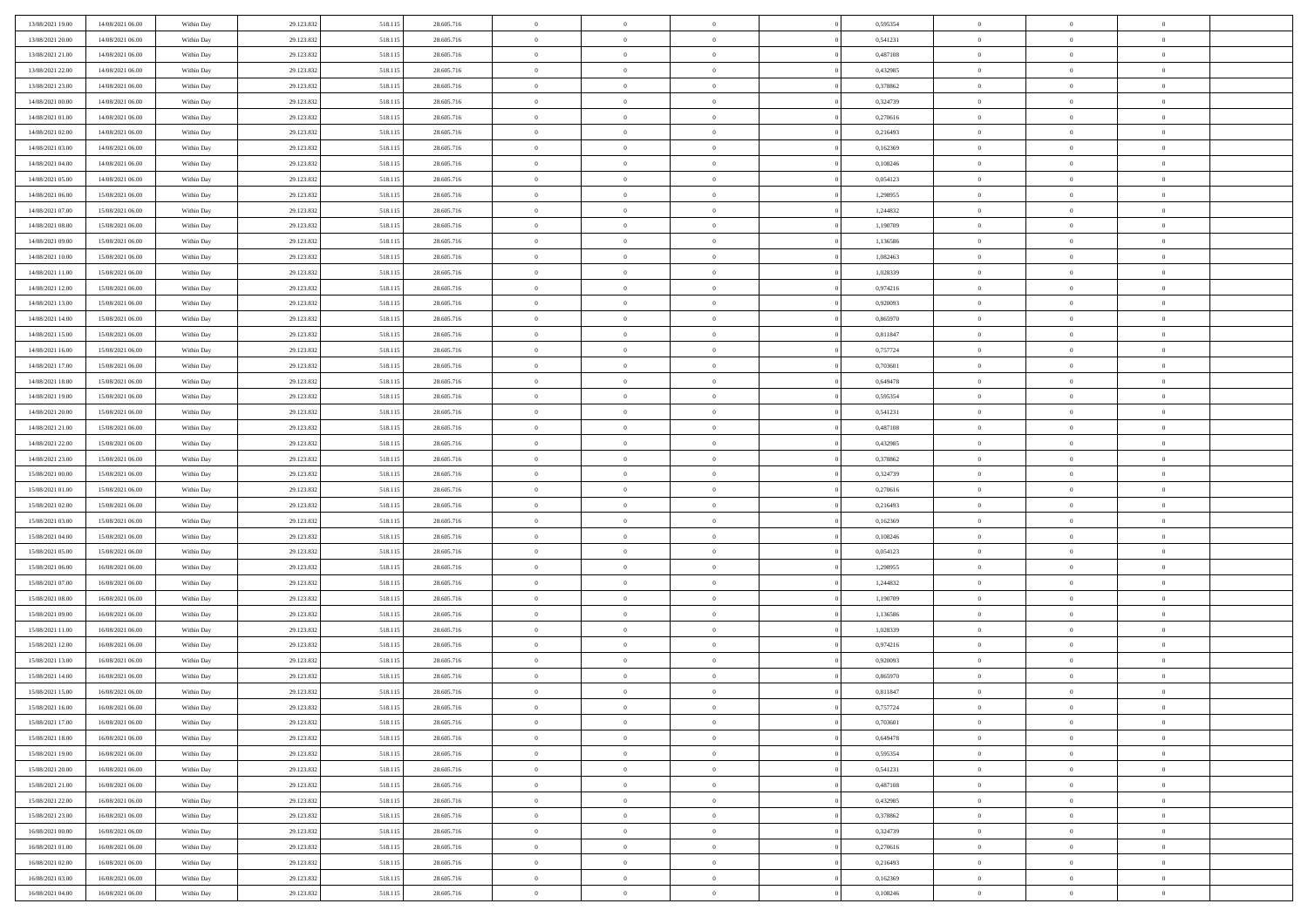| 16/08/2021 05:00 | 16/08/2021 06:00 | Within Day | 29.123.832 | 518.115 | 28.605.716 | $\,$ 0 $\,$    | $\overline{0}$ | $\overline{0}$ |          | 0,054123 | $\bf{0}$       | $\overline{0}$ | $\,0\,$        |  |
|------------------|------------------|------------|------------|---------|------------|----------------|----------------|----------------|----------|----------|----------------|----------------|----------------|--|
| 16/08/2021 06:00 | 17/08/2021 06:00 | Within Day | 29.123.832 | 518.115 | 28.605.716 | $\overline{0}$ | $\overline{0}$ | $\mathbf{0}$   |          | 1,298955 | $\theta$       | $\overline{0}$ | $\theta$       |  |
| 16/08/2021 07:00 | 17/08/2021 06:00 | Within Dav | 29.123.832 | 518.115 | 28.605.716 | $\theta$       | $\overline{0}$ | $\overline{0}$ |          | 1,244832 | $\mathbf{0}$   | $\overline{0}$ | $\overline{0}$ |  |
| 16/08/2021 08:00 | 17/08/2021 06:00 | Within Day | 29.123.832 | 518.115 | 28.605.716 | $\,$ 0 $\,$    | $\overline{0}$ | $\overline{0}$ |          | 1,190709 | $\bf{0}$       | $\overline{0}$ | $\bf{0}$       |  |
| 16/08/2021 09:00 | 17/08/2021 06:00 | Within Day | 29.123.832 | 518.115 | 28.605.716 | $\,$ 0         | $\overline{0}$ | $\mathbf{0}$   |          | 1,136586 | $\bf{0}$       | $\bf{0}$       | $\,0\,$        |  |
| 16/08/2021 10:00 | 17/08/2021 06:00 | Within Dav | 29.123.832 | 518.115 | 28.605.716 | $\theta$       | $\overline{0}$ | $\mathbf{0}$   |          | 1,082463 | $\mathbf{0}$   | $\overline{0}$ | $\overline{0}$ |  |
| 16/08/2021 11:00 | 17/08/2021 06:00 | Within Day | 29.123.832 | 518.115 | 28.605.716 | $\,$ 0 $\,$    | $\overline{0}$ | $\overline{0}$ |          | 1,028339 | $\bf{0}$       | $\overline{0}$ | $\bf{0}$       |  |
|                  |                  |            |            |         |            |                |                |                |          |          |                | $\overline{0}$ | $\overline{0}$ |  |
| 16/08/2021 12:00 | 17/08/2021 06:00 | Within Day | 29.123.832 | 518.115 | 28.605.716 | $\,$ 0         | $\overline{0}$ | $\mathbf{0}$   |          | 0,974216 | $\,$ 0 $\,$    |                |                |  |
| 16/08/2021 13:00 | 17/08/2021 06:00 | Within Day | 29.123.832 | 518.115 | 28.605.716 | $\theta$       | $\overline{0}$ | $\mathbf{0}$   |          | 0,920093 | $\mathbf{0}$   | $\overline{0}$ | $\overline{0}$ |  |
| 16/08/2021 14:00 | 17/08/2021 06:00 | Within Day | 29.123.832 | 518.115 | 28.605.716 | $\,$ 0 $\,$    | $\overline{0}$ | $\Omega$       |          | 0,865970 | $\bf{0}$       | $\overline{0}$ | $\bf{0}$       |  |
| 16/08/2021 15:00 | 17/08/2021 06:00 | Within Day | 29.123.832 | 518.115 | 28.605.716 | $\bf{0}$       | $\overline{0}$ | $\mathbf{0}$   |          | 0,811847 | $\bf{0}$       | $\overline{0}$ | $\theta$       |  |
| 16/08/2021 16:00 | 17/08/2021 06:00 | Within Dav | 29.123.832 | 518.115 | 28.605.716 | $\theta$       | $\overline{0}$ | $\overline{0}$ |          | 0,757724 | $\mathbf{0}$   | $\overline{0}$ | $\overline{0}$ |  |
| 16/08/2021 17:00 | 17/08/2021 06:00 | Within Day | 29.123.832 | 518.115 | 28.605.716 | $\,$ 0 $\,$    | $\overline{0}$ | $\overline{0}$ |          | 0,703601 | $\bf{0}$       | $\overline{0}$ | $\bf{0}$       |  |
| 16/08/2021 18:00 | 17/08/2021 06:00 | Within Day | 29.123.832 | 518.115 | 28.605.716 | $\bf{0}$       | $\overline{0}$ | $\mathbf{0}$   |          | 0,649478 | $\bf{0}$       | $\mathbf{0}$   | $\,0\,$        |  |
| 16/08/2021 19:00 | 17/08/2021 06:00 | Within Dav | 29.123.832 | 518.115 | 28.605.716 | $\theta$       | $\overline{0}$ | $\overline{0}$ |          | 0,595354 | $\mathbf{0}$   | $\overline{0}$ | $\overline{0}$ |  |
| 16/08/2021 20:00 | 17/08/2021 06:00 | Within Day | 29.123.832 | 518.115 | 28.605.716 | $\,$ 0 $\,$    | $\overline{0}$ | $\Omega$       |          | 0,541231 | $\bf{0}$       | $\overline{0}$ | $\bf{0}$       |  |
| 16/08/2021 21:00 | 17/08/2021 06:00 | Within Day | 29.123.832 | 518.115 | 28.605.716 | $\,$ 0 $\,$    | $\overline{0}$ | $\mathbf{0}$   |          | 0,487108 | $\,$ 0 $\,$    | $\overline{0}$ | $\theta$       |  |
| 16/08/2021 22:00 | 17/08/2021 06:00 | Within Day | 29.123.832 | 518.115 | 28.605.716 | $\theta$       | $\overline{0}$ | $\mathbf{0}$   |          | 0,432985 | $\mathbf{0}$   | $\overline{0}$ | $\overline{0}$ |  |
| 16/08/2021 23:00 | 17/08/2021 06:00 | Within Day | 29.123.832 | 518.115 | 28.605.716 | $\,$ 0 $\,$    | $\overline{0}$ | $\overline{0}$ |          | 0,378862 | $\bf{0}$       | $\overline{0}$ | $\bf{0}$       |  |
| 17/08/2021 00:00 | 17/08/2021 06:00 | Within Day | 29.123.832 | 518.115 | 28.605.716 | $\bf{0}$       | $\overline{0}$ | $\mathbf{0}$   |          | 0,324739 | $\bf{0}$       | $\overline{0}$ | $\bf{0}$       |  |
| 17/08/2021 01:00 | 17/08/2021 06:00 | Within Dav | 29.123.832 | 518.115 | 28.605.716 | $\theta$       | $\overline{0}$ | $\overline{0}$ |          | 0,270616 | $\mathbf{0}$   | $\overline{0}$ | $\overline{0}$ |  |
| 17/08/2021 02:00 | 17/08/2021 06:00 | Within Day | 29.123.832 | 518.115 | 28.605.716 | $\,$ 0 $\,$    | $\overline{0}$ | $\overline{0}$ |          | 0,216493 | $\bf{0}$       | $\overline{0}$ | $\bf{0}$       |  |
| 17/08/2021 03:00 | 17/08/2021 06:00 | Within Day | 29.123.832 | 518.115 | 28.605.716 | $\,$ 0         | $\overline{0}$ | $\mathbf{0}$   |          | 0,162369 | $\,$ 0 $\,$    | $\overline{0}$ | $\,0\,$        |  |
| 17/08/2021 04:00 | 17/08/2021 06:00 | Within Dav | 29.123.832 | 518.115 | 28.605.716 | $\theta$       | $\overline{0}$ | $\mathbf{0}$   |          | 0,108246 | $\mathbf{0}$   | $\overline{0}$ | $\overline{0}$ |  |
| 17/08/2021 05:00 | 17/08/2021 06:00 | Within Day | 29.123.832 | 518.115 | 28.605.716 | $\,$ 0 $\,$    | $\overline{0}$ | $\overline{0}$ |          | 0,054123 | $\bf{0}$       | $\overline{0}$ | $\bf{0}$       |  |
| 17/08/2021 06:00 | 18/08/2021 06:00 | Within Day | 29.123.832 | 518.115 | 28.605.716 | $\,$ 0         | $\overline{0}$ | $\mathbf{0}$   |          | 1,298955 | $\mathbf{0}$   | $\overline{0}$ | $\theta$       |  |
| 17/08/2021 07:00 | 18/08/2021 06:00 | Within Day | 29.123.832 | 518.115 | 28.605.716 | $\theta$       | $\overline{0}$ | $\mathbf{0}$   |          | 1,244832 | $\mathbf{0}$   | $\overline{0}$ | $\overline{0}$ |  |
| 17/08/2021 08:00 | 18/08/2021 06:00 | Within Day | 29.123.832 | 518.115 | 28.605.716 | $\,$ 0 $\,$    | $\overline{0}$ | $\overline{0}$ |          | 1,190709 | $\bf{0}$       | $\overline{0}$ | $\bf{0}$       |  |
|                  |                  |            |            |         |            |                |                |                |          |          |                | $\mathbf{0}$   | $\overline{0}$ |  |
| 17/08/2021 09:00 | 18/08/2021 06:00 | Within Day | 29.123.832 | 518.115 | 28.605.716 | $\bf{0}$       | $\overline{0}$ | $\mathbf{0}$   |          | 1,136586 | $\bf{0}$       |                |                |  |
| 17/08/2021 10:00 | 18/08/2021 06:00 | Within Dav | 29.123.832 | 518.115 | 28.605.716 | $\theta$       | $\overline{0}$ | $\overline{0}$ |          | 1,082463 | $\mathbf{0}$   | $\overline{0}$ | $\overline{0}$ |  |
| 17/08/2021 11:00 | 18/08/2021 06:00 | Within Day | 29.123.832 | 518.115 | 28.605.716 | $\,$ 0 $\,$    | $\overline{0}$ | $\overline{0}$ |          | 1,028339 | $\,$ 0         | $\overline{0}$ | $\,$ 0 $\,$    |  |
| 17/08/2021 12:00 | 18/08/2021 06:00 | Within Day | 29.123.832 | 518.115 | 28.605.716 | $\,$ 0         | $\overline{0}$ | $\mathbf{0}$   |          | 0,974216 | $\bf{0}$       | $\overline{0}$ | $\bf{0}$       |  |
| 17/08/2021 13:00 | 18/08/2021 06:00 | Within Dav | 29.123.832 | 518.115 | 28.605.716 | $\theta$       | $\overline{0}$ | $\overline{0}$ |          | 0,920093 | $\mathbf{0}$   | $\overline{0}$ | $\overline{0}$ |  |
| 17/08/2021 14:00 | 18/08/2021 06:00 | Within Day | 29.123.832 | 518.115 | 28.605.716 | $\theta$       | $\overline{0}$ | $\overline{0}$ |          | 0,865970 | $\,$ 0         | $\overline{0}$ | $\theta$       |  |
| 17/08/2021 15:00 | 18/08/2021 06:00 | Within Day | 29.123.832 | 518.115 | 28.605.716 | $\bf{0}$       | $\overline{0}$ | $\mathbf{0}$   |          | 0,811847 | $\mathbf{0}$   | $\overline{0}$ | $\overline{0}$ |  |
| 17/08/2021 16:00 | 18/08/2021 06:00 | Within Day | 29.123.832 | 518.115 | 28.605.716 | $\theta$       | $\overline{0}$ | $\mathbf{0}$   |          | 0,757724 | $\mathbf{0}$   | $\overline{0}$ | $\overline{0}$ |  |
| 17/08/2021 17:00 | 18/08/2021 06:00 | Within Day | 29.123.832 | 518.115 | 28.605.716 | $\theta$       | $\overline{0}$ | $\overline{0}$ |          | 0,703601 | $\,$ 0 $\,$    | $\overline{0}$ | $\theta$       |  |
| 17/08/2021 18:00 | 18/08/2021 06:00 | Within Day | 29.123.832 | 518.115 | 28.605.716 | $\bf{0}$       | $\overline{0}$ | $\mathbf{0}$   |          | 0,649478 | $\bf{0}$       | $\mathbf{0}$   | $\bf{0}$       |  |
| 17/08/2021 19:00 | 18/08/2021 06:00 | Within Day | 29.123.832 | 518.115 | 28.605.716 | $\theta$       | $\overline{0}$ | $\overline{0}$ |          | 0,595354 | $\mathbf{0}$   | $\overline{0}$ | $\overline{0}$ |  |
| 17/08/2021 20:00 | 18/08/2021 06:00 | Within Day | 29.123.832 | 518.115 | 28.605.716 | $\,$ 0 $\,$    | $\overline{0}$ | $\overline{0}$ |          | 0,541231 | $\,$ 0         | $\overline{0}$ | $\,$ 0 $\,$    |  |
| 17/08/2021 21:00 | 18/08/2021 06:00 | Within Day | 29.123.832 | 518.115 | 28.605.716 | $\bf{0}$       | $\,$ 0 $\,$    | $\overline{0}$ |          | 0,487108 | $\,$ 0 $\,$    | $\overline{0}$ | $\bf{0}$       |  |
| 17/08/2021 22:00 | 18/08/2021 06:00 | Within Dav | 29.123.832 | 518.115 | 28.605.716 | $\theta$       | $\overline{0}$ | $\mathbf{0}$   |          | 0,432985 | $\mathbf{0}$   | $\overline{0}$ | $\theta$       |  |
| 17/08/2021 23:00 | 18/08/2021 06:00 | Within Day | 29.123.832 | 518.115 | 28.605.716 | $\theta$       | $\overline{0}$ | $\overline{0}$ |          | 0,378862 | $\,$ 0         | $\overline{0}$ | $\theta$       |  |
| 18/08/2021 00:00 | 18/08/2021 06:00 | Within Day | 29.123.832 | 518.115 | 28.605.716 | $\bf{0}$       | $\,$ 0 $\,$    | $\mathbf{0}$   |          | 0,324739 | $\,$ 0 $\,$    | $\overline{0}$ | $\bf{0}$       |  |
| 18/08/2021 01:00 | 18/08/2021 06:00 | Within Day | 29.123.832 | 518.115 | 28.605.716 | $\overline{0}$ | $\theta$       |                |          | 0,270616 | $\overline{0}$ | $\theta$       | $\theta$       |  |
| 18/08/2021 02:00 | 18/08/2021 06:00 | Within Day | 29.123.832 | 518.115 | 28.605.716 | $\,$ 0 $\,$    | $\overline{0}$ | $\overline{0}$ |          | 0,216493 | $\,$ 0 $\,$    | $\bf{0}$       | $\theta$       |  |
| 18/08/2021 03:00 | 18/08/2021 06:00 | Within Day | 29.123.832 | 518.115 | 28.605.716 | $\overline{0}$ | $\,$ 0 $\,$    | $\overline{0}$ |          | 0,162369 | $\,$ 0 $\,$    | $\overline{0}$ | $\overline{0}$ |  |
| 18/08/2021 04:00 | 18/08/2021 06:00 | Within Day | 29.123.832 | 518.115 | 28.605.716 | $\mathbf{0}$   | $\overline{0}$ | $\overline{0}$ |          | 0,108246 | $\,$ 0 $\,$    | $\bf{0}$       | $\mathbf{0}$   |  |
| 18/08/2021 05:00 | 18/08/2021 06:00 | Within Day | 29.123.832 | 518.115 | 28.605.716 | $\,$ 0 $\,$    | $\overline{0}$ | $\overline{0}$ | $\theta$ | 0,054123 | $\,$ 0 $\,$    | $\bf{0}$       | $\,$ 0 $\,$    |  |
| 18/08/2021 06:00 | 19/08/2021 06:00 | Within Day | 29.123.832 | 518.115 | 28.605.716 | $\,$ 0 $\,$    | $\,$ 0 $\,$    | $\overline{0}$ |          | 1,298955 | $\,$ 0 $\,$    | $\overline{0}$ | $\overline{0}$ |  |
| 18/08/2021 07:00 | 19/08/2021 06:00 | Within Day | 29.123.832 | 518.115 | 28.605.716 | $\mathbf{0}$   | $\overline{0}$ | $\overline{0}$ |          | 1,244832 | $\mathbf{0}$   | $\overline{0}$ | $\overline{0}$ |  |
| 18/08/2021 08:00 | 19/08/2021 06:00 | Within Day | 29.123.832 | 518.115 | 28.605.716 | $\,$ 0 $\,$    | $\overline{0}$ | $\overline{0}$ |          | 1,190709 | $\,$ 0 $\,$    | $\overline{0}$ | $\,$ 0 $\,$    |  |
| 18/08/2021 09:00 | 19/08/2021 06:00 | Within Day | 29.123.832 | 518.115 | 28.605.716 | $\overline{0}$ | $\overline{0}$ | $\overline{0}$ |          | 1,136586 | $\,$ 0 $\,$    | $\overline{0}$ | $\overline{0}$ |  |
| 18/08/2021 10:00 | 19/08/2021 06:00 | Within Day | 29.123.832 | 518.115 | 28.605.716 | $\mathbf{0}$   | $\overline{0}$ | $\overline{0}$ |          | 1,082463 | $\mathbf{0}$   | $\bf{0}$       | $\overline{0}$ |  |
|                  |                  |            |            |         |            |                |                |                |          |          |                |                |                |  |
| 18/08/2021 11:00 | 19/08/2021 06:00 | Within Day | 29.123.832 | 518.115 | 28.605.716 | $\,$ 0 $\,$    | $\overline{0}$ | $\overline{0}$ |          | 1,028339 | $\,$ 0 $\,$    | $\overline{0}$ | $\,$ 0 $\,$    |  |
| 18/08/2021 12:00 | 19/08/2021 06:00 | Within Day | 29.123.832 | 518.115 | 28.605.716 | $\,$ 0 $\,$    | $\,$ 0 $\,$    | $\overline{0}$ |          | 0,974216 | $\,$ 0 $\,$    | $\overline{0}$ | $\overline{0}$ |  |
| 18/08/2021 13:00 | 19/08/2021 06:00 | Within Day | 29.123.832 | 518.115 | 28.605.716 | $\theta$       | $\overline{0}$ | $\overline{0}$ |          | 0,920093 | $\mathbf{0}$   | $\overline{0}$ | $\overline{0}$ |  |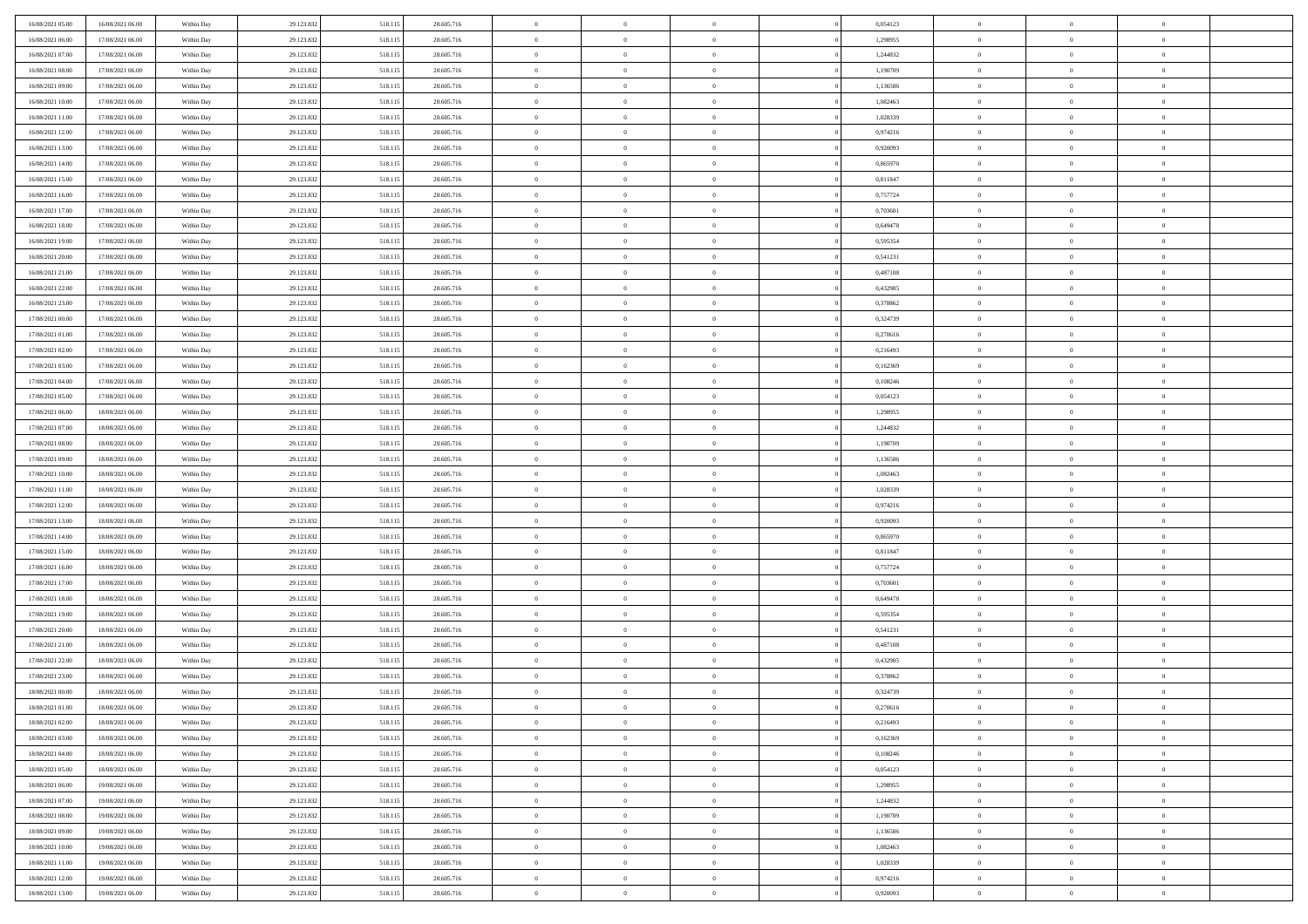| 18/08/2021 14:00                     | 19/08/2021 06:00                     | Within Day               | 29.123.832               | 518.115            | 28.605.716               | $\,$ 0                   | $\overline{0}$             | $\theta$                         |          | 0,865970             | $\bf{0}$                 | $\overline{0}$                   | $\,0\,$                    |  |
|--------------------------------------|--------------------------------------|--------------------------|--------------------------|--------------------|--------------------------|--------------------------|----------------------------|----------------------------------|----------|----------------------|--------------------------|----------------------------------|----------------------------|--|
| 18/08/2021 15:00                     | 19/08/2021 06:00                     | Within Day               | 29.123.832               | 518.115            | 28.605.716               | $\overline{0}$           | $\overline{0}$             | $\overline{0}$                   |          | 0,811847             | $\overline{0}$           | $\overline{0}$                   | $\theta$                   |  |
| 18/08/2021 16:00                     | 19/08/2021 06:00                     | Within Dav               | 29.123.832               | 518.115            | 28.605.716               | $\mathbf{0}$             | $\overline{0}$             | $\overline{0}$                   |          | 0,757724             | $\mathbf{0}$             | $\overline{0}$                   | $\overline{0}$             |  |
| 18/08/2021 17:00                     | 19/08/2021 06:00                     | Within Day               | 29.123.832               | 518.115            | 28.605.716               | $\bf{0}$                 | $\overline{0}$             | $\bf{0}$                         |          | 0,703601             | $\bf{0}$                 | $\overline{0}$                   | $\bf{0}$                   |  |
| 18/08/2021 18:00                     | 19/08/2021 06:00                     | Within Day               | 29.123.832               | 518.115            | 28.605.716               | $\bf{0}$                 | $\overline{0}$             | $\overline{0}$                   |          | 0,649478             | $\bf{0}$                 | $\bf{0}$                         | $\,0\,$                    |  |
| 18/08/2021 19:00                     | 19/08/2021 06:00                     | Within Dav               | 29.123.832               | 518.115            | 28.605.716               | $\overline{0}$           | $\overline{0}$             | $\overline{0}$                   |          | 0,595354             | $\mathbf{0}$             | $\overline{0}$                   | $\overline{0}$             |  |
| 18/08/2021 20:00                     | 19/08/2021 06:00                     | Within Day               | 29.123.832               | 518.115            | 28.605.716               | $\bf{0}$                 | $\overline{0}$             | $\overline{0}$                   |          | 0,541231             | $\bf{0}$                 | $\overline{0}$                   | $\,0\,$                    |  |
| 18/08/2021 21:00                     | 19/08/2021 06:00                     | Within Day               | 29.123.832               | 518.115            | 28.605.716               | $\overline{0}$           | $\overline{0}$             | $\overline{0}$                   |          | 0,487108             | $\,$ 0 $\,$              | $\overline{0}$                   | $\theta$                   |  |
| 18/08/2021 22:00                     | 19/08/2021 06:00                     | Within Day               | 29.123.832               | 518.115            | 28.605.716               | $\mathbf{0}$             | $\overline{0}$             | $\overline{0}$                   |          | 0,432985             | $\mathbf{0}$             | $\overline{0}$                   | $\overline{0}$             |  |
| 18/08/2021 23:00                     | 19/08/2021 06:00                     | Within Day               | 29.123.832               | 518.115            | 28.605.716               | $\bf{0}$                 | $\overline{0}$             | $\overline{0}$                   |          | 0,378862             | $\bf{0}$                 | $\overline{0}$                   | $\,0\,$                    |  |
| 19/08/2021 00:00                     | 19/08/2021 06:00                     | Within Day               | 29.123.832               | 518.115            | 28.605.716               | $\bf{0}$                 | $\overline{0}$             | $\overline{0}$                   |          | 0,324739             | $\bf{0}$                 | $\overline{0}$                   | $\theta$                   |  |
| 19/08/2021 01:00                     | 19/08/2021 06:00                     | Within Dav               | 29.123.832               | 518.115            | 28.605.716               | $\mathbf{0}$             | $\overline{0}$             | $\overline{0}$                   |          | 0,270616             | $\mathbf{0}$             | $\overline{0}$                   | $\overline{0}$             |  |
| 19/08/2021 02:00                     | 19/08/2021 06:00                     | Within Day               | 29.123.832               | 518.115            | 28.605.716               | $\bf{0}$                 | $\overline{0}$             | $\bf{0}$                         |          | 0,216493             | $\bf{0}$                 | $\overline{0}$                   | $\bf{0}$                   |  |
| 19/08/2021 03:00                     | 19/08/2021 06:00                     | Within Day               | 29.123.832               | 518.115            | 28.605.716               | $\bf{0}$                 | $\overline{0}$             | $\overline{0}$                   |          | 0,162369             | $\bf{0}$                 | $\mathbf{0}$                     | $\,0\,$                    |  |
| 19/08/2021 04:00                     | 19/08/2021 06:00                     | Within Dav               | 29.123.832               | 518.115            | 28.605.716               | $\overline{0}$           | $\overline{0}$             | $\overline{0}$                   |          | 0,108246             | $\mathbf{0}$             | $\overline{0}$                   | $\overline{0}$             |  |
| 19/08/2021 05:00                     | 19/08/2021 06:00                     | Within Day               | 29.123.832               | 518.115            | 28.605.716               | $\bf{0}$                 | $\bf{0}$                   | $\overline{0}$                   |          | 0,054123             | $\bf{0}$                 | $\overline{0}$                   | $\bf{0}$                   |  |
| 19/08/2021 06:00                     | 20/08/2021 06:00                     | Within Day               | 29.123.832               | 518.115            | 28.605.716               | $\bf{0}$                 | $\overline{0}$             | $\overline{0}$                   |          | 1,298955             | $\,$ 0 $\,$              | $\overline{0}$                   | $\theta$                   |  |
| 19/08/2021 07:00                     | 20/08/2021 06:00                     | Within Day               | 29.123.832               | 518.115            | 28.605.716               | $\mathbf{0}$             | $\overline{0}$             | $\overline{0}$                   |          | 1,244832             | $\mathbf{0}$             | $\overline{0}$                   | $\overline{0}$             |  |
| 19/08/2021 08:00                     | 20/08/2021 06:00                     | Within Day               | 29.123.832               | 518.115            | 28.605.716               | $\bf{0}$                 | $\bf{0}$                   | $\overline{0}$                   |          | 1,190709             | $\bf{0}$                 | $\overline{0}$                   | $\,0\,$                    |  |
| 19/08/2021 09:00                     | 20/08/2021 06:00                     | Within Day               | 29.123.832               | 518.115            | 28.605.716               | $\bf{0}$                 | $\overline{0}$             | $\overline{0}$                   |          | 1,136586             | $\bf{0}$                 | $\overline{0}$                   | $\overline{0}$             |  |
| 19/08/2021 10:00                     | 20/08/2021 06:00                     | Within Dav               | 29.123.832               | 518.115            | 28.605.716               | $\mathbf{0}$             | $\overline{0}$             | $\overline{0}$                   |          | 1,082463             | $\mathbf{0}$             | $\overline{0}$                   | $\overline{0}$             |  |
| 19/08/2021 11:00                     | 20/08/2021 06:00                     | Within Day               | 29.123.832               | 518.115            | 28.605.716               | $\bf{0}$                 | $\overline{0}$             | $\overline{0}$                   |          | 1,028339             | $\bf{0}$                 | $\overline{0}$                   | $\bf{0}$                   |  |
| 19/08/2021 12:00                     | 20/08/2021 06:00                     | Within Day               | 29.123.832               | 518.115            | 28.605.716               | $\bf{0}$                 | $\bf{0}$                   | $\overline{0}$                   |          | 0,974216             | $\bf{0}$                 | $\overline{0}$                   | $\,0\,$                    |  |
| 19/08/2021 13:00                     | 20/08/2021 06:00                     | Within Dav               | 29.123.832               | 518.115            | 28.605.716               | $\mathbf{0}$             | $\overline{0}$             | $\overline{0}$                   |          | 0,920093             | $\mathbf{0}$             | $\overline{0}$                   | $\overline{0}$             |  |
| 19/08/2021 14:00                     | 20/08/2021 06:00                     | Within Day               | 29.123.832               | 518.115            | 28.605.716               | $\bf{0}$                 | $\bf{0}$                   | $\overline{0}$                   |          | 0,865970             | $\bf{0}$                 | $\overline{0}$                   | $\,0\,$                    |  |
| 19/08/2021 15:00                     | 20/08/2021 06:00                     |                          | 29.123.832               | 518.115            | 28.605.716               | $\bf{0}$                 | $\overline{0}$             | $\overline{0}$                   |          | 0,811847             | $\bf{0}$                 | $\mathbf{0}$                     | $\overline{0}$             |  |
| 19/08/2021 16:00                     | 20/08/2021 06:00                     | Within Day<br>Within Dav | 29.123.832               | 518.115            | 28.605.716               | $\mathbf{0}$             | $\overline{0}$             | $\overline{0}$                   |          | 0,757724             | $\mathbf{0}$             | $\overline{0}$                   | $\overline{0}$             |  |
|                                      | 20/08/2021 06:00                     |                          |                          |                    |                          | $\bf{0}$                 |                            | $\overline{0}$                   |          | 0,703601             | $\bf{0}$                 | $\overline{0}$                   | $\,0\,$                    |  |
| 19/08/2021 17:00                     |                                      | Within Day               | 29.123.832               | 518.115            | 28.605.716               |                          | $\bf{0}$                   |                                  |          |                      |                          |                                  |                            |  |
| 19/08/2021 18:00                     | 20/08/2021 06:00                     | Within Day               | 29.123.832               | 518.115            | 28.605.716               | $\bf{0}$<br>$\mathbf{0}$ | $\overline{0}$             | $\overline{0}$                   |          | 0,649478             | $\bf{0}$<br>$\mathbf{0}$ | $\overline{0}$                   | $\bf{0}$<br>$\overline{0}$ |  |
| 19/08/2021 19:00                     | 20/08/2021 06:00                     | Within Dav               | 29.123.832               | 518.115            | 28.605.716               |                          | $\overline{0}$             | $\overline{0}$                   |          | 0,595354             |                          | $\overline{0}$<br>$\overline{0}$ | $\theta$                   |  |
| 19/08/2021 20:00                     | 20/08/2021 06:00                     | Within Day               | 29.123.832               | 518.115            | 28.605.716               | $\bf{0}$<br>$\bf{0}$     | $\overline{0}$             | $\theta$                         |          | 0,541231             | $\,$ 0                   | $\overline{0}$                   |                            |  |
| 19/08/2021 21:00<br>19/08/2021 22:00 | 20/08/2021 06:00<br>20/08/2021 06:00 | Within Day<br>Within Dav | 29.123.832<br>29.123.832 | 518.115<br>518.115 | 28.605.716<br>28.605.716 | $\overline{0}$           | $\bf{0}$<br>$\overline{0}$ | $\overline{0}$<br>$\overline{0}$ |          | 0,487108<br>0,432985 | $\bf{0}$<br>$\mathbf{0}$ | $\overline{0}$                   | $\bf{0}$<br>$\overline{0}$ |  |
|                                      |                                      |                          |                          |                    |                          | $\bf{0}$                 | $\overline{0}$             | $\theta$                         |          |                      | $\,$ 0                   | $\overline{0}$                   | $\theta$                   |  |
| 19/08/2021 23:00<br>20/08/2021 00:00 | 20/08/2021 06:00<br>20/08/2021 06:00 | Within Day               | 29.123.832<br>29.123.832 | 518.115            | 28.605.716<br>28.605.716 | $\bf{0}$                 | $\overline{0}$             | $\overline{0}$                   |          | 0,378862<br>0,324739 | $\bf{0}$                 | $\overline{0}$                   | $\overline{0}$             |  |
| 20/08/2021 01:00                     | 20/08/2021 06:00                     | Within Day<br>Within Day | 29.123.832               | 518.115<br>518.115 | 28.605.716               | $\mathbf{0}$             | $\overline{0}$             | $\overline{0}$                   |          | 0,270616             | $\mathbf{0}$             | $\overline{0}$                   | $\overline{0}$             |  |
| 20/08/2021 02:00                     | 20/08/2021 06:00                     | Within Day               | 29.123.832               | 518.115            | 28.605.716               | $\bf{0}$                 | $\overline{0}$             | $\theta$                         |          | 0,216493             | $\,$ 0                   | $\overline{0}$                   | $\theta$                   |  |
| 20/08/2021 03:00                     | 20/08/2021 06:00                     | Within Day               | 29.123.832               | 518.115            | 28.605.716               | $\bf{0}$                 | $\overline{0}$             | $\overline{0}$                   |          | 0,162369             | $\bf{0}$                 | $\overline{0}$                   | $\bf{0}$                   |  |
| 20/08/2021 04:00                     | 20/08/2021 06:00                     | Within Dav               | 29.123.832               | 518.115            | 28.605.716               | $\mathbf{0}$             | $\overline{0}$             | $\overline{0}$                   |          | 0,108246             | $\mathbf{0}$             | $\overline{0}$                   | $\overline{0}$             |  |
| 20/08/2021 05:00                     | 20/08/2021 06:00                     | Within Day               | 29.123.832               | 518.115            | 28.605.716               | $\bf{0}$                 | $\overline{0}$             | $\theta$                         |          | 0,054123             | $\,$ 0                   | $\overline{0}$                   | $\theta$                   |  |
| 20/08/2021 06:00                     | 21/08/2021 06:00                     | Within Day               | 29.123.832               | 518.115            | 28.605.716               | $\bf{0}$                 | $\overline{0}$             | $\overline{0}$                   |          | 1,298955             | $\bf{0}$                 | $\overline{0}$                   | $\overline{0}$             |  |
| 20/08/2021 07:00                     | 21/08/2021 06:00                     | Within Dav               | 29.123.832               | 518.115            | 28.605.716               | $\mathbf{0}$             | $\overline{0}$             | $\overline{0}$                   |          | 1,244832             | $\mathbf{0}$             | $\overline{0}$                   | $\overline{0}$             |  |
| 20/08/2021 08:00                     | 21/08/2021 06:00                     | Within Day               | 29.123.832               | 518.115            | 28.605.716               | $\bf{0}$                 | $\overline{0}$             | $\theta$                         |          | 1,190709             | $\,$ 0                   | $\overline{0}$                   | $\theta$                   |  |
| 20/08/2021 09:00                     | 21/08/2021 06:00                     | Within Day               | 29.123.832               | 518.115            | 28.605.716               | $\bf{0}$                 | $\overline{0}$             | $\overline{0}$                   |          | 1,136586             | $\,$ 0 $\,$              | $\overline{0}$                   | $\overline{0}$             |  |
| 20/08/2021 10:00                     | 21/08/2021 06:00                     | Within Day               | 29.123.832               | 518.115            | 28.605.716               | $\bf{0}$                 | $\overline{0}$             |                                  |          | 1,082463             | $\overline{0}$           | $\theta$                         | $\theta$                   |  |
| 20/08/2021 11:00                     | 21/08/2021 06:00                     | Within Day               | 29.123.832               | 518.115            | 28.605.716               | $\,0\,$                  | $\overline{0}$             | $\theta$                         |          | 1,028339             | $\,$ 0 $\,$              | $\bf{0}$                         | $\theta$                   |  |
| 20/08/2021 12:00                     | 21/08/2021 06:00                     | Within Day               | 29.123.832               | 518.115            | 28.605.716               | $\overline{0}$           | $\overline{0}$             | $\overline{0}$                   |          | 0,974216             | $\overline{0}$           | $\overline{0}$                   | $\overline{0}$             |  |
| 20/08/2021 13:00                     | 21/08/2021 06:00                     | Within Day               | 29.123.832               | 518.115            | 28.605.716               | $\bf{0}$                 | $\overline{0}$             | $\overline{0}$                   |          | 0,920093             | $\overline{0}$           | $\bf{0}$                         | $\mathbf{0}$               |  |
| 20/08/2021 14:00                     | 21/08/2021 06:00                     | Within Day               | 29.123.832               | 518.115            | 28.605.716               | $\bf{0}$                 | $\overline{0}$             | $\overline{0}$                   | $\theta$ | 0,865970             | $\,$ 0 $\,$              | $\bf{0}$                         | $\,$ 0 $\,$                |  |
| 20/08/2021 15:00                     | 21/08/2021 06:00                     | Within Day               | 29.123.832               | 518.115            | 28.605.716               | $\,$ 0 $\,$              | $\overline{0}$             | $\overline{0}$                   |          | 0,811847             | $\,$ 0 $\,$              | $\overline{0}$                   | $\overline{0}$             |  |
| 20/08/2021 16:00                     | 21/08/2021 06:00                     | Within Day               | 29.123.832               | 518.115            | 28.605.716               | $\bf{0}$                 | $\overline{0}$             | $\overline{0}$                   |          | 0,757724             | $\mathbf{0}$             | $\overline{0}$                   | $\overline{0}$             |  |
| 20/08/2021 17:00                     | 21/08/2021 06:00                     | Within Day               | 29.123.832               | 518.115            | 28.605.716               | $\,0\,$                  | $\overline{0}$             | $\overline{0}$                   | $\theta$ | 0,703601             | $\,$ 0 $\,$              | $\overline{0}$                   | $\,$ 0 $\,$                |  |
| 20/08/2021 18:00                     | 21/08/2021 06:00                     | Within Day               | 29.123.832               | 518.115            | 28.605.716               | $\bf{0}$                 | $\overline{0}$             | $\overline{0}$                   |          | 0,649478             | $\overline{0}$           | $\overline{0}$                   | $\overline{0}$             |  |
| 20/08/2021 19:00                     | 21/08/2021 06:00                     | Within Day               | 29.123.832               | 518.115            | 28.605.716               | $\bf{0}$                 | $\overline{0}$             | $\overline{0}$                   |          | 0,595354             | $\mathbf{0}$             | $\overline{0}$                   | $\overline{0}$             |  |
| 20/08/2021 20:00                     | 21/08/2021 06:00                     | Within Day               | 29.123.832               | 518.115            | 28.605.716               | $\,0\,$                  | $\overline{0}$             | $\overline{0}$                   |          | 0,541231             | $\,$ 0 $\,$              | $\overline{0}$                   | $\,$ 0 $\,$                |  |
| 20/08/2021 21:00                     | 21/08/2021 06:00                     | Within Day               | 29.123.832               | 518.115            | 28.605.716               | $\bf{0}$                 | $\overline{0}$             | $\overline{0}$                   |          | 0,487108             | $\mathbf 0$              | $\mathbf{0}$                     | $\overline{0}$             |  |
| 20/08/2021 22:00                     | 21/08/2021 06:00                     | Within Day               | 29.123.832               | 518.115            | 28.605.716               | $\bf{0}$                 | $\overline{0}$             | $\overline{0}$                   |          | 0,432985             | $\mathbf{0}$             | $\overline{0}$                   | $\overline{0}$             |  |
|                                      |                                      |                          |                          |                    |                          |                          |                            |                                  |          |                      |                          |                                  |                            |  |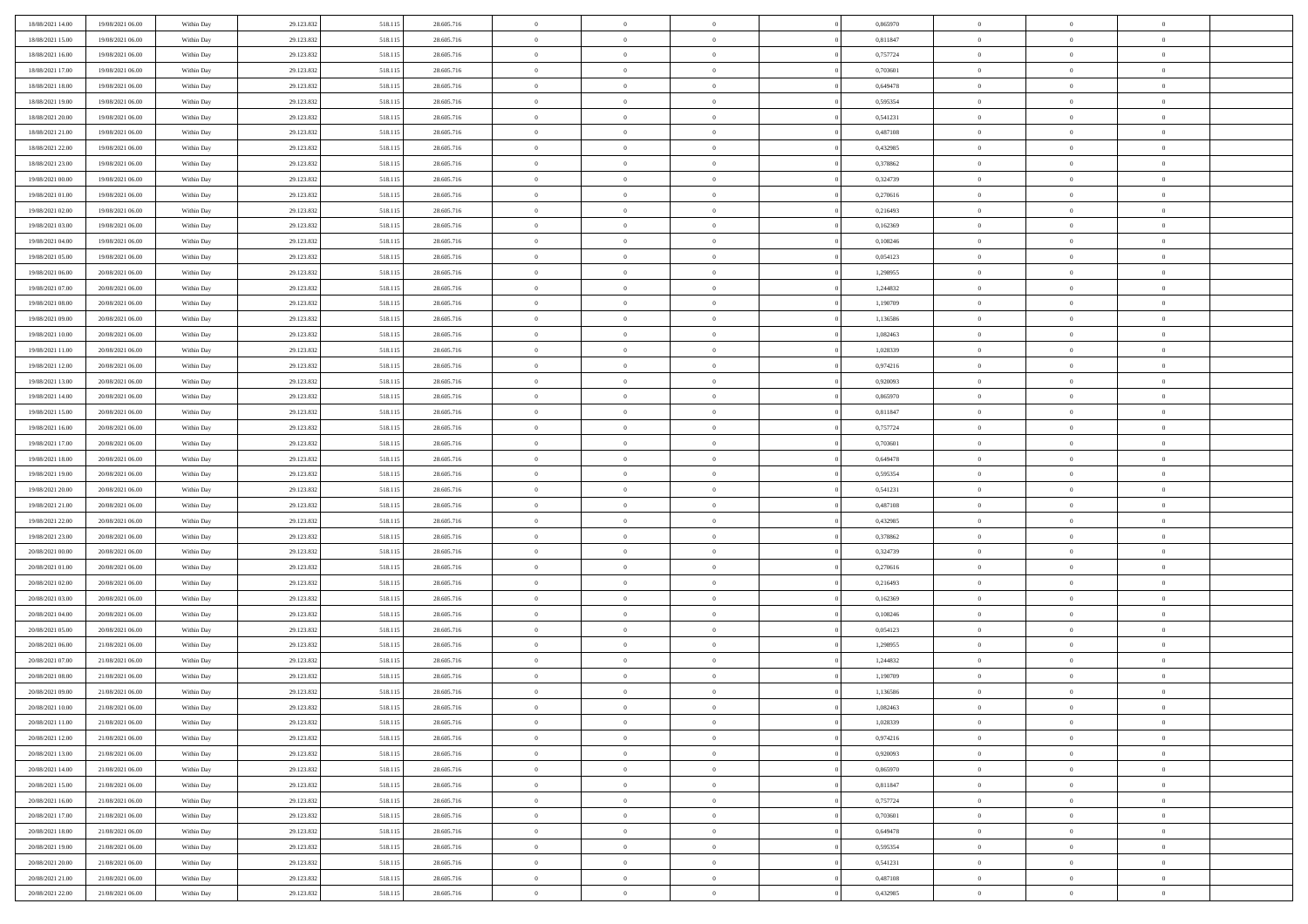| 20/08/2021 23:00 | 21/08/2021 06:00 | Within Day | 29.123.832 | 518.115 | 28.605.716 | $\,$ 0 $\,$    | $\overline{0}$ | $\overline{0}$ |          | 0,378862 | $\bf{0}$       | $\overline{0}$ | $\,0\,$        |  |
|------------------|------------------|------------|------------|---------|------------|----------------|----------------|----------------|----------|----------|----------------|----------------|----------------|--|
| 21/08/2021 00:00 | 21/08/2021 06:00 | Within Day | 29.123.832 | 518.115 | 28.605.716 | $\overline{0}$ | $\overline{0}$ | $\mathbf{0}$   |          | 0,324739 | $\theta$       | $\overline{0}$ | $\theta$       |  |
| 21/08/2021 01:00 | 21/08/2021 06:00 | Within Dav | 29.123.832 | 518.115 | 28.605.716 | $\theta$       | $\overline{0}$ | $\overline{0}$ |          | 0,270616 | $\mathbf{0}$   | $\overline{0}$ | $\overline{0}$ |  |
| 21/08/2021 02:00 | 21/08/2021 06:00 | Within Day | 29.123.832 | 518.115 | 28.605.716 | $\,$ 0 $\,$    | $\overline{0}$ | $\overline{0}$ |          | 0,216493 | $\mathbf{0}$   | $\overline{0}$ | $\bf{0}$       |  |
| 21/08/2021 03:00 | 21/08/2021 06:00 | Within Day | 29.123.832 | 518.115 | 28.605.716 | $\,$ 0         | $\overline{0}$ | $\mathbf{0}$   |          | 0,162369 | $\bf{0}$       | $\bf{0}$       | $\,0\,$        |  |
| 21/08/2021 04:00 | 21/08/2021 06:00 | Within Day | 29.123.832 | 518.115 | 28.605.716 | $\theta$       | $\overline{0}$ | $\mathbf{0}$   |          | 0,108246 | $\mathbf{0}$   | $\overline{0}$ | $\overline{0}$ |  |
| 21/08/2021 05:00 | 21/08/2021 06:00 | Within Day | 29.123.832 | 518.115 | 28.605.716 | $\,$ 0 $\,$    | $\overline{0}$ | $\overline{0}$ |          | 0,054123 | $\bf{0}$       | $\overline{0}$ | $\bf{0}$       |  |
| 21/08/2021 06:00 | 22/08/2021 06:00 | Within Day | 29.123.832 | 518.115 | 28.605.716 | $\,$ 0         | $\overline{0}$ | $\mathbf{0}$   |          | 1,298955 | $\,$ 0 $\,$    | $\overline{0}$ | $\theta$       |  |
| 21/08/2021 07:00 | 22/08/2021 06:00 | Within Day | 29.123.832 | 518.115 | 28.605.716 | $\theta$       | $\overline{0}$ | $\mathbf{0}$   |          | 1,244832 | $\mathbf{0}$   | $\overline{0}$ | $\overline{0}$ |  |
| 21/08/2021 08:00 | 22/08/2021 06:00 | Within Day | 29.123.832 | 518.115 | 28.605.716 | $\,$ 0 $\,$    | $\overline{0}$ | $\Omega$       |          | 1,190709 | $\bf{0}$       | $\overline{0}$ | $\bf{0}$       |  |
| 21/08/2021 09:00 | 22/08/2021 06:00 | Within Day | 29.123.832 | 518.115 | 28.605.716 | $\bf{0}$       | $\overline{0}$ | $\mathbf{0}$   |          | 1,136586 | $\bf{0}$       | $\mathbf{0}$   | $\theta$       |  |
| 21/08/2021 10:00 | 22/08/2021 06:00 | Within Day | 29.123.832 | 518.115 | 28.605.716 | $\theta$       | $\overline{0}$ | $\overline{0}$ |          | 1,082463 | $\mathbf{0}$   | $\overline{0}$ | $\overline{0}$ |  |
| 21/08/2021 11:00 | 22/08/2021 06:00 | Within Day | 29.123.832 | 518.115 | 28.605.716 | $\,$ 0 $\,$    | $\overline{0}$ | $\overline{0}$ |          | 1,028339 | $\bf{0}$       | $\overline{0}$ | $\bf{0}$       |  |
| 21/08/2021 12:00 | 22/08/2021 06:00 | Within Day | 29.123.832 | 518.115 | 28.605.716 | $\,$ 0         | $\overline{0}$ | $\mathbf{0}$   |          | 0,974216 | $\bf{0}$       | $\mathbf{0}$   | $\,0\,$        |  |
| 21/08/2021 13:00 | 22/08/2021 06:00 | Within Day | 29.123.832 | 518.115 | 28.605.716 | $\theta$       | $\overline{0}$ | $\overline{0}$ |          | 0,920093 | $\mathbf{0}$   | $\overline{0}$ | $\overline{0}$ |  |
| 21/08/2021 14:00 | 22/08/2021 06:00 | Within Day | 29.123.832 | 518.115 | 28.605.716 | $\,$ 0 $\,$    | $\overline{0}$ | $\Omega$       |          | 0,865970 | $\bf{0}$       | $\overline{0}$ | $\bf{0}$       |  |
| 21/08/2021 15:00 | 22/08/2021 06:00 | Within Day | 29.123.832 | 518.115 | 28.605.716 | $\,$ 0 $\,$    | $\overline{0}$ | $\mathbf{0}$   |          | 0,811847 | $\mathbf{0}$   | $\overline{0}$ | $\theta$       |  |
| 21/08/2021 16:00 | 22/08/2021 06:00 | Within Day | 29.123.832 | 518.115 | 28.605.716 | $\theta$       | $\overline{0}$ | $\mathbf{0}$   |          | 0,757724 | $\mathbf{0}$   | $\overline{0}$ | $\overline{0}$ |  |
| 21/08/2021 17:00 | 22/08/2021 06:00 | Within Day | 29.123.832 | 518.115 | 28.605.716 | $\,$ 0 $\,$    | $\overline{0}$ | $\Omega$       |          | 0,703601 | $\bf{0}$       | $\overline{0}$ | $\bf{0}$       |  |
| 21/08/2021 18:00 | 22/08/2021 06:00 | Within Day | 29.123.832 | 518.115 | 28.605.716 | $\bf{0}$       | $\overline{0}$ | $\mathbf{0}$   |          | 0,649478 | $\bf{0}$       | $\overline{0}$ | $\bf{0}$       |  |
| 21/08/2021 19:00 | 22/08/2021 06:00 | Within Day | 29.123.832 | 518.115 | 28.605.716 | $\theta$       | $\overline{0}$ | $\overline{0}$ |          | 0,595354 | $\mathbf{0}$   | $\overline{0}$ | $\overline{0}$ |  |
| 21/08/2021 20:00 | 22/08/2021 06:00 | Within Day | 29.123.832 | 518.115 | 28.605.716 | $\,$ 0 $\,$    | $\overline{0}$ | $\overline{0}$ |          | 0,541231 | $\bf{0}$       | $\overline{0}$ | $\bf{0}$       |  |
| 21/08/2021 21:00 | 22/08/2021 06:00 | Within Day | 29.123.832 | 518.115 | 28.605.716 | $\,$ 0         | $\overline{0}$ | $\mathbf{0}$   |          | 0,487108 | $\bf{0}$       | $\overline{0}$ | $\,0\,$        |  |
| 21/08/2021 22:00 | 22/08/2021 06:00 | Within Day | 29.123.832 | 518.115 | 28.605.716 | $\theta$       | $\overline{0}$ | $\mathbf{0}$   |          | 0,432985 | $\mathbf{0}$   | $\overline{0}$ | $\overline{0}$ |  |
| 21/08/2021 23:00 | 22/08/2021 06:00 | Within Day | 29.123.832 | 518.115 | 28.605.716 | $\,$ 0 $\,$    | $\overline{0}$ | $\overline{0}$ |          | 0,378862 | $\bf{0}$       | $\overline{0}$ | $\bf{0}$       |  |
| 22/08/2021 00:00 | 22/08/2021 06:00 | Within Day | 29.123.832 | 518.115 | 28.605.716 | $\,$ 0 $\,$    | $\overline{0}$ | $\mathbf{0}$   |          | 0,324739 | $\mathbf{0}$   | $\overline{0}$ | $\theta$       |  |
| 22/08/2021 01:00 | 22/08/2021 06:00 | Within Day | 29.123.832 | 518.115 | 28.605.716 | $\theta$       | $\overline{0}$ | $\overline{0}$ |          | 0,270616 | $\mathbf{0}$   | $\overline{0}$ | $\overline{0}$ |  |
| 22/08/2021 02:00 | 22/08/2021 06:00 | Within Day | 29.123.832 | 518.115 | 28.605.716 | $\,$ 0 $\,$    | $\overline{0}$ | $\Omega$       |          | 0,216493 | $\bf{0}$       | $\overline{0}$ | $\bf{0}$       |  |
| 22/08/2021 03:00 | 22/08/2021 06:00 | Within Day | 29.123.832 | 518.115 | 28.605.716 | $\bf{0}$       | $\overline{0}$ | $\mathbf{0}$   |          | 0,162369 | $\bf{0}$       | $\overline{0}$ | $\overline{0}$ |  |
| 22/08/2021 04:00 | 22/08/2021 06:00 | Within Day | 29.123.832 | 518.115 | 28.605.716 | $\theta$       | $\overline{0}$ | $\overline{0}$ |          | 0,108246 | $\mathbf{0}$   | $\overline{0}$ | $\overline{0}$ |  |
| 22/08/2021 05:00 | 22/08/2021 06:00 | Within Day | 29.123.832 | 518.115 | 28.605.716 | $\,$ 0 $\,$    | $\overline{0}$ | $\overline{0}$ |          | 0,054123 | $\,$ 0         | $\overline{0}$ | $\,$ 0 $\,$    |  |
| 22/08/2021 06:00 | 23/08/2021 06:00 | Within Day | 29.123.832 | 518.115 | 28.605.716 | $\,$ 0         | $\overline{0}$ | $\overline{0}$ |          | 1,298955 | $\bf{0}$       | $\overline{0}$ | $\overline{0}$ |  |
| 22/08/2021 07:00 | 23/08/2021 06:00 | Within Day | 29.123.832 | 518.115 | 28.605.716 | $\theta$       | $\overline{0}$ | $\overline{0}$ |          | 1,244832 | $\mathbf{0}$   | $\overline{0}$ | $\overline{0}$ |  |
| 22/08/2021 08:00 | 23/08/2021 06:00 | Within Day | 29.123.832 | 518.115 | 28.605.716 | $\theta$       | $\overline{0}$ | $\overline{0}$ |          | 1,190709 | $\,$ 0         | $\overline{0}$ | $\theta$       |  |
| 22/08/2021 09:00 | 23/08/2021 06:00 | Within Day | 29.123.832 | 518.115 | 28.605.716 | $\bf{0}$       | $\overline{0}$ | $\mathbf{0}$   |          | 1,136586 | $\mathbf{0}$   | $\overline{0}$ | $\overline{0}$ |  |
| 22/08/2021 11:00 | 23/08/2021 06:00 | Within Day | 29.123.832 | 518.115 | 28.605.716 | $\theta$       | $\overline{0}$ | $\mathbf{0}$   |          | 1,028339 | $\mathbf{0}$   | $\overline{0}$ | $\overline{0}$ |  |
| 22/08/2021 12:00 | 23/08/2021 06:00 | Within Day | 29.123.832 | 518.115 | 28.605.716 | $\theta$       | $\overline{0}$ | $\overline{0}$ |          | 0,974216 | $\,$ 0 $\,$    | $\overline{0}$ | $\theta$       |  |
| 22/08/2021 13:00 | 23/08/2021 06:00 | Within Day | 29.123.832 | 518.115 | 28.605.716 | $\bf{0}$       | $\overline{0}$ | $\mathbf{0}$   |          | 0,920093 | $\bf{0}$       | $\overline{0}$ | $\overline{0}$ |  |
| 22/08/2021 14:00 | 23/08/2021 06:00 | Within Day | 29.123.832 | 518.115 | 28.605.716 | $\theta$       | $\overline{0}$ | $\overline{0}$ |          | 0,865970 | $\mathbf{0}$   | $\overline{0}$ | $\overline{0}$ |  |
| 22/08/2021 15:00 | 23/08/2021 06:00 | Within Day | 29.123.832 | 518.115 | 28.605.716 | $\,$ 0 $\,$    | $\overline{0}$ | $\overline{0}$ |          | 0,811847 | $\,$ 0         | $\overline{0}$ | $\,$ 0 $\,$    |  |
| 22/08/2021 16:00 | 23/08/2021 06:00 | Within Day | 29.123.832 | 518.115 | 28.605.716 | $\,$ 0 $\,$    | $\,$ 0 $\,$    | $\overline{0}$ |          | 0,757724 | $\,$ 0 $\,$    | $\overline{0}$ | $\overline{0}$ |  |
| 22/08/2021 17:00 | 23/08/2021 06:00 | Within Day | 29.123.832 | 518.115 | 28.605.716 | $\theta$       | $\overline{0}$ | $\mathbf{0}$   |          | 0,703601 | $\mathbf{0}$   | $\overline{0}$ | $\theta$       |  |
| 22/08/2021 18:00 | 23/08/2021 06:00 | Within Day | 29.123.832 | 518.115 | 28.605.716 | $\theta$       | $\overline{0}$ | $\overline{0}$ |          | 0,649478 | $\,$ 0         | $\overline{0}$ | $\theta$       |  |
| 22/08/2021 19:00 | 23/08/2021 06:00 | Within Day | 29.123.832 | 518.115 | 28.605.716 | $\,$ 0 $\,$    | $\,$ 0 $\,$    | $\mathbf{0}$   |          | 0,595354 | $\,$ 0 $\,$    | $\overline{0}$ | $\overline{0}$ |  |
| 22/08/2021 20:00 | 23/08/2021 06:00 | Within Day | 29.123.832 | 518.115 | 28.605.716 | $\overline{0}$ | $\theta$       |                |          | 0,541231 | $\overline{0}$ | $\theta$       | $\theta$       |  |
| 22/08/2021 21:00 | 23/08/2021 06:00 | Within Day | 29.123.832 | 518.115 | 28.605.716 | $\,$ 0 $\,$    | $\overline{0}$ | $\overline{0}$ |          | 0,487108 | $\,$ 0 $\,$    | $\bf{0}$       | $\theta$       |  |
| 22/08/2021 22:00 | 23/08/2021 06:00 | Within Day | 29.123.832 | 518.115 | 28.605.716 | $\bf{0}$       | $\,$ 0 $\,$    | $\overline{0}$ |          | 0,432985 | $\,$ 0 $\,$    | $\overline{0}$ | $\overline{0}$ |  |
| 22/08/2021 23:00 | 23/08/2021 06:00 | Within Day | 29.123.832 | 518.115 | 28.605.716 | $\mathbf{0}$   | $\overline{0}$ | $\overline{0}$ |          | 0,378862 | $\,$ 0 $\,$    | $\bf{0}$       | $\mathbf{0}$   |  |
| 23/08/2021 00:00 | 23/08/2021 06:00 | Within Day | 29.123.832 | 518.115 | 28.605.716 | $\,0\,$        | $\overline{0}$ | $\overline{0}$ | $\theta$ | 0,324739 | $\,$ 0 $\,$    | $\bf{0}$       | $\,$ 0 $\,$    |  |
| 23/08/2021 01:00 | 23/08/2021 06:00 | Within Day | 29.123.832 | 518.115 | 28.605.716 | $\,$ 0 $\,$    | $\,$ 0 $\,$    | $\overline{0}$ |          | 0,270616 | $\,$ 0 $\,$    | $\overline{0}$ | $\overline{0}$ |  |
| 23/08/2021 02:00 | 23/08/2021 06:00 | Within Day | 29.123.832 | 518.115 | 28.605.716 | $\mathbf{0}$   | $\overline{0}$ | $\overline{0}$ |          | 0,216493 | $\mathbf{0}$   | $\overline{0}$ | $\overline{0}$ |  |
| 23/08/2021 03:00 | 23/08/2021 06:00 | Within Day | 29.123.832 | 518.115 | 28.605.716 | $\,$ 0 $\,$    | $\overline{0}$ | $\overline{0}$ |          | 0,162369 | $\,$ 0 $\,$    | $\mathbf{0}$   | $\,$ 0 $\,$    |  |
| 23/08/2021 04:00 | 23/08/2021 06:00 | Within Day | 29.123.832 | 518.115 | 28.605.716 | $\bf{0}$       | $\overline{0}$ | $\overline{0}$ |          | 0,108246 | $\,$ 0 $\,$    | $\overline{0}$ | $\overline{0}$ |  |
| 23/08/2021 05:00 | 23/08/2021 06:00 | Within Day | 29.123.832 | 518.115 | 28.605.716 | $\mathbf{0}$   | $\overline{0}$ | $\overline{0}$ |          | 0,054123 | $\mathbf{0}$   | $\bf{0}$       | $\overline{0}$ |  |
| 23/08/2021 06:00 | 24/08/2021 06:00 | Within Day | 29.123.832 | 518.115 | 28.605.716 | $\,0\,$        | $\overline{0}$ | $\overline{0}$ |          | 1,298955 | $\,$ 0 $\,$    | $\mathbf{0}$   | $\,$ 0 $\,$    |  |
| 23/08/2021 07:00 | 24/08/2021 06:00 | Within Day | 29.123.832 | 518.115 | 28.605.716 | $\,$ 0 $\,$    | $\,$ 0 $\,$    | $\overline{0}$ |          | 1,244832 | $\bf{0}$       | $\overline{0}$ | $\overline{0}$ |  |
| 23/08/2021 08:00 | 24/08/2021 06:00 | Within Day | 29.123.832 | 518.115 | 28.605.716 | $\mathbf{0}$   | $\overline{0}$ | $\overline{0}$ |          | 1,190709 | $\mathbf{0}$   | $\overline{0}$ | $\overline{0}$ |  |
|                  |                  |            |            |         |            |                |                |                |          |          |                |                |                |  |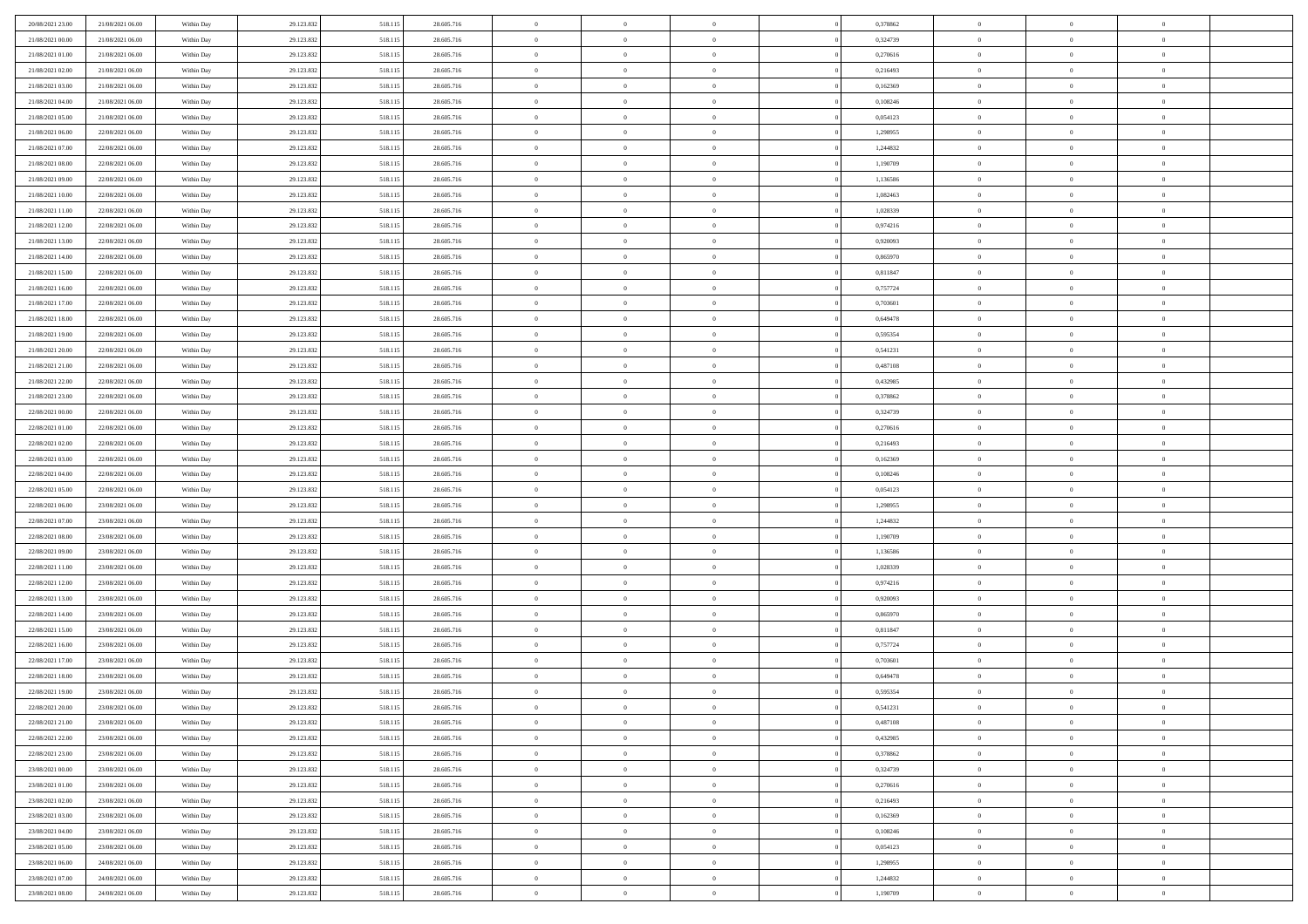| 23/08/2021 09:00 | 24/08/2021 06:00 | Within Day | 29.123.832 | 518.115   | 28.605.716 | $\,$ 0 $\,$    | $\overline{0}$ | $\overline{0}$ |          | 1,136586 | $\bf{0}$       | $\overline{0}$ | $\,0\,$        |  |
|------------------|------------------|------------|------------|-----------|------------|----------------|----------------|----------------|----------|----------|----------------|----------------|----------------|--|
| 23/08/2021 10:00 | 24/08/2021 06:00 | Within Day | 29.123.832 | 518.115   | 28.605.716 | $\overline{0}$ | $\overline{0}$ | $\mathbf{0}$   |          | 1.082463 | $\theta$       | $\overline{0}$ | $\theta$       |  |
| 23/08/2021 11:00 | 24/08/2021 06:00 | Within Day | 29.123.832 | 518.115   | 28.605.716 | $\theta$       | $\overline{0}$ | $\overline{0}$ |          | 1,028339 | $\mathbf{0}$   | $\overline{0}$ | $\overline{0}$ |  |
| 23/08/2021 12:00 | 24/08/2021 06:00 | Within Day | 29.123.832 | 518.115   | 28.605.716 | $\,$ 0 $\,$    | $\overline{0}$ | $\overline{0}$ |          | 0,974216 | $\bf{0}$       | $\overline{0}$ | $\bf{0}$       |  |
| 23/08/2021 13:00 | 24/08/2021 06:00 | Within Day | 29.123.832 | 518.115   | 28.605.716 | $\,$ 0         | $\overline{0}$ | $\mathbf{0}$   |          | 0,920093 | $\bf{0}$       | $\bf{0}$       | $\,0\,$        |  |
| 23/08/2021 14:00 | 24/08/2021 06:00 | Within Day | 29.123.832 | 518.115   | 28.605.716 | $\theta$       | $\overline{0}$ | $\mathbf{0}$   |          | 0,865970 | $\mathbf{0}$   | $\overline{0}$ | $\overline{0}$ |  |
| 23/08/2021 15:00 | 24/08/2021 06:00 | Within Day | 29.123.832 | 518.115   | 28.605.716 | $\,$ 0 $\,$    | $\overline{0}$ | $\overline{0}$ |          | 0,811847 | $\bf{0}$       | $\overline{0}$ | $\bf{0}$       |  |
| 23/08/2021 16:00 | 24/08/2021 06:00 | Within Day | 29.123.832 | 518.115   | 28.605.716 | $\,$ 0         | $\overline{0}$ | $\mathbf{0}$   |          | 0,757724 | $\,$ 0 $\,$    | $\overline{0}$ | $\theta$       |  |
| 23/08/2021 17:00 | 24/08/2021 06:00 | Within Day | 29.123.832 | 518.115   | 28.605.716 | $\theta$       | $\overline{0}$ | $\mathbf{0}$   |          | 0,703601 | $\mathbf{0}$   | $\overline{0}$ | $\overline{0}$ |  |
| 23/08/2021 18:00 | 24/08/2021 06:00 | Within Day | 29.123.832 | 518.115   | 28.605.716 | $\,$ 0 $\,$    | $\overline{0}$ | $\Omega$       |          | 0,649478 | $\bf{0}$       | $\overline{0}$ | $\bf{0}$       |  |
| 23/08/2021 19:00 | 24/08/2021 06:00 | Within Day | 29.123.832 | 518.115   | 28.605.716 | $\bf{0}$       | $\overline{0}$ | $\mathbf{0}$   |          | 0,595354 | $\bf{0}$       | $\mathbf{0}$   | $\theta$       |  |
| 23/08/2021 20:00 | 24/08/2021 06:00 | Within Day | 29.123.832 | 518.115   | 28.605.716 | $\theta$       | $\overline{0}$ | $\overline{0}$ |          | 0,541231 | $\mathbf{0}$   | $\overline{0}$ | $\overline{0}$ |  |
| 23/08/2021 21:00 | 24/08/2021 06:00 | Within Day | 29.123.832 | 518.115   | 28.605.716 | $\,$ 0 $\,$    | $\overline{0}$ | $\overline{0}$ |          | 0,487108 | $\bf{0}$       | $\overline{0}$ | $\bf{0}$       |  |
| 23/08/2021 22:00 | 24/08/2021 06:00 | Within Day | 29.123.832 | 518.115   | 28.605.716 | $\,$ 0         | $\overline{0}$ | $\mathbf{0}$   |          | 0,432985 | $\bf{0}$       | $\theta$       | $\,0\,$        |  |
| 23/08/2021 23:00 | 24/08/2021 06:00 | Within Day | 29.123.832 | 518.115   | 28.605.716 | $\theta$       | $\overline{0}$ | $\mathbf{0}$   |          | 0,378862 | $\mathbf{0}$   | $\overline{0}$ | $\overline{0}$ |  |
| 24/08/2021 00:00 | 24/08/2021 06:00 | Within Day | 29.123.832 | 518.115   | 28.605.716 | $\,$ 0 $\,$    | $\overline{0}$ | $\Omega$       |          | 0,324739 | $\bf{0}$       | $\overline{0}$ | $\bf{0}$       |  |
| 24/08/2021 01:00 | 24/08/2021 06:00 | Within Day | 29.123.832 | 518.115   | 28.605.716 | $\,$ 0 $\,$    | $\overline{0}$ | $\mathbf{0}$   |          | 0,270616 | $\bf{0}$       | $\overline{0}$ | $\theta$       |  |
| 24/08/2021 02:00 | 24/08/2021 06:00 | Within Day | 29.123.832 | 518.115   | 28.605.716 | $\theta$       | $\overline{0}$ | $\mathbf{0}$   |          | 0,216493 | $\mathbf{0}$   | $\overline{0}$ | $\overline{0}$ |  |
| 24/08/2021 03:00 | 24/08/2021 06:00 | Within Day | 29.123.832 | 518.115   | 28.605.716 | $\,$ 0 $\,$    | $\overline{0}$ | $\Omega$       |          | 0,162369 | $\bf{0}$       | $\overline{0}$ | $\,0\,$        |  |
| 24/08/2021 04:00 | 24/08/2021 06:00 | Within Day | 29.123.832 | 518.115   | 28.605.716 | $\bf{0}$       | $\overline{0}$ | $\mathbf{0}$   |          | 0,108246 | $\bf{0}$       | $\mathbf{0}$   | $\theta$       |  |
| 24/08/2021 05:00 | 24/08/2021 06:00 | Within Day | 29.123.832 | 518.115   | 28.605.716 | $\theta$       | $\overline{0}$ | $\mathbf{0}$   |          | 0,054123 | $\mathbf{0}$   | $\overline{0}$ | $\overline{0}$ |  |
| 24/08/2021 06:00 | 25/08/2021 06:00 | Within Day | 29.123.832 | 518.115   | 28.605.716 | $\,$ 0 $\,$    | $\overline{0}$ | $\overline{0}$ |          | 1,298955 | $\bf{0}$       | $\overline{0}$ | $\bf{0}$       |  |
| 24/08/2021 07:00 | 25/08/2021 06:00 | Within Day | 29.123.832 | 518.115   | 28.605.716 | $\,$ 0         | $\overline{0}$ | $\mathbf{0}$   |          | 1,244832 | $\,$ 0 $\,$    | $\overline{0}$ | $\,0\,$        |  |
| 24/08/2021 09:00 | 25/08/2021 06:00 | Within Day | 29.123.832 | 518.115   | 28.605.716 | $\theta$       | $\overline{0}$ | $\mathbf{0}$   |          | 1,136586 | $\mathbf{0}$   | $\overline{0}$ | $\overline{0}$ |  |
| 24/08/2021 10:00 | 25/08/2021 06:00 | Within Day | 29.123.832 | 518.115   | 28.605.716 | $\,$ 0 $\,$    | $\overline{0}$ | $\overline{0}$ |          | 1,082463 | $\bf{0}$       | $\overline{0}$ | $\bf{0}$       |  |
| 24/08/2021 11:00 | 25/08/2021 06:00 | Within Day | 29.123.832 | 518.115   | 28.605.716 | $\,$ 0         | $\overline{0}$ | $\mathbf{0}$   |          | 1,028339 | $\mathbf{0}$   | $\overline{0}$ | $\theta$       |  |
| 24/08/2021 12:00 | 25/08/2021 06:00 | Within Day | 29.123.832 | 518.115   | 28.605.716 | $\theta$       | $\overline{0}$ | $\overline{0}$ |          | 0,974216 | $\mathbf{0}$   | $\overline{0}$ | $\overline{0}$ |  |
| 24/08/2021 13:00 | 25/08/2021 06:00 | Within Day | 29.123.832 | 518.115   | 28.605.716 | $\,$ 0 $\,$    | $\overline{0}$ | $\overline{0}$ |          | 0,920093 | $\bf{0}$       | $\overline{0}$ | $\bf{0}$       |  |
| 24/08/2021 14:00 | 25/08/2021 06:00 | Within Day | 29.123.832 | 518.115   | 28.605.716 | $\bf{0}$       | $\overline{0}$ | $\mathbf{0}$   |          | 0,865970 | $\bf{0}$       | $\mathbf{0}$   | $\overline{0}$ |  |
| 24/08/2021 15:00 | 25/08/2021 06:00 | Within Day | 29.123.832 | 518.115   | 28.605.716 | $\theta$       | $\overline{0}$ | $\overline{0}$ |          | 0,811847 | $\mathbf{0}$   | $\overline{0}$ | $\overline{0}$ |  |
| 24/08/2021 16:00 | 25/08/2021 06:00 | Within Day | 29.123.832 | 518.115   | 28.605.716 | $\,$ 0 $\,$    | $\overline{0}$ | $\overline{0}$ |          | 0,757724 | $\,$ 0         | $\overline{0}$ | $\,$ 0 $\,$    |  |
| 24/08/2021 17:00 | 25/08/2021 06:00 | Within Day | 29.123.832 | 518.115   | 28.605.716 | $\,$ 0         | $\overline{0}$ | $\mathbf{0}$   |          | 0,703601 | $\bf{0}$       | $\overline{0}$ | $\overline{0}$ |  |
| 24/08/2021 18:00 | 25/08/2021 06:00 | Within Day | 29.123.832 | 518.115   | 28.605.716 | $\theta$       | $\overline{0}$ | $\mathbf{0}$   |          | 0,649478 | $\mathbf{0}$   | $\overline{0}$ | $\overline{0}$ |  |
| 24/08/2021 19:00 | 25/08/2021 06:00 | Within Day | 29.123.832 | 518.115   | 28.605.716 | $\theta$       | $\overline{0}$ | $\overline{0}$ |          | 0,595354 | $\,$ 0         | $\overline{0}$ | $\theta$       |  |
| 24/08/2021 20:00 | 25/08/2021 06:00 | Within Day | 29.123.832 | 518.115   | 28.605.716 | $\bf{0}$       | $\overline{0}$ | $\mathbf{0}$   |          | 0,541231 | $\mathbf{0}$   | $\overline{0}$ | $\overline{0}$ |  |
| 24/08/2021 21:00 | 25/08/2021 06:00 | Within Day | 29.123.832 | 518.115   | 28.605.716 | $\theta$       | $\overline{0}$ | $\overline{0}$ |          | 0,487108 | $\mathbf{0}$   | $\overline{0}$ | $\overline{0}$ |  |
| 24/08/2021 22:00 | 25/08/2021 06:00 | Within Day | 29.123.832 | 518.115   | 28.605.716 | $\theta$       | 1.000.000      | $\overline{0}$ |          | 0,432985 | $\,$ 0         | $\overline{0}$ | $\theta$       |  |
| 24/08/2021 23:00 | 25/08/2021 06:00 | Within Day | 29.123.832 | 1.518.115 | 27.605.716 | $\bf{0}$       | 832.000        | $\mathbf{0}$   |          | 0,378862 | $\bf{0}$       | $\mathbf{0}$   | $\overline{0}$ |  |
| 25/08/2021 00:00 | 25/08/2021 06:00 | Within Day | 29.123.832 | 2.350.115 | 26.773.716 | $\theta$       | $\overline{0}$ | $\overline{0}$ |          | 0,324739 | $\mathbf{0}$   | $\overline{0}$ | $\overline{0}$ |  |
| 25/08/2021 01:00 | 25/08/2021 06:00 | Within Day | 29.123.832 | 2.350.115 | 26.773.716 | $\,$ 0 $\,$    | $\overline{0}$ | $\overline{0}$ |          | 0,270616 | $\,$ 0         | $\overline{0}$ | $\,$ 0 $\,$    |  |
| 25/08/2021 02:00 | 25/08/2021 06:00 | Within Day | 29.123.832 | 2.350.115 | 26.773.716 | $\,$ 0 $\,$    | 2.000.000      | $\overline{0}$ |          | 0,216493 | $\,$ 0 $\,$    | $\overline{0}$ | $\bf{0}$       |  |
| 25/08/2021 03:00 | 25/08/2021 06:00 | Within Day | 29.123.832 | 4.350.115 | 24.773.716 | $\theta$       | $\overline{0}$ | $\mathbf{0}$   |          | 0,162369 | $\mathbf{0}$   | $\overline{0}$ | $\theta$       |  |
| 25/08/2021 04:00 | 25/08/2021 06:00 | Within Day | 29.123.832 | 4.350.115 | 24.773.716 | $\theta$       | $\overline{0}$ | $\overline{0}$ |          | 0,108246 | $\,$ 0         | $\overline{0}$ | $\theta$       |  |
| 25/08/2021 05:00 | 25/08/2021 06:00 | Within Day | 29.123.832 | 4.350.115 | 24.773.716 | $\,$ 0         | $\,$ 0 $\,$    | $\mathbf{0}$   |          | 0,054123 | $\mathbf{0}$   | $\overline{0}$ | $\bf{0}$       |  |
| 25/08/2021 06:00 | 26/08/2021 06:00 | Within Day | 29.123.832 | 518.115   | 28.605.716 | $\overline{0}$ | $\theta$       |                |          | 1,298955 | $\overline{0}$ | $\theta$       | $\theta$       |  |
| 25/08/2021 07:00 | 26/08/2021 06:00 | Within Day | 29.123.832 | 518.115   | 28.605.716 | $\,$ 0 $\,$    | $\overline{0}$ | $\overline{0}$ |          | 1,244832 | $\,$ 0 $\,$    | $\bf{0}$       | $\theta$       |  |
| 25/08/2021 08:00 | 26/08/2021 06:00 | Within Day | 29.123.832 | 518.115   | 28.605.716 | $\bf{0}$       | $\,$ 0 $\,$    | $\overline{0}$ |          | 1,190709 | $\,$ 0 $\,$    | $\overline{0}$ | $\overline{0}$ |  |
| 25/08/2021 09:00 | 26/08/2021 06:00 | Within Day | 29.123.832 | 518.115   | 28.605.716 | $\mathbf{0}$   | $\overline{0}$ | $\overline{0}$ |          | 1,136586 | $\,$ 0 $\,$    | $\bf{0}$       | $\mathbf{0}$   |  |
| 25/08/2021 10:00 | 26/08/2021 06:00 | Within Day | 29.123.832 | 518.115   | 28.605.716 | $\,$ 0 $\,$    | $\overline{0}$ | $\overline{0}$ | $\theta$ | 1,082463 | $\,$ 0 $\,$    | $\bf{0}$       | $\,$ 0 $\,$    |  |
| 25/08/2021 11:00 | 26/08/2021 06:00 | Within Day | 29.123.832 | 518.115   | 28.605.716 | $\,$ 0 $\,$    | $\,$ 0 $\,$    | $\overline{0}$ |          | 1,028339 | $\,$ 0 $\,$    | $\overline{0}$ | $\overline{0}$ |  |
| 25/08/2021 12:00 | 26/08/2021 06:00 | Within Day | 29.123.832 | 518.115   | 28.605.716 | $\overline{0}$ | $\overline{0}$ | $\overline{0}$ |          | 0,974216 | $\mathbf{0}$   | $\overline{0}$ | $\mathbf{0}$   |  |
| 25/08/2021 13:00 | 26/08/2021 06:00 | Within Day | 29.123.832 | 518.115   | 28.605.716 | $\,$ 0 $\,$    | $\overline{0}$ | $\overline{0}$ |          | 0,920093 | $\,$ 0 $\,$    | $\overline{0}$ | $\,$ 0 $\,$    |  |
| 25/08/2021 14:00 | 26/08/2021 06:00 | Within Day | 29.123.832 | 518.115   | 28.605.716 | $\bf{0}$       | $\overline{0}$ | $\overline{0}$ |          | 0,865970 | $\,$ 0 $\,$    | $\overline{0}$ | $\overline{0}$ |  |
| 25/08/2021 15:00 | 26/08/2021 06:00 | Within Day | 29.123.832 | 518.115   | 28.605.716 | $\overline{0}$ | $\overline{0}$ | $\overline{0}$ |          | 0,811847 | $\mathbf{0}$   | $\bf{0}$       | $\mathbf{0}$   |  |
| 25/08/2021 16:00 | 26/08/2021 06:00 | Within Day | 29.123.832 | 518.115   | 28.605.716 | $\,$ 0 $\,$    | $\overline{0}$ | $\overline{0}$ |          | 0,757724 | $\,$ 0 $\,$    | $\overline{0}$ | $\,$ 0 $\,$    |  |
| 25/08/2021 17:00 | 26/08/2021 06:00 | Within Day | 29.123.832 | 518.115   | 28.605.716 | $\,$ 0 $\,$    | $\,$ 0 $\,$    | $\overline{0}$ |          | 0,703601 | $\,$ 0 $\,$    | $\overline{0}$ | $\overline{0}$ |  |
| 25/08/2021 18:00 | 26/08/2021 06:00 | Within Day | 29.123.832 | 518.115   | 28.605.716 | $\theta$       | $\overline{0}$ | $\overline{0}$ |          | 0,649478 | $\,$ 0 $\,$    | $\overline{0}$ | $\overline{0}$ |  |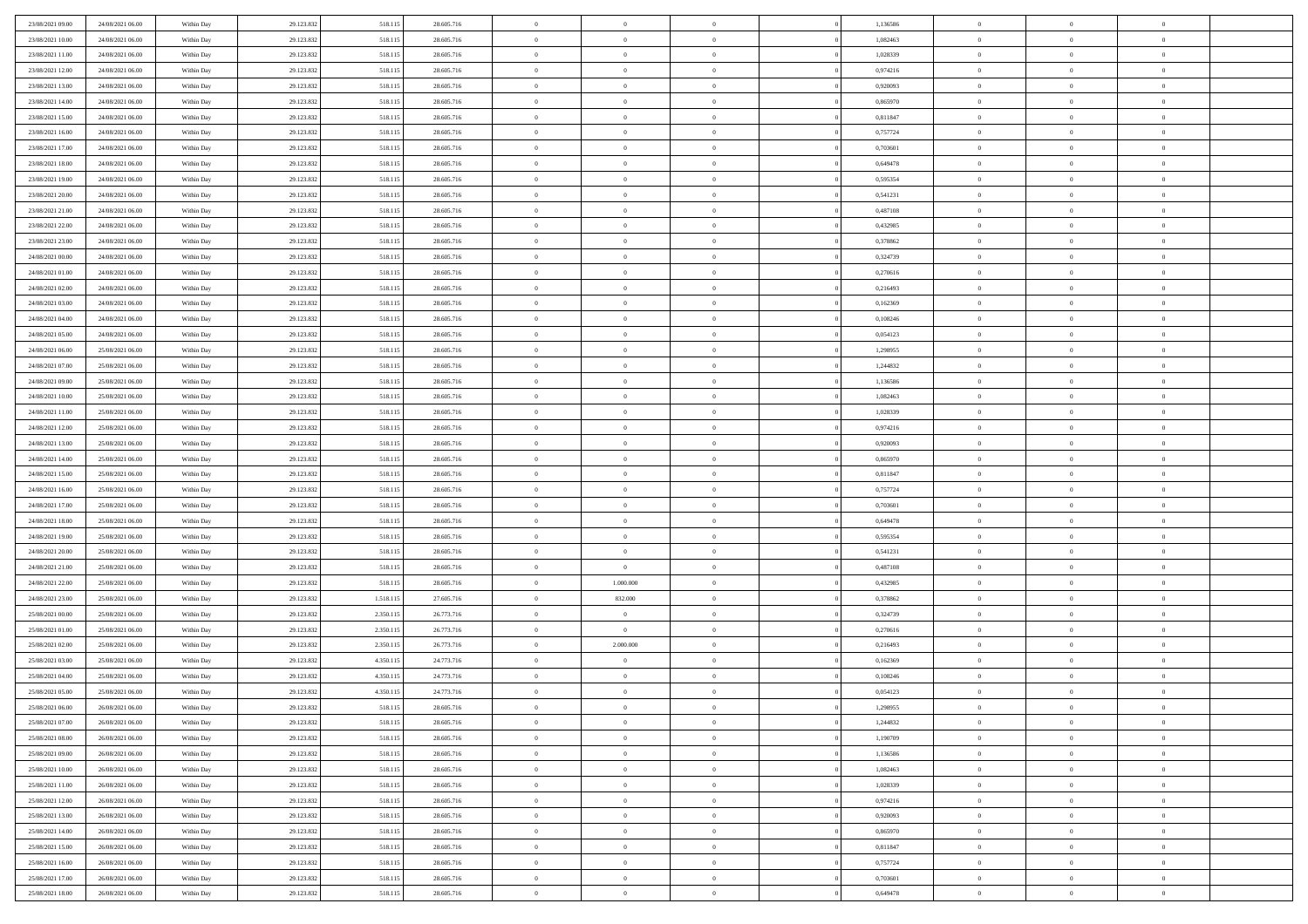| 25/08/2021 19:00                     | 26/08/2021 06:00                     | Within Day               | 29.123.832               | 518.115            | 28.605.716               | $\bf{0}$                 | $\bf{0}$                         | $\theta$                         |          | 0,595354             | $\bf{0}$                 | $\overline{0}$                   | $\,0\,$                          |  |
|--------------------------------------|--------------------------------------|--------------------------|--------------------------|--------------------|--------------------------|--------------------------|----------------------------------|----------------------------------|----------|----------------------|--------------------------|----------------------------------|----------------------------------|--|
| 25/08/2021 20:00                     | 26/08/2021 06:00                     | Within Day               | 29.123.832               | 518.115            | 28.605.716               | $\overline{0}$           | 200,000                          | $\overline{0}$                   |          | 0,541231             | $\theta$                 | $\overline{0}$                   | $\theta$                         |  |
| 25/08/2021 21:00                     | 26/08/2021 06:00                     | Within Dav               | 29.123.832               | 718.115            | 28.405.716               | $\overline{0}$           | 500.000                          | $\overline{0}$                   |          | 0,487108             | $\mathbf{0}$             | $\overline{0}$                   | $\overline{0}$                   |  |
| 25/08/2021 22.00                     | 26/08/2021 06:00                     | Within Day               | 29.123.832               | 1.218.115          | 27.905.716               | $\bf{0}$                 | $\overline{0}$                   | $\bf{0}$                         |          | 0,432985             | $\bf{0}$                 | $\overline{0}$                   | $\bf{0}$                         |  |
| 25/08/2021 23:00                     | 26/08/2021 06:00                     | Within Day               | 29.123.832               | 1.218.115          | 27.905.716               | $\bf{0}$                 | $\overline{0}$                   | $\overline{0}$                   |          | 0,378862             | $\bf{0}$                 | $\bf{0}$                         | $\,0\,$                          |  |
| 26/08/2021 00:00                     | 26/08/2021 06:00                     | Within Dav               | 29.123.832               | 1.218.115          | 27.905.716               | $\overline{0}$           | $\overline{0}$                   | $\overline{0}$                   |          | 0,324739             | $\mathbf{0}$             | $\overline{0}$                   | $\overline{0}$                   |  |
| 26/08/2021 01:00                     | 26/08/2021 06:00                     | Within Day               | 29.123.832               | 1.218.115          | 27.905.716               | $\bf{0}$                 | 635.800                          | $\overline{0}$                   |          | 0,270616             | $\bf{0}$                 | $\overline{0}$                   | $\,0\,$                          |  |
| 26/08/2021 02:00                     | 26/08/2021 06:00                     | Within Day               | 29.123.832               | 1.853.915          | 27.269.916               | $\overline{0}$           | $\overline{0}$                   | $\overline{0}$                   |          | 0,216493             | $\,$ 0 $\,$              | $\overline{0}$                   | $\theta$                         |  |
| 26/08/2021 03:00                     | 26/08/2021 06:00                     | Within Dav               | 29.123.832               | 1.853.915          | 27.269.916               | $\mathbf{0}$             | $\overline{0}$                   | $\overline{0}$                   |          | 0,162369             | $\mathbf{0}$             | $\overline{0}$                   | $\overline{0}$                   |  |
| 26/08/2021 04:00                     | 26/08/2021 06:00                     | Within Day               | 29.123.832               | 1.853.915          | 27.269.916               | $\bf{0}$                 | 2.000.000                        | $\overline{0}$                   |          | 0,108246             | $\bf{0}$                 | $\overline{0}$                   | $\,0\,$                          |  |
| 26/08/2021 05:00                     | 26/08/2021 06:00                     | Within Day               | 29.123.832               | 3.853.915          | 25.269.916               | $\bf{0}$                 | 741.000                          | $\overline{0}$                   |          | 0,054123             | $\bf{0}$                 | $\overline{0}$                   | $\theta$                         |  |
| 26/08/2021 06:00                     | 27/08/2021 06:00                     | Within Dav               | 29.123.832               | 518.115            | 28.605.716               | $\mathbf{0}$             | $\overline{0}$                   | $\overline{0}$                   |          | 1,298955             | $\mathbf{0}$             | $\overline{0}$                   | $\overline{0}$                   |  |
| 26/08/2021 07:00                     | 27/08/2021 06:00                     | Within Day               | 29.123.832               | 518.115            | 28.605.716               | $\bf{0}$                 | $\overline{0}$                   | $\bf{0}$                         |          | 1,244832             | $\bf{0}$                 | $\overline{0}$                   | $\bf{0}$                         |  |
| 26/08/2021 08:00                     | 27/08/2021 06:00                     | Within Day               | 29.123.832               | 518.115            | 28.605.716               | $\bf{0}$                 | $\bf{0}$                         | $\overline{0}$                   |          | 1,190709             | $\bf{0}$                 | $\overline{0}$                   | $\,0\,$                          |  |
| 26/08/2021 09:00                     | 27/08/2021 06:00                     | Within Dav               | 29.123.832               | 518.115            | 28.605.716               | $\overline{0}$           | $\overline{0}$                   | $\overline{0}$                   |          | 1,136586             | $\mathbf{0}$             | $\overline{0}$                   | $\overline{0}$                   |  |
| 26/08/2021 10:00                     | 27/08/2021 06:00                     | Within Day               | 29.123.832               | 518.115            | 28.605.716               | $\bf{0}$                 | $\bf{0}$                         | $\overline{0}$                   |          | 1,082463             | $\bf{0}$                 | $\overline{0}$                   | $\bf{0}$                         |  |
| 26/08/2021 11:00                     | 27/08/2021 06:00                     | Within Day               | 29.123.832               | 518.115            | 28.605.716               | $\bf{0}$                 | $\overline{0}$                   | $\overline{0}$                   |          | 1,028339             | $\bf{0}$                 | $\overline{0}$                   | $\theta$                         |  |
| 26/08/2021 12:00                     | 27/08/2021 06:00                     | Within Day               | 29.123.832               | 518.115            | 28.605.716               | $\mathbf{0}$             | $\overline{0}$                   | $\overline{0}$                   |          | 0,974216             | $\mathbf{0}$             | $\overline{0}$                   | $\overline{0}$                   |  |
| 26/08/2021 13:00                     | 27/08/2021 06:00                     | Within Day               | 29.123.832               | 518.115            | 28.605.716               | $\bf{0}$                 | $\bf{0}$                         | $\overline{0}$                   |          | 0,920093             | $\bf{0}$                 | $\overline{0}$                   | $\,0\,$                          |  |
| 26/08/2021 14:00                     | 27/08/2021 06:00                     | Within Day               | 29.123.832               | 518.115            | 28.605.716               | $\bf{0}$                 | $\overline{0}$                   | $\overline{0}$                   |          | 0,865970             | $\bf{0}$                 | $\overline{0}$                   | $\overline{0}$                   |  |
| 26/08/2021 15:00                     | 27/08/2021 06:00                     | Within Dav               | 29.123.832               | 518.115            | 28.605.716               | $\mathbf{0}$             | $\overline{0}$                   | $\overline{0}$                   |          | 0,811847             | $\mathbf{0}$             | $\overline{0}$                   | $\overline{0}$                   |  |
| 26/08/2021 16:00                     | 27/08/2021 06:00                     | Within Day               | 29.123.832               | 518.115            | 28.605.716               | $\bf{0}$                 | $\overline{0}$                   | $\overline{0}$                   |          | 0,757724             | $\bf{0}$                 | $\overline{0}$                   | $\bf{0}$                         |  |
| 26/08/2021 17:00                     | 27/08/2021 06:00                     | Within Day               | 29.123.832               | 518.115            | 28.605.716               | $\bf{0}$                 | $\bf{0}$                         | $\overline{0}$                   |          | 0,703601             | $\bf{0}$                 | $\overline{0}$                   | $\,0\,$                          |  |
| 26/08/2021 18:00                     | 27/08/2021 06:00                     | Within Dav               | 29.123.832               | 518.115            | 28.605.716               | $\mathbf{0}$             | $\overline{0}$                   | $\overline{0}$                   |          | 0,649478             | $\mathbf{0}$             | $\overline{0}$                   | $\overline{0}$                   |  |
| 26/08/2021 19:00                     | 27/08/2021 06:00                     | Within Day               | 29.123.832               | 518.115            | 28.605.716               | $\bf{0}$                 | $\bf{0}$                         | $\overline{0}$                   |          | 0,595354             | $\bf{0}$                 | $\overline{0}$                   | $\bf{0}$                         |  |
| 26/08/2021 20:00                     | 27/08/2021 06:00                     | Within Day               | 29.123.832               | 518.115            | 28.605.716               | $\bf{0}$                 | $\overline{0}$                   | $\overline{0}$                   |          | 0,541231             | $\bf{0}$                 | $\mathbf{0}$                     | $\overline{0}$                   |  |
| 26/08/2021 21:00                     | 27/08/2021 06:00                     | Within Dav               | 29.123.832               | 518.115            | 28.605.716               | $\mathbf{0}$             | $\overline{0}$                   | $\overline{0}$                   |          | 0,487108             | $\mathbf{0}$             | $\overline{0}$                   | $\overline{0}$                   |  |
| 26/08/2021 22:00                     | 27/08/2021 06:00                     | Within Day               | 29.123.832               | 518.115            | 28.605.716               | $\bf{0}$                 | $\bf{0}$                         | $\overline{0}$                   |          | 0,432985             | $\bf{0}$                 | $\overline{0}$                   | $\,0\,$                          |  |
| 26/08/2021 23:00                     | 27/08/2021 06:00                     | Within Day               | 29.123.832               | 518.115            | 28.605.716               | $\bf{0}$                 | $\bf{0}$                         | $\overline{0}$                   |          | 0,378862             | $\bf{0}$                 | $\overline{0}$                   | $\overline{0}$                   |  |
| 27/08/2021 00:00                     | 27/08/2021 06:00                     | Within Dav               | 29.123.832               | 518.115            | 28.605.716               | $\mathbf{0}$             | $\overline{0}$                   | $\overline{0}$                   |          | 0,324739             | $\mathbf{0}$             | $\overline{0}$                   | $\overline{0}$                   |  |
| 27/08/2021 01:00                     | 27/08/2021 06:00                     | Within Day               | 29.123.832               | 518.115            | 28.605.716               | $\bf{0}$                 | $\overline{0}$                   | $\theta$                         |          | 0,270616             | $\,$ 0                   | $\overline{0}$                   | $\theta$                         |  |
| 27/08/2021 02:00                     | 27/08/2021 06:00                     | Within Day               | 29.123.832               | 518.115            | 28.605.716               | $\bf{0}$                 | $\overline{0}$                   | $\overline{0}$                   |          | 0,216493             | $\bf{0}$                 | $\overline{0}$                   | $\overline{0}$                   |  |
| 27/08/2021 03:00                     | 27/08/2021 06:00                     | Within Dav               | 29.123.832               | 518.115            | 28.605.716               | $\overline{0}$           | $\overline{0}$                   | $\overline{0}$                   |          | 0,162369             | $\mathbf{0}$             | $\overline{0}$                   | $\overline{0}$                   |  |
| 27/08/2021 04:00                     | 27/08/2021 06:00                     | Within Day               | 29.123.832               | 518.115            | 28.605.716               | $\bf{0}$                 | $\overline{0}$                   | $\theta$                         |          | 0,108246             | $\,$ 0                   | $\overline{0}$                   | $\theta$                         |  |
| 27/08/2021 05:00                     | 27/08/2021 06:00                     | Within Day               | 29.123.832               | 518.115            | 28.605.716               | $\overline{0}$           | $\overline{0}$                   | $\overline{0}$                   |          | 0,054123             | $\bf{0}$                 | $\overline{0}$                   | $\overline{0}$                   |  |
| 27/08/2021 06:00                     | 28/08/2021 06:00                     | Within Day               | 29.123.832               | 518.115            | 28.605.716               | $\mathbf{0}$             | $\overline{0}$                   | $\overline{0}$                   |          | 1,298955             | $\mathbf{0}$             | $\overline{0}$                   | $\overline{0}$                   |  |
| 27/08/2021 07:00                     | 28/08/2021 06:00                     | Within Day               | 29.123.832               | 518.115            | 28.605.716               | $\bf{0}$                 | $\overline{0}$                   | $\theta$                         |          | 1,244832             | $\,$ 0                   | $\overline{0}$                   | $\theta$                         |  |
| 27/08/2021 08:00<br>27/08/2021 09:00 | 28/08/2021 06:00                     | Within Day               | 29.123.832               | 518.115            | 28.605.716               | $\bf{0}$<br>$\mathbf{0}$ | $\overline{0}$                   | $\overline{0}$                   |          | 1,190709             | $\bf{0}$<br>$\mathbf{0}$ | $\overline{0}$                   | $\overline{0}$<br>$\overline{0}$ |  |
|                                      | 28/08/2021 06:00                     | Within Dav               | 29.123.832               | 518.115            | 28.605.716               |                          | $\overline{0}$                   | $\overline{0}$                   |          | 1,136586             |                          | $\overline{0}$<br>$\overline{0}$ | $\theta$                         |  |
| 27/08/2021 10:00                     | 28/08/2021 06:00                     | Within Day               | 29.123.832               | 518.115            | 28.605.716               | $\,0\,$                  | $\overline{0}$<br>$\overline{0}$ | $\theta$                         |          | 1,082463             | $\,$ 0                   | $\overline{0}$                   |                                  |  |
| 27/08/2021 11:00<br>27/08/2021 12:00 | 28/08/2021 06:00<br>28/08/2021 06:00 | Within Day<br>Within Dav | 29.123.832<br>29.123.832 | 518.115<br>518.115 | 28.605.716<br>28.605.716 | $\bf{0}$<br>$\mathbf{0}$ | $\overline{0}$                   | $\overline{0}$<br>$\overline{0}$ |          | 1,028339<br>0,974216 | $\bf{0}$<br>$\mathbf{0}$ | $\overline{0}$                   | $\overline{0}$<br>$\overline{0}$ |  |
| 27/08/2021 13:00                     | 28/08/2021 06:00                     | Within Day               | 29.123.832               | 518.115            | 28.605.716               | $\bf{0}$                 | $\overline{0}$                   | $\theta$                         |          | 0,920093             | $\,$ 0                   | $\overline{0}$                   | $\theta$                         |  |
| 27/08/2021 14:00                     | 28/08/2021 06:00                     | Within Day               | 29.123.832               | 518.115            | 28.605.716               | $\bf{0}$                 | $\overline{0}$                   | $\overline{0}$                   |          | 0,865970             | $\,$ 0 $\,$              | $\overline{0}$                   | $\bf{0}$                         |  |
| 27/08/2021 15:00                     | 28/08/2021 06:00                     | Within Day               | 29.123.832               | 518.115            | 28.605.716               | $\bf{0}$                 | $\overline{0}$                   |                                  |          | 0,811847             | $\overline{0}$           | $\theta$                         | $\theta$                         |  |
| 27/08/2021 16:00                     | 28/08/2021 06:00                     | Within Day               | 29.123.832               | 518.115            | 28.605.716               | $\,0\,$                  | $\overline{0}$                   | $\theta$                         |          | 0,757724             | $\,$ 0 $\,$              | $\bf{0}$                         | $\theta$                         |  |
| 27/08/2021 17:00                     | 28/08/2021 06:00                     | Within Day               | 29.123.832               | 518.115            | 28.605.716               | $\overline{0}$           | $\overline{0}$                   | $\overline{0}$                   |          | 0,703601             | $\overline{0}$           | $\overline{0}$                   | $\overline{0}$                   |  |
| 27/08/2021 18:00                     | 28/08/2021 06:00                     | Within Day               | 29.123.832               | 518.115            | 28.605.716               | $\bf{0}$                 | $\overline{0}$                   | $\overline{0}$                   |          | 0,649478             | $\overline{0}$           | $\bf{0}$                         | $\mathbf{0}$                     |  |
| 27/08/2021 19:00                     | 28/08/2021 06:00                     | Within Day               | 29.123.832               | 518.115            | 28.605.716               | $\bf{0}$                 | $\overline{0}$                   | $\overline{0}$                   | $\theta$ | 0,595354             | $\,$ 0 $\,$              | $\bf{0}$                         | $\,$ 0 $\,$                      |  |
| 27/08/2021 20:00                     | 28/08/2021 06:00                     | Within Day               | 29.123.832               | 518.115            | 28.605.716               | $\,$ 0 $\,$              | $\overline{0}$                   | $\overline{0}$                   |          | 0,541231             | $\,$ 0 $\,$              | $\overline{0}$                   | $\overline{0}$                   |  |
| 27/08/2021 21:00                     | 28/08/2021 06:00                     | Within Day               | 29.123.832               | 518.115            | 28.605.716               | $\bf{0}$                 | $\overline{0}$                   | $\overline{0}$                   |          | 0,487108             | $\mathbf{0}$             | $\overline{0}$                   | $\overline{0}$                   |  |
| 27/08/2021 22:00                     | 28/08/2021 06:00                     | Within Day               | 29.123.832               | 518.115            | 28.605.716               | $\,0\,$                  | $\overline{0}$                   | $\overline{0}$                   | $\theta$ | 0,432985             | $\,$ 0 $\,$              | $\overline{0}$                   | $\,$ 0 $\,$                      |  |
| 27/08/2021 23:00                     | 28/08/2021 06:00                     | Within Day               | 29.123.832               | 518.115            | 28.605.716               | $\bf{0}$                 | $\overline{0}$                   | $\overline{0}$                   |          | 0,378862             | $\overline{0}$           | $\overline{0}$                   | $\overline{0}$                   |  |
| 28/08/2021 00:00                     | 28/08/2021 06:00                     | Within Day               | 29.123.832               | 518.115            | 28.605.716               | $\bf{0}$                 | $\overline{0}$                   | $\overline{0}$                   |          | 0,324739             | $\mathbf{0}$             | $\overline{0}$                   | $\mathbf{0}$                     |  |
| 28/08/2021 01:00                     | 28/08/2021 06:00                     | Within Day               | 29.123.832               | 518.115            | 28.605.716               | $\,0\,$                  | $\overline{0}$                   | $\overline{0}$                   |          | 0,270616             | $\,$ 0 $\,$              | $\mathbf{0}$                     | $\,$ 0 $\,$                      |  |
| 28/08/2021 02:00                     | 28/08/2021 06:00                     | Within Day               | 29.123.832               | 518.115            | 28.605.716               | $\bf{0}$                 | $\bf{0}$                         | $\overline{0}$                   |          | 0,216493             | $\bf{0}$                 | $\mathbf{0}$                     | $\overline{0}$                   |  |
| 28/08/2021 03:00                     | 28/08/2021 06:00                     | Within Day               | 29.123.832               | 518.115            | 28.605.716               | $\bf{0}$                 | $\overline{0}$                   | $\overline{0}$                   |          | 0,162369             | $\mathbf{0}$             | $\overline{0}$                   | $\overline{0}$                   |  |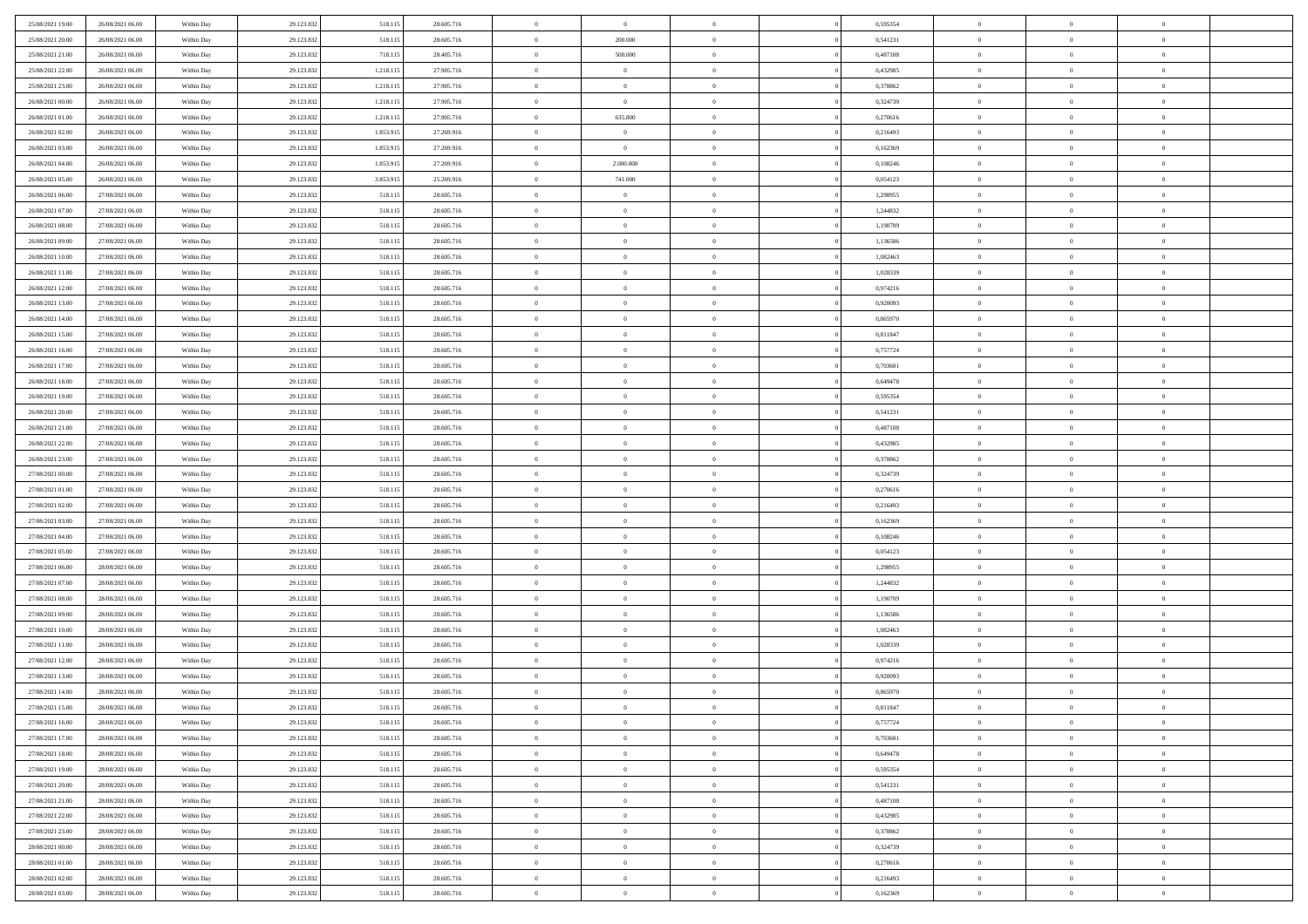| 28/08/2021 04:00                     | 28/08/2021 06:00                     | Within Day               | 29.123.832               | 518.115            | 28.605.716               | $\,$ 0                   | $\bf{0}$                         | $\theta$                   |          | 0,108246             | $\bf{0}$                 | $\overline{0}$                   | $\,0\,$                          |  |
|--------------------------------------|--------------------------------------|--------------------------|--------------------------|--------------------|--------------------------|--------------------------|----------------------------------|----------------------------|----------|----------------------|--------------------------|----------------------------------|----------------------------------|--|
| 28/08/2021 05:00                     | 28/08/2021 06:00                     | Within Day               | 29.123.832               | 518.115            | 28.605.716               | $\overline{0}$           | $\overline{0}$                   | $\overline{0}$             |          | 0.054123             | $\overline{0}$           | $\overline{0}$                   | $\theta$                         |  |
| 28/08/2021 06:00                     | 29/08/2021 06:00                     | Within Dav               | 29.123.832               | 518.115            | 28.605.716               | $\mathbf{0}$             | $\overline{0}$                   | $\overline{0}$             |          | 1,298955             | $\mathbf{0}$             | $\overline{0}$                   | $\overline{0}$                   |  |
| 28/08/2021 07:00                     | 29/08/2021 06:00                     | Within Day               | 29.123.832               | 518.115            | 28.605.716               | $\bf{0}$                 | $\overline{0}$                   | $\bf{0}$                   |          | 1,244832             | $\bf{0}$                 | $\overline{0}$                   | $\bf{0}$                         |  |
| 28/08/2021 08:00                     | 29/08/2021 06:00                     | Within Day               | 29.123.832               | 518.115            | 28.605.716               | $\bf{0}$                 | $\bf{0}$                         | $\overline{0}$             |          | 1,190709             | $\bf{0}$                 | $\bf{0}$                         | $\,0\,$                          |  |
| 28/08/2021 09:00                     | 29/08/2021 06:00                     | Within Dav               | 29.123.832               | 518.115            | 28.605.716               | $\mathbf{0}$             | $\overline{0}$                   | $\overline{0}$             |          | 1,136586             | $\mathbf{0}$             | $\overline{0}$                   | $\overline{0}$                   |  |
| 28/08/2021 12:00                     | 29/08/2021 06:00                     | Within Day               | 29.123.832               | 518.115            | 28.605.716               | $\bf{0}$                 | $\bf{0}$                         | $\overline{0}$             |          | 0,974216             | $\bf{0}$                 | $\overline{0}$                   | $\,0\,$                          |  |
| 28/08/2021 13:00                     | 29/08/2021 06:00                     | Within Day               | 29.123.832               | 518.115            | 28.605.716               | $\overline{0}$           | $\overline{0}$                   | $\overline{0}$             |          | 0,920093             | $\,$ 0 $\,$              | $\overline{0}$                   | $\theta$                         |  |
| 28/08/2021 14:00                     | 29/08/2021 06:00                     | Within Dav               | 29.123.832               | 518.115            | 28.605.716               | $\mathbf{0}$             | $\overline{0}$                   | $\overline{0}$             |          | 0,865970             | $\mathbf{0}$             | $\overline{0}$                   | $\overline{0}$                   |  |
| 28/08/2021 15:00                     | 29/08/2021 06:00                     | Within Day               | 29.123.832               | 518.115            | 28.605.716               | $\bf{0}$                 | $\bf{0}$                         | $\overline{0}$             |          | 0,811847             | $\bf{0}$                 | $\overline{0}$                   | $\,0\,$                          |  |
| 28/08/2021 16:00                     | 29/08/2021 06:00                     | Within Day               | 29.123.832               | 518.115            | 28.605.716               | $\bf{0}$                 | $\overline{0}$                   | $\overline{0}$             |          | 0,757724             | $\bf{0}$                 | $\overline{0}$                   | $\theta$                         |  |
| 28/08/2021 17:00                     | 29/08/2021 06:00                     | Within Dav               | 29.123.832               | 518.115            | 28.605.716               | $\mathbf{0}$             | $\overline{0}$                   | $\overline{0}$             |          | 0,703601             | $\mathbf{0}$             | $\overline{0}$                   | $\overline{0}$                   |  |
| 28/08/2021 18:00                     | 29/08/2021 06:00                     | Within Day               | 29.123.832               | 518.115            | 28.605.716               | $\bf{0}$                 | $\overline{0}$                   | $\bf{0}$                   |          | 0,649478             | $\bf{0}$                 | $\overline{0}$                   | $\overline{0}$                   |  |
| 28/08/2021 19:00                     | 29/08/2021 06:00                     | Within Day               | 29.123.832               | 518.115            | 28.605.716               | $\bf{0}$                 | $\bf{0}$                         | $\overline{0}$             |          | 0,595354             | $\bf{0}$                 | $\overline{0}$                   | $\,0\,$                          |  |
| 28/08/2021 20:00                     | 29/08/2021 06:00                     | Within Dav               | 29.123.832               | 518.115            | 28.605.716               | $\overline{0}$           | $\overline{0}$                   | $\overline{0}$             |          | 0,541231             | $\mathbf{0}$             | $\overline{0}$                   | $\overline{0}$                   |  |
| 28/08/2021 21:00                     | 29/08/2021 06:00                     | Within Day               | 29.123.832               | 518.115            | 28.605.716               | $\bf{0}$                 | $\overline{0}$                   | $\overline{0}$             |          | 0,487108             | $\bf{0}$                 | $\overline{0}$                   | $\bf{0}$                         |  |
| 28/08/2021 22:00                     | 29/08/2021 06:00                     |                          | 29.123.832               | 518.115            | 28.605.716               | $\overline{0}$           | $\overline{0}$                   | $\overline{0}$             |          | 0,432985             | $\bf{0}$                 | $\overline{0}$                   | $\theta$                         |  |
| 28/08/2021 23:00                     | 29/08/2021 06:00                     | Within Day<br>Within Day | 29.123.832               | 518.115            | 28.605.716               | $\mathbf{0}$             | $\overline{0}$                   | $\overline{0}$             |          | 0,378862             | $\mathbf{0}$             | $\overline{0}$                   | $\overline{0}$                   |  |
| 29/08/2021 00:00                     | 29/08/2021 06:00                     |                          |                          |                    | 28.605.716               | $\bf{0}$                 | $\overline{0}$                   | $\overline{0}$             |          | 0,324739             | $\bf{0}$                 | $\overline{0}$                   | $\,0\,$                          |  |
|                                      |                                      | Within Day               | 29.123.832               | 518.115            |                          | $\bf{0}$                 |                                  | $\overline{0}$             |          |                      |                          | $\overline{0}$                   |                                  |  |
| 29/08/2021 01:00<br>29/08/2021 02:00 | 29/08/2021 06:00<br>29/08/2021 06:00 | Within Day<br>Within Dav | 29.123.832<br>29.123.832 | 518.115<br>518.115 | 28.605.716<br>28.605.716 | $\mathbf{0}$             | $\overline{0}$<br>$\overline{0}$ |                            |          | 0,270616<br>0,216493 | $\bf{0}$<br>$\mathbf{0}$ | $\overline{0}$                   | $\overline{0}$<br>$\overline{0}$ |  |
|                                      |                                      |                          |                          |                    |                          |                          |                                  | $\overline{0}$             |          |                      |                          |                                  |                                  |  |
| 29/08/2021 03:00                     | 29/08/2021 06:00                     | Within Day               | 29.123.832               | 518.115            | 28.605.716               | $\bf{0}$                 | $\overline{0}$                   | $\overline{0}$             |          | 0,162369             | $\bf{0}$                 | $\overline{0}$                   | $\bf{0}$                         |  |
| 29/08/2021 04:00<br>29/08/2021 05:00 | 29/08/2021 06:00<br>29/08/2021 06:00 | Within Day               | 29.123.832               | 518.115            | 28.605.716               | $\bf{0}$                 | $\overline{0}$                   | $\overline{0}$             |          | 0,108246             | $\bf{0}$                 | $\overline{0}$                   | $\,0\,$                          |  |
|                                      |                                      | Within Dav               | 29.123.832               | 518.115            | 28.605.716               | $\mathbf{0}$             | $\overline{0}$                   | $\overline{0}$             |          | 0,054123             | $\mathbf{0}$             | $\overline{0}$                   | $\overline{0}$                   |  |
| 29/08/2021 06:00                     | 30/08/2021 06:00                     | Within Day               | 29.123.832               | 518.115            | 28.605.716               | $\bf{0}$                 | $\overline{0}$                   | $\overline{0}$             |          | 1,298955             | $\bf{0}$                 | $\overline{0}$                   | $\bf{0}$                         |  |
| 29/08/2021 07:00                     | 30/08/2021 06:00                     | Within Day               | 29.123.832               | 518.115            | 28.605.716               | $\bf{0}$                 | $\overline{0}$                   | $\overline{0}$             |          | 1,244832             | $\bf{0}$                 | $\mathbf{0}$                     | $\overline{0}$                   |  |
| 29/08/2021 08:00                     | 30/08/2021 06:00                     | Within Dav               | 29.123.832               | 518.115            | 28.605.716               | $\mathbf{0}$             | $\overline{0}$                   | $\overline{0}$             |          | 1,190709             | $\mathbf{0}$             | $\overline{0}$                   | $\overline{0}$                   |  |
| 29/08/2021 09:00                     | 30/08/2021 06:00                     | Within Day               | 29.123.832               | 518.115            | 28.605.716               | $\bf{0}$                 | $\overline{0}$                   | $\overline{0}$             |          | 1,136586             | $\bf{0}$                 | $\overline{0}$                   | $\,0\,$                          |  |
| 29/08/2021 11:00                     | 30/08/2021 06:00                     | Within Day               | 29.123.832               | 518.115            | 28.605.716               | $\bf{0}$                 | $\overline{0}$                   | $\overline{0}$             |          | 1,028339             | $\bf{0}$                 | $\overline{0}$                   | $\overline{0}$                   |  |
| 29/08/2021 12:00                     | 30/08/2021 06:00                     | Within Dav               | 29.123.832               | 518.115            | 28.605.716               | $\mathbf{0}$             | $\overline{0}$                   | $\overline{0}$             |          | 0,974216             | $\mathbf{0}$             | $\overline{0}$                   | $\overline{0}$                   |  |
| 29/08/2021 13:00                     | 30/08/2021 06:00                     | Within Day               | 29.123.832               | 518.115            | 28.605.716               | $\bf{0}$                 | $\overline{0}$                   | $\theta$                   |          | 0,920093             | $\,$ 0                   | $\overline{0}$                   | $\theta$                         |  |
| 29/08/2021 14:00                     | 30/08/2021 06:00                     | Within Day               | 29.123.832               | 518.115            | 28.605.716               | $\bf{0}$                 | $\overline{0}$                   | $\overline{0}$             |          | 0,865970             | $\bf{0}$                 | $\overline{0}$                   | $\overline{0}$                   |  |
| 29/08/2021 15:00                     | 30/08/2021 06:00                     | Within Dav               | 29.123.832               | 518.115            | 28.605.716               | $\mathbf{0}$             | $\overline{0}$                   | $\overline{0}$             |          | 0,811847             | $\mathbf{0}$             | $\overline{0}$                   | $\overline{0}$                   |  |
| 29/08/2021 16:00                     | 30/08/2021 06:00                     | Within Day               | 29.123.832               | 518.115            | 28.605.716               | $\bf{0}$                 | $\overline{0}$                   | $\theta$                   |          | 0,757724             | $\,$ 0                   | $\overline{0}$                   | $\theta$                         |  |
| 29/08/2021 17:00                     | 30/08/2021 06:00                     | Within Day               | 29.123.832               | 518.115            | 28.605.716               | $\bf{0}$<br>$\mathbf{0}$ | $\overline{0}$                   | $\overline{0}$             |          | 0,703601             | $\bf{0}$<br>$\mathbf{0}$ | $\overline{0}$                   | $\overline{0}$<br>$\overline{0}$ |  |
| 29/08/2021 18:00                     | 30/08/2021 06:00                     | Within Day               | 29.123.832               | 518.115            | 28.605.716               | $\bf{0}$                 | $\overline{0}$                   | $\overline{0}$             |          | 0,649478             |                          | $\overline{0}$<br>$\overline{0}$ | $\theta$                         |  |
| 29/08/2021 19:00                     | 30/08/2021 06:00                     | Within Day               | 29.123.832               | 518.115            | 28.605.716               | $\bf{0}$                 | $\overline{0}$                   | $\theta$<br>$\overline{0}$ |          | 0,595354             | $\,$ 0                   | $\overline{0}$                   |                                  |  |
| 29/08/2021 20:00<br>29/08/2021 21:00 | 30/08/2021 06:00<br>30/08/2021 06:00 | Within Day<br>Within Dav | 29.123.832<br>29.123.832 | 518.115<br>518.115 | 28.605.716<br>28.605.716 | $\mathbf{0}$             | $\overline{0}$<br>$\overline{0}$ | $\overline{0}$             |          | 0,541231<br>0,487108 | $\bf{0}$<br>$\mathbf{0}$ | $\overline{0}$                   | $\bf{0}$<br>$\overline{0}$       |  |
|                                      |                                      |                          |                          |                    |                          |                          |                                  |                            |          |                      |                          | $\overline{0}$                   | $\theta$                         |  |
| 29/08/2021 22:00                     | 30/08/2021 06:00                     | Within Day               | 29.123.832               | 518.115            | 28.605.716               | $\,0\,$<br>$\bf{0}$      | $\overline{0}$<br>$\overline{0}$ | $\theta$<br>$\overline{0}$ |          | 0,432985<br>0,378862 | $\,$ 0                   | $\overline{0}$                   | $\bf{0}$                         |  |
| 29/08/2021 23:00<br>30/08/2021 00:00 | 30/08/2021 06:00<br>30/08/2021 06:00 | Within Day<br>Within Dav | 29.123.832<br>29.123.832 | 518.115<br>518.115 | 28.605.716<br>28.605.716 | $\mathbf{0}$             | $\overline{0}$                   | $\overline{0}$             |          | 0,324739             | $\bf{0}$<br>$\mathbf{0}$ | $\overline{0}$                   | $\overline{0}$                   |  |
| 30/08/2021 01:00                     | 30/08/2021 06:00                     | Within Day               | 29.123.832               | 518.115            | 28.605.716               | $\bf{0}$                 | $\overline{0}$                   | $\theta$                   |          | 0,270616             | $\,$ 0                   | $\overline{0}$                   | $\theta$                         |  |
| 30/08/2021 02:00                     | 30/08/2021 06:00                     | Within Day               | 29.123.832               | 518.115            | 28.605.716               | $\bf{0}$                 | $\overline{0}$                   | $\overline{0}$             |          | 0,216493             | $\bf{0}$                 | $\overline{0}$                   | $\bf{0}$                         |  |
| 30/08/2021 03:00                     | 30/08/2021 06:00                     | Within Day               | 29.123.832               | 518.115            | 28.605.716               | $\bf{0}$                 | $\overline{0}$                   |                            |          | 0,162369             | $\overline{0}$           | $\theta$                         | $\theta$                         |  |
| 30/08/2021 04:00                     | 30/08/2021 06:00                     |                          | 29.123.832               | 518.115            | 28.605.716               | $\,0\,$                  | $\overline{0}$                   | $\theta$                   |          | 0,108246             | $\,$ 0 $\,$              | $\bf{0}$                         | $\theta$                         |  |
| 30/08/2021 05:00                     | 30/08/2021 06:00                     | Within Day               | 29.123.832               | 518.115            | 28.605.716               | $\overline{0}$           | $\overline{0}$                   | $\overline{0}$             |          | 0,054123             | $\overline{0}$           | $\overline{0}$                   | $\overline{0}$                   |  |
| 30/08/2021 06:00                     | 31/08/2021 06:00                     | Within Day<br>Within Day | 29.123.832               | 518.115            | 28.605.716               | $\bf{0}$                 | $\overline{0}$                   | $\overline{0}$             |          | 1,298955             | $\overline{0}$           | $\bf{0}$                         | $\mathbf{0}$                     |  |
|                                      |                                      |                          |                          |                    |                          |                          |                                  |                            |          |                      |                          |                                  |                                  |  |
| 30/08/2021 07:00                     | 31/08/2021 06:00                     | Within Day               | 29.123.832               | 518.115            | 28.605.716               | $\bf{0}$                 | $\overline{0}$                   | $\overline{0}$             | $\theta$ | 1,244832             | $\,$ 0 $\,$              | $\bf{0}$<br>$\overline{0}$       | $\,$ 0 $\,$                      |  |
| 30/08/2021 08:00<br>30/08/2021 09:00 | 31/08/2021 06:00                     | Within Day               | 29.123.832               | 518.115            | 28.605.716               | $\bf{0}$                 | $\overline{0}$                   | $\overline{0}$             |          | 1,190709             | $\,$ 0 $\,$              |                                  | $\overline{0}$                   |  |
|                                      | 31/08/2021 06:00                     | Within Day               | 29.123.832               | 518.115            | 28.605.716               | $\bf{0}$                 | $\overline{0}$                   | $\overline{0}$             |          | 1,136586             | $\mathbf{0}$             | $\overline{0}$                   | $\overline{0}$                   |  |
| 30/08/2021 10:00                     | 31/08/2021 06:00                     | Within Day               | 29.123.832               | 518.115            | 28.605.716               | $\,0\,$                  | $\overline{0}$                   | $\overline{0}$             | $\theta$ | 1,082463             | $\,$ 0 $\,$              | $\overline{0}$                   | $\,$ 0 $\,$                      |  |
| 30/08/2021 11:00                     | 31/08/2021 06:00                     | Within Day               | 29.123.832               | 518.115            | 28.605.716               | $\bf{0}$                 | $\overline{0}$                   | $\overline{0}$             |          | 1,028339             | $\overline{0}$           | $\overline{0}$                   | $\overline{0}$                   |  |
| 30/08/2021 12:00                     | 31/08/2021 06:00                     | Within Day               | 29.123.832               | 518.115            | 28.605.716               | $\bf{0}$                 | $\overline{0}$                   | $\overline{0}$             |          | 0,974216             | $\mathbf{0}$             | $\overline{0}$                   | $\overline{0}$                   |  |
| 30/08/2021 13:00                     | 31/08/2021 06:00                     | Within Day               | 29.123.832               | 518.115            | 28.605.716               | $\,0\,$                  | $\overline{0}$                   | $\overline{0}$             |          | 0,920093             | $\,$ 0 $\,$              | $\mathbf{0}$                     | $\,$ 0 $\,$                      |  |
| 30/08/2021 14:00                     | 31/08/2021 06:00                     | Within Day               | 29.123.832               | 518.115            | 28.605.716               | $\bf{0}$                 | $\overline{0}$                   | $\overline{0}$             |          | 0,865970             | $\mathbf{0}$             | $\mathbf{0}$                     | $\overline{0}$                   |  |
| 30/08/2021 15:00                     | 31/08/2021 06:00                     | Within Day               | 29.123.832               | 518.115            | 28.605.716               | $\bf{0}$                 | $\overline{0}$                   | $\overline{0}$             |          | 0,811847             | $\mathbf{0}$             | $\overline{0}$                   | $\overline{0}$                   |  |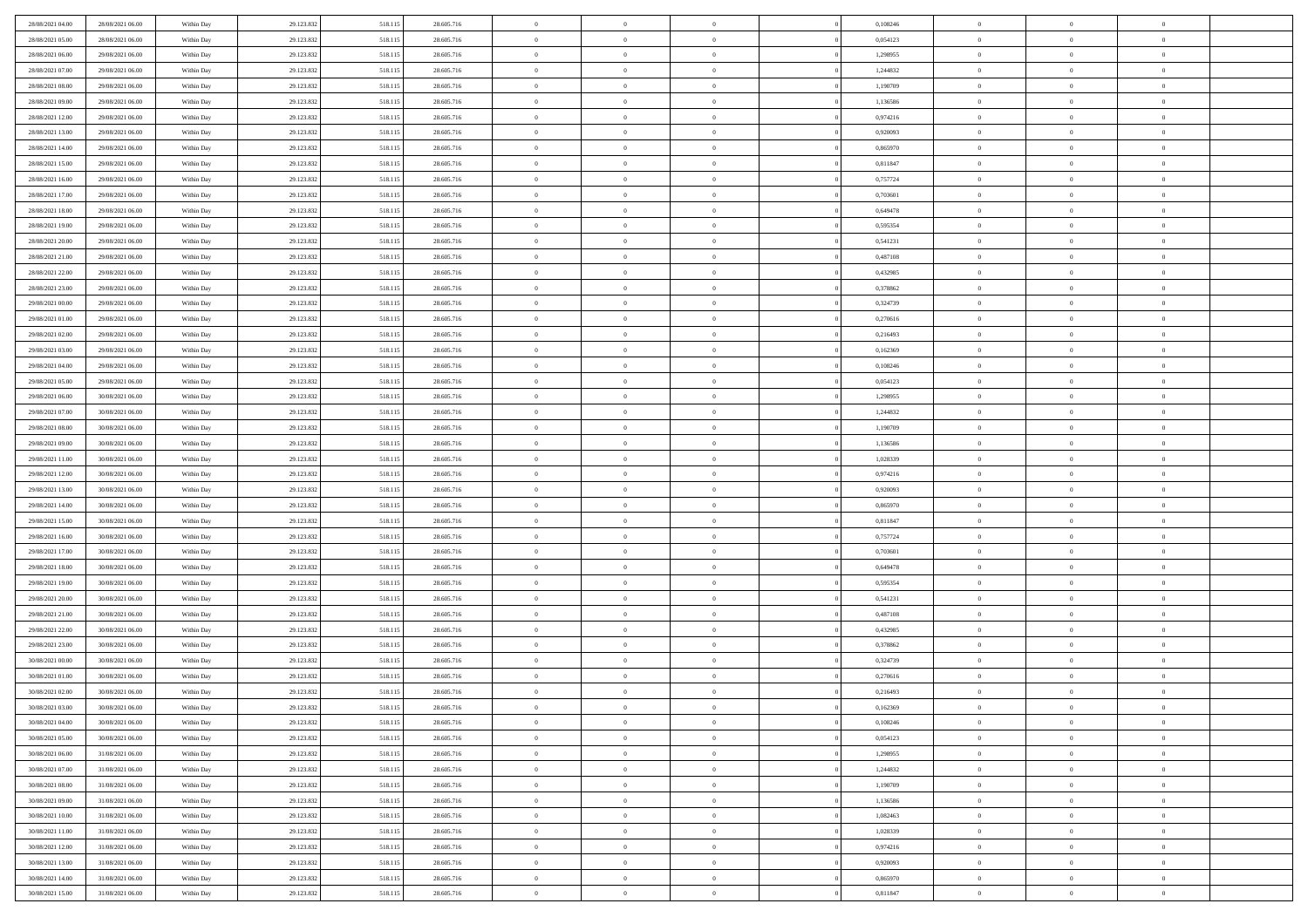| 30/08/2021 16:00 | 31/08/2021 06:00 | Within Day | 29.123.832 | 518,115 | 28.605.716 |            |  | 0,757724 |  |  |
|------------------|------------------|------------|------------|---------|------------|------------|--|----------|--|--|
| 30/08/2021 17:00 | 31/08/2021 06:00 | Within Day | 29.123.832 | 518.11  | 28.605.716 | $^{\circ}$ |  | 0,703601 |  |  |
| 30/08/2021 18:00 | 31/08/2021 06:00 | Within Day | 29.123.832 | 518.11  | 28.605.716 | - 0        |  | 0,649478 |  |  |
| 30/08/2021 19:00 | 31/08/2021 06:00 | Within Day | 29.123.832 | 518.11  | 28.605.716 |            |  | 0,595354 |  |  |
| 30/08/2021 20:00 | 31/08/2021 06:00 | Within Day | 29.123.832 | 518.115 | 28.605.716 |            |  | 0,541231 |  |  |
| 30/08/2021 21:00 | 31/08/2021 06:00 | Within Day | 29.123.832 | 518.11  | 28.605.716 | $^{\circ}$ |  | 0,487108 |  |  |
| 30/08/2021 22:00 | 31/08/2021 06:00 | Within Day | 29.123.832 | 518.11  | 28.605.716 | $^{\circ}$ |  | 0,432985 |  |  |
| 30/08/2021 23:00 | 31/08/2021 06:00 | Within Day | 29.123.832 | 518.11  | 28.605.716 |            |  | 0,378862 |  |  |
| 31/08/2021 00:00 | 31/08/2021 06:00 | Within Day | 29.123.832 | 518.11  | 28.605.716 | $^{\circ}$ |  | 0,324739 |  |  |
| 31/08/2021 01:00 | 31/08/2021 06:00 | Within Day | 29.123.832 | 518.11  | 28.605.716 | $\Omega$   |  | 0,270616 |  |  |
| 31/08/2021 02:00 | 31/08/2021 06:00 | Within Day | 29.123.832 | 518.11  | 28.605.716 | $\theta$   |  | 0,216493 |  |  |
| 31/08/2021 03:00 | 31/08/2021 06:00 | Within Day | 29.123.832 | 518.11  | 28.605.716 | $^{\circ}$ |  | 0,162369 |  |  |
| 31/08/2021 04:00 | 31/08/2021 06:00 | Within Day | 29.123.832 | 518.11  | 28.605.716 | $\Omega$   |  | 0,108246 |  |  |
| 31/08/2021 06:00 | 01/09/2021 06:00 | Within Day | 29.123.832 | 518.115 | 28.605.716 |            |  | 1,298955 |  |  |

(\*) GCV used for the purpose of the conversion does not corresponding to the actual GCV of the Gas Day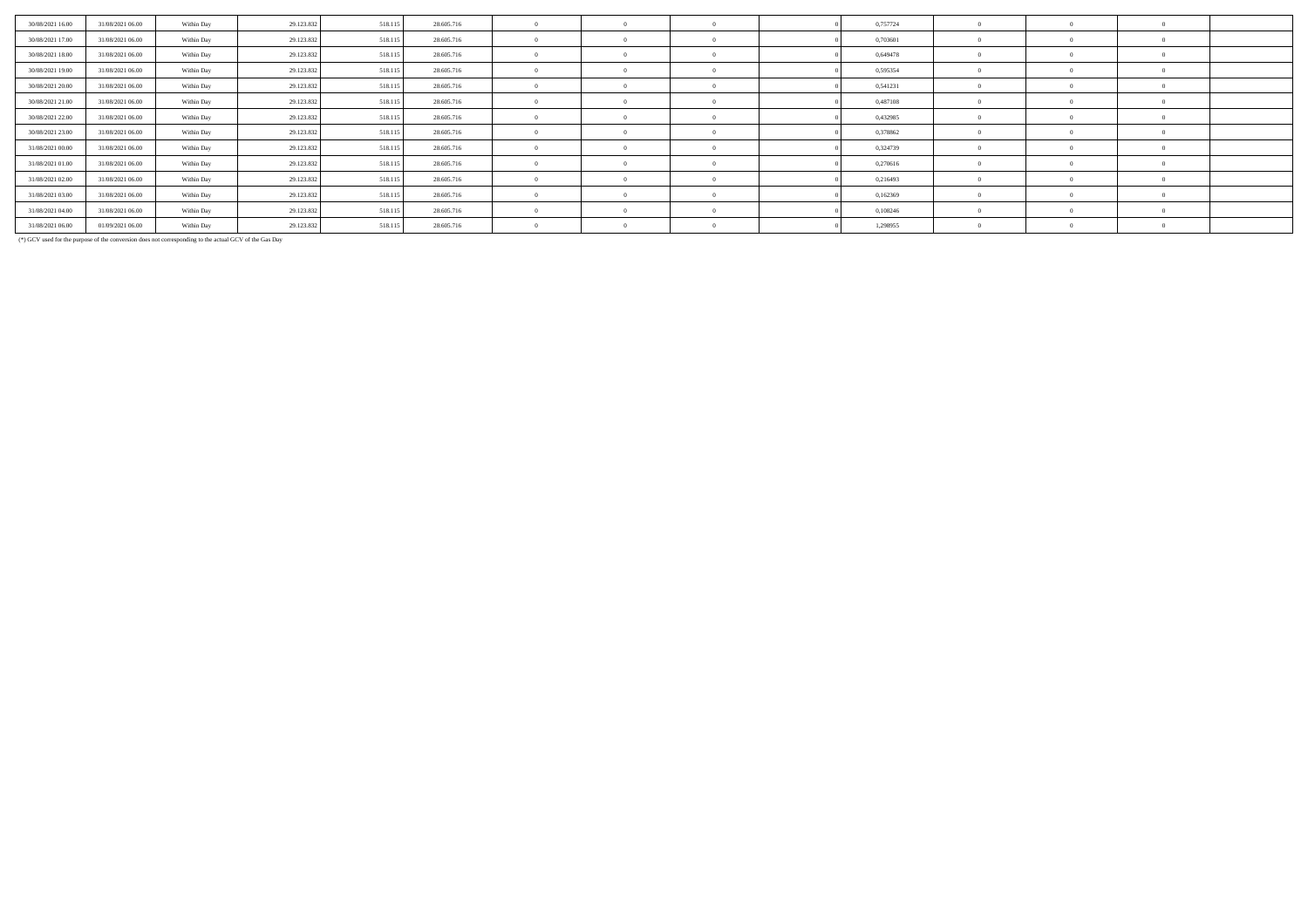## **SNAM RETE GAS**

**Transportation capacity at Entry Point interconnected with foreign pipelines**

**Update to 30/08/2021 of offered and assigned capacity in auction day-ahead and within-day**

**Thermal Year 2020/2021**

(Values in Scm/day (15° C; 1,01325 bar); Prices in c/Scm)

**Entry Point**

**PASSO-GRIES**

| Timeframe        |                  |                     |                            |                                              |            | <b>Offered capacity</b> | <b>Assigned capacity</b> |                | Day-Ahead                                    |                             | Prices                        |                                  |                                    |      |
|------------------|------------------|---------------------|----------------------------|----------------------------------------------|------------|-------------------------|--------------------------|----------------|----------------------------------------------|-----------------------------|-------------------------------|----------------------------------|------------------------------------|------|
| From             | To               | <b>Auction type</b> | Transportation<br>capacity | <b>Assigned capacity</b><br>(before auction) | Firm       | Interruptible           | Firm                     | Interruptible  | <b>Interrupted Capacity</b><br>Interruptible | <b>Reserve price - Firm</b> | <b>Auction premium - Firm</b> | Reserve price -<br>Interruptible | Auction premium -<br>Interruptible | Note |
| 01/08/2021 06:00 | 02/08/2021 06:00 | Day Ahead           | 64.400.000                 | 1.145.681                                    | 63.254.318 | $\overline{0}$          | $\overline{0}$           | $\theta$       |                                              | 0,005874                    | $\theta$                      | 0,005874                         | $\overline{0}$                     |      |
| 02/08/2021 06:00 | 03/08/2021 06:00 | Day Ahead           | 64.400.00                  | 1.145.681                                    | 21.394.317 | $\theta$                | $\overline{0}$           | $\Omega$       |                                              | 0,005874                    | $\theta$                      | 0,005874                         | $\Omega$                           |      |
| 03/08/2021 06:00 | 04/08/2021 06:00 | Day Ahead           | 64,400,000                 | 1.145.681                                    | 21.394.317 | $\overline{0}$          | $\overline{0}$           | $\theta$       |                                              | 0.005874                    | $\overline{0}$                | 0.005874                         | $\overline{0}$                     |      |
| 04/08/2021 06:00 | 05/08/2021 06:00 | Day Ahead           | 64.400.000                 | 1.145.681                                    | 21.394.317 | $\overline{0}$          | $\overline{0}$           | $\theta$       |                                              | 0.005874                    | $\theta$                      | 0,005874                         | $\Omega$                           |      |
| 05/08/2021 06:00 | 06/08/2021 06:00 | Day Ahead           | 64.400.00                  | 1.145.681                                    | 21.394.317 | $\theta$                | $\overline{0}$           | $\theta$       |                                              | 0,005874                    | $\theta$                      | 0,005874                         | $\Omega$                           |      |
| 06/08/2021 06:00 | 07/08/2021 06:00 | Day Ahead           | 64.400.000                 | 1.145.681                                    | 21.394.317 | $\theta$                | $\overline{0}$           | $\theta$       |                                              | 0,005874                    | $\theta$                      | 0,005874                         | $\overline{0}$                     |      |
| 07/08/2021 06:00 | 08/08/2021 06:00 | Day Ahead           | 64,400,000                 | 1.145.681                                    | 63.254.318 | $\theta$                | $\theta$                 | $\theta$       |                                              | 0.005874                    | $\Omega$                      | 0.005874                         | $\Omega$                           |      |
| 08/08/2021 06:00 | 09/08/2021 06:00 | Day Ahead           | 64.400.00                  | 1.145.681                                    | 63.254.318 | $\theta$                | $\overline{0}$           | $\theta$       |                                              | 0,005874                    | $\overline{0}$                | 0,005874                         | $\Omega$                           |      |
| 09/08/2021 06:00 | 10/08/2021 06:00 | Day Ahead           | 64.400.000                 | 1.145.681                                    | 63.254.318 | $\theta$                | $\overline{0}$           | $\theta$       |                                              | 0,005874                    | $\overline{0}$                | 0,005874                         | $\overline{0}$                     |      |
| 10/08/2021 06:00 | 11/08/2021 06:00 | Day Ahead           | 64,400,000                 | 1.145.681                                    | 63.254.318 | $\theta$                | $\overline{0}$           | $\theta$       |                                              | 0.005874                    | $\theta$                      | 0.005874                         | $\Omega$                           |      |
| 11/08/2021 06:00 | 12/08/2021 06:00 | Day Ahead           | 64.400.00                  | 1.145.681                                    | 63.254.318 | $\theta$                | $\overline{0}$           | $\theta$       |                                              | 0,005874                    | $\theta$                      | 0,005874                         | $\Omega$                           |      |
| 12/08/2021 06:00 | 13/08/2021 06:00 | Day Ahead           | 64.400.000                 | 1.145.681                                    | 63.254.318 | $\theta$                | $\overline{0}$           | $\theta$       |                                              | 0,005874                    | $\overline{0}$                | 0,005874                         | $\overline{0}$                     |      |
| 13/08/2021 06:00 | 14/08/2021 06:00 | Day Ahead           | 64,400,000                 | 1.145.681                                    | 63.254.318 | $\theta$                | $\theta$                 | $\theta$       |                                              | 0.005874                    | $\theta$                      | 0.005874                         | $\Omega$                           |      |
| 14/08/2021 06:00 | 15/08/2021 06:00 | Day Ahead           | 64.400.000                 | 1.145.681                                    | 63.254.318 | $\theta$                | $\overline{0}$           | $\Omega$       |                                              | 0,005874                    | $\theta$                      | 0,005874                         | $\Omega$                           |      |
| 15/08/2021 06:00 | 16/08/2021 06:00 | Day Ahead           | 64.400.000                 | 1.145.681                                    | 63.254.318 | $\theta$                | $\overline{0}$           | $\theta$       |                                              | 0,005874                    | $\overline{0}$                | 0,005874                         | $\overline{0}$                     |      |
| 16/08/2021 06:00 | 17/08/2021 06:00 | Day Ahead           | 64.400.000                 | 1.145.681                                    | 63.254.318 | $\theta$                | $\overline{0}$           | $\theta$       |                                              | 0,005874                    | $\theta$                      | 0,005874                         | $\overline{0}$                     |      |
| 17/08/2021 06:00 | 18/08/2021 06:00 | Day Ahead           | 64.400.000                 | 1.145.681                                    | 63.254.318 | $\theta$                | $\bf{0}$                 | $\overline{0}$ |                                              | 0.005874                    | $\theta$                      | 0,005874                         | $\Omega$                           |      |
| 18/08/2021 06:00 | 19/08/2021 06:00 | Day Ahead           | 64.400.000                 | 1.145.681                                    | 63.254.318 | $\overline{0}$          | $\overline{0}$           | $\theta$       |                                              | 0,005874                    | $\overline{0}$                | 0,005874                         | $\overline{0}$                     |      |
| 19/08/2021 06:00 | 20/08/2021 06:00 | Day Ahead           | 64.400.000                 | 1.145.681                                    | 63.254.318 | $\theta$                | $\overline{0}$           | $\Omega$       |                                              | 0,005874                    | $\theta$                      | 0,005874                         | $\Omega$                           |      |
| 20/08/2021 06:00 | 21/08/2021 06:00 | Day Ahead           | 64,400,000                 | 1.145.681                                    | 63.254.318 | $\theta$                | $\overline{0}$           | $\mathbf{0}$   |                                              | 0.005874                    | $\overline{0}$                | 0.005874                         | $\overline{0}$                     |      |
| 21/08/2021 06:00 | 22/08/2021 06:00 | Day Ahead           | 64.400.000                 | 1.145.681                                    | 63.254.318 | $\overline{0}$          | $\overline{0}$           | $\theta$       |                                              | 0,005874                    | $\overline{0}$                | 0,005874                         | $\overline{0}$                     |      |
| 22/08/2021 06:00 | 23/08/2021 06:00 | Day Ahead           | 64.400.00                  | 1.145.681                                    | 63.254.318 | $\theta$                | $\overline{0}$           | $\theta$       |                                              | 0,005874                    | $\theta$                      | 0,005874                         | $\Omega$                           |      |
| 23/08/2021 06:00 | 24/08/2021 06:00 | Day Ahead           | 64,400,000                 | 1.145.681                                    | 63.254.318 | $\theta$                | $\overline{0}$           | $\theta$       |                                              | 0.005874                    | $\theta$                      | 0,005874                         | $\Omega$                           |      |
| 24/08/2021 06:00 | 25/08/2021 06:00 | Day Ahead           | 64.400.000                 | 1.145.681                                    | 63.254.318 | $\theta$                | $\overline{0}$           | $\Omega$       |                                              | 0,005874                    | $\Omega$                      | 0,005874                         | $\Omega$                           |      |
| 25/08/2021 06:00 | 26/08/2021 06:00 | Day Ahead           | 64.400.00                  | 1.145.681                                    | 63.254.318 | $\theta$                | $\overline{0}$           | $\theta$       |                                              | 0,005874                    | $\overline{0}$                | 0,005874                         | $\overline{0}$                     |      |
| 26/08/2021 06:00 | 27/08/2021 06:00 | Day Ahead           | 64,400,000                 | 1.145.681                                    | 63.254.318 | $\theta$                | $\overline{0}$           | $\theta$       |                                              | 0.005874                    | $\overline{0}$                | 0.005874                         | $\theta$                           |      |
| 27/08/2021 06:00 | 28/08/2021 06:00 | Day Ahead           | 64.400.000                 | 1.145.681                                    | 63.254.318 | $\overline{0}$          | $\bf{0}$                 | $\theta$       |                                              | 0,005874                    | $\overline{0}$                | 0,005874                         | $\overline{0}$                     |      |
| 28/08/2021 06:00 | 29/08/2021 06:00 | Day Ahead           | 64.400.00                  | 1.145.681                                    | 63.254.318 | $\theta$                | $\overline{0}$           | $\theta$       |                                              | 0,005874                    | $\theta$                      | 0,005874                         | $\Omega$                           |      |
| 29/08/2021 06:00 | 30/08/2021 06:00 | Day Ahead           | 64.400.000                 | 1.145.681                                    | 63.254.318 | $\theta$                | $\overline{0}$           | $\theta$       |                                              | 0,005874                    | $\overline{0}$                | 0,005874                         | $\overline{0}$                     |      |
| 30/08/2021 06:00 | 31/08/2021 06:00 | Day Ahead           | 64,400,000                 | 1.145.681                                    | 63.254.318 | $\theta$                | $\Omega$                 | $\Omega$       |                                              | 0.005874                    | $\Omega$                      | 0,005874                         | $\Omega$                           |      |
| 31/08/2021 06:00 | 01/09/2021 06:00 | Day Ahead           | 64.400.000                 | 1.145.681                                    | 63.254.318 | $\theta$                | $\overline{0}$           | $\theta$       |                                              | 0,005874                    | $\overline{0}$                | 0,005874                         | $\Omega$                           |      |
| 01/08/2021 06:00 | 02/08/2021 06:00 | Within Day          | 64.400.000                 | 1.145.681                                    | 63.254.318 | $\overline{0}$          | $\overline{0}$           | $\theta$       |                                              | 0,587431                    | $\overline{0}$                | $\bf{0}$                         | $\overline{0}$                     |      |
| 01/08/2021 07:00 | 02/08/2021 06:00 | Within Day          | 64,400,000                 | 1.145.681                                    | 60.618.721 | $\theta$                | $\overline{0}$           | $\theta$       |                                              | 0.587431                    | $\overline{0}$                | $\bf{0}$                         | $\overline{0}$                     |      |
| 01/08/2021 08:00 | 02/08/2021 06:00 | Within Day          | 64.400.000                 | 1.145.681                                    | 57.983.125 | $\mathbf{a}$            | $\overline{0}$           | $\Omega$       |                                              | 0,587431                    | $\theta$                      | $\Omega$                         | $\Omega$                           |      |
| 01/08/2021 09:00 | 02/08/2021 06:00 | Within Day          | 64.400.000                 | 1.145.681                                    | 55.347.528 | $\overline{0}$          | $\overline{0}$           | $\theta$       |                                              | 0,587431                    | $\overline{0}$                | $\bf{0}$                         | $\overline{0}$                     |      |
| 01/08/2021 11:00 | 02/08/2021 06:00 | Within Day          | 64,400,000                 | 1.145.681                                    | 50.076.335 | $\theta$                | $\Omega$                 | $\Omega$       |                                              | 0,587431                    | $\theta$                      | $\theta$                         | $\Omega$                           |      |
| 01/08/2021 12:00 | 02/08/2021 06:00 | Within Day          | 64,400,000                 | 1.145.681                                    | 47.440.738 | $\theta$                | $\theta$                 | $\theta$       |                                              | 0.587431                    | $\theta$                      | $\theta$                         | $\theta$                           |      |
| 01/08/2021 13:00 | 02/08/2021 06:00 | Within Day          | 64.400.000                 | 1.145.681                                    | 44.805.142 | $\theta$                | $\overline{0}$           | $\theta$       |                                              | 0,587431                    | $\theta$                      | $\bf{0}$                         | $\overline{0}$                     |      |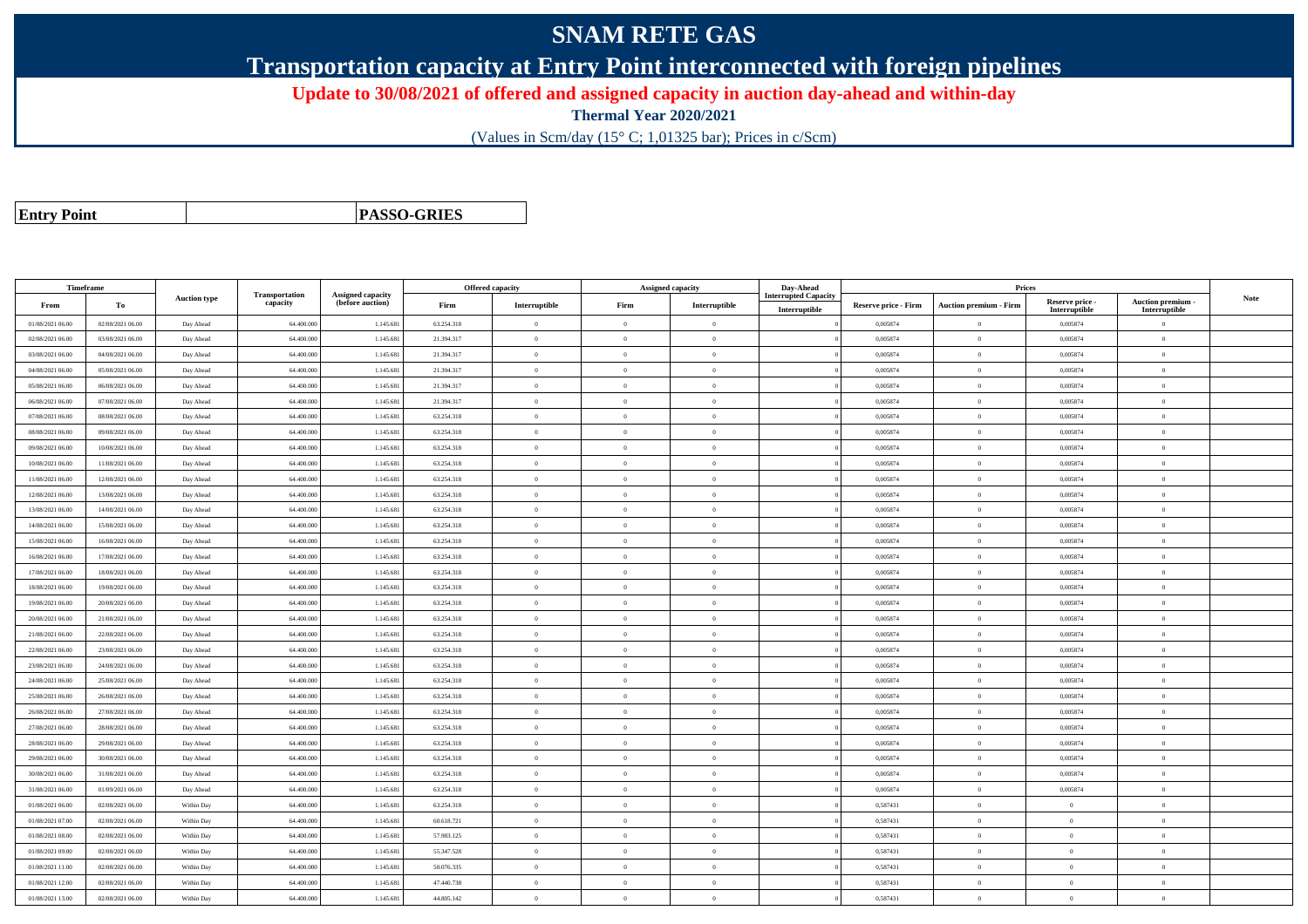| 01/08/2021 14:00 | 02/08/2021 06:00 | Within Day | 64,400,000 | 1.145.681 | 42.169.545 | $\overline{0}$ | $\overline{0}$ | $\Omega$       | 0,587431 | $\bf{0}$       | $\mathbf{0}$   | $\bf{0}$       |  |
|------------------|------------------|------------|------------|-----------|------------|----------------|----------------|----------------|----------|----------------|----------------|----------------|--|
| 01/08/2021 15:00 | 02/08/2021 06:00 | Within Day | 64.400.000 | 1.145.681 | 39.533.948 | $\mathbf{0}$   | $\overline{0}$ | $\overline{0}$ | 0,587431 | $\overline{0}$ | $\overline{0}$ | $\theta$       |  |
| 01/08/2021 16:00 | 02/08/2021 06:00 | Within Day | 64.400.000 | 1.145.681 | 36.898.352 | $\,$ 0         | $\overline{0}$ | $\bf{0}$       | 0,587431 | $\,$ 0         | $\overline{0}$ | $\,$ 0 $\,$    |  |
| 01/08/2021 17:00 | 02/08/2021 06:00 | Within Day | 64,400,000 | 1.145.681 | 34.262.755 | $\bf{0}$       | $\overline{0}$ | $\Omega$       | 0.587431 | $\bf{0}$       | $\mathbf{0}$   | $\theta$       |  |
| 01/08/2021 18:00 | 02/08/2021 06:00 | Within Day | 64.400.000 | 1.145.681 | 31.627.159 | $\bf{0}$       | $\overline{0}$ | $\overline{0}$ | 0,587431 | $\mathbf{0}$   | $\overline{0}$ | $\overline{0}$ |  |
| 01/08/2021 19:00 | 02/08/2021 06:00 | Within Day | 64.400.000 | 1.145.681 | 28.991.562 | $\bf{0}$       | $\overline{0}$ | $\bf{0}$       | 0,587430 | $\,$ 0         | $\overline{0}$ | $\,$ 0 $\,$    |  |
| 01/08/2021 20:00 | 02/08/2021 06:00 | Within Day | 64,400,000 | 1.145.681 | 26.355.965 | $\bf{0}$       | $\overline{0}$ | $\Omega$       | 0.587431 | $\theta$       | $\mathbf{0}$   | $\theta$       |  |
| 01/08/2021 21:00 | 02/08/2021 06:00 | Within Day | 64.400.000 | 1.145.681 | 23.720.369 | $\overline{0}$ | $\overline{0}$ | $\overline{0}$ | 0,587431 | $\mathbf{0}$   | $\overline{0}$ | $\overline{0}$ |  |
| 01/08/2021 22.00 | 02/08/2021 06:00 | Within Day | 64.400.000 | 1.145.681 | 21.084.772 | $\bf{0}$       | $\overline{0}$ | $\bf{0}$       | 0,587431 | $\,$ 0         | $\overline{0}$ | $\,$ 0 $\,$    |  |
| 01/08/2021 23.00 | 02/08/2021 06:00 | Within Day | 64,400,000 | 1.145.681 | 18.449.176 | $\bf{0}$       | $\overline{0}$ | $\Omega$       | 0.587431 | $\bf{0}$       | $\mathbf{0}$   | $\theta$       |  |
| 02/08/2021 00:00 | 02/08/2021 06:00 | Within Day | 64.400.000 | 1.145.681 | 15.813.579 | $\overline{0}$ | $\overline{0}$ | $\overline{0}$ | 0,587431 | $\overline{0}$ | $\overline{0}$ | $\overline{0}$ |  |
| 02/08/2021 01:00 | 02/08/2021 06:00 | Within Day | 64.400.000 | 1.145.681 | 13.177.982 | $\bf{0}$       | $\overline{0}$ | $\bf{0}$       | 0,587432 | $\,$ 0         | $\overline{0}$ | $\,$ 0 $\,$    |  |
| 02/08/2021 02:00 | 02/08/2021 06:00 | Within Day | 64.400.000 | 1.145.681 | 10.542.386 | $\bf{0}$       | $\overline{0}$ | $\Omega$       | 0,587432 | $\overline{0}$ | $\mathbf{0}$   | $\theta$       |  |
| 02/08/2021 03:00 | 02/08/2021 06:00 | Within Dav | 64.400.000 | 1.145.681 | 7.906.789  | $\overline{0}$ | $\overline{0}$ | $\overline{0}$ | 0,587429 | $\mathbf{0}$   | $\overline{0}$ | $\overline{0}$ |  |
| 02/08/2021 04:00 | 02/08/2021 06:00 | Within Day | 64.400.000 | 1.145.681 | 5.271.193  | $\bf{0}$       | $\overline{0}$ | $\bf{0}$       | 0,587429 | $\,$ 0         | $\overline{0}$ | $\,$ 0 $\,$    |  |
| 02/08/2021 06:00 | 03/08/2021 06:00 | Within Day | 64,400,000 | 1.145.681 | 21.394.317 | $\bf{0}$       | $\overline{0}$ | $\overline{0}$ | 0.587431 | $\bf{0}$       | $\mathbf{0}$   | $\bf{0}$       |  |
| 02/08/2021 10:00 | 03/08/2021 06:00 | Within Day | 64.400.000 | 1.145.681 | 17.828.597 | $\overline{0}$ | $\overline{0}$ | $\overline{0}$ | 0,587431 | $\mathbf{0}$   | $\overline{0}$ | $\overline{0}$ |  |
| 02/08/2021 11:00 | 03/08/2021 06:00 | Within Day | 64.400.000 | 1.145.681 | 16.937.167 | $\bf{0}$       | $\overline{0}$ | $\bf{0}$       | 0,587431 | $\,$ 0         | $\overline{0}$ | $\,$ 0 $\,$    |  |
| 02/08/2021 12:00 | 03/08/2021 06:00 | Within Day | 64,400,000 | 1.145.681 | 16.045.737 | $\bf{0}$       | $\overline{0}$ | $\Omega$       | 0.587431 | $\theta$       | $\mathbf{0}$   | $\theta$       |  |
| 02/08/2021 13:00 | 03/08/2021 06:00 | Within Day | 64.400.000 | 1.145.681 | 15.154.308 | $\overline{0}$ | $\overline{0}$ | $\overline{0}$ | 0,587431 | $\mathbf{0}$   | $\overline{0}$ | $\overline{0}$ |  |
| 02/08/2021 14:00 | 03/08/2021 06:00 | Within Day | 64.400.000 | 1.145.681 | 14.262.878 | $\bf{0}$       | $\overline{0}$ | $\bf{0}$       | 0,587431 | $\,$ 0         | $\overline{0}$ | $\,$ 0 $\,$    |  |
| 02/08/2021 15:00 | 03/08/2021 06:00 | Within Day | 64,400,000 | 1.145.681 | 13.371.448 | $\bf{0}$       | $\overline{0}$ | $\Omega$       | 0.587431 | $\bf{0}$       | $\theta$       | $\theta$       |  |
| 02/08/2021 16:00 | 03/08/2021 06:00 | Within Dav | 64.400.000 | 1.145.681 | 12.480.018 | $\overline{0}$ | $\overline{0}$ | $\overline{0}$ | 0,587431 | $\mathbf{0}$   | $\overline{0}$ | $\overline{0}$ |  |
| 02/08/2021 17:00 | 03/08/2021 06:00 | Within Day | 64.400.000 | 1.145.681 | 11.588.588 | $\bf{0}$       | $\overline{0}$ | $\bf{0}$       | 0,587431 | $\,$ 0         | $\overline{0}$ | $\,$ 0 $\,$    |  |
| 02/08/2021 18:00 | 03/08/2021 06:00 | Within Day | 64,400,000 | 1.145.681 | 10.697.158 | $\bf{0}$       | $\overline{0}$ | $\overline{0}$ | 0,587431 | $\bf{0}$       | $\overline{0}$ | $\bf{0}$       |  |
| 02/08/2021 19:00 | 03/08/2021 06:00 | Within Day | 64.400.000 | 1.145.681 | 9.805.728  | $\overline{0}$ | $\overline{0}$ | $\overline{0}$ | 0,587430 | $\mathbf{0}$   | $\overline{0}$ | $\overline{0}$ |  |
| 02/08/2021 20:00 | 03/08/2021 06:00 | Within Day | 64.400.000 | 1.145.681 | 8.914.298  | $\bf{0}$       | $\overline{0}$ | $\bf{0}$       | 0,587431 | $\,$ 0         | $\overline{0}$ | $\,$ 0 $\,$    |  |
| 02/08/2021 21:00 | 03/08/2021 06:00 | Within Day | 64,400,000 | 1.145.681 | 8.022.868  | $\bf{0}$       | $\overline{0}$ | $\Omega$       | 0.587431 | $\bf{0}$       | $\mathbf{0}$   | $\theta$       |  |
| 02/08/2021 22:00 | 03/08/2021 06:00 | Within Day | 64.400.000 | 1.145.681 | 7.131.439  | $\overline{0}$ | $\overline{0}$ | $\overline{0}$ | 0,587431 | $\mathbf{0}$   | $\overline{0}$ | $\overline{0}$ |  |
| 02/08/2021 23:00 | 03/08/2021 06:00 | Within Day | 64.400.000 | 1.145.681 | 6.240.009  | $\bf{0}$       | $\overline{0}$ | $\bf{0}$       | 0,587431 | $\,$ 0         | $\overline{0}$ | $\,$ 0 $\,$    |  |
| 03/08/2021 00:00 | 03/08/2021 06:00 | Within Day | 64.400.000 | 1.145.681 | 5.348.579  | $\,$ 0         | $\bf{0}$       | $\overline{0}$ | 0,587431 | $\bf{0}$       | $\overline{0}$ | $\,0\,$        |  |
| 03/08/2021 01:00 | 03/08/2021 06:00 | Within Dav | 64.400.000 | 1.145.681 | 4.457.149  | $\overline{0}$ | $\overline{0}$ | $\overline{0}$ | 0,587432 | $\mathbf{0}$   | $\overline{0}$ | $\overline{0}$ |  |
| 03/08/2021 02:00 | 03/08/2021 06:00 | Within Day | 64.400.000 | 1.145.681 | 3.565.719  | $\bf{0}$       | $\overline{0}$ | $\bf{0}$       | 0,587432 | $\,$ 0         | $\overline{0}$ | $\,$ 0 $\,$    |  |
| 03/08/2021 03:00 | 03/08/2021 06:00 | Within Day | 64.400.000 | 1.145.681 | 2.674.289  | $\bf{0}$       | $\bf{0}$       | $\bf{0}$       | 0,587429 | $\bf{0}$       | $\overline{0}$ | $\,0\,$        |  |
| 03/08/2021 04:00 | 03/08/2021 06:00 | Within Day | 64.400.000 | 1.145.681 | 1.782.859  | $\overline{0}$ | $\overline{0}$ | $\overline{0}$ | 0,587429 | $\overline{0}$ | $\overline{0}$ | $\overline{0}$ |  |
| 03/08/2021 05:00 | 03/08/2021 06:00 | Within Day | 64.400.000 | 1.145.681 | 891.429    | $\bf{0}$       | $\overline{0}$ | $\bf{0}$       | 0,587429 | $\,$ 0         | $\overline{0}$ | $\,$ 0 $\,$    |  |
| 03/08/2021 06:00 | 04/08/2021 06:00 | Within Day | 64.400.000 | 1.145.681 | 21.394.317 | $\,$ 0         | $\bf{0}$       | $\overline{0}$ | 0,587431 | $\bf{0}$       | $\overline{0}$ | $\,0\,$        |  |
| 03/08/2021 07:00 | 04/08/2021 06:00 | Within Day | 64.400.000 | 1.145.681 | 20.502.887 | $\overline{0}$ | $\overline{0}$ | $\overline{0}$ | 0,587431 | $\mathbf{0}$   | $\overline{0}$ | $\overline{0}$ |  |
| 03/08/2021 08:00 | 04/08/2021 06:00 | Within Day | 64.400.000 | 1.145.681 | 19.611.457 | $\bf{0}$       | $\overline{0}$ | $\bf{0}$       | 0,587431 | $\,$ 0         | $\overline{0}$ | $\,$ 0 $\,$    |  |
| 03/08/2021 09:00 | 04/08/2021 06:00 | Within Day | 64.400.000 | 1.145.681 | 18.720.027 | $\bf{0}$       | $\bf{0}$       | $\overline{0}$ | 0,587431 | $\bf{0}$       | $\overline{0}$ | $\,0\,$        |  |
| 03/08/2021 10:00 | 04/08/2021 06:00 | Within Day | 64.400.000 | 1.145.681 | 17.828.597 | $\overline{0}$ | $\overline{0}$ | $\overline{0}$ | 0,587431 | $\overline{0}$ | $\overline{0}$ | $\overline{0}$ |  |
| 03/08/2021 11:00 | 04/08/2021 06:00 | Within Day | 64.400.000 | 1.145.681 | 16.937.167 | $\bf{0}$       | $\overline{0}$ | $\bf{0}$       | 0,587431 | $\,$ 0         | $\overline{0}$ | $\,$ 0 $\,$    |  |
| 03/08/2021 12:00 | 04/08/2021 06:00 | Within Day | 64.400.000 | 1.145.681 | 16.045.737 | $\bf{0}$       | $\bf{0}$       | $\bf{0}$       | 0,587431 | $\bf{0}$       | $\overline{0}$ | $\,0\,$        |  |
| 03/08/2021 13:00 | 04/08/2021 06:00 | Within Day | 64.400.000 | 1.145.681 | 15.154.308 | $\mathbf{0}$   | $\overline{0}$ | $\overline{0}$ | 0,587431 | $\overline{0}$ | $\overline{0}$ | $\overline{0}$ |  |
| 03/08/2021 14:00 | 04/08/2021 06:00 | Within Day | 64.400.000 | 1.145.681 | 14.262.878 | $\bf{0}$       | $\overline{0}$ | $\theta$       | 0,587431 | $\overline{0}$ | $\theta$       | $\theta$       |  |
| 03/08/2021 15:00 | 04/08/2021 06:00 | Within Day | 64.400.000 | 1.145.681 | 13.371.448 | $\bf{0}$       | $\bf{0}$       | $\bf{0}$       | 0,587431 | $\bf{0}$       | $\overline{0}$ | $\,0\,$        |  |
| 03/08/2021 16:00 | 04/08/2021 06:00 | Within Day | 64.400.000 | 1.145.681 | 12.480.018 | $\overline{0}$ | $\overline{0}$ | $\overline{0}$ | 0,587431 | $\overline{0}$ | $\bf{0}$       | $\overline{0}$ |  |
| 03/08/2021 17:00 | 04/08/2021 06:00 | Within Day | 64.400.000 | 1.145.681 | 11.588.588 | $\,$ 0 $\,$    | $\overline{0}$ | $\overline{0}$ | 0,587431 | $\,$ 0 $\,$    | $\,$ 0 $\,$    | $\,$ 0 $\,$    |  |
| 03/08/2021 18:00 | 04/08/2021 06:00 | Within Day | 64.400.000 | 1.145.681 | 10.697.158 | $\bf{0}$       | $\bf{0}$       | $\overline{0}$ | 0,587431 | $\bf{0}$       | $\overline{0}$ | $\bf{0}$       |  |
| 03/08/2021 19:00 | 04/08/2021 06:00 | Within Day | 64.400.000 | 1.145.681 | 9.805.728  | $\bf{0}$       | $\overline{0}$ | $\overline{0}$ | 0,587430 | $\overline{0}$ | $\overline{0}$ | $\overline{0}$ |  |
| 03/08/2021 20:00 | 04/08/2021 06:00 | Within Day | 64.400.000 | 1.145.681 | 8.914.298  | $\,$ 0 $\,$    | $\overline{0}$ | $\overline{0}$ | 0,587431 | $\,$ 0 $\,$    | $\overline{0}$ | $\,$ 0 $\,$    |  |
| 03/08/2021 21:00 | 04/08/2021 06:00 | Within Day | 64.400.000 | 1.145.681 | 8.022.868  | $\overline{0}$ | $\overline{0}$ | $\overline{0}$ | 0,587431 | $\bf{0}$       | $\overline{0}$ | $\overline{0}$ |  |
| 03/08/2021 22:00 | 04/08/2021 06:00 | Within Day | 64.400.000 | 1.145.681 | 7.131.439  | $\overline{0}$ | $\overline{0}$ | $\overline{0}$ | 0,587431 | $\overline{0}$ | $\bf{0}$       | $\overline{0}$ |  |
| 03/08/2021 23:00 | 04/08/2021 06:00 | Within Day | 64.400.000 | 1.145.681 | 6.240.009  | $\,$ 0 $\,$    | $\overline{0}$ | $\overline{0}$ | 0,587431 | $\,$ 0 $\,$    | $\,$ 0 $\,$    | $\,$ 0 $\,$    |  |
| 04/08/2021 00:00 | 04/08/2021 06:00 | Within Day | 64.400.000 | 1.145.681 | 5.348.579  | $\bf{0}$       | $\overline{0}$ | $\overline{0}$ | 0,587431 | $\bf{0}$       | $\overline{0}$ | $\bf{0}$       |  |
| 04/08/2021 01:00 | 04/08/2021 06:00 | Within Day | 64.400.000 | 1.145.681 | 4.457.149  | $\bf{0}$       | $\overline{0}$ | $\overline{0}$ | 0,587432 | $\mathbf{0}$   | $\bf{0}$       | $\overline{0}$ |  |
| 04/08/2021 02:00 | 04/08/2021 06:00 | Within Day | 64.400.000 | 1.145.681 | 3.565.719  | $\,0\,$        | $\overline{0}$ | $\overline{0}$ | 0,587432 | $\,$ 0         | $\overline{0}$ | $\,$ 0 $\,$    |  |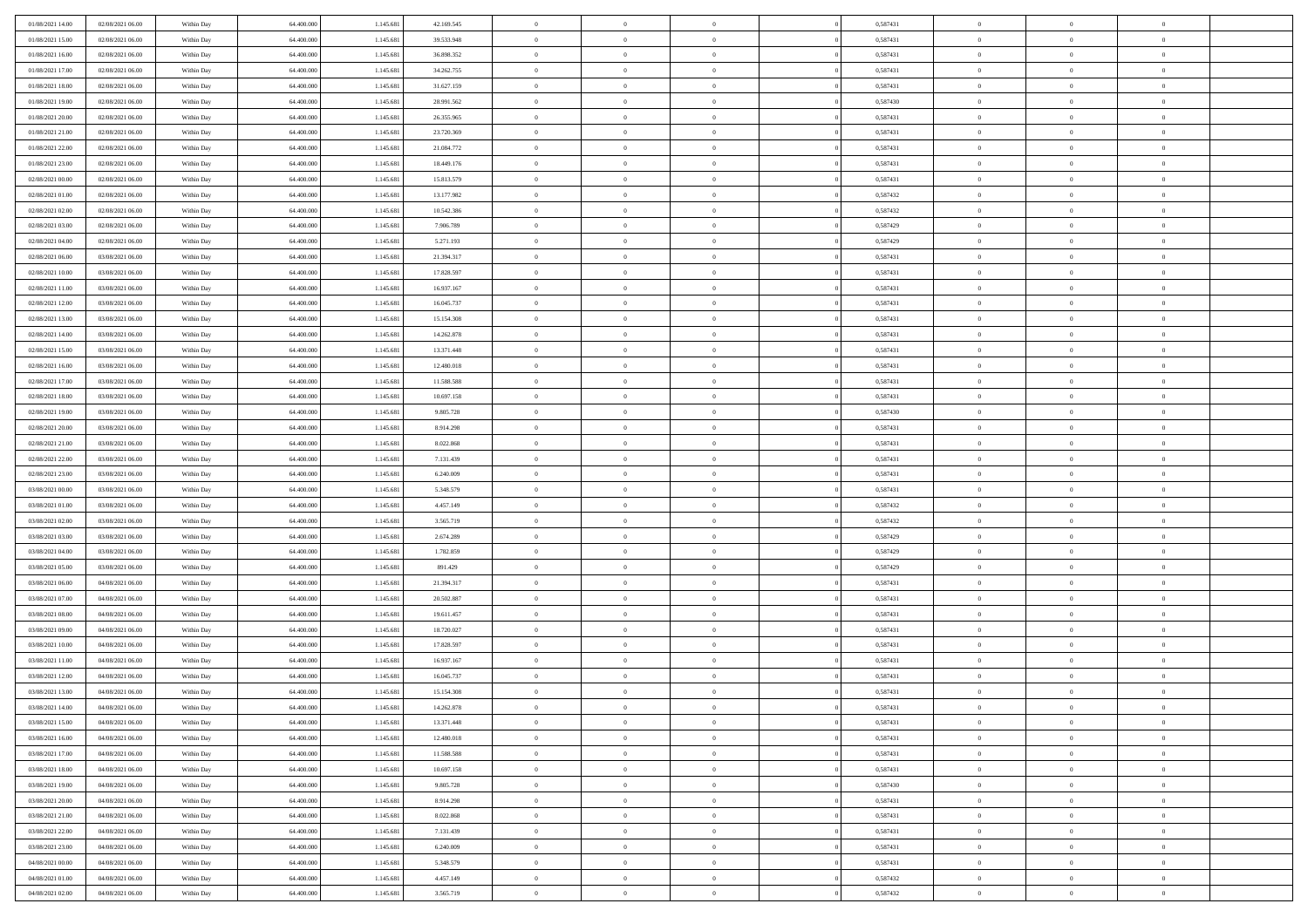| 04/08/2021 03:00                     | 04/08/2021 06:00                     | Within Day               | 64.400.000               | 1.145.68              | 2.674.289              | $\bf{0}$                         | $\bf{0}$                         | $\Omega$                         | 0,587429             | $\bf{0}$               | $\overline{0}$                   | $\bf{0}$                 |  |
|--------------------------------------|--------------------------------------|--------------------------|--------------------------|-----------------------|------------------------|----------------------------------|----------------------------------|----------------------------------|----------------------|------------------------|----------------------------------|--------------------------|--|
| 04/08/2021 04:00                     | 04/08/2021 06:00                     | Within Day               | 64,400,000               | 1.145.68              | 1.782.859              | $\overline{0}$                   | $\overline{0}$                   | $\Omega$                         | 0,587429             | $\overline{0}$         | $\theta$                         | $\overline{0}$           |  |
| 04/08/2021 05:00                     | 04/08/2021 06:00                     | Within Day               | 64.400.000               | 1.145.681             | 891.429                | $\overline{0}$                   | $\overline{0}$                   | $\overline{0}$                   | 0,587429             | $\mathbf{0}$           | $\overline{0}$                   | $\theta$                 |  |
| 04/08/2021 06:00                     | 05/08/2021 06:00                     | Within Day               | 64.400.000               | 1.145.681             | 21.394.317             | $\bf{0}$                         | $\overline{0}$                   | $\overline{0}$                   | 0,587431             | $\mathbf{0}$           | $\overline{0}$                   | $\bf{0}$                 |  |
| 04/08/2021 07:00                     | 05/08/2021 06:00                     | Within Day               | 64,400,000               | 1.145.681             | 20.502.887             | $\bf{0}$                         | $\overline{0}$                   | $\overline{0}$                   | 0,587431             | $\bf{0}$               | $\theta$                         | $\bf{0}$                 |  |
| 04/08/2021 08:00                     | 05/08/2021 06:00                     | Within Day               | 64.400.000               | 1.145.681             | 19.611.457             | $\overline{0}$                   | $\overline{0}$                   | $\overline{0}$                   | 0,587431             | $\mathbf{0}$           | $\overline{0}$                   | $\theta$                 |  |
| 04/08/2021 09:00                     | 05/08/2021 06:00                     | Within Day               | 64.400.000               | 1.145.681             | 18.720.027             | $\bf{0}$                         | $\overline{0}$                   | $\overline{0}$                   | 0,587431             | $\bf{0}$               | $\overline{0}$                   | $\bf{0}$                 |  |
| 04/08/2021 10:00                     | 05/08/2021 06:00                     | Within Day               | 64,400,000               | 1.145.681             | 17.828.597             | $\overline{0}$                   | $\overline{0}$                   | $\overline{0}$                   | 0,587431             | $\mathbf{0}$           | $\theta$                         | $\theta$                 |  |
| 04/08/2021 11:00                     | 05/08/2021 06:00                     | Within Day               | 64.400.000               | 1.145.681             | 16.937.167             | $\overline{0}$                   | $\overline{0}$                   | $\overline{0}$                   | 0,587431             | $\mathbf{0}$           | $\overline{0}$                   | $\theta$                 |  |
| 04/08/2021 12:00                     | 05/08/2021 06:00                     | Within Day               | 64.400.000               | 1.145.681             | 16.045.737             | $\bf{0}$                         | $\overline{0}$                   | $\Omega$                         | 0,587431             | $\bf{0}$               | $\overline{0}$                   | $\bf{0}$                 |  |
| 04/08/2021 13:00                     | 05/08/2021 06:00                     | Within Day               | 64,400,000               | 1.145.681             | 15.154.308             | $\overline{0}$                   | $\overline{0}$                   | $\overline{0}$                   | 0,587431             | $\mathbf{0}$           | $\theta$                         | $\theta$                 |  |
| 04/08/2021 14:00                     | 05/08/2021 06:00                     | Within Day               | 64.400.000               | 1.145.681             | 14.262.878             | $\overline{0}$                   | $\overline{0}$                   | $\overline{0}$                   | 0,587431             | $\mathbf{0}$           | $\overline{0}$                   | $\theta$                 |  |
| 04/08/2021 15:00                     | 05/08/2021 06:00                     | Within Day               | 64.400.000               | 1.145.68              | 13.371.448             | $\bf{0}$                         | $\overline{0}$                   | $\overline{0}$                   | 0,587431             | $\bf{0}$               | $\overline{0}$                   | $\bf{0}$                 |  |
| 04/08/2021 16:00                     | 05/08/2021 06:00                     | Within Day               | 64.400.000               | 1.145.681             | 12.480.018             | $\bf{0}$                         | $\overline{0}$                   | $\overline{0}$                   | 0,587431             | $\bf{0}$               | $\theta$                         | $\bf{0}$                 |  |
| 04/08/2021 17:00                     | 05/08/2021 06:00                     | Within Day               | 64.400.000               | 1.145.681             | 11.588.588             | $\overline{0}$                   | $\overline{0}$                   | $\overline{0}$                   | 0,587431             | $\overline{0}$         | $\overline{0}$                   | $\theta$                 |  |
| 04/08/2021 18:00                     | 05/08/2021 06:00                     | Within Day               | 64.400.000               | 1.145.681             | 10.697.158             | $\bf{0}$                         | $\overline{0}$                   | $\Omega$                         | 0,587431             | $\bf{0}$               | $\theta$                         | $\bf{0}$                 |  |
| 04/08/2021 19:00                     | 05/08/2021 06:00                     | Within Day               | 64,400,000               | 1.145.681             | 9.805.728              | $\mathbf{0}$                     | $\overline{0}$                   | $\overline{0}$                   | 0.587430             | $\mathbf{0}$           | $\theta$                         | $\theta$                 |  |
| 04/08/2021 20:00                     | 05/08/2021 06:00                     | Within Day               | 64.400.000               | 1.145.681             | 8.914.298              | $\overline{0}$                   | $\overline{0}$                   | $\overline{0}$                   | 0,587431             | $\mathbf{0}$           | $\overline{0}$                   | $\theta$                 |  |
| 04/08/2021 21:00                     | 05/08/2021 06:00                     | Within Day               | 64.400.000               | 1.145.68              | 8.022.868              | $\bf{0}$                         | $\overline{0}$                   | $\Omega$                         | 0,587431             | $\bf{0}$               | $\overline{0}$                   | $\bf{0}$                 |  |
| 04/08/2021 22:00                     | 05/08/2021 06:00                     | Within Day               | 64,400,000               | 1.145.681             | 7.131.439              | $\overline{0}$                   | $\overline{0}$                   | $\overline{0}$                   | 0,587431             | $\mathbf{0}$           | $\theta$                         | $\overline{0}$           |  |
| 04/08/2021 23:00                     | 05/08/2021 06:00                     | Within Day               | 64.400.000               | 1.145.681             | 6.240.009              | $\overline{0}$                   | $\overline{0}$                   | $\overline{0}$                   | 0,587431             | $\mathbf{0}$           | $\overline{0}$                   | $\theta$                 |  |
| 05/08/2021 00:00                     | 05/08/2021 06:00                     | Within Day               | 64.400.000               | 1.145.681             | 5.348.579              | $\bf{0}$                         | $\overline{0}$                   | $\overline{0}$                   | 0,587431             | $\mathbf{0}$           | $\overline{0}$                   | $\bf{0}$                 |  |
| 05/08/2021 01:00                     | 05/08/2021 06:00                     | Within Day               | 64,400,000               | 1.145.681             | 4.457.149              | $\bf{0}$                         | $\overline{0}$                   | $\overline{0}$                   | 0,587432             | $\bf{0}$               | $\theta$                         | $\bf{0}$                 |  |
| 05/08/2021 02:00                     | 05/08/2021 06:00                     | Within Day               | 64.400.000               | 1.145.681             | 3.565.719              | $\overline{0}$                   | $\overline{0}$                   | $\overline{0}$                   | 0,587432             | $\overline{0}$         | $\overline{0}$                   | $\theta$                 |  |
| 05/08/2021 03:00                     | 05/08/2021 06:00                     | Within Day               | 64.400.000               | 1.145.681             | 2.674.289              | $\bf{0}$                         | $\overline{0}$                   | $\overline{0}$                   | 0,587429             | $\bf{0}$               | $\overline{0}$                   | $\bf{0}$                 |  |
| 05/08/2021 04:00                     | 05/08/2021 06:00                     | Within Day               | 64,400,000               | 1.145.68              | 1.782.859              | $\theta$                         | $\overline{0}$                   | $\overline{0}$                   | 0,587429             | $\mathbf{0}$           | $\theta$                         | $\theta$                 |  |
| 05/08/2021 05:00                     | 05/08/2021 06:00                     | Within Day               | 64.400.000               | 1.145.681             | 891.429                | $\overline{0}$                   | $\overline{0}$                   | $\overline{0}$                   | 0,587429             | $\mathbf{0}$           | $\overline{0}$                   | $\theta$                 |  |
| 05/08/2021 06:00                     | 06/08/2021 06:00                     | Within Day               | 64.400.000               | 1.145.681             | 21.394.317             | $\bf{0}$                         | $\overline{0}$                   | $\Omega$                         | 0,587431             | $\bf{0}$               | $\overline{0}$                   | $\bf{0}$                 |  |
| 05/08/2021 07:00                     | 06/08/2021 06:00                     | Within Day               | 64,400,000               | 1.145.681             | 20.502.887             | $\bf{0}$                         | $\overline{0}$                   | $\overline{0}$                   | 0,587431             | $\mathbf{0}$           | $\theta$                         | $\overline{0}$           |  |
| 05/08/2021 09:00                     | 06/08/2021 06:00                     | Within Day               | 64.400.000               | 1.145.681             | 18.720.027             | $\overline{0}$                   | $\overline{0}$                   | $\overline{0}$                   | 0,587431             | $\mathbf{0}$           | $\overline{0}$                   | $\theta$                 |  |
| 05/08/2021 10:00                     | 06/08/2021 06:00                     | Within Day               | 64.400.000               | 1.145.681             | 17.828.597             | $\,$ 0                           | $\overline{0}$                   | $\overline{0}$                   | 0,587431             | $\,$ 0                 | $\overline{0}$                   | $\,0\,$                  |  |
| 05/08/2021 11:00                     | 06/08/2021 06:00                     | Within Day               | 64,400,000               | 1.145.68              | 16.937.167             | $\bf{0}$                         | $\overline{0}$                   | $\overline{0}$                   | 0,587431             | $\bf{0}$               | $\theta$                         | $\bf{0}$                 |  |
| 05/08/2021 12:00                     | 06/08/2021 06:00                     | Within Day               | 64.400.000               | 1.145.681             | 16.045.737             | $\overline{0}$                   | $\overline{0}$                   | $\overline{0}$                   | 0,587431             | $\overline{0}$         | $\overline{0}$                   | $\theta$                 |  |
| 05/08/2021 13:00                     | 06/08/2021 06:00                     | Within Day               | 64.400.000               | 1.145.681             | 15.154.308             | $\,$ 0                           | $\overline{0}$                   | $\theta$                         | 0,587431             | $\,$ 0                 | $\overline{0}$                   | $\mathbf{0}$             |  |
| 05/08/2021 14:00                     | 06/08/2021 06:00                     | Within Day               | 64,400,000               | 1.145.681             | 14.262.878             | $\bf{0}$                         | $\overline{0}$                   | $\overline{0}$                   | 0,587431             | $\mathbf{0}$           | $\overline{0}$                   | $\overline{0}$           |  |
| 05/08/2021 15:00                     | 06/08/2021 06:00                     | Within Day               | 64.400.000               | 1.145.681             | 13.371.448             | $\overline{0}$                   | $\overline{0}$                   | $\overline{0}$                   | 0,587431             | $\mathbf{0}$           | $\overline{0}$                   | $\theta$                 |  |
| 05/08/2021 16:00                     | 06/08/2021 06:00                     | Within Day               | 64.400.000               | 1.145.681             | 12.480.018             | $\overline{0}$                   | $\overline{0}$                   | $\overline{0}$                   | 0,587431             | $\,$ 0 $\,$            | $\overline{0}$                   | $\mathbf{0}$             |  |
| 05/08/2021 17:00                     | 06/08/2021 06:00                     | Within Day               | 64,400,000               | 1.145.681             | 11.588.588             | $\bf{0}$                         | $\overline{0}$                   | $\overline{0}$                   | 0,587431             | $\mathbf{0}$           | $\theta$                         | $\overline{0}$           |  |
| 05/08/2021 18:00                     | 06/08/2021 06:00                     | Within Day               | 64.400.000               | 1.145.681             | 10.697.158             | $\overline{0}$                   | $\overline{0}$                   | $\overline{0}$                   | 0,587431             | $\mathbf{0}$           | $\overline{0}$                   | $\theta$                 |  |
| 05/08/2021 19:00                     | 06/08/2021 06:00                     | Within Day               | 64.400.000               | 1.145.681             | 9.805.728              | $\,$ 0                           | $\overline{0}$                   | $\overline{0}$                   | 0,587430             | $\,$ 0                 | $\overline{0}$                   | $\,0\,$                  |  |
| 05/08/2021 20:00                     | 06/08/2021 06:00                     | Within Day               | 64,400,000               | 1.145.681             | 8.914.298              | $\bf{0}$                         | $\overline{0}$                   | $\overline{0}$                   | 0,587431             | $\,$ 0 $\,$            | $\overline{0}$                   | $\overline{0}$           |  |
| 05/08/2021 21:00                     | 06/08/2021 06:00                     | Within Day               | 64.400.000               | 1.145.681             | 8.022.868              | $\overline{0}$<br>$\overline{0}$ | $\overline{0}$<br>$\overline{0}$ | $\overline{0}$                   | 0,587431             | $\overline{0}$         | $\overline{0}$                   | $\theta$<br>$\mathbf{0}$ |  |
| 05/08/2021 22:00<br>05/08/2021 23.00 | 06/08/2021 06:00<br>06/08/2021 06:00 | Within Day               | 64.400.000<br>64,400,000 | 1.145.681<br>1.145.68 | 7.131.439<br>6.240.009 | $\bf{0}$                         | $\overline{0}$                   | $\overline{0}$<br>$\overline{0}$ | 0,587431<br>0,587431 | $\,$ 0<br>$\mathbf{0}$ | $\overline{0}$<br>$\overline{0}$ | $\overline{0}$           |  |
| 06/08/2021 00:00                     | 06/08/2021 06:00                     | Within Day<br>Within Day | 64.400.000               | 1.145.681             | 5.348.579              | $\overline{0}$                   | $\theta$                         |                                  | 0,587431             | $\overline{0}$         | $\Omega$                         | $\overline{0}$           |  |
| 06/08/2021 01:00                     | 06/08/2021 06:00                     | Within Day               | 64.400.000               | 1.145.681             | 4.457.149              | $\,$ 0 $\,$                      | $\overline{0}$                   | $\overline{0}$                   | 0,587432             | $\,$ 0 $\,$            | $\bf{0}$                         | $\,0\,$                  |  |
| 06/08/2021 02:00                     | 06/08/2021 06:00                     | Within Day               | 64.400.000               | 1.145.681             | 3.565.719              | $\mathbf{0}$                     | $\overline{0}$                   | $\overline{0}$                   | 0,587432             | $\,$ 0 $\,$            | $\overline{0}$                   | $\overline{0}$           |  |
| 06/08/2021 03:00                     | 06/08/2021 06:00                     | Within Day               | 64.400.000               | 1.145.681             | 2.674.289              | $\mathbf{0}$                     | $\overline{0}$                   | $\overline{0}$                   | 0,587429             | $\mathbf{0}$           | $\bf{0}$                         | $\overline{0}$           |  |
| 06/08/2021 04:00                     | 06/08/2021 06:00                     | Within Day               | 64.400.000               | 1.145.681             | 1.782.859              | $\,$ 0 $\,$                      | $\overline{0}$                   | $\overline{0}$                   | 0,587429             | $\,$ 0 $\,$            | $\bf{0}$                         | $\theta$                 |  |
| 06/08/2021 05:00                     | 06/08/2021 06:00                     | Within Day               | 64.400.000               | 1.145.681             | 891.429                | $\,$ 0 $\,$                      | $\,$ 0 $\,$                      | $\overline{0}$                   | 0,587429             | $\,$ 0 $\,$            | $\overline{0}$                   | $\overline{0}$           |  |
| 06/08/2021 06:00                     | 07/08/2021 06:00                     | Within Day               | 64.400.000               | 1.145.681             | 21.394.317             | $\mathbf{0}$                     | $\overline{0}$                   | $\overline{0}$                   | 0,587431             | $\mathbf{0}$           | $\bf{0}$                         | $\overline{0}$           |  |
| 06/08/2021 07:00                     | 07/08/2021 06:00                     | Within Day               | 64.400.000               | 1.145.681             | 20.502.887             | $\,$ 0 $\,$                      | $\overline{0}$                   | $\overline{0}$                   | 0,587431             | $\,$ 0 $\,$            | $\overline{0}$                   | $\theta$                 |  |
| 06/08/2021 08:00                     | 07/08/2021 06:00                     | Within Day               | 64,400,000               | 1.145.681             | 19.611.457             | $\mathbf{0}$                     | $\overline{0}$                   | $\overline{0}$                   | 0,587431             | $\,$ 0 $\,$            | $\overline{0}$                   | $\overline{0}$           |  |
| 06/08/2021 09:00                     | 07/08/2021 06:00                     | Within Day               | 64.400.000               | 1.145.681             | 18.720.027             | $\mathbf{0}$                     | $\overline{0}$                   | $\overline{0}$                   | 0,587431             | $\mathbf{0}$           | $\bf{0}$                         | $\overline{0}$           |  |
| 06/08/2021 10:00                     | 07/08/2021 06:00                     | Within Day               | 64.400.000               | 1.145.681             | 17.828.597             | $\,$ 0 $\,$                      | $\overline{0}$                   | $\overline{0}$                   | 0,587431             | $\,$ 0 $\,$            | $\mathbf{0}$                     | $\theta$                 |  |
| 06/08/2021 11:00                     | 07/08/2021 06:00                     | Within Day               | 64,400,000               | 1.145.681             | 16.937.167             | $\mathbf{0}$                     | $\overline{0}$                   | $\overline{0}$                   | 0,587431             | $\,$ 0 $\,$            | $\overline{0}$                   | $\overline{0}$           |  |
| 06/08/2021 12:00                     | 07/08/2021 06:00                     | Within Day               | 64.400.000               | 1.145.681             | 16.045.737             | $\overline{0}$                   | $\overline{0}$                   | $\overline{0}$                   | 0,587431             | $\mathbf{0}$           | $\mathbf{0}$                     | $\overline{0}$           |  |
|                                      |                                      |                          |                          |                       |                        |                                  |                                  |                                  |                      |                        |                                  |                          |  |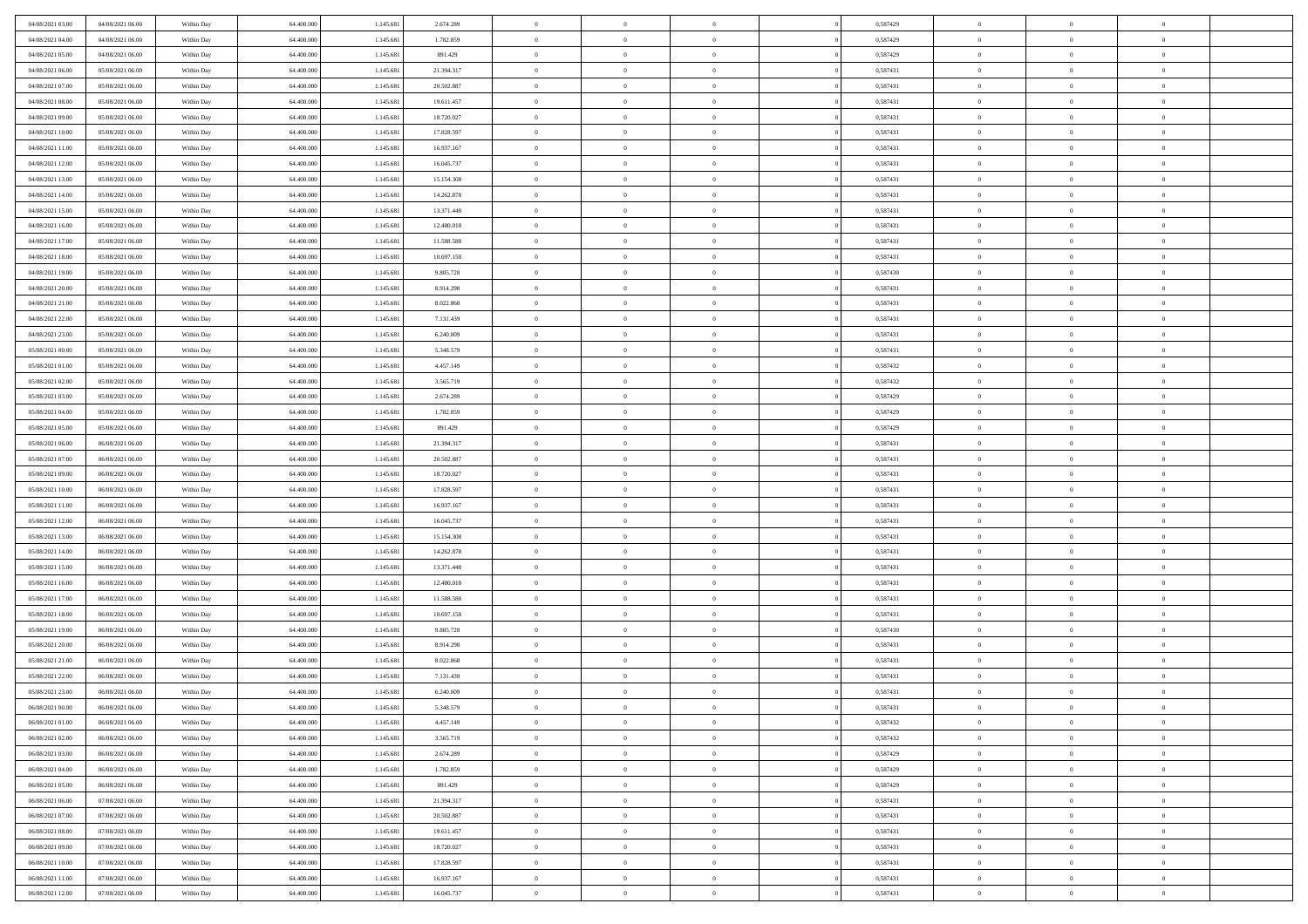| 06/08/2021 13:00 | 07/08/2021 06:00 | Within Day | 64.400.000 | 1.145.681 | 15.154.308 | $\,$ 0         | $\bf{0}$       | $\theta$       |                | 0,587431 | $\bf{0}$       | $\overline{0}$ | $\theta$       |  |
|------------------|------------------|------------|------------|-----------|------------|----------------|----------------|----------------|----------------|----------|----------------|----------------|----------------|--|
| 06/08/2021 14:00 | 07/08/2021 06:00 | Within Day | 64,400,000 | 1.145.681 | 14.262.878 | $\overline{0}$ | $\overline{0}$ | $\overline{0}$ |                | 0,587431 | $\theta$       | $\theta$       | $\overline{0}$ |  |
| 06/08/2021 15:00 | 07/08/2021 06:00 | Within Day | 64.400.000 | 1.145.681 | 13.371.448 | $\mathbf{0}$   | $\overline{0}$ | $\overline{0}$ |                | 0,587431 | $\theta$       | $\overline{0}$ | $\theta$       |  |
| 06/08/2021 16:00 | 07/08/2021 06:00 | Within Day | 64.400.000 | 1.145.681 | 12.480.018 | $\bf{0}$       | $\overline{0}$ | $\bf{0}$       |                | 0,587431 | $\bf{0}$       | $\overline{0}$ | $\bf{0}$       |  |
| 06/08/2021 17:00 | 07/08/2021 06:00 | Within Day | 64,400,000 | 1.145.681 | 11.588.588 | $\bf{0}$       | $\bf{0}$       | $\bf{0}$       |                | 0,587431 | $\bf{0}$       | $\Omega$       | $\bf{0}$       |  |
| 06/08/2021 18:00 | 07/08/2021 06:00 | Within Day | 64.400.000 | 1.145.681 | 10.697.158 | $\mathbf{0}$   | $\overline{0}$ | $\overline{0}$ |                | 0,587431 | $\theta$       | $\overline{0}$ | $\theta$       |  |
| 06/08/2021 19:00 | 07/08/2021 06:00 | Within Day | 64.400.000 | 1.145.681 | 9.805.728  | $\bf{0}$       | 1.013          | $\overline{0}$ |                | 0,587430 | $\bf{0}$       | $\overline{0}$ | $\theta$       |  |
|                  |                  |            | 64,400,000 |           |            | $\overline{0}$ | $\overline{0}$ | $\overline{0}$ |                | 0,587431 | $\,$ 0 $\,$    | $\theta$       | $\overline{0}$ |  |
| 06/08/2021 20:00 | 07/08/2021 06:00 | Within Day |            | 1.146.694 | 8.913.377  | $\mathbf{0}$   |                |                |                |          | $\theta$       |                |                |  |
| 06/08/2021 21:00 | 07/08/2021 06:00 | Within Day | 64.400.000 | 1.146.694 | 8.022.039  |                | $\overline{0}$ | $\overline{0}$ |                | 0,587431 |                | $\overline{0}$ | $\theta$       |  |
| 06/08/2021 22:00 | 07/08/2021 06:00 | Within Day | 64.400.000 | 1.146.694 | 7.130.701  | $\bf{0}$       | $\bf{0}$       | $\overline{0}$ |                | 0,587431 | $\bf{0}$       | $\overline{0}$ | $\theta$       |  |
| 06/08/2021 23:00 | 07/08/2021 06:00 | Within Day | 64,400,000 | 1.146.694 | 6.239.364  | $\bf{0}$       | $\overline{0}$ | $\overline{0}$ |                | 0,587431 | $\bf{0}$       | $\theta$       | $\overline{0}$ |  |
| 07/08/2021 00:00 | 07/08/2021 06:00 | Within Day | 64.400.000 | 1.146.694 | 5.348.026  | $\mathbf{0}$   | $\overline{0}$ | $\overline{0}$ |                | 0,587431 | $\theta$       | $\overline{0}$ | $\theta$       |  |
| 07/08/2021 01:00 | 07/08/2021 06:00 | Within Day | 64.400.000 | 1.146.694 | 4.456.688  | $\bf{0}$       | $\overline{0}$ | $\bf{0}$       |                | 0,587432 | $\bf{0}$       | $\overline{0}$ | $\bf{0}$       |  |
| 07/08/2021 02:00 | 07/08/2021 06:00 | Within Day | 64.400.000 | 1.146.694 | 3.565.350  | $\bf{0}$       | $\overline{0}$ | $\overline{0}$ |                | 0,587432 | $\bf{0}$       | $\Omega$       | $\bf{0}$       |  |
| 07/08/2021 03:00 | 07/08/2021 06:00 | Within Day | 64.400.000 | 1.146.694 | 2.674.013  | $\mathbf{0}$   | $\overline{0}$ | $\overline{0}$ |                | 0,587429 | $\theta$       | $\overline{0}$ | $\theta$       |  |
| 07/08/2021 04:00 | 07/08/2021 06:00 | Within Day | 64.400.000 | 1.146.694 | 1.782.675  | $\bf{0}$       | $\overline{0}$ | $\overline{0}$ |                | 0,587429 | $\bf{0}$       | $\overline{0}$ | $\theta$       |  |
| 07/08/2021 05:00 | 07/08/2021 06:00 | Within Day | 64,400,000 | 1.146.694 | 891.337    | $\bf{0}$       | $\overline{0}$ | $\overline{0}$ |                | 0,587429 | $\,$ 0 $\,$    | $\overline{0}$ | $\overline{0}$ |  |
| 07/08/2021 06:00 | 08/08/2021 06:00 | Within Day | 64.400.000 | 1.145.681 | 63.254.318 | $\mathbf{0}$   | $\overline{0}$ | $\overline{0}$ |                | 0,587431 | $\theta$       | $\overline{0}$ | $\theta$       |  |
| 07/08/2021 07:00 | 08/08/2021 06:00 | Within Day | 64.400.000 | 1.145.681 | 60.618.721 | $\bf{0}$       | $\overline{0}$ | $\overline{0}$ |                | 0,587431 | $\bf{0}$       | $\overline{0}$ | $\theta$       |  |
| 07/08/2021 08:00 | 08/08/2021 06:00 | Within Day | 64.400.000 | 1.145.681 | 57.983.125 | $\bf{0}$       | $\overline{0}$ | $\overline{0}$ |                | 0,587431 | $\bf{0}$       | $\theta$       | $\overline{0}$ |  |
| 07/08/2021 09:00 | 08/08/2021 06:00 | Within Day | 64.400.000 | 1.145.681 | 55.347.528 | $\mathbf{0}$   | $\overline{0}$ | $\overline{0}$ |                | 0,587431 | $\theta$       | $\overline{0}$ | $\theta$       |  |
| 07/08/2021 10:00 | 08/08/2021 06:00 | Within Day | 64.400.000 | 1.145.681 | 52.711.931 | $\bf{0}$       | $\overline{0}$ | $\bf{0}$       |                | 0,587431 | $\bf{0}$       | $\overline{0}$ | $\bf{0}$       |  |
| 07/08/2021 11:00 | 08/08/2021 06:00 | Within Day | 64,400,000 | 1.145.681 | 50.076.335 | $\bf{0}$       | $\bf{0}$       | $\overline{0}$ |                | 0,587431 | $\bf{0}$       | $\overline{0}$ | $\bf{0}$       |  |
| 07/08/2021 12:00 | 08/08/2021 06:00 | Within Day | 64.400.000 | 1.145.681 | 47.440.738 | $\mathbf{0}$   | $\overline{0}$ | $\overline{0}$ |                | 0,587431 | $\theta$       | $\overline{0}$ | $\theta$       |  |
| 07/08/2021 13:00 | 08/08/2021 06:00 | Within Day | 64.400.000 | 1.145.681 | 44.805.142 | $\bf{0}$       | $\bf{0}$       | $\overline{0}$ |                | 0,587431 | $\bf{0}$       | $\overline{0}$ | $\theta$       |  |
| 07/08/2021 14:00 | 08/08/2021 06:00 | Within Day | 64,400,000 | 1.145.681 | 42.169.545 | $\bf{0}$       | $\overline{0}$ | $\overline{0}$ |                | 0,587431 | $\,$ 0 $\,$    | $\theta$       | $\overline{0}$ |  |
| 07/08/2021 15:00 | 08/08/2021 06:00 | Within Day | 64.400.000 | 1.145.681 | 39.533.948 | $\mathbf{0}$   | $\overline{0}$ | $\overline{0}$ |                | 0,587431 | $\theta$       | $\overline{0}$ | $\theta$       |  |
| 07/08/2021 16:00 | 08/08/2021 06:00 | Within Day | 64.400.000 | 1.145.681 | 36.898.352 | $\bf{0}$       | $\bf{0}$       | $\overline{0}$ |                | 0,587431 | $\bf{0}$       | $\overline{0}$ | $\theta$       |  |
| 07/08/2021 17:00 | 08/08/2021 06:00 | Within Day | 64,400,000 | 1.145.681 | 34.262.755 | $\bf{0}$       | $\overline{0}$ | $\overline{0}$ |                | 0,587431 | $\bf{0}$       | $\theta$       | $\bf{0}$       |  |
| 07/08/2021 18:00 | 08/08/2021 06:00 | Within Day | 64.400.000 | 1.145.681 | 31.627.159 | $\mathbf{0}$   | $\overline{0}$ | $\overline{0}$ |                | 0,587431 | $\theta$       | $\overline{0}$ | $\theta$       |  |
| 07/08/2021 19:00 | 08/08/2021 06:00 | Within Day | 64.400.000 | 1.145.681 | 28.991.562 | $\bf{0}$       | $\overline{0}$ | $\overline{0}$ |                | 0,587430 | $\,0\,$        | $\overline{0}$ | $\theta$       |  |
| 07/08/2021 20:00 | 08/08/2021 06:00 | Within Day | 64.400.000 | 1.145.681 | 26.355.965 | $\bf{0}$       | $\overline{0}$ | $\overline{0}$ |                | 0,587431 | $\bf{0}$       | $\overline{0}$ | $\bf{0}$       |  |
| 07/08/2021 21:00 | 08/08/2021 06:00 | Within Day | 64.400.000 | 1.145.681 | 23.720.369 | $\mathbf{0}$   | $\overline{0}$ | $\overline{0}$ |                | 0,587431 | $\theta$       | $\overline{0}$ | $\theta$       |  |
| 07/08/2021 22:00 | 08/08/2021 06:00 | Within Day | 64.400.000 | 1.145.681 | 21.084.772 | $\bf{0}$       | $\overline{0}$ | $\theta$       |                | 0,587431 | $\,0\,$        | $\overline{0}$ | $\theta$       |  |
| 07/08/2021 23:00 | 08/08/2021 06:00 | Within Day | 64,400,000 | 1.145.681 | 18.449.176 | $\bf{0}$       | $\overline{0}$ | $\overline{0}$ |                | 0,587431 | $\bf{0}$       | $\overline{0}$ | $\bf{0}$       |  |
| 08/08/2021 00:00 | 08/08/2021 06:00 | Within Day | 64.400.000 | 1.145.681 | 15.813.579 | $\mathbf{0}$   | $\overline{0}$ | $\overline{0}$ |                | 0,587431 | $\theta$       | $\overline{0}$ | $\theta$       |  |
| 08/08/2021 01:00 | 08/08/2021 06:00 | Within Day | 64.400.000 | 1.145.681 | 13.177.982 | $\bf{0}$       | $\overline{0}$ | $\theta$       |                | 0,587432 | $\,0\,$        | $\overline{0}$ | $\theta$       |  |
| 08/08/2021 02:00 | 08/08/2021 06:00 | Within Day | 64.400.000 | 1.145.681 | 10.542.386 | $\bf{0}$       | $\overline{0}$ | $\overline{0}$ |                | 0,587432 | $\bf{0}$       | $\theta$       | $\bf{0}$       |  |
| 08/08/2021 03:00 | 08/08/2021 06:00 | Within Day | 64.400.000 | 1.145.681 | 7.906.789  | $\mathbf{0}$   | $\overline{0}$ | $\overline{0}$ |                | 0,587429 | $\theta$       | $\overline{0}$ | $\theta$       |  |
| 08/08/2021 04:00 | 08/08/2021 06:00 | Within Day | 64.400.000 | 1.145.681 | 5.271.193  | $\bf{0}$       | $\overline{0}$ | $\theta$       |                | 0,587429 | $\,0\,$        | $\overline{0}$ | $\theta$       |  |
| 08/08/2021 05:00 | 08/08/2021 06:00 | Within Day | 64,400,000 | 1.145.681 | 2.635.596  | $\bf{0}$       | $\bf{0}$       | $\overline{0}$ |                | 0,587429 | $\bf{0}$       | $\overline{0}$ | $\bf{0}$       |  |
| 08/08/2021 06:00 | 09/08/2021 06:00 | Within Day | 64.400.000 | 1.145.681 | 63.254.318 | $\mathbf{0}$   | $\overline{0}$ | $\overline{0}$ |                | 0,587431 | $\theta$       | $\overline{0}$ | $\theta$       |  |
| 08/08/2021 07:00 | 09/08/2021 06:00 | Within Day | 64.400.000 | 1.145.681 | 60.618.721 | $\bf{0}$       | $\overline{0}$ | $\theta$       |                | 0,587431 | $\,0\,$        | $\overline{0}$ | $\theta$       |  |
| 08/08/2021 08:00 | 09/08/2021 06:00 | Within Day | 64,400,000 | 1.145.681 | 57.983.125 | $\bf{0}$       | $\overline{0}$ | $\overline{0}$ |                | 0,587431 | $\,$ 0 $\,$    | $\overline{0}$ | $\bf{0}$       |  |
| 08/08/2021 09:00 | 09/08/2021 06:00 | Within Day | 64.400.000 | 1.145.681 | 55.347.528 | $\bf{0}$       | $\overline{0}$ |                |                | 0,587431 | $\bf{0}$       | $\Omega$       | $\Omega$       |  |
| 08/08/2021 11:00 | 09/08/2021 06:00 | Within Day | 64.400.000 | 1.145.681 | 50.076.335 | $\,0\,$        | $\overline{0}$ | $\theta$       |                | 0,587431 | $\,$ 0 $\,$    | $\overline{0}$ | $\theta$       |  |
| 08/08/2021 12:00 | 09/08/2021 06:00 | Within Day | 64,400,000 | 1.145.681 | 47.440.738 | $\bf{0}$       | $\overline{0}$ | $\overline{0}$ |                | 0,587431 | $\overline{0}$ | $\overline{0}$ | $\overline{0}$ |  |
| 08/08/2021 13:00 | 09/08/2021 06:00 | Within Day | 64.400.000 | 1.145.681 | 44.805.142 | $\overline{0}$ | $\overline{0}$ | $\overline{0}$ |                | 0,587431 | $\mathbf{0}$   | $\overline{0}$ | $\overline{0}$ |  |
| 08/08/2021 14:00 | 09/08/2021 06:00 | Within Day | 64.400.000 | 1.145.681 | 42.169.545 | $\,$ 0 $\,$    | $\overline{0}$ | $\overline{0}$ | $\overline{0}$ | 0,587431 | $\,$ 0 $\,$    | $\overline{0}$ | $\,$ 0         |  |
| 08/08/2021 15:00 | 09/08/2021 06:00 | Within Day | 64,400,000 | 1.145.681 | 39.533.948 | $\mathbf{0}$   | $\overline{0}$ | $\overline{0}$ |                | 0,587431 | $\,$ 0 $\,$    | $\overline{0}$ | $\overline{0}$ |  |
| 08/08/2021 16:00 | 09/08/2021 06:00 | Within Day | 64.400.000 | 1.145.681 | 36.898.352 | $\overline{0}$ | $\overline{0}$ | $\overline{0}$ |                | 0,587431 | $\overline{0}$ | $\overline{0}$ | $\overline{0}$ |  |
|                  |                  |            |            |           |            |                |                |                |                |          |                |                |                |  |
| 08/08/2021 17:00 | 09/08/2021 06:00 | Within Day | 64.400.000 | 1.145.681 | 34.262.755 | $\,$ 0 $\,$    | $\overline{0}$ | $\overline{0}$ | $\theta$       | 0,587431 | $\,$ 0 $\,$    | $\overline{0}$ | $\theta$       |  |
| 08/08/2021 18:00 | 09/08/2021 06:00 | Within Day | 64.400.000 | 1.145.681 | 31.627.159 | $\bf{0}$       | $\overline{0}$ | $\overline{0}$ |                | 0,587431 | $\overline{0}$ | $\overline{0}$ | $\overline{0}$ |  |
| 08/08/2021 19:00 | 09/08/2021 06:00 | Within Day | 64.400.000 | 1.145.681 | 28.991.562 | $\overline{0}$ | $\overline{0}$ | $\overline{0}$ |                | 0,587430 | $\mathbf{0}$   | $\overline{0}$ | $\overline{0}$ |  |
| 08/08/2021 20:00 | 09/08/2021 06:00 | Within Day | 64.400.000 | 1.145.681 | 26.355.965 | $\,0\,$        | $\overline{0}$ | $\overline{0}$ |                | 0,587431 | $\,$ 0 $\,$    | $\overline{0}$ | $\,$ 0 $\,$    |  |
| 08/08/2021 21:00 | 09/08/2021 06:00 | Within Day | 64,400,000 | 1.145.681 | 23.720.369 | $\bf{0}$       | $\bf{0}$       | $\overline{0}$ |                | 0,587431 | $\bf{0}$       | $\overline{0}$ | $\overline{0}$ |  |
| 08/08/2021 22:00 | 09/08/2021 06:00 | Within Day | 64.400.000 | 1.145.681 | 21.084.772 | $\mathbf{0}$   | $\overline{0}$ | $\overline{0}$ |                | 0,587431 | $\mathbf{0}$   | $\overline{0}$ | $\overline{0}$ |  |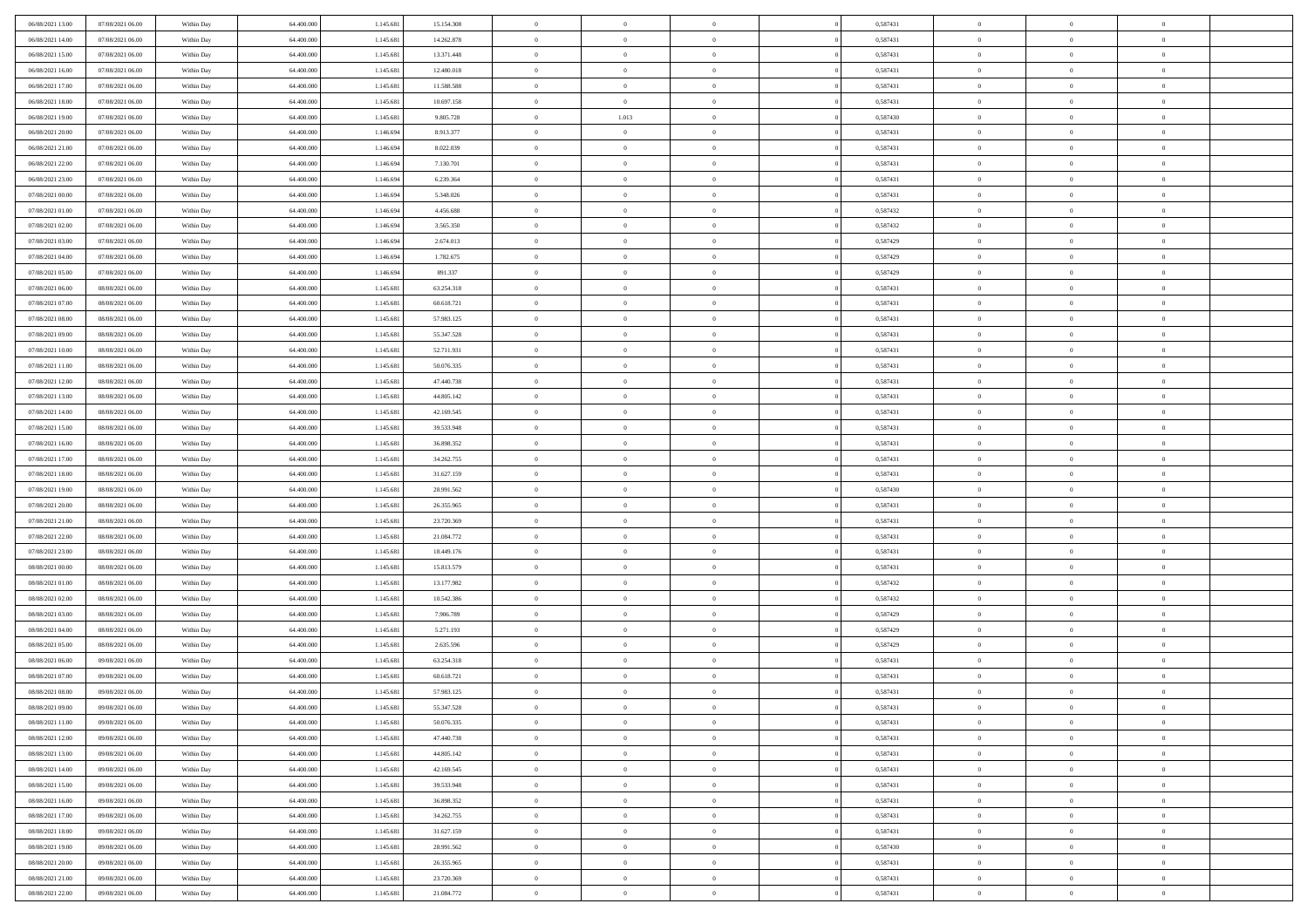| 08/08/2021 23:00 | 09/08/2021 06:00 | Within Day               | 64.400.000 | 1.145.681 | 18.449.176 | $\,$ 0         | $\bf{0}$                         | $\theta$       |          | 0,587431 | $\bf{0}$       | $\overline{0}$             | $\,0\,$        |  |
|------------------|------------------|--------------------------|------------|-----------|------------|----------------|----------------------------------|----------------|----------|----------|----------------|----------------------------|----------------|--|
| 09/08/2021 00:00 | 09/08/2021 06:00 | Within Day               | 64,400,000 | 1.145.681 | 15.813.579 | $\overline{0}$ | $\overline{0}$                   | $\overline{0}$ |          | 0,587431 | $\overline{0}$ | $\overline{0}$             | $\theta$       |  |
| 09/08/2021 01:00 | 09/08/2021 06:00 | Within Dav               | 64.400.000 | 1.145.681 | 13.177.982 | $\mathbf{0}$   | $\overline{0}$                   | $\overline{0}$ |          | 0,587432 | $\mathbf{0}$   | $\overline{0}$             | $\overline{0}$ |  |
| 09/08/2021 02:00 | 09/08/2021 06:00 | Within Day               | 64.400.000 | 1.145.681 | 10.542.386 | $\bf{0}$       | $\overline{0}$                   | $\bf{0}$       |          | 0,587432 | $\bf{0}$       | $\overline{0}$             | $\bf{0}$       |  |
| 09/08/2021 03:00 | 09/08/2021 06:00 | Within Day               | 64,400,000 | 1.145.681 | 7.906.789  | $\bf{0}$       | $\bf{0}$                         | $\overline{0}$ |          | 0,587429 | $\bf{0}$       | $\bf{0}$                   | $\,0\,$        |  |
| 09/08/2021 04:00 | 09/08/2021 06:00 | Within Dav               | 64.400.000 | 1.145.681 | 5.271.193  | $\mathbf{0}$   | $\overline{0}$                   | $\overline{0}$ |          | 0,587429 | $\mathbf{0}$   | $\overline{0}$             | $\overline{0}$ |  |
| 09/08/2021 05:00 | 09/08/2021 06:00 | Within Day               | 64.400.000 | 1.145.681 | 2.635.596  | $\bf{0}$       | $\bf{0}$                         | $\overline{0}$ |          | 0,587429 | $\bf{0}$       | $\overline{0}$             | $\,0\,$        |  |
| 09/08/2021 06:00 | 10/08/2021 06:00 | Within Day               | 64.400.000 | 1.145.681 | 63.254.318 | $\overline{0}$ | $\overline{0}$                   | $\overline{0}$ |          | 0,587431 | $\,$ 0 $\,$    | $\overline{0}$             | $\theta$       |  |
| 09/08/2021 07:00 | 10/08/2021 06:00 | Within Day               | 64.400.000 | 1.145.681 | 60.618.721 | $\mathbf{0}$   | $\overline{0}$                   | $\overline{0}$ |          | 0,587431 | $\mathbf{0}$   | $\overline{0}$             | $\overline{0}$ |  |
| 09/08/2021 08:00 | 10/08/2021 06:00 | Within Day               | 64.400.000 | 1.145.681 | 57.983.125 | $\bf{0}$       | $\bf{0}$                         | $\overline{0}$ |          | 0,587431 | $\bf{0}$       | $\overline{0}$             | $\,0\,$        |  |
| 09/08/2021 09:00 | 10/08/2021 06:00 |                          | 64,400,000 | 1.145.681 | 55.347.528 | $\overline{0}$ | $\overline{0}$                   | $\overline{0}$ |          | 0,587431 | $\bf{0}$       | $\overline{0}$             | $\theta$       |  |
| 09/08/2021 10:00 | 10/08/2021 06:00 | Within Day<br>Within Dav | 64.400.000 | 1.145.681 | 52.711.931 | $\mathbf{0}$   | $\overline{0}$                   | $\overline{0}$ |          | 0,587431 | $\mathbf{0}$   | $\overline{0}$             | $\overline{0}$ |  |
|                  |                  |                          |            |           |            | $\bf{0}$       |                                  |                |          |          | $\bf{0}$       |                            |                |  |
| 09/08/2021 11:00 | 10/08/2021 06:00 | Within Day               | 64.400.000 | 1.145.681 | 50.076.335 |                | $\overline{0}$<br>$\overline{0}$ | $\bf{0}$       |          | 0,587431 |                | $\overline{0}$<br>$\theta$ | $\bf{0}$       |  |
| 09/08/2021 12:00 | 10/08/2021 06:00 | Within Day               | 64.400.000 | 1.145.681 | 47.440.738 | $\bf{0}$       |                                  | $\overline{0}$ |          | 0,587431 | $\bf{0}$       |                            | $\,0\,$        |  |
| 09/08/2021 13:00 | 10/08/2021 06:00 | Within Dav               | 64.400.000 | 1.145.681 | 44.805.142 | $\overline{0}$ | $\overline{0}$                   | $\overline{0}$ |          | 0,587431 | $\mathbf{0}$   | $\overline{0}$             | $\overline{0}$ |  |
| 09/08/2021 14:00 | 10/08/2021 06:00 | Within Day               | 64.400.000 | 1.145.681 | 42.169.545 | $\bf{0}$       | $\bf{0}$                         | $\overline{0}$ |          | 0,587431 | $\bf{0}$       | $\overline{0}$             | $\,0\,$        |  |
| 09/08/2021 15:00 | 10/08/2021 06:00 | Within Day               | 64,400,000 | 1.145.681 | 39.533.948 | $\overline{0}$ | $\overline{0}$                   | $\overline{0}$ |          | 0,587431 | $\bf{0}$       | $\overline{0}$             | $\theta$       |  |
| 09/08/2021 16:00 | 10/08/2021 06:00 | Within Day               | 64.400.000 | 1.145.681 | 36.898.352 | $\mathbf{0}$   | $\overline{0}$                   | $\overline{0}$ |          | 0,587431 | $\mathbf{0}$   | $\overline{0}$             | $\overline{0}$ |  |
| 09/08/2021 17:00 | 10/08/2021 06:00 | Within Day               | 64.400.000 | 1.145.681 | 34.262.755 | $\bf{0}$       | $\bf{0}$                         | $\overline{0}$ |          | 0,587431 | $\bf{0}$       | $\overline{0}$             | $\,0\,$        |  |
| 09/08/2021 18:00 | 10/08/2021 06:00 | Within Day               | 64.400.000 | 1.145.681 | 31.627.159 | $\overline{0}$ | $\overline{0}$                   | $\overline{0}$ |          | 0,587431 | $\bf{0}$       | $\overline{0}$             | $\overline{0}$ |  |
| 09/08/2021 19:00 | 10/08/2021 06:00 | Within Dav               | 64.400.000 | 1.145.681 | 28.991.562 | $\mathbf{0}$   | $\overline{0}$                   | $\overline{0}$ |          | 0,587430 | $\mathbf{0}$   | $\overline{0}$             | $\overline{0}$ |  |
| 09/08/2021 20:00 | 10/08/2021 06:00 | Within Day               | 64.400.000 | 1.145.681 | 26.355.965 | $\bf{0}$       | $\overline{0}$                   | $\bf{0}$       |          | 0,587431 | $\bf{0}$       | $\overline{0}$             | $\bf{0}$       |  |
| 09/08/2021 21:00 | 10/08/2021 06:00 | Within Day               | 64,400,000 | 1.145.681 | 23.720.369 | $\bf{0}$       | $\bf{0}$                         | $\overline{0}$ |          | 0,587431 | $\bf{0}$       | $\overline{0}$             | $\,0\,$        |  |
| 09/08/2021 22:00 | 10/08/2021 06:00 | Within Dav               | 64.400.000 | 1.145.681 | 21.084.772 | $\mathbf{0}$   | $\overline{0}$                   | $\overline{0}$ |          | 0,587431 | $\mathbf{0}$   | $\overline{0}$             | $\overline{0}$ |  |
| 09/08/2021 23:00 | 10/08/2021 06:00 | Within Day               | 64.400.000 | 1.145.681 | 18.449.176 | $\bf{0}$       | $\bf{0}$                         | $\overline{0}$ |          | 0,587431 | $\bf{0}$       | $\overline{0}$             | $\,0\,$        |  |
| 10/08/2021 00:00 | 10/08/2021 06:00 | Within Day               | 64.400.000 | 1.145.681 | 15.813.579 | $\overline{0}$ | $\overline{0}$                   | $\overline{0}$ |          | 0,587431 | $\bf{0}$       | $\overline{0}$             | $\overline{0}$ |  |
| 10/08/2021 01:00 | 10/08/2021 06:00 | Within Dav               | 64.400.000 | 1.145.681 | 13.177.982 | $\mathbf{0}$   | $\overline{0}$                   | $\overline{0}$ |          | 0,587432 | $\mathbf{0}$   | $\overline{0}$             | $\overline{0}$ |  |
| 10/08/2021 02:00 | 10/08/2021 06:00 | Within Day               | 64.400.000 | 1.145.681 | 10.542.386 | $\bf{0}$       | $\bf{0}$                         | $\overline{0}$ |          | 0,587432 | $\bf{0}$       | $\overline{0}$             | $\,0\,$        |  |
| 10/08/2021 03:00 | 10/08/2021 06:00 | Within Day               | 64,400,000 | 1.145.681 | 7.906.789  | $\bf{0}$       | $\bf{0}$                         | $\overline{0}$ |          | 0,587429 | $\bf{0}$       | $\overline{0}$             | $\bf{0}$       |  |
| 10/08/2021 04:00 | 10/08/2021 06:00 | Within Dav               | 64.400.000 | 1.145.681 | 5.271.193  | $\mathbf{0}$   | $\overline{0}$                   | $\overline{0}$ |          | 0,587429 | $\mathbf{0}$   | $\overline{0}$             | $\overline{0}$ |  |
| 10/08/2021 05:00 | 10/08/2021 06:00 | Within Day               | 64.400.000 | 1.145.681 | 2.635.596  | $\bf{0}$       | $\overline{0}$                   | $\theta$       |          | 0,587429 | $\,$ 0         | $\overline{0}$             | $\theta$       |  |
| 10/08/2021 06:00 | 11/08/2021 06:00 | Within Day               | 64.400.000 | 1.145.681 | 63.254.318 | $\bf{0}$       | $\bf{0}$                         | $\overline{0}$ |          | 0,587431 | $\bf{0}$       | $\mathbf{0}$               | $\bf{0}$       |  |
| 10/08/2021 07:00 | 11/08/2021 06:00 | Within Dav               | 64.400.000 | 1.145.681 | 60.618.721 | $\mathbf{0}$   | $\overline{0}$                   | $\overline{0}$ |          | 0,587431 | $\mathbf{0}$   | $\overline{0}$             | $\overline{0}$ |  |
| 10/08/2021 08:00 | 11/08/2021 06:00 | Within Day               | 64.400.000 | 1.145.681 | 57.983.125 | $\bf{0}$       | $\overline{0}$                   | $\theta$       |          | 0,587431 | $\,$ 0         | $\overline{0}$             | $\theta$       |  |
| 10/08/2021 09:00 | 11/08/2021 06:00 | Within Day               | 64,400,000 | 1.145.681 | 55.347.528 | $\overline{0}$ | $\overline{0}$                   | $\overline{0}$ |          | 0,587431 | $\bf{0}$       | $\overline{0}$             | $\overline{0}$ |  |
| 10/08/2021 10:00 | 11/08/2021 06:00 | Within Day               | 64.400.000 | 1.145.681 | 52.711.931 | $\mathbf{0}$   | $\overline{0}$                   | $\overline{0}$ |          | 0,587431 | $\mathbf{0}$   | $\overline{0}$             | $\overline{0}$ |  |
| 10/08/2021 11:00 | 11/08/2021 06:00 | Within Day               | 64.400.000 | 1.145.681 | 50.076.335 | $\bf{0}$       | $\overline{0}$                   | $\theta$       |          | 0,587431 | $\,$ 0         | $\overline{0}$             | $\theta$       |  |
| 10/08/2021 12:00 | 11/08/2021 06:00 | Within Day               | 64.400.000 | 1.145.681 | 47.440.738 | $\bf{0}$       | $\overline{0}$                   | $\overline{0}$ |          | 0,587431 | $\bf{0}$       | $\mathbf{0}$               | $\bf{0}$       |  |
| 10/08/2021 13:00 | 11/08/2021 06:00 | Within Dav               | 64.400.000 | 1.145.681 | 44.805.142 | $\mathbf{0}$   | $\overline{0}$                   | $\overline{0}$ |          | 0,587431 | $\mathbf{0}$   | $\overline{0}$             | $\overline{0}$ |  |
| 10/08/2021 14:00 | 11/08/2021 06:00 | Within Day               | 64.400.000 | 1.145.681 | 42.169.545 | $\bf{0}$       | $\overline{0}$                   | $\theta$       |          | 0,587431 | $\,$ 0         | $\overline{0}$             | $\theta$       |  |
| 10/08/2021 15:00 | 11/08/2021 06:00 | Within Day               | 64,400,000 | 1.145.681 | 39.533.948 | $\bf{0}$       | $\bf{0}$                         | $\overline{0}$ |          | 0,587431 | $\bf{0}$       | $\overline{0}$             | $\overline{0}$ |  |
| 10/08/2021 16:00 | 11/08/2021 06:00 | Within Dav               | 64.400.000 | 1.145.681 | 36.898.352 | $\mathbf{0}$   | $\overline{0}$                   | $\overline{0}$ |          | 0,587431 | $\mathbf{0}$   | $\overline{0}$             | $\overline{0}$ |  |
| 10/08/2021 17:00 | 11/08/2021 06:00 | Within Day               | 64.400.000 | 1.145.681 | 34.262.755 | $\bf{0}$       | $\overline{0}$                   | $\theta$       |          | 0,587431 | $\,$ 0         | $\overline{0}$             | $\theta$       |  |
| 10/08/2021 18:00 | 11/08/2021 06:00 | Within Day               | 64,400,000 | 1.145.681 | 31.627.159 | $\bf{0}$       | $\overline{0}$                   | $\overline{0}$ |          | 0,587431 | $\,$ 0 $\,$    | $\overline{0}$             | $\overline{0}$ |  |
| 10/08/2021 19:00 | 11/08/2021 06:00 | Within Day               | 64.400.000 | 1.145.681 | 28.991.562 | $\bf{0}$       | $\overline{0}$                   |                |          | 0,587430 | $\overline{0}$ | $\theta$                   | $\theta$       |  |
| 10/08/2021 20:00 | 11/08/2021 06:00 | Within Day               | 64.400.000 | 1.145.681 | 26.355.965 | $\,0\,$        | $\overline{0}$                   | $\theta$       |          | 0,587431 | $\,$ 0 $\,$    | $\bf{0}$                   | $\theta$       |  |
| 10/08/2021 21:00 | 11/08/2021 06:00 | Within Day               | 64.400.000 | 1.145.681 | 23.720.369 | $\overline{0}$ | $\overline{0}$                   | $\overline{0}$ |          | 0,587431 | $\overline{0}$ | $\overline{0}$             | $\overline{0}$ |  |
| 10/08/2021 22:00 | 11/08/2021 06:00 | Within Day               | 64.400.000 | 1.145.681 | 21.084.772 | $\bf{0}$       | $\overline{0}$                   | $\overline{0}$ |          | 0,587431 | $\overline{0}$ | $\bf{0}$                   | $\mathbf{0}$   |  |
| 10/08/2021 23:00 | 11/08/2021 06:00 | Within Day               | 64.400.000 | 1.145.681 | 18.449.176 | $\bf{0}$       | $\overline{0}$                   | $\overline{0}$ | $\theta$ | 0,587431 | $\,$ 0 $\,$    | $\bf{0}$                   | $\,$ 0 $\,$    |  |
| 11/08/2021 00:00 | 11/08/2021 06:00 | Within Day               | 64.400.000 | 1.145.681 | 15.813.579 | $\bf{0}$       | $\overline{0}$                   | $\overline{0}$ |          | 0,587431 | $\,$ 0 $\,$    | $\overline{0}$             | $\overline{0}$ |  |
| 11/08/2021 01:00 | 11/08/2021 06:00 | Within Day               | 64.400.000 | 1.145.681 | 13.177.982 | $\bf{0}$       | $\overline{0}$                   | $\overline{0}$ |          | 0,587432 | $\mathbf{0}$   | $\overline{0}$             | $\overline{0}$ |  |
| 11/08/2021 02:00 | 11/08/2021 06:00 | Within Day               | 64.400.000 | 1.145.681 | 10.542.386 | $\,0\,$        | $\overline{0}$                   | $\overline{0}$ | $\theta$ | 0,587432 | $\,$ 0 $\,$    | $\overline{0}$             | $\,$ 0 $\,$    |  |
| 11/08/2021 03:00 | 11/08/2021 06:00 | Within Day               | 64.400.000 | 1.145.681 | 7.906.789  | $\bf{0}$       | $\overline{0}$                   | $\overline{0}$ |          | 0,587429 | $\overline{0}$ | $\overline{0}$             | $\overline{0}$ |  |
| 11/08/2021 04:00 | 11/08/2021 06:00 | Within Day               | 64.400.000 | 1.145.681 | 5.271.193  | $\bf{0}$       | $\overline{0}$                   | $\overline{0}$ |          | 0,587429 | $\mathbf{0}$   | $\bf{0}$                   | $\overline{0}$ |  |
| 11/08/2021 05:00 | 11/08/2021 06:00 | Within Day               | 64.400.000 | 1.145.681 | 2.635.596  | $\,0\,$        | $\overline{0}$                   | $\overline{0}$ |          | 0,587429 | $\,$ 0 $\,$    | $\mathbf{0}$               | $\,$ 0 $\,$    |  |
|                  |                  |                          |            | 1.145.681 |            |                |                                  |                |          | 0,587431 |                | $\mathbf{0}$               |                |  |
| 11/08/2021 06:00 | 12/08/2021 06:00 | Within Day               | 64.400.000 |           | 63.254.318 | $\overline{0}$ | $\overline{0}$                   | $\overline{0}$ |          |          | $\mathbf 0$    |                            | $\overline{0}$ |  |
| 11/08/2021 07:00 | 12/08/2021 06:00 | Within Day               | 64.400.000 | 1.145.681 | 60.618.721 | $\mathbf{0}$   | $\overline{0}$                   | $\overline{0}$ |          | 0,587431 | $\mathbf{0}$   | $\overline{0}$             | $\overline{0}$ |  |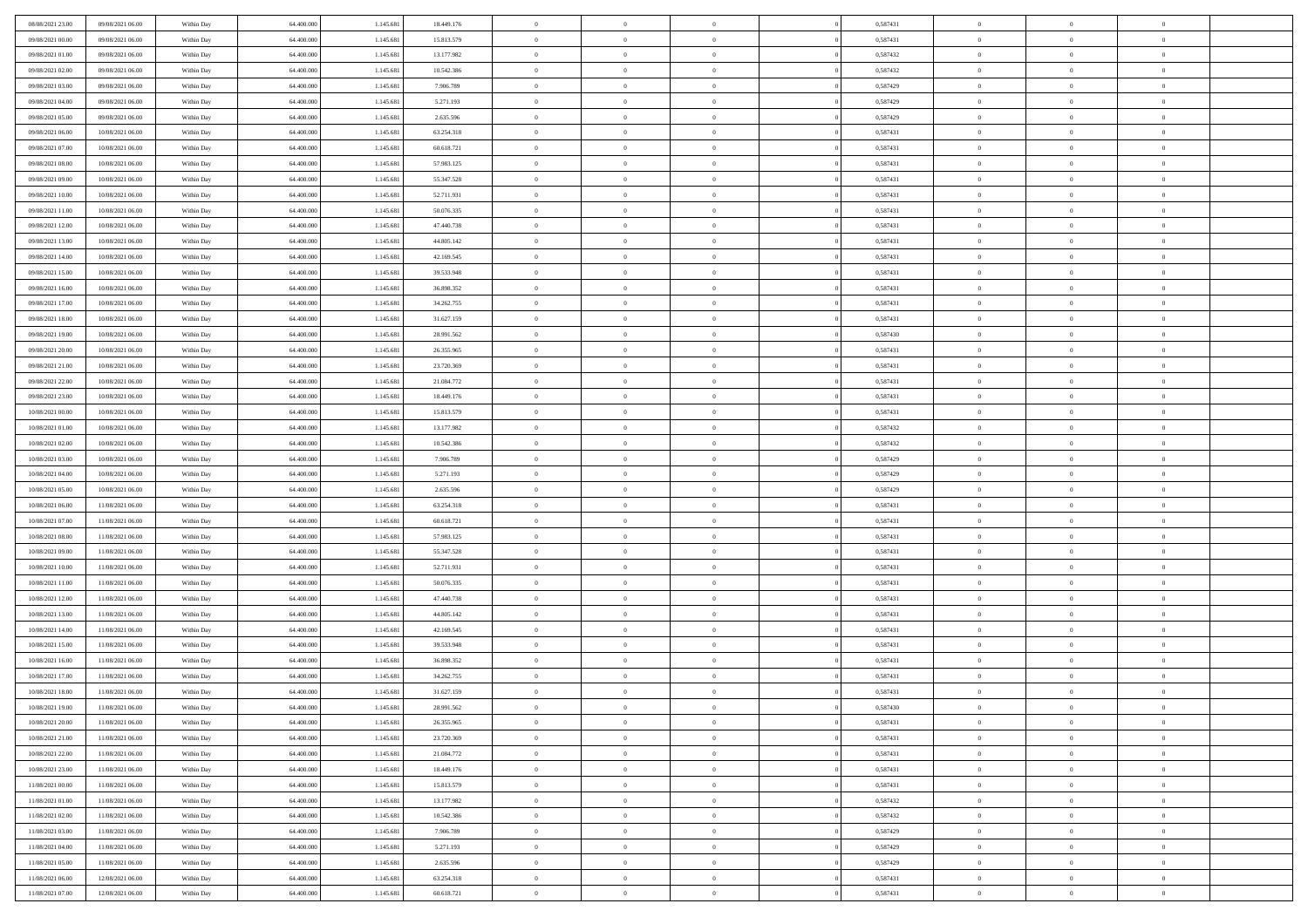| 11/08/2021 08:00 | 12/08/2021 06:00 | Within Day | 64,400,000 | 1.145.681 | 57.983.125 | $\bf{0}$       | $\overline{0}$ | $\overline{0}$ | 0,587431 | $\mathbf{0}$   | $\overline{0}$ | $\bf{0}$       |  |
|------------------|------------------|------------|------------|-----------|------------|----------------|----------------|----------------|----------|----------------|----------------|----------------|--|
| 11/08/2021 09:00 | 12/08/2021 06:00 | Within Day | 64.400.000 | 1.145.681 | 55.347.528 | $\overline{0}$ | $\overline{0}$ | $\overline{0}$ | 0,587431 | $\mathbf{0}$   | $\bf{0}$       | $\theta$       |  |
| 11/08/2021 10:00 | 12/08/2021 06:00 | Within Day | 64.400.000 | 1.145.68  | 52.711.931 | $\overline{0}$ | $\overline{0}$ | $\overline{0}$ | 0,587431 | $\,$ 0 $\,$    | $\overline{0}$ | $\,0\,$        |  |
| 11/08/2021 11:00 | 12/08/2021 06:00 | Within Day | 64,400,000 | 1.145.681 | 50.076.335 | $\overline{0}$ | $\overline{0}$ | $\Omega$       | 0.587431 | $\overline{0}$ | $\theta$       | $\overline{0}$ |  |
| 11/08/2021 12:00 | 12/08/2021 06:00 | Within Day | 64.400.000 | 1.145.681 | 47.440.738 | $\mathbf{0}$   | $\overline{0}$ | $\overline{0}$ | 0,587431 | $\mathbf{0}$   | $\bf{0}$       | $\overline{0}$ |  |
| 11/08/2021 13:00 | 12/08/2021 06:00 | Within Day | 64.400.000 | 1.145.681 | 44.805.142 | $\overline{0}$ | $\overline{0}$ | $\overline{0}$ | 0,587431 | $\,$ 0 $\,$    | $\overline{0}$ | $\,0\,$        |  |
| 11/08/2021 14:00 | 12/08/2021 06:00 | Within Day | 64,400,000 | 1.145.68  | 42.169.545 | $\bf{0}$       | $\overline{0}$ | $\Omega$       | 0,587431 | $\bf{0}$       | $\theta$       | $\overline{0}$ |  |
| 11/08/2021 15:00 | 12/08/2021 06:00 | Within Day | 64.400.000 | 1.145.681 | 39.533.948 | $\overline{0}$ | $\overline{0}$ | $\overline{0}$ | 0,587431 | $\mathbf{0}$   | $\bf{0}$       | $\theta$       |  |
| 11/08/2021 16:00 | 12/08/2021 06:00 | Within Day | 64.400.000 | 1.145.681 | 36.898.352 | $\,$ 0         | $\overline{0}$ | $\overline{0}$ | 0,587431 | $\,$ 0 $\,$    | $\overline{0}$ | $\,$ 0 $\,$    |  |
| 11/08/2021 17:00 | 12/08/2021 06:00 | Within Day | 64,400,000 | 1.145.681 | 34.262.755 | $\overline{0}$ | $\overline{0}$ | $\Omega$       | 0.587431 | $\overline{0}$ | $\theta$       | $\overline{0}$ |  |
| 11/08/2021 18:00 | 12/08/2021 06:00 | Within Day | 64.400.000 | 1.145.681 | 31.627.159 | $\mathbf{0}$   | $\overline{0}$ | $\overline{0}$ | 0,587431 | $\mathbf{0}$   | $\bf{0}$       | $\theta$       |  |
| 11/08/2021 19:00 | 12/08/2021 06:00 | Within Day | 64.400.000 | 1.145.681 | 28.991.562 | $\overline{0}$ | $\overline{0}$ | $\overline{0}$ | 0,587430 | $\,$ 0 $\,$    | $\overline{0}$ | $\,$ 0 $\,$    |  |
| 11/08/2021 20:00 | 12/08/2021 06:00 | Within Day | 64,400,000 | 1.145.681 | 26.355.965 | $\overline{0}$ | $\overline{0}$ | $\Omega$       | 0.587431 | $\overline{0}$ | $\theta$       | $\overline{0}$ |  |
| 11/08/2021 21:00 | 12/08/2021 06:00 | Within Day | 64.400.000 | 1.145.681 | 23.720.369 | $\mathbf{0}$   | $\overline{0}$ | $\overline{0}$ | 0,587431 | $\mathbf{0}$   | $\bf{0}$       | $\theta$       |  |
| 11/08/2021 22:00 | 12/08/2021 06:00 | Within Day | 64.400.000 | 1.145.681 | 21.084.772 | $\,$ 0         | $\,$ 0 $\,$    | $\overline{0}$ | 0,587431 | $\,$ 0 $\,$    | $\overline{0}$ | $\,$ 0 $\,$    |  |
| 11/08/2021 23.00 | 12/08/2021 06:00 | Within Day | 64,400,000 | 1.145.681 | 18.449.176 | $\bf{0}$       | $\overline{0}$ | $\Omega$       | 0,587431 | $\bf{0}$       | $\theta$       | $\bf{0}$       |  |
| 12/08/2021 00:00 | 12/08/2021 06:00 | Within Day | 64.400.000 | 1.145.681 | 15.813.579 | $\mathbf{0}$   | $\overline{0}$ | $\overline{0}$ | 0,587431 | $\mathbf{0}$   | $\bf{0}$       | $\theta$       |  |
| 12/08/2021 01:00 | 12/08/2021 06:00 | Within Day | 64.400.000 | 1.145.681 | 13.177.982 | $\overline{0}$ | $\overline{0}$ | $\overline{0}$ | 0,587432 | $\,$ 0 $\,$    | $\overline{0}$ | $\,$ 0 $\,$    |  |
| 12/08/2021 02:00 | 12/08/2021 06:00 | Within Day | 64,400,000 | 1.145.681 | 10.542.386 | $\overline{0}$ | $\overline{0}$ | $\Omega$       | 0,587432 | $\overline{0}$ | $\theta$       | $\overline{0}$ |  |
| 12/08/2021 03:00 | 12/08/2021 06:00 | Within Day | 64.400.000 | 1.145.681 | 7.906.789  | $\overline{0}$ | $\overline{0}$ | $\overline{0}$ | 0,587429 | $\mathbf{0}$   | $\bf{0}$       | $\theta$       |  |
| 12/08/2021 04:00 | 12/08/2021 06:00 | Within Day | 64.400.000 | 1.145.681 | 5.271.193  | $\,$ 0         | $\overline{0}$ | $\overline{0}$ | 0,587429 | $\,$ 0 $\,$    | $\overline{0}$ | $\,$ 0 $\,$    |  |
| 12/08/2021 05:00 | 12/08/2021 06:00 | Within Day | 64,400,000 | 1.145.681 | 2.635.596  | $\overline{0}$ | $\overline{0}$ | $\Omega$       | 0.587429 | $\overline{0}$ | $\theta$       | $\overline{0}$ |  |
| 12/08/2021 06:00 | 13/08/2021 06:00 | Within Day | 64.400.000 | 1.145.681 | 63.254.318 | $\mathbf{0}$   | $\overline{0}$ | $\overline{0}$ | 0,587431 | $\mathbf{0}$   | $\bf{0}$       | $\theta$       |  |
| 12/08/2021 07:00 | 13/08/2021 06:00 | Within Day | 64.400.000 | 1.145.681 | 60.618.721 | $\overline{0}$ | $\overline{0}$ | $\overline{0}$ | 0,587431 | $\,$ 0 $\,$    | $\overline{0}$ | $\,$ 0 $\,$    |  |
| 12/08/2021 08:00 | 13/08/2021 06:00 | Within Day | 64,400,000 | 1.145.68  | 57.983.125 | $\bf{0}$       | $\overline{0}$ | $\Omega$       | 0,587431 | $\bf{0}$       | $\overline{0}$ | $\bf{0}$       |  |
| 12/08/2021 09:00 | 13/08/2021 06:00 | Within Day | 64.400.000 | 1.145.681 | 55.347.528 | $\overline{0}$ | $\overline{0}$ | $\overline{0}$ | 0,587431 | $\mathbf{0}$   | $\bf{0}$       | $\theta$       |  |
| 12/08/2021 10:00 | 13/08/2021 06:00 | Within Day | 64.400.000 | 1.145.681 | 52.711.931 | $\,$ 0         | $\overline{0}$ | $\overline{0}$ | 0,587431 | $\,$ 0 $\,$    | $\overline{0}$ | $\,$ 0 $\,$    |  |
| 12/08/2021 11:00 | 13/08/2021 06:00 | Within Day | 64,400,000 | 1.145.681 | 50.076.335 | $\overline{0}$ | $\overline{0}$ | $\Omega$       | 0.587431 | $\overline{0}$ | $\theta$       | $\overline{0}$ |  |
| 12/08/2021 12:00 | 13/08/2021 06:00 | Within Day | 64.400.000 | 1.145.681 | 47.440.738 | $\mathbf{0}$   | $\overline{0}$ | $\overline{0}$ | 0,587431 | $\mathbf{0}$   | $\bf{0}$       | $\overline{0}$ |  |
| 12/08/2021 13:00 | 13/08/2021 06:00 | Within Day | 64.400.000 | 1.145.681 | 44.805.142 | $\overline{0}$ | $\overline{0}$ | $\overline{0}$ | 0,587431 | $\,$ 0 $\,$    | $\overline{0}$ | $\,$ 0 $\,$    |  |
| 12/08/2021 14:00 | 13/08/2021 06:00 | Within Day | 64.400.000 | 1.145.68  | 42.169.545 | $\bf{0}$       | $\overline{0}$ | $\Omega$       | 0,587431 | $\bf{0}$       | $\overline{0}$ | $\bf{0}$       |  |
| 12/08/2021 15:00 | 13/08/2021 06:00 | Within Day | 64.400.000 | 1.145.681 | 39.533.948 | $\overline{0}$ | $\overline{0}$ | $\overline{0}$ | 0,587431 | $\mathbf{0}$   | $\bf{0}$       | $\theta$       |  |
| 12/08/2021 16:00 | 13/08/2021 06:00 | Within Day | 64.400.000 | 1.145.681 | 36.898.352 | $\,$ 0         | $\overline{0}$ | $\overline{0}$ | 0,587431 | $\,$ 0 $\,$    | $\overline{0}$ | $\,$ 0 $\,$    |  |
| 12/08/2021 17:00 | 13/08/2021 06:00 | Within Day | 64.400.000 | 1.145.681 | 34.262.755 | $\bf{0}$       | $\overline{0}$ | $\overline{0}$ | 0,587431 | $\mathbf{0}$   | $\overline{0}$ | $\bf{0}$       |  |
| 12/08/2021 18:00 | 13/08/2021 06:00 | Within Day | 64.400.000 | 1.145.681 | 31.627.159 | $\mathbf{0}$   | $\overline{0}$ | $\overline{0}$ | 0,587431 | $\overline{0}$ | $\bf{0}$       | $\theta$       |  |
| 12/08/2021 19:00 | 13/08/2021 06:00 | Within Day | 64.400.000 | 1.145.681 | 28.991.562 | $\overline{0}$ | $\overline{0}$ | $\overline{0}$ | 0,587430 | $\,$ 0 $\,$    | $\overline{0}$ | $\,$ 0 $\,$    |  |
| 12/08/2021 20:00 | 13/08/2021 06:00 | Within Day | 64.400.000 | 1.145.681 | 26.355.965 | $\bf{0}$       | $\overline{0}$ | $\Omega$       | 0,587431 | $\bf{0}$       | $\theta$       | $\bf{0}$       |  |
| 12/08/2021 21:00 | 13/08/2021 06:00 | Within Day | 64.400.000 | 1.145.681 | 23.720.369 | $\mathbf{0}$   | $\overline{0}$ | $\overline{0}$ | 0,587431 | $\mathbf{0}$   | $\bf{0}$       | $\overline{0}$ |  |
| 12/08/2021 22:00 | 13/08/2021 06:00 | Within Day | 64.400.000 | 1.145.681 | 21.084.772 | $\,$ 0         | $\overline{0}$ | $\overline{0}$ | 0,587431 | $\,$ 0 $\,$    | $\overline{0}$ | $\,0\,$        |  |
| 12/08/2021 23:00 | 13/08/2021 06:00 | Within Day | 64.400.000 | 1.145.681 | 18.449.176 | $\bf{0}$       | $\overline{0}$ | $\Omega$       | 0,587431 | $\bf{0}$       | $\overline{0}$ | $\bf{0}$       |  |
| 13/08/2021 00:00 | 13/08/2021 06:00 | Within Day | 64.400.000 | 1.145.681 | 15.813.579 | $\mathbf{0}$   | $\overline{0}$ | $\overline{0}$ | 0,587431 | $\overline{0}$ | $\overline{0}$ | $\theta$       |  |
| 13/08/2021 01:00 | 13/08/2021 06:00 | Within Day | 64.400.000 | 1.145.681 | 13.177.982 | $\,$ 0         | $\overline{0}$ | $\overline{0}$ | 0,587432 | $\,$ 0 $\,$    | $\overline{0}$ | $\,0\,$        |  |
| 13/08/2021 02:00 | 13/08/2021 06:00 | Within Day | 64.400.000 | 1.145.68  | 10.542.386 | $\bf{0}$       | $\overline{0}$ | $\overline{0}$ | 0,587432 | $\bf{0}$       | $\overline{0}$ | $\bf{0}$       |  |
| 13/08/2021 03:00 | 13/08/2021 06:00 | Within Day | 64.400.000 | 1.145.681 | 7.906.789  | $\mathbf{0}$   | $\overline{0}$ | $\overline{0}$ | 0,587429 | $\mathbf{0}$   | $\bf{0}$       | $\theta$       |  |
| 13/08/2021 04:00 | 13/08/2021 06:00 | Within Day | 64.400.000 | 1.145.681 | 5.271.193  | $\theta$       | $\overline{0}$ | $\theta$       | 0,587429 | $\overline{0}$ | $\overline{0}$ | $\overline{0}$ |  |
| 13/08/2021 05:00 | 13/08/2021 06:00 | Within Day | 64.400.000 | 1.145.681 | 2.635.596  | $\bf{0}$       | $\overline{0}$ | $\overline{0}$ | 0,587429 | $\mathbf{0}$   | $\overline{0}$ | $\bf{0}$       |  |
| 13/08/2021 06:00 | 14/08/2021 06:00 | Within Day | 64.400.000 | 1.145.681 | 63.254.318 | $\overline{0}$ | $\overline{0}$ | $\overline{0}$ | 0,587431 | $\,$ 0 $\,$    | $\overline{0}$ | $\overline{0}$ |  |
| 13/08/2021 07:00 | 14/08/2021 06:00 | Within Day | 64.400.000 | 1.145.681 | 60.618.721 | $\,$ 0 $\,$    | $\overline{0}$ | $\overline{0}$ | 0,587431 | $\,$ 0 $\,$    | $\,$ 0 $\,$    | $\theta$       |  |
| 13/08/2021 08:00 | 14/08/2021 06:00 | Within Day | 64.400.000 | 1.145.681 | 57.983.125 | $\bf{0}$       | $\overline{0}$ | $\overline{0}$ | 0,587431 | $\mathbf{0}$   | $\overline{0}$ | $\overline{0}$ |  |
| 13/08/2021 09:00 | 14/08/2021 06:00 | Within Day | 64.400.000 | 1.145.681 | 55.347.528 | $\mathbf{0}$   | $\overline{0}$ | $\overline{0}$ | 0,587431 | $\,$ 0 $\,$    | $\bf{0}$       | $\overline{0}$ |  |
| 13/08/2021 10:00 | 14/08/2021 06:00 | Within Day | 64.400.000 | 1.145.681 | 52.711.931 | $\,$ 0 $\,$    | $\overline{0}$ | $\overline{0}$ | 0,587431 | $\,$ 0 $\,$    | $\overline{0}$ | $\theta$       |  |
| 13/08/2021 11:00 | 14/08/2021 06:00 | Within Day | 64.400.000 | 1.145.681 | 50.076.335 | $\mathbf{0}$   | $\overline{0}$ | $\overline{0}$ | 0,587431 | $\mathbf{0}$   | $\overline{0}$ | $\overline{0}$ |  |
| 13/08/2021 12:00 | 14/08/2021 06:00 | Within Day | 64.400.000 | 1.145.681 | 47.440.738 | $\,$ 0 $\,$    | $\overline{0}$ | $\overline{0}$ | 0,587431 | $\,$ 0 $\,$    | $\bf{0}$       | $\overline{0}$ |  |
| 13/08/2021 13:00 | 14/08/2021 06:00 | Within Day | 64.400.000 | 1.145.681 | 44.805.142 | $\,$ 0         | $\overline{0}$ | $\overline{0}$ | 0,587431 | $\,$ 0 $\,$    | $\,$ 0         | $\theta$       |  |
| 13/08/2021 14:00 | 14/08/2021 06:00 | Within Day | 64.400.000 | 1.145.681 | 42.169.545 | $\bf{0}$       | $\overline{0}$ | $\overline{0}$ | 0,587431 | $\mathbf{0}$   | $\overline{0}$ | $\overline{0}$ |  |
| 13/08/2021 15:00 | 14/08/2021 06:00 | Within Day | 64.400.000 | 1.145.681 | 39.533.948 | $\mathbf{0}$   | $\overline{0}$ | $\overline{0}$ | 0,587431 | $\mathbf{0}$   | $\bf{0}$       | $\overline{0}$ |  |
| 13/08/2021 16:00 | 14/08/2021 06:00 | Within Day | 64.400.000 | 1.145.681 | 36.898.352 | $\,$ 0         | $\overline{0}$ | $\overline{0}$ | 0,587431 | $\,$ 0 $\,$    | $\overline{0}$ | $\theta$       |  |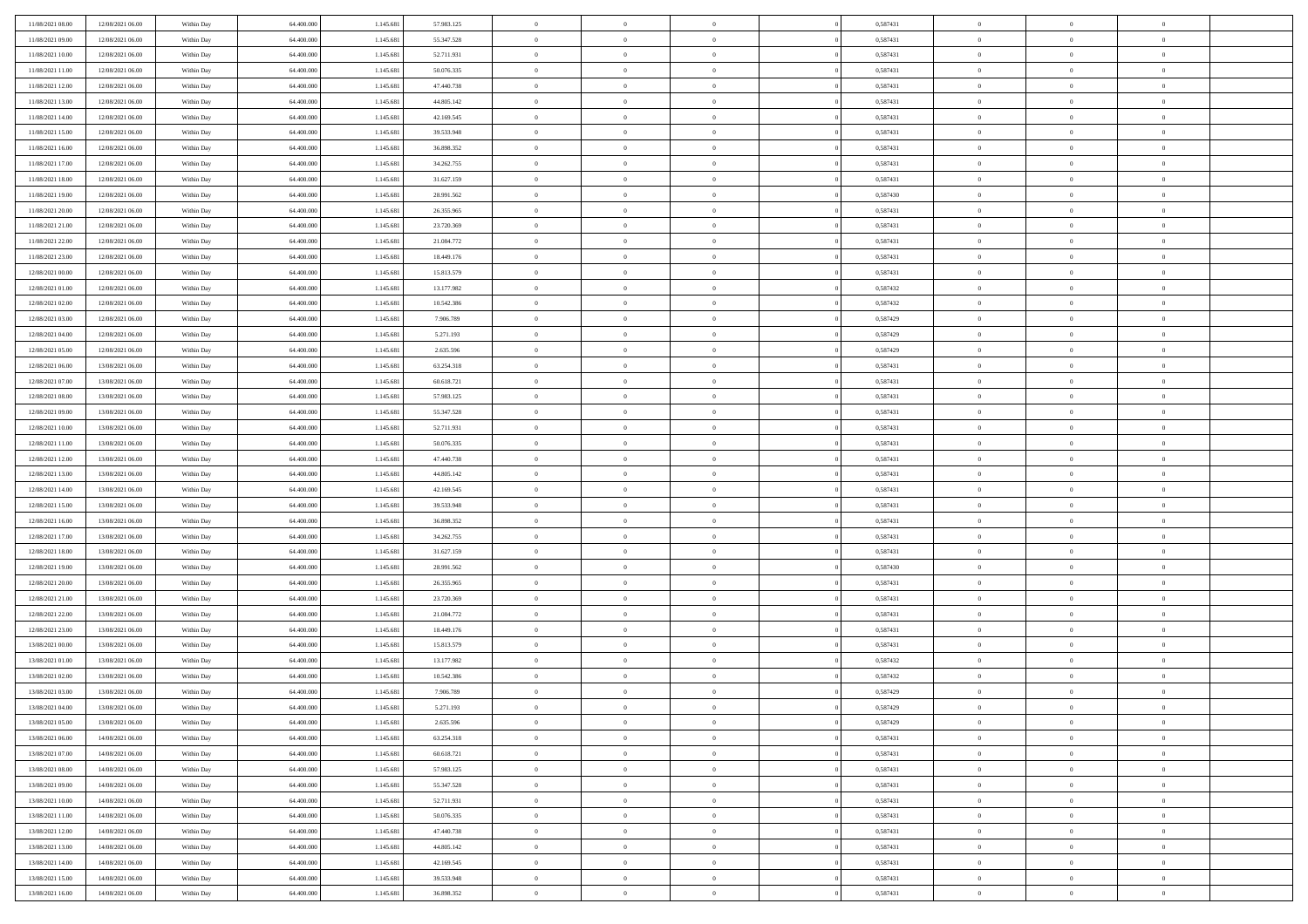| 13/08/2021 17:00 | 14/08/2021 06:00 | Within Day | 64,400,000 | 1.145.681 | 34.262.755 | $\bf{0}$       | $\overline{0}$ | $\overline{0}$ | 0,587431 | $\bf{0}$       | $\overline{0}$ | $\bf{0}$       |  |
|------------------|------------------|------------|------------|-----------|------------|----------------|----------------|----------------|----------|----------------|----------------|----------------|--|
| 13/08/2021 18:00 | 14/08/2021 06:00 | Within Day | 64.400.000 | 1.145.68  | 31.627.159 | $\overline{0}$ | $\overline{0}$ | $\overline{0}$ | 0,587431 | $\mathbf{0}$   | $\bf{0}$       | $\theta$       |  |
| 13/08/2021 19:00 | 14/08/2021 06:00 | Within Day | 64.400.000 | 1.145.68  | 28.991.562 | $\,$ 0         | $\overline{0}$ | $\overline{0}$ | 0,587430 | $\,$ 0 $\,$    | $\overline{0}$ | $\,0\,$        |  |
| 13/08/2021 20:00 | 14/08/2021 06:00 | Within Day | 64,400,000 | 1.145.681 | 26.355.965 | $\overline{0}$ | $\overline{0}$ | $\Omega$       | 0.587431 | $\overline{0}$ | $\theta$       | $\overline{0}$ |  |
| 13/08/2021 21:00 | 14/08/2021 06:00 | Within Day | 64.400.000 | 1.145.681 | 23.720.369 | $\mathbf{0}$   | $\overline{0}$ | $\overline{0}$ | 0,587431 | $\mathbf{0}$   | $\bf{0}$       | $\overline{0}$ |  |
| 13/08/2021 22:00 | 14/08/2021 06:00 | Within Day | 64.400.000 | 1.145.681 | 21.084.772 | $\overline{0}$ | $\overline{0}$ | $\overline{0}$ | 0,587431 | $\,$ 0 $\,$    | $\overline{0}$ | $\,0\,$        |  |
| 13/08/2021 23:00 | 14/08/2021 06:00 | Within Day | 64,400,000 | 1.145.68  | 18.449.176 | $\bf{0}$       | $\overline{0}$ | $\Omega$       | 0,587431 | $\bf{0}$       | $\theta$       | $\overline{0}$ |  |
| 14/08/2021 00:00 | 14/08/2021 06:00 | Within Day | 64.400.000 | 1.145.681 | 15.813.579 | $\overline{0}$ | $\overline{0}$ | $\overline{0}$ | 0,587431 | $\mathbf{0}$   | $\bf{0}$       | $\theta$       |  |
| 14/08/2021 01:00 | 14/08/2021 06:00 | Within Day | 64.400.000 | 1.145.681 | 13.177.982 | $\overline{0}$ | $\overline{0}$ | $\overline{0}$ | 0,587432 | $\,$ 0 $\,$    | $\overline{0}$ | $\,$ 0 $\,$    |  |
| 14/08/2021 02:00 | 14/08/2021 06:00 | Within Day | 64,400,000 | 1.145.681 | 10.542.386 | $\overline{0}$ | $\overline{0}$ | $\Omega$       | 0,587432 | $\overline{0}$ | $\theta$       | $\overline{0}$ |  |
| 14/08/2021 03:00 | 14/08/2021 06:00 | Within Day | 64.400.000 | 1.145.681 | 7.906.789  | $\mathbf{0}$   | $\overline{0}$ | $\overline{0}$ | 0,587429 | $\mathbf{0}$   | $\bf{0}$       | $\theta$       |  |
| 14/08/2021 04:00 | 14/08/2021 06:00 | Within Day | 64.400.000 | 1.145.681 | 5.271.193  | $\overline{0}$ | $\overline{0}$ | $\overline{0}$ | 0,587429 | $\,$ 0 $\,$    | $\overline{0}$ | $\,$ 0 $\,$    |  |
| 14/08/2021 05:00 | 14/08/2021 06:00 | Within Day | 64,400,000 | 1.145.681 | 2.635.596  | $\overline{0}$ | $\overline{0}$ | $\Omega$       | 0.587429 | $\overline{0}$ | $\theta$       | $\overline{0}$ |  |
| 14/08/2021 06:00 | 15/08/2021 06:00 | Within Day | 64.400.000 | 1.145.681 | 63.254.318 | $\mathbf{0}$   | $\overline{0}$ | $\overline{0}$ | 0,587431 | $\mathbf{0}$   | $\bf{0}$       | $\theta$       |  |
| 14/08/2021 07:00 | 15/08/2021 06:00 | Within Day | 64.400.000 | 1.145.681 | 60.618.721 | $\,$ 0         | $\,$ 0 $\,$    | $\overline{0}$ | 0,587431 | $\,$ 0 $\,$    | $\overline{0}$ | $\,$ 0 $\,$    |  |
| 14/08/2021 08:00 | 15/08/2021 06:00 | Within Day | 64,400,000 | 1.145.681 | 57.983.125 | $\bf{0}$       | $\overline{0}$ | $\Omega$       | 0,587431 | $\bf{0}$       | $\theta$       | $\bf{0}$       |  |
| 14/08/2021 09:00 | 15/08/2021 06:00 | Within Day | 64.400.000 | 1.145.681 | 55.347.528 | $\mathbf{0}$   | $\overline{0}$ | $\overline{0}$ | 0,587431 | $\overline{0}$ | $\bf{0}$       | $\theta$       |  |
| 14/08/2021 10:00 | 15/08/2021 06:00 | Within Day | 64.400.000 | 1.145.681 | 52.711.931 | $\overline{0}$ | $\overline{0}$ | $\overline{0}$ | 0,587431 | $\,$ 0 $\,$    | $\overline{0}$ | $\,$ 0 $\,$    |  |
| 14/08/2021 11:00 | 15/08/2021 06:00 | Within Day | 64,400,000 | 1.145.681 | 50.076.335 | $\overline{0}$ | $\overline{0}$ | $\Omega$       | 0.587431 | $\overline{0}$ | $\theta$       | $\overline{0}$ |  |
| 14/08/2021 12:00 | 15/08/2021 06:00 | Within Day | 64.400.000 | 1.145.681 | 47.440.738 | $\overline{0}$ | $\overline{0}$ | $\overline{0}$ | 0,587431 | $\mathbf{0}$   | $\bf{0}$       | $\theta$       |  |
| 14/08/2021 13:00 | 15/08/2021 06:00 | Within Day | 64.400.000 | 1.145.681 | 44.805.142 | $\,$ 0         | $\overline{0}$ | $\overline{0}$ | 0,587431 | $\,$ 0 $\,$    | $\overline{0}$ | $\,$ 0 $\,$    |  |
| 14/08/2021 14:00 | 15/08/2021 06:00 | Within Day | 64,400,000 | 1.145.681 | 42.169.545 | $\overline{0}$ | $\overline{0}$ | $\Omega$       | 0.587431 | $\overline{0}$ | $\theta$       | $\overline{0}$ |  |
| 14/08/2021 15:00 | 15/08/2021 06:00 | Within Day | 64.400.000 | 1.145.681 | 39.533.948 | $\mathbf{0}$   | $\overline{0}$ | $\overline{0}$ | 0,587431 | $\mathbf{0}$   | $\bf{0}$       | $\theta$       |  |
| 14/08/2021 16:00 | 15/08/2021 06:00 | Within Day | 64.400.000 | 1.145.681 | 36.898.352 | $\overline{0}$ | $\overline{0}$ | $\overline{0}$ | 0,587431 | $\,$ 0 $\,$    | $\overline{0}$ | $\,$ 0 $\,$    |  |
| 14/08/2021 17:00 | 15/08/2021 06:00 | Within Day | 64,400,000 | 1.145.68  | 34.262.755 | $\bf{0}$       | $\overline{0}$ | $\Omega$       | 0,587431 | $\bf{0}$       | $\theta$       | $\bf{0}$       |  |
| 14/08/2021 18:00 | 15/08/2021 06:00 | Within Day | 64.400.000 | 1.145.681 | 31.627.159 | $\overline{0}$ | $\overline{0}$ | $\overline{0}$ | 0,587431 | $\overline{0}$ | $\bf{0}$       | $\theta$       |  |
| 14/08/2021 19:00 | 15/08/2021 06:00 | Within Day | 64.400.000 | 1.145.681 | 28.991.562 | $\,$ 0         | $\overline{0}$ | $\overline{0}$ | 0,587430 | $\,$ 0 $\,$    | $\overline{0}$ | $\,$ 0 $\,$    |  |
| 14/08/2021 20:00 | 15/08/2021 06:00 | Within Day | 64,400,000 | 1.145.681 | 26.355.965 | $\overline{0}$ | $\overline{0}$ | $\Omega$       | 0.587431 | $\overline{0}$ | $\theta$       | $\overline{0}$ |  |
| 14/08/2021 21:00 | 15/08/2021 06:00 | Within Day | 64.400.000 | 1.145.681 | 23.720.369 | $\mathbf{0}$   | $\overline{0}$ | $\overline{0}$ | 0,587431 | $\mathbf{0}$   | $\bf{0}$       | $\overline{0}$ |  |
| 14/08/2021 22:00 | 15/08/2021 06:00 | Within Day | 64.400.000 | 1.145.681 | 21.084.772 | $\,$ 0         | $\overline{0}$ | $\overline{0}$ | 0,587431 | $\,$ 0 $\,$    | $\overline{0}$ | $\,$ 0 $\,$    |  |
| 14/08/2021 23:00 | 15/08/2021 06:00 | Within Day | 64.400.000 | 1.145.68  | 18.449.176 | $\bf{0}$       | $\overline{0}$ | $\Omega$       | 0,587431 | $\bf{0}$       | $\overline{0}$ | $\bf{0}$       |  |
| 15/08/2021 00:00 | 15/08/2021 06:00 | Within Day | 64.400.000 | 1.145.681 | 15.813.579 | $\overline{0}$ | $\overline{0}$ | $\overline{0}$ | 0,587431 | $\mathbf{0}$   | $\bf{0}$       | $\theta$       |  |
| 15/08/2021 01:00 | 15/08/2021 06:00 | Within Day | 64.400.000 | 1.145.681 | 13.177.982 | $\,$ 0         | $\overline{0}$ | $\overline{0}$ | 0,587432 | $\,$ 0 $\,$    | $\overline{0}$ | $\,$ 0 $\,$    |  |
| 15/08/2021 02:00 | 15/08/2021 06:00 | Within Day | 64.400.000 | 1.145.681 | 10.542.386 | $\bf{0}$       | $\overline{0}$ | $\overline{0}$ | 0,587432 | $\mathbf{0}$   | $\overline{0}$ | $\bf{0}$       |  |
| 15/08/2021 03:00 | 15/08/2021 06:00 | Within Day | 64.400.000 | 1.145.681 | 7.906.789  | $\mathbf{0}$   | $\overline{0}$ | $\overline{0}$ | 0,587429 | $\overline{0}$ | $\bf{0}$       | $\theta$       |  |
| 15/08/2021 04:00 | 15/08/2021 06:00 | Within Day | 64.400.000 | 1.145.681 | 5.271.193  | $\overline{0}$ | $\overline{0}$ | $\overline{0}$ | 0,587429 | $\,$ 0 $\,$    | $\overline{0}$ | $\,$ 0 $\,$    |  |
| 15/08/2021 05:00 | 15/08/2021 06:00 | Within Day | 64.400.000 | 1.145.68  | 2.635.596  | $\bf{0}$       | $\overline{0}$ | $\Omega$       | 0,587429 | $\bf{0}$       | $\theta$       | $\bf{0}$       |  |
| 15/08/2021 06:00 | 16/08/2021 06:00 | Within Day | 64.400.000 | 1.145.681 | 63.254.318 | $\mathbf{0}$   | $\overline{0}$ | $\overline{0}$ | 0,587431 | $\mathbf{0}$   | $\bf{0}$       | $\overline{0}$ |  |
| 15/08/2021 07:00 | 16/08/2021 06:00 | Within Day | 64.400.000 | 1.145.681 | 60.618.721 | $\,$ 0         | $\overline{0}$ | $\overline{0}$ | 0,587431 | $\,$ 0 $\,$    | $\overline{0}$ | $\,$ 0 $\,$    |  |
| 15/08/2021 08:00 | 16/08/2021 06:00 | Within Day | 64.400.000 | 1.145.681 | 57.983.125 | $\bf{0}$       | $\overline{0}$ | $\Omega$       | 0,587431 | $\bf{0}$       | $\overline{0}$ | $\bf{0}$       |  |
| 15/08/2021 09:00 | 16/08/2021 06:00 | Within Day | 64.400.000 | 1.145.681 | 55.347.528 | $\mathbf{0}$   | $\overline{0}$ | $\overline{0}$ | 0,587431 | $\overline{0}$ | $\overline{0}$ | $\theta$       |  |
| 15/08/2021 11:00 | 16/08/2021 06:00 | Within Day | 64.400.000 | 1.145.681 | 50.076.335 | $\,$ 0         | $\overline{0}$ | $\overline{0}$ | 0,587431 | $\,$ 0 $\,$    | $\overline{0}$ | $\,$ 0 $\,$    |  |
| 15/08/2021 12:00 | 16/08/2021 06:00 | Within Day | 64.400.000 | 1.145.68  | 47.440.738 | $\bf{0}$       | $\overline{0}$ | $\overline{0}$ | 0,587431 | $\bf{0}$       | $\overline{0}$ | $\bf{0}$       |  |
| 15/08/2021 13:00 | 16/08/2021 06:00 | Within Day | 64.400.000 | 1.145.681 | 44.805.142 | $\mathbf{0}$   | $\overline{0}$ | $\overline{0}$ | 0,587431 | $\overline{0}$ | $\bf{0}$       | $\theta$       |  |
| 15/08/2021 14:00 | 16/08/2021 06:00 | Within Day | 64.400.000 | 1.145.681 | 42.169.545 | $\theta$       | $\overline{0}$ | $\theta$       | 0,587431 | $\overline{0}$ | $\overline{0}$ | $\overline{0}$ |  |
| 15/08/2021 15:00 | 16/08/2021 06:00 | Within Day | 64.400.000 | 1.145.681 | 39.533.948 | $\bf{0}$       | $\overline{0}$ | $\overline{0}$ | 0,587431 | $\mathbf{0}$   | $\overline{0}$ | $\bf{0}$       |  |
| 15/08/2021 16:00 | 16/08/2021 06:00 | Within Day | 64.400.000 | 1.145.681 | 36.898.352 | $\overline{0}$ | $\overline{0}$ | $\overline{0}$ | 0,587431 | $\,$ 0 $\,$    | $\overline{0}$ | $\overline{0}$ |  |
| 15/08/2021 17:00 | 16/08/2021 06:00 | Within Day | 64.400.000 | 1.145.681 | 34.262.755 | $\,$ 0 $\,$    | $\overline{0}$ | $\overline{0}$ | 0,587431 | $\,$ 0 $\,$    | $\,$ 0 $\,$    | $\theta$       |  |
| 15/08/2021 18:00 | 16/08/2021 06:00 | Within Day | 64.400.000 | 1.145.681 | 31.627.159 | $\bf{0}$       | $\overline{0}$ | $\overline{0}$ | 0,587431 | $\mathbf{0}$   | $\overline{0}$ | $\overline{0}$ |  |
| 15/08/2021 19:00 | 16/08/2021 06:00 | Within Day | 64.400.000 | 1.145.681 | 28.991.562 | $\mathbf{0}$   | $\overline{0}$ | $\overline{0}$ | 0,587430 | $\,$ 0 $\,$    | $\bf{0}$       | $\overline{0}$ |  |
| 15/08/2021 20:00 | 16/08/2021 06:00 | Within Day | 64.400.000 | 1.145.681 | 26.355.965 | $\,$ 0 $\,$    | $\overline{0}$ | $\overline{0}$ | 0,587431 | $\,$ 0 $\,$    | $\overline{0}$ | $\theta$       |  |
| 15/08/2021 21:00 | 16/08/2021 06:00 | Within Day | 64.400.000 | 1.145.681 | 23.720.369 | $\mathbf{0}$   | $\overline{0}$ | $\overline{0}$ | 0,587431 | $\mathbf{0}$   | $\overline{0}$ | $\overline{0}$ |  |
| 15/08/2021 22:00 | 16/08/2021 06:00 | Within Day | 64.400.000 | 1.145.681 | 21.084.772 | $\,$ 0 $\,$    | $\overline{0}$ | $\overline{0}$ | 0,587431 | $\,$ 0 $\,$    | $\bf{0}$       | $\overline{0}$ |  |
| 15/08/2021 23:00 | 16/08/2021 06:00 | Within Day | 64.400.000 | 1.145.681 | 18.449.176 | $\,$ 0 $\,$    | $\overline{0}$ | $\overline{0}$ | 0,587431 | $\,$ 0 $\,$    | $\,$ 0         | $\theta$       |  |
| 16/08/2021 00:00 | 16/08/2021 06:00 | Within Day | 64.400.000 | 1.145.681 | 15.813.579 | $\bf{0}$       | $\overline{0}$ | $\overline{0}$ | 0,587431 | $\mathbf{0}$   | $\overline{0}$ | $\overline{0}$ |  |
| 16/08/2021 01:00 | 16/08/2021 06:00 | Within Day | 64.400.000 | 1.145.681 | 13.177.982 | $\mathbf{0}$   | $\overline{0}$ | $\overline{0}$ | 0,587432 | $\mathbf{0}$   | $\bf{0}$       | $\overline{0}$ |  |
| 16/08/2021 02:00 | 16/08/2021 06:00 | Within Day | 64.400.000 | 1.145.681 | 10.542.386 | $\,$ 0         | $\overline{0}$ | $\overline{0}$ | 0,587432 | $\,$ 0 $\,$    | $\overline{0}$ | $\theta$       |  |
|                  |                  |            |            |           |            |                |                |                |          |                |                |                |  |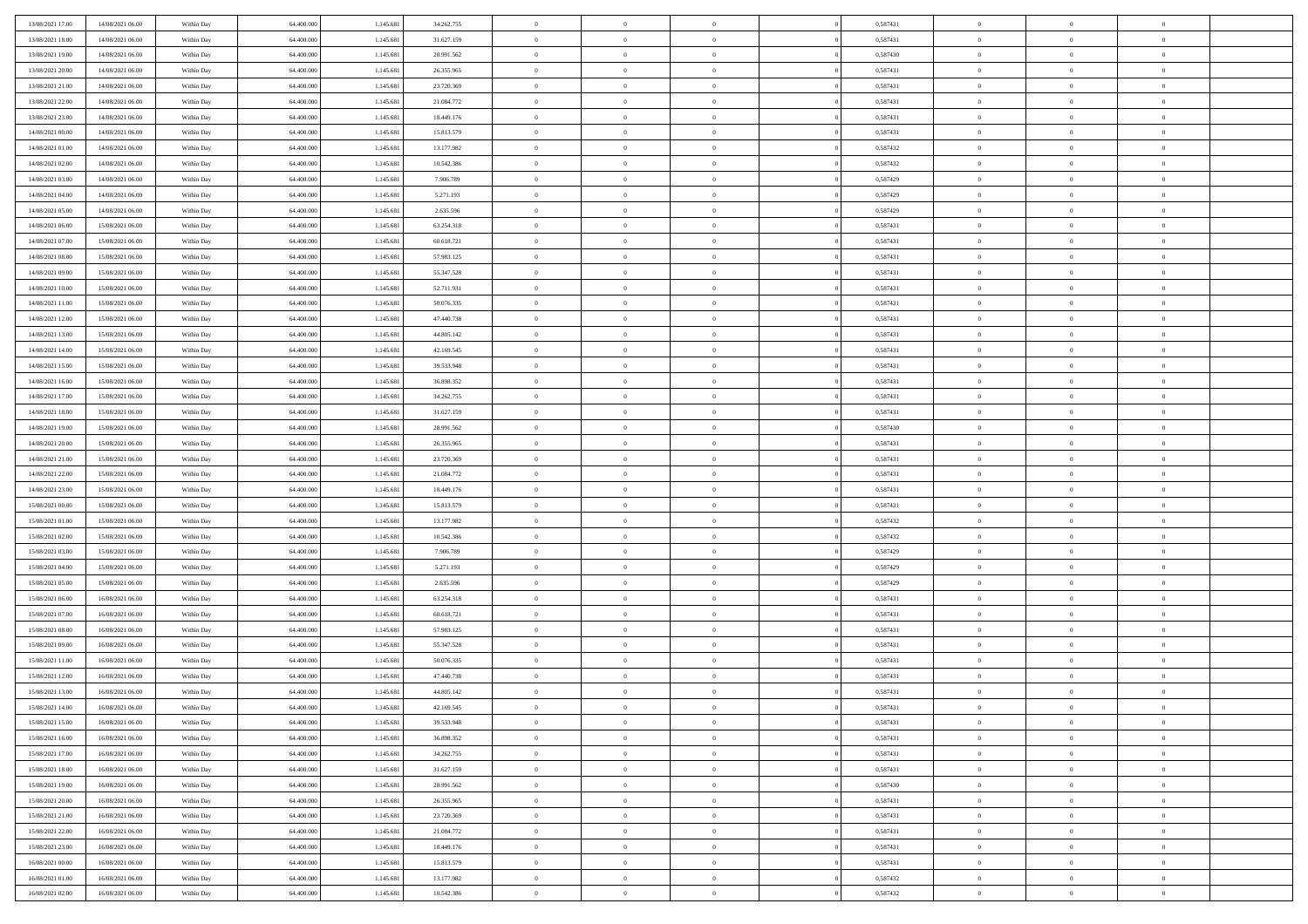| 16/08/2021 03:00 | 16/08/2021 06:00 | Within Day | 64,400,000 | 1.145.681 | 7.906.789  | $\bf{0}$       | $\overline{0}$ | $\overline{0}$ | 0,587429 | $\mathbf{0}$   | $\overline{0}$ | $\bf{0}$       |  |
|------------------|------------------|------------|------------|-----------|------------|----------------|----------------|----------------|----------|----------------|----------------|----------------|--|
| 16/08/2021 04:00 | 16/08/2021 06:00 | Within Day | 64.400.000 | 1.145.681 | 5.271.193  | $\overline{0}$ | $\overline{0}$ | $\Omega$       | 0,587429 | $\mathbf{0}$   | $\bf{0}$       | $\theta$       |  |
| 16/08/2021 05:00 | 16/08/2021 06:00 | Within Day | 64.400.000 | 1.145.68  | 2.635.596  | $\overline{0}$ | $\overline{0}$ | $\overline{0}$ | 0,587429 | $\,$ 0 $\,$    | $\overline{0}$ | $\,$ 0 $\,$    |  |
| 16/08/2021 06:00 | 17/08/2021 06:00 | Within Day | 64,400,000 | 1.145.681 | 63.254.318 | $\overline{0}$ | $\overline{0}$ | $\Omega$       | 0.587431 | $\overline{0}$ | $\theta$       | $\overline{0}$ |  |
| 16/08/2021 07:00 | 17/08/2021 06:00 | Within Day | 64.400.000 | 1.145.681 | 60.618.721 | $\mathbf{0}$   | $\overline{0}$ | $\overline{0}$ | 0,587431 | $\mathbf{0}$   | $\bf{0}$       | $\overline{0}$ |  |
| 16/08/2021 08:00 | 17/08/2021 06:00 | Within Day | 64.400.000 | 1.145.681 | 57.983.125 | $\overline{0}$ | $\overline{0}$ | $\overline{0}$ | 0,587431 | $\,$ 0 $\,$    | $\overline{0}$ | $\,$ 0 $\,$    |  |
| 16/08/2021 09:00 | 17/08/2021 06:00 | Within Day | 64,400,000 | 1.145.68  | 55.347.528 | $\bf{0}$       | $\overline{0}$ | $\Omega$       | 0,587431 | $\bf{0}$       | $\theta$       | $\overline{0}$ |  |
| 16/08/2021 10:00 | 17/08/2021 06:00 | Within Day | 64.400.000 | 1.145.681 | 52.711.931 | $\overline{0}$ | $\overline{0}$ | $\overline{0}$ | 0,587431 | $\mathbf{0}$   | $\bf{0}$       | $\theta$       |  |
| 16/08/2021 11:00 | 17/08/2021 06:00 | Within Day | 64.400.000 | 1.145.681 | 50.076.335 | $\,$ 0         | $\overline{0}$ | $\overline{0}$ | 0,587431 | $\,$ 0 $\,$    | $\overline{0}$ | $\,0\,$        |  |
| 16/08/2021 12:00 | 17/08/2021 06:00 | Within Day | 64,400,000 | 1.145.681 | 47.440.738 | $\overline{0}$ | $\overline{0}$ | $\Omega$       | 0.587431 | $\overline{0}$ | $\theta$       | $\overline{0}$ |  |
| 16/08/2021 13:00 | 17/08/2021 06:00 | Within Day | 64.400.000 | 1.145.681 | 44.805.142 | $\mathbf{0}$   | $\overline{0}$ | $\overline{0}$ | 0,587431 | $\mathbf{0}$   | $\bf{0}$       | $\theta$       |  |
| 16/08/2021 14:00 | 17/08/2021 06:00 | Within Day | 64.400.000 | 1.145.681 | 42.169.545 | $\overline{0}$ | $\overline{0}$ | $\overline{0}$ | 0,587431 | $\,$ 0 $\,$    | $\overline{0}$ | $\,0\,$        |  |
| 16/08/2021 15:00 | 17/08/2021 06:00 | Within Day | 64,400,000 | 1.145.681 | 39.533.948 | $\overline{0}$ | $\overline{0}$ | $\Omega$       | 0.587431 | $\overline{0}$ | $\theta$       | $\overline{0}$ |  |
| 16/08/2021 16:00 | 17/08/2021 06:00 | Within Day | 64.400.000 | 1.145.681 | 36.898.352 | $\mathbf{0}$   | $\overline{0}$ | $\overline{0}$ | 0,587431 | $\mathbf{0}$   | $\bf{0}$       | $\theta$       |  |
| 16/08/2021 17:00 | 17/08/2021 06:00 | Within Day | 64.400.000 | 1.145.681 | 34.262.755 | $\,$ 0         | $\,$ 0 $\,$    | $\overline{0}$ | 0,587431 | $\,$ 0 $\,$    | $\overline{0}$ | $\,0\,$        |  |
| 16/08/2021 18:00 | 17/08/2021 06:00 | Within Day | 64,400,000 | 1.145.681 | 31.627.159 | $\bf{0}$       | $\overline{0}$ | $\Omega$       | 0.587431 | $\bf{0}$       | $\theta$       | $\overline{0}$ |  |
| 16/08/2021 19:00 | 17/08/2021 06:00 | Within Day | 64.400.000 | 1.145.681 | 28.991.562 | $\overline{0}$ | $\overline{0}$ | $\overline{0}$ | 0,587430 | $\mathbf{0}$   | $\bf{0}$       | $\theta$       |  |
| 16/08/2021 20:00 | 17/08/2021 06:00 | Within Day | 64.400.000 | 1.145.681 | 26.355.965 | $\overline{0}$ | $\overline{0}$ | $\overline{0}$ | 0,587431 | $\,$ 0 $\,$    | $\overline{0}$ | $\,0\,$        |  |
| 16/08/2021 21:00 | 17/08/2021 06:00 | Within Day | 64,400,000 | 1.145.681 | 23.720.369 | $\overline{0}$ | $\overline{0}$ | $\Omega$       | 0.587431 | $\overline{0}$ | $\theta$       | $\overline{0}$ |  |
| 16/08/2021 22:00 | 17/08/2021 06:00 | Within Day | 64.400.000 | 1.145.681 | 21.084.772 | $\overline{0}$ | $\overline{0}$ | $\overline{0}$ | 0,587431 | $\mathbf{0}$   | $\bf{0}$       | $\theta$       |  |
| 16/08/2021 23:00 | 17/08/2021 06:00 | Within Day | 64.400.000 | 1.145.681 | 18.449.176 | $\,$ 0         | $\overline{0}$ | $\overline{0}$ | 0,587431 | $\,$ 0 $\,$    | $\overline{0}$ | $\,0\,$        |  |
| 17/08/2021 00:00 | 17/08/2021 06:00 | Within Day | 64,400,000 | 1.145.681 | 15.813.579 | $\overline{0}$ | $\overline{0}$ | $\Omega$       | 0.587431 | $\overline{0}$ | $\theta$       | $\overline{0}$ |  |
| 17/08/2021 01:00 | 17/08/2021 06:00 | Within Day | 64.400.000 | 1.145.681 | 13.177.982 | $\mathbf{0}$   | $\overline{0}$ | $\overline{0}$ | 0,587432 | $\mathbf{0}$   | $\bf{0}$       | $\theta$       |  |
| 17/08/2021 02:00 | 17/08/2021 06:00 | Within Day | 64.400.000 | 1.145.681 | 10.542.386 | $\overline{0}$ | $\overline{0}$ | $\overline{0}$ | 0,587432 | $\,$ 0 $\,$    | $\overline{0}$ | $\,0\,$        |  |
| 17/08/2021 03:00 | 17/08/2021 06:00 | Within Day | 64,400,000 | 1.145.68  | 7.906.789  | $\bf{0}$       | $\overline{0}$ | $\Omega$       | 0,587429 | $\bf{0}$       | $\theta$       | $\bf{0}$       |  |
| 17/08/2021 04:00 | 17/08/2021 06:00 | Within Day | 64.400.000 | 1.145.681 | 5.271.193  | $\overline{0}$ | $\overline{0}$ | $\overline{0}$ | 0,587429 | $\mathbf{0}$   | $\bf{0}$       | $\theta$       |  |
| 17/08/2021 05:00 | 17/08/2021 06:00 | Within Day | 64.400.000 | 1.145.681 | 2.635.596  | $\,$ 0         | $\overline{0}$ | $\overline{0}$ | 0,587429 | $\,$ 0 $\,$    | $\overline{0}$ | $\,0\,$        |  |
| 17/08/2021 06:00 | 18/08/2021 06:00 | Within Day | 64,400,000 | 1.145.681 | 63.254.318 | $\overline{0}$ | $\overline{0}$ | $\Omega$       | 0.587431 | $\overline{0}$ | $\theta$       | $\overline{0}$ |  |
| 17/08/2021 07:00 | 18/08/2021 06:00 | Within Day | 64.400.000 | 1.145.681 | 60.618.721 | $\mathbf{0}$   | $\overline{0}$ | $\overline{0}$ | 0,587431 | $\mathbf{0}$   | $\bf{0}$       | $\overline{0}$ |  |
| 17/08/2021 08:00 | 18/08/2021 06:00 | Within Day | 64.400.000 | 1.145.681 | 57.983.125 | $\,$ 0         | $\overline{0}$ | $\overline{0}$ | 0,587431 | $\,$ 0 $\,$    | $\overline{0}$ | $\,0\,$        |  |
| 17/08/2021 09:00 | 18/08/2021 06:00 | Within Day | 64.400.000 | 1.145.68  | 55.347.528 | $\bf{0}$       | $\overline{0}$ | $\Omega$       | 0,587431 | $\bf{0}$       | $\overline{0}$ | $\bf{0}$       |  |
| 17/08/2021 10:00 | 18/08/2021 06:00 | Within Day | 64.400.000 | 1.145.681 | 52.711.931 | $\overline{0}$ | $\overline{0}$ | $\overline{0}$ | 0,587431 | $\mathbf{0}$   | $\bf{0}$       | $\theta$       |  |
| 17/08/2021 11:00 | 18/08/2021 06:00 | Within Day | 64.400.000 | 1.145.681 | 50.076.335 | $\,$ 0         | $\overline{0}$ | $\overline{0}$ | 0,587431 | $\,$ 0 $\,$    | $\overline{0}$ | $\,0\,$        |  |
| 17/08/2021 12:00 | 18/08/2021 06:00 | Within Day | 64.400.000 | 1.145.681 | 47.440.738 | $\bf{0}$       | $\overline{0}$ | $\overline{0}$ | 0,587431 | $\mathbf{0}$   | $\overline{0}$ | $\bf{0}$       |  |
| 17/08/2021 13:00 | 18/08/2021 06:00 | Within Day | 64.400.000 | 1.145.681 | 44.805.142 | $\overline{0}$ | $\overline{0}$ | $\overline{0}$ | 0,587431 | $\overline{0}$ | $\bf{0}$       | $\theta$       |  |
| 17/08/2021 14:00 | 18/08/2021 06:00 | Within Day | 64.400.000 | 1.145.681 | 42.169.545 | $\overline{0}$ | $\overline{0}$ | $\overline{0}$ | 0,587431 | $\,$ 0 $\,$    | $\overline{0}$ | $\,0\,$        |  |
| 17/08/2021 15:00 | 18/08/2021 06:00 | Within Day | 64.400.000 | 1.145.68  | 39.533.948 | $\bf{0}$       | $\overline{0}$ | $\Omega$       | 0,587431 | $\bf{0}$       | $\theta$       | $\bf{0}$       |  |
| 17/08/2021 16:00 | 18/08/2021 06:00 | Within Day | 64.400.000 | 1.145.681 | 36.898.352 | $\mathbf{0}$   | $\overline{0}$ | $\overline{0}$ | 0,587431 | $\mathbf{0}$   | $\bf{0}$       | $\overline{0}$ |  |
| 17/08/2021 17:00 | 18/08/2021 06:00 | Within Day | 64.400.000 | 1.145.681 | 34.262.755 | $\,$ 0         | $\overline{0}$ | $\overline{0}$ | 0,587431 | $\,$ 0 $\,$    | $\overline{0}$ | $\,0\,$        |  |
| 17/08/2021 18:00 | 18/08/2021 06:00 | Within Day | 64.400.000 | 1.145.681 | 31.627.159 | $\bf{0}$       | $\overline{0}$ | $\Omega$       | 0,587431 | $\bf{0}$       | $\overline{0}$ | $\bf{0}$       |  |
| 17/08/2021 19:00 | 18/08/2021 06:00 | Within Day | 64.400.000 | 1.145.681 | 28.991.562 | $\mathbf{0}$   | $\overline{0}$ | $\overline{0}$ | 0,587430 | $\overline{0}$ | $\overline{0}$ | $\theta$       |  |
| 17/08/2021 20:00 | 18/08/2021 06:00 | Within Day | 64.400.000 | 1.145.681 | 26.355.965 | $\,$ 0         | $\overline{0}$ | $\overline{0}$ | 0,587431 | $\,$ 0 $\,$    | $\overline{0}$ | $\,0\,$        |  |
| 17/08/2021 21:00 | 18/08/2021 06:00 | Within Day | 64.400.000 | 1.145.68  | 23.720.369 | $\bf{0}$       | $\overline{0}$ | $\overline{0}$ | 0,587431 | $\bf{0}$       | $\overline{0}$ | $\bf{0}$       |  |
| 17/08/2021 22:00 | 18/08/2021 06:00 | Within Day | 64.400.000 | 1.145.681 | 21.084.772 | $\mathbf{0}$   | $\overline{0}$ | $\overline{0}$ | 0,587431 | $\overline{0}$ | $\bf{0}$       | $\theta$       |  |
| 17/08/2021 23:00 | 18/08/2021 06:00 | Within Day | 64.400.000 | 1.145.681 | 18.449.176 | $\theta$       | $\overline{0}$ | $\theta$       | 0,587431 | $\overline{0}$ | $\overline{0}$ | $\overline{0}$ |  |
| 18/08/2021 00:00 | 18/08/2021 06:00 | Within Day | 64.400.000 | 1.145.681 | 15.813.579 | $\bf{0}$       | $\overline{0}$ | $\overline{0}$ | 0,587431 | $\mathbf{0}$   | $\overline{0}$ | $\bf{0}$       |  |
| 18/08/2021 01:00 | 18/08/2021 06:00 | Within Day | 64.400.000 | 1.145.681 | 13.177.982 | $\overline{0}$ | $\overline{0}$ | $\overline{0}$ | 0,587432 | $\,$ 0 $\,$    | $\overline{0}$ | $\overline{0}$ |  |
| 18/08/2021 02:00 | 18/08/2021 06:00 | Within Day | 64.400.000 | 1.145.681 | 10.542.386 | $\,$ 0 $\,$    | $\overline{0}$ | $\overline{0}$ | 0,587432 | $\,$ 0 $\,$    | $\,$ 0 $\,$    | $\theta$       |  |
| 18/08/2021 03:00 | 18/08/2021 06:00 | Within Day | 64.400.000 | 1.145.681 | 7.906.789  | $\bf{0}$       | $\overline{0}$ | $\overline{0}$ | 0,587429 | $\mathbf{0}$   | $\overline{0}$ | $\overline{0}$ |  |
| 18/08/2021 04:00 | 18/08/2021 06:00 | Within Day | 64.400.000 | 1.145.681 | 5.271.193  | $\mathbf{0}$   | $\overline{0}$ | $\overline{0}$ | 0,587429 | $\,$ 0 $\,$    | $\bf{0}$       | $\overline{0}$ |  |
| 18/08/2021 05:00 | 18/08/2021 06:00 | Within Day | 64.400.000 | 1.145.681 | 2.635.596  | $\,$ 0 $\,$    | $\overline{0}$ | $\overline{0}$ | 0,587429 | $\,$ 0 $\,$    | $\overline{0}$ | $\theta$       |  |
| 18/08/2021 06:00 | 19/08/2021 06:00 | Within Day | 64.400.000 | 1.145.681 | 63.254.318 | $\mathbf{0}$   | $\overline{0}$ | $\overline{0}$ | 0,587431 | $\mathbf{0}$   | $\overline{0}$ | $\overline{0}$ |  |
| 18/08/2021 07:00 | 19/08/2021 06:00 | Within Day | 64.400.000 | 1.145.681 | 60.618.721 | $\,$ 0 $\,$    | $\overline{0}$ | $\overline{0}$ | 0,587431 | $\,$ 0 $\,$    | $\bf{0}$       | $\overline{0}$ |  |
| 18/08/2021 08:00 | 19/08/2021 06:00 | Within Day | 64.400.000 | 1.145.681 | 57.983.125 | $\,$ 0 $\,$    | $\overline{0}$ | $\overline{0}$ | 0,587431 | $\,$ 0 $\,$    | $\,$ 0         | $\theta$       |  |
| 18/08/2021 09:00 | 19/08/2021 06:00 | Within Day | 64.400.000 | 1.145.681 | 55.347.528 | $\bf{0}$       | $\overline{0}$ | $\overline{0}$ | 0,587431 | $\mathbf{0}$   | $\overline{0}$ | $\overline{0}$ |  |
| 18/08/2021 10:00 | 19/08/2021 06:00 | Within Day | 64.400.000 | 1.145.681 | 52.711.931 | $\mathbf{0}$   | $\overline{0}$ | $\overline{0}$ | 0,587431 | $\mathbf{0}$   | $\bf{0}$       | $\overline{0}$ |  |
| 18/08/2021 11:00 | 19/08/2021 06:00 | Within Day | 64.400.000 | 1.145.681 | 50.076.335 | $\,$ 0         | $\overline{0}$ | $\overline{0}$ | 0,587431 | $\,$ 0 $\,$    | $\overline{0}$ | $\theta$       |  |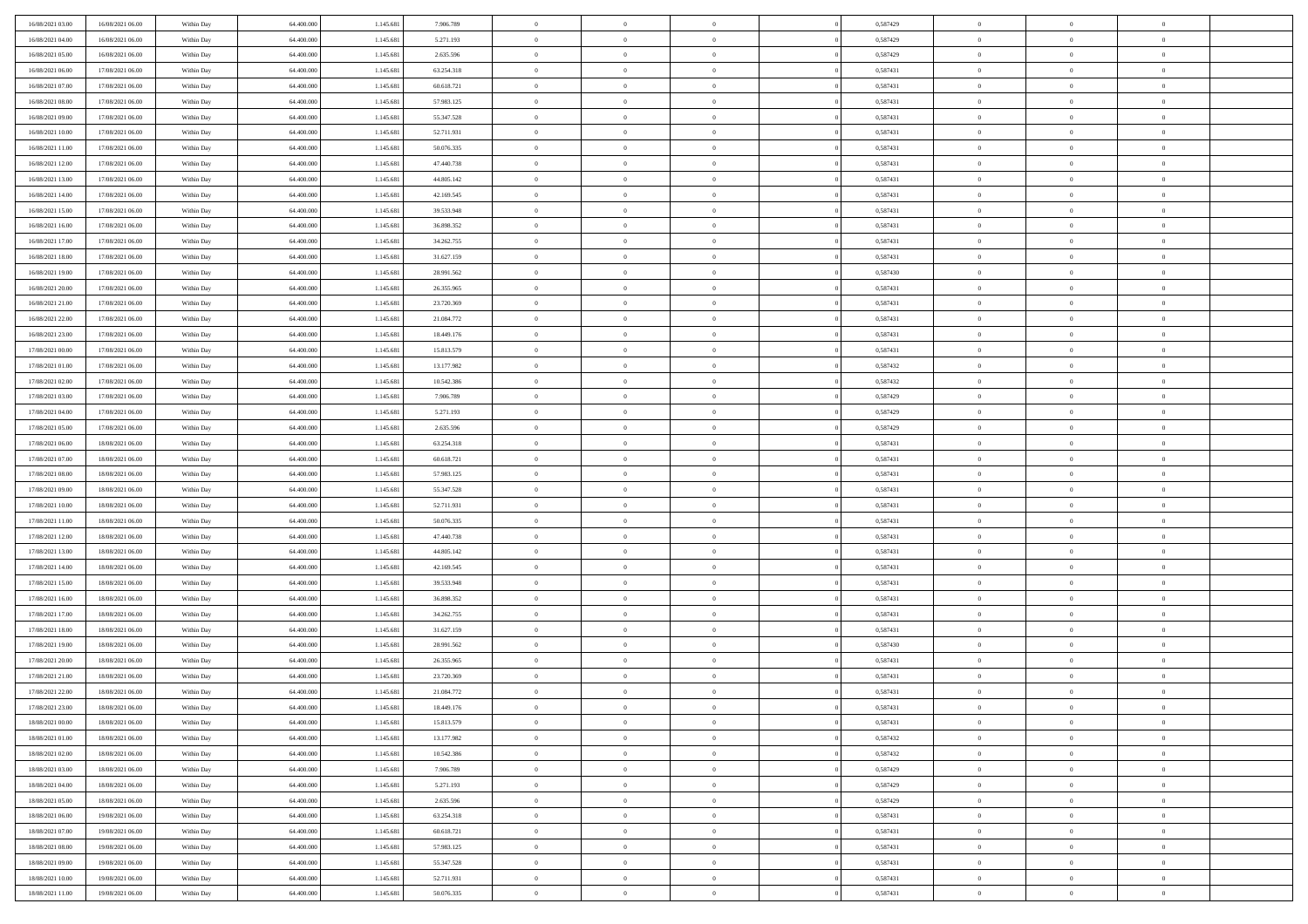| 18/08/2021 12:00 | 19/08/2021 06:00 | Within Day | 64,400,000 | 1.145.681 | 47.440.738 | $\bf{0}$       | $\overline{0}$ | $\theta$       | 0,587431 | $\theta$       | $\overline{0}$ | $\overline{0}$ |  |
|------------------|------------------|------------|------------|-----------|------------|----------------|----------------|----------------|----------|----------------|----------------|----------------|--|
| 18/08/2021 13:00 | 19/08/2021 06:00 | Within Day | 64.400.000 | 1.145.681 | 44.805.142 | $\mathbf{0}$   | $\overline{0}$ | $\overline{0}$ | 0,587431 | $\theta$       | $\bf{0}$       | $\theta$       |  |
| 18/08/2021 14:00 | 19/08/2021 06:00 | Within Day | 64.400.000 | 1.145.681 | 42.169.545 | $\,$ 0         | $\overline{0}$ | $\bf{0}$       | 0,587431 | $\,0\,$        | $\overline{0}$ | $\,$ 0 $\,$    |  |
| 18/08/2021 15:00 | 19/08/2021 06:00 | Within Day | 64,400,000 | 1.145.681 | 39.533.948 | $\bf{0}$       | $\overline{0}$ | $\Omega$       | 0.587431 | $\overline{0}$ | $\theta$       | $\theta$       |  |
| 18/08/2021 16:00 | 19/08/2021 06:00 | Within Day | 64.400.000 | 1.145.681 | 36.898.352 | $\mathbf{0}$   | $\overline{0}$ | $\overline{0}$ | 0,587431 | $\overline{0}$ | $\bf{0}$       | $\overline{0}$ |  |
| 18/08/2021 17:00 | 19/08/2021 06:00 | Within Day | 64.400.000 | 1.145.681 | 34.262.755 | $\bf{0}$       | $\overline{0}$ | $\bf{0}$       | 0,587431 | $\,0\,$        | $\overline{0}$ | $\,$ 0 $\,$    |  |
| 18/08/2021 18:00 | 19/08/2021 06:00 | Within Day | 64,400,000 | 1.145.681 | 31.627.159 | $\bf{0}$       | $\overline{0}$ | $\overline{0}$ | 0,587431 | $\bf{0}$       | $\overline{0}$ | $\theta$       |  |
| 18/08/2021 19:00 | 19/08/2021 06:00 | Within Day | 64.400.000 | 1.145.681 | 28.991.562 | $\overline{0}$ | $\overline{0}$ | $\overline{0}$ | 0,587430 | $\mathbf{0}$   | $\overline{0}$ | $\theta$       |  |
| 18/08/2021 20:00 | 19/08/2021 06:00 | Within Day | 64.400.000 | 1.145.681 | 26.355.965 | $\bf{0}$       | $\overline{0}$ | $\bf{0}$       | 0,587431 | $\,0\,$        | $\overline{0}$ | $\,$ 0 $\,$    |  |
| 18/08/2021 21:00 | 19/08/2021 06:00 | Within Day | 64,400,000 | 1.145.681 | 23.720.369 | $\bf{0}$       | $\overline{0}$ | $\overline{0}$ | 0,587431 | $\theta$       | $\overline{0}$ | $\overline{0}$ |  |
| 18/08/2021 22:00 | 19/08/2021 06:00 | Within Day | 64.400.000 | 1.145.681 | 21.084.772 | $\overline{0}$ | $\overline{0}$ | $\overline{0}$ | 0,587431 | $\mathbf{0}$   | $\overline{0}$ | $\theta$       |  |
| 18/08/2021 23:00 | 19/08/2021 06:00 | Within Day | 64.400.000 | 1.145.681 | 18.449.176 | $\bf{0}$       | $\overline{0}$ | $\bf{0}$       | 0,587431 | $\,0\,$        | $\overline{0}$ | $\,$ 0 $\,$    |  |
| 19/08/2021 00:00 | 19/08/2021 06:00 | Within Day | 64,400,000 | 1.145.681 | 15.813.579 | $\bf{0}$       | $\overline{0}$ | $\Omega$       | 0.587431 | $\theta$       | $\theta$       | $\theta$       |  |
| 19/08/2021 01:00 | 19/08/2021 06:00 | Within Day | 64.400.000 | 1.145.681 | 13.177.982 | $\overline{0}$ | $\overline{0}$ | $\overline{0}$ | 0,587432 | $\mathbf{0}$   | $\overline{0}$ | $\overline{0}$ |  |
| 19/08/2021 02:00 | 19/08/2021 06:00 | Within Day | 64.400.000 | 1.145.681 | 10.542.386 | $\bf{0}$       | $\overline{0}$ | $\bf{0}$       | 0,587432 | $\,0\,$        | $\overline{0}$ | $\,$ 0 $\,$    |  |
| 19/08/2021 03:00 | 19/08/2021 06:00 | Within Day | 64,400,000 | 1.145.681 | 7.906.789  | $\bf{0}$       | $\overline{0}$ | $\overline{0}$ | 0,587429 | $\theta$       | $\overline{0}$ | $\overline{0}$ |  |
| 19/08/2021 04:00 | 19/08/2021 06:00 | Within Day | 64.400.000 | 1.145.681 | 5.271.193  | $\overline{0}$ | $\overline{0}$ | $\overline{0}$ | 0,587429 | $\mathbf{0}$   | $\overline{0}$ | $\theta$       |  |
| 19/08/2021 05:00 | 19/08/2021 06:00 | Within Day | 64.400.000 | 1.145.681 | 2.635.596  | $\bf{0}$       | $\overline{0}$ | $\bf{0}$       | 0,587429 | $\,0\,$        | $\overline{0}$ | $\,$ 0 $\,$    |  |
| 19/08/2021 06:00 | 20/08/2021 06:00 | Within Day | 64,400,000 | 1.145.681 | 63.254.318 | $\bf{0}$       | $\overline{0}$ | $\overline{0}$ | 0,587431 | $\theta$       | $\theta$       | $\overline{0}$ |  |
| 19/08/2021 07:00 | 20/08/2021 06:00 | Within Day | 64.400.000 | 1.145.681 | 60.618.721 | $\overline{0}$ | $\overline{0}$ | $\overline{0}$ | 0,587431 | $\mathbf{0}$   | $\overline{0}$ | $\theta$       |  |
| 19/08/2021 08:00 | 20/08/2021 06:00 | Within Day | 64.400.000 | 1.145.681 | 57.983.125 | $\bf{0}$       | $\overline{0}$ | $\bf{0}$       | 0,587431 | $\,0\,$        | $\overline{0}$ | $\,$ 0 $\,$    |  |
| 19/08/2021 09:00 | 20/08/2021 06:00 | Within Day | 64,400,000 | 1.145.681 | 55.347.528 | $\bf{0}$       | $\overline{0}$ | $\Omega$       | 0.587431 | $\overline{0}$ | $\theta$       | $\theta$       |  |
| 19/08/2021 10:00 | 20/08/2021 06:00 | Within Day | 64.400.000 | 1.145.681 | 52.711.931 | $\overline{0}$ | $\overline{0}$ | $\overline{0}$ | 0,587431 | $\mathbf{0}$   | $\overline{0}$ | $\overline{0}$ |  |
| 19/08/2021 11:00 | 20/08/2021 06:00 | Within Day | 64.400.000 | 1.145.681 | 50.076.335 | $\bf{0}$       | $\overline{0}$ | $\bf{0}$       | 0,587431 | $\,0\,$        | $\overline{0}$ | $\,$ 0 $\,$    |  |
| 19/08/2021 12:00 | 20/08/2021 06:00 | Within Day | 64,400,000 | 1.145.681 | 47.440.738 | $\bf{0}$       | $\overline{0}$ | $\overline{0}$ | 0,587431 | $\bf{0}$       | $\overline{0}$ | $\overline{0}$ |  |
| 19/08/2021 13:00 | 20/08/2021 06:00 | Within Dav | 64.400.000 | 1.145.681 | 44.805.142 | $\overline{0}$ | $\overline{0}$ | $\overline{0}$ | 0,587431 | $\mathbf{0}$   | $\overline{0}$ | $\theta$       |  |
| 19/08/2021 14:00 | 20/08/2021 06:00 | Within Day | 64.400.000 | 1.145.681 | 42.169.545 | $\bf{0}$       | $\overline{0}$ | $\bf{0}$       | 0,587431 | $\,0\,$        | $\overline{0}$ | $\,$ 0 $\,$    |  |
| 19/08/2021 15:00 | 20/08/2021 06:00 | Within Day | 64,400,000 | 1.145.681 | 39.533.948 | $\bf{0}$       | $\overline{0}$ | $\Omega$       | 0.587431 | $\theta$       | $\theta$       | $\overline{0}$ |  |
| 19/08/2021 16:00 | 20/08/2021 06:00 | Within Dav | 64.400.000 | 1.145.681 | 36.898.352 | $\overline{0}$ | $\overline{0}$ | $\overline{0}$ | 0,587431 | $\mathbf{0}$   | $\bf{0}$       | $\overline{0}$ |  |
| 19/08/2021 17:00 | 20/08/2021 06:00 | Within Day | 64.400.000 | 1.145.681 | 34.262.755 | $\bf{0}$       | $\overline{0}$ | $\bf{0}$       | 0,587431 | $\,0\,$        | $\overline{0}$ | $\,$ 0         |  |
| 19/08/2021 18:00 | 20/08/2021 06:00 | Within Day | 64.400.000 | 1.145.681 | 31.627.159 | $\,$ 0         | $\bf{0}$       | $\overline{0}$ | 0,587431 | $\bf{0}$       | $\overline{0}$ | $\theta$       |  |
| 19/08/2021 19:00 | 20/08/2021 06:00 | Within Dav | 64.400.000 | 1.145.681 | 28.991.562 | $\overline{0}$ | $\overline{0}$ | $\overline{0}$ | 0,587430 | $\mathbf{0}$   | $\overline{0}$ | $\overline{0}$ |  |
| 19/08/2021 20:00 | 20/08/2021 06:00 | Within Day | 64.400.000 | 1.145.681 | 26.355.965 | $\bf{0}$       | $\overline{0}$ | $\bf{0}$       | 0,587431 | $\,0\,$        | $\overline{0}$ | $\,$ 0 $\,$    |  |
| 19/08/2021 21:00 | 20/08/2021 06:00 | Within Day | 64.400.000 | 1.145.681 | 23.720.369 | $\bf{0}$       | $\bf{0}$       | $\bf{0}$       | 0,587431 | $\bf{0}$       | $\overline{0}$ | $\bf{0}$       |  |
| 19/08/2021 22:00 | 20/08/2021 06:00 | Within Dav | 64.400.000 | 1.145.681 | 21.084.772 | $\overline{0}$ | $\overline{0}$ | $\overline{0}$ | 0,587431 | $\theta$       | $\overline{0}$ | $\theta$       |  |
| 19/08/2021 23:00 | 20/08/2021 06:00 | Within Day | 64.400.000 | 1.145.681 | 18.449.176 | $\bf{0}$       | $\overline{0}$ | $\bf{0}$       | 0,587431 | $\,0\,$        | $\overline{0}$ | $\bf{0}$       |  |
| 20/08/2021 00:00 | 20/08/2021 06:00 | Within Day | 64.400.000 | 1.145.681 | 15.813.579 | $\bf{0}$       | $\bf{0}$       | $\overline{0}$ | 0,587431 | $\bf{0}$       | $\overline{0}$ | $\theta$       |  |
| 20/08/2021 01:00 | 20/08/2021 06:00 | Within Dav | 64.400.000 | 1.145.681 | 13.177.982 | $\overline{0}$ | $\overline{0}$ | $\overline{0}$ | 0,587432 | $\mathbf{0}$   | $\bf{0}$       | $\overline{0}$ |  |
| 20/08/2021 02:00 | 20/08/2021 06:00 | Within Day | 64.400.000 | 1.145.681 | 10.542.386 | $\bf{0}$       | $\overline{0}$ | $\bf{0}$       | 0,587432 | $\,0\,$        | $\overline{0}$ | $\,$ 0 $\,$    |  |
| 20/08/2021 03:00 | 20/08/2021 06:00 | Within Day | 64.400.000 | 1.145.681 | 7.906.789  | $\bf{0}$       | $\bf{0}$       | $\overline{0}$ | 0,587429 | $\bf{0}$       | $\overline{0}$ | $\theta$       |  |
| 20/08/2021 04:00 | 20/08/2021 06:00 | Within Dav | 64.400.000 | 1.145.681 | 5.271.193  | $\overline{0}$ | $\overline{0}$ | $\overline{0}$ | 0,587429 | $\theta$       | $\overline{0}$ | $\theta$       |  |
| 20/08/2021 05:00 | 20/08/2021 06:00 | Within Day | 64.400.000 | 1.145.681 | 2.635.596  | $\bf{0}$       | $\overline{0}$ | $\bf{0}$       | 0,587429 | $\,0\,$        | $\overline{0}$ | $\theta$       |  |
| 20/08/2021 06:00 | 21/08/2021 06:00 | Within Day | 64.400.000 | 1.145.681 | 63.254.318 | $\bf{0}$       | $\bf{0}$       | $\bf{0}$       | 0,587431 | $\bf{0}$       | $\overline{0}$ | $\bf{0}$       |  |
| 20/08/2021 07:00 | 21/08/2021 06:00 | Within Dav | 64.400.000 | 1.145.681 | 60.618.721 | $\mathbf{0}$   | $\overline{0}$ | $\overline{0}$ | 0,587431 | $\theta$       | $\bf{0}$       | $\theta$       |  |
| 20/08/2021 08:00 | 21/08/2021 06:00 | Within Day | 64.400.000 | 1.145.681 | 57.983.125 | $\bf{0}$       | $\overline{0}$ | $\theta$       | 0,587431 | $\bf{0}$       | $\overline{0}$ | $\theta$       |  |
| 20/08/2021 09:00 | 21/08/2021 06:00 | Within Day | 64.400.000 | 1.145.681 | 55.347.528 | $\bf{0}$       | $\bf{0}$       | $\bf{0}$       | 0,587431 | $\bf{0}$       | $\overline{0}$ | $\bf{0}$       |  |
| 20/08/2021 10:00 | 21/08/2021 06:00 | Within Day | 64.400.000 | 1.145.681 | 52.711.931 | $\overline{0}$ | $\overline{0}$ | $\overline{0}$ | 0,587431 | $\overline{0}$ | $\overline{0}$ | $\overline{0}$ |  |
| 20/08/2021 11:00 | 21/08/2021 06:00 | Within Day | 64.400.000 | 1.145.681 | 50.076.335 | $\,$ 0 $\,$    | $\overline{0}$ | $\overline{0}$ | 0,587431 | $\,$ 0 $\,$    | $\,$ 0 $\,$    | $\,0\,$        |  |
| 20/08/2021 12:00 | 21/08/2021 06:00 | Within Day | 64.400.000 | 1.145.681 | 47.440.738 | $\bf{0}$       | $\bf{0}$       | $\overline{0}$ | 0,587431 | $\mathbf{0}$   | $\overline{0}$ | $\bf{0}$       |  |
| 20/08/2021 13:00 | 21/08/2021 06:00 | Within Day | 64.400.000 | 1.145.681 | 44.805.142 | $\,$ 0 $\,$    | $\overline{0}$ | $\overline{0}$ | 0,587431 | $\mathbf{0}$   | $\overline{0}$ | $\overline{0}$ |  |
| 20/08/2021 14:00 | 21/08/2021 06:00 | Within Day | 64.400.000 | 1.145.681 | 42.169.545 | $\,$ 0 $\,$    | $\overline{0}$ | $\overline{0}$ | 0,587431 | $\,$ 0 $\,$    | $\bf{0}$       | $\,$ 0         |  |
| 20/08/2021 15:00 | 21/08/2021 06:00 | Within Day | 64.400.000 | 1.145.681 | 39.533.948 | $\bf{0}$       | $\overline{0}$ | $\overline{0}$ | 0,587431 | $\overline{0}$ | $\overline{0}$ | $\bf{0}$       |  |
| 20/08/2021 16:00 | 21/08/2021 06:00 | Within Day | 64.400.000 | 1.145.681 | 36.898.352 | $\,$ 0 $\,$    | $\overline{0}$ | $\overline{0}$ | 0,587431 | $\overline{0}$ | $\overline{0}$ | $\overline{0}$ |  |
| 20/08/2021 17:00 | 21/08/2021 06:00 | Within Day | 64.400.000 | 1.145.681 | 34.262.755 | $\,$ 0 $\,$    | $\overline{0}$ | $\overline{0}$ | 0,587431 | $\,$ 0 $\,$    | $\,$ 0 $\,$    | $\,$ 0         |  |
| 20/08/2021 18:00 | 21/08/2021 06:00 | Within Day | 64.400.000 | 1.145.681 | 31.627.159 | $\bf{0}$       | $\bf{0}$       | $\overline{0}$ | 0,587431 | $\mathbf{0}$   | $\overline{0}$ | $\bf{0}$       |  |
| 20/08/2021 19:00 | 21/08/2021 06:00 | Within Day | 64.400.000 | 1.145.681 | 28.991.562 | $\,$ 0 $\,$    | $\overline{0}$ | $\overline{0}$ | 0,587430 | $\overline{0}$ | $\overline{0}$ | $\overline{0}$ |  |
| 20/08/2021 20:00 | 21/08/2021 06:00 | Within Day | 64.400.000 | 1.145.681 | 26.355.965 | $\,0\,$        | $\overline{0}$ | $\overline{0}$ | 0,587431 | $\,0\,$        | $\overline{0}$ | $\,0\,$        |  |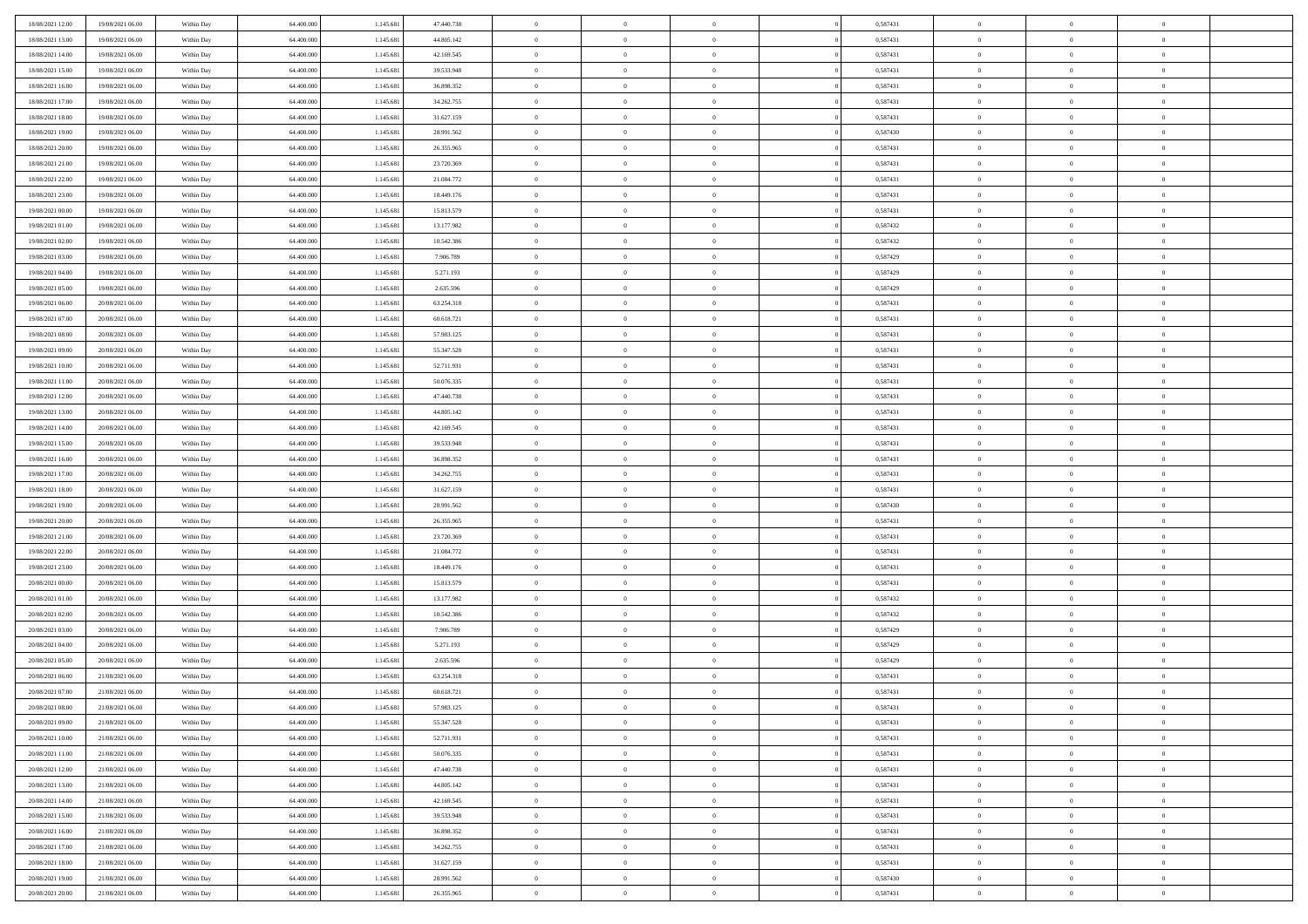| 20/08/2021 21:00                     | 21/08/2021 06:00                     | Within Day               | 64,400,000               | 1.145.681              | 23.720.369               | $\bf{0}$                    | $\overline{0}$                   | $\Omega$                         | 0,587431             | $\bf{0}$                 | $\overline{0}$             | $\bf{0}$                  |  |
|--------------------------------------|--------------------------------------|--------------------------|--------------------------|------------------------|--------------------------|-----------------------------|----------------------------------|----------------------------------|----------------------|--------------------------|----------------------------|---------------------------|--|
| 20/08/2021 22:00                     | 21/08/2021 06:00                     | Within Day               | 64.400.000               | 1.145.681              | 21.084.772               | $\theta$                    | $\overline{0}$                   | $\overline{0}$                   | 0,587431             | $\mathbf{0}$             | $\bf{0}$                   | $\overline{0}$            |  |
| 20/08/2021 23:00                     | 21/08/2021 06:00                     | Within Day               | 64.400.000               | 1.145.681              | 18.449.176               | $\theta$                    | $\overline{0}$                   | $\overline{0}$                   | 0,587431             | $\,$ 0                   | $\overline{0}$             | $\,$ 0 $\,$               |  |
| 21/08/2021 00:00                     | 21/08/2021 06:00                     | Within Day               | 64,400,000               | 1.145.681              | 15.813.579               | $\overline{0}$              | $\overline{0}$                   | $\mathbf{0}$                     | 0.587431             | $\bf{0}$                 | $\mathbf{0}$               | $\theta$                  |  |
| 21/08/2021 01:00                     | 21/08/2021 06:00                     | Within Day               | 64.400.000               | 1.145.681              | 13.177.982               | $\mathbf{0}$                | $\overline{0}$                   | $\overline{0}$                   | 0,587432             | $\mathbf{0}$             | $\bf{0}$                   | $\overline{0}$            |  |
| 21/08/2021 02:00                     | 21/08/2021 06:00                     | Within Day               | 64.400.000               | 1.145.681              | 10.542.386               | $\theta$                    | $\overline{0}$                   | $\bf{0}$                         | 0,587432             | $\,$ 0                   | $\overline{0}$             | $\,$ 0 $\,$               |  |
| 21/08/2021 03:00                     | 21/08/2021 06:00                     | Within Day               | 64,400,000               | 1.145.681              | 7.906.789                | $\,$ 0 $\,$                 | $\overline{0}$                   | $\Omega$                         | 0,587429             | $\bf{0}$                 | $\overline{0}$             | $\theta$                  |  |
| 21/08/2021 04:00                     | 21/08/2021 06:00                     | Within Day               | 64.400.000               | 1.145.681              | 5.271.193                | $\overline{0}$              | $\overline{0}$                   | $\overline{0}$                   | 0,587429             | $\mathbf{0}$             | $\bf{0}$                   | $\overline{0}$            |  |
| 21/08/2021 05:00                     | 21/08/2021 06:00                     | Within Day               | 64.400.000               | 1.145.681              | 2.635.596                | $\theta$                    | $\overline{0}$                   | $\bf{0}$                         | 0,587429             | $\,$ 0                   | $\overline{0}$             | $\,$ 0 $\,$               |  |
| 21/08/2021 06:00                     | 22/08/2021 06:00                     | Within Day               | 64,400,000               | 1.145.681              | 63.254.318               | $\overline{0}$              | $\overline{0}$                   | $\mathbf{0}$                     | 0.587431             | $\bf{0}$                 | $\mathbf{0}$               | $\theta$                  |  |
| 21/08/2021 07:00                     | 22/08/2021 06:00                     | Within Day               | 64.400.000               | 1.145.681              | 60.618.721               | $\mathbf{0}$                | $\overline{0}$                   | $\overline{0}$                   | 0,587431             | $\mathbf{0}$             | $\bf{0}$                   | $\overline{0}$            |  |
| 21/08/2021 08:00                     | 22/08/2021 06:00                     | Within Day               | 64.400.000               | 1.145.681              | 57.983.125               | $\theta$                    | $\overline{0}$                   | $\bf{0}$                         | 0,587431             | $\,$ 0                   | $\overline{0}$             | $\,$ 0 $\,$               |  |
| 21/08/2021 09:00                     | 22/08/2021 06:00                     | Within Day               | 64,400,000               | 1.145.681              | 55.347.528               | $\theta$                    | $\overline{0}$                   | $\mathbf{0}$                     | 0.587431             | $\bf{0}$                 | $\mathbf{0}$               | $\theta$                  |  |
| 21/08/2021 10:00                     | 22/08/2021 06:00                     | Within Day               | 64.400.000               | 1.145.681              | 52.711.931               | $\mathbf{0}$                | $\overline{0}$                   | $\overline{0}$                   | 0,587431             | $\mathbf{0}$             | $\bf{0}$                   | $\overline{0}$            |  |
| 21/08/2021 11:00                     | 22/08/2021 06:00                     | Within Day               | 64.400.000               | 1.145.681              | 50.076.335               | $\theta$                    | $\overline{0}$                   | $\overline{0}$                   | 0,587431             | $\,$ 0                   | $\overline{0}$             | $\,$ 0 $\,$               |  |
| 21/08/2021 12:00                     | 22/08/2021 06:00                     | Within Day               | 64,400,000               | 1.145.681              | 47.440.738               | $\bf{0}$                    | $\overline{0}$                   | $\mathbf{0}$                     | 0.587431             | $\bf{0}$                 | $\mathbf{0}$               | $\bf{0}$                  |  |
| 21/08/2021 13:00                     | 22/08/2021 06:00                     | Within Day               | 64.400.000               | 1.145.681              | 44.805.142               | $\overline{0}$              | $\overline{0}$                   | $\overline{0}$                   | 0,587431             | $\mathbf{0}$             | $\bf{0}$                   | $\overline{0}$            |  |
| 21/08/2021 14:00                     | 22/08/2021 06:00                     | Within Day               | 64.400.000               | 1.145.681              | 42.169.545               | $\theta$                    | $\overline{0}$                   | $\bf{0}$                         | 0,587431             | $\,$ 0                   | $\overline{0}$             | $\,$ 0 $\,$               |  |
| 21/08/2021 15:00                     | 22/08/2021 06:00                     | Within Day               | 64,400,000               | 1.145.681              | 39.533.948               | $\overline{0}$              | $\overline{0}$                   | $\mathbf{0}$                     | 0.587431             | $\bf{0}$                 | $\mathbf{0}$               | $\theta$                  |  |
| 21/08/2021 16:00                     | 22/08/2021 06:00                     | Within Day               | 64.400.000               | 1.145.681              | 36.898.352               | $\overline{0}$              | $\overline{0}$                   | $\overline{0}$                   | 0,587431             | $\mathbf{0}$             | $\bf{0}$                   | $\overline{0}$            |  |
| 21/08/2021 17:00                     | 22/08/2021 06:00                     | Within Day               | 64.400.000               | 1.145.681              | 34.262.755               | $\theta$                    | $\overline{0}$                   | $\bf{0}$                         | 0,587431             | $\,$ 0                   | $\overline{0}$             | $\,$ 0 $\,$               |  |
| 21/08/2021 18:00                     | 22/08/2021 06:00                     | Within Day               | 64,400,000               | 1.145.681              | 31.627.159               | $\overline{0}$              | $\overline{0}$                   | $\mathbf{0}$                     | 0.587431             | $\bf{0}$                 | $\mathbf{0}$               | $\theta$                  |  |
| 21/08/2021 19:00                     | 22/08/2021 06:00                     | Within Day               | 64.400.000               | 1.145.681              | 28.991.562               | $\mathbf{0}$                | $\overline{0}$                   | $\overline{0}$                   | 0,587430             | $\mathbf{0}$             | $\bf{0}$                   | $\overline{0}$            |  |
| 21/08/2021 20:00                     | 22/08/2021 06:00                     | Within Day               | 64.400.000               | 1.145.681              | 26.355.965               | $\theta$                    | $\overline{0}$                   | $\bf{0}$                         | 0,587431             | $\,$ 0                   | $\overline{0}$             | $\,$ 0 $\,$               |  |
| 21/08/2021 21:00                     | 22/08/2021 06:00                     | Within Day               | 64,400,000               | 1.145.681              | 23.720.369               | $\bf{0}$                    | $\overline{0}$                   | $\mathbf{0}$                     | 0,587431             | $\bf{0}$                 | $\bf{0}$                   | $\bf{0}$                  |  |
| 21/08/2021 22:00                     | 22/08/2021 06:00                     | Within Day               | 64.400.000               | 1.145.681              | 21.084.772               | $\overline{0}$              | $\overline{0}$                   | $\overline{0}$                   | 0,587431             | $\mathbf{0}$             | $\bf{0}$                   | $\overline{0}$            |  |
| 21/08/2021 23:00                     | 22/08/2021 06:00                     | Within Day               | 64.400.000               | 1.145.681              | 18.449.176               | $\theta$                    | $\overline{0}$                   | $\overline{0}$                   | 0,587431             | $\,$ 0                   | $\overline{0}$             | $\,$ 0 $\,$               |  |
| 22/08/2021 00:00                     | 22/08/2021 06:00                     | Within Day               | 64,400,000               | 1.145.681              | 15.813.579               | $\overline{0}$              | $\overline{0}$                   | $\mathbf{0}$                     | 0.587431             | $\bf{0}$                 | $\mathbf{0}$               | $\theta$                  |  |
| 22/08/2021 01:00                     | 22/08/2021 06:00                     | Within Day               | 64.400.000               | 1.145.681              | 13.177.982               | $\mathbf{0}$                | $\overline{0}$                   | $\overline{0}$                   | 0,587432             | $\mathbf{0}$             | $\bf{0}$                   | $\overline{0}$            |  |
| 22/08/2021 02:00                     | 22/08/2021 06:00                     | Within Day               | 64.400.000               | 1.145.681              | 10.542.386               | $\theta$                    | $\overline{0}$                   | $\bf{0}$                         | 0,587432             | $\,$ 0                   | $\overline{0}$             | $\,$ 0 $\,$               |  |
| 22/08/2021 03:00                     | 22/08/2021 06:00                     | Within Day               | 64.400.000               | 1.145.681              | 7.906.789                | $\,$ 0 $\,$                 | $\overline{0}$                   | $\overline{0}$                   | 0,587429             | $\bf{0}$                 | $\overline{0}$             | $\,0\,$                   |  |
| 22/08/2021 04:00                     | 22/08/2021 06:00                     | Within Day               | 64.400.000               | 1.145.681              | 5.271.193                | $\overline{0}$              | $\overline{0}$                   | $\overline{0}$                   | 0,587429             | $\mathbf{0}$             | $\bf{0}$                   | $\overline{0}$            |  |
| 22/08/2021 05:00                     | 22/08/2021 06:00                     | Within Day               | 64.400.000               | 1.145.681              | 2.635.596                | $\theta$                    | $\overline{0}$                   | $\overline{0}$                   | 0,587429             | $\,$ 0                   | $\overline{0}$             | $\,$ 0 $\,$               |  |
| 22/08/2021 06:00                     | 23/08/2021 06:00                     | Within Day               | 64.400.000               | 1.145.681              | 63.254.318               | $\,$ 0 $\,$                 | $\overline{0}$                   | $\overline{0}$                   | 0,587431             | $\bf{0}$                 | $\overline{0}$             | $\,0\,$                   |  |
| 22/08/2021 07:00                     | 23/08/2021 06:00                     | Within Dav               | 64.400.000               | 1.145.681              | 60.618.721               | $\theta$                    | $\overline{0}$                   | $\overline{0}$                   | 0,587431             | $\mathbf{0}$             | $\bf{0}$                   | $\overline{0}$            |  |
| 22/08/2021 08:00                     | 23/08/2021 06:00                     | Within Day               | 64.400.000               | 1.145.681              | 57.983.125               | $\theta$                    | $\overline{0}$                   | $\bf{0}$                         | 0,587431             | $\,$ 0                   | $\overline{0}$             | $\,$ 0 $\,$               |  |
| 22/08/2021 09:00<br>22/08/2021 11:00 | 23/08/2021 06:00<br>23/08/2021 06:00 | Within Day<br>Within Dav | 64.400.000<br>64.400.000 | 1.145.681<br>1.145.681 | 55.347.528<br>50.076.335 | $\,$ 0 $\,$<br>$\mathbf{0}$ | $\overline{0}$<br>$\overline{0}$ | $\overline{0}$<br>$\overline{0}$ | 0,587431<br>0,587431 | $\bf{0}$<br>$\mathbf{0}$ | $\overline{0}$<br>$\bf{0}$ | $\,0\,$<br>$\overline{0}$ |  |
| 22/08/2021 12:00                     | 23/08/2021 06:00                     |                          | 64.400.000               | 1.145.681              | 47.440.738               | $\theta$                    | $\overline{0}$                   | $\bf{0}$                         | 0,587431             | $\,$ 0                   | $\overline{0}$             | $\,$ 0 $\,$               |  |
|                                      | 23/08/2021 06:00                     | Within Day               |                          |                        |                          | $\,$ 0 $\,$                 |                                  | $\overline{0}$                   |                      | $\bf{0}$                 | $\overline{0}$             | $\,0\,$                   |  |
| 22/08/2021 13:00<br>22/08/2021 14:00 | 23/08/2021 06:00                     | Within Day<br>Within Dav | 64.400.000<br>64.400.000 | 1.145.681<br>1.145.681 | 44.805.142<br>42.169.545 | $\theta$                    | $\overline{0}$<br>$\overline{0}$ | $\overline{0}$                   | 0,587431<br>0,587431 | $\mathbf{0}$             | $\bf{0}$                   | $\overline{0}$            |  |
| 22/08/2021 15:00                     | 23/08/2021 06:00                     | Within Day               | 64.400.000               | 1.145.681              | 39.533.948               | $\theta$                    | $\overline{0}$                   | $\bf{0}$                         | 0,587431             | $\,$ 0                   | $\overline{0}$             | $\,$ 0 $\,$               |  |
| 22/08/2021 16:00                     | 23/08/2021 06:00                     | Within Day               | 64.400.000               | 1.145.681              | 36.898.352               | $\,$ 0 $\,$                 | $\overline{0}$                   | $\overline{0}$                   | 0,587431             | $\bf{0}$                 | $\overline{0}$             | $\,0\,$                   |  |
| 22/08/2021 17:00                     | 23/08/2021 06:00                     | Within Dav               | 64.400.000               | 1.145.681              | 34.262.755               | $\theta$                    | $\overline{0}$                   | $\overline{0}$                   | 0,587431             | $\mathbf{0}$             | $\bf{0}$                   | $\overline{0}$            |  |
| 22/08/2021 18:00                     | 23/08/2021 06:00                     | Within Day               | 64.400.000               | 1.145.681              | 31.627.159               | $\overline{0}$              | $\overline{0}$                   | $\overline{0}$                   | 0,587431             | $\overline{0}$           | $\overline{0}$             | $\theta$                  |  |
| 22/08/2021 19:00                     | 23/08/2021 06:00                     | Within Day               | 64.400.000               | 1.145.681              | 28.991.562               | $\bf{0}$                    | $\overline{0}$                   | $\overline{0}$                   | 0,587430             | $\mathbf{0}$             | $\overline{0}$             | $\bf{0}$                  |  |
| 22/08/2021 20:00                     | 23/08/2021 06:00                     | Within Day               | 64.400.000               | 1.145.681              | 26.355.965               | $\overline{0}$              | $\overline{0}$                   | $\overline{0}$                   | 0,587431             | $\overline{0}$           | $\overline{0}$             | $\overline{0}$            |  |
| 22/08/2021 21:00                     | 23/08/2021 06:00                     | Within Day               | 64.400.000               | 1.145.681              | 23.720.369               | $\,$ 0                      | $\overline{0}$                   | $\overline{0}$                   | 0,587431             | $\,$ 0 $\,$              | $\,$ 0 $\,$                | $\,$ 0 $\,$               |  |
| 22/08/2021 22:00                     | 23/08/2021 06:00                     | Within Day               | 64.400.000               | 1.145.681              | 21.084.772               | $\bf{0}$                    | $\overline{0}$                   | $\overline{0}$                   | 0,587431             | $\mathbf{0}$             | $\overline{0}$             | $\bf{0}$                  |  |
| 22/08/2021 23:00                     | 23/08/2021 06:00                     | Within Day               | 64.400.000               | 1.145.681              | 18.449.176               | $\,$ 0 $\,$                 | $\overline{0}$                   | $\overline{0}$                   | 0,587431             | $\,$ 0 $\,$              | $\bf{0}$                   | $\overline{0}$            |  |
| 23/08/2021 00:00                     | 23/08/2021 06:00                     | Within Day               | 64.400.000               | 1.145.681              | 15.813.579               | $\,$ 0                      | $\overline{0}$                   | $\overline{0}$                   | 0,587431             | $\,$ 0 $\,$              | $\overline{0}$             | $\,$ 0 $\,$               |  |
| 23/08/2021 01:00                     | 23/08/2021 06:00                     | Within Day               | 64.400.000               | 1.145.681              | 13.177.982               | $\bf{0}$                    | $\overline{0}$                   | $\overline{0}$                   | 0,587432             | $\overline{0}$           | $\overline{0}$             | $\overline{0}$            |  |
| 23/08/2021 02:00                     | 23/08/2021 06:00                     | Within Day               | 64.400.000               | 1.145.681              | 10.542.386               | $\,$ 0 $\,$                 | $\overline{0}$                   | $\overline{0}$                   | 0,587432             | $\,$ 0 $\,$              | $\bf{0}$                   | $\overline{0}$            |  |
| 23/08/2021 03:00                     | 23/08/2021 06:00                     | Within Day               | 64.400.000               | 1.145.681              | 7.906.789                | $\,$ 0                      | $\overline{0}$                   | $\overline{0}$                   | 0,587429             | $\,$ 0 $\,$              | $\,$ 0 $\,$                | $\,$ 0 $\,$               |  |
| 23/08/2021 04:00                     | 23/08/2021 06:00                     | Within Day               | 64.400.000               | 1.145.681              | 5.271.193                | $\bf{0}$                    | $\overline{0}$                   | $\overline{0}$                   | 0,587429             | $\mathbf{0}$             | $\overline{0}$             | $\bf{0}$                  |  |
| 23/08/2021 05:00                     | 23/08/2021 06:00                     | Within Day               | 64.400.000               | 1.145.681              | 2.635.596                | $\mathbf{0}$                | $\overline{0}$                   | $\overline{0}$                   | 0,587429             | $\overline{0}$           | $\bf{0}$                   | $\overline{0}$            |  |
| 23/08/2021 06:00                     | 24/08/2021 06:00                     | Within Day               | 64.400.000               | 1.145.681              | 63.254.318               | $\,$ 0 $\,$                 | $\overline{0}$                   | $\overline{0}$                   | 0,587431             | $\,$ 0 $\,$              | $\overline{0}$             | $\,$ 0 $\,$               |  |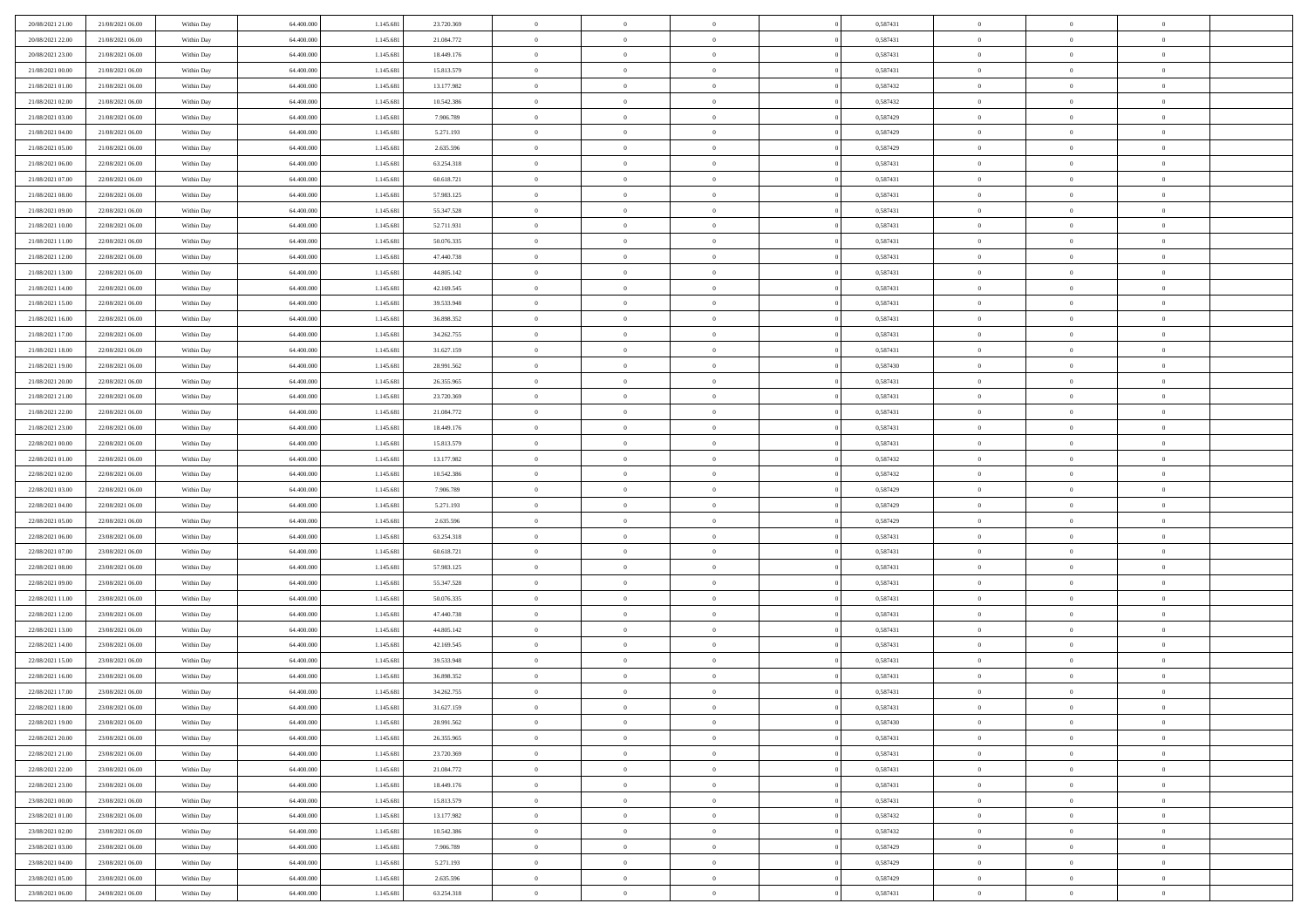| 23/08/2021 07:00 | 24/08/2021 06:00 | Within Day               | 64.400.000 | 1.145.681 | 60.618.721 | $\,$ 0         | $\bf{0}$       | $\theta$       |                | 0,587431 | $\bf{0}$       | $\overline{0}$ | $\theta$       |  |
|------------------|------------------|--------------------------|------------|-----------|------------|----------------|----------------|----------------|----------------|----------|----------------|----------------|----------------|--|
| 23/08/2021 08:00 | 24/08/2021 06:00 | Within Day               | 64,400,000 | 1.145.681 | 57.983.125 | $\overline{0}$ | $\overline{0}$ | $\overline{0}$ |                | 0,587431 | $\theta$       | $\theta$       | $\overline{0}$ |  |
| 23/08/2021 09:00 | 24/08/2021 06:00 | Within Dav               | 64.400.000 | 1.145.681 | 55.347.528 | $\mathbf{0}$   | $\overline{0}$ | $\overline{0}$ |                | 0,587431 | $\theta$       | $\overline{0}$ | $\theta$       |  |
| 23/08/2021 10:00 | 24/08/2021 06:00 | Within Day               | 64.400.000 | 1.145.681 | 52.711.931 | $\bf{0}$       | $\overline{0}$ | $\bf{0}$       |                | 0,587431 | $\bf{0}$       | $\overline{0}$ | $\bf{0}$       |  |
| 23/08/2021 11:00 | 24/08/2021 06:00 |                          | 64,400,000 | 1.145.681 | 50.076.335 | $\bf{0}$       | $\bf{0}$       | $\overline{0}$ |                | 0,587431 | $\bf{0}$       | $\Omega$       | $\bf{0}$       |  |
| 23/08/2021 12:00 | 24/08/2021 06:00 | Within Day<br>Within Dav | 64.400.000 | 1.145.681 | 47.440.738 | $\mathbf{0}$   | $\overline{0}$ |                |                | 0,587431 | $\theta$       |                | $\theta$       |  |
|                  |                  |                          |            |           |            |                |                | $\overline{0}$ |                |          |                | $\overline{0}$ |                |  |
| 23/08/2021 13:00 | 24/08/2021 06:00 | Within Day               | 64.400.000 | 1.145.681 | 44.805.142 | $\bf{0}$       | $\bf{0}$       | $\overline{0}$ |                | 0,587431 | $\bf{0}$       | $\overline{0}$ | $\theta$       |  |
| 23/08/2021 14:00 | 24/08/2021 06:00 | Within Day               | 64,400,000 | 1.145.681 | 42.169.545 | $\overline{0}$ | $\overline{0}$ | $\overline{0}$ |                | 0,587431 | $\,$ 0 $\,$    | $\overline{0}$ | $\overline{0}$ |  |
| 23/08/2021 15:00 | 24/08/2021 06:00 | Within Day               | 64.400.000 | 1.145.681 | 39.533.948 | $\mathbf{0}$   | $\overline{0}$ | $\overline{0}$ |                | 0,587431 | $\theta$       | $\overline{0}$ | $\theta$       |  |
| 23/08/2021 16:00 | 24/08/2021 06:00 | Within Day               | 64.400.000 | 1.145.681 | 36.898.352 | $\bf{0}$       | $\bf{0}$       | $\overline{0}$ |                | 0,587431 | $\bf{0}$       | $\overline{0}$ | $\theta$       |  |
| 23/08/2021 17:00 | 24/08/2021 06:00 | Within Day               | 64,400,000 | 1.145.681 | 34.262.755 | $\bf{0}$       | $\overline{0}$ | $\overline{0}$ |                | 0,587431 | $\bf{0}$       | $\theta$       | $\overline{0}$ |  |
| 23/08/2021 18:00 | 24/08/2021 06:00 | Within Dav               | 64.400.000 | 1.145.681 | 31.627.159 | $\mathbf{0}$   | $\overline{0}$ | $\overline{0}$ |                | 0,587431 | $\theta$       | $\overline{0}$ | $\theta$       |  |
| 23/08/2021 19:00 | 24/08/2021 06:00 | Within Day               | 64.400.000 | 1.145.681 | 28.991.562 | $\bf{0}$       | $\overline{0}$ | $\bf{0}$       |                | 0,587430 | $\bf{0}$       | $\overline{0}$ | $\bf{0}$       |  |
| 23/08/2021 20:00 | 24/08/2021 06:00 | Within Day               | 64.400.000 | 1.145.681 | 26.355.965 | $\bf{0}$       | $\overline{0}$ | $\overline{0}$ |                | 0,587431 | $\bf{0}$       | $\Omega$       | $\bf{0}$       |  |
| 23/08/2021 21:00 | 24/08/2021 06:00 | Within Dav               | 64.400.000 | 1.145.681 | 23.720.369 | $\mathbf{0}$   | $\overline{0}$ | $\overline{0}$ |                | 0,587431 | $\theta$       | $\overline{0}$ | $\theta$       |  |
| 23/08/2021 22:00 | 24/08/2021 06:00 | Within Day               | 64.400.000 | 1.145.681 | 21.084.772 | $\bf{0}$       | $\bf{0}$       | $\overline{0}$ |                | 0,587431 | $\bf{0}$       | $\overline{0}$ | $\theta$       |  |
| 23/08/2021 23:00 | 24/08/2021 06:00 | Within Day               | 64,400,000 | 1.145.681 | 18.449.176 | $\bf{0}$       | $\overline{0}$ | $\overline{0}$ |                | 0,587431 | $\,$ 0 $\,$    | $\overline{0}$ | $\overline{0}$ |  |
| 24/08/2021 00:00 | 24/08/2021 06:00 | Within Day               | 64.400.000 | 1.145.681 | 15.813.579 | $\mathbf{0}$   | $\overline{0}$ | $\overline{0}$ |                | 0,587431 | $\theta$       | $\overline{0}$ | $\theta$       |  |
| 24/08/2021 01:00 | 24/08/2021 06:00 | Within Day               | 64.400.000 | 1.145.681 | 13.177.982 | $\bf{0}$       | $\bf{0}$       | $\overline{0}$ |                | 0,587432 | $\bf{0}$       | $\overline{0}$ | $\theta$       |  |
| 24/08/2021 02:00 | 24/08/2021 06:00 | Within Day               | 64.400.000 | 1.145.681 | 10.542.386 | $\bf{0}$       | $\overline{0}$ | $\overline{0}$ |                | 0,587432 | $\bf{0}$       | $\theta$       | $\bf{0}$       |  |
| 24/08/2021 03:00 | 24/08/2021 06:00 | Within Day               | 64.400.000 | 1.145.681 | 7.906.789  | $\mathbf{0}$   | $\overline{0}$ | $\overline{0}$ |                | 0,587429 | $\theta$       | $\overline{0}$ | $\theta$       |  |
| 24/08/2021 04:00 | 24/08/2021 06:00 | Within Day               | 64.400.000 | 1.145.681 | 5.271.193  | $\bf{0}$       | $\bf{0}$       | $\bf{0}$       |                | 0,587429 | $\bf{0}$       | $\overline{0}$ | $\bf{0}$       |  |
| 24/08/2021 05:00 | 24/08/2021 06:00 | Within Day               | 64,400,000 | 1.145.681 | 2.635.596  | $\bf{0}$       | $\bf{0}$       | $\overline{0}$ |                | 0,587429 | $\bf{0}$       | $\overline{0}$ | $\bf{0}$       |  |
| 24/08/2021 06:00 | 25/08/2021 06:00 | Within Day               | 64.400.000 | 1.145.681 | 63.254.318 | $\mathbf{0}$   | $\overline{0}$ | $\overline{0}$ |                | 0,587431 | $\theta$       | $\overline{0}$ | $\theta$       |  |
| 24/08/2021 07:00 | 25/08/2021 06:00 | Within Day               | 64.400.000 | 1.145.681 | 60.618.721 | $\bf{0}$       | $\bf{0}$       | $\overline{0}$ |                | 0,587431 | $\bf{0}$       | $\overline{0}$ | $\theta$       |  |
| 24/08/2021 09:00 | 25/08/2021 06:00 | Within Day               | 64,400,000 | 1.145.681 | 55.347.528 | $\bf{0}$       | $\overline{0}$ | $\overline{0}$ |                | 0,587431 | $\,$ 0 $\,$    | $\overline{0}$ | $\bf{0}$       |  |
| 24/08/2021 10:00 | 25/08/2021 06:00 | Within Day               | 64.400.000 | 1.145.681 | 52.711.931 | $\mathbf{0}$   | $\overline{0}$ | $\overline{0}$ |                | 0,587431 | $\theta$       | $\overline{0}$ | $\theta$       |  |
| 24/08/2021 11:00 | 25/08/2021 06:00 | Within Day               | 64.400.000 | 1.145.681 | 50.076.335 | $\bf{0}$       | $\bf{0}$       | $\overline{0}$ |                | 0,587431 | $\bf{0}$       | $\overline{0}$ | $\theta$       |  |
| 24/08/2021 12:00 | 25/08/2021 06:00 | Within Day               | 64,400,000 | 1.145.681 | 47.440.738 | $\bf{0}$       | $\bf{0}$       | $\overline{0}$ |                | 0,587431 | $\bf{0}$       | $\theta$       | $\bf{0}$       |  |
| 24/08/2021 13:00 | 25/08/2021 06:00 | Within Day               | 64.400.000 | 1.145.681 | 44.805.142 | $\mathbf{0}$   | $\overline{0}$ | $\overline{0}$ |                | 0,587431 | $\theta$       | $\overline{0}$ | $\theta$       |  |
| 24/08/2021 14:00 | 25/08/2021 06:00 | Within Day               | 64.400.000 | 1.145.681 | 42.169.545 | $\bf{0}$       | $\overline{0}$ | $\overline{0}$ |                | 0,587431 | $\,0\,$        | $\overline{0}$ | $\theta$       |  |
| 24/08/2021 15:00 | 25/08/2021 06:00 |                          | 64.400.000 | 1.145.681 | 39.533.948 | $\bf{0}$       | $\bf{0}$       | $\overline{0}$ |                | 0,587431 | $\bf{0}$       | $\overline{0}$ | $\bf{0}$       |  |
| 24/08/2021 16:00 | 25/08/2021 06:00 | Within Day<br>Within Day | 64.400.000 | 1.145.681 | 36.898.352 | $\mathbf{0}$   | $\overline{0}$ | $\overline{0}$ |                | 0,587431 | $\theta$       | $\overline{0}$ | $\theta$       |  |
|                  |                  |                          |            |           |            | $\bf{0}$       |                |                |                |          |                |                |                |  |
| 24/08/2021 17:00 | 25/08/2021 06:00 | Within Day               | 64.400.000 | 1.145.681 | 34.262.755 |                | $\overline{0}$ | $\theta$       |                | 0,587431 | $\,0\,$        | $\overline{0}$ | $\theta$       |  |
| 24/08/2021 18:00 | 25/08/2021 06:00 | Within Day               | 64,400,000 | 1.145.681 | 31.627.159 | $\bf{0}$       | $\overline{0}$ | $\overline{0}$ |                | 0,587431 | $\bf{0}$       | $\overline{0}$ | $\bf{0}$       |  |
| 24/08/2021 19:00 | 25/08/2021 06:00 | Within Day               | 64.400.000 | 1.145.681 | 28.991.562 | $\mathbf{0}$   | $\overline{0}$ | $\overline{0}$ |                | 0,587430 | $\theta$       | $\overline{0}$ | $\theta$       |  |
| 24/08/2021 20:00 | 25/08/2021 06:00 | Within Day               | 64.400.000 | 1.145.681 | 26.355.965 | $\bf{0}$       | $\overline{0}$ | $\theta$       |                | 0,587431 | $\,0\,$        | $\overline{0}$ | $\theta$       |  |
| 24/08/2021 21:00 | 25/08/2021 06:00 | Within Day               | 64.400.000 | 1.145.681 | 23.720.369 | $\bf{0}$       | $\overline{0}$ | $\overline{0}$ |                | 0,587431 | $\bf{0}$       | $\theta$       | $\bf{0}$       |  |
| 24/08/2021 22:00 | 25/08/2021 06:00 | Within Day               | 64.400.000 | 1.145.681 | 21.084.772 | $\mathbf{0}$   | 737.083        | $\overline{0}$ |                | 0,587431 | $\theta$       | $\overline{0}$ | $\theta$       |  |
| 24/08/2021 23:00 | 25/08/2021 06:00 | Within Day               | 64.400.000 | 1.882.763 | 17.804.228 | $\,0\,$        | 536.596        | $\theta$       |                | 0,587431 | $\,0\,$        | $\overline{0}$ | $\theta$       |  |
| 25/08/2021 00:00 | 25/08/2021 06:00 | Within Day               | 64,400,000 | 2.419.359 | 14.800.828 | $\bf{0}$       | $\bf{0}$       | $\overline{0}$ |                | 0,587431 | $\bf{0}$       | $\overline{0}$ | $\bf{0}$       |  |
| 25/08/2021 01:00 | 25/08/2021 06:00 | Within Day               | 64.400.000 | 2.419.359 | 12.334.023 | $\mathbf{0}$   | $\overline{0}$ | $\overline{0}$ |                | 0,587432 | $\theta$       | $\overline{0}$ | $\theta$       |  |
| 25/08/2021 02:00 | 25/08/2021 06:00 | Within Day               | 64.400.000 | 2.419.359 | 9.867.218  | $\bf{0}$       | 737.083        | $\theta$       |                | 0,587432 | $\,0\,$        | $\overline{0}$ | $\theta$       |  |
| 25/08/2021 03:00 | 25/08/2021 06:00 | Within Day               | 64,400,000 | 3.156.442 | 6.847.602  | $\bf{0}$       | $\bf{0}$       | $\overline{0}$ |                | 0,587429 | $\,$ 0 $\,$    | $\overline{0}$ | $\bf{0}$       |  |
| 25/08/2021 04:00 | 25/08/2021 06:00 | Within Day               | 64.400.000 | 3.156.442 | 4.565.068  | $\bf{0}$       | $\overline{0}$ | $\Omega$       |                | 0,587429 | $\bf{0}$       | $\Omega$       | $\theta$       |  |
| 25/08/2021 05:00 | 25/08/2021 06:00 | Within Day               | 64.400.000 | 3.156.442 | 2.282.534  | $\,0\,$        | $\overline{0}$ | $\theta$       |                | 0,587429 | $\,$ 0 $\,$    | $\overline{0}$ | $\theta$       |  |
| 25/08/2021 06:00 | 26/08/2021 06:00 | Within Day               | 64,400,000 | 1.145.681 | 63.254.318 | $\bf{0}$       | $\overline{0}$ | $\overline{0}$ |                | 0,587431 | $\overline{0}$ | $\overline{0}$ | $\overline{0}$ |  |
| 25/08/2021 07:00 | 26/08/2021 06:00 | Within Day               | 64.400.000 | 1.145.681 | 60.618.721 | $\mathbf{0}$   | $\overline{0}$ | $\overline{0}$ |                | 0,587431 | $\mathbf{0}$   | $\overline{0}$ | $\overline{0}$ |  |
| 25/08/2021 08:00 | 26/08/2021 06:00 | Within Day               | 64.400.000 | 1.145.681 | 57.983.125 | $\,$ 0 $\,$    | $\overline{0}$ | $\bf{0}$       | $\overline{0}$ | 0,587431 | $\,$ 0 $\,$    | $\overline{0}$ | $\,$ 0         |  |
| 25/08/2021 09:00 | 26/08/2021 06:00 | Within Day               | 64,400,000 | 1.145.681 | 55.347.528 | $\mathbf{0}$   | $\overline{0}$ | $\overline{0}$ |                | 0,587431 | $\,$ 0 $\,$    | $\overline{0}$ | $\overline{0}$ |  |
| 25/08/2021 10:00 | 26/08/2021 06:00 | Within Day               | 64.400.000 | 1.145.681 | 52.711.931 | $\mathbf{0}$   | $\overline{0}$ | $\overline{0}$ |                | 0,587431 | $\overline{0}$ | $\overline{0}$ | $\overline{0}$ |  |
| 25/08/2021 11:00 | 26/08/2021 06:00 | Within Day               | 64.400.000 | 1.145.681 | 50.076.335 | $\,$ 0 $\,$    | $\overline{0}$ | $\overline{0}$ | $\theta$       | 0,587431 | $\,$ 0 $\,$    | $\overline{0}$ | $\theta$       |  |
| 25/08/2021 12:00 | 26/08/2021 06:00 | Within Day               | 64,400,000 | 1.145.681 | 47.440.738 | $\overline{0}$ | $\overline{0}$ | $\overline{0}$ |                | 0,587431 | $\overline{0}$ | $\overline{0}$ | $\overline{0}$ |  |
| 25/08/2021 13:00 | 26/08/2021 06:00 | Within Day               | 64.400.000 | 1.145.681 | 44.805.142 | $\mathbf{0}$   | $\overline{0}$ | $\overline{0}$ |                | 0,587431 | $\mathbf{0}$   | $\overline{0}$ | $\overline{0}$ |  |
| 25/08/2021 14:00 | 26/08/2021 06:00 | Within Day               | 64.400.000 | 1.145.681 | 42.169.545 | $\,0\,$        | $\overline{0}$ | $\bf{0}$       |                | 0,587431 | $\,$ 0 $\,$    | $\overline{0}$ | $\,$ 0 $\,$    |  |
| 25/08/2021 15:00 | 26/08/2021 06:00 | Within Day               | 64,400,000 | 1.145.681 | 39.533.948 | $\bf{0}$       | $\bf{0}$       | $\overline{0}$ |                | 0,587431 | $\,$ 0 $\,$    | $\overline{0}$ | $\overline{0}$ |  |
| 25/08/2021 16:00 | 26/08/2021 06:00 | Within Day               | 64.400.000 | 1.145.681 | 36.898.352 | $\mathbf{0}$   | $\overline{0}$ | $\overline{0}$ |                | 0,587431 | $\mathbf{0}$   | $\overline{0}$ | $\overline{0}$ |  |
|                  |                  |                          |            |           |            |                |                |                |                |          |                |                |                |  |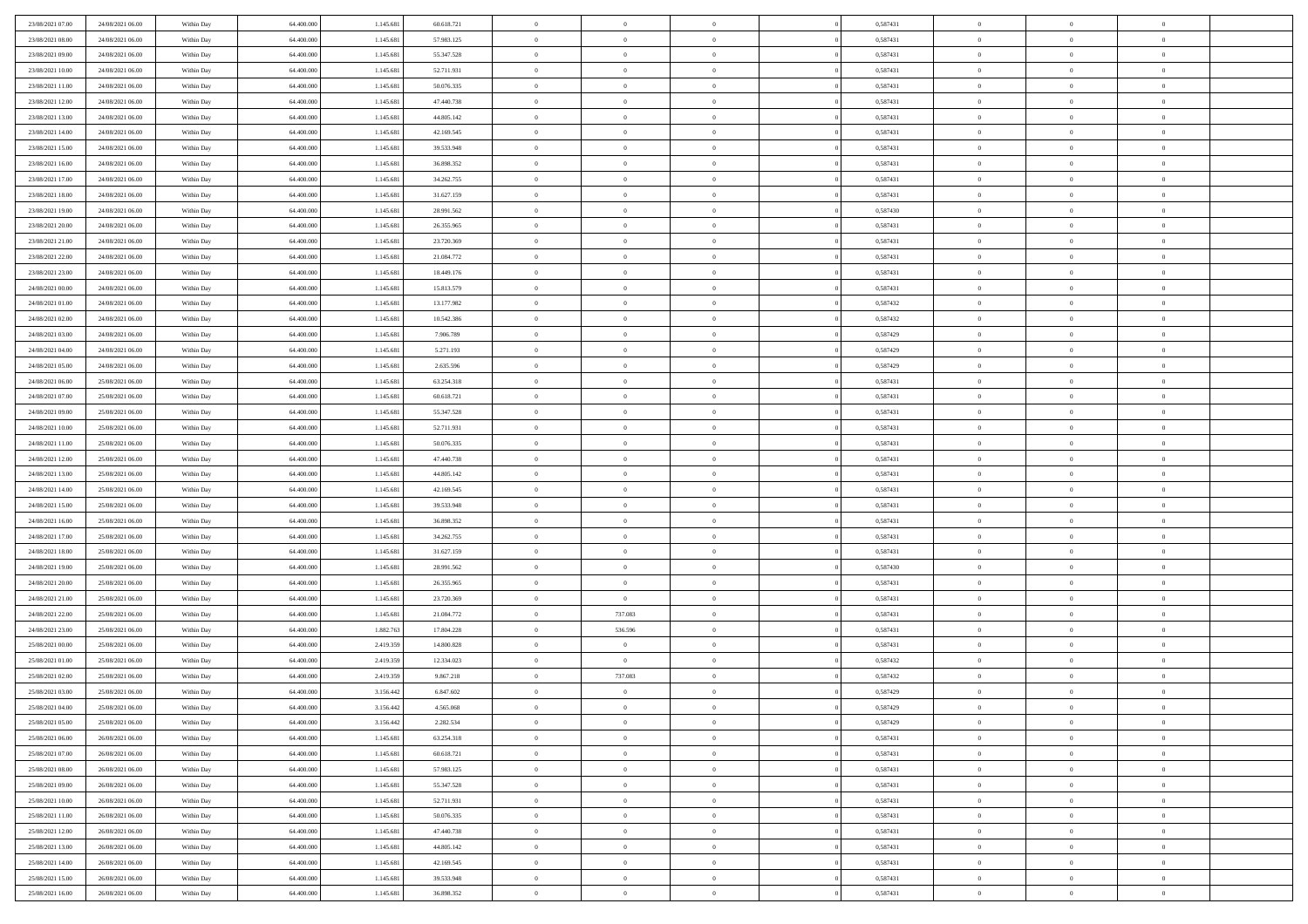| 25/08/2021 17:00 | 26/08/2021 06:00 | Within Day | 64.400.000 | 1.145.681 | 34.262.755 | $\,$ 0         | $\bf{0}$       | $\overline{0}$ |                | 0,587431 | $\bf{0}$       | $\overline{0}$ | $\theta$       |  |
|------------------|------------------|------------|------------|-----------|------------|----------------|----------------|----------------|----------------|----------|----------------|----------------|----------------|--|
| 25/08/2021 18:00 | 26/08/2021 06:00 | Within Day | 64,400,000 | 1.145.681 | 31.627.159 | $\overline{0}$ | $\overline{0}$ | $\overline{0}$ |                | 0,587431 | $\theta$       | $\theta$       | $\overline{0}$ |  |
| 25/08/2021 19:00 | 26/08/2021 06:00 | Within Day | 64.400.000 | 1.145.681 | 28.991.562 | $\mathbf{0}$   | $\overline{0}$ | $\overline{0}$ |                | 0,587430 | $\theta$       | $\overline{0}$ | $\theta$       |  |
| 25/08/2021 20:00 | 26/08/2021 06:00 | Within Day | 64.400.000 | 1.145.681 | 26.355.965 | $\bf{0}$       | 184.271        | $\bf{0}$       |                | 0,587431 | $\bf{0}$       | $\overline{0}$ | $\bf{0}$       |  |
| 25/08/2021 21:00 | 26/08/2021 06:00 | Within Day | 64,400,000 | 1.329.951 | 23.554.525 | $\bf{0}$       | 414.609        | $\bf{0}$       |                | 0,587431 | $\bf{0}$       | $\Omega$       | $\bf{0}$       |  |
| 25/08/2021 22:00 | 26/08/2021 06:00 | Within Day | 64.400.000 | 1.744.560 | 20.568.815 | $\mathbf{0}$   | $\overline{0}$ | $\overline{0}$ |                | 0,587431 | $\theta$       | $\overline{0}$ | $\theta$       |  |
| 25/08/2021 23:00 | 26/08/2021 06:00 | Within Day | 64.400.000 | 1.744.560 | 17.997.713 | $\bf{0}$       | $\bf{0}$       | $\overline{0}$ |                | 0,587431 | $\bf{0}$       | $\overline{0}$ | $\theta$       |  |
|                  |                  |            |            |           |            | $\overline{0}$ | $\overline{0}$ | $\overline{0}$ |                | 0,587431 | $\,0\,$        | $\theta$       | $\overline{0}$ |  |
| 26/08/2021 00:00 | 26/08/2021 06:00 | Within Day | 64.400.000 | 1.744.560 | 15.426.611 | $\mathbf{0}$   |                |                |                |          | $\theta$       |                |                |  |
| 26/08/2021 01:00 | 26/08/2021 06:00 | Within Day | 64.400.000 | 1.744.560 | 12.855.509 |                | 292.898        | $\overline{0}$ |                | 0,587432 |                | $\overline{0}$ | $\theta$       |  |
| 26/08/2021 02:00 | 26/08/2021 06:00 | Within Day | 64.400.000 | 2.037.458 | 10.050.088 | $\bf{0}$       | $\bf{0}$       | $\overline{0}$ |                | 0,587432 | $\bf{0}$       | $\overline{0}$ | $\theta$       |  |
| 26/08/2021 03:00 | 26/08/2021 06:00 | Within Day | 64,400,000 | 2.037.458 | 7.537.566  | $\bf{0}$       | $\overline{0}$ | $\overline{0}$ |                | 0,587429 | $\bf{0}$       | $\theta$       | $\overline{0}$ |  |
| 26/08/2021 04:00 | 26/08/2021 06:00 | Within Day | 64.400.000 | 2.037.458 | 5.025.044  | $\mathbf{0}$   | 368.541        | $\overline{0}$ |                | 0,587429 | $\theta$       | $\overline{0}$ | $\theta$       |  |
| 26/08/2021 05:00 | 26/08/2021 06:00 | Within Day | 64.400.000 | 2.405.999 | 2.328.251  | $\bf{0}$       | 68.272         | $\bf{0}$       |                | 0,587429 | $\bf{0}$       | $\overline{0}$ | $\bf{0}$       |  |
| 26/08/2021 06:00 | 27/08/2021 06:00 | Within Day | 64.400.000 | 1.145.681 | 63.254.318 | $\bf{0}$       | $\bf{0}$       | $\bf{0}$       |                | 0,587431 | $\bf{0}$       | $\Omega$       | $\bf{0}$       |  |
| 26/08/2021 07:00 | 27/08/2021 06:00 | Within Day | 64.400.000 | 1.145.681 | 60.618.721 | $\overline{0}$ | $\overline{0}$ | $\overline{0}$ |                | 0,587431 | $\theta$       | $\overline{0}$ | $\theta$       |  |
| 26/08/2021 08:00 | 27/08/2021 06:00 | Within Day | 64.400.000 | 1.145.681 | 57.983.125 | $\bf{0}$       | $\bf{0}$       | $\overline{0}$ |                | 0,587431 | $\bf{0}$       | $\overline{0}$ | $\theta$       |  |
| 26/08/2021 09:00 | 27/08/2021 06:00 | Within Day | 64,400,000 | 1.145.681 | 55.347.528 | $\bf{0}$       | $\overline{0}$ | $\overline{0}$ |                | 0,587431 | $\,$ 0 $\,$    | $\overline{0}$ | $\overline{0}$ |  |
| 26/08/2021 10:00 | 27/08/2021 06:00 | Within Day | 64.400.000 | 1.145.681 | 52.711.931 | $\mathbf{0}$   | $\overline{0}$ | $\overline{0}$ |                | 0,587431 | $\theta$       | $\overline{0}$ | $\theta$       |  |
| 26/08/2021 11:00 | 27/08/2021 06:00 | Within Day | 64.400.000 | 1.145.681 | 50.076.335 | $\bf{0}$       | $\bf{0}$       | $\overline{0}$ |                | 0,587431 | $\bf{0}$       | $\overline{0}$ | $\theta$       |  |
| 26/08/2021 12:00 | 27/08/2021 06:00 | Within Day | 64.400.000 | 1.145.681 | 47.440.738 | $\bf{0}$       | $\overline{0}$ | $\overline{0}$ |                | 0,587431 | $\bf{0}$       | $\theta$       | $\bf{0}$       |  |
| 26/08/2021 13:00 | 27/08/2021 06:00 | Within Day | 64.400.000 | 1.145.681 | 44.805.142 | $\mathbf{0}$   | $\overline{0}$ | $\overline{0}$ |                | 0,587431 | $\theta$       | $\overline{0}$ | $\theta$       |  |
| 26/08/2021 14:00 | 27/08/2021 06:00 | Within Day | 64.400.000 | 1.145.681 | 42.169.545 | $\bf{0}$       | $\bf{0}$       | $\bf{0}$       |                | 0,587431 | $\bf{0}$       | $\overline{0}$ | $\bf{0}$       |  |
| 26/08/2021 15:00 | 27/08/2021 06:00 | Within Day | 64,400,000 | 1.145.681 | 39.533.948 | $\bf{0}$       | $\bf{0}$       | $\overline{0}$ |                | 0,587431 | $\bf{0}$       | $\overline{0}$ | $\bf{0}$       |  |
| 26/08/2021 16:00 | 27/08/2021 06:00 | Within Day | 64.400.000 | 1.145.681 | 36.898.352 | $\mathbf{0}$   | $\overline{0}$ | $\overline{0}$ |                | 0,587431 | $\theta$       | $\overline{0}$ | $\theta$       |  |
| 26/08/2021 17:00 | 27/08/2021 06:00 | Within Day | 64.400.000 | 1.145.681 | 34.262.755 | $\bf{0}$       | $\bf{0}$       | $\overline{0}$ |                | 0,587431 | $\bf{0}$       | $\overline{0}$ | $\theta$       |  |
| 26/08/2021 18:00 | 27/08/2021 06:00 | Within Day | 64,400,000 | 1.145.681 | 31.627.159 | $\bf{0}$       | $\overline{0}$ | $\overline{0}$ |                | 0,587431 | $\,$ 0 $\,$    | $\theta$       | $\bf{0}$       |  |
| 26/08/2021 19:00 | 27/08/2021 06:00 | Within Day | 64.400.000 | 1.145.681 | 28.991.562 | $\mathbf{0}$   | $\overline{0}$ | $\overline{0}$ |                | 0,587430 | $\theta$       | $\overline{0}$ | $\theta$       |  |
| 26/08/2021 20:00 | 27/08/2021 06:00 | Within Day | 64.400.000 | 1.145.681 | 26.355.965 | $\bf{0}$       | $\bf{0}$       | $\overline{0}$ |                | 0,587431 | $\bf{0}$       | $\overline{0}$ | $\theta$       |  |
| 26/08/2021 21:00 | 27/08/2021 06:00 | Within Day | 64,400,000 | 1.145.681 | 23.720.369 | $\bf{0}$       | $\bf{0}$       | $\overline{0}$ |                | 0,587431 | $\bf{0}$       | $\theta$       | $\bf{0}$       |  |
| 26/08/2021 22:00 | 27/08/2021 06:00 | Within Day | 64.400.000 | 1.145.681 | 21.084.772 | $\mathbf{0}$   | $\overline{0}$ | $\overline{0}$ |                | 0,587431 | $\theta$       | $\overline{0}$ | $\theta$       |  |
| 26/08/2021 23:00 | 27/08/2021 06:00 | Within Day | 64.400.000 | 1.145.681 | 18.449.176 | $\bf{0}$       | $\overline{0}$ | $\overline{0}$ |                | 0,587431 | $\,0\,$        | $\overline{0}$ | $\theta$       |  |
| 27/08/2021 00:00 | 27/08/2021 06:00 | Within Day | 64.400.000 | 1.145.681 | 15.813.579 | $\bf{0}$       | $\bf{0}$       | $\overline{0}$ |                | 0,587431 | $\bf{0}$       | $\overline{0}$ | $\bf{0}$       |  |
| 27/08/2021 01:00 | 27/08/2021 06:00 | Within Day | 64.400.000 | 1.145.681 | 13.177.982 | $\mathbf{0}$   | $\overline{0}$ | $\overline{0}$ |                | 0,587432 | $\theta$       | $\overline{0}$ | $\theta$       |  |
| 27/08/2021 02:00 | 27/08/2021 06:00 | Within Day | 64.400.000 | 1.145.681 | 10.542.386 | $\bf{0}$       | $\overline{0}$ | $\theta$       |                | 0,587432 | $\,0\,$        | $\overline{0}$ | $\theta$       |  |
| 27/08/2021 03:00 | 27/08/2021 06:00 | Within Day | 64,400,000 | 1.145.681 | 7.906.789  | $\bf{0}$       | $\overline{0}$ | $\overline{0}$ |                | 0,587429 | $\bf{0}$       | $\overline{0}$ | $\bf{0}$       |  |
| 27/08/2021 04:00 | 27/08/2021 06:00 | Within Day | 64.400.000 | 1.145.681 | 5.271.193  | $\mathbf{0}$   | $\overline{0}$ | $\overline{0}$ |                | 0,587429 | $\theta$       | $\overline{0}$ | $\theta$       |  |
| 27/08/2021 05:00 | 27/08/2021 06:00 | Within Day | 64.400.000 | 1.145.681 | 2.635.596  | $\bf{0}$       | $\overline{0}$ | $\theta$       |                | 0,587429 | $\,0\,$        | $\overline{0}$ | $\theta$       |  |
| 27/08/2021 06:00 | 28/08/2021 06:00 | Within Day | 64.400.000 | 1.145.681 | 63.254.318 | $\bf{0}$       | $\overline{0}$ | $\overline{0}$ |                | 0,587431 | $\bf{0}$       | $\theta$       | $\bf{0}$       |  |
| 27/08/2021 07:00 | 28/08/2021 06:00 | Within Day | 64.400.000 | 1.145.681 | 60.618.721 | $\mathbf{0}$   | $\overline{0}$ | $\overline{0}$ |                | 0,587431 | $\theta$       | $\overline{0}$ | $\theta$       |  |
| 27/08/2021 08:00 | 28/08/2021 06:00 | Within Day | 64.400.000 | 1.145.681 | 57.983.125 | $\bf{0}$       | $\overline{0}$ | $\theta$       |                | 0,587431 | $\,0\,$        | $\overline{0}$ | $\theta$       |  |
| 27/08/2021 09:00 | 28/08/2021 06:00 | Within Day | 64,400,000 | 1.145.681 | 55.347.528 | $\bf{0}$       | $\bf{0}$       | $\overline{0}$ |                | 0,587431 | $\bf{0}$       | $\overline{0}$ | $\bf{0}$       |  |
| 27/08/2021 10:00 | 28/08/2021 06:00 | Within Day | 64.400.000 | 1.145.681 | 52.711.931 | $\mathbf{0}$   | $\overline{0}$ | $\overline{0}$ |                | 0,587431 | $\theta$       | $\overline{0}$ | $\theta$       |  |
| 27/08/2021 11:00 | 28/08/2021 06:00 | Within Day | 64.400.000 | 1.145.681 | 50.076.335 | $\bf{0}$       | $\overline{0}$ | $\theta$       |                | 0,587431 | $\,0\,$        | $\overline{0}$ | $\theta$       |  |
| 27/08/2021 12:00 | 28/08/2021 06:00 | Within Day | 64,400,000 | 1.145.681 | 47.440.738 | $\bf{0}$       | $\overline{0}$ | $\overline{0}$ |                | 0,587431 | $\,$ 0 $\,$    | $\overline{0}$ | $\bf{0}$       |  |
| 27/08/2021 13:00 | 28/08/2021 06:00 | Within Day | 64.400.000 | 1.145.681 | 44.805.142 | $\bf{0}$       | $\overline{0}$ |                |                | 0,587431 | $\bf{0}$       | $\Omega$       | $\theta$       |  |
| 27/08/2021 14:00 | 28/08/2021 06:00 | Within Day | 64.400.000 | 1.145.681 | 42.169.545 | $\,0\,$        | $\overline{0}$ | $\theta$       |                | 0,587431 | $\,$ 0 $\,$    | $\overline{0}$ | $\theta$       |  |
| 27/08/2021 15:00 | 28/08/2021 06:00 | Within Day | 64,400,000 | 1.145.681 | 39.533.948 | $\overline{0}$ | $\overline{0}$ | $\overline{0}$ |                | 0,587431 | $\overline{0}$ | $\overline{0}$ | $\overline{0}$ |  |
| 27/08/2021 16:00 | 28/08/2021 06:00 | Within Day | 64.400.000 | 1.145.681 | 36.898.352 | $\mathbf{0}$   | $\overline{0}$ | $\overline{0}$ |                | 0,587431 | $\mathbf{0}$   | $\overline{0}$ | $\overline{0}$ |  |
| 27/08/2021 17:00 | 28/08/2021 06:00 | Within Day | 64.400.000 | 1.145.681 | 34.262.755 | $\,$ 0 $\,$    | $\overline{0}$ | $\overline{0}$ | $\overline{0}$ | 0,587431 | $\,$ 0 $\,$    | $\overline{0}$ | $\,$ 0         |  |
| 27/08/2021 18:00 | 28/08/2021 06:00 | Within Day | 64,400,000 | 1.145.681 | 31.627.159 | $\,$ 0 $\,$    | $\overline{0}$ | $\overline{0}$ |                | 0,587431 | $\,$ 0 $\,$    | $\overline{0}$ | $\overline{0}$ |  |
| 27/08/2021 19:00 | 28/08/2021 06:00 | Within Day | 64.400.000 | 1.145.681 | 28.991.562 | $\mathbf{0}$   | $\overline{0}$ | $\overline{0}$ |                | 0,587430 | $\overline{0}$ | $\overline{0}$ | $\overline{0}$ |  |
|                  |                  |            |            |           |            |                |                |                |                |          |                |                |                |  |
| 27/08/2021 20:00 | 28/08/2021 06:00 | Within Day | 64.400.000 | 1.145.681 | 26.355.965 | $\,$ 0 $\,$    | $\overline{0}$ | $\overline{0}$ | $\theta$       | 0,587431 | $\,$ 0 $\,$    | $\overline{0}$ | $\theta$       |  |
| 27/08/2021 21:00 | 28/08/2021 06:00 | Within Day | 64,400,000 | 1.145.681 | 23.720.369 | $\bf{0}$       | $\overline{0}$ | $\overline{0}$ |                | 0,587431 | $\overline{0}$ | $\overline{0}$ | $\overline{0}$ |  |
| 27/08/2021 22:00 | 28/08/2021 06:00 | Within Day | 64.400.000 | 1.145.681 | 21.084.772 | $\mathbf{0}$   | $\overline{0}$ | $\overline{0}$ |                | 0,587431 | $\mathbf{0}$   | $\overline{0}$ | $\overline{0}$ |  |
| 27/08/2021 23:00 | 28/08/2021 06:00 | Within Day | 64.400.000 | 1.145.681 | 18.449.176 | $\,0\,$        | $\overline{0}$ | $\overline{0}$ |                | 0,587431 | $\,$ 0 $\,$    | $\overline{0}$ | $\,$ 0 $\,$    |  |
| 28/08/2021 00:00 | 28/08/2021 06:00 | Within Day | 64,400,000 | 1.145.681 | 15.813.579 | $\bf{0}$       | $\bf{0}$       | $\overline{0}$ |                | 0,587431 | $\,$ 0 $\,$    | $\overline{0}$ | $\overline{0}$ |  |
| 28/08/2021 01:00 | 28/08/2021 06:00 | Within Day | 64.400.000 | 1.145.681 | 13.177.982 | $\mathbf{0}$   | $\overline{0}$ | $\overline{0}$ |                | 0,587432 | $\mathbf{0}$   | $\overline{0}$ | $\overline{0}$ |  |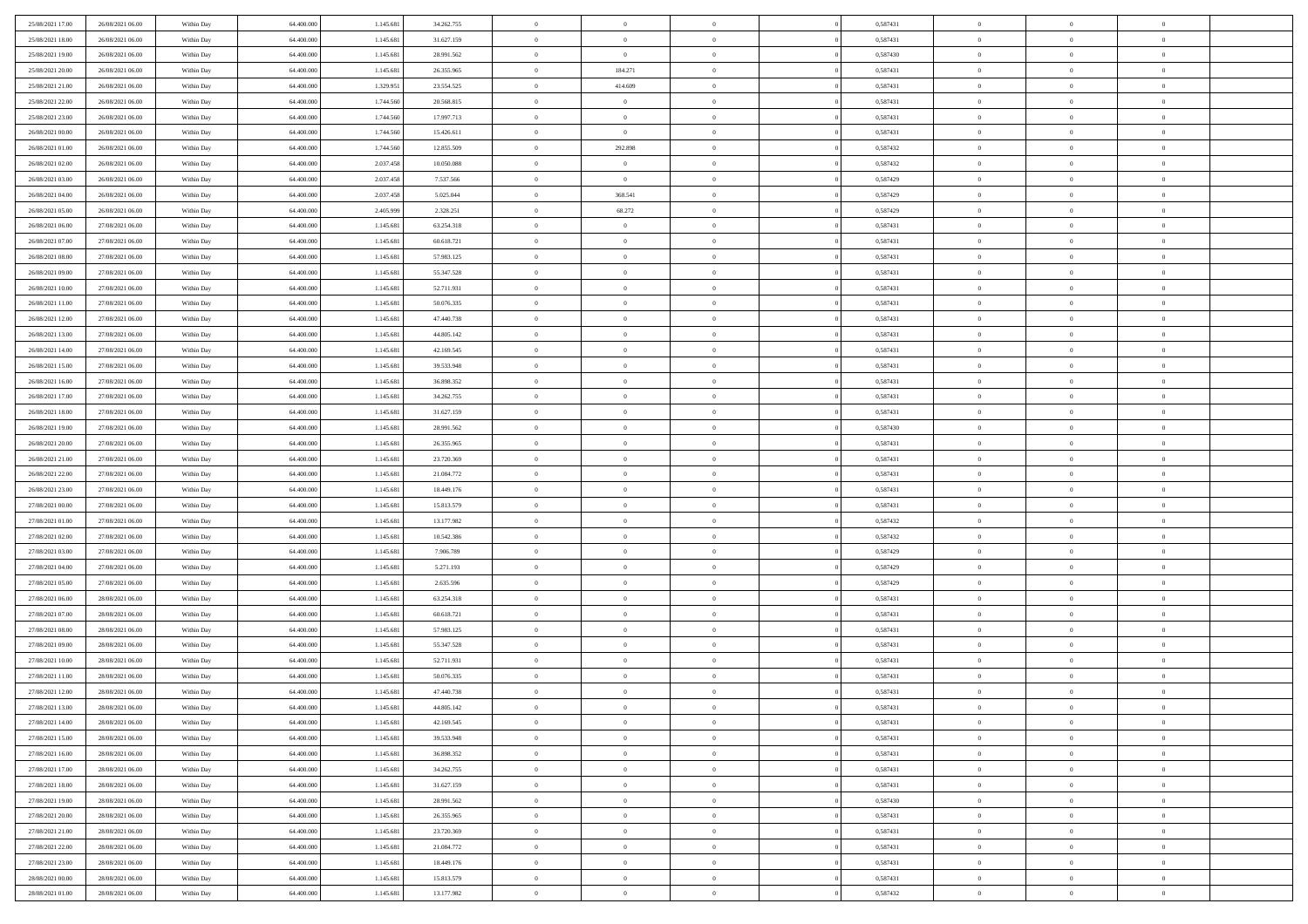| 28/08/2021 02:00 | 28/08/2021 06:00 | Within Day | 64.400.000 | 1.145.681 | 10.542.386 | $\overline{0}$ | $\overline{0}$ | $\Omega$       | 0,587432 | $\bf{0}$       | $\mathbf{0}$   | $\bf{0}$       |  |
|------------------|------------------|------------|------------|-----------|------------|----------------|----------------|----------------|----------|----------------|----------------|----------------|--|
| 28/08/2021 03:00 | 28/08/2021 06:00 | Within Day | 64.400.000 | 1.145.681 | 7.906.789  | $\mathbf{0}$   | $\overline{0}$ | $\overline{0}$ | 0,587429 | $\overline{0}$ | $\overline{0}$ | $\overline{0}$ |  |
| 28/08/2021 04:00 | 28/08/2021 06:00 | Within Day | 64.400.000 | 1.145.681 | 5.271.193  | $\,$ 0         | $\overline{0}$ | $\bf{0}$       | 0,587429 | $\,$ 0         | $\overline{0}$ | $\,$ 0 $\,$    |  |
| 28/08/2021 05:00 | 28/08/2021 06:00 | Within Day | 64,400,000 | 1.145.681 | 2.635.596  | $\bf{0}$       | $\overline{0}$ | $\Omega$       | 0.587429 | $\bf{0}$       | $\mathbf{0}$   | $\theta$       |  |
| 28/08/2021 06:00 | 29/08/2021 06:00 | Within Day | 64.400.000 | 1.145.681 | 63.254.318 | $\bf{0}$       | $\overline{0}$ | $\overline{0}$ | 0,587431 | $\mathbf{0}$   | $\overline{0}$ | $\overline{0}$ |  |
| 28/08/2021 07:00 | 29/08/2021 06:00 | Within Day | 64.400.000 | 1.145.681 | 60.618.721 | $\bf{0}$       | $\overline{0}$ | $\bf{0}$       | 0,587431 | $\,$ 0         | $\overline{0}$ | $\,$ 0 $\,$    |  |
| 28/08/2021 08:00 | 29/08/2021 06:00 | Within Day | 64,400,000 | 1.145.681 | 57.983.125 | $\bf{0}$       | $\overline{0}$ | $\Omega$       | 0,587431 | $\theta$       | $\mathbf{0}$   | $\theta$       |  |
| 28/08/2021 09:00 | 29/08/2021 06:00 | Within Day | 64.400.000 | 1.145.681 | 55.347.528 | $\overline{0}$ | $\overline{0}$ | $\overline{0}$ | 0,587431 | $\mathbf{0}$   | $\overline{0}$ | $\overline{0}$ |  |
| 28/08/2021 12:00 | 29/08/2021 06:00 | Within Day | 64.400.000 | 1.145.681 | 47.440.738 | $\bf{0}$       | $\overline{0}$ | $\bf{0}$       | 0,587431 | $\,$ 0         | $\overline{0}$ | $\,$ 0 $\,$    |  |
| 28/08/2021 13:00 | 29/08/2021 06:00 | Within Day | 64,400,000 | 1.145.681 | 44.805.142 | $\bf{0}$       | $\overline{0}$ | $\Omega$       | 0.587431 | $\theta$       | $\mathbf{0}$   | $\theta$       |  |
| 28/08/2021 14:00 | 29/08/2021 06:00 | Within Day | 64.400.000 | 1.145.681 | 42.169.545 | $\overline{0}$ | $\overline{0}$ | $\overline{0}$ | 0,587431 | $\mathbf{0}$   | $\overline{0}$ | $\overline{0}$ |  |
| 28/08/2021 15:00 | 29/08/2021 06:00 | Within Day | 64.400.000 | 1.145.681 | 39.533.948 | $\bf{0}$       | $\overline{0}$ | $\bf{0}$       | 0,587431 | $\,$ 0         | $\overline{0}$ | $\,$ 0 $\,$    |  |
| 28/08/2021 16:00 | 29/08/2021 06:00 | Within Day | 64,400,000 | 1.145.681 | 36.898.352 | $\bf{0}$       | $\overline{0}$ | $\Omega$       | 0.587431 | $\overline{0}$ | $\mathbf{0}$   | $\theta$       |  |
| 28/08/2021 17:00 | 29/08/2021 06:00 | Within Day | 64.400.000 | 1.145.681 | 34.262.755 | $\overline{0}$ | $\overline{0}$ | $\overline{0}$ | 0,587431 | $\mathbf{0}$   | $\overline{0}$ | $\overline{0}$ |  |
| 28/08/2021 18:00 | 29/08/2021 06:00 | Within Day | 64.400.000 | 1.145.681 | 31.627.159 | $\bf{0}$       | $\overline{0}$ | $\bf{0}$       | 0,587431 | $\,$ 0         | $\overline{0}$ | $\,$ 0 $\,$    |  |
| 28/08/2021 19:00 | 29/08/2021 06:00 | Within Day | 64,400,000 | 1.145.681 | 28.991.562 | $\bf{0}$       | $\overline{0}$ | $\overline{0}$ | 0.587430 | $\bf{0}$       | $\mathbf{0}$   | $\bf{0}$       |  |
| 28/08/2021 20:00 | 29/08/2021 06:00 | Within Day | 64.400.000 | 1.145.681 | 26.355.965 | $\overline{0}$ | $\overline{0}$ | $\overline{0}$ | 0,587431 | $\mathbf{0}$   | $\overline{0}$ | $\overline{0}$ |  |
| 28/08/2021 21:00 | 29/08/2021 06:00 | Within Day | 64.400.000 | 1.145.681 | 23.720.369 | $\bf{0}$       | $\overline{0}$ | $\bf{0}$       | 0,587431 | $\,$ 0         | $\overline{0}$ | $\,$ 0 $\,$    |  |
| 28/08/2021 22:00 | 29/08/2021 06:00 | Within Day | 64,400,000 | 1.145.681 | 21.084.772 | $\bf{0}$       | $\overline{0}$ | $\Omega$       | 0.587431 | $\theta$       | $\mathbf{0}$   | $\theta$       |  |
| 28/08/2021 23:00 | 29/08/2021 06:00 | Within Day | 64.400.000 | 1.145.681 | 18.449.176 | $\overline{0}$ | $\overline{0}$ | $\overline{0}$ | 0,587431 | $\mathbf{0}$   | $\overline{0}$ | $\overline{0}$ |  |
| 29/08/2021 00:00 | 29/08/2021 06:00 | Within Day | 64.400.000 | 1.145.681 | 15.813.579 | $\bf{0}$       | $\overline{0}$ | $\bf{0}$       | 0,587431 | $\,$ 0         | $\overline{0}$ | $\,$ 0 $\,$    |  |
| 29/08/2021 01:00 | 29/08/2021 06:00 | Within Day | 64,400,000 | 1.145.681 | 13.177.982 | $\bf{0}$       | $\overline{0}$ | $\Omega$       | 0.587432 | $\bf{0}$       | $\mathbf{0}$   | $\theta$       |  |
| 29/08/2021 02:00 | 29/08/2021 06:00 | Within Day | 64.400.000 | 1.145.681 | 10.542.386 | $\overline{0}$ | $\overline{0}$ | $\overline{0}$ | 0,587432 | $\mathbf{0}$   | $\overline{0}$ | $\overline{0}$ |  |
| 29/08/2021 03:00 | 29/08/2021 06:00 | Within Day | 64.400.000 | 1.145.681 | 7.906.789  | $\bf{0}$       | $\overline{0}$ | $\bf{0}$       | 0,587429 | $\,$ 0         | $\overline{0}$ | $\,$ 0 $\,$    |  |
| 29/08/2021 04:00 | 29/08/2021 06:00 | Within Day | 64,400,000 | 1.145.681 | 5.271.193  | $\bf{0}$       | $\overline{0}$ | $\overline{0}$ | 0,587429 | $\bf{0}$       | $\bf{0}$       | $\bf{0}$       |  |
| 29/08/2021 05:00 | 29/08/2021 06:00 | Within Day | 64.400.000 | 1.145.681 | 2.635.596  | $\overline{0}$ | $\overline{0}$ | $\overline{0}$ | 0,587429 | $\mathbf{0}$   | $\overline{0}$ | $\overline{0}$ |  |
| 29/08/2021 06:00 | 30/08/2021 06:00 | Within Day | 64.400.000 | 1.145.681 | 63.254.318 | $\bf{0}$       | $\overline{0}$ | $\bf{0}$       | 0,587431 | $\,$ 0         | $\overline{0}$ | $\,$ 0 $\,$    |  |
| 29/08/2021 07:00 | 30/08/2021 06:00 | Within Day | 64,400,000 | 1.145.681 | 60.618.721 | $\bf{0}$       | $\overline{0}$ | $\Omega$       | 0.587431 | $\theta$       | $\mathbf{0}$   | $\theta$       |  |
| 29/08/2021 08:00 | 30/08/2021 06:00 | Within Day | 64.400.000 | 1.145.681 | 57.983.125 | $\overline{0}$ | $\overline{0}$ | $\overline{0}$ | 0,587431 | $\mathbf{0}$   | $\overline{0}$ | $\overline{0}$ |  |
| 29/08/2021 09:00 | 30/08/2021 06:00 | Within Day | 64.400.000 | 1.145.681 | 55.347.528 | $\bf{0}$       | $\overline{0}$ | $\bf{0}$       | 0,587431 | $\,$ 0         | $\overline{0}$ | $\,$ 0 $\,$    |  |
| 29/08/2021 11:00 | 30/08/2021 06:00 | Within Day | 64.400.000 | 1.145.681 | 50.076.335 | $\,$ 0         | $\overline{0}$ | $\overline{0}$ | 0,587431 | $\bf{0}$       | $\overline{0}$ | $\,0\,$        |  |
| 29/08/2021 12:00 | 30/08/2021 06:00 | Within Day | 64.400.000 | 1.145.681 | 47.440.738 | $\overline{0}$ | $\overline{0}$ | $\overline{0}$ | 0,587431 | $\mathbf{0}$   | $\overline{0}$ | $\overline{0}$ |  |
| 29/08/2021 13:00 | 30/08/2021 06:00 | Within Day | 64.400.000 | 1.145.681 | 44.805.142 | $\bf{0}$       | $\overline{0}$ | $\bf{0}$       | 0,587431 | $\,$ 0         | $\overline{0}$ | $\,$ 0 $\,$    |  |
| 29/08/2021 14:00 | 30/08/2021 06:00 | Within Day | 64.400.000 | 1.145.681 | 42.169.545 | $\bf{0}$       | $\overline{0}$ | $\bf{0}$       | 0,587431 | $\bf{0}$       | $\overline{0}$ | $\,0\,$        |  |
| 29/08/2021 15:00 | 30/08/2021 06:00 | Within Day | 64.400.000 | 1.145.681 | 39.533.948 | $\overline{0}$ | $\overline{0}$ | $\overline{0}$ | 0,587431 | $\overline{0}$ | $\overline{0}$ | $\overline{0}$ |  |
| 29/08/2021 16:00 | 30/08/2021 06:00 | Within Day | 64.400.000 | 1.145.681 | 36.898.352 | $\bf{0}$       | $\overline{0}$ | $\bf{0}$       | 0,587431 | $\,$ 0         | $\overline{0}$ | $\,$ 0 $\,$    |  |
| 29/08/2021 17:00 | 30/08/2021 06:00 | Within Day | 64.400.000 | 1.145.681 | 34.262.755 | $\bf{0}$       | $\overline{0}$ | $\overline{0}$ | 0,587431 | $\bf{0}$       | $\overline{0}$ | $\,0\,$        |  |
| 29/08/2021 18:00 | 30/08/2021 06:00 | Within Day | 64.400.000 | 1.145.681 | 31.627.159 | $\overline{0}$ | $\overline{0}$ | $\overline{0}$ | 0,587431 | $\mathbf{0}$   | $\overline{0}$ | $\overline{0}$ |  |
| 29/08/2021 19:00 | 30/08/2021 06:00 | Within Day | 64.400.000 | 1.145.681 | 28.991.562 | $\bf{0}$       | $\overline{0}$ | $\bf{0}$       | 0,587430 | $\,$ 0         | $\overline{0}$ | $\,$ 0 $\,$    |  |
| 29/08/2021 20:00 | 30/08/2021 06:00 | Within Day | 64.400.000 | 1.145.681 | 26.355.965 | $\bf{0}$       | $\overline{0}$ | $\overline{0}$ | 0,587431 | $\bf{0}$       | $\overline{0}$ | $\,0\,$        |  |
| 29/08/2021 21:00 | 30/08/2021 06:00 | Within Day | 64.400.000 | 1.145.681 | 23.720.369 | $\overline{0}$ | $\overline{0}$ | $\overline{0}$ | 0,587431 | $\overline{0}$ | $\overline{0}$ | $\overline{0}$ |  |
| 29/08/2021 22:00 | 30/08/2021 06:00 | Within Day | 64.400.000 | 1.145.681 | 21.084.772 | $\bf{0}$       | $\overline{0}$ | $\bf{0}$       | 0,587431 | $\,$ 0         | $\overline{0}$ | $\,$ 0 $\,$    |  |
| 29/08/2021 23:00 | 30/08/2021 06:00 | Within Day | 64.400.000 | 1.145.681 | 18.449.176 | $\bf{0}$       | $\bf{0}$       | $\bf{0}$       | 0,587431 | $\bf{0}$       | $\overline{0}$ | $\,0\,$        |  |
| 30/08/2021 00:00 | 30/08/2021 06:00 | Within Day | 64.400.000 | 1.145.681 | 15.813.579 | $\mathbf{0}$   | $\overline{0}$ | $\overline{0}$ | 0,587431 | $\overline{0}$ | $\overline{0}$ | $\overline{0}$ |  |
| 30/08/2021 01:00 | 30/08/2021 06:00 | Within Day | 64.400.000 | 1.145.681 | 13.177.982 | $\bf{0}$       | $\overline{0}$ | $\theta$       | 0,587432 | $\overline{0}$ | $\overline{0}$ | $\theta$       |  |
| 30/08/2021 02:00 | 30/08/2021 06:00 | Within Day | 64.400.000 | 1.145.681 | 10.542.386 | $\bf{0}$       | $\bf{0}$       | $\bf{0}$       | 0,587432 | $\bf{0}$       | $\overline{0}$ | $\,0\,$        |  |
| 30/08/2021 03:00 | 30/08/2021 06:00 | Within Day | 64.400.000 | 1.145.681 | 7.906.789  | $\overline{0}$ | $\overline{0}$ | $\overline{0}$ | 0,587429 | $\overline{0}$ | $\bf{0}$       | $\overline{0}$ |  |
| 30/08/2021 04:00 | 30/08/2021 06:00 | Within Day | 64.400.000 | 1.145.681 | 5.271.193  | $\,$ 0 $\,$    | $\overline{0}$ | $\overline{0}$ | 0,587429 | $\mathbf{0}$   | $\,$ 0 $\,$    | $\,$ 0 $\,$    |  |
| 30/08/2021 05:00 | 30/08/2021 06:00 | Within Day | 64.400.000 | 1.145.681 | 2.635.596  | $\bf{0}$       | $\bf{0}$       | $\overline{0}$ | 0,587429 | $\bf{0}$       | $\overline{0}$ | $\bf{0}$       |  |
| 30/08/2021 06:00 | 31/08/2021 06:00 | Within Day | 64.400.000 | 1.145.681 | 63.254.318 | $\bf{0}$       | $\overline{0}$ | $\overline{0}$ | 0,587431 | $\overline{0}$ | $\overline{0}$ | $\overline{0}$ |  |
| 30/08/2021 07:00 | 31/08/2021 06:00 | Within Day | 64.400.000 | 1.145.681 | 60.618.721 | $\,$ 0 $\,$    | $\overline{0}$ | $\overline{0}$ | 0,587431 | $\,$ 0 $\,$    | $\overline{0}$ | $\,$ 0 $\,$    |  |
| 30/08/2021 08:00 | 31/08/2021 06:00 | Within Day | 64.400.000 | 1.145.681 | 57.983.125 | $\bf{0}$       | $\overline{0}$ | $\overline{0}$ | 0,587431 | $\bf{0}$       | $\overline{0}$ | $\overline{0}$ |  |
| 30/08/2021 09:00 | 31/08/2021 06:00 | Within Day | 64.400.000 | 1.145.681 | 55.347.528 | $\overline{0}$ | $\overline{0}$ | $\overline{0}$ | 0,587431 | $\overline{0}$ | $\bf{0}$       | $\overline{0}$ |  |
| 30/08/2021 10:00 | 31/08/2021 06:00 | Within Day | 64.400.000 | 1.145.681 | 52.711.931 | $\,$ 0 $\,$    | $\overline{0}$ | $\overline{0}$ | 0,587431 | $\,$ 0 $\,$    | $\,$ 0 $\,$    | $\,$ 0 $\,$    |  |
| 30/08/2021 11:00 | 31/08/2021 06:00 | Within Day | 64.400.000 | 1.145.681 | 50.076.335 | $\bf{0}$       | $\bf{0}$       | $\overline{0}$ | 0,587431 | $\mathbf{0}$   | $\overline{0}$ | $\bf{0}$       |  |
| 30/08/2021 12:00 | 31/08/2021 06:00 | Within Day | 64.400.000 | 1.145.681 | 47.440.738 | $\bf{0}$       | $\overline{0}$ | $\overline{0}$ | 0,587431 | $\mathbf{0}$   | $\bf{0}$       | $\overline{0}$ |  |
| 30/08/2021 13:00 | 31/08/2021 06:00 | Within Day | 64.400.000 | 1.145.681 | 44.805.142 | $\,0\,$        | $\overline{0}$ | $\overline{0}$ | 0,587431 | $\,$ 0         | $\overline{0}$ | $\,$ 0 $\,$    |  |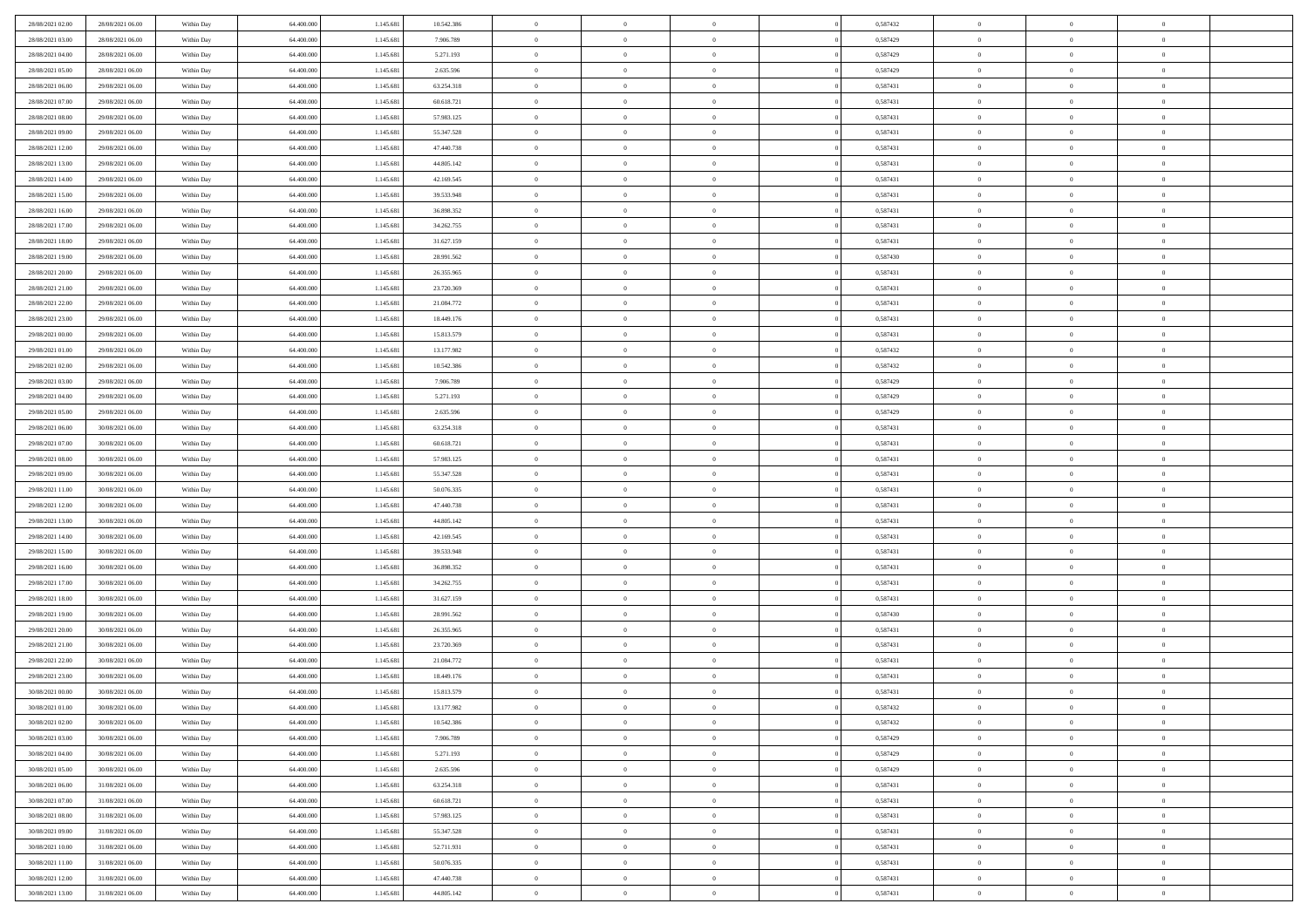| 30/08/2021 14:00 | 31/08/2021 06:00 | Within Day | 64,400,000 | 1.145.681 | 42.169.545 |          |            |  | 0,587431 |          |  |
|------------------|------------------|------------|------------|-----------|------------|----------|------------|--|----------|----------|--|
| 30/08/2021 15:00 | 31/08/2021 06:00 | Within Day | 64,400,000 | 1.145.681 | 39.533.948 |          |            |  | 0,587431 |          |  |
| 30/08/2021 16:00 | 31/08/2021 06:00 | Within Day | 64,400,000 | 1.145.68  | 36,898,352 |          | $\sqrt{2}$ |  | 0,587431 |          |  |
| 30/08/2021 17:00 | 31/08/2021 06:00 | Within Day | 64,400,000 | 1.145.681 | 34.262.755 | $\Omega$ | $\theta$   |  | 0,587431 | $\Omega$ |  |
| 30/08/2021 18:00 | 31/08/2021 06:00 | Within Day | 64,400,000 | 1.145.681 | 31.627.159 |          | $\sqrt{2}$ |  | 0,587431 |          |  |
| 30/08/2021 19:00 | 31/08/2021 06:00 | Within Day | 64,400,000 | 1.145.681 | 28.991.562 |          |            |  | 0,587430 |          |  |
| 30/08/2021 20:00 | 31/08/2021 06:00 | Within Day | 64,400,000 | 1.145.68  | 26.355.965 |          | $\sqrt{2}$ |  | 0,587431 |          |  |
| 30/08/2021 21:00 | 31/08/2021 06:00 | Within Day | 64,400,000 | 1.145.681 | 23.720.369 |          | $\sqrt{2}$ |  | 0,587431 |          |  |
| 30/08/2021 22:00 | 31/08/2021 06:00 | Within Day | 64,400,000 | 1.145.681 | 21.084.772 |          | $^{\circ}$ |  | 0,587431 |          |  |
| 30/08/2021 23:00 | 31/08/2021 06:00 | Within Day | 64,400,000 | 1.145.68  | 18.449.176 |          | $\sqrt{2}$ |  | 0,587431 |          |  |
| 31/08/2021 00:00 | 31/08/2021 06:00 | Within Day | 64,400,000 | 1.145.681 | 15.813.579 |          | $^{\circ}$ |  | 0,587431 |          |  |
| 31/08/2021 01:00 | 31/08/2021 06:00 | Within Day | 64,400,000 | 1.145.681 | 13.177.982 |          | $\sim$     |  | 0,587432 |          |  |
| 31/08/2021 02:00 | 31/08/2021 06:00 | Within Day | 64,400,000 | 1.145.681 | 10.542.386 |          | $\sqrt{2}$ |  | 0,587432 |          |  |
| 31/08/2021 03:00 | 31/08/2021 06:00 | Within Day | 64,400,000 | 1.145.68  | 7.906.789  |          | $\sqrt{2}$ |  | 0,587429 |          |  |
| 31/08/2021 04:00 | 31/08/2021 06:00 | Within Day | 64.400.000 | 1.145.681 | 5.271.193  |          | $\Omega$   |  | 0,587429 |          |  |
| 31/08/2021 06:00 | 01/09/2021 06:00 | Within Day | 64,400,000 | 1.145.681 | 63.254.318 |          |            |  | 0,587431 |          |  |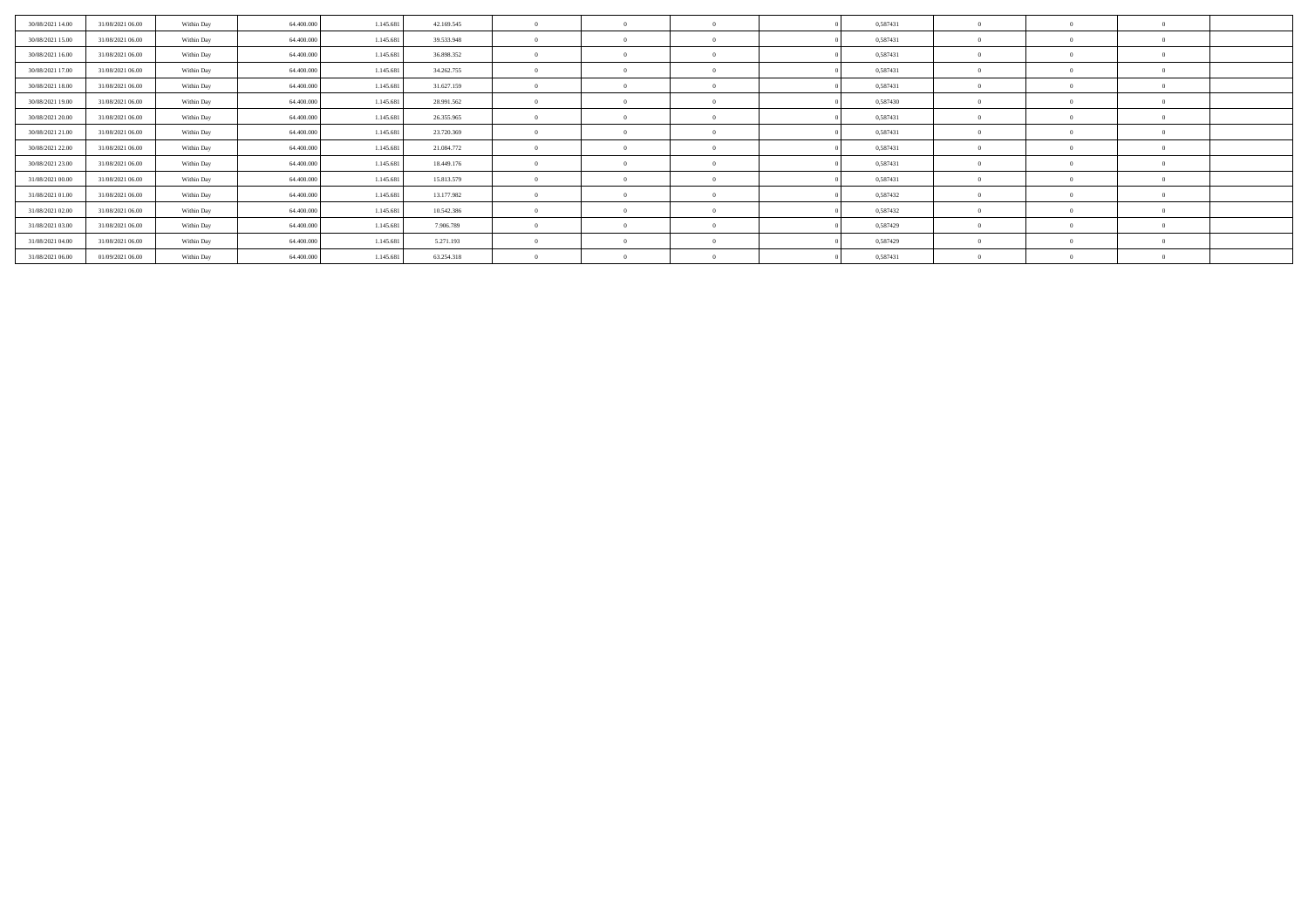## **SNAM RETE GAS**

**Transportation capacity at Entry Point interconnected with foreign pipelines**

**Update to 30/08/2021 of offered and assigned capacity in auction day-ahead and within-day**

**Thermal Year 2020/2021**

(Values in Ncm/day (0° C; 1,01325 bar) - 1 Scm=0,94794378 Ncm; Prices in c/Ncm)

**Entry Point**

**PASSO-GRIES**

| Timeframe        |                  |                     |                            |                                       |            | <b>Offered capacity</b> | Assigned capacity |                | Day-Ahead                                    |                             | Prices                        |                                  |                                    |             |
|------------------|------------------|---------------------|----------------------------|---------------------------------------|------------|-------------------------|-------------------|----------------|----------------------------------------------|-----------------------------|-------------------------------|----------------------------------|------------------------------------|-------------|
| From             | To               | <b>Auction type</b> | Transportation<br>capacity | Assigned capacity<br>(before auction) | Firm       | Interruptible           | Firm              | Interruptible  | <b>Interrupted Capacity</b><br>Interruptible | <b>Reserve price - Firm</b> | <b>Auction premium - Firm</b> | Reserve price -<br>Interruptible | Auction premium -<br>Interruptible | <b>Note</b> |
| 01/08/2021 06:00 | 02/08/2021 06:00 | Day Ahead           | 67.936.518                 | 1.208.59                              | 66.727.921 | $\overline{0}$          | $\overline{0}$    | $\mathbf{0}$   |                                              | 0,005569                    | $\theta$                      | 0,005569                         | $\overline{0}$                     |             |
| 02/08/2021 06:00 | 03/08/2021 06:00 | Day Ahead           | 67.936.518                 | 1.208.596                             | 22.569.183 | $\theta$                | $\theta$          | $\Omega$       |                                              | 0.005569                    | $\theta$                      | 0.005569                         | $\theta$                           |             |
| 03/08/2021 06:00 | 04/08/2021 06:00 | Day Ahead           | 67.936.518                 | 1.208.596                             | 22.569.183 | $\theta$                | $\theta$          | $\Omega$       |                                              | 0,005569                    | $\overline{0}$                | 0,005569                         | $\theta$                           |             |
| 04/08/2021 06:00 | 05/08/2021 06:00 | Day Ahead           | 67.936.518                 | 1.208.59                              | 22.569.183 | $\overline{0}$          | $\overline{0}$    | $\theta$       |                                              | 0,005569                    | $\overline{0}$                | 0,005569                         | $\overline{0}$                     |             |
| 05/08/2021 06:00 | 06/08/2021 06:00 | Day Ahead           | 67.936.518                 | 1.208.59                              | 22.569.183 | $\theta$                | $\overline{0}$    | $\mathbf{0}$   |                                              | 0.005569                    | $\overline{0}$                | 0.005569                         | $\overline{0}$                     |             |
| 06/08/2021 06:00 | 07/08/2021 06:00 | Day Ahead           | 67.936.518                 | 1.208.596                             | 22.569.183 | $\theta$                | $\theta$          | $\overline{0}$ |                                              | 0.005569                    | $\overline{0}$                | 0,005569                         | $\overline{0}$                     |             |
| 07/08/2021 06:00 | 08/08/2021 06:00 | Day Ahead           | 67.936.518                 | 1.208.596                             | 66.727.921 | $\overline{0}$          | $\theta$          | $\mathbf{0}$   |                                              | 0.005569                    | $\theta$                      | 0,005569                         | $\overline{0}$                     |             |
| 08/08/2021 06:00 | 09/08/2021 06:00 | Day Ahead           | 67.936.518                 | 1.208.59                              | 66.727.921 | $\theta$                | $\overline{0}$    | $\Omega$       |                                              | 0,005569                    | $\theta$                      | 0,005569                         | $\Omega$                           |             |
| 09/08/2021 06:00 | 10/08/2021 06:00 | Day Ahead           | 67.936.518                 | 1.208.596                             | 66.727.921 | $\overline{0}$          | $\theta$          | $\mathbf{0}$   |                                              | 0.005569                    | $\overline{0}$                | 0.005569                         | $\overline{0}$                     |             |
| 10/08/2021 06:00 | 11/08/2021 06:00 | Day Ahead           | 67.936.518                 | 1.208.59                              | 66.727.921 | $\theta$                | $\overline{0}$    | $\overline{0}$ |                                              | 0.005569                    | $\theta$                      | 0,005569                         | $\theta$                           |             |
| 11/08/2021 06:00 | 12/08/2021 06:00 | Day Ahead           | 67.936.51                  | 1.208.59                              | 66.727.921 | $\overline{0}$          | $\overline{0}$    | $\mathbf{0}$   |                                              | 0,005569                    | $\overline{0}$                | 0,005569                         | $\overline{0}$                     |             |
| 12/08/2021 06:00 | 13/08/2021 06:00 | Day Ahead           | 67.936.518                 | 1.208.596                             | 66.727.921 | $\theta$                | $\theta$          | $\mathbf{0}$   |                                              | 0.005569                    | $\theta$                      | 0.005569                         | $\theta$                           |             |
| 13/08/2021 06:00 | 14/08/2021 06:00 | Day Ahead           | 67.936.518                 | 1.208.596                             | 66.727.921 | $\theta$                | $\Omega$          | $\mathbf{0}$   |                                              | 0.005569                    | $\theta$                      | 0.005569                         | $\theta$                           |             |
| 14/08/2021 06:00 | 15/08/2021 06:00 | Day Ahead           | 67.936.518                 | 1.208.59                              | 66.727.921 | $\theta$                | $\overline{0}$    | $\theta$       |                                              | 0,005569                    | $\theta$                      | 0,005569                         | $\Omega$                           |             |
| 15/08/2021 06:00 | 16/08/2021 06:00 | Day Ahead           | 67.936.518                 | 1.208.596                             | 66.727.921 | $\theta$                | $\theta$          | $\Omega$       |                                              | 0.005569                    | $\overline{0}$                | 0.005569                         | $\overline{0}$                     |             |
| 16/08/2021 06:00 | 17/08/2021 06:00 | Day Ahead           | 67.936.518                 | 1.208.596                             | 66.727.921 | $\theta$                | $\Omega$          | $\Omega$       |                                              | 0.005569                    | $\overline{0}$                | 0.005569                         | $\overline{0}$                     |             |
| 17/08/2021 06:00 | 18/08/2021 06:00 | Day Ahead           | 67.936.518                 | 1.208.59                              | 66.727.921 | $\theta$                | $\overline{0}$    | $\overline{0}$ |                                              | 0,005569                    | $\theta$                      | 0,005569                         | $\Omega$                           |             |
| 18/08/2021 06:00 | 19/08/2021 06:00 | Day Ahead           | 67.936.518                 | 1.208.596                             | 66.727.921 | $\theta$                | $\overline{0}$    | $\overline{0}$ |                                              | 0,005569                    | $\theta$                      | 0,005569                         | $\overline{0}$                     |             |
| 19/08/2021 06:00 | 20/08/2021 06:00 | Day Ahead           | 67.936.518                 | 1.208.596                             | 66.727.921 | $\theta$                | $\overline{0}$    | $\mathbf{0}$   |                                              | 0.005569                    | $\theta$                      | 0.005569                         | $\theta$                           |             |
| 20/08/2021 06:00 | 21/08/2021 06:00 | Day Ahead           | 67.936.518                 | 1.208.59                              | 66.727.921 | $\theta$                | $\Omega$          | $\Omega$       |                                              | 0,005569                    | $\overline{0}$                | 0,005569                         | $\Omega$                           |             |
| 21/08/2021 06:00 | 22/08/2021 06:00 | Day Ahead           | 67.936.518                 | 1.208.59                              | 66.727.921 | $\theta$                | $\overline{0}$    | $\theta$       |                                              | 0,005569                    | $\overline{0}$                | 0,005569                         | $\overline{0}$                     |             |
| 22/08/2021 06:00 | 23/08/2021 06:00 | Day Ahead           | 67.936.518                 | 1.208.59                              | 66.727.921 | $\theta$                | $\overline{0}$    | $\theta$       |                                              | 0,005569                    | $\theta$                      | 0,005569                         | $\Omega$                           |             |
| 23/08/2021 06:00 | 24/08/2021 06:00 | Day Ahead           | 67.936.518                 | 1.208.59                              | 66.727.921 | $\theta$                | $\Omega$          | $\theta$       |                                              | 0.005569                    | $\theta$                      | 0.005569                         | $\theta$                           |             |
| 24/08/2021 06:00 | 25/08/2021 06:00 | Day Ahead           | 67.936.518                 | 1.208.596                             | 66.727.921 | $\theta$                | $\overline{0}$    | $\theta$       |                                              | 0,005569                    | $\theta$                      | 0,005569                         | $\overline{0}$                     |             |
| 25/08/2021 06:00 | 26/08/2021 06:00 | Day Ahead           | 67.936.518                 | 1.208.59                              | 66.727.921 | $\theta$                | $\theta$          | $\theta$       |                                              | 0,005569                    | $\theta$                      | 0,005569                         | $\Omega$                           |             |
| 26/08/2021 06:00 | 27/08/2021 06:00 | Day Ahead           | 67.936.518                 | 1.208.596                             | 66.727.921 | $\theta$                | $\overline{0}$    | $\mathbf{0}$   |                                              | 0,005569                    | $\bf{0}$                      | 0,005569                         | $\overline{0}$                     |             |
| 27/08/2021 06:00 | 28/08/2021 06:00 | Day Ahead           | 67.936.518                 | 1.208.596                             | 66.727.921 | $\overline{0}$          | $\overline{0}$    | $\Omega$       |                                              | 0,005569                    | $\overline{0}$                | 0,005569                         | $\overline{0}$                     |             |
| 28/08/2021 06:00 | 29/08/2021 06:00 | Day Ahead           | 67.936.51                  | 1.208.59                              | 66.727.921 | $\theta$                | $\overline{0}$    | $\overline{0}$ |                                              | 0,005569                    | $\overline{0}$                | 0,005569                         | $\overline{0}$                     |             |
| 29/08/2021 06:00 | 30/08/2021 06:00 | Day Ahead           | 67.936.518                 | 1.208.596                             | 66.727.921 | $\theta$                | $\theta$          | $\Omega$       |                                              | 0.005569                    | $\theta$                      | 0.005569                         | $\overline{0}$                     |             |
| 30/08/2021 06:00 | 31/08/2021 06:00 | Day Ahead           | 67.936.518                 | 1.208.596                             | 66.727.921 | $\theta$                | $\Omega$          | $\Omega$       |                                              | 0,005569                    | $\Omega$                      | 0,005569                         | $\Omega$                           |             |
| 31/08/2021 06:00 | 01/09/2021 06:00 | Day Ahead           | 67.936.518                 | 1.208.59                              | 66.727.921 | $\theta$                | $\overline{0}$    | $\Omega$       |                                              | 0,005569                    | $\overline{0}$                | 0,005569                         | $\Omega$                           |             |
| 01/08/2021 06:00 | 02/08/2021 06:00 | Within Day          | 67.936.518                 | 1.208.596                             | 66.727.921 | $\theta$                | $\overline{0}$    | $\overline{0}$ |                                              | 0,556851                    | $\overline{0}$                | $\bf{0}$                         | $\overline{0}$                     |             |
| 01/08/2021 07:00 | 02/08/2021 06:00 | Within Day          | 67.936.518                 | 1.208.59                              | 63.947.591 | $\overline{0}$          | $\Omega$          | $\Omega$       |                                              | 0.556851                    | $\overline{0}$                | $\theta$                         | $\overline{0}$                     |             |
| 01/08/2021 08:00 | 02/08/2021 06:00 | Within Day          | 67.936.518                 | 1.208.59                              | 61.167.261 | $\theta$                | $\Omega$          | $\overline{0}$ |                                              | 0,556852                    | $\theta$                      | $\Omega$                         | $\Omega$                           |             |
| 01/08/2021 09:00 | 02/08/2021 06:00 | Within Day          | 67.936.518                 | 1.208.596                             | 58.386.931 | $\theta$                | $\theta$          | $\theta$       |                                              | 0,556852                    | $\theta$                      | $\theta$                         | $\theta$                           |             |
| 01/08/2021 11:00 | 02/08/2021 06:00 | Within Day          | 67.936.518                 | 1.208.596                             | 52.826.271 | $\theta$                | $\theta$          | $\Omega$       |                                              | 0.556851                    | $\theta$                      | $\theta$                         | $\theta$                           |             |
| 01/08/2021 12:00 | 02/08/2021 06:00 | Within Day          | 67.936.518                 | 1.208.59                              | 50.045.940 | $\theta$                | $\theta$          | $\Omega$       |                                              | 0.556851                    | $\theta$                      | $\theta$                         | $\Omega$                           |             |
| 01/08/2021 13:00 | 02/08/2021 06:00 | Within Day          | 67.936.518                 | 1.208.596                             | 47.265.611 | $\theta$                | $\overline{0}$    | $\theta$       |                                              | 0,556851                    | $\theta$                      | $\bf{0}$                         | $\overline{0}$                     |             |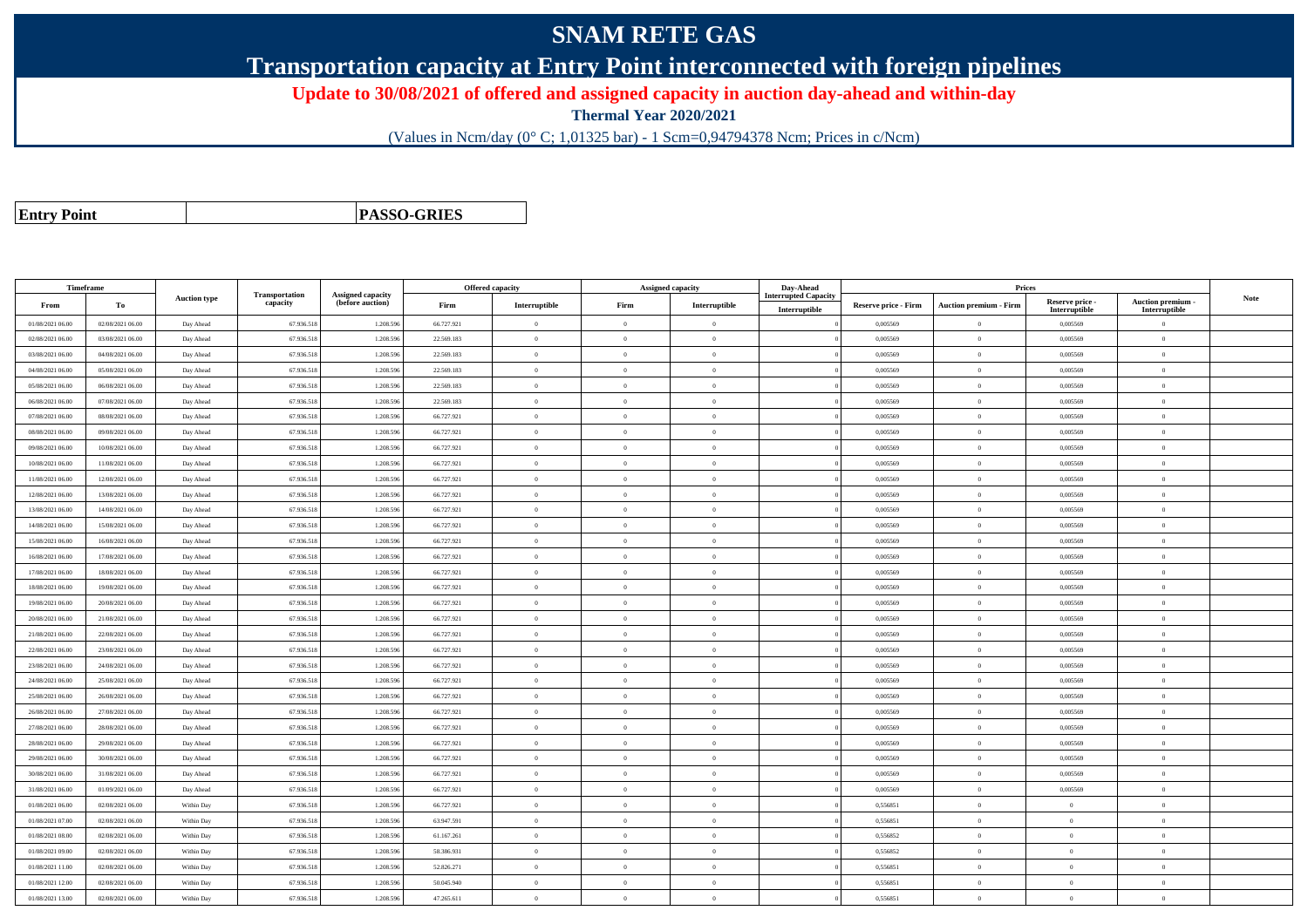| 01/08/2021 14:00 | 02/08/2021 06:00 | Within Day | 67.936.518 | 1.208.596 | 44.485.281 | $\overline{0}$ | $\overline{0}$ | $\Omega$       | 0,556851 | $\bf{0}$       | $\mathbf{0}$   | $\bf{0}$       |  |
|------------------|------------------|------------|------------|-----------|------------|----------------|----------------|----------------|----------|----------------|----------------|----------------|--|
| 01/08/2021 15:00 | 02/08/2021 06:00 | Within Day | 67.936.518 | 1.208.596 | 41.704.950 | $\mathbf{0}$   | $\overline{0}$ | $\overline{0}$ | 0,556852 | $\overline{0}$ | $\overline{0}$ | $\theta$       |  |
| 01/08/2021 16:00 | 02/08/2021 06:00 | Within Day | 67.936.518 | 1.208.596 | 38.924.621 | $\,$ 0         | $\overline{0}$ | $\bf{0}$       | 0,556852 | $\,$ 0         | $\overline{0}$ | $\,$ 0 $\,$    |  |
| 01/08/2021 17:00 | 02/08/2021 06:00 | Within Day | 67.936.518 | 1.208.596 | 36.144.290 | $\bf{0}$       | $\overline{0}$ | $\Omega$       | 0.556852 | $\bf{0}$       | $\mathbf{0}$   | $\theta$       |  |
| 01/08/2021 18:00 | 02/08/2021 06:00 | Within Day | 67.936.518 | 1.208.596 | 33.363.961 | $\bf{0}$       | $\overline{0}$ | $\overline{0}$ | 0,556852 | $\mathbf{0}$   | $\overline{0}$ | $\overline{0}$ |  |
| 01/08/2021 19:00 | 02/08/2021 06:00 | Within Day | 67.936.518 | 1.208.596 | 30.583.630 | $\bf{0}$       | $\overline{0}$ | $\bf{0}$       | 0,556851 | $\,$ 0         | $\overline{0}$ | $\,$ 0 $\,$    |  |
| 01/08/2021 20:00 | 02/08/2021 06:00 | Within Day | 67.936.518 | 1.208.596 | 27.803.300 | $\bf{0}$       | $\overline{0}$ | $\Omega$       | 0.556851 | $\theta$       | $\mathbf{0}$   | $\theta$       |  |
| 01/08/2021 21:00 | 02/08/2021 06:00 | Within Dav | 67.936.518 | 1.208.596 | 25.022.970 | $\overline{0}$ | $\overline{0}$ | $\overline{0}$ | 0,556851 | $\mathbf{0}$   | $\overline{0}$ | $\overline{0}$ |  |
| 01/08/2021 22.00 | 02/08/2021 06:00 | Within Day | 67.936.518 | 1.208.596 | 22.242.640 | $\bf{0}$       | $\overline{0}$ | $\bf{0}$       | 0,556851 | $\,$ 0         | $\overline{0}$ | $\,$ 0 $\,$    |  |
| 01/08/2021 23.00 | 02/08/2021 06:00 | Within Day | 67.936.518 | 1.208.596 | 19.462.310 | $\bf{0}$       | $\overline{0}$ | $\Omega$       | 0.556852 | $\bf{0}$       | $\mathbf{0}$   | $\theta$       |  |
| 02/08/2021 00:00 | 02/08/2021 06:00 | Within Day | 67.936.518 | 1.208.596 | 16.681.980 | $\overline{0}$ | $\overline{0}$ | $\overline{0}$ | 0,556852 | $\overline{0}$ | $\overline{0}$ | $\overline{0}$ |  |
| 02/08/2021 01:00 | 02/08/2021 06:00 | Within Day | 67.936.518 | 1.208.596 | 13.901.649 | $\,$ 0         | $\overline{0}$ | $\bf{0}$       | 0,556852 | $\,$ 0         | $\overline{0}$ | $\,$ 0 $\,$    |  |
| 02/08/2021 02:00 | 02/08/2021 06:00 | Within Day | 67.936.518 | 1.208.596 | 11.121.320 | $\bf{0}$       | $\overline{0}$ | $\Omega$       | 0.556853 | $\overline{0}$ | $\mathbf{0}$   | $\theta$       |  |
| 02/08/2021 03:00 | 02/08/2021 06:00 | Within Dav | 67.936.518 | 1.208.596 | 8.340.989  | $\overline{0}$ | $\overline{0}$ | $\overline{0}$ | 0,556850 | $\mathbf{0}$   | $\overline{0}$ | $\overline{0}$ |  |
| 02/08/2021 04:00 | 02/08/2021 06:00 | Within Day | 67.936.518 | 1.208.596 | 5.560.660  | $\bf{0}$       | $\overline{0}$ | $\bf{0}$       | 0,556850 | $\,$ 0         | $\overline{0}$ | $\,$ 0 $\,$    |  |
| 02/08/2021 06:00 | 03/08/2021 06:00 | Within Day | 67.936.518 | 1.208.596 | 22.569.183 | $\bf{0}$       | $\overline{0}$ | $\overline{0}$ | 0.556851 | $\bf{0}$       | $\mathbf{0}$   | $\bf{0}$       |  |
| 02/08/2021 10:00 | 03/08/2021 06:00 | Within Day | 67.936.518 | 1.208.596 | 18.807.652 | $\overline{0}$ | $\overline{0}$ | $\overline{0}$ | 0,556852 | $\mathbf{0}$   | $\overline{0}$ | $\overline{0}$ |  |
| 02/08/2021 11:00 | 03/08/2021 06:00 | Within Day | 67.936.518 | 1.208.596 | 17.867.270 | $\bf{0}$       | $\overline{0}$ | $\bf{0}$       | 0,556851 | $\,$ 0         | $\overline{0}$ | $\,$ 0 $\,$    |  |
| 02/08/2021 12:00 | 03/08/2021 06:00 | Within Day | 67.936.518 | 1.208.596 | 16.926.887 | $\bf{0}$       | $\overline{0}$ | $\Omega$       | 0.556851 | $\theta$       | $\mathbf{0}$   | $\theta$       |  |
| 02/08/2021 13:00 | 03/08/2021 06:00 | Within Day | 67.936.518 | 1.208.596 | 15.986.505 | $\overline{0}$ | $\overline{0}$ | $\overline{0}$ | 0,556851 | $\overline{0}$ | $\overline{0}$ | $\overline{0}$ |  |
| 02/08/2021 14:00 | 03/08/2021 06:00 | Within Day | 67.936.518 | 1.208.596 | 15.046.122 | $\bf{0}$       | $\overline{0}$ | $\bf{0}$       | 0,556851 | $\,$ 0         | $\overline{0}$ | $\,$ 0 $\,$    |  |
| 02/08/2021 15:00 | 03/08/2021 06:00 | Within Day | 67.936.518 | 1.208.596 | 14.105.739 | $\bf{0}$       | $\overline{0}$ | $\Omega$       | 0.556852 | $\bf{0}$       | $\theta$       | $\theta$       |  |
| 02/08/2021 16:00 | 03/08/2021 06:00 | Within Day | 67.936.518 | 1.208.596 | 13.165.357 | $\overline{0}$ | $\overline{0}$ | $\overline{0}$ | 0,556852 | $\mathbf{0}$   | $\overline{0}$ | $\overline{0}$ |  |
| 02/08/2021 17:00 | 03/08/2021 06:00 | Within Day | 67.936.518 | 1.208.596 | 12.224.974 | $\bf{0}$       | $\overline{0}$ | $\bf{0}$       | 0,556852 | $\,$ 0         | $\overline{0}$ | $\,$ 0 $\,$    |  |
| 02/08/2021 18:00 | 03/08/2021 06:00 | Within Day | 67.936.518 | 1.208.596 | 11.284.591 | $\bf{0}$       | $\overline{0}$ | $\overline{0}$ | 0.556852 | $\bf{0}$       | $\bf{0}$       | $\theta$       |  |
| 02/08/2021 19:00 | 03/08/2021 06:00 | Within Day | 67.936.518 | 1.208.596 | 10.344.208 | $\overline{0}$ | $\overline{0}$ | $\overline{0}$ | 0,556851 | $\overline{0}$ | $\overline{0}$ | $\overline{0}$ |  |
| 02/08/2021 20:00 | 03/08/2021 06:00 | Within Day | 67.936.518 | 1.208.596 | 9.403.826  | $\bf{0}$       | $\overline{0}$ | $\bf{0}$       | 0,556851 | $\,$ 0         | $\overline{0}$ | $\,$ 0 $\,$    |  |
| 02/08/2021 21:00 | 03/08/2021 06:00 | Within Day | 67.936.518 | 1.208.596 | 8.463.443  | $\bf{0}$       | $\overline{0}$ | $\Omega$       | 0.556851 | $\bf{0}$       | $\mathbf{0}$   | $\theta$       |  |
| 02/08/2021 22:00 | 03/08/2021 06:00 | Within Day | 67.936.518 | 1.208.596 | 7.523.061  | $\overline{0}$ | $\overline{0}$ | $\overline{0}$ | 0,556851 | $\mathbf{0}$   | $\overline{0}$ | $\overline{0}$ |  |
| 02/08/2021 23:00 | 03/08/2021 06:00 | Within Day | 67.936.518 | 1.208.596 | 6.582.678  | $\bf{0}$       | $\overline{0}$ | $\bf{0}$       | 0,556852 | $\,$ 0         | $\overline{0}$ | $\,$ 0 $\,$    |  |
| 03/08/2021 00:00 | 03/08/2021 06:00 | Within Day | 67.936.518 | 1.208.596 | 5.642.296  | $\,$ 0         | $\bf{0}$       | $\overline{0}$ | 0,556852 | $\bf{0}$       | $\overline{0}$ | $\,0\,$        |  |
| 03/08/2021 01:00 | 03/08/2021 06:00 | Within Dav | 67.936.518 | 1.208.596 | 4.701.913  | $\overline{0}$ | $\overline{0}$ | $\overline{0}$ | 0,556852 | $\mathbf{0}$   | $\overline{0}$ | $\overline{0}$ |  |
| 03/08/2021 02:00 | 03/08/2021 06:00 | Within Day | 67.936.518 | 1.208.596 | 3.761.530  | $\bf{0}$       | $\overline{0}$ | $\bf{0}$       | 0,556853 | $\,$ 0         | $\overline{0}$ | $\,$ 0 $\,$    |  |
| 03/08/2021 03:00 | 03/08/2021 06:00 | Within Day | 67.936.518 | 1.208.596 | 2.821.147  | $\bf{0}$       | $\bf{0}$       | $\bf{0}$       | 0,556850 | $\bf{0}$       | $\overline{0}$ | $\,0\,$        |  |
| 03/08/2021 04:00 | 03/08/2021 06:00 | Within Day | 67.936.518 | 1.208.596 | 1.880.764  | $\overline{0}$ | $\overline{0}$ | $\overline{0}$ | 0,556850 | $\overline{0}$ | $\overline{0}$ | $\overline{0}$ |  |
| 03/08/2021 05:00 | 03/08/2021 06:00 | Within Day | 67.936.518 | 1.208.596 | 940.382    | $\bf{0}$       | $\overline{0}$ | $\bf{0}$       | 0,556850 | $\,$ 0         | $\overline{0}$ | $\,$ 0 $\,$    |  |
| 03/08/2021 06:00 | 04/08/2021 06:00 | Within Day | 67.936.518 | 1.208.596 | 22.569.183 | $\,$ 0         | $\bf{0}$       | $\overline{0}$ | 0,556851 | $\bf{0}$       | $\overline{0}$ | $\,0\,$        |  |
| 03/08/2021 07:00 | 04/08/2021 06:00 | Within Day | 67.936.518 | 1.208.596 | 21.628.801 | $\overline{0}$ | $\overline{0}$ | $\overline{0}$ | 0,556851 | $\mathbf{0}$   | $\overline{0}$ | $\overline{0}$ |  |
| 03/08/2021 08:00 | 04/08/2021 06:00 | Within Day | 67.936.518 | 1.208.596 | 20.688.418 | $\bf{0}$       | $\overline{0}$ | $\bf{0}$       | 0,556852 | $\,$ 0         | $\overline{0}$ | $\,$ 0 $\,$    |  |
| 03/08/2021 09:00 | 04/08/2021 06:00 | Within Day | 67.936.518 | 1.208.596 | 19.748.035 | $\bf{0}$       | $\bf{0}$       | $\overline{0}$ | 0,556852 | $\bf{0}$       | $\overline{0}$ | $\,0\,$        |  |
| 03/08/2021 10:00 | 04/08/2021 06:00 | Within Day | 67.936.518 | 1.208.596 | 18.807.652 | $\overline{0}$ | $\overline{0}$ | $\overline{0}$ | 0,556852 | $\overline{0}$ | $\overline{0}$ | $\overline{0}$ |  |
| 03/08/2021 11:00 | 04/08/2021 06:00 | Within Day | 67.936.518 | 1.208.596 | 17.867.270 | $\bf{0}$       | $\overline{0}$ | $\bf{0}$       | 0,556851 | $\,$ 0         | $\overline{0}$ | $\,$ 0 $\,$    |  |
| 03/08/2021 12:00 | 04/08/2021 06:00 | Within Day | 67.936.518 | 1.208.596 | 16.926.887 | $\bf{0}$       | $\bf{0}$       | $\bf{0}$       | 0,556851 | $\bf{0}$       | $\overline{0}$ | $\,0\,$        |  |
| 03/08/2021 13:00 | 04/08/2021 06:00 | Within Dav | 67.936.518 | 1.208.596 | 15.986.505 | $\mathbf{0}$   | $\overline{0}$ | $\overline{0}$ | 0,556851 | $\overline{0}$ | $\overline{0}$ | $\overline{0}$ |  |
| 03/08/2021 14:00 | 04/08/2021 06:00 | Within Day | 67.936.518 | 1.208.596 | 15.046.122 | $\bf{0}$       | $\overline{0}$ | $\theta$       | 0,556851 | $\overline{0}$ | $\theta$       | $\theta$       |  |
| 03/08/2021 15:00 | 04/08/2021 06:00 | Within Day | 67.936.518 | 1.208.596 | 14.105.739 | $\bf{0}$       | $\bf{0}$       | $\bf{0}$       | 0,556852 | $\bf{0}$       | $\overline{0}$ | $\,0\,$        |  |
| 03/08/2021 16:00 | 04/08/2021 06:00 | Within Day | 67.936.518 | 1.208.596 | 13.165.357 | $\overline{0}$ | $\overline{0}$ | $\overline{0}$ | 0,556852 | $\overline{0}$ | $\bf{0}$       | $\overline{0}$ |  |
| 03/08/2021 17:00 | 04/08/2021 06:00 | Within Day | 67.936.518 | 1.208.596 | 12.224.974 | $\,$ 0 $\,$    | $\overline{0}$ | $\overline{0}$ | 0,556852 | $\mathbf{0}$   | $\,$ 0 $\,$    | $\,$ 0 $\,$    |  |
| 03/08/2021 18:00 | 04/08/2021 06:00 | Within Day | 67.936.518 | 1.208.596 | 11.284.591 | $\bf{0}$       | $\bf{0}$       | $\overline{0}$ | 0,556852 | $\bf{0}$       | $\overline{0}$ | $\bf{0}$       |  |
| 03/08/2021 19:00 | 04/08/2021 06:00 | Within Day | 67.936.518 | 1.208.596 | 10.344.208 | $\bf{0}$       | $\overline{0}$ | $\overline{0}$ | 0,556851 | $\overline{0}$ | $\overline{0}$ | $\overline{0}$ |  |
| 03/08/2021 20:00 | 04/08/2021 06:00 | Within Day | 67.936.518 | 1.208.596 | 9.403.826  | $\,$ 0 $\,$    | $\overline{0}$ | $\overline{0}$ | 0,556851 | $\,$ 0 $\,$    | $\overline{0}$ | $\,$ 0 $\,$    |  |
| 03/08/2021 21:00 | 04/08/2021 06:00 | Within Day | 67.936.518 | 1.208.596 | 8.463.443  | $\overline{0}$ | $\overline{0}$ | $\overline{0}$ | 0,556851 | $\bf{0}$       | $\overline{0}$ | $\overline{0}$ |  |
| 03/08/2021 22:00 | 04/08/2021 06:00 | Within Day | 67.936.518 | 1.208.596 | 7.523.061  | $\overline{0}$ | $\overline{0}$ | $\overline{0}$ | 0,556851 | $\overline{0}$ | $\bf{0}$       | $\overline{0}$ |  |
| 03/08/2021 23:00 | 04/08/2021 06:00 | Within Day | 67.936.518 | 1.208.596 | 6.582.678  | $\,$ 0 $\,$    | $\overline{0}$ | $\overline{0}$ | 0,556852 | $\,$ 0 $\,$    | $\,$ 0 $\,$    | $\,$ 0 $\,$    |  |
| 04/08/2021 00:00 | 04/08/2021 06:00 | Within Day | 67.936.518 | 1.208.596 | 5.642.296  | $\bf{0}$       | $\bf{0}$       | $\overline{0}$ | 0,556852 | $\bf{0}$       | $\overline{0}$ | $\bf{0}$       |  |
| 04/08/2021 01:00 | 04/08/2021 06:00 | Within Day | 67.936.518 | 1.208.596 | 4.701.913  | $\bf{0}$       | $\overline{0}$ | $\overline{0}$ | 0,556852 | $\mathbf{0}$   | $\bf{0}$       | $\overline{0}$ |  |
| 04/08/2021 02:00 | 04/08/2021 06:00 | Within Day | 67.936.518 | 1.208.596 | 3.761.530  | $\,0\,$        | $\overline{0}$ | $\overline{0}$ | 0,556853 | $\,$ 0         | $\overline{0}$ | $\,$ 0 $\,$    |  |
|                  |                  |            |            |           |            |                |                |                |          |                |                |                |  |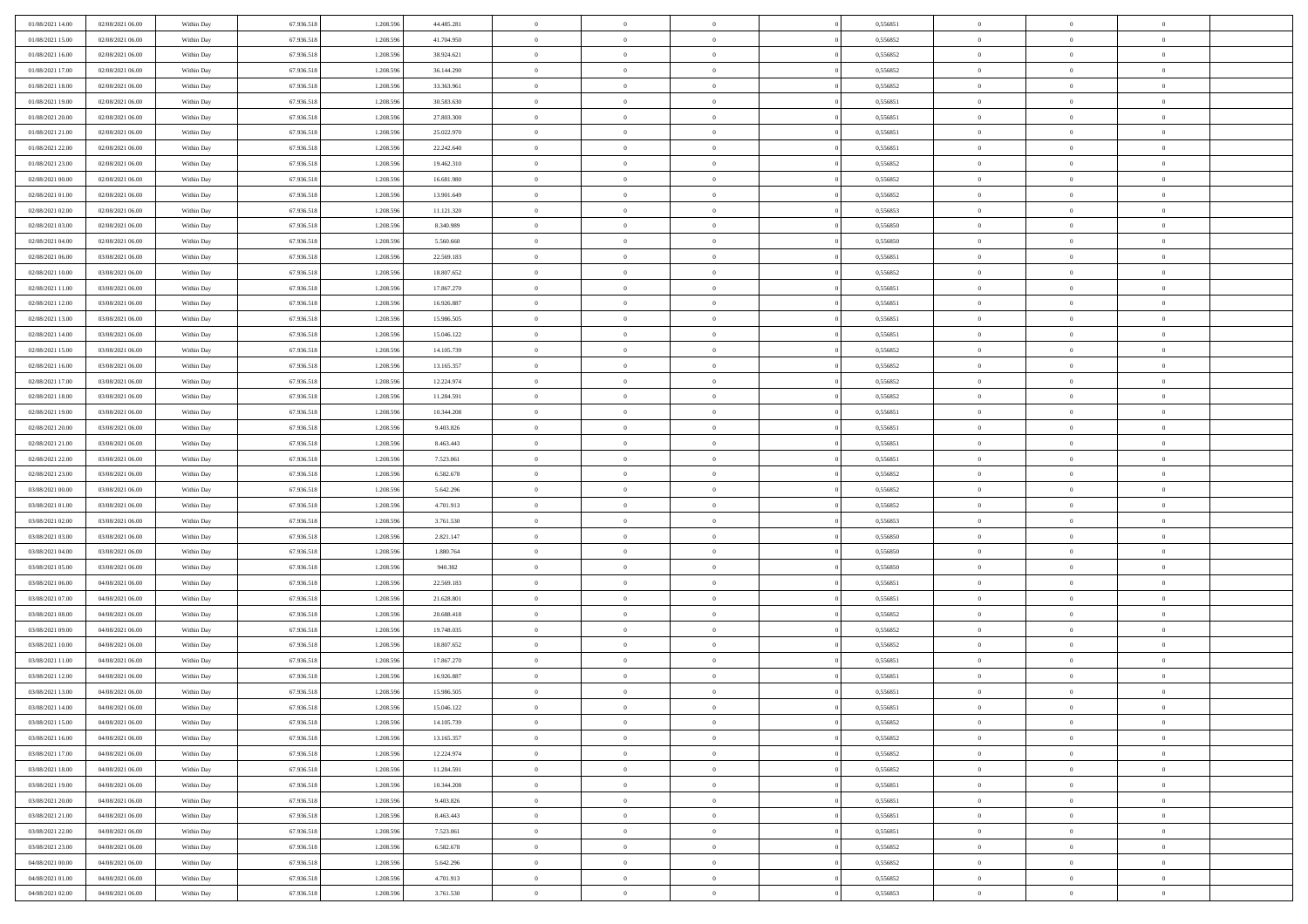| 04/08/2021 03:00                     | 04/08/2021 06:00                     | Within Day               | 67.936.518               | 1.208.596              | 2.821.147                | $\bf{0}$                | $\overline{0}$                   | $\Omega$                         | 0,556850             | $\bf{0}$                 | $\overline{0}$             | $\bf{0}$                  |  |
|--------------------------------------|--------------------------------------|--------------------------|--------------------------|------------------------|--------------------------|-------------------------|----------------------------------|----------------------------------|----------------------|--------------------------|----------------------------|---------------------------|--|
| 04/08/2021 04:00                     | 04/08/2021 06:00                     | Within Day               | 67.936.518               | 1.208.596              | 1.880.764                | $\overline{0}$          | $\overline{0}$                   | $\overline{0}$                   | 0,556850             | $\mathbf{0}$             | $\bf{0}$                   | $\overline{0}$            |  |
| 04/08/2021 05:00                     | 04/08/2021 06:00                     | Within Day               | 67.936.518               | 1.208.596              | 940.382                  | $\bf{0}$                | $\overline{0}$                   | $\overline{0}$                   | 0,556850             | $\,$ 0                   | $\overline{0}$             | $\,$ 0 $\,$               |  |
| 04/08/2021 06:00                     | 05/08/2021 06:00                     | Within Day               | 67.936.518               | 1.208.596              | 22.569.183               | $\mathbf{0}$            | $\overline{0}$                   | $\mathbf{0}$                     | 0.556851             | $\bf{0}$                 | $\mathbf{0}$               | $\theta$                  |  |
| 04/08/2021 07:00                     | 05/08/2021 06:00                     | Within Day               | 67.936.518               | 1.208.596              | 21.628.801               | $\mathbf{0}$            | $\overline{0}$                   | $\overline{0}$                   | 0,556851             | $\mathbf{0}$             | $\bf{0}$                   | $\overline{0}$            |  |
| 04/08/2021 08:00                     | 05/08/2021 06:00                     | Within Day               | 67.936.518               | 1.208.596              | 20.688.418               | $\theta$                | $\overline{0}$                   | $\bf{0}$                         | 0,556852             | $\,$ 0                   | $\overline{0}$             | $\,$ 0 $\,$               |  |
| 04/08/2021 09:00                     | 05/08/2021 06:00                     | Within Day               | 67.936.518               | 1.208.596              | 19.748.035               | $\bf{0}$                | $\overline{0}$                   | $\Omega$                         | 0.556852             | $\bf{0}$                 | $\mathbf{0}$               | $\theta$                  |  |
| 04/08/2021 10:00                     | 05/08/2021 06:00                     | Within Day               | 67.936.518               | 1.208.596              | 18.807.652               | $\overline{0}$          | $\overline{0}$                   | $\overline{0}$                   | 0,556852             | $\mathbf{0}$             | $\bf{0}$                   | $\overline{0}$            |  |
| 04/08/2021 11:00                     | 05/08/2021 06:00                     | Within Day               | 67.936.518               | 1.208.596              | 17.867.270               | $\theta$                | $\overline{0}$                   | $\bf{0}$                         | 0,556851             | $\,$ 0                   | $\overline{0}$             | $\,$ 0 $\,$               |  |
| 04/08/2021 12:00                     | 05/08/2021 06:00                     | Within Day               | 67.936.518               | 1.208.596              | 16.926.887               | $\mathbf{0}$            | $\overline{0}$                   | $\mathbf{0}$                     | 0.556851             | $\bf{0}$                 | $\mathbf{0}$               | $\theta$                  |  |
| 04/08/2021 13:00                     | 05/08/2021 06:00                     | Within Day               | 67.936.518               | 1.208.596              | 15.986.505               | $\overline{0}$          | $\overline{0}$                   | $\overline{0}$                   | 0,556851             | $\mathbf{0}$             | $\bf{0}$                   | $\overline{0}$            |  |
| 04/08/2021 14:00                     | 05/08/2021 06:00                     | Within Day               | 67.936.518               | 1.208.596              | 15.046.122               | $\theta$                | $\overline{0}$                   | $\overline{0}$                   | 0,556851             | $\,$ 0                   | $\overline{0}$             | $\,$ 0 $\,$               |  |
| 04/08/2021 15:00                     | 05/08/2021 06:00                     | Within Day               | 67.936.518               | 1.208.59               | 14.105.739               | $\mathbf{0}$            | $\overline{0}$                   | $\mathbf{0}$                     | 0.556852             | $\bf{0}$                 | $\theta$                   | $\theta$                  |  |
| 04/08/2021 16:00                     | 05/08/2021 06:00                     | Within Day               | 67.936.518               | 1.208.596              | 13.165.357               | $\overline{0}$          | $\overline{0}$                   | $\overline{0}$                   | 0,556852             | $\mathbf{0}$             | $\bf{0}$                   | $\overline{0}$            |  |
| 04/08/2021 17:00                     | 05/08/2021 06:00                     | Within Day               | 67.936.518               | 1.208.596              | 12.224.974               | $\theta$                | $\overline{0}$                   | $\overline{0}$                   | 0,556852             | $\,$ 0                   | $\overline{0}$             | $\,$ 0 $\,$               |  |
| 04/08/2021 18:00                     | 05/08/2021 06:00                     | Within Day               | 67.936.518               | 1.208.596              | 11.284.591               | $\bf{0}$                | $\overline{0}$                   | $\mathbf{0}$                     | 0.556852             | $\bf{0}$                 | $\mathbf{0}$               | $\bf{0}$                  |  |
| 04/08/2021 19:00                     | 05/08/2021 06:00                     | Within Dav               | 67.936.518               | 1.208.596              | 10.344.208               | $\overline{0}$          | $\overline{0}$                   | $\overline{0}$                   | 0,556851             | $\mathbf{0}$             | $\bf{0}$                   | $\overline{0}$            |  |
| 04/08/2021 20:00                     | 05/08/2021 06:00                     | Within Day               | 67.936.518               | 1.208.596              | 9.403.826                | $\theta$                | $\overline{0}$                   | $\bf{0}$                         | 0,556851             | $\,$ 0                   | $\overline{0}$             | $\,$ 0 $\,$               |  |
| 04/08/2021 21:00                     | 05/08/2021 06:00                     | Within Day               | 67.936.518               | 1.208.596              | 8.463.443                | $\mathbf{0}$            | $\overline{0}$                   | $\mathbf{0}$                     | 0.556851             | $\bf{0}$                 | $\mathbf{0}$               | $\theta$                  |  |
| 04/08/2021 22:00                     | 05/08/2021 06:00                     | Within Dav               | 67.936.518               | 1.208.596              | 7.523.061                | $\overline{0}$          | $\overline{0}$                   | $\overline{0}$                   | 0,556851             | $\mathbf{0}$             | $\bf{0}$                   | $\overline{0}$            |  |
| 04/08/2021 23:00                     | 05/08/2021 06:00                     | Within Day               | 67.936.518               | 1.208.596              | 6.582.678                | $\theta$                | $\overline{0}$                   | $\bf{0}$                         | 0,556852             | $\,$ 0                   | $\overline{0}$             | $\,$ 0 $\,$               |  |
| 05/08/2021 00:00                     | 05/08/2021 06:00                     | Within Day               | 67.936.518               | 1.208.596              | 5.642.296                | $\mathbf{0}$            | $\overline{0}$                   | $\mathbf{0}$                     | 0.556852             | $\bf{0}$                 | $\mathbf{0}$               | $\theta$                  |  |
| 05/08/2021 01:00                     | 05/08/2021 06:00                     | Within Dav               | 67.936.518               | 1.208.596              | 4.701.913                | $\overline{0}$          | $\overline{0}$                   | $\overline{0}$                   | 0,556852             | $\mathbf{0}$             | $\bf{0}$                   | $\overline{0}$            |  |
| 05/08/2021 02:00                     | 05/08/2021 06:00                     | Within Day               | 67.936.518               | 1.208.596              | 3.761.530                | $\theta$                | $\overline{0}$                   | $\bf{0}$                         | 0,556853             | $\,$ 0                   | $\overline{0}$             | $\,$ 0 $\,$               |  |
| 05/08/2021 03:00                     | 05/08/2021 06:00                     | Within Day               | 67.936.518               | 1.208.596              | 2.821.147                | $\bf{0}$                | $\overline{0}$                   | $\mathbf{0}$                     | 0.556850             | $\bf{0}$                 | $\overline{0}$             | $\bf{0}$                  |  |
| 05/08/2021 04:00                     | 05/08/2021 06:00                     | Within Dav               | 67.936.518               | 1.208.596              | 1.880.764                | $\overline{0}$          | $\overline{0}$                   | $\overline{0}$                   | 0,556850             | $\mathbf{0}$             | $\bf{0}$                   | $\overline{0}$            |  |
| 05/08/2021 05:00                     | 05/08/2021 06:00                     | Within Day               | 67.936.518               | 1.208.596              | 940.382                  | $\theta$                | $\overline{0}$                   | $\overline{0}$                   | 0,556850             | $\,$ 0                   | $\overline{0}$             | $\,$ 0 $\,$               |  |
| 05/08/2021 06:00                     | 06/08/2021 06:00                     | Within Day               | 67.936.518               | 1.208.596              | 22.569.183               | $\mathbf{0}$            | $\overline{0}$                   | $\mathbf{0}$                     | 0.556851             | $\bf{0}$                 | $\mathbf{0}$               | $\theta$                  |  |
| 05/08/2021 07:00                     | 06/08/2021 06:00                     | Within Dav               | 67.936.518               | 1.208.596              | 21.628.801               | $\mathbf{0}$            | $\overline{0}$                   | $\overline{0}$                   | 0,556851             | $\mathbf{0}$             | $\bf{0}$                   | $\overline{0}$            |  |
| 05/08/2021 09:00                     | 06/08/2021 06:00                     | Within Day               | 67.936.518               | 1.208.596              | 19.748.035               | $\theta$                | $\overline{0}$                   | $\overline{0}$                   | 0,556852             | $\,$ 0                   | $\overline{0}$             | $\,$ 0 $\,$               |  |
| 05/08/2021 10:00                     | 06/08/2021 06:00                     | Within Day               | 67.936.518               | 1.208.596              | 18.807.652               | $\bf{0}$                | $\overline{0}$                   | $\overline{0}$                   | 0,556852             | $\bf{0}$                 | $\overline{0}$             | $\,0\,$                   |  |
| 05/08/2021 11:00                     | 06/08/2021 06:00                     | Within Dav               | 67.936.518               | 1.208.596              | 17.867.270               | $\overline{0}$          | $\overline{0}$                   | $\overline{0}$                   | 0,556851             | $\mathbf{0}$             | $\bf{0}$                   | $\overline{0}$            |  |
| 05/08/2021 12:00                     | 06/08/2021 06:00                     | Within Day               | 67.936.518               | 1.208.596              | 16.926.887               | $\theta$                | $\overline{0}$                   | $\overline{0}$                   | 0,556851             | $\,$ 0                   | $\overline{0}$             | $\,$ 0 $\,$               |  |
| 05/08/2021 13:00<br>05/08/2021 14:00 | 06/08/2021 06:00<br>06/08/2021 06:00 | Within Day<br>Within Dav | 67.936.518<br>67.936.518 | 1.208.596<br>1.208.596 | 15.986.505               | $\,$ 0 $\,$<br>$\theta$ | $\overline{0}$<br>$\overline{0}$ | $\overline{0}$<br>$\overline{0}$ | 0,556851<br>0,556851 | $\bf{0}$<br>$\mathbf{0}$ | $\overline{0}$<br>$\bf{0}$ | $\,0\,$<br>$\overline{0}$ |  |
| 05/08/2021 15:00                     | 06/08/2021 06:00                     | Within Day               | 67.936.518               | 1.208.596              | 15.046.122<br>14.105.739 | $\theta$                | $\overline{0}$                   | $\bf{0}$                         | 0,556852             | $\,$ 0                   | $\overline{0}$             | $\,$ 0 $\,$               |  |
| 05/08/2021 16:00                     | 06/08/2021 06:00                     | Within Day               | 67.936.518               | 1.208.596              | 13.165.357               | $\bf{0}$                | $\overline{0}$                   | $\overline{0}$                   | 0,556852             | $\bf{0}$                 | $\overline{0}$             | $\,0\,$                   |  |
| 05/08/2021 17:00                     | 06/08/2021 06:00                     | Within Dav               | 67.936.518               | 1.208.596              | 12.224.974               | $\overline{0}$          | $\overline{0}$                   | $\overline{0}$                   | 0,556852             | $\mathbf{0}$             | $\bf{0}$                   | $\overline{0}$            |  |
| 05/08/2021 18:00                     | 06/08/2021 06:00                     | Within Day               | 67.936.518               | 1.208.596              | 11.284.591               | $\theta$                | $\overline{0}$                   | $\bf{0}$                         | 0,556852             | $\,$ 0                   | $\overline{0}$             | $\,$ 0 $\,$               |  |
| 05/08/2021 19:00                     | 06/08/2021 06:00                     | Within Day               | 67.936.518               | 1.208.596              | 10.344.208               | $\,$ 0 $\,$             | $\overline{0}$                   | $\overline{0}$                   | 0,556851             | $\bf{0}$                 | $\overline{0}$             | $\,0\,$                   |  |
| 05/08/2021 20:00                     | 06/08/2021 06:00                     | Within Dav               | 67.936.518               | 1.208.596              | 9.403.826                | $\theta$                | $\overline{0}$                   | $\overline{0}$                   | 0,556851             | $\mathbf{0}$             | $\bf{0}$                   | $\overline{0}$            |  |
| 05/08/2021 21:00                     | 06/08/2021 06:00                     | Within Day               | 67.936.518               | 1.208.596              | 8.463.443                | $\theta$                | $\overline{0}$                   | $\bf{0}$                         | 0,556851             | $\,$ 0                   | $\overline{0}$             | $\,$ 0 $\,$               |  |
| 05/08/2021 22:00                     | 06/08/2021 06:00                     | Within Day               | 67.936.518               | 1.208.596              | 7.523.061                | $\,$ 0 $\,$             | $\overline{0}$                   | $\overline{0}$                   | 0,556851             | $\bf{0}$                 | $\overline{0}$             | $\,0\,$                   |  |
| 05/08/2021 23:00                     | 06/08/2021 06:00                     | Within Dav               | 67.936.518               | 1.208.596              | 6.582.678                | $\theta$                | $\overline{0}$                   | $\overline{0}$                   | 0,556852             | $\mathbf{0}$             | $\bf{0}$                   | $\overline{0}$            |  |
| 06/08/2021 00:00                     | 06/08/2021 06:00                     | Within Day               | 67.936.518               | 1.208.596              | 5.642.296                | $\overline{0}$          | $\overline{0}$                   | $\overline{0}$                   | 0,556852             | $\overline{0}$           | $\theta$                   | $\theta$                  |  |
| 06/08/2021 01:00                     | 06/08/2021 06:00                     | Within Day               | 67.936.518               | 1.208.596              | 4.701.913                | $\bf{0}$                | $\overline{0}$                   | $\overline{0}$                   | 0,556852             | $\mathbf{0}$             | $\overline{0}$             | $\bf{0}$                  |  |
| 06/08/2021 02:00                     | 06/08/2021 06:00                     | Within Day               | 67.936.518               | 1.208.596              | 3.761.530                | $\overline{0}$          | $\overline{0}$                   | $\overline{0}$                   | 0,556853             | $\overline{0}$           | $\overline{0}$             | $\overline{0}$            |  |
| 06/08/2021 03:00                     | 06/08/2021 06:00                     | Within Day               | 67.936.518               | 1.208.596              | 2.821.147                | $\,$ 0 $\,$             | $\overline{0}$                   | $\overline{0}$                   | 0,556850             | $\,$ 0 $\,$              | $\,$ 0 $\,$                | $\,$ 0 $\,$               |  |
| 06/08/2021 04:00                     | 06/08/2021 06:00                     | Within Day               | 67.936.518               | 1.208.596              | 1.880.764                | $\bf{0}$                | $\overline{0}$                   | $\overline{0}$                   | 0,556850             | $\mathbf{0}$             | $\overline{0}$             | $\bf{0}$                  |  |
| 06/08/2021 05:00                     | 06/08/2021 06:00                     | Within Day               | 67.936.518               | 1.208.596              | 940.382                  | $\,$ 0 $\,$             | $\overline{0}$                   | $\overline{0}$                   | 0,556850             | $\,$ 0 $\,$              | $\bf{0}$                   | $\overline{0}$            |  |
| 06/08/2021 06:00                     | 07/08/2021 06:00                     | Within Day               | 67.936.518               | 1.208.596              | 22.569.183               | $\,$ 0                  | $\overline{0}$                   | $\overline{0}$                   | 0,556851             | $\,$ 0 $\,$              | $\overline{0}$             | $\,$ 0 $\,$               |  |
| 06/08/2021 07:00                     | 07/08/2021 06:00                     | Within Day               | 67.936.518               | 1.208.596              | 21.628.801               | $\bf{0}$                | $\overline{0}$                   | $\overline{0}$                   | 0,556851             | $\overline{0}$           | $\overline{0}$             | $\overline{0}$            |  |
| 06/08/2021 08:00                     | 07/08/2021 06:00                     | Within Day               | 67.936.518               | 1.208.596              | 20.688.418               | $\,$ 0 $\,$             | $\overline{0}$                   | $\overline{0}$                   | 0,556852             | $\,$ 0 $\,$              | $\bf{0}$                   | $\overline{0}$            |  |
| 06/08/2021 09:00                     | 07/08/2021 06:00                     | Within Day               | 67.936.518               | 1.208.596              | 19.748.035               | $\,$ 0                  | $\overline{0}$                   | $\overline{0}$                   | 0,556852             | $\,$ 0 $\,$              | $\,$ 0 $\,$                | $\,$ 0 $\,$               |  |
| 06/08/2021 10:00                     | 07/08/2021 06:00                     | Within Day               | 67.936.518               | 1.208.596              | 18.807.652               | $\bf{0}$                | $\overline{0}$                   | $\overline{0}$                   | 0,556852             | $\mathbf{0}$             | $\overline{0}$             | $\bf{0}$                  |  |
| 06/08/2021 11:00                     | 07/08/2021 06:00                     | Within Day               | 67.936.518               | 1.208.596              | 17.867.270               | $\mathbf{0}$            | $\overline{0}$                   | $\overline{0}$                   | 0,556851             | $\mathbf{0}$             | $\bf{0}$                   | $\overline{0}$            |  |
| 06/08/2021 12:00                     | 07/08/2021 06:00                     | Within Day               | 67.936.518               | 1.208.596              | 16.926.887               | $\,$ 0 $\,$             | $\overline{0}$                   | $\overline{0}$                   | 0,556851             | $\,$ 0 $\,$              | $\overline{0}$             | $\,$ 0 $\,$               |  |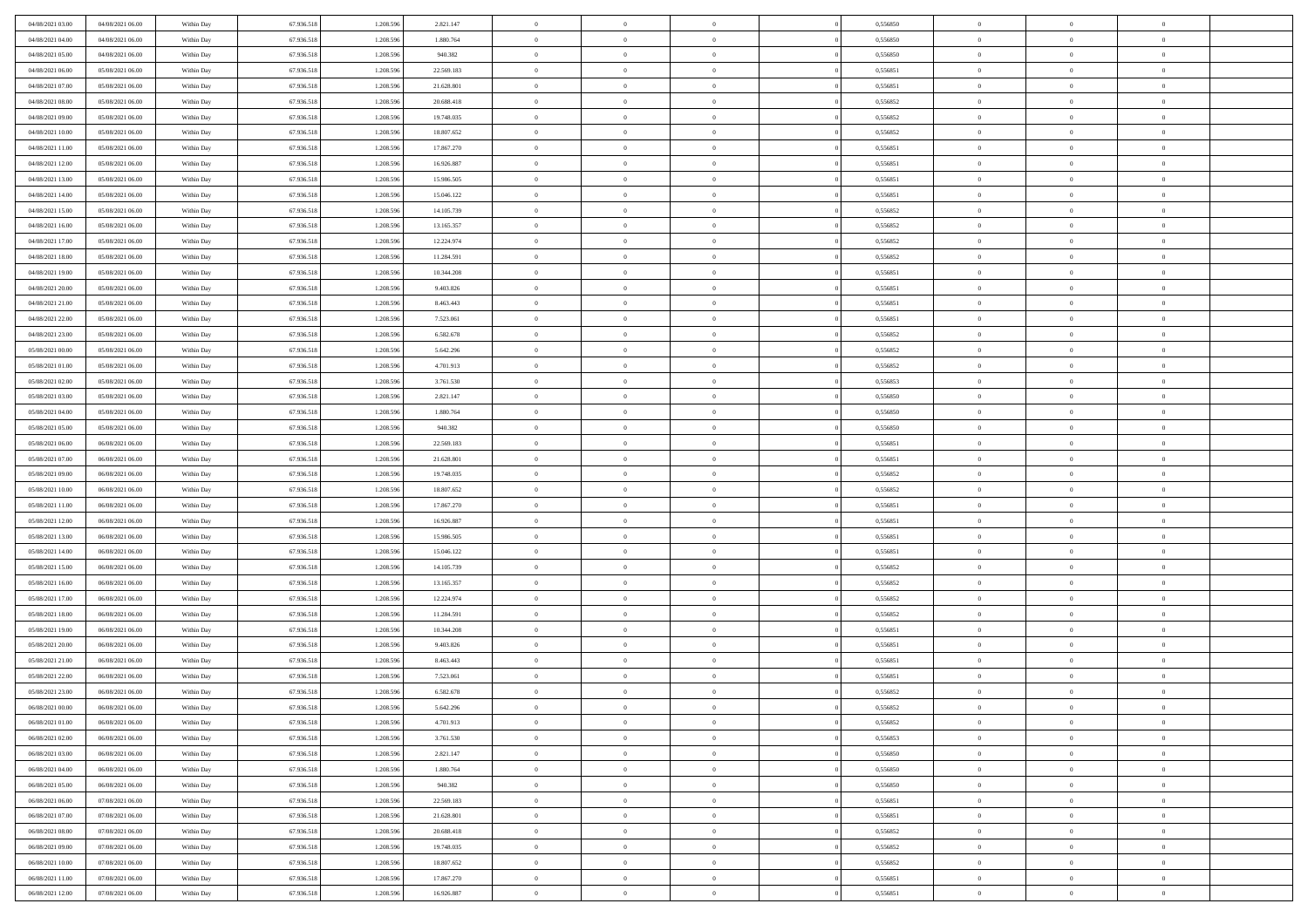| 06/08/2021 13:00 | 07/08/2021 06:00 | Within Day | 67.936.518 | 1.208.596 | 15.986.505 | $\overline{0}$ | $\overline{0}$ | $\Omega$       | 0,556851 | $\bf{0}$       | $\mathbf{0}$   | $\bf{0}$       |  |
|------------------|------------------|------------|------------|-----------|------------|----------------|----------------|----------------|----------|----------------|----------------|----------------|--|
| 06/08/2021 14:00 | 07/08/2021 06:00 | Within Day | 67.936.518 | 1.208.596 | 15.046.122 | $\mathbf{0}$   | $\overline{0}$ | $\overline{0}$ | 0,556851 | $\overline{0}$ | $\overline{0}$ | $\theta$       |  |
| 06/08/2021 15:00 | 07/08/2021 06:00 | Within Day | 67.936.518 | 1.208.596 | 14.105.739 | $\,$ 0         | $\overline{0}$ | $\bf{0}$       | 0,556852 | $\,$ 0         | $\overline{0}$ | $\,$ 0 $\,$    |  |
| 06/08/2021 16:00 | 07/08/2021 06:00 | Within Day | 67.936.518 | 1.208.596 | 13.165.357 | $\bf{0}$       | $\overline{0}$ | $\Omega$       | 0.556852 | $\bf{0}$       | $\mathbf{0}$   | $\theta$       |  |
| 06/08/2021 17:00 | 07/08/2021 06:00 | Within Day | 67.936.518 | 1.208.596 | 12.224.974 | $\bf{0}$       | $\overline{0}$ | $\overline{0}$ | 0,556852 | $\mathbf{0}$   | $\overline{0}$ | $\overline{0}$ |  |
| 06/08/2021 18:00 | 07/08/2021 06:00 | Within Day | 67.936.518 | 1.208.596 | 11.284.591 | $\bf{0}$       | $\overline{0}$ | $\bf{0}$       | 0,556852 | $\,$ 0         | $\overline{0}$ | $\,$ 0 $\,$    |  |
|                  |                  |            |            |           |            |                |                | $\Omega$       | 0.556851 | $\bf{0}$       | $\mathbf{0}$   | $\theta$       |  |
| 06/08/2021 19:00 | 07/08/2021 06:00 | Within Day | 67.936.518 | 1.208.596 | 10.344.208 | $\bf{0}$       | 1.069          |                |          |                |                |                |  |
| 06/08/2021 20:00 | 07/08/2021 06:00 | Within Dav | 67.936.518 | 1.209.665 | 9.402.854  | $\overline{0}$ | $\overline{0}$ | $\overline{0}$ | 0,556851 | $\mathbf{0}$   | $\overline{0}$ | $\overline{0}$ |  |
| 06/08/2021 21:00 | 07/08/2021 06:00 | Within Day | 67.936.518 | 1.209.665 | 8.462.568  | $\bf{0}$       | $\overline{0}$ | $\bf{0}$       | 0,556851 | $\,$ 0         | $\overline{0}$ | $\,$ 0 $\,$    |  |
| 06/08/2021 22:00 | 07/08/2021 06:00 | Within Day | 67.936.518 | 1.209.665 | 7.522.283  | $\bf{0}$       | $\overline{0}$ | $\Omega$       | 0.556851 | $\bf{0}$       | $\mathbf{0}$   | $\theta$       |  |
| 06/08/2021 23:00 | 07/08/2021 06:00 | Within Day | 67.936.518 | 1.209.665 | 6.581.998  | $\overline{0}$ | $\overline{0}$ | $\overline{0}$ | 0,556852 | $\overline{0}$ | $\overline{0}$ | $\overline{0}$ |  |
| 07/08/2021 00:00 | 07/08/2021 06:00 | Within Day | 67.936.518 | 1.209.665 | 5.641.712  | $\bf{0}$       | $\overline{0}$ | $\bf{0}$       | 0,556852 | $\,$ 0         | $\overline{0}$ | $\,$ 0 $\,$    |  |
| 07/08/2021 01:00 | 07/08/2021 06:00 | Within Day | 67.936.518 | 1.209.665 | 4.701.426  | $\bf{0}$       | $\overline{0}$ | $\Omega$       | 0.556852 | $\overline{0}$ | $\mathbf{0}$   | $\theta$       |  |
| 07/08/2021 02:00 | 07/08/2021 06:00 | Within Dav | 67.936.518 | 1.209.665 | 3.761.141  | $\overline{0}$ | $\overline{0}$ | $\overline{0}$ | 0,556853 | $\mathbf{0}$   | $\overline{0}$ | $\overline{0}$ |  |
| 07/08/2021 03:00 | 07/08/2021 06:00 | Within Day | 67.936.518 | 1.209.665 | 2.820.856  | $\bf{0}$       | $\overline{0}$ | $\bf{0}$       | 0,556850 | $\,$ 0         | $\overline{0}$ | $\,$ 0 $\,$    |  |
| 07/08/2021 04:00 | 07/08/2021 06:00 | Within Day | 67.936.518 | 1.209.665 | 1.880.570  | $\bf{0}$       | $\overline{0}$ | $\overline{0}$ | 0.556850 | $\bf{0}$       | $\mathbf{0}$   | $\bf{0}$       |  |
| 07/08/2021 05:00 | 07/08/2021 06:00 | Within Day | 67.936.518 | 1.209.665 | 940.285    | $\overline{0}$ | $\overline{0}$ | $\overline{0}$ | 0,556850 | $\overline{0}$ | $\overline{0}$ | $\overline{0}$ |  |
| 07/08/2021 06:00 | 08/08/2021 06:00 | Within Day | 67.936.518 | 1.208.596 | 66.727.921 | $\bf{0}$       | $\overline{0}$ | $\bf{0}$       | 0,556851 | $\,$ 0         | $\overline{0}$ | $\,$ 0 $\,$    |  |
| 07/08/2021 07:00 | 08/08/2021 06:00 | Within Day | 67.936.518 | 1.208.596 | 63.947.591 | $\bf{0}$       | $\overline{0}$ | $\Omega$       | 0.556851 | $\overline{0}$ | $\mathbf{0}$   | $\theta$       |  |
| 07/08/2021 08:00 | 08/08/2021 06:00 | Within Day | 67.936.518 | 1.208.596 | 61.167.261 | $\overline{0}$ | $\overline{0}$ | $\overline{0}$ | 0,556852 | $\overline{0}$ | $\overline{0}$ | $\overline{0}$ |  |
| 07/08/2021 09:00 | 08/08/2021 06:00 | Within Day | 67.936.518 | 1.208.596 | 58.386.931 | $\bf{0}$       | $\overline{0}$ | $\bf{0}$       | 0,556852 | $\,$ 0         | $\overline{0}$ | $\,$ 0 $\,$    |  |
| 07/08/2021 10:00 | 08/08/2021 06:00 | Within Day | 67.936.518 | 1.208.596 | 55,606,600 | $\bf{0}$       | $\overline{0}$ | $\Omega$       | 0.556852 | $\overline{0}$ | $\theta$       | $\theta$       |  |
| 07/08/2021 11:00 | 08/08/2021 06:00 | Within Day | 67.936.518 | 1.208.596 | 52.826.271 | $\overline{0}$ | $\overline{0}$ | $\overline{0}$ | 0,556851 | $\mathbf{0}$   | $\overline{0}$ | $\overline{0}$ |  |
| 07/08/2021 12:00 | 08/08/2021 06:00 | Within Day | 67.936.518 | 1.208.596 | 50.045.940 | $\bf{0}$       | $\overline{0}$ | $\bf{0}$       | 0,556851 | $\,$ 0         | $\overline{0}$ | $\,$ 0 $\,$    |  |
| 07/08/2021 13:00 | 08/08/2021 06:00 | Within Day | 67.936.518 | 1.208.596 | 47.265.611 | $\bf{0}$       | $\overline{0}$ | $\overline{0}$ | 0.556851 | $\bf{0}$       | $\overline{0}$ | $\theta$       |  |
| 07/08/2021 14:00 | 08/08/2021 06:00 | Within Day | 67.936.518 | 1.208.596 | 44.485.281 | $\overline{0}$ | $\overline{0}$ | $\overline{0}$ | 0,556851 | $\overline{0}$ | $\overline{0}$ | $\overline{0}$ |  |
| 07/08/2021 15:00 | 08/08/2021 06:00 | Within Day | 67.936.518 | 1.208.596 | 41.704.950 | $\bf{0}$       | $\overline{0}$ | $\bf{0}$       | 0,556852 | $\,$ 0         | $\overline{0}$ | $\,$ 0 $\,$    |  |
| 07/08/2021 16:00 | 08/08/2021 06:00 | Within Day | 67.936.518 | 1.208.596 | 38.924.621 | $\bf{0}$       | $\overline{0}$ | $\Omega$       | 0.556852 | $\bf{0}$       | $\mathbf{0}$   | $\theta$       |  |
| 07/08/2021 17:00 |                  |            |            |           |            | $\overline{0}$ |                |                |          | $\mathbf{0}$   |                |                |  |
|                  | 08/08/2021 06:00 | Within Day | 67.936.518 | 1.208.596 | 36.144.290 |                | $\overline{0}$ | $\overline{0}$ | 0,556852 |                | $\overline{0}$ | $\overline{0}$ |  |
| 07/08/2021 18:00 | 08/08/2021 06:00 | Within Day | 67.936.518 | 1.208.596 | 33.363.961 | $\bf{0}$       | $\overline{0}$ | $\bf{0}$       | 0,556852 | $\,$ 0         | $\overline{0}$ | $\,$ 0 $\,$    |  |
| 07/08/2021 19:00 | 08/08/2021 06:00 | Within Day | 67.936.518 | 1.208.596 | 30.583.630 | $\,$ 0         | $\bf{0}$       | $\overline{0}$ | 0,556851 | $\bf{0}$       | $\overline{0}$ | $\,0\,$        |  |
| 07/08/2021 20:00 | 08/08/2021 06:00 | Within Dav | 67.936.518 | 1.208.596 | 27.803.300 | $\overline{0}$ | $\overline{0}$ | $\overline{0}$ | 0,556851 | $\mathbf{0}$   | $\overline{0}$ | $\overline{0}$ |  |
| 07/08/2021 21:00 | 08/08/2021 06:00 | Within Day | 67.936.518 | 1.208.596 | 25.022.970 | $\bf{0}$       | $\overline{0}$ | $\bf{0}$       | 0,556851 | $\,$ 0         | $\overline{0}$ | $\,$ 0 $\,$    |  |
| 07/08/2021 22.00 | 08/08/2021 06:00 | Within Day | 67.936.518 | 1.208.596 | 22.242.640 | $\bf{0}$       | $\bf{0}$       | $\bf{0}$       | 0,556851 | $\bf{0}$       | $\overline{0}$ | $\,0\,$        |  |
| 07/08/2021 23:00 | 08/08/2021 06:00 | Within Day | 67.936.518 | 1.208.596 | 19.462.310 | $\mathbf{0}$   | $\overline{0}$ | $\overline{0}$ | 0,556852 | $\overline{0}$ | $\overline{0}$ | $\overline{0}$ |  |
| 08/08/2021 00:00 | 08/08/2021 06:00 | Within Day | 67.936.518 | 1.208.596 | 16.681.980 | $\bf{0}$       | $\overline{0}$ | $\bf{0}$       | 0,556852 | $\,$ 0         | $\overline{0}$ | $\,$ 0 $\,$    |  |
| 08/08/2021 01:00 | 08/08/2021 06:00 | Within Day | 67.936.518 | 1.208.596 | 13.901.649 | $\,$ 0         | $\bf{0}$       | $\overline{0}$ | 0,556852 | $\bf{0}$       | $\overline{0}$ | $\,0\,$        |  |
| 08/08/2021 02:00 | 08/08/2021 06:00 | Within Day | 67.936.518 | 1.208.596 | 11.121.320 | $\overline{0}$ | $\overline{0}$ | $\overline{0}$ | 0,556853 | $\mathbf{0}$   | $\overline{0}$ | $\overline{0}$ |  |
| 08/08/2021 03:00 | 08/08/2021 06:00 | Within Day | 67.936.518 | 1.208.596 | 8.340.989  | $\bf{0}$       | $\overline{0}$ | $\bf{0}$       | 0,556850 | $\,$ 0         | $\overline{0}$ | $\,$ 0 $\,$    |  |
| 08/08/2021 04:00 | 08/08/2021 06:00 | Within Day | 67.936.518 | 1.208.596 | 5.560.660  | $\bf{0}$       | $\bf{0}$       | $\overline{0}$ | 0,556850 | $\bf{0}$       | $\overline{0}$ | $\,0\,$        |  |
| 08/08/2021 05:00 | 08/08/2021 06:00 | Within Day | 67.936.518 | 1.208.596 | 2.780.329  | $\overline{0}$ | $\overline{0}$ | $\overline{0}$ | 0,556850 | $\overline{0}$ | $\overline{0}$ | $\overline{0}$ |  |
| 08/08/2021 06:00 | 09/08/2021 06:00 | Within Day | 67.936.518 | 1.208.596 | 66.727.921 | $\bf{0}$       | $\overline{0}$ | $\bf{0}$       | 0,556851 | $\,$ 0         | $\overline{0}$ | $\,$ 0 $\,$    |  |
| 08/08/2021 07:00 | 09/08/2021 06:00 | Within Day | 67.936.518 | 1.208.596 | 63.947.591 | $\bf{0}$       | $\bf{0}$       | $\bf{0}$       | 0,556851 | $\bf{0}$       | $\overline{0}$ | $\,0\,$        |  |
| 08/08/2021 08:00 | 09/08/2021 06:00 | Within Day | 67.936.518 | 1.208.596 | 61.167.261 | $\mathbf{0}$   | $\overline{0}$ | $\overline{0}$ | 0,556852 | $\overline{0}$ | $\overline{0}$ | $\overline{0}$ |  |
| 08/08/2021 09:00 | 09/08/2021 06:00 | Within Day | 67.936.518 | 1.208.596 | 58.386.931 | $\bf{0}$       | $\overline{0}$ | $\theta$       | 0,556852 | $\overline{0}$ | $\theta$       | $\theta$       |  |
| 08/08/2021 11:00 | 09/08/2021 06:00 | Within Day | 67.936.518 | 1.208.596 | 52.826.271 | $\bf{0}$       | $\bf{0}$       | $\bf{0}$       | 0,556851 | $\bf{0}$       | $\overline{0}$ | $\,0\,$        |  |
| 08/08/2021 12:00 | 09/08/2021 06:00 | Within Day | 67.936.518 | 1.208.596 | 50.045.940 | $\overline{0}$ | $\overline{0}$ | $\overline{0}$ | 0,556851 | $\overline{0}$ | $\bf{0}$       | $\overline{0}$ |  |
| 08/08/2021 13:00 | 09/08/2021 06:00 | Within Day | 67.936.518 | 1.208.596 | 47.265.611 | $\,$ 0 $\,$    | $\overline{0}$ | $\overline{0}$ | 0,556851 | $\mathbf{0}$   | $\overline{0}$ | $\,$ 0 $\,$    |  |
| 08/08/2021 14:00 | 09/08/2021 06:00 | Within Day | 67.936.518 | 1.208.596 | 44.485.281 | $\bf{0}$       | $\bf{0}$       | $\overline{0}$ | 0,556851 | $\bf{0}$       | $\overline{0}$ | $\bf{0}$       |  |
| 08/08/2021 15:00 | 09/08/2021 06:00 | Within Day | 67.936.518 | 1.208.596 | 41.704.950 | $\bf{0}$       | $\overline{0}$ | $\overline{0}$ | 0,556852 | $\mathbf{0}$   | $\overline{0}$ | $\overline{0}$ |  |
| 08/08/2021 16:00 | 09/08/2021 06:00 | Within Day | 67.936.518 | 1.208.596 | 38.924.621 | $\,$ 0 $\,$    | $\overline{0}$ | $\overline{0}$ | 0,556852 | $\,$ 0 $\,$    | $\overline{0}$ | $\,$ 0 $\,$    |  |
| 08/08/2021 17:00 | 09/08/2021 06:00 | Within Day | 67.936.518 | 1.208.596 | 36.144.290 | $\bf{0}$       | $\overline{0}$ | $\overline{0}$ | 0,556852 | $\bf{0}$       | $\overline{0}$ | $\overline{0}$ |  |
| 08/08/2021 18:00 | 09/08/2021 06:00 | Within Day | 67.936.518 | 1.208.596 | 33.363.961 | $\overline{0}$ | $\overline{0}$ | $\overline{0}$ | 0,556852 | $\overline{0}$ | $\bf{0}$       | $\overline{0}$ |  |
| 08/08/2021 19:00 | 09/08/2021 06:00 | Within Day | 67.936.518 | 1.208.596 | 30.583.630 | $\,$ 0 $\,$    | $\overline{0}$ | $\overline{0}$ | 0,556851 | $\,$ 0 $\,$    | $\overline{0}$ | $\,$ 0 $\,$    |  |
| 08/08/2021 20:00 | 09/08/2021 06:00 | Within Day | 67.936.518 | 1.208.596 | 27.803.300 | $\bf{0}$       | $\bf{0}$       | $\overline{0}$ | 0,556851 | $\mathbf{0}$   | $\overline{0}$ | $\bf{0}$       |  |
| 08/08/2021 21:00 | 09/08/2021 06:00 | Within Day | 67.936.518 | 1.208.596 | 25.022.970 | $\bf{0}$       | $\overline{0}$ | $\overline{0}$ | 0,556851 | $\overline{0}$ | $\bf{0}$       | $\overline{0}$ |  |
|                  |                  |            |            |           |            |                |                |                |          |                |                |                |  |
| 08/08/2021 22:00 | 09/08/2021 06:00 | Within Day | 67.936.518 | 1.208.596 | 22.242.640 | $\,0\,$        | $\overline{0}$ | $\overline{0}$ | 0,556851 | $\,$ 0         | $\overline{0}$ | $\,$ 0 $\,$    |  |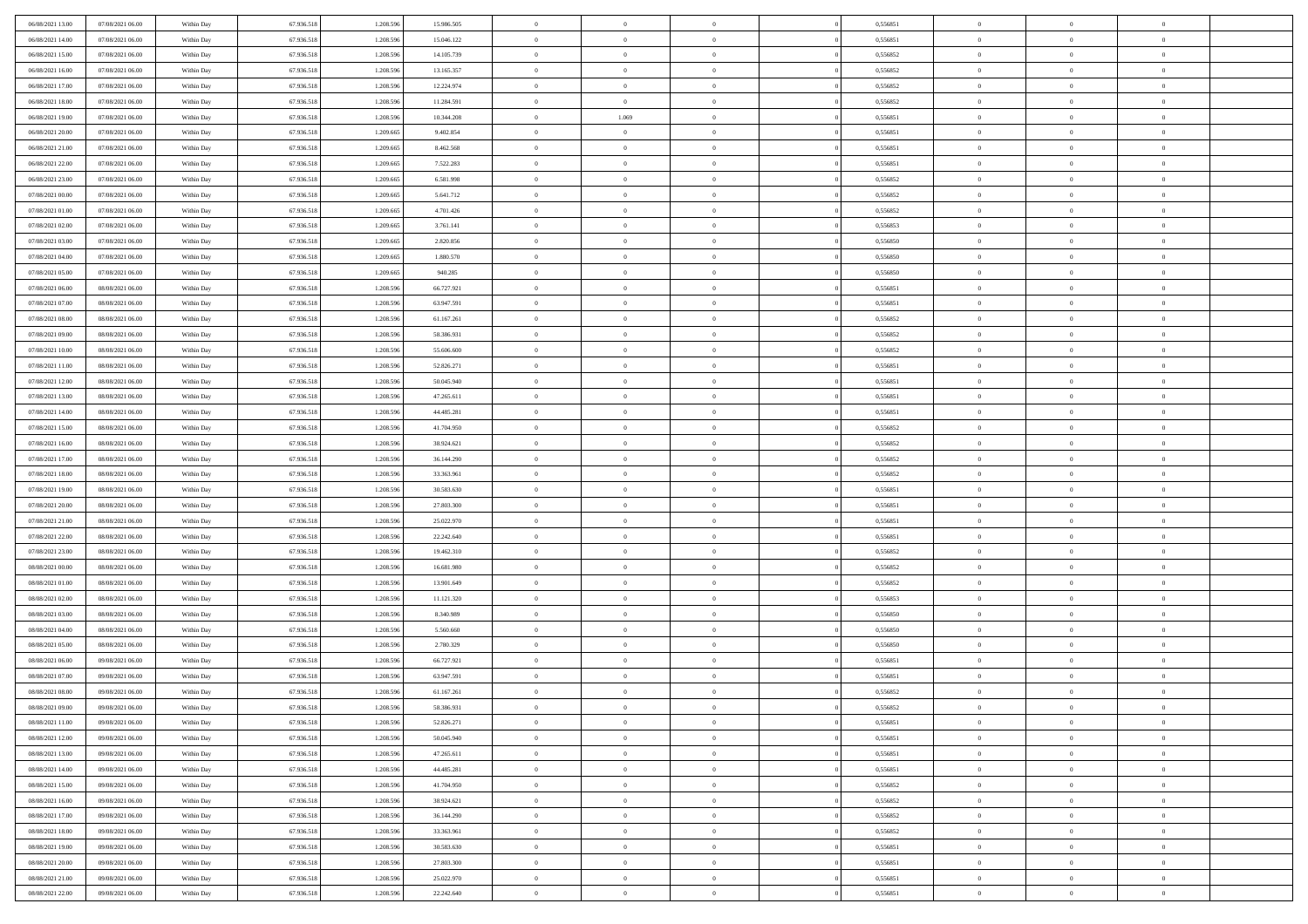| 08/08/2021 23:00                     | 09/08/2021 06:00                     | Within Day               | 67.936.518               | 1.208.596              | 19.462.310               | $\bf{0}$                   | $\overline{0}$                   | $\Omega$                         | 0,556852             | $\bf{0}$                 | $\overline{0}$             | $\bf{0}$                  |  |
|--------------------------------------|--------------------------------------|--------------------------|--------------------------|------------------------|--------------------------|----------------------------|----------------------------------|----------------------------------|----------------------|--------------------------|----------------------------|---------------------------|--|
| 09/08/2021 00:00                     | 09/08/2021 06:00                     | Within Dav               | 67.936.518               | 1.208.596              | 16.681.980               | $\theta$                   | $\overline{0}$                   | $\overline{0}$                   | 0,556852             | $\mathbf{0}$             | $\bf{0}$                   | $\overline{0}$            |  |
| 09/08/2021 01:00                     | 09/08/2021 06:00                     | Within Day               | 67.936.518               | 1.208.596              | 13.901.649               | $\theta$                   | $\overline{0}$                   | $\overline{0}$                   | 0,556852             | $\,$ 0                   | $\overline{0}$             | $\,$ 0 $\,$               |  |
| 09/08/2021 02:00                     | 09/08/2021 06:00                     | Within Day               | 67.936.518               | 1.208.596              | 11.121.320               | $\mathbf{0}$               | $\overline{0}$                   | $\mathbf{0}$                     | 0.556853             | $\bf{0}$                 | $\mathbf{0}$               | $\theta$                  |  |
| 09/08/2021 03:00                     | 09/08/2021 06:00                     | Within Dav               | 67.936.518               | 1.208.596              | 8.340.989                | $\overline{0}$             | $\overline{0}$                   | $\overline{0}$                   | 0,556850             | $\mathbf{0}$             | $\bf{0}$                   | $\overline{0}$            |  |
| 09/08/2021 04:00                     | 09/08/2021 06:00                     | Within Day               | 67.936.518               | 1.208.596              | 5.560.660                | $\theta$                   | $\overline{0}$                   | $\bf{0}$                         | 0,556850             | $\,$ 0                   | $\overline{0}$             | $\,$ 0 $\,$               |  |
| 09/08/2021 05:00                     | 09/08/2021 06:00                     | Within Day               | 67.936.518               | 1.208.596              | 2.780.329                | $\,$ 0 $\,$                | $\overline{0}$                   | $\Omega$                         | 0.556850             | $\bf{0}$                 | $\mathbf{0}$               | $\theta$                  |  |
| 09/08/2021 06:00                     | 10/08/2021 06:00                     | Within Dav               | 67.936.518               | 1.208.596              | 66.727.921               | $\overline{0}$             | $\overline{0}$                   | $\overline{0}$                   | 0,556851             | $\mathbf{0}$             | $\bf{0}$                   | $\overline{0}$            |  |
| 09/08/2021 07:00                     | 10/08/2021 06:00                     | Within Day               | 67.936.518               | 1.208.596              | 63.947.591               | $\theta$                   | $\overline{0}$                   | $\bf{0}$                         | 0,556851             | $\,$ 0                   | $\overline{0}$             | $\,$ 0 $\,$               |  |
| 09/08/2021 08:00                     | 10/08/2021 06:00                     | Within Day               | 67.936.518               | 1.208.596              | 61.167.261               | $\mathbf{0}$               | $\overline{0}$                   | $\mathbf{0}$                     | 0.556852             | $\bf{0}$                 | $\mathbf{0}$               | $\theta$                  |  |
| 09/08/2021 09:00                     | 10/08/2021 06:00                     | Within Dav               | 67.936.518               | 1.208.596              | 58.386.931               | $\overline{0}$             | $\overline{0}$                   | $\overline{0}$                   | 0,556852             | $\mathbf{0}$             | $\bf{0}$                   | $\overline{0}$            |  |
| 09/08/2021 10:00                     | 10/08/2021 06:00                     | Within Day               | 67.936.518               | 1.208.596              | 55.606.600               | $\theta$                   | $\overline{0}$                   | $\overline{0}$                   | 0,556852             | $\,$ 0                   | $\overline{0}$             | $\,$ 0 $\,$               |  |
| 09/08/2021 11:00                     | 10/08/2021 06:00                     | Within Day               | 67.936.518               | 1.208.596              | 52.826.271               | $\theta$                   | $\overline{0}$                   | $\mathbf{0}$                     | 0.556851             | $\bf{0}$                 | $\theta$                   | $\theta$                  |  |
| 09/08/2021 12:00                     | 10/08/2021 06:00                     | Within Day               | 67.936.518               | 1.208.596              | 50.045.940               | $\overline{0}$             | $\overline{0}$                   | $\overline{0}$                   | 0,556851             | $\mathbf{0}$             | $\bf{0}$                   | $\overline{0}$            |  |
| 09/08/2021 13:00                     | 10/08/2021 06:00                     | Within Day               | 67.936.518               | 1.208.596              | 47.265.611               | $\theta$                   | $\overline{0}$                   | $\overline{0}$                   | 0,556851             | $\,$ 0                   | $\overline{0}$             | $\,$ 0 $\,$               |  |
| 09/08/2021 14:00                     | 10/08/2021 06:00                     | Within Day               | 67.936.518               | 1.208.596              | 44.485.281               | $\bf{0}$                   | $\overline{0}$                   | $\mathbf{0}$                     | 0.556851             | $\bf{0}$                 | $\mathbf{0}$               | $\bf{0}$                  |  |
| 09/08/2021 15:00                     | 10/08/2021 06:00                     | Within Day               | 67.936.518               | 1.208.596              | 41.704.950               | $\overline{0}$             | $\overline{0}$                   | $\overline{0}$                   | 0,556852             | $\mathbf{0}$             | $\bf{0}$                   | $\overline{0}$            |  |
| 09/08/2021 16:00                     | 10/08/2021 06:00                     | Within Day               | 67.936.518               | 1.208.596              | 38.924.621               | $\theta$                   | $\overline{0}$                   | $\bf{0}$                         | 0,556852             | $\,$ 0                   | $\overline{0}$             | $\,0\,$                   |  |
| 09/08/2021 17:00                     | 10/08/2021 06:00                     | Within Day               | 67.936.518               | 1.208.596              | 36.144.290               | $\mathbf{0}$               | $\overline{0}$                   | $\mathbf{0}$                     | 0.556852             | $\bf{0}$                 | $\mathbf{0}$               | $\theta$                  |  |
| 09/08/2021 18:00                     | 10/08/2021 06:00                     | Within Day               | 67.936.518               | 1.208.596              | 33.363.961               | $\overline{0}$             | $\overline{0}$                   | $\overline{0}$                   | 0,556852             | $\mathbf{0}$             | $\bf{0}$                   | $\overline{0}$            |  |
| 09/08/2021 19:00                     | 10/08/2021 06:00                     | Within Day               | 67.936.518               | 1.208.596              | 30.583.630               | $\theta$                   | $\overline{0}$                   | $\bf{0}$                         | 0,556851             | $\,$ 0                   | $\overline{0}$             | $\,$ 0 $\,$               |  |
| 09/08/2021 20:00                     | 10/08/2021 06:00                     | Within Day               | 67.936.518               | 1.208.596              | 27,803,300               | $\mathbf{0}$               | $\overline{0}$                   | $\mathbf{0}$                     | 0.556851             | $\bf{0}$                 | $\mathbf{0}$               | $\theta$                  |  |
| 09/08/2021 21:00                     | 10/08/2021 06:00                     | Within Day               | 67.936.518               | 1.208.596              | 25.022.970               | $\overline{0}$             | $\overline{0}$                   | $\overline{0}$                   | 0,556851             | $\mathbf{0}$             | $\bf{0}$                   | $\overline{0}$            |  |
| 09/08/2021 22:00                     | 10/08/2021 06:00                     | Within Day               | 67.936.518               | 1.208.596              | 22.242.640               | $\theta$                   | $\overline{0}$                   | $\bf{0}$                         | 0,556851             | $\,$ 0                   | $\overline{0}$             | $\,$ 0 $\,$               |  |
| 09/08/2021 23:00                     | 10/08/2021 06:00                     | Within Day               | 67.936.518               | 1.208.596              | 19.462.310               | $\bf{0}$                   | $\overline{0}$                   | $\mathbf{0}$                     | 0.556852             | $\bf{0}$                 | $\bf{0}$                   | $\bf{0}$                  |  |
| 10/08/2021 00:00                     | 10/08/2021 06:00                     | Within Day               | 67.936.518               | 1.208.596              | 16.681.980               | $\overline{0}$             | $\overline{0}$                   | $\overline{0}$                   | 0,556852             | $\mathbf{0}$             | $\bf{0}$                   | $\overline{0}$            |  |
| 10/08/2021 01:00                     | 10/08/2021 06:00                     | Within Day               | 67.936.518               | 1.208.596              | 13.901.649               | $\theta$                   | $\overline{0}$                   | $\overline{0}$                   | 0,556852             | $\,$ 0                   | $\overline{0}$             | $\,$ 0 $\,$               |  |
| 10/08/2021 02:00                     | 10/08/2021 06:00                     | Within Day               | 67.936.518               | 1.208.596              | 11.121.320               | $\mathbf{0}$               | $\overline{0}$                   | $\mathbf{0}$                     | 0.556853             | $\bf{0}$                 | $\mathbf{0}$               | $\theta$                  |  |
| 10/08/2021 03:00                     | 10/08/2021 06:00                     | Within Day               | 67.936.518               | 1.208.596              | 8.340.989                | $\mathbf{0}$               | $\overline{0}$                   | $\overline{0}$                   | 0,556850             | $\mathbf{0}$             | $\bf{0}$                   | $\overline{0}$            |  |
| 10/08/2021 04:00                     | 10/08/2021 06:00                     | Within Day               | 67.936.518               | 1.208.596              | 5.560.660                | $\theta$                   | $\overline{0}$                   | $\overline{0}$                   | 0,556850             | $\,$ 0                   | $\overline{0}$             | $\,$ 0 $\,$               |  |
| 10/08/2021 05:00                     | 10/08/2021 06:00                     | Within Day               | 67.936.518               | 1.208.596              | 2.780.329                | $\bf{0}$                   | $\overline{0}$                   | $\overline{0}$                   | 0,556850             | $\bf{0}$                 | $\overline{0}$             | $\,0\,$                   |  |
| 10/08/2021 06:00                     | 11/08/2021 06:00                     | Within Day               | 67.936.518               | 1.208.596              | 66.727.921               | $\overline{0}$             | $\overline{0}$                   | $\overline{0}$                   | 0,556851             | $\mathbf{0}$             | $\bf{0}$                   | $\overline{0}$            |  |
| 10/08/2021 07:00                     | 11/08/2021 06:00                     | Within Day               | 67.936.518               | 1.208.596              | 63.947.591               | $\theta$                   | $\overline{0}$                   | $\overline{0}$                   | 0,556851             | $\,$ 0                   | $\overline{0}$             | $\,$ 0 $\,$               |  |
| 10/08/2021 08:00                     | 11/08/2021 06:00                     | Within Day               | 67.936.518               | 1.208.596              | 61.167.261               | $\,$ 0 $\,$                | $\overline{0}$                   | $\overline{0}$                   | 0,556852             | $\bf{0}$                 | $\overline{0}$             | $\,0\,$                   |  |
| 10/08/2021 09:00                     | 11/08/2021 06:00                     | Within Day               | 67.936.518               | 1.208.596              | 58.386.931               | $\theta$                   | $\overline{0}$                   | $\overline{0}$                   | 0,556852             | $\mathbf{0}$             | $\bf{0}$                   | $\overline{0}$            |  |
| 10/08/2021 10:00                     | 11/08/2021 06:00                     | Within Day               | 67.936.518               | 1.208.596              | 55.606.600               | $\theta$                   | $\overline{0}$                   | $\bf{0}$                         | 0,556852             | $\,$ 0                   | $\overline{0}$             | $\,$ 0 $\,$               |  |
| 10/08/2021 11:00<br>10/08/2021 12:00 | 11/08/2021 06:00<br>11/08/2021 06:00 | Within Day<br>Within Day | 67.936.518<br>67.936.518 | 1.208.596<br>1.208.596 | 52.826.271<br>50.045.940 | $\bf{0}$<br>$\overline{0}$ | $\overline{0}$<br>$\overline{0}$ | $\overline{0}$<br>$\overline{0}$ | 0,556851<br>0,556851 | $\bf{0}$<br>$\mathbf{0}$ | $\overline{0}$<br>$\bf{0}$ | $\,0\,$<br>$\overline{0}$ |  |
| 10/08/2021 13:00                     | 11/08/2021 06:00                     |                          | 67.936.518               | 1.208.596              | 47.265.611               | $\theta$                   | $\overline{0}$                   | $\bf{0}$                         | 0,556851             | $\,$ 0                   | $\overline{0}$             | $\,$ 0 $\,$               |  |
|                                      | 11/08/2021 06:00                     | Within Day               |                          |                        |                          | $\,$ 0 $\,$                |                                  | $\overline{0}$                   |                      | $\bf{0}$                 | $\overline{0}$             | $\,0\,$                   |  |
| 10/08/2021 14:00<br>10/08/2021 15:00 | 11/08/2021 06:00                     | Within Day<br>Within Day | 67.936.518<br>67.936.518 | 1.208.596<br>1.208.596 | 44.485.281<br>41.704.950 | $\theta$                   | $\overline{0}$<br>$\overline{0}$ | $\overline{0}$                   | 0,556851<br>0,556852 | $\mathbf{0}$             | $\bf{0}$                   | $\overline{0}$            |  |
| 10/08/2021 16:00                     | 11/08/2021 06:00                     | Within Day               | 67.936.518               | 1.208.596              | 38.924.621               | $\theta$                   | $\overline{0}$                   | $\bf{0}$                         | 0,556852             | $\,$ 0                   | $\overline{0}$             | $\,$ 0 $\,$               |  |
| 10/08/2021 17:00                     | 11/08/2021 06:00                     | Within Day               | 67.936.518               | 1.208.596              | 36.144.290               | $\,$ 0 $\,$                | $\overline{0}$                   | $\overline{0}$                   | 0,556852             | $\bf{0}$                 | $\overline{0}$             | $\,0\,$                   |  |
| 10/08/2021 18:00                     | 11/08/2021 06:00                     | Within Dav               | 67.936.518               | 1.208.596              | 33.363.961               | $\theta$                   | $\overline{0}$                   | $\overline{0}$                   | 0,556852             | $\mathbf{0}$             | $\bf{0}$                   | $\overline{0}$            |  |
| 10/08/2021 19:00                     | 11/08/2021 06:00                     | Within Day               | 67.936.518               | 1.208.596              | 30.583.630               | $\overline{0}$             | $\overline{0}$                   | $\overline{0}$                   | 0,556851             | $\overline{0}$           | $\theta$                   | $\theta$                  |  |
| 10/08/2021 20:00                     | 11/08/2021 06:00                     | Within Day               | 67.936.518               | 1.208.596              | 27.803.300               | $\bf{0}$                   | $\overline{0}$                   | $\overline{0}$                   | 0,556851             | $\mathbf{0}$             | $\overline{0}$             | $\bf{0}$                  |  |
| 10/08/2021 21:00                     | 11/08/2021 06:00                     | Within Day               | 67.936.518               | 1.208.596              | 25.022.970               | $\overline{0}$             | $\overline{0}$                   | $\overline{0}$                   | 0,556851             | $\overline{0}$           | $\overline{0}$             | $\overline{0}$            |  |
| 10/08/2021 22:00                     | 11/08/2021 06:00                     | Within Day               | 67.936.518               | 1.208.596              | 22.242.640               | $\,$ 0                     | $\overline{0}$                   | $\overline{0}$                   | 0,556851             | $\,$ 0 $\,$              | $\,$ 0 $\,$                | $\,$ 0 $\,$               |  |
| 10/08/2021 23:00                     | 11/08/2021 06:00                     | Within Day               | 67.936.518               | 1.208.596              | 19.462.310               | $\bf{0}$                   | $\overline{0}$                   | $\overline{0}$                   | 0,556852             | $\mathbf{0}$             | $\overline{0}$             | $\bf{0}$                  |  |
| 11/08/2021 00:00                     | 11/08/2021 06:00                     | Within Day               | 67.936.518               | 1.208.596              | 16.681.980               | $\,$ 0 $\,$                | $\overline{0}$                   | $\overline{0}$                   | 0,556852             | $\,$ 0 $\,$              | $\bf{0}$                   | $\overline{0}$            |  |
| 11/08/2021 01:00                     | 11/08/2021 06:00                     | Within Day               | 67.936.518               | 1.208.596              | 13.901.649               | $\,$ 0                     | $\overline{0}$                   | $\overline{0}$                   | 0,556852             | $\,$ 0 $\,$              | $\overline{0}$             | $\,$ 0 $\,$               |  |
| 11/08/2021 02:00                     | 11/08/2021 06:00                     | Within Day               | 67.936.518               | 1.208.596              | 11.121.320               | $\bf{0}$                   | $\overline{0}$                   | $\overline{0}$                   | 0,556853             | $\overline{0}$           | $\overline{0}$             | $\overline{0}$            |  |
| 11/08/2021 03:00                     | 11/08/2021 06:00                     | Within Day               | 67.936.518               | 1.208.596              | 8.340.989                | $\mathbf{0}$               | $\overline{0}$                   | $\overline{0}$                   | 0,556850             | $\,$ 0 $\,$              | $\overline{0}$             | $\overline{0}$            |  |
| 11/08/2021 04:00                     | 11/08/2021 06:00                     | Within Day               | 67.936.518               | 1.208.596              | 5.560.660                | $\,$ 0                     | $\overline{0}$                   | $\overline{0}$                   | 0,556850             | $\,$ 0 $\,$              | $\,$ 0 $\,$                | $\,$ 0 $\,$               |  |
| 11/08/2021 05:00                     | 11/08/2021 06:00                     | Within Day               | 67.936.518               | 1.208.596              | 2.780.329                | $\bf{0}$                   | $\overline{0}$                   | $\overline{0}$                   | 0,556850             | $\mathbf{0}$             | $\overline{0}$             | $\bf{0}$                  |  |
| 11/08/2021 06:00                     | 12/08/2021 06:00                     | Within Day               | 67.936.518               | 1.208.596              | 66.727.921               | $\mathbf{0}$               | $\overline{0}$                   | $\overline{0}$                   | 0,556851             | $\overline{0}$           | $\bf{0}$                   | $\overline{0}$            |  |
| 11/08/2021 07:00                     | 12/08/2021 06:00                     | Within Day               | 67.936.518               | 1.208.596              | 63.947.591               | $\,$ 0 $\,$                | $\overline{0}$                   | $\overline{0}$                   | 0,556851             | $\,$ 0 $\,$              | $\overline{0}$             | $\,$ 0 $\,$               |  |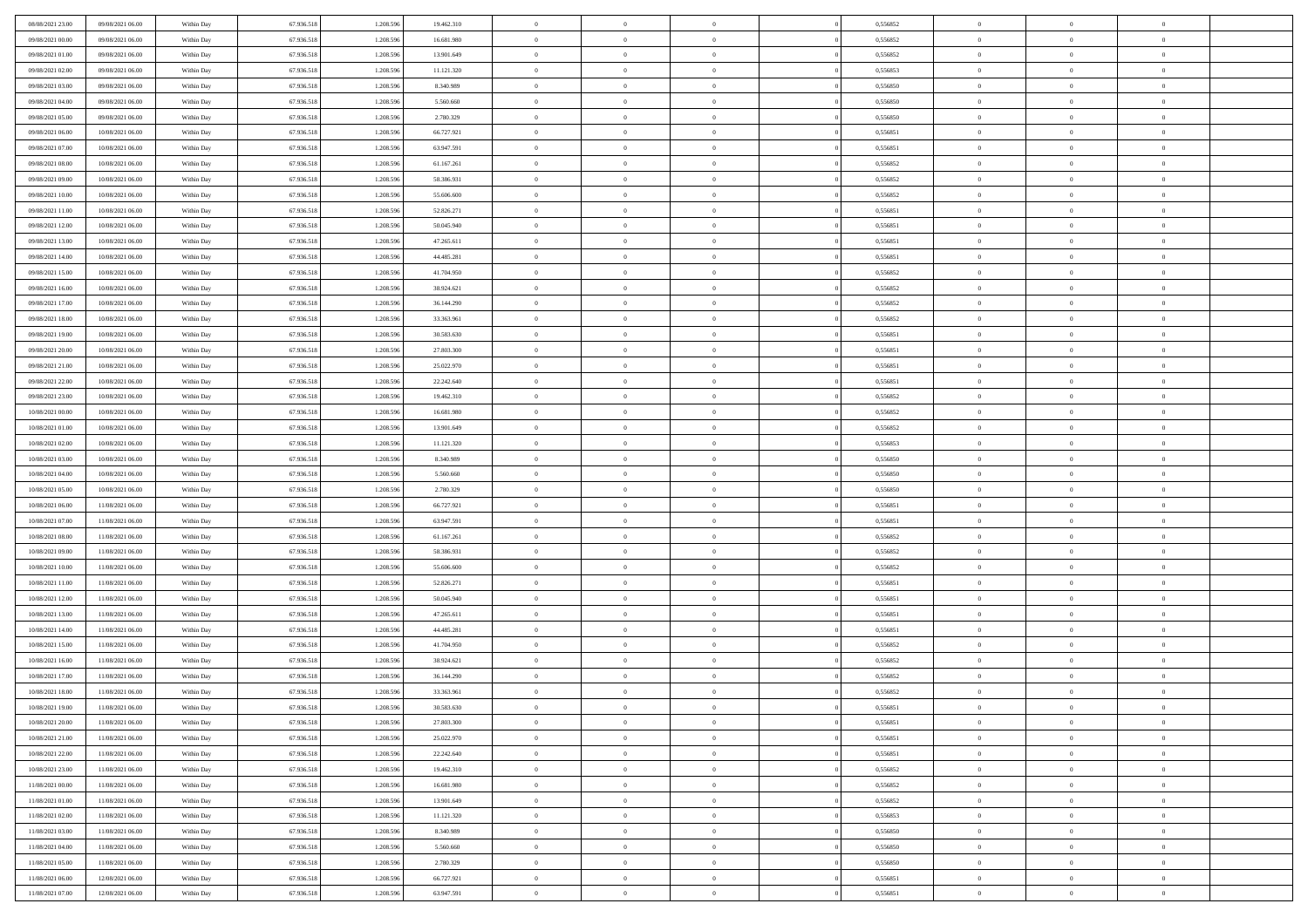| 11/08/2021 08:00 | 12/08/2021 06:00 | Within Day               | 67.936.518 | 1.208.596 | 61.167.261 | $\,$ 0 $\,$    | $\overline{0}$ | $\overline{0}$ |          | 0,556852 | $\bf{0}$       | $\overline{0}$ | $\,0\,$        |  |
|------------------|------------------|--------------------------|------------|-----------|------------|----------------|----------------|----------------|----------|----------|----------------|----------------|----------------|--|
| 11/08/2021 09:00 | 12/08/2021 06:00 | Within Day               | 67.936.518 | 1.208.596 | 58.386.931 | $\theta$       | $\overline{0}$ | $\mathbf{0}$   |          | 0.556852 | $\theta$       | $\overline{0}$ | $\theta$       |  |
| 11/08/2021 10:00 | 12/08/2021 06:00 | Within Day               | 67.936.518 | 1.208.596 | 55.606.600 | $\theta$       | $\overline{0}$ | $\overline{0}$ |          | 0,556852 | $\mathbf{0}$   | $\overline{0}$ | $\overline{0}$ |  |
| 11/08/2021 11:00 | 12/08/2021 06:00 | Within Day               | 67.936.518 | 1.208.596 | 52.826.271 | $\,$ 0 $\,$    | $\overline{0}$ | $\overline{0}$ |          | 0,556851 | $\bf{0}$       | $\overline{0}$ | $\bf{0}$       |  |
| 11/08/2021 12:00 | 12/08/2021 06:00 | Within Day               | 67.936.518 | 1.208.596 | 50.045.940 | $\bf{0}$       | $\overline{0}$ | $\mathbf{0}$   |          | 0,556851 | $\bf{0}$       | $\theta$       | $\,0\,$        |  |
| 11/08/2021 13:00 | 12/08/2021 06:00 | Within Day               | 67.936.518 | 1.208.596 | 47.265.611 | $\theta$       | $\overline{0}$ | $\mathbf{0}$   |          | 0,556851 | $\mathbf{0}$   | $\overline{0}$ | $\overline{0}$ |  |
| 11/08/2021 14:00 | 12/08/2021 06:00 | Within Day               | 67.936.518 | 1.208.596 | 44.485.281 | $\,$ 0 $\,$    | $\overline{0}$ | $\overline{0}$ |          | 0,556851 | $\bf{0}$       | $\overline{0}$ | $\bf{0}$       |  |
|                  |                  |                          |            |           |            |                |                |                |          |          |                | $\overline{0}$ |                |  |
| 11/08/2021 15:00 | 12/08/2021 06:00 | Within Day               | 67.936.518 | 1.208.596 | 41.704.950 | $\,$ 0         | $\overline{0}$ | $\mathbf{0}$   |          | 0,556852 | $\,$ 0 $\,$    |                | $\theta$       |  |
| 11/08/2021 16:00 | 12/08/2021 06:00 | Within Day               | 67.936.518 | 1.208.596 | 38.924.621 | $\theta$       | $\overline{0}$ | $\mathbf{0}$   |          | 0,556852 | $\mathbf{0}$   | $\overline{0}$ | $\overline{0}$ |  |
| 11/08/2021 17:00 | 12/08/2021 06:00 | Within Day               | 67.936.518 | 1.208.596 | 36.144.290 | $\,$ 0 $\,$    | $\overline{0}$ | $\Omega$       |          | 0,556852 | $\bf{0}$       | $\overline{0}$ | $\,0\,$        |  |
| 11/08/2021 18:00 | 12/08/2021 06:00 | Within Day               | 67.936.518 | 1.208.596 | 33.363.961 | $\bf{0}$       | $\overline{0}$ | $\mathbf{0}$   |          | 0,556852 | $\bf{0}$       | $\mathbf{0}$   | $\theta$       |  |
| 11/08/2021 19:00 | 12/08/2021 06:00 | Within Day               | 67.936.518 | 1.208.596 | 30.583.630 | $\theta$       | $\overline{0}$ | $\overline{0}$ |          | 0,556851 | $\mathbf{0}$   | $\overline{0}$ | $\overline{0}$ |  |
| 11/08/2021 20:00 | 12/08/2021 06:00 | Within Day               | 67.936.518 | 1.208.596 | 27.803.300 | $\,$ 0 $\,$    | $\overline{0}$ | $\overline{0}$ |          | 0,556851 | $\bf{0}$       | $\overline{0}$ | $\bf{0}$       |  |
| 11/08/2021 21:00 | 12/08/2021 06:00 | Within Day               | 67.936.518 | 1.208.596 | 25.022.970 | $\bf{0}$       | $\overline{0}$ | $\mathbf{0}$   |          | 0,556851 | $\bf{0}$       | $\theta$       | $\,0\,$        |  |
| 11/08/2021 22:00 | 12/08/2021 06:00 | Within Day               | 67.936.518 | 1.208.596 | 22.242.640 | $\theta$       | $\overline{0}$ | $\mathbf{0}$   |          | 0,556851 | $\mathbf{0}$   | $\overline{0}$ | $\overline{0}$ |  |
| 11/08/2021 23:00 | 12/08/2021 06:00 | Within Day               | 67.936.518 | 1.208.596 | 19.462.310 | $\,$ 0 $\,$    | $\overline{0}$ | $\Omega$       |          | 0,556852 | $\bf{0}$       | $\overline{0}$ | $\bf{0}$       |  |
| 12/08/2021 00:00 | 12/08/2021 06:00 | Within Day               | 67.936.518 | 1.208.596 | 16.681.980 | $\,$ 0         | $\overline{0}$ | $\mathbf{0}$   |          | 0,556852 | $\bf{0}$       | $\overline{0}$ | $\theta$       |  |
| 12/08/2021 01:00 | 12/08/2021 06:00 | Within Day               | 67.936.518 | 1.208.596 | 13.901.649 | $\theta$       | $\overline{0}$ | $\mathbf{0}$   |          | 0,556852 | $\mathbf{0}$   | $\overline{0}$ | $\overline{0}$ |  |
| 12/08/2021 02:00 | 12/08/2021 06:00 | Within Day               | 67.936.518 | 1.208.596 | 11.121.320 | $\,$ 0 $\,$    | $\overline{0}$ | $\overline{0}$ |          | 0,556853 | $\bf{0}$       | $\overline{0}$ | $\,0\,$        |  |
| 12/08/2021 03:00 | 12/08/2021 06:00 | Within Day               | 67.936.518 | 1.208.596 | 8.340.989  | $\bf{0}$       | $\overline{0}$ | $\mathbf{0}$   |          | 0,556850 | $\bf{0}$       | $\mathbf{0}$   | $\theta$       |  |
| 12/08/2021 04:00 | 12/08/2021 06:00 | Within Day               | 67.936.518 | 1.208.596 | 5.560.660  | $\theta$       | $\overline{0}$ | $\mathbf{0}$   |          | 0,556850 | $\mathbf{0}$   | $\overline{0}$ | $\overline{0}$ |  |
| 12/08/2021 05:00 | 12/08/2021 06:00 | Within Day               | 67.936.518 | 1.208.596 | 2.780.329  | $\,$ 0 $\,$    | $\overline{0}$ | $\overline{0}$ |          | 0,556850 | $\bf{0}$       | $\overline{0}$ | $\bf{0}$       |  |
| 12/08/2021 06:00 | 13/08/2021 06:00 | Within Day               | 67.936.518 | 1.208.596 | 66.727.921 | $\,$ 0         | $\overline{0}$ | $\mathbf{0}$   |          | 0,556851 | $\bf{0}$       | $\overline{0}$ | $\,0\,$        |  |
| 12/08/2021 07:00 | 13/08/2021 06:00 | Within Day               | 67.936.518 | 1.208.596 | 63.947.591 | $\theta$       | $\overline{0}$ | $\mathbf{0}$   |          | 0,556851 | $\mathbf{0}$   | $\overline{0}$ | $\overline{0}$ |  |
| 12/08/2021 08:00 | 13/08/2021 06:00 | Within Day               | 67.936.518 | 1.208.596 | 61.167.261 | $\,$ 0 $\,$    | $\overline{0}$ | $\overline{0}$ |          | 0,556852 | $\bf{0}$       | $\overline{0}$ | $\bf{0}$       |  |
| 12/08/2021 09:00 | 13/08/2021 06:00 | Within Day               | 67.936.518 | 1.208.596 | 58.386.931 | $\,$ 0         | $\overline{0}$ | $\mathbf{0}$   |          | 0,556852 | $\bf{0}$       | $\overline{0}$ | $\theta$       |  |
| 12/08/2021 10:00 | 13/08/2021 06:00 | Within Day               | 67.936.518 | 1.208.596 | 55.606.600 | $\theta$       | $\overline{0}$ | $\mathbf{0}$   |          | 0,556852 | $\mathbf{0}$   | $\overline{0}$ | $\overline{0}$ |  |
| 12/08/2021 11:00 | 13/08/2021 06:00 | Within Day               | 67.936.518 | 1.208.596 | 52.826.271 | $\,$ 0 $\,$    | $\overline{0}$ | $\overline{0}$ |          | 0,556851 | $\bf{0}$       | $\overline{0}$ | $\bf{0}$       |  |
| 12/08/2021 12:00 | 13/08/2021 06:00 | Within Day               | 67.936.518 | 1.208.596 | 50.045.940 | $\bf{0}$       | $\overline{0}$ | $\mathbf{0}$   |          | 0,556851 | $\bf{0}$       | $\mathbf{0}$   | $\overline{0}$ |  |
| 12/08/2021 13:00 | 13/08/2021 06:00 | Within Day               | 67.936.518 | 1.208.596 | 47.265.611 | $\theta$       | $\overline{0}$ | $\overline{0}$ |          | 0,556851 | $\mathbf{0}$   | $\overline{0}$ | $\overline{0}$ |  |
| 12/08/2021 14:00 | 13/08/2021 06:00 | Within Day               | 67.936.518 | 1.208.596 | 44.485.281 | $\theta$       | $\overline{0}$ | $\overline{0}$ |          | 0,556851 | $\,$ 0         | $\overline{0}$ | $\,$ 0 $\,$    |  |
| 12/08/2021 15:00 | 13/08/2021 06:00 |                          | 67.936.518 | 1.208.596 | 41.704.950 | $\bf{0}$       | $\overline{0}$ | $\mathbf{0}$   |          | 0,556852 | $\bf{0}$       | $\mathbf{0}$   | $\bf{0}$       |  |
| 12/08/2021 16:00 | 13/08/2021 06:00 | Within Day<br>Within Day | 67.936.518 | 1.208.596 | 38.924.621 | $\theta$       | $\overline{0}$ | $\mathbf{0}$   |          | 0,556852 | $\mathbf{0}$   | $\overline{0}$ | $\overline{0}$ |  |
|                  |                  |                          |            |           |            | $\theta$       | $\overline{0}$ | $\overline{0}$ |          |          | $\,$ 0         | $\overline{0}$ | $\theta$       |  |
| 12/08/2021 17:00 | 13/08/2021 06:00 | Within Day               | 67.936.518 | 1.208.596 | 36.144.290 |                |                |                |          | 0,556852 |                | $\overline{0}$ |                |  |
| 12/08/2021 18:00 | 13/08/2021 06:00 | Within Day               | 67.936.518 | 1.208.596 | 33.363.961 | $\bf{0}$       | $\overline{0}$ | $\mathbf{0}$   |          | 0,556852 | $\mathbf{0}$   |                | $\overline{0}$ |  |
| 12/08/2021 19:00 | 13/08/2021 06:00 | Within Day               | 67.936.518 | 1.208.596 | 30.583.630 | $\theta$       | $\overline{0}$ | $\mathbf{0}$   |          | 0,556851 | $\mathbf{0}$   | $\overline{0}$ | $\overline{0}$ |  |
| 12/08/2021 20:00 | 13/08/2021 06:00 | Within Day               | 67.936.518 | 1.208.596 | 27.803.300 | $\theta$       | $\overline{0}$ | $\overline{0}$ |          | 0,556851 | $\,$ 0         | $\overline{0}$ | $\theta$       |  |
| 12/08/2021 21:00 | 13/08/2021 06:00 | Within Day               | 67.936.518 | 1.208.596 | 25.022.970 | $\bf{0}$       | $\overline{0}$ | $\mathbf{0}$   |          | 0,556851 | $\bf{0}$       | $\mathbf{0}$   | $\bf{0}$       |  |
| 12/08/2021 22:00 | 13/08/2021 06:00 | Within Day               | 67.936.518 | 1.208.596 | 22.242.640 | $\theta$       | $\overline{0}$ | $\overline{0}$ |          | 0,556851 | $\mathbf{0}$   | $\overline{0}$ | $\overline{0}$ |  |
| 12/08/2021 23:00 | 13/08/2021 06:00 | Within Day               | 67.936.518 | 1.208.596 | 19.462.310 | $\,$ 0 $\,$    | $\overline{0}$ | $\overline{0}$ |          | 0,556852 | $\,$ 0         | $\overline{0}$ | $\,$ 0 $\,$    |  |
| 13/08/2021 00:00 | 13/08/2021 06:00 | Within Day               | 67.936.518 | 1.208.596 | 16.681.980 | $\,$ 0         | $\,$ 0 $\,$    | $\overline{0}$ |          | 0,556852 | $\,$ 0 $\,$    | $\overline{0}$ | $\overline{0}$ |  |
| 13/08/2021 01:00 | 13/08/2021 06:00 | Within Day               | 67.936.518 | 1.208.596 | 13.901.649 | $\theta$       | $\overline{0}$ | $\mathbf{0}$   |          | 0,556852 | $\mathbf{0}$   | $\overline{0}$ | $\theta$       |  |
| 13/08/2021 02:00 | 13/08/2021 06:00 | Within Day               | 67.936.518 | 1.208.596 | 11.121.320 | $\theta$       | $\overline{0}$ | $\overline{0}$ |          | 0,556853 | $\,$ 0         | $\overline{0}$ | $\theta$       |  |
| 13/08/2021 03:00 | 13/08/2021 06:00 | Within Day               | 67.936.518 | 1.208.596 | 8.340.989  | $\bf{0}$       | $\,$ 0 $\,$    | $\mathbf{0}$   |          | 0,556850 | $\bf{0}$       | $\overline{0}$ | $\overline{0}$ |  |
| 13/08/2021 04:00 | 13/08/2021 06:00 | Within Day               | 67.936.518 | 1.208.596 | 5.560.660  | $\overline{0}$ | $\theta$       |                |          | 0,556850 | $\overline{0}$ | $\theta$       | $\theta$       |  |
| 13/08/2021 05:00 | 13/08/2021 06:00 | Within Day               | 67.936.518 | 1.208.596 | 2.780.329  | $\,$ 0 $\,$    | $\overline{0}$ | $\overline{0}$ |          | 0,556850 | $\,$ 0 $\,$    | $\bf{0}$       | $\theta$       |  |
| 13/08/2021 06:00 | 14/08/2021 06:00 | Within Day               | 67.936.518 | 1.208.596 | 66.727.921 | $\bf{0}$       | $\,$ 0 $\,$    | $\overline{0}$ |          | 0,556851 | $\,$ 0 $\,$    | $\overline{0}$ | $\overline{0}$ |  |
| 13/08/2021 07:00 | 14/08/2021 06:00 | Within Day               | 67.936.518 | 1.208.596 | 63.947.591 | $\overline{0}$ | $\overline{0}$ | $\overline{0}$ |          | 0,556851 | $\,$ 0 $\,$    | $\bf{0}$       | $\mathbf{0}$   |  |
| 13/08/2021 08:00 | 14/08/2021 06:00 | Within Day               | 67.936.518 | 1.208.596 | 61.167.261 | $\,$ 0 $\,$    | $\overline{0}$ | $\overline{0}$ | $\theta$ | 0,556852 | $\,$ 0 $\,$    | $\bf{0}$       | $\,$ 0 $\,$    |  |
| 13/08/2021 09:00 | 14/08/2021 06:00 | Within Day               | 67.936.518 | 1.208.596 | 58.386.931 | $\,$ 0 $\,$    | $\,$ 0 $\,$    | $\overline{0}$ |          | 0,556852 | $\,$ 0 $\,$    | $\overline{0}$ | $\overline{0}$ |  |
| 13/08/2021 10:00 | 14/08/2021 06:00 | Within Day               | 67.936.518 | 1.208.596 | 55.606.600 | $\overline{0}$ | $\overline{0}$ | $\overline{0}$ |          | 0,556852 | $\mathbf{0}$   | $\overline{0}$ | $\overline{0}$ |  |
| 13/08/2021 11:00 | 14/08/2021 06:00 | Within Day               | 67.936.518 | 1.208.596 | 52.826.271 | $\,$ 0 $\,$    | $\overline{0}$ | $\overline{0}$ |          | 0,556851 | $\,$ 0 $\,$    | $\overline{0}$ | $\,$ 0 $\,$    |  |
| 13/08/2021 12:00 | 14/08/2021 06:00 | Within Day               | 67.936.518 | 1.208.596 | 50.045.940 | $\bf{0}$       | $\overline{0}$ | $\overline{0}$ |          | 0,556851 | $\,$ 0 $\,$    | $\overline{0}$ | $\overline{0}$ |  |
| 13/08/2021 13:00 | 14/08/2021 06:00 | Within Day               | 67.936.518 | 1.208.596 | 47.265.611 | $\mathbf{0}$   | $\overline{0}$ | $\overline{0}$ |          | 0,556851 | $\mathbf{0}$   | $\bf{0}$       | $\overline{0}$ |  |
| 13/08/2021 14:00 | 14/08/2021 06:00 | Within Day               | 67.936.518 | 1.208.596 | 44.485.281 | $\,$ 0 $\,$    | $\overline{0}$ | $\overline{0}$ |          | 0,556851 | $\,$ 0 $\,$    | $\overline{0}$ | $\,$ 0 $\,$    |  |
| 13/08/2021 15:00 | 14/08/2021 06:00 | Within Day               | 67.936.518 | 1.208.596 | 41.704.950 | $\,$ 0 $\,$    | $\,$ 0 $\,$    | $\overline{0}$ |          | 0,556852 | $\bf{0}$       | $\overline{0}$ | $\overline{0}$ |  |
| 13/08/2021 16:00 | 14/08/2021 06:00 | Within Day               | 67.936.518 | 1.208.596 | 38.924.621 | $\theta$       | $\overline{0}$ | $\overline{0}$ |          | 0,556852 | $\mathbf{0}$   | $\overline{0}$ | $\overline{0}$ |  |
|                  |                  |                          |            |           |            |                |                |                |          |          |                |                |                |  |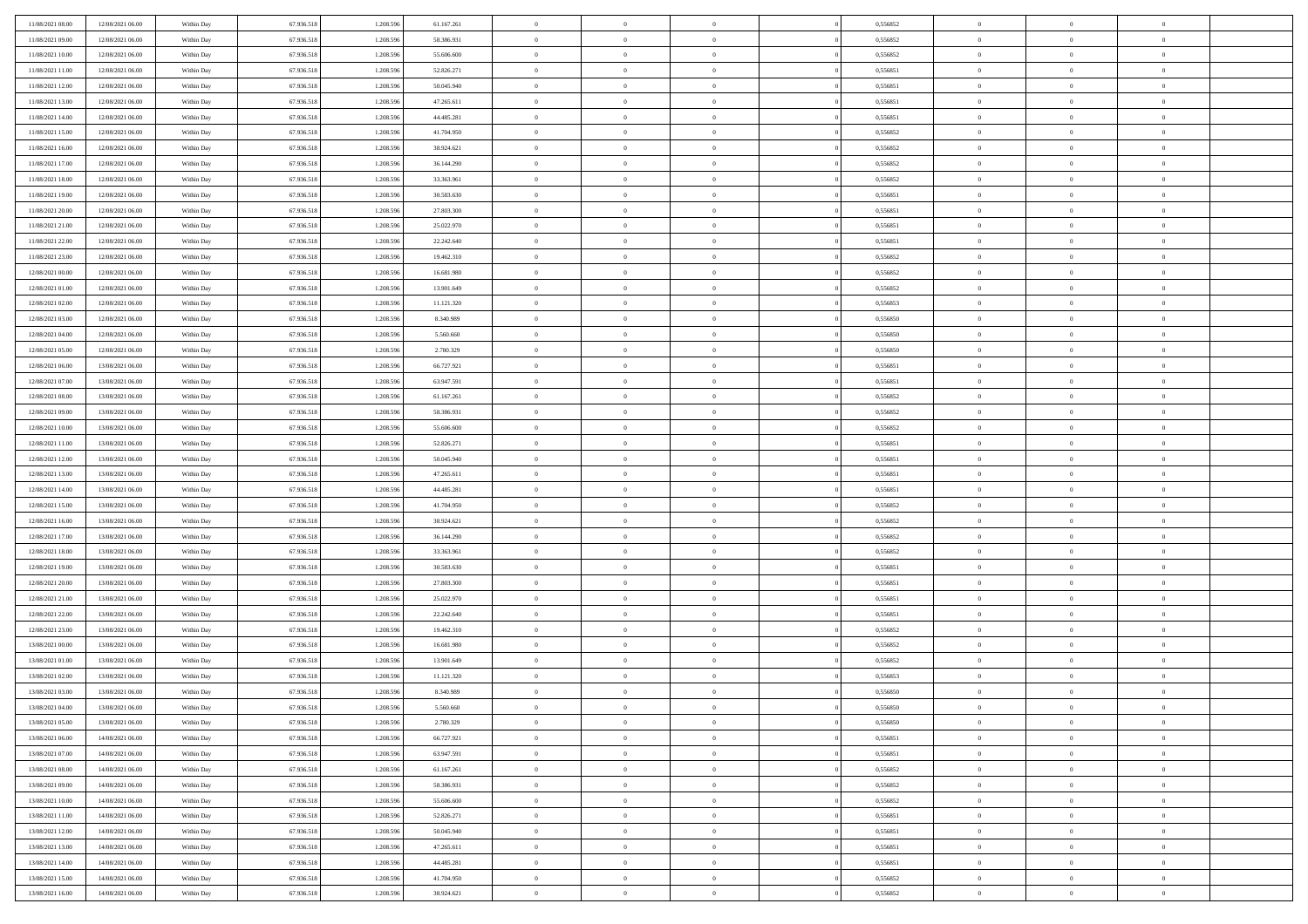| 13/08/2021 17:00 | 14/08/2021 06:00                     | Within Day               | 67.936.518               | 1.208.596              | 36.144.290               | $\bf{0}$       | $\overline{0}$                   | $\Omega$                 | 0,556852             | $\bf{0}$                 | $\overline{0}$ | $\bf{0}$                   |  |
|------------------|--------------------------------------|--------------------------|--------------------------|------------------------|--------------------------|----------------|----------------------------------|--------------------------|----------------------|--------------------------|----------------|----------------------------|--|
| 13/08/2021 18:00 | 14/08/2021 06:00                     | Within Day               | 67.936.518               | 1.208.596              | 33.363.961               | $\overline{0}$ | $\overline{0}$                   | $\overline{0}$           | 0,556852             | $\mathbf{0}$             | $\bf{0}$       | $\overline{0}$             |  |
| 13/08/2021 19:00 | 14/08/2021 06:00                     | Within Day               | 67.936.518               | 1.208.596              | 30.583.630               | $\theta$       | $\overline{0}$                   | $\overline{0}$           | 0,556851             | $\,$ 0                   | $\overline{0}$ | $\,$ 0 $\,$                |  |
| 13/08/2021 20:00 | 14/08/2021 06:00                     | Within Day               | 67.936.518               | 1.208.596              | 27,803,300               | $\mathbf{0}$   | $\overline{0}$                   | $\mathbf{0}$             | 0.556851             | $\bf{0}$                 | $\mathbf{0}$   | $\theta$                   |  |
| 13/08/2021 21:00 | 14/08/2021 06:00                     | Within Day               | 67.936.518               | 1.208.596              | 25.022.970               | $\overline{0}$ | $\overline{0}$                   | $\overline{0}$           | 0,556851             | $\mathbf{0}$             | $\bf{0}$       | $\overline{0}$             |  |
| 13/08/2021 22:00 | 14/08/2021 06:00                     | Within Day               | 67.936.518               | 1.208.596              | 22.242.640               | $\theta$       | $\overline{0}$                   | $\bf{0}$                 | 0,556851             | $\,$ 0                   | $\overline{0}$ | $\,$ 0 $\,$                |  |
| 13/08/2021 23:00 | 14/08/2021 06:00                     | Within Day               | 67.936.518               | 1.208.596              | 19.462.310               | $\,$ 0 $\,$    | $\overline{0}$                   | $\Omega$                 | 0.556852             | $\bf{0}$                 | $\overline{0}$ | $\theta$                   |  |
| 14/08/2021 00:00 | 14/08/2021 06:00                     | Within Day               | 67.936.518               | 1.208.596              | 16.681.980               | $\overline{0}$ | $\overline{0}$                   | $\overline{0}$           | 0,556852             | $\mathbf{0}$             | $\bf{0}$       | $\overline{0}$             |  |
|                  |                                      |                          |                          |                        |                          | $\theta$       |                                  |                          |                      | $\,$ 0                   | $\overline{0}$ | $\,$ 0 $\,$                |  |
| 14/08/2021 01:00 | 14/08/2021 06:00                     | Within Day               | 67.936.518               | 1.208.596<br>1.208.596 | 13.901.649               |                | $\overline{0}$                   | $\bf{0}$<br>$\mathbf{0}$ | 0,556852<br>0.556853 |                          | $\mathbf{0}$   |                            |  |
| 14/08/2021 02:00 | 14/08/2021 06:00                     | Within Day               | 67.936.518               |                        | 11.121.320               | $\mathbf{0}$   | $\overline{0}$<br>$\overline{0}$ |                          |                      | $\bf{0}$<br>$\mathbf{0}$ |                | $\theta$<br>$\overline{0}$ |  |
| 14/08/2021 03:00 | 14/08/2021 06:00                     | Within Day               | 67.936.518               | 1.208.596              | 8.340.989                | $\overline{0}$ |                                  | $\overline{0}$           | 0,556850             |                          | $\bf{0}$       |                            |  |
| 14/08/2021 04:00 | 14/08/2021 06:00                     | Within Day               | 67.936.518               | 1.208.596              | 5.560.660                | $\theta$       | $\overline{0}$                   | $\overline{0}$           | 0,556850             | $\,$ 0                   | $\overline{0}$ | $\,$ 0 $\,$                |  |
| 14/08/2021 05:00 | 14/08/2021 06:00                     | Within Day               | 67.936.518               | 1.208.596              | 2.780.329                | $\theta$       | $\overline{0}$                   | $\mathbf{0}$             | 0.556850             | $\bf{0}$                 | $\mathbf{0}$   | $\theta$                   |  |
| 14/08/2021 06:00 | 15/08/2021 06:00                     | Within Day               | 67.936.518               | 1.208.596              | 66.727.921               | $\overline{0}$ | $\overline{0}$                   | $\overline{0}$           | 0,556851             | $\mathbf{0}$             | $\bf{0}$       | $\overline{0}$             |  |
| 14/08/2021 07:00 | 15/08/2021 06:00                     | Within Day               | 67.936.518               | 1.208.596              | 63.947.591               | $\theta$       | $\overline{0}$                   | $\bf{0}$                 | 0,556851             | $\,$ 0                   | $\overline{0}$ | $\,$ 0 $\,$                |  |
| 14/08/2021 08:00 | 15/08/2021 06:00                     | Within Day               | 67.936.518               | 1.208.596              | 61.167.261               | $\bf{0}$       | $\overline{0}$                   | $\mathbf{0}$             | 0.556852             | $\bf{0}$                 | $\mathbf{0}$   | $\bf{0}$                   |  |
| 14/08/2021 09:00 | 15/08/2021 06:00                     | Within Dav               | 67.936.518               | 1.208.596              | 58.386.931               | $\overline{0}$ | $\overline{0}$                   | $\overline{0}$           | 0,556852             | $\mathbf{0}$             | $\bf{0}$       | $\overline{0}$             |  |
| 14/08/2021 10:00 | 15/08/2021 06:00                     | Within Day               | 67.936.518               | 1.208.596              | 55.606.600               | $\theta$       | $\overline{0}$                   | $\bf{0}$                 | 0,556852             | $\,$ 0                   | $\overline{0}$ | $\,$ 0 $\,$                |  |
| 14/08/2021 11:00 | 15/08/2021 06:00                     | Within Day               | 67.936.518               | 1.208.596              | 52.826.271               | $\overline{0}$ | $\overline{0}$                   | $\mathbf{0}$             | 0.556851             | $\theta$                 | $\mathbf{0}$   | $\theta$                   |  |
| 14/08/2021 12:00 | 15/08/2021 06:00                     | Within Dav               | 67.936.518               | 1.208.596              | 50.045.940               | $\overline{0}$ | $\overline{0}$                   | $\overline{0}$           | 0,556851             | $\mathbf{0}$             | $\bf{0}$       | $\overline{0}$             |  |
| 14/08/2021 13:00 | 15/08/2021 06:00                     | Within Day               | 67.936.518               | 1.208.596              | 47.265.611               | $\theta$       | $\overline{0}$                   | $\bf{0}$                 | 0,556851             | $\,$ 0                   | $\overline{0}$ | $\,$ 0 $\,$                |  |
| 14/08/2021 14:00 | 15/08/2021 06:00                     | Within Day               | 67.936.518               | 1.208.596              | 44.485.281               | $\overline{0}$ | $\overline{0}$                   | $\mathbf{0}$             | 0.556851             | $\bf{0}$                 | $\mathbf{0}$   | $\theta$                   |  |
| 14/08/2021 15:00 | 15/08/2021 06:00                     | Within Dav               | 67.936.518               | 1.208.596              | 41.704.950               | $\mathbf{0}$   | $\overline{0}$                   | $\overline{0}$           | 0,556852             | $\mathbf{0}$             | $\bf{0}$       | $\overline{0}$             |  |
| 14/08/2021 16:00 | 15/08/2021 06:00                     | Within Day               | 67.936.518               | 1.208.596              | 38.924.621               | $\theta$       | $\overline{0}$                   | $\bf{0}$                 | 0,556852             | $\,$ 0                   | $\overline{0}$ | $\,$ 0 $\,$                |  |
| 14/08/2021 17:00 | 15/08/2021 06:00                     | Within Day               | 67.936.518               | 1.208.596              | 36.144.290               | $\bf{0}$       | $\overline{0}$                   | $\mathbf{0}$             | 0,556852             | $\bf{0}$                 | $\overline{0}$ | $\bf{0}$                   |  |
| 14/08/2021 18:00 | 15/08/2021 06:00                     | Within Dav               | 67.936.518               | 1.208.596              | 33.363.961               | $\overline{0}$ | $\overline{0}$                   | $\overline{0}$           | 0,556852             | $\mathbf{0}$             | $\bf{0}$       | $\overline{0}$             |  |
| 14/08/2021 19:00 | 15/08/2021 06:00                     | Within Day               | 67.936.518               | 1.208.596              | 30.583.630               | $\theta$       | $\overline{0}$                   | $\bf{0}$                 | 0,556851             | $\,$ 0                   | $\overline{0}$ | $\,$ 0 $\,$                |  |
| 14/08/2021 20:00 | 15/08/2021 06:00                     | Within Day               | 67.936.518               | 1.208.596              | 27,803,300               | $\overline{0}$ | $\overline{0}$                   | $\mathbf{0}$             | 0.556851             | $\bf{0}$                 | $\mathbf{0}$   | $\theta$                   |  |
| 14/08/2021 21:00 | 15/08/2021 06:00                     | Within Dav               | 67.936.518               | 1.208.596              | 25.022.970               | $\mathbf{0}$   | $\overline{0}$                   | $\overline{0}$           | 0,556851             | $\mathbf{0}$             | $\bf{0}$       | $\overline{0}$             |  |
| 14/08/2021 22:00 | 15/08/2021 06:00                     | Within Day               | 67.936.518               | 1.208.596              | 22.242.640               | $\theta$       | $\overline{0}$                   | $\overline{0}$           | 0,556851             | $\,$ 0                   | $\overline{0}$ | $\,$ 0 $\,$                |  |
| 14/08/2021 23:00 | 15/08/2021 06:00                     | Within Day               | 67.936.518               | 1.208.596              | 19.462.310               | $\,$ 0 $\,$    | $\overline{0}$                   | $\overline{0}$           | 0,556852             | $\bf{0}$                 | $\overline{0}$ | $\,0\,$                    |  |
| 15/08/2021 00:00 | 15/08/2021 06:00                     | Within Dav               | 67.936.518               | 1.208.596              | 16.681.980               | $\overline{0}$ | $\overline{0}$                   | $\overline{0}$           | 0,556852             | $\mathbf{0}$             | $\bf{0}$       | $\overline{0}$             |  |
| 15/08/2021 01:00 | 15/08/2021 06:00                     | Within Day               | 67.936.518               | 1.208.596              | 13.901.649               | $\theta$       | $\overline{0}$                   | $\bf{0}$                 | 0,556852             | $\,$ 0                   | $\overline{0}$ | $\,$ 0 $\,$                |  |
| 15/08/2021 02:00 | 15/08/2021 06:00                     | Within Day               | 67.936.518               | 1.208.596              | 11.121.320               | $\,$ 0 $\,$    | $\overline{0}$                   | $\overline{0}$           | 0,556853             | $\bf{0}$                 | $\overline{0}$ | $\,0\,$                    |  |
| 15/08/2021 03:00 | 15/08/2021 06:00                     | Within Dav               | 67.936.518               | 1.208.596              | 8.340.989                | $\theta$       | $\overline{0}$                   | $\overline{0}$           | 0,556850             | $\mathbf{0}$             | $\bf{0}$       | $\overline{0}$             |  |
| 15/08/2021 04:00 | 15/08/2021 06:00                     | Within Day               | 67.936.518               | 1.208.596              | 5.560.660                | $\theta$       | $\overline{0}$                   | $\bf{0}$                 | 0,556850             | $\,$ 0                   | $\overline{0}$ | $\,$ 0 $\,$                |  |
| 15/08/2021 05:00 | 15/08/2021 06:00                     | Within Day               | 67.936.518               | 1.208.596              | 2.780.329                | $\,$ 0 $\,$    | $\overline{0}$                   | $\overline{0}$           | 0,556850             | $\bf{0}$                 | $\overline{0}$ | $\,0\,$                    |  |
| 15/08/2021 06:00 | 16/08/2021 06:00                     | Within Dav               | 67.936.518               | 1.208.596              | 66.727.921               | $\overline{0}$ | $\overline{0}$                   | $\overline{0}$           | 0,556851             | $\mathbf{0}$             | $\bf{0}$       | $\overline{0}$             |  |
| 15/08/2021 07:00 | 16/08/2021 06:00                     | Within Day               | 67.936.518               | 1.208.596              | 63.947.591               | $\theta$       | $\overline{0}$                   | $\bf{0}$                 | 0,556851             | $\,$ 0                   | $\overline{0}$ | $\,$ 0 $\,$                |  |
| 15/08/2021 08:00 | 16/08/2021 06:00                     | Within Day               | 67.936.518               | 1.208.596              | 61.167.261               | $\,$ 0 $\,$    | $\overline{0}$                   | $\overline{0}$           | 0,556852             | $\bf{0}$                 | $\overline{0}$ | $\,0\,$                    |  |
| 15/08/2021 09:00 | 16/08/2021 06:00                     | Within Dav               | 67.936.518               | 1.208.596              | 58.386.931               | $\theta$       | $\overline{0}$                   | $\overline{0}$           | 0,556852             | $\mathbf{0}$             | $\bf{0}$       | $\overline{0}$             |  |
| 15/08/2021 11:00 | 16/08/2021 06:00                     | Within Day               | 67.936.518               | 1.208.596              | 52.826.271               | $\theta$       | $\overline{0}$                   | $\bf{0}$                 | 0,556851             | $\,$ 0                   | $\overline{0}$ | $\,$ 0 $\,$                |  |
| 15/08/2021 12:00 |                                      |                          |                          |                        |                          | $\,$ 0 $\,$    |                                  | $\overline{0}$           |                      | $\bf{0}$                 | $\overline{0}$ | $\,0\,$                    |  |
| 15/08/2021 13:00 | 16/08/2021 06:00<br>16/08/2021 06:00 | Within Day<br>Within Dav | 67.936.518<br>67.936.518 | 1.208.596<br>1.208.596 | 50.045.940<br>47.265.611 | $\theta$       | $\overline{0}$<br>$\overline{0}$ | $\overline{0}$           | 0,556851<br>0,556851 | $\mathbf{0}$             | $\bf{0}$       | $\overline{0}$             |  |
|                  |                                      |                          |                          |                        |                          | $\overline{0}$ | $\overline{0}$                   |                          |                      | $\overline{0}$           |                | $\theta$                   |  |
| 15/08/2021 14:00 | 16/08/2021 06:00                     | Within Day               | 67.936.518               | 1.208.596              | 44.485.281               |                |                                  | $\overline{0}$           | 0,556851             |                          | $\overline{0}$ |                            |  |
| 15/08/2021 15:00 | 16/08/2021 06:00                     | Within Day               | 67.936.518               | 1.208.596              | 41.704.950               | $\bf{0}$       | $\overline{0}$                   | $\overline{0}$           | 0,556852             | $\mathbf{0}$             | $\overline{0}$ | $\bf{0}$                   |  |
| 15/08/2021 16:00 | 16/08/2021 06:00                     | Within Day               | 67.936.518               | 1.208.596              | 38.924.621               | $\overline{0}$ | $\overline{0}$                   | $\overline{0}$           | 0,556852             | $\overline{0}$           | $\bf{0}$       | $\overline{0}$             |  |
| 15/08/2021 17:00 | 16/08/2021 06:00                     | Within Day               | 67.936.518               | 1.208.596              | 36.144.290               | $\,$ 0         | $\overline{0}$                   | $\overline{0}$           | 0,556852             | $\,$ 0 $\,$              | $\,$ 0 $\,$    | $\,$ 0 $\,$                |  |
| 15/08/2021 18:00 | 16/08/2021 06:00                     | Within Day               | 67.936.518               | 1.208.596              | 33.363.961               | $\bf{0}$       | $\overline{0}$                   | $\overline{0}$           | 0,556852             | $\mathbf{0}$             | $\overline{0}$ | $\bf{0}$                   |  |
| 15/08/2021 19:00 | 16/08/2021 06:00                     | Within Day               | 67.936.518               | 1.208.596              | 30.583.630               | $\,$ 0 $\,$    | $\overline{0}$                   | $\overline{0}$           | 0,556851             | $\,$ 0 $\,$              | $\bf{0}$       | $\overline{0}$             |  |
| 15/08/2021 20:00 | 16/08/2021 06:00                     | Within Day               | 67.936.518               | 1.208.596              | 27.803.300               | $\,$ 0         | $\overline{0}$                   | $\overline{0}$           | 0,556851             | $\,$ 0 $\,$              | $\overline{0}$ | $\,$ 0 $\,$                |  |
| 15/08/2021 21:00 | 16/08/2021 06:00                     | Within Day               | 67.936.518               | 1.208.596              | 25.022.970               | $\bf{0}$       | $\overline{0}$                   | $\overline{0}$           | 0,556851             | $\overline{0}$           | $\overline{0}$ | $\overline{0}$             |  |
| 15/08/2021 22:00 | 16/08/2021 06:00                     | Within Day               | 67.936.518               | 1.208.596              | 22.242.640               | $\,$ 0 $\,$    | $\overline{0}$                   | $\overline{0}$           | 0,556851             | $\,$ 0 $\,$              | $\bf{0}$       | $\overline{0}$             |  |
| 15/08/2021 23:00 | 16/08/2021 06:00                     | Within Day               | 67.936.518               | 1.208.596              | 19.462.310               | $\,$ 0         | $\overline{0}$                   | $\overline{0}$           | 0,556852             | $\,$ 0 $\,$              | $\,$ 0 $\,$    | $\,$ 0 $\,$                |  |
| 16/08/2021 00:00 | 16/08/2021 06:00                     | Within Day               | 67.936.518               | 1.208.596              | 16.681.980               | $\bf{0}$       | $\overline{0}$                   | $\overline{0}$           | 0,556852             | $\mathbf{0}$             | $\overline{0}$ | $\bf{0}$                   |  |
| 16/08/2021 01:00 | 16/08/2021 06:00                     | Within Day               | 67.936.518               | 1.208.596              | 13.901.649               | $\,$ 0 $\,$    | $\overline{0}$                   | $\overline{0}$           | 0,556852             | $\overline{0}$           | $\bf{0}$       | $\overline{0}$             |  |
| 16/08/2021 02:00 | 16/08/2021 06:00                     | Within Day               | 67.936.518               | 1.208.596              | 11.121.320               | $\,$ 0 $\,$    | $\overline{0}$                   | $\overline{0}$           | 0,556853             | $\,$ 0 $\,$              | $\overline{0}$ | $\,$ 0 $\,$                |  |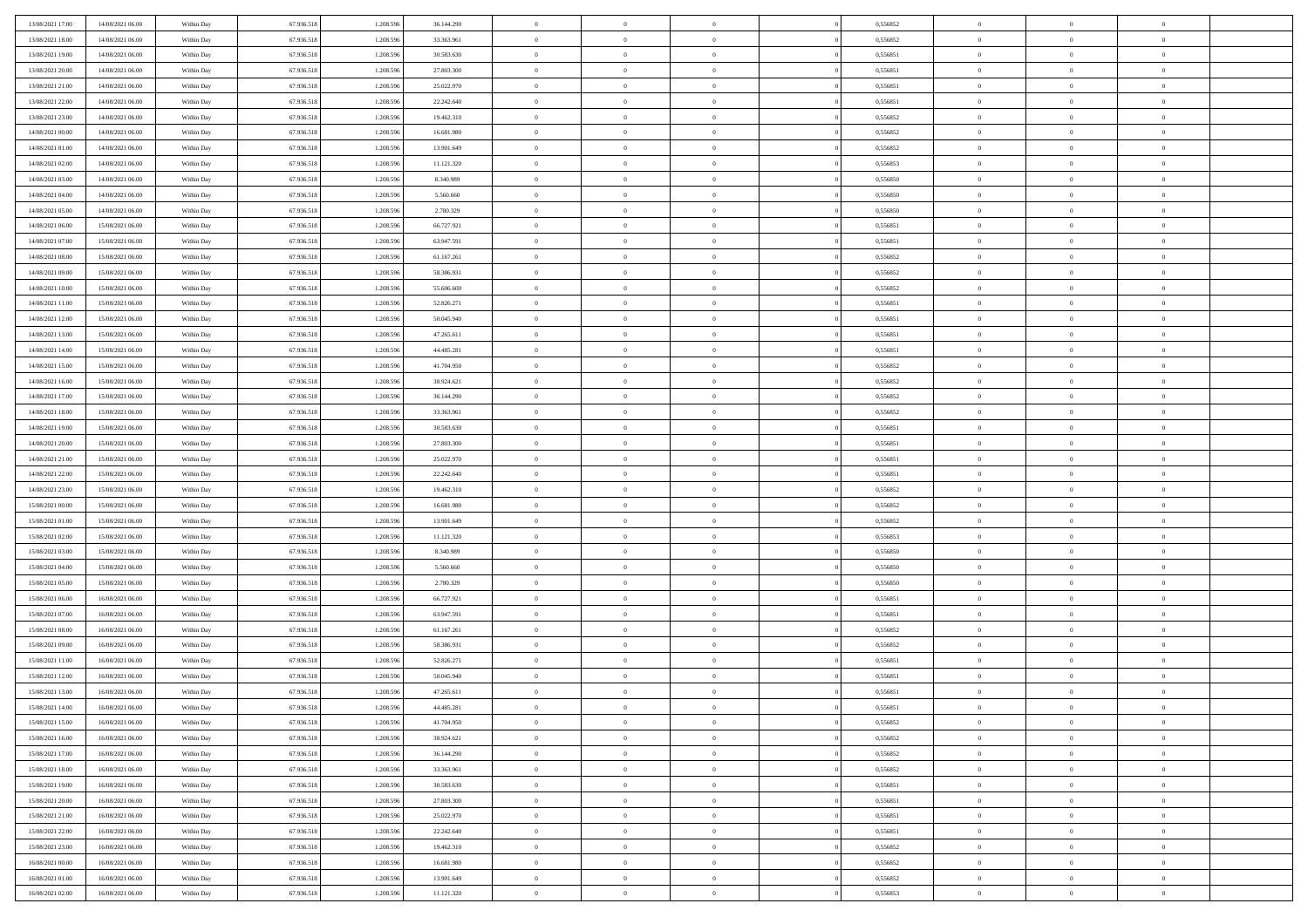| 16/08/2021 03:00                     | 16/08/2021 06:00                     | Within Day | 67.936.518               | 1.208.596              | 8.340.989                | $\bf{0}$                 | $\overline{0}$                   | $\Omega$                         | 0,556850             | $\bf{0}$                       | $\overline{0}$             | $\bf{0}$                   |  |
|--------------------------------------|--------------------------------------|------------|--------------------------|------------------------|--------------------------|--------------------------|----------------------------------|----------------------------------|----------------------|--------------------------------|----------------------------|----------------------------|--|
| 16/08/2021 04:00                     | 16/08/2021 06:00                     | Within Dav | 67.936.518               | 1.208.596              | 5.560.660                | $\overline{0}$           | $\overline{0}$                   | $\overline{0}$                   | 0,556850             | $\mathbf{0}$                   | $\bf{0}$                   | $\overline{0}$             |  |
| 16/08/2021 05:00                     | 16/08/2021 06:00                     | Within Day | 67.936.518               | 1.208.596              | 2.780.329                | $\theta$                 | $\overline{0}$                   | $\overline{0}$                   | 0,556850             | $\,$ 0                         | $\overline{0}$             | $\,$ 0 $\,$                |  |
| 16/08/2021 06:00                     | 17/08/2021 06:00                     | Within Day | 67.936.518               | 1.208.596              | 66.727.921               | $\mathbf{0}$             | $\overline{0}$                   | $\mathbf{0}$                     | 0.556851             | $\bf{0}$                       | $\mathbf{0}$               | $\theta$                   |  |
| 16/08/2021 07:00                     | 17/08/2021 06:00                     | Within Dav | 67.936.518               | 1.208.596              | 63.947.591               | $\mathbf{0}$             | $\overline{0}$                   | $\overline{0}$                   | 0,556851             | $\mathbf{0}$                   | $\bf{0}$                   | $\overline{0}$             |  |
| 16/08/2021 08:00                     | 17/08/2021 06:00                     | Within Day | 67.936.518               | 1.208.596              | 61.167.261               | $\theta$                 | $\overline{0}$                   | $\bf{0}$                         | 0,556852             | $\,$ 0                         | $\overline{0}$             | $\,$ 0 $\,$                |  |
| 16/08/2021 09:00                     | 17/08/2021 06:00                     | Within Day | 67.936.518               | 1.208.596              | 58,386,931               | $\,$ 0 $\,$              | $\overline{0}$                   | $\Omega$                         | 0.556852             | $\bf{0}$                       | $\bf{0}$                   | $\theta$                   |  |
| 16/08/2021 10:00                     | 17/08/2021 06:00                     | Within Dav | 67.936.518               | 1.208.596              | 55.606.600               | $\overline{0}$           | $\overline{0}$                   | $\overline{0}$                   | 0,556852             | $\mathbf{0}$                   | $\bf{0}$                   | $\overline{0}$             |  |
| 16/08/2021 11:00                     | 17/08/2021 06:00                     | Within Day | 67.936.518               | 1.208.596              | 52.826.271               | $\theta$                 | $\overline{0}$                   | $\bf{0}$                         | 0,556851             | $\,$ 0                         | $\overline{0}$             | $\,$ 0 $\,$                |  |
| 16/08/2021 12:00                     | 17/08/2021 06:00                     | Within Day | 67.936.518               | 1.208.596              | 50.045.940               | $\mathbf{0}$             | $\overline{0}$                   | $\mathbf{0}$                     | 0.556851             | $\bf{0}$                       | $\mathbf{0}$               | $\theta$                   |  |
| 16/08/2021 13:00                     | 17/08/2021 06:00                     | Within Day | 67.936.518               | 1.208.596              | 47.265.611               | $\overline{0}$           | $\overline{0}$                   | $\overline{0}$                   | 0,556851             | $\mathbf{0}$                   | $\bf{0}$                   | $\overline{0}$             |  |
| 16/08/2021 14:00                     | 17/08/2021 06:00                     | Within Day | 67.936.518               | 1.208.596              | 44.485.281               | $\theta$                 | $\overline{0}$                   | $\overline{0}$                   | 0,556851             | $\,$ 0                         | $\overline{0}$             | $\,$ 0 $\,$                |  |
| 16/08/2021 15:00                     | 17/08/2021 06:00                     | Within Day | 67.936.518               | 1.208.59               | 41,704,950               | $\theta$                 | $\overline{0}$                   | $\mathbf{0}$                     | 0.556852             | $\bf{0}$                       | $\mathbf{0}$               | $\theta$                   |  |
| 16/08/2021 16:00                     | 17/08/2021 06:00                     | Within Day | 67.936.518               | 1.208.596              | 38.924.621               | $\overline{0}$           | $\overline{0}$                   | $\overline{0}$                   | 0,556852             | $\mathbf{0}$                   | $\bf{0}$                   | $\overline{0}$             |  |
| 16/08/2021 17:00                     | 17/08/2021 06:00                     | Within Day | 67.936.518               | 1.208.596              | 36.144.290               | $\theta$                 | $\overline{0}$                   | $\bf{0}$                         | 0,556852             | $\,$ 0                         | $\overline{0}$             | $\,$ 0 $\,$                |  |
| 16/08/2021 18:00                     | 17/08/2021 06:00                     | Within Day | 67.936.518               | 1.208.596              | 33,363,961               | $\bf{0}$                 | $\overline{0}$                   | $\mathbf{0}$                     | 0.556852             | $\bf{0}$                       | $\mathbf{0}$               | $\bf{0}$                   |  |
| 16/08/2021 19:00                     | 17/08/2021 06:00                     | Within Day | 67.936.518               | 1.208.596              | 30.583.630               | $\overline{0}$           | $\overline{0}$                   | $\overline{0}$                   | 0,556851             | $\mathbf{0}$                   | $\bf{0}$                   | $\overline{0}$             |  |
| 16/08/2021 20:00                     | 17/08/2021 06:00                     | Within Day | 67.936.518               | 1.208.596              | 27.803.300               | $\theta$                 | $\overline{0}$                   | $\bf{0}$                         | 0,556851             | $\,$ 0                         | $\overline{0}$             | $\,$ 0 $\,$                |  |
| 16/08/2021 21:00                     | 17/08/2021 06:00                     | Within Day | 67.936.518               | 1.208.596              | 25.022.970               | $\mathbf{0}$             | $\overline{0}$                   | $\mathbf{0}$                     | 0.556851             | $\bf{0}$                       | $\mathbf{0}$               | $\theta$                   |  |
| 16/08/2021 22:00                     | 17/08/2021 06:00                     | Within Day | 67.936.518               | 1.208.596              | 22.242.640               | $\overline{0}$           | $\overline{0}$                   | $\overline{0}$                   | 0,556851             | $\mathbf{0}$                   | $\bf{0}$                   | $\overline{0}$             |  |
| 16/08/2021 23:00                     | 17/08/2021 06:00                     | Within Day | 67.936.518               | 1.208.596              | 19.462.310               | $\theta$                 | $\overline{0}$                   | $\bf{0}$                         | 0,556852             | $\,$ 0                         | $\overline{0}$             | $\,$ 0 $\,$                |  |
| 17/08/2021 00:00                     | 17/08/2021 06:00                     | Within Day | 67.936.518               | 1.208.596              | 16,681,980               | $\mathbf{0}$             | $\overline{0}$                   | $\mathbf{0}$                     | 0.556852             | $\bf{0}$                       | $\mathbf{0}$               | $\theta$                   |  |
| 17/08/2021 01:00                     | 17/08/2021 06:00                     | Within Day | 67.936.518               | 1.208.596              | 13.901.649               | $\overline{0}$           | $\overline{0}$                   | $\overline{0}$                   | 0,556852             | $\mathbf{0}$                   | $\bf{0}$                   | $\overline{0}$             |  |
| 17/08/2021 02:00                     | 17/08/2021 06:00                     | Within Day | 67.936.518               | 1.208.596              | 11.121.320               | $\theta$                 | $\overline{0}$                   | $\bf{0}$                         | 0,556853             | $\,$ 0                         | $\overline{0}$             | $\,$ 0 $\,$                |  |
| 17/08/2021 03:00                     | 17/08/2021 06:00                     | Within Day | 67.936.518               | 1.208.596              | 8.340.989                | $\bf{0}$                 | $\overline{0}$                   | $\mathbf{0}$                     | 0.556850             | $\bf{0}$                       | $\bf{0}$                   | $\bf{0}$                   |  |
| 17/08/2021 04:00                     | 17/08/2021 06:00                     | Within Day | 67.936.518               | 1.208.596              | 5.560.660                | $\overline{0}$           | $\overline{0}$                   | $\overline{0}$                   | 0,556850             | $\mathbf{0}$                   | $\bf{0}$                   | $\overline{0}$             |  |
| 17/08/2021 05:00                     | 17/08/2021 06:00                     | Within Day | 67.936.518               | 1.208.596              | 2.780.329                | $\theta$                 | $\overline{0}$                   | $\bf{0}$                         | 0,556850             | $\,$ 0                         | $\overline{0}$             | $\,$ 0 $\,$                |  |
| 17/08/2021 06:00                     | 18/08/2021 06:00                     | Within Day | 67.936.518               | 1.208.596              | 66.727.921               | $\mathbf{0}$             | $\overline{0}$                   | $\mathbf{0}$                     | 0.556851             | $\bf{0}$                       | $\mathbf{0}$               | $\theta$                   |  |
| 17/08/2021 07:00                     | 18/08/2021 06:00                     | Within Day | 67.936.518               | 1.208.596              | 63.947.591               | $\overline{0}$           | $\overline{0}$                   | $\overline{0}$                   | 0,556851             | $\mathbf{0}$                   | $\bf{0}$                   | $\overline{0}$             |  |
| 17/08/2021 08:00                     | 18/08/2021 06:00                     | Within Day | 67.936.518               | 1.208.596              | 61.167.261               | $\theta$                 | $\overline{0}$                   | $\overline{0}$                   | 0,556852             | $\,$ 0                         | $\overline{0}$             | $\,$ 0 $\,$                |  |
| 17/08/2021 09:00                     | 18/08/2021 06:00                     | Within Day | 67.936.518               | 1.208.596              | 58.386.931               | $\,$ 0 $\,$              | $\overline{0}$                   | $\overline{0}$                   | 0,556852             | $\bf{0}$                       | $\overline{0}$             | $\,0\,$                    |  |
| 17/08/2021 10:00                     | 18/08/2021 06:00                     | Within Day | 67.936.518               | 1.208.596              | 55.606.600               | $\overline{0}$           | $\overline{0}$                   | $\overline{0}$                   | 0,556852             | $\mathbf{0}$                   | $\bf{0}$                   | $\overline{0}$             |  |
| 17/08/2021 11:00                     | 18/08/2021 06:00                     | Within Day | 67.936.518               | 1.208.596              | 52.826.271               | $\theta$                 | $\overline{0}$                   | $\bf{0}$                         | 0,556851             | $\,$ 0                         | $\overline{0}$             | $\,$ 0 $\,$                |  |
| 17/08/2021 12:00                     | 18/08/2021 06:00                     | Within Day | 67.936.518               | 1.208.596              | 50.045.940               | $\,$ 0 $\,$              | $\overline{0}$                   | $\overline{0}$                   | 0,556851             | $\bf{0}$                       | $\overline{0}$             | $\,0\,$                    |  |
| 17/08/2021 13:00                     | 18/08/2021 06:00                     | Within Day | 67.936.518               | 1.208.596              | 47.265.611               | $\theta$                 | $\overline{0}$                   | $\overline{0}$                   | 0,556851             | $\mathbf{0}$                   | $\bf{0}$                   | $\overline{0}$             |  |
| 17/08/2021 14:00                     | 18/08/2021 06:00                     | Within Day | 67.936.518               | 1.208.596              | 44.485.281               | $\theta$                 | $\overline{0}$                   | $\bf{0}$                         | 0,556851             | $\,$ 0                         | $\overline{0}$             | $\,$ 0 $\,$                |  |
| 17/08/2021 15:00                     | 18/08/2021 06:00                     | Within Day | 67.936.518               | 1.208.596              | 41.704.950               | $\,$ 0 $\,$              | $\overline{0}$                   | $\overline{0}$                   | 0,556852             | $\bf{0}$                       | $\overline{0}$             | $\,0\,$                    |  |
| 17/08/2021 16:00                     | 18/08/2021 06:00                     | Within Dav | 67.936.518               | 1.208.596              | 38.924.621               | $\overline{0}$           | $\overline{0}$                   | $\overline{0}$                   | 0,556852             | $\mathbf{0}$                   | $\bf{0}$                   | $\overline{0}$             |  |
| 17/08/2021 17:00                     | 18/08/2021 06:00                     | Within Day | 67.936.518               | 1.208.596              | 36.144.290               | $\theta$                 | $\overline{0}$                   | $\bf{0}$                         | 0,556852             | $\,$ 0                         | $\overline{0}$             | $\,$ 0 $\,$                |  |
| 17/08/2021 18:00                     | 18/08/2021 06:00                     | Within Day | 67.936.518               | 1.208.596              | 33.363.961               | $\,$ 0 $\,$              | $\overline{0}$                   | $\overline{0}$                   | 0,556852             | $\bf{0}$                       | $\overline{0}$             | $\,0\,$                    |  |
| 17/08/2021 19:00                     | 18/08/2021 06:00                     | Within Dav | 67.936.518               | 1.208.596              | 30.583.630               | $\theta$                 | $\overline{0}$                   | $\overline{0}$                   | 0,556851             | $\mathbf{0}$                   | $\bf{0}$                   | $\overline{0}$             |  |
| 17/08/2021 20:00                     | 18/08/2021 06:00                     | Within Day | 67.936.518               | 1.208.596              | 27.803.300               | $\theta$                 | $\overline{0}$                   | $\bf{0}$                         | 0,556851             | $\,$ 0                         | $\overline{0}$             | $\,$ 0 $\,$                |  |
| 17/08/2021 21:00                     | 18/08/2021 06:00                     | Within Day | 67.936.518               | 1.208.596              | 25.022.970               | $\,$ 0 $\,$              | $\overline{0}$                   | $\overline{0}$                   | 0,556851             | $\bf{0}$                       | $\overline{0}$             | $\,0\,$                    |  |
| 17/08/2021 22:00                     | 18/08/2021 06:00                     | Within Dav | 67.936.518               | 1.208.596              | 22.242.640               | $\theta$                 | $\overline{0}$                   | $\overline{0}$                   | 0,556851             | $\mathbf{0}$                   | $\bf{0}$                   | $\overline{0}$             |  |
| 17/08/2021 23:00                     | 18/08/2021 06:00                     | Within Day | 67.936.518               | 1.208.596              | 19.462.310               | $\overline{0}$           | $\overline{0}$                   | $\overline{0}$                   | 0,556852             | $\overline{0}$                 | $\overline{0}$             | $\theta$                   |  |
| 18/08/2021 00:00                     | 18/08/2021 06:00                     | Within Day | 67.936.518               | 1.208.596              | 16.681.980               | $\bf{0}$                 | $\overline{0}$                   | $\overline{0}$                   | 0,556852             | $\mathbf{0}$                   | $\overline{0}$             | $\bf{0}$                   |  |
| 18/08/2021 01:00                     | 18/08/2021 06:00                     | Within Day | 67.936.518               | 1.208.596              | 13.901.649               | $\overline{0}$           | $\overline{0}$                   | $\overline{0}$                   | 0,556852             | $\overline{0}$                 | $\bf{0}$                   | $\overline{0}$             |  |
| 18/08/2021 02:00                     | 18/08/2021 06:00                     | Within Day | 67.936.518               | 1.208.596              | 11.121.320               | $\,$ 0 $\,$              | $\overline{0}$                   | $\overline{0}$                   | 0,556853             | $\,$ 0 $\,$                    | $\,$ 0 $\,$                | $\,$ 0 $\,$                |  |
| 18/08/2021 03:00                     | 18/08/2021 06:00                     | Within Day | 67.936.518               | 1.208.596              | 8.340.989                | $\bf{0}$                 | $\overline{0}$                   | $\overline{0}$                   | 0,556850             | $\mathbf{0}$                   | $\overline{0}$             | $\bf{0}$                   |  |
| 18/08/2021 04:00                     | 18/08/2021 06:00                     | Within Day | 67.936.518               | 1.208.596              | 5.560.660                | $\,$ 0 $\,$              | $\overline{0}$                   | $\overline{0}$                   | 0,556850             | $\,$ 0 $\,$                    | $\bf{0}$                   | $\overline{0}$             |  |
| 18/08/2021 05:00                     | 18/08/2021 06:00                     | Within Day | 67.936.518               | 1.208.596              | 2.780.329                | $\,$ 0                   | $\overline{0}$                   | $\overline{0}$                   | 0,556850             | $\,$ 0 $\,$                    | $\overline{0}$             | $\,$ 0 $\,$                |  |
| 18/08/2021 06:00                     | 19/08/2021 06:00                     | Within Day | 67.936.518               | 1.208.596              | 66.727.921               | $\bf{0}$                 | $\overline{0}$                   | $\overline{0}$                   | 0,556851             | $\overline{0}$                 | $\overline{0}$             | $\overline{0}$             |  |
| 18/08/2021 07:00                     | 19/08/2021 06:00                     | Within Day | 67.936.518               | 1.208.596              | 63.947.591               | $\,$ 0 $\,$              | $\overline{0}$                   | $\overline{0}$                   | 0,556851             | $\,$ 0 $\,$                    | $\bf{0}$                   | $\overline{0}$             |  |
| 18/08/2021 08:00                     | 19/08/2021 06:00                     | Within Day | 67.936.518               | 1.208.596              | 61.167.261               | $\,$ 0                   | $\overline{0}$                   | $\overline{0}$                   | 0,556852             | $\,$ 0 $\,$                    | $\,$ 0 $\,$                | $\,$ 0 $\,$                |  |
| 18/08/2021 09:00<br>18/08/2021 10:00 | 19/08/2021 06:00<br>19/08/2021 06:00 | Within Day | 67.936.518<br>67.936.518 | 1.208.596<br>1.208.596 | 58.386.931<br>55.606.600 | $\bf{0}$<br>$\mathbf{0}$ | $\overline{0}$<br>$\overline{0}$ | $\overline{0}$<br>$\overline{0}$ | 0,556852<br>0,556852 | $\mathbf{0}$<br>$\overline{0}$ | $\overline{0}$<br>$\bf{0}$ | $\bf{0}$<br>$\overline{0}$ |  |
|                                      |                                      | Within Day |                          |                        |                          |                          |                                  |                                  |                      |                                |                            |                            |  |
| 18/08/2021 11:00                     | 19/08/2021 06:00                     | Within Day | 67.936.518               | 1.208.596              | 52.826.271               | $\,$ 0 $\,$              | $\overline{0}$                   | $\overline{0}$                   | 0,556851             | $\,$ 0 $\,$                    | $\overline{0}$             | $\,$ 0 $\,$                |  |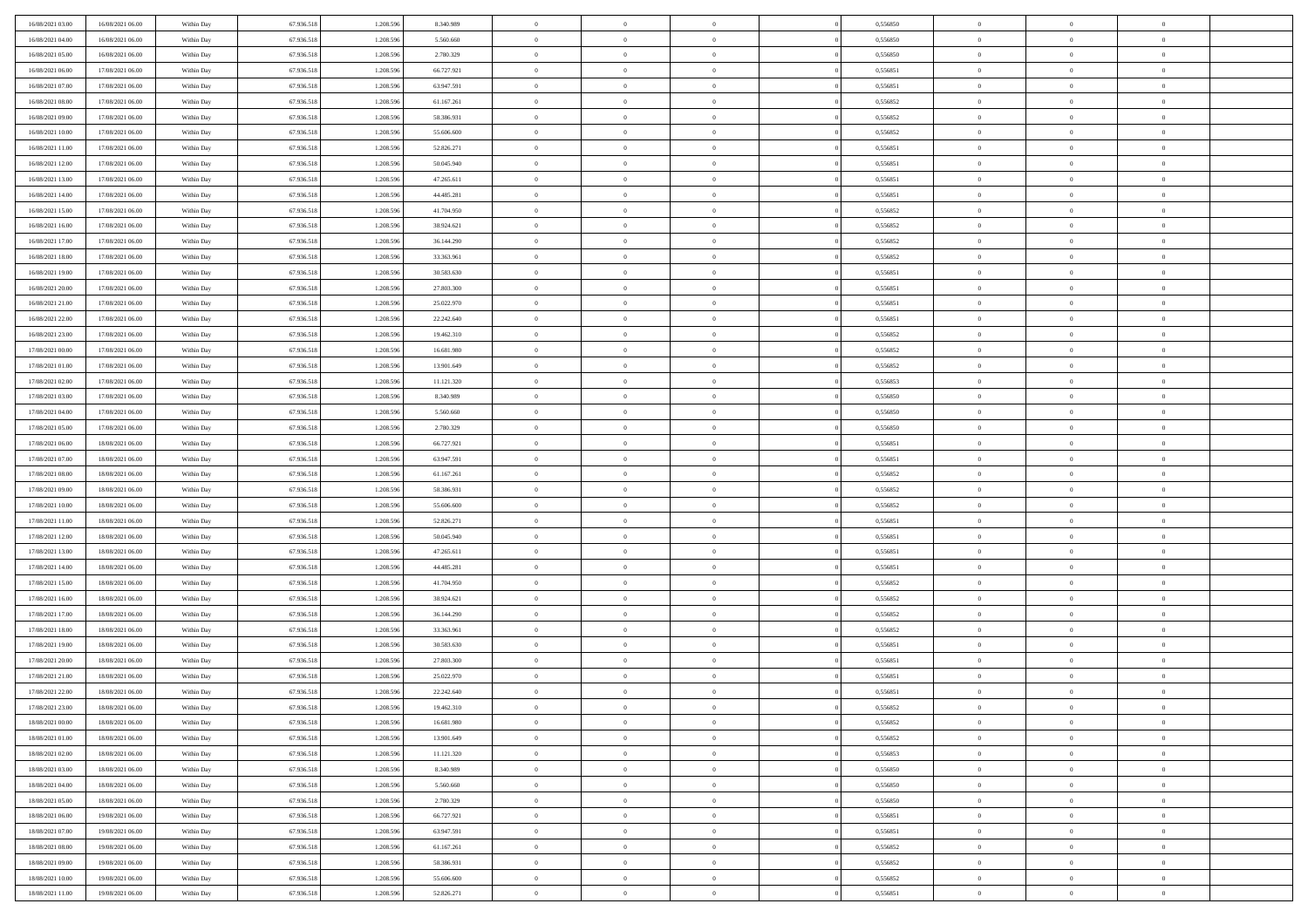| 18/08/2021 12:00 | 19/08/2021 06:00 | Within Day | 67.936.518 | 1.208.596 | 50.045.940 | $\,$ 0         | $\overline{0}$ | $\theta$       |          | 0,556851 | $\bf{0}$       | $\overline{0}$ | $\,0\,$        |  |
|------------------|------------------|------------|------------|-----------|------------|----------------|----------------|----------------|----------|----------|----------------|----------------|----------------|--|
| 18/08/2021 13:00 | 19/08/2021 06:00 | Within Day | 67.936.518 | 1.208.596 | 47.265.611 | $\overline{0}$ | $\overline{0}$ | $\overline{0}$ |          | 0.556851 | $\overline{0}$ | $\overline{0}$ | $\theta$       |  |
| 18/08/2021 14:00 | 19/08/2021 06:00 | Within Dav | 67.936.518 | 1.208.596 | 44.485.281 | $\mathbf{0}$   | $\overline{0}$ | $\overline{0}$ |          | 0,556851 | $\mathbf{0}$   | $\overline{0}$ | $\overline{0}$ |  |
| 18/08/2021 15:00 | 19/08/2021 06:00 | Within Day | 67.936.518 | 1.208.596 | 41.704.950 | $\bf{0}$       | $\overline{0}$ | $\bf{0}$       |          | 0,556852 | $\bf{0}$       | $\overline{0}$ | $\bf{0}$       |  |
| 18/08/2021 16:00 | 19/08/2021 06:00 | Within Day | 67.936.518 | 1.208.596 | 38.924.621 | $\bf{0}$       | $\overline{0}$ | $\overline{0}$ |          | 0,556852 | $\bf{0}$       | $\bf{0}$       | $\,0\,$        |  |
| 18/08/2021 17:00 | 19/08/2021 06:00 | Within Dav | 67.936.518 | 1.208.596 | 36.144.290 | $\mathbf{0}$   | $\overline{0}$ | $\overline{0}$ |          | 0,556852 | $\mathbf{0}$   | $\overline{0}$ | $\overline{0}$ |  |
| 18/08/2021 18:00 | 19/08/2021 06:00 | Within Day | 67.936.518 | 1.208.596 | 33.363.961 | $\bf{0}$       | $\overline{0}$ | $\overline{0}$ |          | 0,556852 | $\bf{0}$       | $\overline{0}$ | $\,0\,$        |  |
|                  |                  |            |            |           |            | $\overline{0}$ | $\overline{0}$ |                |          |          | $\,$ 0 $\,$    | $\overline{0}$ | $\theta$       |  |
| 18/08/2021 19:00 | 19/08/2021 06:00 | Within Day | 67.936.518 | 1.208.596 | 30.583.630 |                |                | $\overline{0}$ |          | 0,556851 |                |                |                |  |
| 18/08/2021 20:00 | 19/08/2021 06:00 | Within Day | 67.936.518 | 1.208.596 | 27.803.300 | $\mathbf{0}$   | $\overline{0}$ | $\overline{0}$ |          | 0,556851 | $\mathbf{0}$   | $\overline{0}$ | $\overline{0}$ |  |
| 18/08/2021 21:00 | 19/08/2021 06:00 | Within Day | 67.936.518 | 1.208.596 | 25.022.970 | $\bf{0}$       | $\overline{0}$ | $\overline{0}$ |          | 0,556851 | $\bf{0}$       | $\overline{0}$ | $\,0\,$        |  |
| 18/08/2021 22:00 | 19/08/2021 06:00 | Within Day | 67.936.518 | 1.208.596 | 22.242.640 | $\overline{0}$ | $\overline{0}$ | $\overline{0}$ |          | 0.556851 | $\bf{0}$       | $\overline{0}$ | $\theta$       |  |
| 18/08/2021 23:00 | 19/08/2021 06:00 | Within Dav | 67.936.518 | 1.208.596 | 19.462.310 | $\mathbf{0}$   | $\overline{0}$ | $\overline{0}$ |          | 0,556852 | $\mathbf{0}$   | $\overline{0}$ | $\overline{0}$ |  |
| 19/08/2021 00:00 | 19/08/2021 06:00 | Within Day | 67.936.518 | 1.208.596 | 16.681.980 | $\bf{0}$       | $\overline{0}$ | $\bf{0}$       |          | 0,556852 | $\bf{0}$       | $\overline{0}$ | $\bf{0}$       |  |
| 19/08/2021 01:00 | 19/08/2021 06:00 | Within Day | 67.936.518 | 1.208.596 | 13.901.649 | $\bf{0}$       | $\overline{0}$ | $\overline{0}$ |          | 0,556852 | $\bf{0}$       | $\mathbf{0}$   | $\,0\,$        |  |
| 19/08/2021 02:00 | 19/08/2021 06:00 | Within Dav | 67.936.518 | 1.208.596 | 11.121.320 | $\mathbf{0}$   | $\overline{0}$ | $\overline{0}$ |          | 0,556853 | $\mathbf{0}$   | $\overline{0}$ | $\overline{0}$ |  |
| 19/08/2021 03:00 | 19/08/2021 06:00 | Within Day | 67.936.518 | 1.208.596 | 8.340.989  | $\bf{0}$       | $\bf{0}$       | $\overline{0}$ |          | 0,556850 | $\bf{0}$       | $\overline{0}$ | $\bf{0}$       |  |
| 19/08/2021 04:00 | 19/08/2021 06:00 | Within Day | 67.936.518 | 1.208.596 | 5.560.660  | $\overline{0}$ | $\overline{0}$ | $\overline{0}$ |          | 0.556850 | $\bf{0}$       | $\overline{0}$ | $\theta$       |  |
| 19/08/2021 05:00 | 19/08/2021 06:00 | Within Day | 67.936.518 | 1.208.596 | 2.780.329  | $\mathbf{0}$   | $\overline{0}$ | $\overline{0}$ |          | 0,556850 | $\mathbf{0}$   | $\overline{0}$ | $\overline{0}$ |  |
| 19/08/2021 06:00 | 20/08/2021 06:00 | Within Day | 67.936.518 | 1.208.596 | 66.727.921 | $\bf{0}$       | $\bf{0}$       | $\overline{0}$ |          | 0,556851 | $\bf{0}$       | $\overline{0}$ | $\,0\,$        |  |
| 19/08/2021 07:00 | 20/08/2021 06:00 | Within Day | 67.936.518 | 1.208.596 | 63.947.591 | $\overline{0}$ | $\overline{0}$ | $\overline{0}$ |          | 0,556851 | $\bf{0}$       | $\overline{0}$ | $\overline{0}$ |  |
| 19/08/2021 08:00 | 20/08/2021 06:00 | Within Dav | 67.936.518 | 1.208.596 | 61.167.261 | $\mathbf{0}$   | $\overline{0}$ | $\overline{0}$ |          | 0,556852 | $\mathbf{0}$   | $\overline{0}$ | $\overline{0}$ |  |
| 19/08/2021 09:00 | 20/08/2021 06:00 | Within Day | 67.936.518 | 1.208.596 | 58.386.931 | $\bf{0}$       | $\overline{0}$ | $\bf{0}$       |          | 0,556852 | $\bf{0}$       | $\overline{0}$ | $\bf{0}$       |  |
| 19/08/2021 10:00 | 20/08/2021 06:00 | Within Day | 67.936.518 | 1.208.596 | 55.606.600 | $\bf{0}$       | $\bf{0}$       | $\overline{0}$ |          | 0,556852 | $\bf{0}$       | $\overline{0}$ | $\,0\,$        |  |
| 19/08/2021 11:00 | 20/08/2021 06:00 | Within Dav | 67.936.518 | 1.208.596 | 52.826.271 | $\mathbf{0}$   | $\overline{0}$ | $\overline{0}$ |          | 0,556851 | $\mathbf{0}$   | $\overline{0}$ | $\theta$       |  |
| 19/08/2021 12:00 | 20/08/2021 06:00 | Within Day | 67.936.518 | 1.208.596 | 50.045.940 | $\bf{0}$       | $\bf{0}$       | $\overline{0}$ |          | 0,556851 | $\bf{0}$       | $\overline{0}$ | $\,0\,$        |  |
| 19/08/2021 13:00 | 20/08/2021 06:00 | Within Day | 67.936.518 | 1.208.596 | 47.265.611 | $\overline{0}$ | $\overline{0}$ | $\overline{0}$ |          | 0,556851 | $\bf{0}$       | $\overline{0}$ | $\overline{0}$ |  |
| 19/08/2021 14:00 | 20/08/2021 06:00 | Within Dav | 67.936.518 | 1.208.596 | 44.485.281 | $\mathbf{0}$   | $\overline{0}$ | $\overline{0}$ |          | 0,556851 | $\mathbf{0}$   | $\overline{0}$ | $\overline{0}$ |  |
|                  | 20/08/2021 06:00 |            |            |           |            | $\bf{0}$       |                | $\overline{0}$ |          |          | $\bf{0}$       | $\overline{0}$ | $\,0\,$        |  |
| 19/08/2021 15:00 |                  | Within Day | 67.936.518 | 1.208.596 | 41.704.950 |                | $\bf{0}$       |                |          | 0,556852 |                |                |                |  |
| 19/08/2021 16:00 | 20/08/2021 06:00 | Within Day | 67.936.518 | 1.208.596 | 38.924.621 | $\bf{0}$       | $\overline{0}$ | $\overline{0}$ |          | 0.556852 | $\bf{0}$       | $\overline{0}$ | $\bf{0}$       |  |
| 19/08/2021 17:00 | 20/08/2021 06:00 | Within Dav | 67.936.518 | 1.208.596 | 36.144.290 | $\mathbf{0}$   | $\overline{0}$ | $\overline{0}$ |          | 0,556852 | $\mathbf{0}$   | $\overline{0}$ | $\overline{0}$ |  |
| 19/08/2021 18:00 | 20/08/2021 06:00 | Within Day | 67.936.518 | 1.208.596 | 33.363.961 | $\bf{0}$       | $\overline{0}$ | $\theta$       |          | 0,556852 | $\,$ 0         | $\overline{0}$ | $\theta$       |  |
| 19/08/2021 19:00 | 20/08/2021 06:00 | Within Day | 67.936.518 | 1.208.596 | 30.583.630 | $\bf{0}$       | $\bf{0}$       | $\overline{0}$ |          | 0,556851 | $\bf{0}$       | $\mathbf{0}$   | $\overline{0}$ |  |
| 19/08/2021 20:00 | 20/08/2021 06:00 | Within Dav | 67.936.518 | 1.208.596 | 27.803.300 | $\mathbf{0}$   | $\overline{0}$ | $\overline{0}$ |          | 0,556851 | $\mathbf{0}$   | $\overline{0}$ | $\overline{0}$ |  |
| 19/08/2021 21:00 | 20/08/2021 06:00 | Within Day | 67.936.518 | 1.208.596 | 25.022.970 | $\bf{0}$       | $\overline{0}$ | $\theta$       |          | 0,556851 | $\,$ 0         | $\overline{0}$ | $\theta$       |  |
| 19/08/2021 22:00 | 20/08/2021 06:00 | Within Day | 67.936.518 | 1.208.596 | 22.242.640 | $\bf{0}$       | $\overline{0}$ | $\overline{0}$ |          | 0,556851 | $\bf{0}$       | $\overline{0}$ | $\overline{0}$ |  |
| 19/08/2021 23:00 | 20/08/2021 06:00 | Within Day | 67.936.518 | 1.208.596 | 19.462.310 | $\mathbf{0}$   | $\overline{0}$ | $\overline{0}$ |          | 0,556852 | $\mathbf{0}$   | $\overline{0}$ | $\overline{0}$ |  |
| 20/08/2021 00:00 | 20/08/2021 06:00 | Within Day | 67.936.518 | 1.208.596 | 16.681.980 | $\bf{0}$       | $\overline{0}$ | $\theta$       |          | 0,556852 | $\,$ 0         | $\overline{0}$ | $\theta$       |  |
| 20/08/2021 01:00 | 20/08/2021 06:00 | Within Day | 67.936.518 | 1.208.596 | 13.901.649 | $\bf{0}$       | $\overline{0}$ | $\overline{0}$ |          | 0,556852 | $\bf{0}$       | $\mathbf{0}$   | $\overline{0}$ |  |
| 20/08/2021 02:00 | 20/08/2021 06:00 | Within Dav | 67.936.518 | 1.208.596 | 11.121.320 | $\mathbf{0}$   | $\overline{0}$ | $\overline{0}$ |          | 0,556853 | $\mathbf{0}$   | $\overline{0}$ | $\overline{0}$ |  |
| 20/08/2021 03:00 | 20/08/2021 06:00 | Within Day | 67.936.518 | 1.208.596 | 8.340.989  | $\,0\,$        | $\overline{0}$ | $\theta$       |          | 0,556850 | $\,$ 0         | $\overline{0}$ | $\theta$       |  |
| 20/08/2021 04:00 | 20/08/2021 06:00 | Within Day | 67.936.518 | 1.208.596 | 5.560.660  | $\bf{0}$       | $\overline{0}$ | $\overline{0}$ |          | 0,556850 | $\bf{0}$       | $\overline{0}$ | $\bf{0}$       |  |
| 20/08/2021 05:00 | 20/08/2021 06:00 | Within Dav | 67.936.518 | 1.208.596 | 2.780.329  | $\mathbf{0}$   | $\overline{0}$ | $\overline{0}$ |          | 0,556850 | $\mathbf{0}$   | $\overline{0}$ | $\overline{0}$ |  |
| 20/08/2021 06:00 | 21/08/2021 06:00 | Within Day | 67.936.518 | 1.208.596 | 66.727.921 | $\bf{0}$       | $\overline{0}$ | $\theta$       |          | 0,556851 | $\,$ 0         | $\overline{0}$ | $\theta$       |  |
| 20/08/2021 07:00 | 21/08/2021 06:00 | Within Day | 67.936.518 | 1.208.596 | 63.947.591 | $\bf{0}$       | $\overline{0}$ | $\overline{0}$ |          | 0,556851 | $\bf{0}$       | $\overline{0}$ | $\bf{0}$       |  |
| 20/08/2021 08:00 | 21/08/2021 06:00 | Within Day | 67.936.518 | 1.208.596 | 61.167.261 | $\bf{0}$       | $\overline{0}$ |                |          | 0,556852 | $\overline{0}$ | $\theta$       | $\theta$       |  |
| 20/08/2021 09:00 | 21/08/2021 06:00 | Within Day | 67.936.518 | 1.208.596 | 58.386.931 | $\,0\,$        | $\overline{0}$ | $\theta$       |          | 0,556852 | $\,$ 0 $\,$    | $\bf{0}$       | $\theta$       |  |
| 20/08/2021 10:00 | 21/08/2021 06:00 | Within Day | 67.936.518 | 1.208.596 | 55.606.600 | $\overline{0}$ | $\overline{0}$ | $\overline{0}$ |          | 0,556852 | $\overline{0}$ | $\overline{0}$ | $\overline{0}$ |  |
| 20/08/2021 11:00 | 21/08/2021 06:00 | Within Day | 67.936.518 | 1.208.596 | 52.826.271 | $\bf{0}$       | $\overline{0}$ | $\overline{0}$ |          | 0,556851 | $\overline{0}$ | $\bf{0}$       | $\mathbf{0}$   |  |
| 20/08/2021 12:00 | 21/08/2021 06:00 | Within Day | 67.936.518 | 1.208.596 | 50.045.940 | $\bf{0}$       | $\overline{0}$ | $\overline{0}$ | $\theta$ | 0,556851 | $\mathbf{0}$   | $\bf{0}$       | $\,$ 0 $\,$    |  |
| 20/08/2021 13:00 | 21/08/2021 06:00 | Within Day | 67.936.518 | 1.208.596 | 47.265.611 | $\,$ 0 $\,$    | $\overline{0}$ | $\overline{0}$ |          | 0,556851 | $\,$ 0 $\,$    | $\overline{0}$ | $\overline{0}$ |  |
| 20/08/2021 14:00 | 21/08/2021 06:00 | Within Day | 67.936.518 | 1.208.596 | 44.485.281 | $\bf{0}$       | $\overline{0}$ | $\overline{0}$ |          | 0,556851 | $\mathbf{0}$   | $\overline{0}$ | $\overline{0}$ |  |
|                  |                  |            |            |           |            |                |                |                |          |          |                |                |                |  |
| 20/08/2021 15:00 | 21/08/2021 06:00 | Within Day | 67.936.518 | 1.208.596 | 41.704.950 | $\,0\,$        | $\overline{0}$ | $\overline{0}$ | $\theta$ | 0,556852 | $\,$ 0 $\,$    | $\overline{0}$ | $\,$ 0 $\,$    |  |
| 20/08/2021 16:00 | 21/08/2021 06:00 | Within Day | 67.936.518 | 1.208.596 | 38.924.621 | $\bf{0}$       | $\overline{0}$ | $\overline{0}$ |          | 0,556852 | $\overline{0}$ | $\overline{0}$ | $\overline{0}$ |  |
| 20/08/2021 17:00 | 21/08/2021 06:00 | Within Day | 67.936.518 | 1.208.596 | 36.144.290 | $\bf{0}$       | $\overline{0}$ | $\overline{0}$ |          | 0,556852 | $\mathbf{0}$   | $\overline{0}$ | $\overline{0}$ |  |
| 20/08/2021 18:00 | 21/08/2021 06:00 | Within Day | 67.936.518 | 1.208.596 | 33.363.961 | $\,0\,$        | $\overline{0}$ | $\overline{0}$ |          | 0,556852 | $\,$ 0 $\,$    | $\mathbf{0}$   | $\,$ 0 $\,$    |  |
| 20/08/2021 19:00 | 21/08/2021 06:00 | Within Day | 67.936.518 | 1.208.596 | 30.583.630 | $\bf{0}$       | $\overline{0}$ | $\overline{0}$ |          | 0,556851 | $\bf{0}$       | $\mathbf{0}$   | $\overline{0}$ |  |
| 20/08/2021 20:00 | 21/08/2021 06:00 | Within Day | 67.936.518 | 1.208.596 | 27.803.300 | $\overline{0}$ | $\overline{0}$ | $\overline{0}$ |          | 0,556851 | $\mathbf{0}$   | $\overline{0}$ | $\overline{0}$ |  |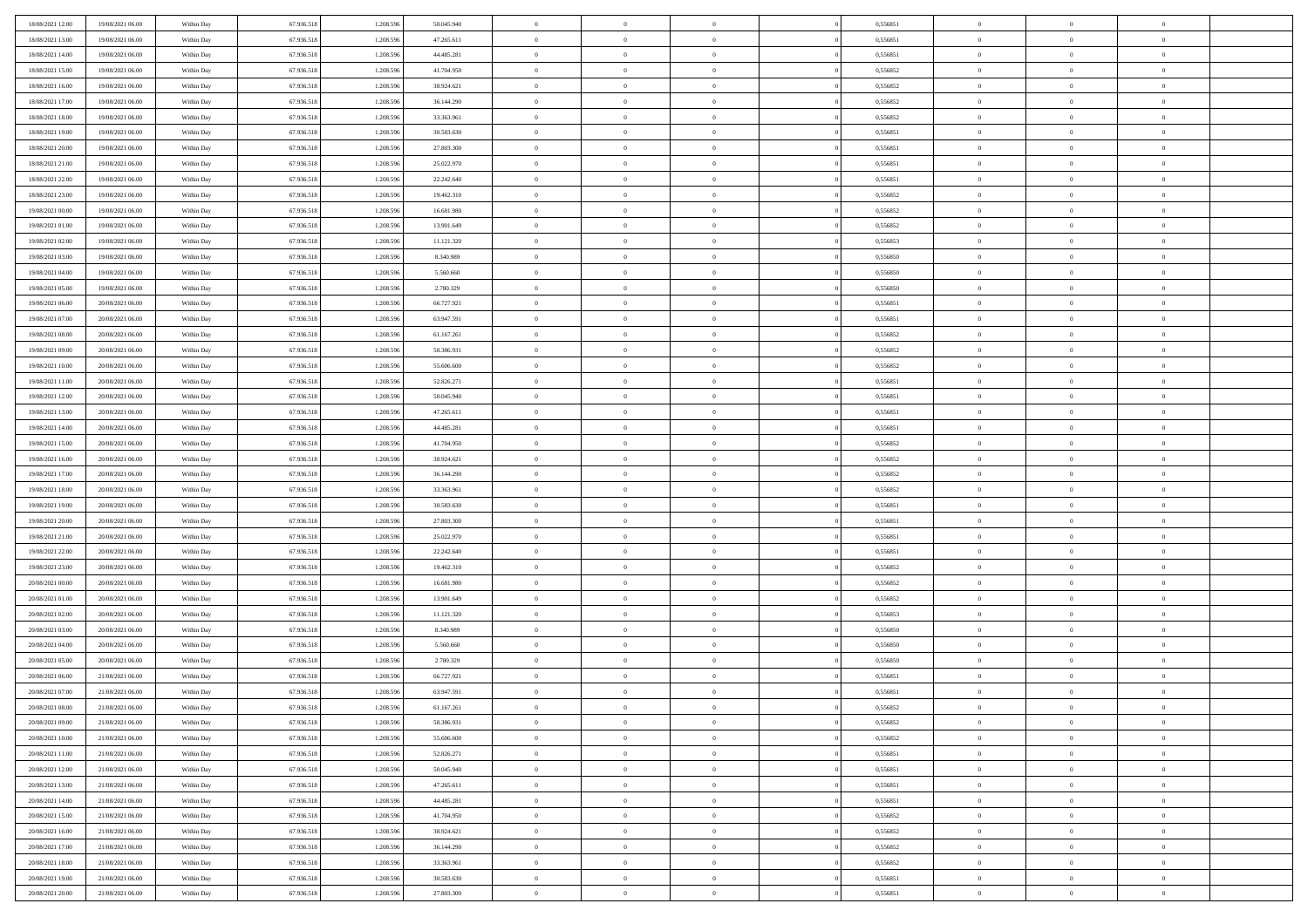| 20/08/2021 21:00 | 21/08/2021 06:00 | Within Day | 67.936.518 | 1.208.59  | 25.022.970 | $\theta$                  | $\overline{0}$ | $\overline{0}$ | 0,556851 | $\bf{0}$       | $\overline{0}$ | $\bf{0}$       |  |
|------------------|------------------|------------|------------|-----------|------------|---------------------------|----------------|----------------|----------|----------------|----------------|----------------|--|
| 20/08/2021 22:00 | 21/08/2021 06:00 | Within Day | 67.936.518 | 1.208.596 | 22.242.640 | $\overline{0}$            | $\overline{0}$ | $\overline{0}$ | 0,556851 | $\theta$       | $\overline{0}$ | $\theta$       |  |
| 20/08/2021 23:00 | 21/08/2021 06:00 | Within Day | 67.936.518 | 1.208.596 | 19.462.310 | $\,0\,$                   | $\overline{0}$ | $\bf{0}$       | 0,556852 | $\,$ 0 $\,$    | $\overline{0}$ | $\,$ 0 $\,$    |  |
| 21/08/2021 00:00 | 21/08/2021 06:00 | Within Day | 67.936.518 | 1.208.596 | 16.681.980 | $\mathbf{0}$              | $\Omega$       | $\overline{0}$ | 0,556852 | $\theta$       | $\mathbf{0}$   | $\theta$       |  |
| 21/08/2021 01:00 | 21/08/2021 06:00 | Within Day | 67.936.518 | 1.208.596 | 13.901.649 | $\overline{0}$            | $\overline{0}$ | $\overline{0}$ | 0,556852 | $\overline{0}$ | $\overline{0}$ | $\overline{0}$ |  |
| 21/08/2021 02:00 | 21/08/2021 06:00 | Within Day | 67.936.518 | 1.208.596 | 11.121.320 | $\,$ 0 $\,$               | $\overline{0}$ | $\bf{0}$       | 0,556853 | $\,$ 0 $\,$    | $\overline{0}$ | $\,$ 0 $\,$    |  |
| 21/08/2021 03:00 | 21/08/2021 06:00 | Within Day | 67.936.518 | 1.208.59  | 8.340.989  | $\bf{0}$                  | $\overline{0}$ | $\overline{0}$ | 0.556850 | $\bf{0}$       | $\overline{0}$ | $\theta$       |  |
| 21/08/2021 04:00 | 21/08/2021 06:00 | Within Day | 67.936.518 | 1.208.596 | 5.560.660  | $\overline{0}$            | $\overline{0}$ | $\overline{0}$ | 0,556850 | $\mathbf{0}$   | $\overline{0}$ | $\overline{0}$ |  |
|                  |                  |            |            |           |            |                           |                |                |          |                |                |                |  |
| 21/08/2021 05:00 | 21/08/2021 06:00 | Within Day | 67.936.518 | 1.208.596 | 2.780.329  | $\,$ 0 $\,$               | $\overline{0}$ | $\bf{0}$       | 0,556850 | $\,$ 0 $\,$    | $\overline{0}$ | $\bf{0}$       |  |
| 21/08/2021 06:00 | 22/08/2021 06:00 | Within Day | 67.936.518 | 1.208.59  | 66.727.921 | $\overline{0}$            | $\mathbf{0}$   | $\overline{0}$ | 0.556851 | $\theta$       | $\mathbf{0}$   | $\theta$       |  |
| 21/08/2021 07:00 | 22/08/2021 06:00 | Within Day | 67.936.518 | 1.208.596 | 63.947.591 | $\overline{0}$            | $\overline{0}$ | $\overline{0}$ | 0,556851 | $\mathbf{0}$   | $\overline{0}$ | $\overline{0}$ |  |
| 21/08/2021 08:00 | 22/08/2021 06:00 | Within Day | 67.936.518 | 1.208.596 | 61.167.261 | $\,$ 0 $\,$               | $\overline{0}$ | $\bf{0}$       | 0,556852 | $\,$ 0 $\,$    | $\overline{0}$ | $\,$ 0 $\,$    |  |
| 21/08/2021 09:00 | 22/08/2021 06:00 | Within Day | 67.936.518 | 1.208.596 | 58.386.931 | $\bf{0}$                  | $\overline{0}$ | $\overline{0}$ | 0,556852 | $\bf{0}$       | $\overline{0}$ | $\theta$       |  |
| 21/08/2021 10:00 | 22/08/2021 06:00 | Within Day | 67.936.518 | 1.208.596 | 55.606.600 | $\overline{0}$            | $\overline{0}$ | $\overline{0}$ | 0,556852 | $\mathbf{0}$   | $\overline{0}$ | $\overline{0}$ |  |
| 21/08/2021 11:00 | 22/08/2021 06:00 | Within Day | 67.936.518 | 1.208.596 | 52.826.271 | $\,$ 0 $\,$               | $\overline{0}$ | $\bf{0}$       | 0,556851 | $\,$ 0 $\,$    | $\overline{0}$ | $\,$ 0 $\,$    |  |
| 21/08/2021 12:00 | 22/08/2021 06:00 | Within Day | 67.936.518 | 1.208.59  | 50.045.940 | $\mathbf{0}$              | $\mathbf{0}$   | $\overline{0}$ | 0.556851 | $\theta$       | $\mathbf{0}$   | $\theta$       |  |
| 21/08/2021 13:00 | 22/08/2021 06:00 | Within Day | 67.936.518 | 1.208.596 | 47.265.611 | $\overline{0}$            | $\overline{0}$ | $\overline{0}$ | 0,556851 | $\mathbf{0}$   | $\overline{0}$ | $\overline{0}$ |  |
| 21/08/2021 14:00 | 22/08/2021 06:00 | Within Day | 67.936.518 | 1.208.596 | 44.485.281 | $\,$ 0 $\,$               | $\overline{0}$ | $\bf{0}$       | 0,556851 | $\,$ 0 $\,$    | $\overline{0}$ | $\,$ 0 $\,$    |  |
| 21/08/2021 15:00 | 22/08/2021 06:00 | Within Day | 67.936.518 | 1.208.596 | 41.704.950 | $\mathbf{0}$              | $\Omega$       | $\overline{0}$ | 0,556852 | $\theta$       | $\mathbf{0}$   | $\theta$       |  |
| 21/08/2021 16:00 | 22/08/2021 06:00 | Within Day | 67.936.518 | 1.208.596 | 38.924.621 | $\overline{0}$            | $\overline{0}$ | $\overline{0}$ | 0,556852 | $\mathbf{0}$   | $\overline{0}$ | $\overline{0}$ |  |
| 21/08/2021 17:00 | 22/08/2021 06:00 | Within Day | 67.936.518 | 1.208.596 | 36.144.290 | $\,$ 0 $\,$               | $\overline{0}$ | $\bf{0}$       | 0,556852 | $\,$ 0 $\,$    | $\overline{0}$ | $\,$ 0 $\,$    |  |
| 21/08/2021 18:00 | 22/08/2021 06:00 | Within Day | 67.936.518 | 1.208.596 | 33,363,961 | $\overline{0}$            | $\overline{0}$ | $\overline{0}$ | 0.556852 | $\bf{0}$       | $\overline{0}$ | $\theta$       |  |
| 21/08/2021 19:00 | 22/08/2021 06:00 | Within Day | 67.936.518 | 1.208.596 | 30.583.630 | $\overline{0}$            | $\overline{0}$ | $\overline{0}$ | 0,556851 | $\mathbf{0}$   | $\overline{0}$ | $\overline{0}$ |  |
| 21/08/2021 20:00 | 22/08/2021 06:00 | Within Day | 67.936.518 | 1.208.596 | 27.803.300 | $\,$ 0 $\,$               | $\overline{0}$ | $\bf{0}$       | 0,556851 | $\,$ 0 $\,$    | $\overline{0}$ | $\bf{0}$       |  |
| 21/08/2021 21:00 | 22/08/2021 06:00 | Within Day | 67.936.518 | 1.208.59  | 25.022.970 | $\mathbf{0}$              | $\mathbf{0}$   | $\overline{0}$ | 0.556851 | $\theta$       | $\mathbf{0}$   | $\theta$       |  |
| 21/08/2021 22:00 | 22/08/2021 06:00 | Within Day | 67.936.518 | 1.208.596 | 22.242.640 | $\overline{0}$            | $\overline{0}$ | $\overline{0}$ | 0,556851 | $\mathbf{0}$   | $\overline{0}$ | $\overline{0}$ |  |
| 21/08/2021 23:00 | 22/08/2021 06:00 | Within Day | 67.936.518 | 1.208.596 | 19.462.310 | $\,$ 0 $\,$               | $\overline{0}$ | $\bf{0}$       | 0,556852 | $\,$ 0 $\,$    | $\overline{0}$ | $\,$ 0 $\,$    |  |
| 22/08/2021 00:00 | 22/08/2021 06:00 | Within Day | 67.936.518 | 1.208.596 | 16.681.980 | $\bf{0}$                  | $\overline{0}$ | $\overline{0}$ | 0,556852 | $\bf{0}$       | $\overline{0}$ | $\bf{0}$       |  |
| 22/08/2021 01:00 | 22/08/2021 06:00 | Within Day | 67.936.518 | 1.208.596 | 13.901.649 | $\overline{0}$            | $\overline{0}$ | $\overline{0}$ | 0,556852 | $\mathbf{0}$   | $\overline{0}$ | $\overline{0}$ |  |
|                  |                  |            |            |           |            | $\,$ 0 $\,$               | $\overline{0}$ |                |          | $\,$ 0 $\,$    | $\overline{0}$ | $\,$ 0 $\,$    |  |
| 22/08/2021 02:00 | 22/08/2021 06:00 | Within Day | 67.936.518 | 1.208.596 | 11.121.320 |                           |                | $\bf{0}$       | 0,556853 |                |                |                |  |
| 22/08/2021 03:00 | 22/08/2021 06:00 | Within Day | 67.936.518 | 1.208.596 | 8.340.989  | $\,0\,$<br>$\overline{0}$ | $\overline{0}$ | $\bf{0}$       | 0,556850 | $\,$ 0 $\,$    | $\overline{0}$ | $\bf{0}$       |  |
| 22/08/2021 04:00 | 22/08/2021 06:00 | Within Day | 67.936.518 | 1.208.596 | 5.560.660  |                           | $\overline{0}$ | $\overline{0}$ | 0,556850 | $\mathbf{0}$   | $\overline{0}$ | $\overline{0}$ |  |
| 22/08/2021 05:00 | 22/08/2021 06:00 | Within Day | 67.936.518 | 1.208.596 | 2.780.329  | $\,$ 0 $\,$               | $\overline{0}$ | $\bf{0}$       | 0,556850 | $\,$ 0 $\,$    | $\overline{0}$ | $\,$ 0 $\,$    |  |
| 22/08/2021 06:00 | 23/08/2021 06:00 | Within Day | 67.936.518 | 1.208.596 | 66.727.921 | $\,0\,$                   | $\overline{0}$ | $\bf{0}$       | 0,556851 | $\bf{0}$       | $\overline{0}$ | $\bf{0}$       |  |
| 22/08/2021 07:00 | 23/08/2021 06:00 | Within Day | 67.936.518 | 1.208.596 | 63.947.591 | $\overline{0}$            | $\overline{0}$ | $\overline{0}$ | 0,556851 | $\theta$       | $\overline{0}$ | $\overline{0}$ |  |
| 22/08/2021 08:00 | 23/08/2021 06:00 | Within Day | 67.936.518 | 1.208.596 | 61.167.261 | $\,$ 0 $\,$               | $\overline{0}$ | $\bf{0}$       | 0,556852 | $\,$ 0 $\,$    | $\overline{0}$ | $\,$ 0 $\,$    |  |
| 22/08/2021 09:00 | 23/08/2021 06:00 | Within Day | 67.936.518 | 1.208.596 | 58.386.931 | $\bf{0}$                  | $\overline{0}$ | $\bf{0}$       | 0,556852 | $\bf{0}$       | $\overline{0}$ | $\bf{0}$       |  |
| 22/08/2021 11:00 | 23/08/2021 06:00 | Within Day | 67.936.518 | 1.208.596 | 52.826.271 | $\overline{0}$            | $\overline{0}$ | $\overline{0}$ | 0,556851 | $\mathbf{0}$   | $\overline{0}$ | $\overline{0}$ |  |
| 22/08/2021 12:00 | 23/08/2021 06:00 | Within Day | 67.936.518 | 1.208.596 | 50.045.940 | $\,$ 0 $\,$               | $\overline{0}$ | $\bf{0}$       | 0,556851 | $\,$ 0 $\,$    | $\overline{0}$ | $\,$ 0 $\,$    |  |
| 22/08/2021 13:00 | 23/08/2021 06:00 | Within Day | 67.936.518 | 1.208.596 | 47.265.611 | $\,0\,$                   | $\overline{0}$ | $\bf{0}$       | 0,556851 | $\bf{0}$       | $\overline{0}$ | $\bf{0}$       |  |
| 22/08/2021 14:00 | 23/08/2021 06:00 | Within Day | 67.936.518 | 1.208.596 | 44.485.281 | $\overline{0}$            | $\overline{0}$ | $\overline{0}$ | 0,556851 | $\mathbf{0}$   | $\overline{0}$ | $\overline{0}$ |  |
| 22/08/2021 15:00 | 23/08/2021 06:00 | Within Day | 67.936.518 | 1.208.596 | 41.704.950 | $\,$ 0 $\,$               | $\overline{0}$ | $\bf{0}$       | 0,556852 | $\,$ 0 $\,$    | $\overline{0}$ | $\,$ 0 $\,$    |  |
| 22/08/2021 16:00 | 23/08/2021 06:00 | Within Day | 67.936.518 | 1.208.59  | 38.924.621 | $\,0\,$                   | $\overline{0}$ | $\bf{0}$       | 0,556852 | $\bf{0}$       | $\overline{0}$ | $\bf{0}$       |  |
| 22/08/2021 17:00 | 23/08/2021 06:00 | Within Day | 67.936.518 | 1.208.596 | 36.144.290 | $\mathbf{0}$              | $\overline{0}$ | $\overline{0}$ | 0,556852 | $\theta$       | $\overline{0}$ | $\overline{0}$ |  |
| 22/08/2021 18:00 | 23/08/2021 06:00 | Within Day | 67.936.518 | 1.208.596 | 33.363.961 | $\mathbf{0}$              | $\overline{0}$ | $\theta$       | 0,556852 | $\overline{0}$ | $\overline{0}$ | $\theta$       |  |
| 22/08/2021 19:00 | 23/08/2021 06:00 | Within Day | 67.936.518 | 1.208.596 | 30.583.630 | $\bf{0}$                  | $\overline{0}$ | $\bf{0}$       | 0,556851 | $\bf{0}$       | $\overline{0}$ | $\bf{0}$       |  |
| 22/08/2021 20:00 | 23/08/2021 06:00 | Within Day | 67.936.518 | 1.208.596 | 27.803.300 | $\overline{0}$            | $\overline{0}$ | $\overline{0}$ | 0,556851 | $\overline{0}$ | $\overline{0}$ | $\overline{0}$ |  |
| 22/08/2021 21:00 | 23/08/2021 06:00 | Within Day | 67.936.518 | 1.208.596 | 25.022.970 | $\,$ 0                    | $\overline{0}$ | $\overline{0}$ | 0,556851 | $\,$ 0 $\,$    | $\overline{0}$ | $\,$ 0 $\,$    |  |
| 22/08/2021 22:00 | 23/08/2021 06:00 | Within Day | 67.936.518 | 1.208.596 | 22.242.640 | $\bf{0}$                  | $\overline{0}$ | $\overline{0}$ | 0,556851 | $\mathbf{0}$   | $\overline{0}$ | $\bf{0}$       |  |
| 22/08/2021 23:00 | 23/08/2021 06:00 | Within Day | 67.936.518 | 1.208.596 | 19.462.310 | $\overline{0}$            | $\overline{0}$ | $\overline{0}$ | 0,556852 | $\mathbf{0}$   | $\overline{0}$ | $\overline{0}$ |  |
| 23/08/2021 00:00 | 23/08/2021 06:00 | Within Day | 67.936.518 | 1.208.596 | 16.681.980 | $\,$ 0                    | $\overline{0}$ | $\overline{0}$ | 0,556852 | $\,$ 0 $\,$    | $\overline{0}$ | $\,$ 0 $\,$    |  |
| 23/08/2021 01:00 | 23/08/2021 06:00 | Within Day | 67.936.518 | 1.208.596 | 13.901.649 | $\overline{0}$            | $\overline{0}$ | $\overline{0}$ | 0,556852 | $\overline{0}$ | $\overline{0}$ | $\bf{0}$       |  |
| 23/08/2021 02:00 | 23/08/2021 06:00 | Within Day | 67.936.518 | 1.208.596 | 11.121.320 | $\mathbf{0}$              | $\overline{0}$ | $\overline{0}$ | 0,556853 | $\overline{0}$ | $\overline{0}$ | $\overline{0}$ |  |
| 23/08/2021 03:00 | 23/08/2021 06:00 | Within Day | 67.936.518 | 1.208.596 | 8.340.989  | $\,$ 0                    | $\overline{0}$ | $\overline{0}$ | 0,556850 | $\,$ 0 $\,$    | $\bf{0}$       | $\,$ 0 $\,$    |  |
| 23/08/2021 04:00 | 23/08/2021 06:00 | Within Day | 67.936.518 | 1.208.596 | 5.560.660  | $\bf{0}$                  | $\overline{0}$ | $\overline{0}$ | 0,556850 | $\mathbf{0}$   | $\overline{0}$ | $\bf{0}$       |  |
| 23/08/2021 05:00 | 23/08/2021 06:00 | Within Day | 67.936.518 | 1.208.596 | 2.780.329  | $\mathbf{0}$              | $\overline{0}$ | $\overline{0}$ | 0,556850 | $\mathbf{0}$   | $\overline{0}$ | $\overline{0}$ |  |
| 23/08/2021 06:00 | 24/08/2021 06:00 | Within Day | 67.936.518 | 1.208.596 | 66.727.921 | $\,$ 0 $\,$               | $\overline{0}$ | $\bf{0}$       | 0,556851 | $\,$ 0 $\,$    | $\overline{0}$ | $\,$ 0 $\,$    |  |
|                  |                  |            |            |           |            |                           |                |                |          |                |                |                |  |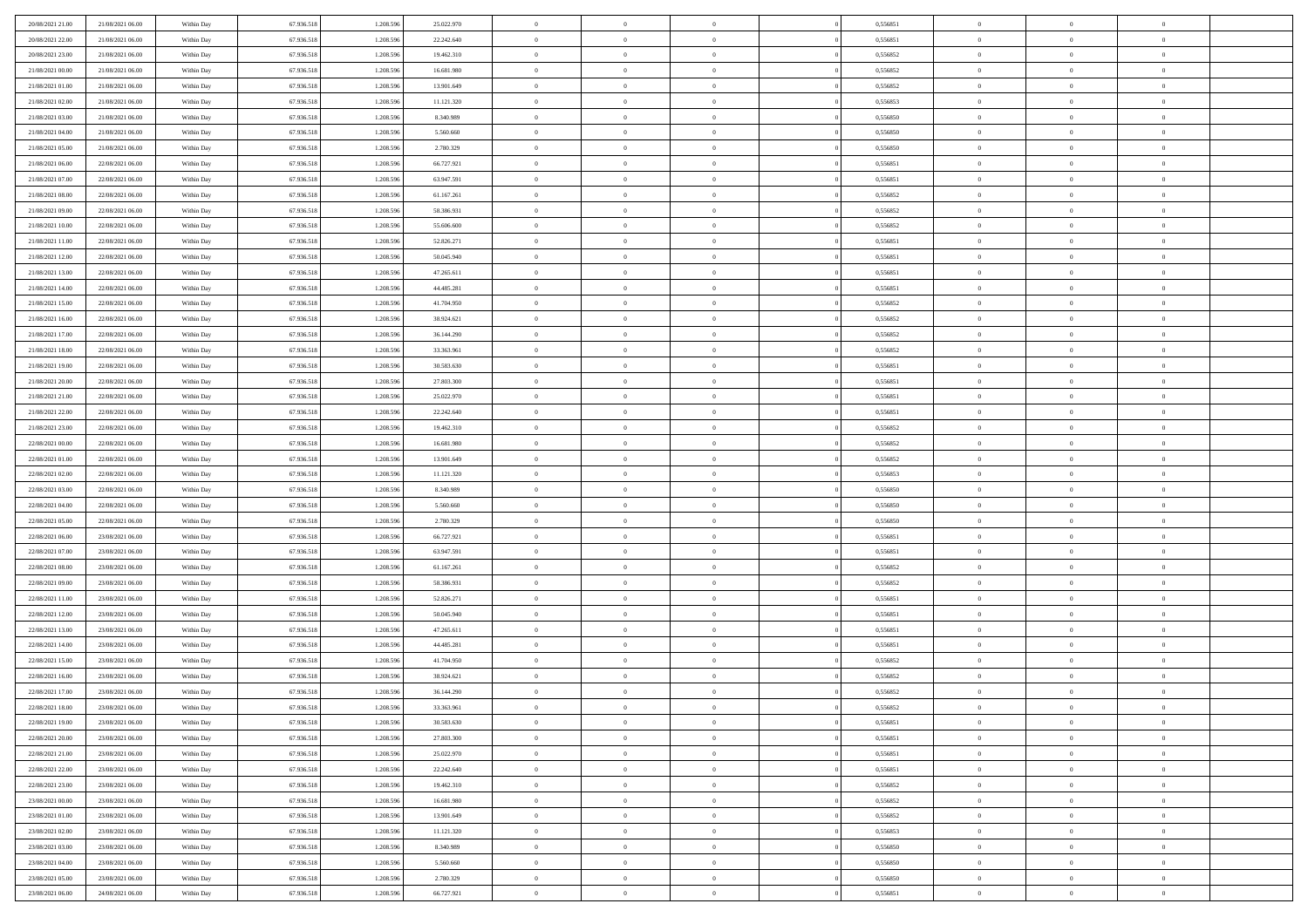| 23/08/2021 07:00 | 24/08/2021 06:00 | Within Day | 67.936.518 | 1.208.596              | 63.947.591 | $\overline{0}$ | $\overline{0}$ | $\Omega$             | 0,556851             | $\bf{0}$       | $\mathbf{0}$   | $\bf{0}$       |  |
|------------------|------------------|------------|------------|------------------------|------------|----------------|----------------|----------------------|----------------------|----------------|----------------|----------------|--|
| 23/08/2021 08:00 | 24/08/2021 06:00 | Within Day | 67.936.518 | 1.208.596              | 61.167.261 | $\mathbf{0}$   | $\overline{0}$ | $\overline{0}$       | 0,556852             | $\overline{0}$ | $\overline{0}$ | $\overline{0}$ |  |
| 23/08/2021 09:00 | 24/08/2021 06:00 | Within Day | 67.936.518 | 1.208.596              | 58.386.931 | $\,$ 0         | $\overline{0}$ | $\bf{0}$             | 0,556852             | $\,$ 0         | $\overline{0}$ | $\,$ 0 $\,$    |  |
| 23/08/2021 10:00 | 24/08/2021 06:00 | Within Day | 67.936.518 | 1.208.596              | 55,606,600 | $\bf{0}$       | $\overline{0}$ | $\Omega$             | 0.556852             | $\bf{0}$       | $\mathbf{0}$   | $\theta$       |  |
| 23/08/2021 11:00 | 24/08/2021 06:00 | Within Day | 67.936.518 | 1.208.596              | 52.826.271 | $\bf{0}$       | $\overline{0}$ | $\overline{0}$       | 0,556851             | $\mathbf{0}$   | $\overline{0}$ | $\overline{0}$ |  |
| 23/08/2021 12:00 | 24/08/2021 06:00 | Within Day | 67.936.518 | 1.208.596              | 50.045.940 | $\bf{0}$       | $\overline{0}$ | $\bf{0}$             | 0,556851             | $\,$ 0         | $\overline{0}$ | $\,$ 0 $\,$    |  |
| 23/08/2021 13:00 | 24/08/2021 06:00 | Within Day | 67.936.518 | 1.208.596              | 47.265.611 | $\bf{0}$       | $\overline{0}$ | $\overline{0}$       | 0.556851             | $\bf{0}$       | $\bf{0}$       | $\theta$       |  |
| 23/08/2021 14:00 | 24/08/2021 06:00 | Within Day | 67.936.518 | 1.208.596              | 44.485.281 | $\overline{0}$ | $\overline{0}$ | $\overline{0}$       | 0,556851             | $\mathbf{0}$   | $\overline{0}$ | $\overline{0}$ |  |
|                  |                  |            |            |                        |            | $\bf{0}$       | $\overline{0}$ |                      |                      | $\,$ 0         | $\overline{0}$ | $\,$ 0 $\,$    |  |
| 23/08/2021 15:00 | 24/08/2021 06:00 | Within Day | 67.936.518 | 1.208.596<br>1.208.596 | 41.704.950 | $\bf{0}$       | $\overline{0}$ | $\bf{0}$<br>$\Omega$ | 0,556852<br>0.556852 | $\theta$       | $\mathbf{0}$   | $\theta$       |  |
| 23/08/2021 16:00 | 24/08/2021 06:00 | Within Day | 67.936.518 |                        | 38.924.621 | $\overline{0}$ |                |                      |                      | $\mathbf{0}$   |                | $\overline{0}$ |  |
| 23/08/2021 17:00 | 24/08/2021 06:00 | Within Day | 67.936.518 | 1.208.596              | 36.144.290 |                | $\overline{0}$ | $\overline{0}$       | 0,556852             |                | $\overline{0}$ |                |  |
| 23/08/2021 18:00 | 24/08/2021 06:00 | Within Day | 67.936.518 | 1.208.596              | 33.363.961 | $\bf{0}$       | $\overline{0}$ | $\bf{0}$             | 0,556852             | $\,$ 0         | $\overline{0}$ | $\,$ 0 $\,$    |  |
| 23/08/2021 19:00 | 24/08/2021 06:00 | Within Day | 67.936.518 | 1.208.596              | 30.583.630 | $\bf{0}$       | $\overline{0}$ | $\Omega$             | 0.556851             | $\bf{0}$       | $\mathbf{0}$   | $\theta$       |  |
| 23/08/2021 20:00 | 24/08/2021 06:00 | Within Day | 67.936.518 | 1.208.596              | 27.803.300 | $\overline{0}$ | $\overline{0}$ | $\overline{0}$       | 0,556851             | $\mathbf{0}$   | $\overline{0}$ | $\overline{0}$ |  |
| 23/08/2021 21:00 | 24/08/2021 06:00 | Within Day | 67.936.518 | 1.208.596              | 25.022.970 | $\bf{0}$       | $\overline{0}$ | $\bf{0}$             | 0,556851             | $\,$ 0         | $\overline{0}$ | $\,$ 0 $\,$    |  |
| 23/08/2021 22.00 | 24/08/2021 06:00 | Within Day | 67.936.518 | 1.208.596              | 22.242.640 | $\bf{0}$       | $\overline{0}$ | $\overline{0}$       | 0.556851             | $\bf{0}$       | $\mathbf{0}$   | $\bf{0}$       |  |
| 23/08/2021 23:00 | 24/08/2021 06:00 | Within Day | 67.936.518 | 1.208.596              | 19.462.310 | $\overline{0}$ | $\overline{0}$ | $\overline{0}$       | 0,556852             | $\mathbf{0}$   | $\overline{0}$ | $\overline{0}$ |  |
| 24/08/2021 00:00 | 24/08/2021 06:00 | Within Day | 67.936.518 | 1.208.596              | 16.681.980 | $\bf{0}$       | $\overline{0}$ | $\bf{0}$             | 0,556852             | $\,$ 0         | $\overline{0}$ | $\,$ 0 $\,$    |  |
| 24/08/2021 01:00 | 24/08/2021 06:00 | Within Day | 67.936.518 | 1.208.596              | 13.901.649 | $\bf{0}$       | $\overline{0}$ | $\Omega$             | 0.556852             | $\theta$       | $\mathbf{0}$   | $\theta$       |  |
| 24/08/2021 02:00 | 24/08/2021 06:00 | Within Day | 67.936.518 | 1.208.596              | 11.121.320 | $\overline{0}$ | $\overline{0}$ | $\overline{0}$       | 0,556853             | $\mathbf{0}$   | $\overline{0}$ | $\overline{0}$ |  |
| 24/08/2021 03:00 | 24/08/2021 06:00 | Within Day | 67.936.518 | 1.208.596              | 8.340.989  | $\bf{0}$       | $\overline{0}$ | $\bf{0}$             | 0,556850             | $\,$ 0         | $\overline{0}$ | $\,$ 0 $\,$    |  |
| 24/08/2021 04:00 | 24/08/2021 06:00 | Within Day | 67.936.518 | 1.208.596              | 5.560.660  | $\bf{0}$       | $\overline{0}$ | $\Omega$             | 0.556850             | $\bf{0}$       | $\mathbf{0}$   | $\theta$       |  |
| 24/08/2021 05:00 | 24/08/2021 06:00 | Within Day | 67.936.518 | 1.208.596              | 2.780.329  | $\overline{0}$ | $\overline{0}$ | $\overline{0}$       | 0,556850             | $\mathbf{0}$   | $\overline{0}$ | $\overline{0}$ |  |
| 24/08/2021 06:00 | 25/08/2021 06:00 | Within Day | 67.936.518 | 1.208.596              | 66.727.921 | $\bf{0}$       | $\overline{0}$ | $\bf{0}$             | 0,556851             | $\,$ 0         | $\overline{0}$ | $\,$ 0 $\,$    |  |
| 24/08/2021 07:00 | 25/08/2021 06:00 | Within Day | 67.936.518 | 1.208.596              | 63.947.591 | $\bf{0}$       | $\overline{0}$ | $\overline{0}$       | 0,556851             | $\bf{0}$       | $\bf{0}$       | $\bf{0}$       |  |
| 24/08/2021 09:00 | 25/08/2021 06:00 | Within Day | 67.936.518 | 1.208.596              | 58.386.931 | $\overline{0}$ | $\overline{0}$ | $\overline{0}$       | 0,556852             | $\mathbf{0}$   | $\overline{0}$ | $\overline{0}$ |  |
| 24/08/2021 10:00 | 25/08/2021 06:00 | Within Day | 67.936.518 | 1.208.596              | 55.606.600 | $\bf{0}$       | $\overline{0}$ | $\bf{0}$             | 0,556852             | $\,$ 0         | $\overline{0}$ | $\,$ 0 $\,$    |  |
| 24/08/2021 11:00 | 25/08/2021 06:00 | Within Day | 67.936.518 | 1.208.596              | 52.826.271 | $\bf{0}$       | $\overline{0}$ | $\Omega$             | 0.556851             | $\theta$       | $\mathbf{0}$   | $\theta$       |  |
| 24/08/2021 12:00 | 25/08/2021 06:00 | Within Day | 67.936.518 | 1.208.596              | 50.045.940 | $\overline{0}$ | $\overline{0}$ | $\overline{0}$       | 0,556851             | $\mathbf{0}$   | $\overline{0}$ | $\overline{0}$ |  |
| 24/08/2021 13:00 | 25/08/2021 06:00 | Within Day | 67.936.518 | 1.208.596              | 47.265.611 | $\bf{0}$       | $\overline{0}$ | $\bf{0}$             | 0,556851             | $\,$ 0         | $\overline{0}$ | $\,$ 0 $\,$    |  |
| 24/08/2021 14:00 | 25/08/2021 06:00 | Within Day | 67.936.518 | 1.208.596              | 44.485.281 | $\bf{0}$       | $\overline{0}$ | $\overline{0}$       | 0,556851             | $\bf{0}$       | $\overline{0}$ | $\,0\,$        |  |
| 24/08/2021 15:00 | 25/08/2021 06:00 | Within Day | 67.936.518 | 1.208.596              | 41.704.950 | $\overline{0}$ | $\overline{0}$ | $\overline{0}$       | 0,556852             | $\mathbf{0}$   | $\overline{0}$ | $\overline{0}$ |  |
| 24/08/2021 16:00 | 25/08/2021 06:00 | Within Day | 67.936.518 | 1.208.596              | 38.924.621 | $\bf{0}$       | $\overline{0}$ | $\bf{0}$             | 0,556852             | $\,$ 0         | $\overline{0}$ | $\,$ 0 $\,$    |  |
| 24/08/2021 17:00 | 25/08/2021 06:00 | Within Day | 67.936.518 | 1.208.596              | 36.144.290 | $\bf{0}$       | $\overline{0}$ | $\bf{0}$             | 0,556852             | $\bf{0}$       | $\overline{0}$ | $\,0\,$        |  |
| 24/08/2021 18:00 | 25/08/2021 06:00 | Within Day | 67.936.518 | 1.208.596              | 33.363.961 | $\overline{0}$ | $\overline{0}$ | $\overline{0}$       | 0,556852             | $\overline{0}$ | $\overline{0}$ | $\overline{0}$ |  |
| 24/08/2021 19:00 | 25/08/2021 06:00 | Within Day | 67.936.518 | 1.208.596              | 30.583.630 | $\bf{0}$       | $\overline{0}$ | $\bf{0}$             | 0,556851             | $\,$ 0         | $\overline{0}$ | $\,$ 0 $\,$    |  |
| 24/08/2021 20:00 | 25/08/2021 06:00 | Within Day | 67.936.518 | 1.208.596              | 27.803.300 | $\bf{0}$       | $\overline{0}$ | $\overline{0}$       | 0,556851             | $\bf{0}$       | $\overline{0}$ | $\,0\,$        |  |
| 24/08/2021 21:00 | 25/08/2021 06:00 | Within Day | 67.936.518 | 1.208.596              | 25.022.970 | $\overline{0}$ | $\overline{0}$ | $\overline{0}$       | 0,556851             | $\mathbf{0}$   | $\overline{0}$ | $\overline{0}$ |  |
| 24/08/2021 22:00 | 25/08/2021 06:00 | Within Day | 67.936.518 | 1.208.596              | 22.242.640 | $\bf{0}$       | 777.560        | $\bf{0}$             | 0,556851             | $\,$ 0         | $\overline{0}$ | $\,$ 0 $\,$    |  |
| 24/08/2021 23.00 | 25/08/2021 06:00 | Within Day | 67.936.518 | 1.986.155              | 18.781.945 | $\bf{0}$       | 566.063        | $\overline{0}$       | 0,556852             | $\bf{0}$       | $\overline{0}$ | $\,0\,$        |  |
| 25/08/2021 00:00 | 25/08/2021 06:00 | Within Day | 67.936.518 | 2.552.218              | 15.613.614 | $\overline{0}$ | $\overline{0}$ | $\overline{0}$       | 0,556852             | $\overline{0}$ | $\overline{0}$ | $\overline{0}$ |  |
| 25/08/2021 01:00 | 25/08/2021 06:00 | Within Day | 67.936.518 | 2.552.218              | 13.011.344 | $\bf{0}$       | $\overline{0}$ | $\bf{0}$             | 0,556852             | $\,$ 0         | $\overline{0}$ | $\,$ 0 $\,$    |  |
| 25/08/2021 02:00 | 25/08/2021 06:00 | Within Day | 67.936.518 | 2.552.218              | 10.409.075 | $\bf{0}$       | 777.560        | $\bf{0}$             | 0,556853             | $\bf{0}$       | $\overline{0}$ | $\,0\,$        |  |
| 25/08/2021 03:00 | 25/08/2021 06:00 | Within Dav | 67.936.518 | 3.329.778              | 7.223.637  | $\mathbf{0}$   | $\overline{0}$ | $\overline{0}$       | 0,556850             | $\mathbf{0}$   | $\overline{0}$ | $\overline{0}$ |  |
| 25/08/2021 04:00 | 25/08/2021 06:00 | Within Day | 67.936.518 | 3.329.778              | 4.815.758  | $\bf{0}$       | $\overline{0}$ | $\theta$             | 0,556850             | $\overline{0}$ | $\overline{0}$ | $\theta$       |  |
| 25/08/2021 05:00 | 25/08/2021 06:00 | Within Day | 67.936.518 | 3.329.778              | 2.407.879  | $\bf{0}$       | $\overline{0}$ | $\bf{0}$             | 0,556850             | $\bf{0}$       | $\overline{0}$ | $\bf{0}$       |  |
| 25/08/2021 06:00 | 26/08/2021 06:00 | Within Day | 67.936.518 | 1.208.596              | 66.727.921 | $\overline{0}$ | $\overline{0}$ | $\overline{0}$       | 0,556851             | $\mathbf{0}$   | $\bf{0}$       | $\overline{0}$ |  |
| 25/08/2021 07:00 | 26/08/2021 06:00 | Within Day | 67.936.518 | 1.208.596              | 63.947.591 | $\,$ 0 $\,$    | $\overline{0}$ | $\overline{0}$       | 0,556851             | $\mathbf{0}$   | $\,$ 0 $\,$    | $\,$ 0 $\,$    |  |
|                  |                  |            |            |                        |            |                |                |                      |                      |                |                |                |  |
| 25/08/2021 08:00 | 26/08/2021 06:00 | Within Day | 67.936.518 | 1.208.596              | 61.167.261 | $\bf{0}$       | $\overline{0}$ | $\overline{0}$       | 0,556852             | $\bf{0}$       | $\overline{0}$ | $\bf{0}$       |  |
| 25/08/2021 09:00 | 26/08/2021 06:00 | Within Day | 67.936.518 | 1.208.596              | 58.386.931 | $\bf{0}$       | $\overline{0}$ | $\overline{0}$       | 0,556852             | $\mathbf{0}$   | $\bf{0}$       | $\overline{0}$ |  |
| 25/08/2021 10:00 | 26/08/2021 06:00 | Within Day | 67.936.518 | 1.208.596              | 55.606.600 | $\,$ 0 $\,$    | $\overline{0}$ | $\overline{0}$       | 0,556852             | $\mathbf{0}$   | $\overline{0}$ | $\,$ 0 $\,$    |  |
| 25/08/2021 11:00 | 26/08/2021 06:00 | Within Day | 67.936.518 | 1.208.596              | 52.826.271 | $\overline{0}$ | $\overline{0}$ | $\overline{0}$       | 0,556851             | $\bf{0}$       | $\overline{0}$ | $\overline{0}$ |  |
| 25/08/2021 12:00 | 26/08/2021 06:00 | Within Day | 67.936.518 | 1.208.596              | 50.045.940 | $\overline{0}$ | $\overline{0}$ | $\overline{0}$       | 0,556851             | $\overline{0}$ | $\bf{0}$       | $\overline{0}$ |  |
| 25/08/2021 13:00 | 26/08/2021 06:00 | Within Day | 67.936.518 | 1.208.596              | 47.265.611 | $\,$ 0 $\,$    | $\overline{0}$ | $\overline{0}$       | 0,556851             | $\mathbf{0}$   | $\,$ 0 $\,$    | $\,$ 0 $\,$    |  |
| 25/08/2021 14:00 | 26/08/2021 06:00 | Within Day | 67.936.518 | 1.208.596              | 44.485.281 | $\bf{0}$       | $\overline{0}$ | $\overline{0}$       | 0,556851             | $\mathbf{0}$   | $\overline{0}$ | $\bf{0}$       |  |
| 25/08/2021 15:00 | 26/08/2021 06:00 | Within Day | 67.936.518 | 1.208.596              | 41.704.950 | $\bf{0}$       | $\overline{0}$ | $\overline{0}$       | 0,556852             | $\mathbf{0}$   | $\bf{0}$       | $\overline{0}$ |  |
| 25/08/2021 16:00 | 26/08/2021 06:00 | Within Day | 67.936.518 | 1.208.596              | 38.924.621 | $\,0\,$        | $\overline{0}$ | $\overline{0}$       | 0,556852             | $\,$ 0         | $\overline{0}$ | $\,$ 0 $\,$    |  |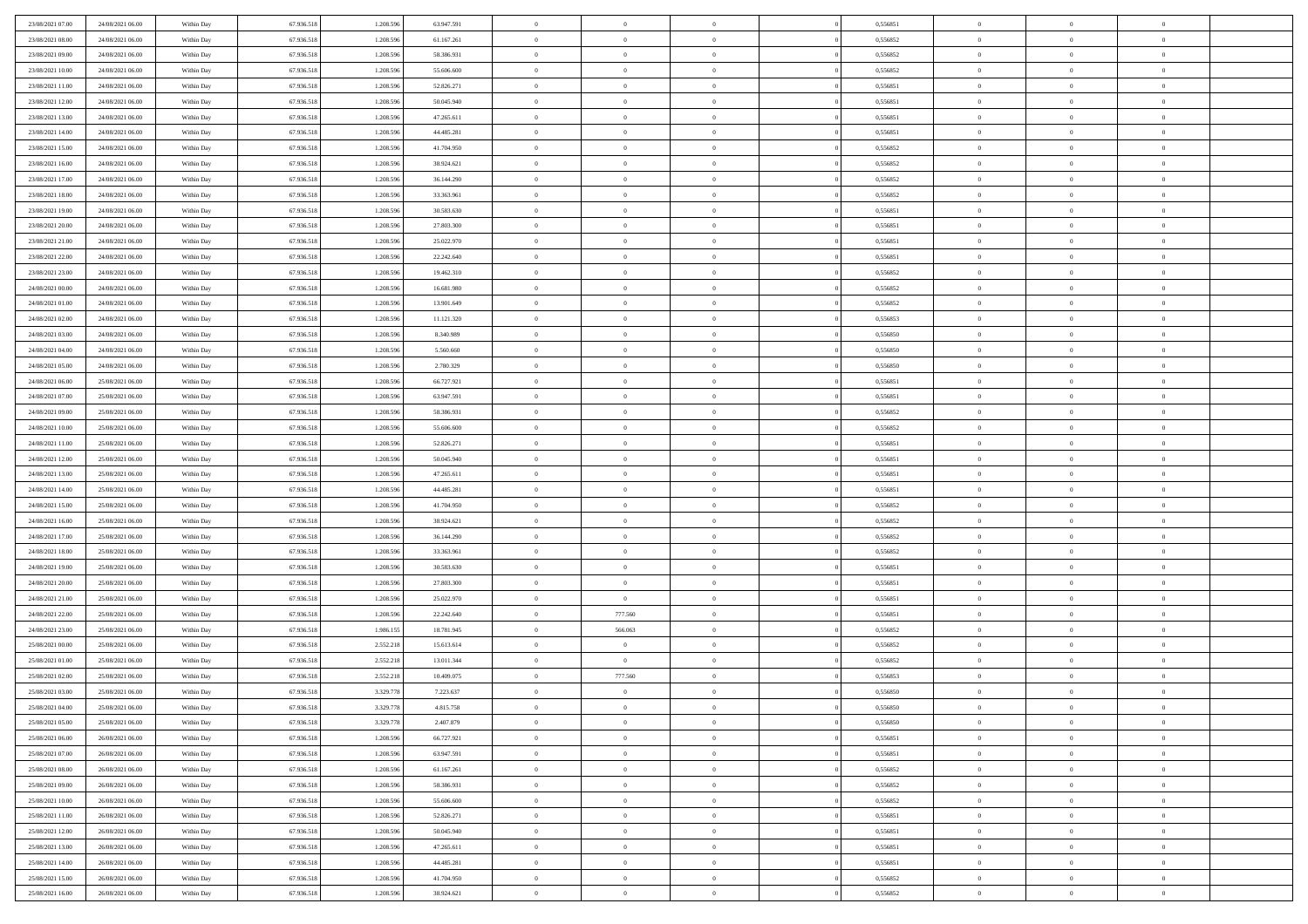| 25/08/2021 17:00                     | 26/08/2021 06:00                     | Within Day               | 67.936.518               | 1.208.596              | 36.144.290               | $\,$ 0         | $\overline{0}$                   | $\theta$       |          | 0,556852             | $\bf{0}$                 | $\overline{0}$ | $\,0\,$                          |  |
|--------------------------------------|--------------------------------------|--------------------------|--------------------------|------------------------|--------------------------|----------------|----------------------------------|----------------|----------|----------------------|--------------------------|----------------|----------------------------------|--|
| 25/08/2021 18:00                     | 26/08/2021 06:00                     | Within Day               | 67.936.518               | 1.208.596              | 33.363.961               | $\overline{0}$ | $\overline{0}$                   | $\overline{0}$ |          | 0.556852             | $\overline{0}$           | $\overline{0}$ | $\theta$                         |  |
| 25/08/2021 19:00                     | 26/08/2021 06:00                     | Within Dav               | 67.936.518               | 1.208.596              | 30.583.630               | $\mathbf{0}$   | $\overline{0}$                   | $\overline{0}$ |          | 0,556851             | $\mathbf{0}$             | $\overline{0}$ | $\overline{0}$                   |  |
| 25/08/2021 20:00                     | 26/08/2021 06:00                     | Within Day               | 67.936.518               | 1.208.596              | 27.803.300               | $\bf{0}$       | 194.390                          | $\bf{0}$       |          | 0,556851             | $\bf{0}$                 | $\overline{0}$ | $\bf{0}$                         |  |
| 25/08/2021 21:00                     | 26/08/2021 06:00                     | Within Day               | 67.936.518               | 1.402.985              | 24.848.019               | $\bf{0}$       | 437.377                          | $\overline{0}$ |          | 0,556851             | $\bf{0}$                 | $\bf{0}$       | $\,0\,$                          |  |
| 25/08/2021 22:00                     | 26/08/2021 06:00                     | Within Dav               | 67.936.518               | 1.840.362              | 21.698.349               | $\mathbf{0}$   | $\overline{0}$                   | $\overline{0}$ |          | 0,556851             | $\mathbf{0}$             | $\overline{0}$ | $\overline{0}$                   |  |
| 25/08/2021 23:00                     | 26/08/2021 06:00                     | Within Day               | 67.936.518               | 1.840.362              | 18.986.055               | $\bf{0}$       | $\overline{0}$                   | $\overline{0}$ |          | 0,556852             | $\bf{0}$                 | $\overline{0}$ | $\,0\,$                          |  |
|                                      |                                      |                          |                          |                        |                          | $\overline{0}$ | $\overline{0}$                   | $\overline{0}$ |          |                      | $\,$ 0 $\,$              | $\overline{0}$ | $\theta$                         |  |
| 26/08/2021 00:00                     | 26/08/2021 06:00                     | Within Day               | 67.936.518               | 1.840.362              | 16.273.762               |                |                                  |                |          | 0,556852             |                          |                |                                  |  |
| 26/08/2021 01:00                     | 26/08/2021 06:00                     | Within Dav               | 67.936.518               | 1.840.362              | 13.561.468               | $\mathbf{0}$   | 308.982                          | $\overline{0}$ |          | 0,556852             | $\mathbf{0}$             | $\overline{0}$ | $\overline{0}$                   |  |
| 26/08/2021 02:00                     | 26/08/2021 06:00                     | Within Day               | 67.936.518               | 2.149.345              | 10.601.987               | $\bf{0}$       | $\bf{0}$                         | $\overline{0}$ |          | 0,556853             | $\bf{0}$                 | $\overline{0}$ | $\,0\,$                          |  |
| 26/08/2021 03:00                     | 26/08/2021 06:00                     | Within Day               | 67.936.518               | 2.149.345              | 7.951.491                | $\bf{0}$       | $\overline{0}$                   | $\overline{0}$ |          | 0.556850             | $\bf{0}$                 | $\overline{0}$ | $\theta$                         |  |
| 26/08/2021 04:00                     | 26/08/2021 06:00                     | Within Dav               | 67.936.518               | 2.149.345              | 5.300.994                | $\mathbf{0}$   | 388.779                          | $\overline{0}$ |          | 0,556850             | $\mathbf{0}$             | $\overline{0}$ | $\overline{0}$                   |  |
| 26/08/2021 05:00                     | 26/08/2021 06:00                     | Within Day               | 67.936.518               | 2.538.124              | 2.456.107                | $\bf{0}$       | 72.021                           | $\bf{0}$       |          | 0,556850             | $\bf{0}$                 | $\overline{0}$ | $\bf{0}$                         |  |
| 26/08/2021 06:00                     | 27/08/2021 06:00                     | Within Day               | 67.936.518               | 1.208.596              | 66.727.921               | $\bf{0}$       | $\bf{0}$                         | $\overline{0}$ |          | 0,556851             | $\bf{0}$                 | $\mathbf{0}$   | $\,0\,$                          |  |
| 26/08/2021 07:00                     | 27/08/2021 06:00                     | Within Dav               | 67.936.518               | 1.208.596              | 63.947.591               | $\overline{0}$ | $\overline{0}$                   | $\overline{0}$ |          | 0,556851             | $\mathbf{0}$             | $\overline{0}$ | $\overline{0}$                   |  |
| 26/08/2021 08:00                     | 27/08/2021 06:00                     | Within Day               | 67.936.518               | 1.208.596              | 61.167.261               | $\bf{0}$       | $\bf{0}$                         | $\overline{0}$ |          | 0,556852             | $\bf{0}$                 | $\overline{0}$ | $\bf{0}$                         |  |
| 26/08/2021 09:00                     | 27/08/2021 06:00                     | Within Day               | 67.936.518               | 1.208.596              | 58.386.931               | $\overline{0}$ | $\overline{0}$                   | $\overline{0}$ |          | 0.556852             | $\bf{0}$                 | $\overline{0}$ | $\theta$                         |  |
| 26/08/2021 10:00                     | 27/08/2021 06:00                     | Within Day               | 67.936.518               | 1.208.596              | 55.606.600               | $\mathbf{0}$   | $\overline{0}$                   | $\overline{0}$ |          | 0,556852             | $\mathbf{0}$             | $\overline{0}$ | $\overline{0}$                   |  |
| 26/08/2021 11:00                     | 27/08/2021 06:00                     | Within Day               | 67.936.518               | 1.208.596              | 52.826.271               | $\bf{0}$       | $\bf{0}$                         | $\overline{0}$ |          | 0,556851             | $\bf{0}$                 | $\overline{0}$ | $\,0\,$                          |  |
| 26/08/2021 12:00                     | 27/08/2021 06:00                     | Within Day               | 67.936.518               | 1.208.596              | 50.045.940               | $\bf{0}$       | $\overline{0}$                   | $\overline{0}$ |          | 0,556851             | $\bf{0}$                 | $\overline{0}$ | $\overline{0}$                   |  |
| 26/08/2021 13:00                     | 27/08/2021 06:00                     | Within Dav               | 67.936.518               | 1.208.596              | 47.265.611               | $\mathbf{0}$   | $\overline{0}$                   | $\overline{0}$ |          | 0,556851             | $\mathbf{0}$             | $\overline{0}$ | $\overline{0}$                   |  |
| 26/08/2021 14:00                     | 27/08/2021 06:00                     | Within Day               | 67.936.518               | 1.208.596              | 44.485.281               | $\bf{0}$       | $\overline{0}$                   | $\overline{0}$ |          | 0,556851             | $\bf{0}$                 | $\overline{0}$ | $\bf{0}$                         |  |
| 26/08/2021 15:00                     | 27/08/2021 06:00                     | Within Day               | 67.936.518               | 1.208.596              | 41.704.950               | $\bf{0}$       | $\bf{0}$                         | $\overline{0}$ |          | 0,556852             | $\bf{0}$                 | $\overline{0}$ | $\,0\,$                          |  |
| 26/08/2021 16:00                     | 27/08/2021 06:00                     | Within Dav               | 67.936.518               | 1.208.596              | 38.924.621               | $\mathbf{0}$   | $\overline{0}$                   | $\overline{0}$ |          | 0,556852             | $\mathbf{0}$             | $\overline{0}$ | $\theta$                         |  |
| 26/08/2021 17:00                     | 27/08/2021 06:00                     | Within Day               | 67.936.518               | 1.208.596              | 36.144.290               | $\bf{0}$       | $\overline{0}$                   | $\overline{0}$ |          | 0,556852             | $\bf{0}$                 | $\overline{0}$ | $\,0\,$                          |  |
| 26/08/2021 18:00                     | 27/08/2021 06:00                     | Within Day               | 67.936.518               | 1.208.596              | 33.363.961               | $\overline{0}$ | $\overline{0}$                   | $\overline{0}$ |          | 0,556852             | $\bf{0}$                 | $\overline{0}$ | $\overline{0}$                   |  |
| 26/08/2021 19:00                     | 27/08/2021 06:00                     | Within Dav               | 67.936.518               | 1.208.596              | 30.583.630               | $\mathbf{0}$   | $\overline{0}$                   | $\overline{0}$ |          | 0,556851             | $\mathbf{0}$             | $\overline{0}$ | $\overline{0}$                   |  |
| 26/08/2021 20:00                     | 27/08/2021 06:00                     | Within Day               | 67.936.518               | 1.208.596              | 27.803.300               | $\bf{0}$       | $\overline{0}$                   | $\overline{0}$ |          | 0,556851             | $\bf{0}$                 | $\overline{0}$ | $\,0\,$                          |  |
|                                      |                                      |                          |                          |                        |                          | $\bf{0}$       |                                  | $\overline{0}$ |          |                      |                          | $\overline{0}$ |                                  |  |
| 26/08/2021 21:00<br>26/08/2021 22:00 | 27/08/2021 06:00<br>27/08/2021 06:00 | Within Day<br>Within Dav | 67.936.518<br>67.936.518 | 1.208.596<br>1.208.596 | 25.022.970<br>22.242.640 | $\mathbf{0}$   | $\overline{0}$<br>$\overline{0}$ | $\overline{0}$ |          | 0,556851<br>0,556851 | $\bf{0}$<br>$\mathbf{0}$ | $\overline{0}$ | $\overline{0}$<br>$\overline{0}$ |  |
|                                      |                                      |                          |                          |                        |                          |                |                                  |                |          |                      |                          |                |                                  |  |
| 26/08/2021 23:00                     | 27/08/2021 06:00                     | Within Day               | 67.936.518               | 1.208.596              | 19.462.310               | $\bf{0}$       | $\overline{0}$                   | $\theta$       |          | 0,556852             | $\,$ 0                   | $\overline{0}$ | $\theta$                         |  |
| 27/08/2021 00:00                     | 27/08/2021 06:00                     | Within Day               | 67.936.518               | 1.208.596              | 16.681.980               | $\bf{0}$       | $\overline{0}$                   | $\overline{0}$ |          | 0,556852             | $\bf{0}$                 | $\overline{0}$ | $\overline{0}$                   |  |
| 27/08/2021 01:00                     | 27/08/2021 06:00                     | Within Dav               | 67.936.518               | 1.208.596              | 13.901.649               | $\mathbf{0}$   | $\overline{0}$                   | $\overline{0}$ |          | 0,556852             | $\mathbf{0}$             | $\overline{0}$ | $\overline{0}$                   |  |
| 27/08/2021 02:00                     | 27/08/2021 06:00                     | Within Day               | 67.936.518               | 1.208.596              | 11.121.320               | $\bf{0}$       | $\overline{0}$                   | $\theta$       |          | 0,556853             | $\,$ 0                   | $\overline{0}$ | $\theta$                         |  |
| 27/08/2021 03:00                     | 27/08/2021 06:00                     | Within Day               | 67.936.518               | 1.208.596              | 8.340.989                | $\bf{0}$       | $\overline{0}$                   | $\overline{0}$ |          | 0.556850             | $\bf{0}$                 | $\overline{0}$ | $\overline{0}$                   |  |
| 27/08/2021 04:00                     | 27/08/2021 06:00                     | Within Day               | 67.936.518               | 1.208.596              | 5.560.660                | $\mathbf{0}$   | $\overline{0}$                   | $\overline{0}$ |          | 0,556850             | $\mathbf{0}$             | $\overline{0}$ | $\overline{0}$                   |  |
| 27/08/2021 05:00                     | 27/08/2021 06:00                     | Within Day               | 67.936.518               | 1.208.596              | 2.780.329                | $\bf{0}$       | $\overline{0}$                   | $\theta$       |          | 0,556850             | $\,$ 0                   | $\overline{0}$ | $\theta$                         |  |
| 27/08/2021 06:00                     | 28/08/2021 06:00                     | Within Day               | 67.936.518               | 1.208.596              | 66.727.921               | $\bf{0}$       | $\overline{0}$                   | $\overline{0}$ |          | 0,556851             | $\bf{0}$                 | $\overline{0}$ | $\overline{0}$                   |  |
| 27/08/2021 07:00                     | 28/08/2021 06:00                     | Within Dav               | 67.936.518               | 1.208.596              | 63.947.591               | $\mathbf{0}$   | $\overline{0}$                   | $\overline{0}$ |          | 0,556851             | $\mathbf{0}$             | $\overline{0}$ | $\overline{0}$                   |  |
| 27/08/2021 08:00                     | 28/08/2021 06:00                     | Within Day               | 67.936.518               | 1.208.596              | 61.167.261               | $\,0\,$        | $\overline{0}$                   | $\theta$       |          | 0,556852             | $\,$ 0                   | $\overline{0}$ | $\theta$                         |  |
| 27/08/2021 09:00                     | 28/08/2021 06:00                     | Within Day               | 67.936.518               | 1.208.596              | 58.386.931               | $\bf{0}$       | $\overline{0}$                   | $\overline{0}$ |          | 0,556852             | $\bf{0}$                 | $\overline{0}$ | $\bf{0}$                         |  |
| 27/08/2021 10:00                     | 28/08/2021 06:00                     | Within Dav               | 67.936.518               | 1.208.596              | 55.606.600               | $\mathbf{0}$   | $\overline{0}$                   | $\overline{0}$ |          | 0,556852             | $\mathbf{0}$             | $\overline{0}$ | $\overline{0}$                   |  |
| 27/08/2021 11:00                     | 28/08/2021 06:00                     | Within Day               | 67.936.518               | 1.208.596              | 52.826.271               | $\bf{0}$       | $\overline{0}$                   | $\theta$       |          | 0,556851             | $\,$ 0                   | $\overline{0}$ | $\theta$                         |  |
| 27/08/2021 12:00                     | 28/08/2021 06:00                     | Within Day               | 67.936.518               | 1.208.596              | 50.045.940               | $\bf{0}$       | $\overline{0}$                   | $\overline{0}$ |          | 0,556851             | $\bf{0}$                 | $\overline{0}$ | $\bf{0}$                         |  |
| 27/08/2021 13:00                     | 28/08/2021 06:00                     | Within Day               | 67.936.518               | 1.208.596              | 47.265.611               | $\bf{0}$       | $\overline{0}$                   |                |          | 0,556851             | $\overline{0}$           | $\theta$       | $\theta$                         |  |
| 27/08/2021 14:00                     | 28/08/2021 06:00                     | Within Day               | 67.936.518               | 1.208.596              | 44.485.281               | $\,0\,$        | $\overline{0}$                   | $\theta$       |          | 0,556851             | $\,$ 0 $\,$              | $\bf{0}$       | $\theta$                         |  |
| 27/08/2021 15:00                     | 28/08/2021 06:00                     | Within Day               | 67.936.518               | 1.208.596              | 41.704.950               | $\overline{0}$ | $\overline{0}$                   | $\overline{0}$ |          | 0,556852             | $\overline{0}$           | $\overline{0}$ | $\overline{0}$                   |  |
| 27/08/2021 16:00                     | 28/08/2021 06:00                     | Within Day               | 67.936.518               | 1.208.596              | 38.924.621               | $\bf{0}$       | $\overline{0}$                   | $\overline{0}$ |          | 0,556852             | $\overline{0}$           | $\bf{0}$       | $\mathbf{0}$                     |  |
| 27/08/2021 17:00                     | 28/08/2021 06:00                     | Within Day               | 67.936.518               | 1.208.596              | 36.144.290               | $\bf{0}$       | $\overline{0}$                   | $\overline{0}$ | $\theta$ | 0,556852             | $\mathbf{0}$             | $\bf{0}$       | $\,$ 0 $\,$                      |  |
| 27/08/2021 18:00                     | 28/08/2021 06:00                     | Within Day               | 67.936.518               | 1.208.596              | 33.363.961               | $\bf{0}$       | $\overline{0}$                   | $\overline{0}$ |          | 0,556852             | $\,$ 0 $\,$              | $\overline{0}$ | $\overline{0}$                   |  |
| 27/08/2021 19:00                     | 28/08/2021 06:00                     | Within Day               | 67.936.518               | 1.208.596              | 30.583.630               | $\bf{0}$       | $\overline{0}$                   | $\overline{0}$ |          | 0,556851             | $\mathbf{0}$             | $\overline{0}$ | $\overline{0}$                   |  |
| 27/08/2021 20:00                     | 28/08/2021 06:00                     | Within Day               | 67.936.518               | 1.208.596              | 27.803.300               | $\,0\,$        | $\overline{0}$                   | $\overline{0}$ | $\theta$ | 0,556851             | $\,$ 0 $\,$              | $\overline{0}$ | $\,$ 0 $\,$                      |  |
| 27/08/2021 21:00                     | 28/08/2021 06:00                     | Within Day               | 67.936.518               | 1.208.596              | 25.022.970               | $\bf{0}$       | $\overline{0}$                   | $\overline{0}$ |          | 0,556851             | $\overline{0}$           | $\overline{0}$ | $\overline{0}$                   |  |
| 27/08/2021 22:00                     | 28/08/2021 06:00                     | Within Day               | 67.936.518               | 1.208.596              | 22.242.640               | $\bf{0}$       | $\overline{0}$                   | $\overline{0}$ |          | 0,556851             | $\mathbf{0}$             | $\overline{0}$ | $\overline{0}$                   |  |
|                                      |                                      |                          |                          |                        |                          |                |                                  |                |          |                      |                          |                |                                  |  |
| 27/08/2021 23:00                     | 28/08/2021 06:00                     | Within Day               | 67.936.518               | 1.208.596              | 19.462.310               | $\,0\,$        | $\overline{0}$                   | $\overline{0}$ |          | 0,556852             | $\,$ 0 $\,$              | $\mathbf{0}$   | $\,$ 0 $\,$                      |  |
| 28/08/2021 00:00                     | 28/08/2021 06:00                     | Within Day               | 67.936.518               | 1.208.596              | 16.681.980               | $\overline{0}$ | $\overline{0}$                   | $\overline{0}$ |          | 0,556852             | $\bf{0}$                 | $\mathbf{0}$   | $\overline{0}$                   |  |
| 28/08/2021 01:00                     | 28/08/2021 06:00                     | Within Day               | 67.936.518               | 1.208.596              | 13.901.649               | $\overline{0}$ | $\overline{0}$                   | $\overline{0}$ |          | 0,556852             | $\mathbf{0}$             | $\overline{0}$ | $\overline{0}$                   |  |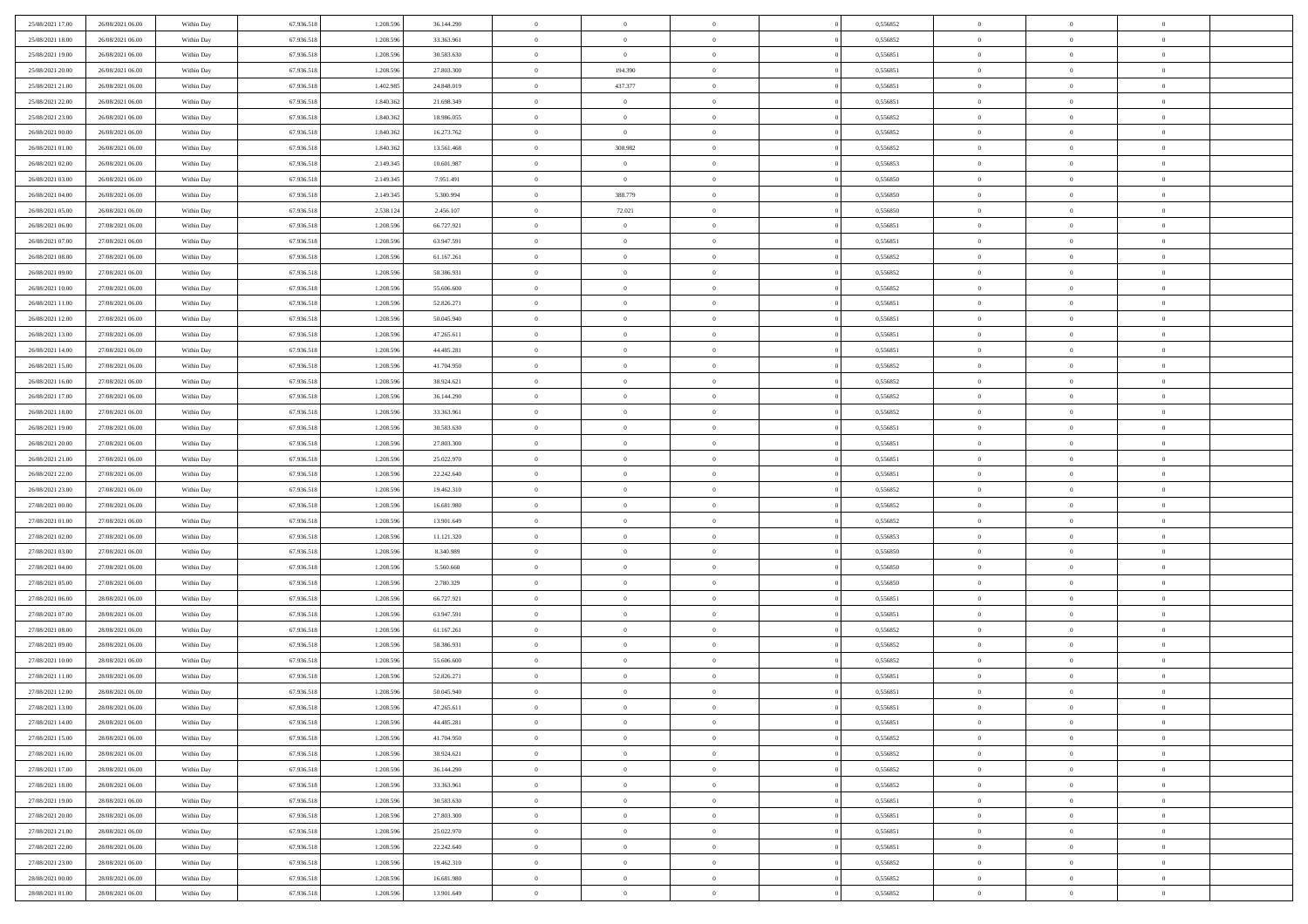| 28/08/2021 02:00                     | 28/08/2021 06:00 | Within Day               | 67.936.518               | 1.208.596              | 11.121.320              | $\overline{0}$       | $\overline{0}$             | $\Omega$                         | 0,556853             | $\bf{0}$                 | $\mathbf{0}$                     | $\bf{0}$       |  |
|--------------------------------------|------------------|--------------------------|--------------------------|------------------------|-------------------------|----------------------|----------------------------|----------------------------------|----------------------|--------------------------|----------------------------------|----------------|--|
| 28/08/2021 03:00                     | 28/08/2021 06:00 | Within Day               | 67.936.518               | 1.208.596              | 8.340.989               | $\mathbf{0}$         | $\overline{0}$             | $\overline{0}$                   | 0,556850             | $\overline{0}$           | $\overline{0}$                   | $\theta$       |  |
| 28/08/2021 04:00                     | 28/08/2021 06:00 | Within Day               | 67.936.518               | 1.208.596              | 5.560.660               | $\,$ 0               | $\overline{0}$             | $\bf{0}$                         | 0,556850             | $\,$ 0                   | $\overline{0}$                   | $\,$ 0 $\,$    |  |
| 28/08/2021 05:00                     | 28/08/2021 06:00 | Within Day               | 67.936.518               | 1.208.596              | 2.780.329               | $\bf{0}$             | $\overline{0}$             | $\Omega$                         | 0.556850             | $\bf{0}$                 | $\mathbf{0}$                     | $\theta$       |  |
| 28/08/2021 06:00                     | 29/08/2021 06:00 | Within Day               | 67.936.518               | 1.208.596              | 66.727.921              | $\bf{0}$             | $\overline{0}$             | $\overline{0}$                   | 0,556851             | $\mathbf{0}$             | $\overline{0}$                   | $\overline{0}$ |  |
| 28/08/2021 07:00                     | 29/08/2021 06:00 | Within Day               | 67.936.518               | 1.208.596              | 63.947.591              | $\bf{0}$             | $\overline{0}$             | $\bf{0}$                         | 0,556851             | $\,$ 0                   | $\overline{0}$                   | $\,$ 0 $\,$    |  |
| 28/08/2021 08:00                     | 29/08/2021 06:00 | Within Day               | 67.936.518               | 1.208.596              | 61.167.261              | $\bf{0}$             | $\overline{0}$             | $\Omega$                         | 0.556852             | $\theta$                 | $\mathbf{0}$                     | $\theta$       |  |
| 28/08/2021 09:00                     | 29/08/2021 06:00 | Within Day               | 67.936.518               | 1.208.596              | 58.386.931              | $\overline{0}$       | $\overline{0}$             | $\overline{0}$                   | 0,556852             | $\mathbf{0}$             | $\overline{0}$                   | $\overline{0}$ |  |
| 28/08/2021 12:00                     | 29/08/2021 06:00 |                          | 67.936.518               | 1.208.596              | 50.045.940              | $\bf{0}$             | $\overline{0}$             |                                  | 0,556851             | $\,$ 0                   | $\overline{0}$                   | $\,$ 0 $\,$    |  |
|                                      |                  | Within Day               |                          | 1.208.596              |                         | $\bf{0}$             | $\overline{0}$             | $\bf{0}$<br>$\Omega$             | 0.556851             | $\bf{0}$                 | $\mathbf{0}$                     | $\theta$       |  |
| 28/08/2021 13:00<br>28/08/2021 14:00 | 29/08/2021 06:00 | Within Day               | 67.936.518               |                        | 47.265.611              | $\overline{0}$       |                            |                                  |                      | $\mathbf{0}$             |                                  | $\overline{0}$ |  |
|                                      | 29/08/2021 06:00 | Within Day               | 67.936.518               | 1.208.596              | 44.485.281              |                      | $\overline{0}$             | $\overline{0}$                   | 0,556851             |                          | $\overline{0}$                   |                |  |
| 28/08/2021 15:00                     | 29/08/2021 06:00 | Within Day               | 67.936.518               | 1.208.596              | 41.704.950              | $\bf{0}$             | $\overline{0}$             | $\bf{0}$                         | 0,556852             | $\,$ 0                   | $\overline{0}$                   | $\,$ 0 $\,$    |  |
| 28/08/2021 16:00                     | 29/08/2021 06:00 | Within Day               | 67.936.518               | 1.208.596              | 38.924.621              | $\bf{0}$             | $\overline{0}$             | $\Omega$                         | 0.556852             | $\overline{0}$           | $\mathbf{0}$                     | $\theta$       |  |
| 28/08/2021 17:00                     | 29/08/2021 06:00 | Within Day               | 67.936.518               | 1.208.596              | 36.144.290              | $\overline{0}$       | $\overline{0}$             | $\overline{0}$                   | 0,556852             | $\mathbf{0}$             | $\overline{0}$                   | $\overline{0}$ |  |
| 28/08/2021 18:00                     | 29/08/2021 06:00 | Within Day               | 67.936.518               | 1.208.596              | 33.363.961              | $\bf{0}$             | $\overline{0}$             | $\bf{0}$                         | 0,556852             | $\,$ 0                   | $\overline{0}$                   | $\,$ 0 $\,$    |  |
| 28/08/2021 19:00                     | 29/08/2021 06:00 | Within Day               | 67.936.518               | 1.208.596              | 30.583.630              | $\bf{0}$             | $\overline{0}$             | $\overline{0}$                   | 0.556851             | $\bf{0}$                 | $\mathbf{0}$                     | $\bf{0}$       |  |
| 28/08/2021 20:00                     | 29/08/2021 06:00 | Within Day               | 67.936.518               | 1.208.596              | 27.803.300              | $\overline{0}$       | $\overline{0}$             | $\overline{0}$                   | 0,556851             | $\mathbf{0}$             | $\overline{0}$                   | $\overline{0}$ |  |
| 28/08/2021 21:00                     | 29/08/2021 06:00 | Within Day               | 67.936.518               | 1.208.596              | 25.022.970              | $\bf{0}$             | $\overline{0}$             | $\bf{0}$                         | 0,556851             | $\,$ 0                   | $\overline{0}$                   | $\,$ 0 $\,$    |  |
| 28/08/2021 22:00                     | 29/08/2021 06:00 | Within Day               | 67.936.518               | 1.208.596              | 22.242.640              | $\bf{0}$             | $\overline{0}$             | $\Omega$                         | 0.556851             | $\theta$                 | $\mathbf{0}$                     | $\theta$       |  |
| 28/08/2021 23:00                     | 29/08/2021 06:00 | Within Day               | 67.936.518               | 1.208.596              | 19.462.310              | $\overline{0}$       | $\overline{0}$             | $\overline{0}$                   | 0,556852             | $\mathbf{0}$             | $\overline{0}$                   | $\overline{0}$ |  |
| 29/08/2021 00:00                     | 29/08/2021 06:00 | Within Day               | 67.936.518               | 1.208.596              | 16.681.980              | $\bf{0}$             | $\overline{0}$             | $\bf{0}$                         | 0,556852             | $\,$ 0                   | $\overline{0}$                   | $\,$ 0 $\,$    |  |
| 29/08/2021 01:00                     | 29/08/2021 06:00 | Within Day               | 67.936.518               | 1.208.596              | 13.901.649              | $\bf{0}$             | $\overline{0}$             | $\Omega$                         | 0.556852             | $\bf{0}$                 | $\mathbf{0}$                     | $\theta$       |  |
| 29/08/2021 02:00                     | 29/08/2021 06:00 | Within Day               | 67.936.518               | 1.208.596              | 11.121.320              | $\overline{0}$       | $\overline{0}$             | $\overline{0}$                   | 0,556853             | $\mathbf{0}$             | $\overline{0}$                   | $\overline{0}$ |  |
| 29/08/2021 03:00                     | 29/08/2021 06:00 | Within Day               | 67.936.518               | 1.208.596              | 8.340.989               | $\bf{0}$             | $\overline{0}$             | $\bf{0}$                         | 0,556850             | $\,$ 0                   | $\overline{0}$                   | $\,$ 0 $\,$    |  |
| 29/08/2021 04:00                     | 29/08/2021 06:00 | Within Day               | 67.936.518               | 1.208.596              | 5.560.660               | $\bf{0}$             | $\overline{0}$             | $\overline{0}$                   | 0.556850             | $\bf{0}$                 | $\overline{0}$                   | $\bf{0}$       |  |
| 29/08/2021 05:00                     | 29/08/2021 06:00 | Within Day               | 67.936.518               | 1.208.596              | 2.780.329               | $\overline{0}$       | $\overline{0}$             | $\overline{0}$                   | 0,556850             | $\mathbf{0}$             | $\overline{0}$                   | $\overline{0}$ |  |
| 29/08/2021 06:00                     | 30/08/2021 06:00 | Within Day               | 67.936.518               | 1.208.596              | 66.727.921              | $\bf{0}$             | $\overline{0}$             | $\bf{0}$                         | 0,556851             | $\,$ 0                   | $\overline{0}$                   | $\,$ 0 $\,$    |  |
| 29/08/2021 07:00                     | 30/08/2021 06:00 | Within Day               | 67.936.518               | 1.208.596              | 63.947.591              | $\bf{0}$             | $\overline{0}$             | $\Omega$                         | 0.556851             | $\bf{0}$                 | $\mathbf{0}$                     | $\theta$       |  |
| 29/08/2021 08:00                     | 30/08/2021 06:00 | Within Day               | 67.936.518               | 1.208.596              | 61.167.261              | $\overline{0}$       | $\overline{0}$             | $\overline{0}$                   | 0,556852             | $\mathbf{0}$             | $\overline{0}$                   | $\overline{0}$ |  |
| 29/08/2021 09:00                     | 30/08/2021 06:00 | Within Day               | 67.936.518               | 1.208.596              | 58.386.931              | $\bf{0}$             | $\overline{0}$             | $\bf{0}$                         | 0,556852             | $\,$ 0                   | $\overline{0}$                   | $\,$ 0 $\,$    |  |
| 29/08/2021 11:00                     | 30/08/2021 06:00 | Within Day               | 67.936.518               | 1.208.596              | 52.826.271              | $\,$ 0               | $\overline{0}$             | $\overline{0}$                   | 0,556851             | $\bf{0}$                 | $\overline{0}$                   | $\,0\,$        |  |
| 29/08/2021 12:00                     | 30/08/2021 06:00 | Within Day               | 67.936.518               | 1.208.596              | 50.045.940              | $\overline{0}$       | $\overline{0}$             | $\overline{0}$                   | 0,556851             | $\mathbf{0}$             | $\overline{0}$                   | $\overline{0}$ |  |
| 29/08/2021 13:00                     | 30/08/2021 06:00 | Within Day               | 67.936.518               | 1.208.596              | 47.265.611              | $\bf{0}$             | $\overline{0}$             | $\bf{0}$                         | 0,556851             | $\,$ 0                   | $\overline{0}$                   | $\,$ 0 $\,$    |  |
| 29/08/2021 14:00                     | 30/08/2021 06:00 | Within Day               | 67.936.518               | 1.208.596              | 44.485.281              | $\bf{0}$             | $\overline{0}$             | $\bf{0}$                         | 0,556851             | $\bf{0}$                 | $\overline{0}$                   | $\,0\,$        |  |
| 29/08/2021 15:00                     | 30/08/2021 06:00 | Within Day               | 67.936.518               | 1.208.596              | 41.704.950              | $\mathbf{0}$         | $\overline{0}$             | $\overline{0}$                   | 0,556852             | $\overline{0}$           | $\overline{0}$                   | $\overline{0}$ |  |
| 29/08/2021 16:00                     | 30/08/2021 06:00 | Within Day               | 67.936.518               | 1.208.596              | 38.924.621              | $\bf{0}$             | $\overline{0}$             | $\bf{0}$                         | 0,556852             | $\,$ 0                   | $\overline{0}$                   | $\,$ 0 $\,$    |  |
| 29/08/2021 17:00                     | 30/08/2021 06:00 | Within Day               | 67.936.518               | 1.208.596              | 36.144.290              | $\bf{0}$             | $\bf{0}$                   | $\overline{0}$                   | 0,556852             | $\bf{0}$                 | $\overline{0}$                   | $\,0\,$        |  |
| 29/08/2021 18:00                     | 30/08/2021 06:00 | Within Day               | 67.936.518               | 1.208.596              | 33.363.961              | $\overline{0}$       | $\overline{0}$             | $\overline{0}$                   | 0,556852             | $\mathbf{0}$             | $\overline{0}$                   | $\overline{0}$ |  |
| 29/08/2021 19:00                     | 30/08/2021 06:00 | Within Day               | 67.936.518               | 1.208.596              | 30.583.630              | $\bf{0}$             | $\overline{0}$             | $\bf{0}$                         | 0,556851             | $\,$ 0                   | $\overline{0}$                   | $\,$ 0 $\,$    |  |
| 29/08/2021 20:00                     | 30/08/2021 06:00 | Within Day               | 67.936.518               | 1.208.596              | 27.803.300              | $\bf{0}$             | $\bf{0}$                   | $\overline{0}$                   | 0,556851             | $\bf{0}$                 | $\overline{0}$                   | $\,0\,$        |  |
| 29/08/2021 21:00                     | 30/08/2021 06:00 | Within Day               | 67.936.518               | 1.208.596              | 25.022.970              | $\overline{0}$       | $\overline{0}$             | $\overline{0}$                   | 0,556851             | $\overline{0}$           | $\overline{0}$                   | $\overline{0}$ |  |
| 29/08/2021 22:00                     | 30/08/2021 06:00 | Within Day               | 67.936.518               | 1.208.596              | 22.242.640              | $\bf{0}$             | $\overline{0}$             | $\bf{0}$                         | 0,556851             | $\,$ 0                   | $\overline{0}$                   | $\,$ 0 $\,$    |  |
| 29/08/2021 23:00                     | 30/08/2021 06:00 | Within Day               | 67.936.518               | 1.208.596              | 19.462.310              | $\bf{0}$             | $\bf{0}$                   | $\bf{0}$                         | 0,556852             | $\bf{0}$                 | $\overline{0}$                   | $\,0\,$        |  |
| 30/08/2021 00:00                     | 30/08/2021 06:00 | Within Dav               | 67.936.518               | 1.208.596              | 16.681.980              | $\mathbf{0}$         | $\overline{0}$             | $\overline{0}$                   | 0,556852             | $\mathbf{0}$             | $\overline{0}$                   | $\overline{0}$ |  |
| 30/08/2021 01:00                     | 30/08/2021 06:00 | Within Day               | 67.936.518               | 1.208.596              | 13.901.649              | $\bf{0}$             | $\overline{0}$             | $\theta$                         | 0,556852             | $\overline{0}$           | $\theta$                         | $\theta$       |  |
| 30/08/2021 02:00                     | 30/08/2021 06:00 | Within Day               | 67.936.518               | 1.208.596              | 11.121.320              | $\bf{0}$             | $\bf{0}$                   | $\bf{0}$                         | 0,556853             | $\bf{0}$                 | $\overline{0}$                   | $\bf{0}$       |  |
| 30/08/2021 03:00                     | 30/08/2021 06:00 | Within Day               | 67.936.518               | 1.208.596              | 8.340.989               | $\overline{0}$       | $\overline{0}$             | $\overline{0}$                   | 0,556850             | $\overline{0}$           | $\bf{0}$                         | $\overline{0}$ |  |
| 30/08/2021 04:00                     | 30/08/2021 06:00 | Within Day               | 67.936.518               | 1.208.596              | 5.560.660               | $\,$ 0 $\,$          | $\overline{0}$             | $\overline{0}$                   | 0,556850             | $\mathbf{0}$             | $\,$ 0 $\,$                      | $\,$ 0 $\,$    |  |
| 30/08/2021 05:00                     | 30/08/2021 06:00 |                          |                          |                        |                         |                      |                            |                                  |                      |                          |                                  | $\bf{0}$       |  |
| 30/08/2021 06:00                     | 31/08/2021 06:00 | Within Day<br>Within Day | 67.936.518<br>67.936.518 | 1.208.596<br>1.208.596 | 2.780.329<br>66.727.921 | $\bf{0}$<br>$\bf{0}$ | $\bf{0}$<br>$\overline{0}$ | $\overline{0}$<br>$\overline{0}$ | 0,556850<br>0,556851 | $\bf{0}$<br>$\mathbf{0}$ | $\overline{0}$<br>$\overline{0}$ | $\overline{0}$ |  |
|                                      |                  |                          |                          |                        |                         | $\,$ 0 $\,$          |                            |                                  |                      | $\,$ 0 $\,$              | $\overline{0}$                   | $\,$ 0 $\,$    |  |
| 30/08/2021 07:00                     | 31/08/2021 06:00 | Within Day               | 67.936.518               | 1.208.596              | 63.947.591              |                      | $\overline{0}$             | $\overline{0}$                   | 0,556851             |                          |                                  |                |  |
| 30/08/2021 08:00                     | 31/08/2021 06:00 | Within Day               | 67.936.518               | 1.208.596              | 61.167.261              | $\overline{0}$       | $\overline{0}$             | $\overline{0}$                   | 0,556852             | $\bf{0}$                 | $\overline{0}$                   | $\overline{0}$ |  |
| 30/08/2021 09:00                     | 31/08/2021 06:00 | Within Day               | 67.936.518               | 1.208.596              | 58.386.931              | $\overline{0}$       | $\overline{0}$             | $\overline{0}$                   | 0,556852             | $\overline{0}$           | $\bf{0}$                         | $\overline{0}$ |  |
| 30/08/2021 10:00                     | 31/08/2021 06:00 | Within Day               | 67.936.518               | 1.208.596              | 55.606.600              | $\,$ 0 $\,$          | $\overline{0}$             | $\overline{0}$                   | 0,556852             | $\,$ 0 $\,$              | $\,$ 0 $\,$                      | $\,$ 0 $\,$    |  |
| 30/08/2021 11:00                     | 31/08/2021 06:00 | Within Day               | 67.936.518               | 1.208.596              | 52.826.271              | $\bf{0}$             | $\bf{0}$                   | $\overline{0}$                   | 0,556851             | $\mathbf{0}$             | $\overline{0}$                   | $\bf{0}$       |  |
| 30/08/2021 12:00                     | 31/08/2021 06:00 | Within Day               | 67.936.518               | 1.208.596              | 50.045.940              | $\bf{0}$             | $\overline{0}$             | $\overline{0}$                   | 0,556851             | $\mathbf{0}$             | $\bf{0}$                         | $\overline{0}$ |  |
| 30/08/2021 13:00                     | 31/08/2021 06:00 | Within Day               | 67.936.518               | 1.208.596              | 47.265.611              | $\,0\,$              | $\overline{0}$             | $\overline{0}$                   | 0,556851             | $\,$ 0                   | $\overline{0}$                   | $\,$ 0 $\,$    |  |